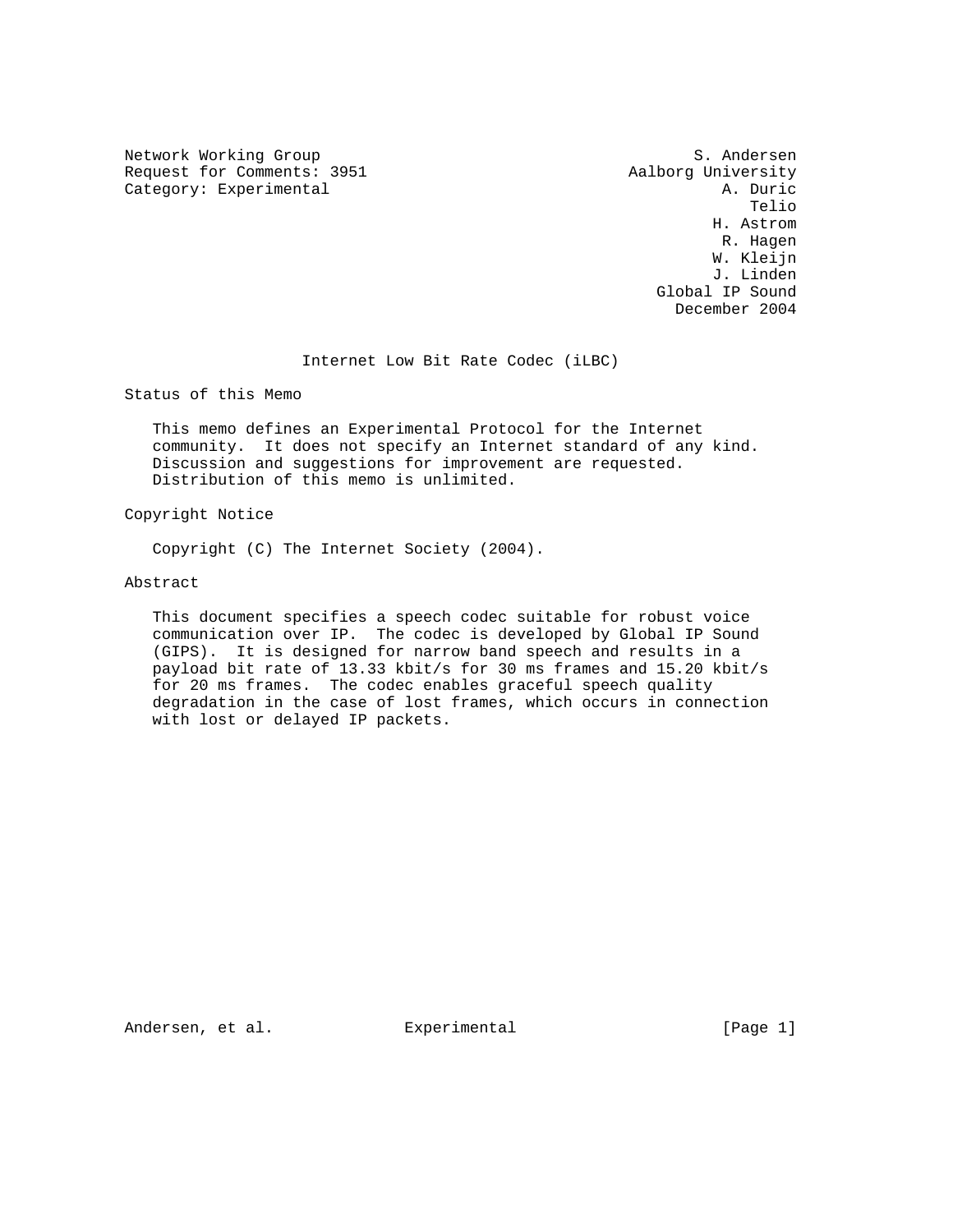Table of Contents

| 1. |      | 4                                                             |
|----|------|---------------------------------------------------------------|
| 2. |      | 5                                                             |
|    | 2.1. | 5                                                             |
|    | 2.2. | 7                                                             |
| 3. |      | 7                                                             |
|    | 3.1. | 9                                                             |
|    | 3.2. | 9<br>LPC Analysis and Quantization.                           |
|    |      | Computation of Autocorrelation Coefficients. 10<br>3.2.1.     |
|    |      | Computation of LPC Coefficients. 11<br>3.2.2.                 |
|    |      | Computation of LSF Coefficients from LPC<br>3.2.3.            |
|    |      | Coefficients<br>11                                            |
|    |      | Quantization of LSF Coefficients 12<br>3.2.4.                 |
|    |      | Stability Check of LSF Coefficients.<br>13<br>3.2.5.          |
|    |      | Interpolation of LSF Coefficients. 13<br>3.2.6.               |
|    |      | LPC Analysis and Quantization for 20 ms Frames . 14<br>3.2.7. |
|    | 3.3. | Calculation of the Residual.<br>15                            |
|    | 3.4. | Perceptual Weighting Filter. 15                               |
|    | 3.5. | Start State Encoder. 15                                       |
|    |      | 3.5.1.<br>Start State Estimation<br>16                        |
|    |      | All-Pass Filtering and Scale Quantization. 17<br>3.5.2.       |
|    |      | Scalar Quantization. 18<br>3.5.3.                             |
|    | 3.6. | Encoding the Remaining Samples $\ldots$ 19                    |
|    |      | Codebook Memory. 20<br>3.6.1.                                 |
|    |      | 3.6.2.<br>Perceptual Weighting of Codebook Memory             |
|    |      | and Target 22                                                 |
|    |      | Codebook Creation. 23<br>3.6.3.                               |
|    |      | 3.6.3.1. Creation of a Base Codebook 23                       |
|    |      | 3.6.3.2. Codebook Expansion. 24                               |
|    |      | 3.6.3.3. Codebook Augmentation 24                             |
|    |      | Codebook Search. 26<br>3.6.4.                                 |
|    |      | 3.6.4.1. Codebook Search at Each Stage 26                     |
|    |      | 3.6.4.2. Gain Quantization at Each Stage 27                   |
|    |      | 3.6.4.3. Preparation of Target for Next Stage. . 28           |
|    | 3.7. | Gain Correction Encoding 28                                   |
|    | 3.8. | Bitstream Definition 29                                       |
| 4. |      |                                                               |
|    | 4.1. | LPC Filter Reconstruction. 33                                 |
|    | 4.2. | Start State Reconstruction 33                                 |
|    | 4.3. | Excitation Decoding Loop 34                                   |
|    | 4.4. | Multistage Adaptive Codebook Decoding. 35                     |
|    |      | Construction of the Decoded Excitation Signal. . 35<br>4.4.1. |
|    | 4.5. | Packet Loss Concealment. 35                                   |
|    |      | Block Received Correctly and Previous Block<br>4.5.1.         |
|    |      | Also Received. 35                                             |
|    |      | Block Not Received 36<br>4.5.2.                               |

Andersen, et al. Experimental [Page 2]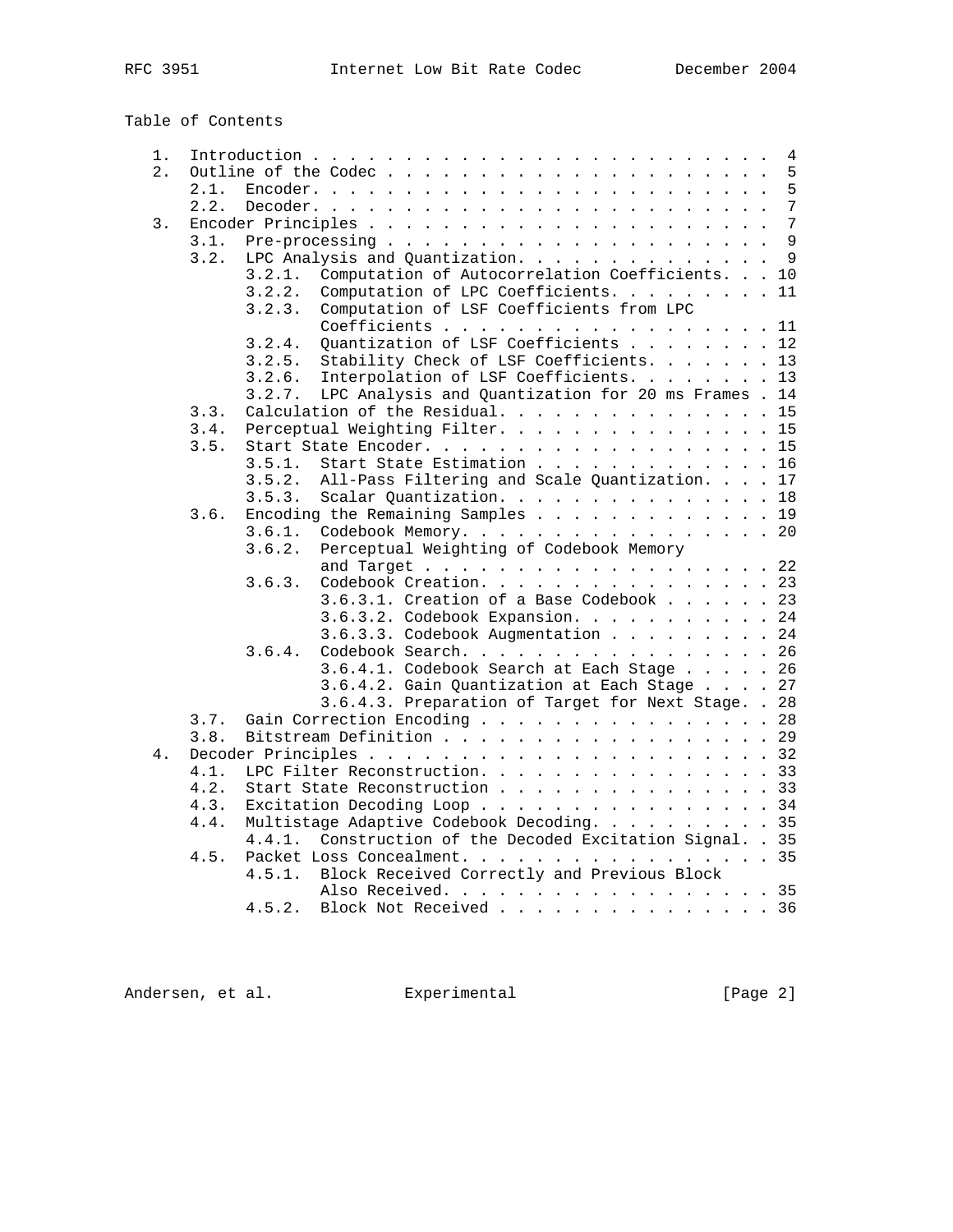|    |      | 4.5.3.<br>Block Received Correctly When Previous Block |    |
|----|------|--------------------------------------------------------|----|
|    |      | Not Received 36                                        |    |
|    | 4.6. |                                                        |    |
|    |      | Estimating the Pitch 39<br>4.6.1.                      |    |
|    |      | Determination of the Pitch-Synchronous<br>4.6.2.       |    |
|    |      |                                                        |    |
|    |      | Calculation of the Smoothed Excitation 41<br>4.6.3.    |    |
|    |      | 4.6.4.<br>Enhancer Criterion 41                        |    |
|    |      | Enhancing the Excitation 42<br>4.6.5.                  |    |
|    | 4.7. | Synthesis Filtering. 43                                |    |
|    | 4.8. |                                                        |    |
| 5. |      |                                                        | 43 |
| б. |      | Evaluation of the iLBC Implementations 43              |    |
| 7. |      |                                                        |    |
|    | 7.1. | Normative References 43                                |    |
|    | 7.2. | Informative References 44                              |    |
| 8. |      |                                                        |    |
|    |      | APPENDIX A: Reference Implementation                   | 45 |
|    | A.1. |                                                        |    |
|    | A.2  |                                                        |    |
|    | A.3. |                                                        |    |
|    | A.4. |                                                        |    |
|    | A.5. |                                                        |    |
|    |      |                                                        | 76 |
|    | A.6. |                                                        |    |
|    | A.7. |                                                        |    |
|    | A.8. |                                                        |    |
|    | A.9. |                                                        |    |
|    |      |                                                        |    |
|    |      |                                                        |    |
|    |      |                                                        |    |
|    |      |                                                        |    |
|    |      |                                                        |    |
|    |      |                                                        |    |
|    |      |                                                        |    |
|    |      |                                                        |    |
|    |      |                                                        |    |
|    |      |                                                        |    |
|    |      |                                                        |    |
|    |      |                                                        |    |
|    |      |                                                        |    |
|    |      |                                                        |    |
|    |      | .134                                                   |    |
|    |      | .138                                                   |    |
|    |      | .140                                                   |    |
|    |      | .146                                                   |    |
|    |      | .146                                                   |    |
|    |      | .148                                                   |    |
|    |      | .148                                                   |    |
|    |      |                                                        |    |

Andersen, et al. Experimental [Page 3]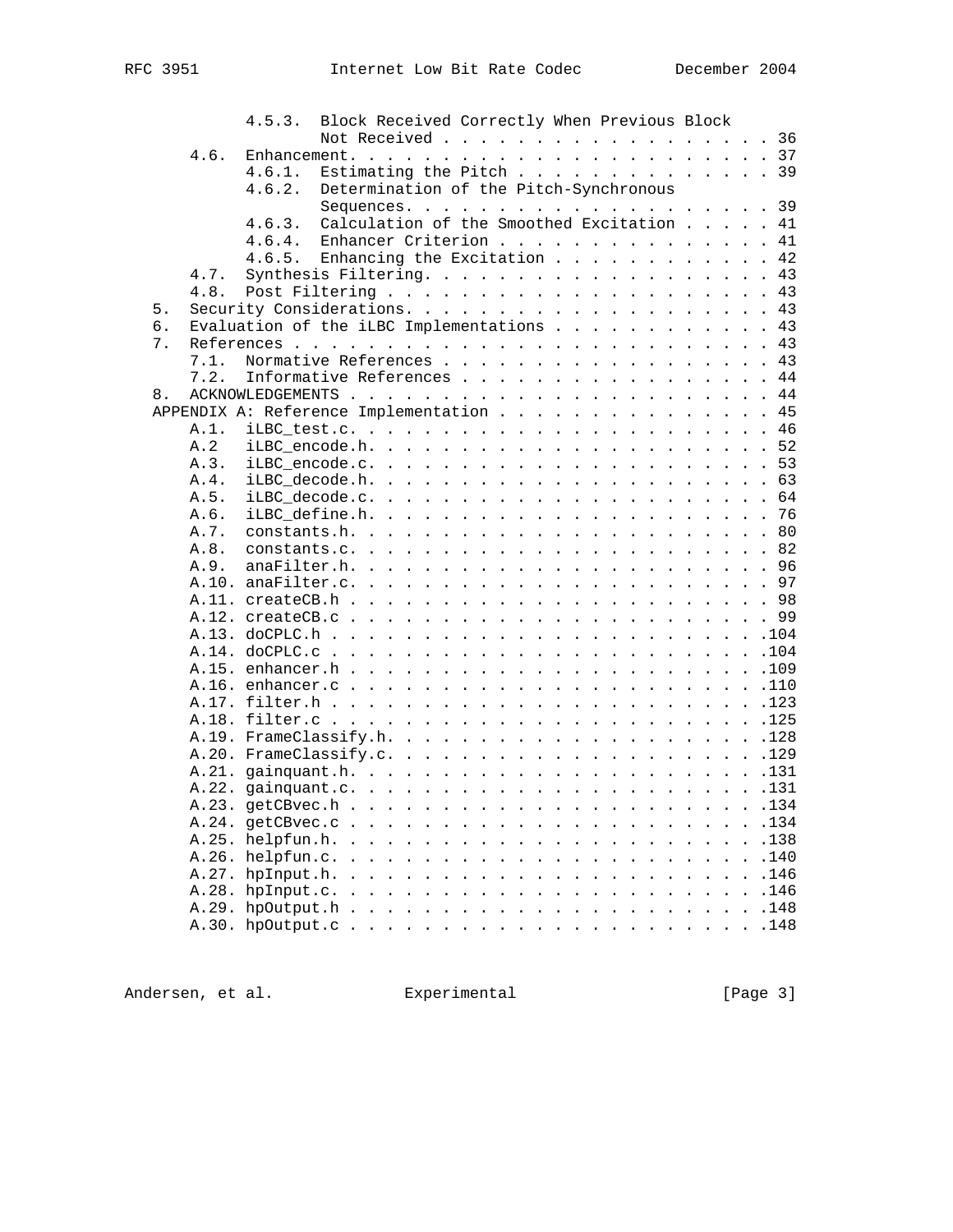#### 1. Introduction

 This document contains the description of an algorithm for the coding of speech signals sampled at 8 kHz. The algorithm, called iLBC, uses a block-independent linear-predictive coding (LPC) algorithm and has support for two basic frame lengths: 20 ms at 15.2 kbit/s and 30 ms at 13.33 kbit/s. When the codec operates at block lengths of 20 ms, it produces 304 bits per block, which SHOULD be packetized as in [1]. Similarly, for block lengths of 30 ms it produces 400 bits per block, which SHOULD be packetized as in [1]. The two modes for the different frame sizes operate in a very similar way. When they differ it is explicitly stated in the text, usually with the notation  $x/y$ , where x refers to the 20 ms mode and y refers to the 30 ms mode.

 The described algorithm results in a speech coding system with a controlled response to packet losses similar to what is known from pulse code modulation (PCM) with packet loss concealment (PLC), such as the ITU-T G.711 standard [4], which operates at a fixed bit rate of 64 kbit/s. At the same time, the described algorithm enables fixed bit rate coding with a quality-versus-bit rate tradeoff close to state-of-the-art. A suitable RTP payload format for the iLBC codec is specified in [1].

 Some of the applications for which this coder is suitable are real time communications such as telephony and videoconferencing, streaming audio, archival, and messaging.

Andersen, et al. Experimental Formula (Page 4)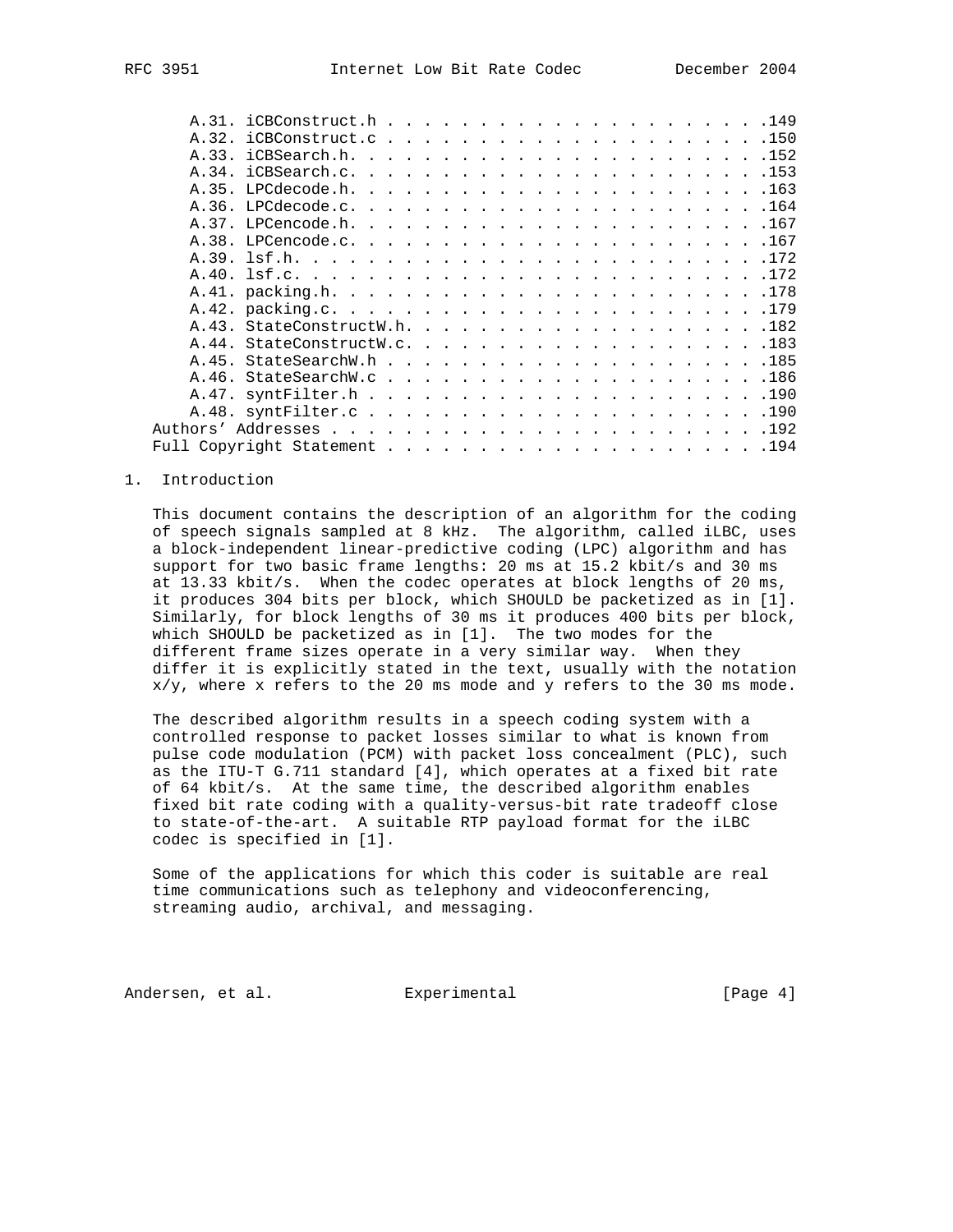Cable Television Laboratories (CableLabs(R)) has adopted iLBC as a mandatory PacketCable(TM) audio codec standard for VoIP over Cable applications [3].

 This document is organized as follows. Section 2 gives a brief outline of the codec. The specific encoder and decoder algorithms are explained in sections 3 and 4, respectively. Appendix A provides a c-code reference implementation.

 The key words "MUST", "MUST NOT", "REQUIRED", "SHALL", "SHALL NOT", "SHOULD", "SHOULD NOT", "RECOMMENDED", "MAY", and "OPTIONAL" in this document are to be interpreted as described in BCP 14, RFC 2119 [2].

2. Outline of the Codec

 The codec consists of an encoder and a decoder as described in sections 2.1 and 2.2, respectively.

 The essence of the codec is LPC and block-based coding of the LPC residual signal. For each 160/240 (20 ms/30 ms) sample block, the following major steps are performed: A set of LPC filters are computed, and the speech signal is filtered through them to produce the residual signal. The codec uses scalar quantization of the dominant part, in terms of energy, of the residual signal for the block. The dominant state is of length 57/58 (20 ms/30 ms) samples and forms a start state for dynamic codebooks constructed from the already coded parts of the residual signal. These dynamic codebooks are used to code the remaining parts of the residual signal. By this method, coding independence between blocks is achieved, resulting in elimination of propagation of perceptual degradations due to packet loss. The method facilitates high-quality packet loss concealment (PLC).

#### 2.1. Encoder

 The input to the encoder SHOULD be 16 bit uniform PCM sampled at 8 kHz. It SHOULD be partitioned into blocks of BLOCKL=160/240 samples for the 20/30 ms frame size. Each block is divided into NSUB=4/6 consecutive sub-blocks of SUBL=40 samples each. For 30 ms frame size, the encoder performs two LPC\_FILTERORDER=10 linear-predictive coding (LPC) analyses. The first analysis applies a smooth window centered over the second sub-block and extending to the middle of the fifth sub-block. The second LPC analysis applies a smooth asymmetric window centered over the fifth sub-block and extending to the end of the sixth sub-block. For 20 ms frame size, one LPC\_FILTERORDER=10 linear-predictive coding (LPC) analysis is performed with a smooth window centered over the third sub-frame.

Andersen, et al. Experimental Formula (Page 5)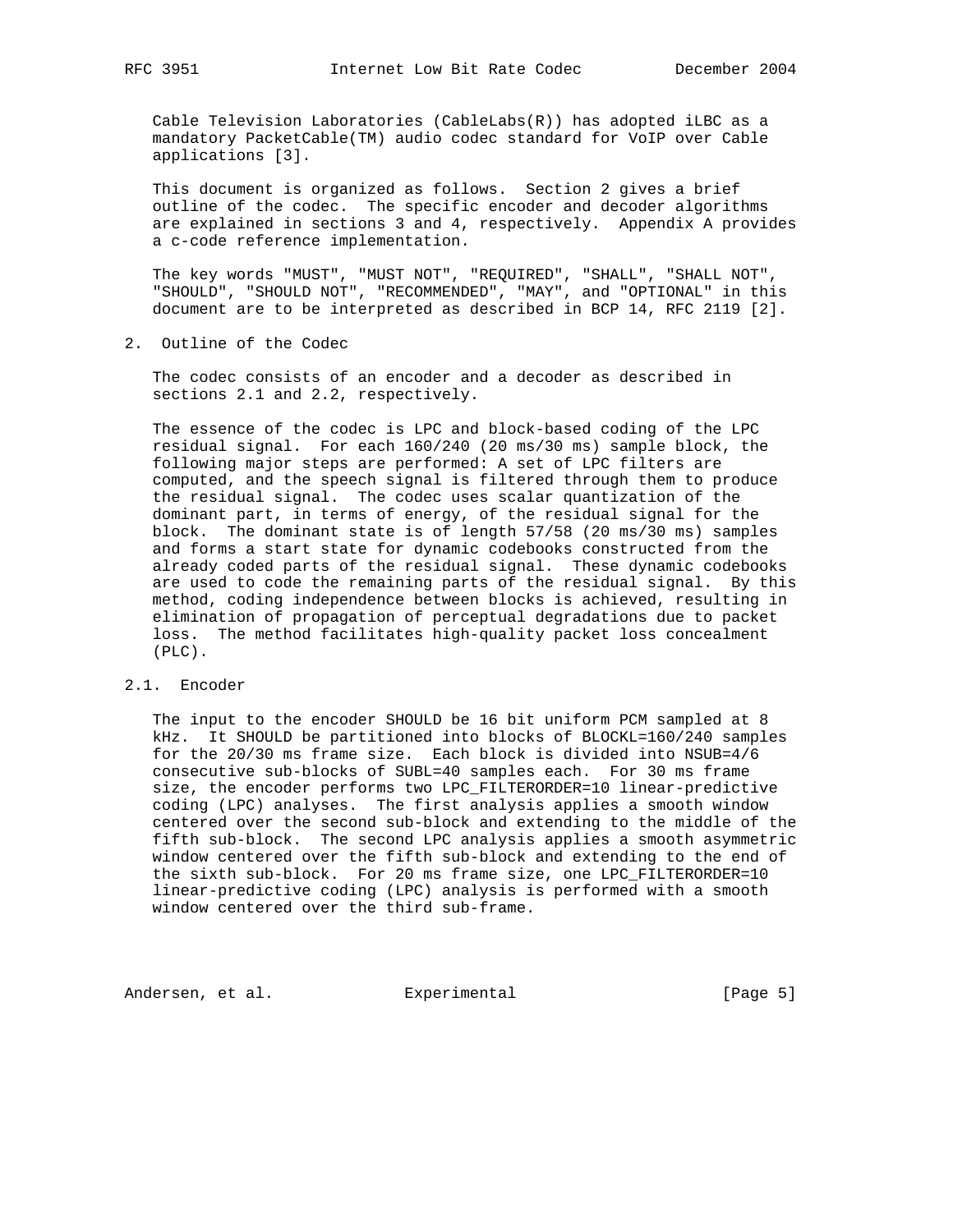For each of the LPC analyses, a set of line-spectral frequencies (LSFs) are obtained, quantized, and interpolated to obtain LSF coefficients for each sub-block. Subsequently, the LPC residual is computed by using the quantized and interpolated LPC analysis filters.

 The two consecutive sub-blocks of the residual exhibiting the maximal weighted energy are identified. Within these two sub-blocks, the start state (segment) is selected from two choices: the first 57/58 samples or the last 57/58 samples of the two consecutive sub-blocks. The selected segment is the one of higher energy. The start state is encoded with scalar quantization.

 A dynamic codebook encoding procedure is used to encode 1) the 23/22 (20 ms/30 ms) remaining samples in the two sub-blocks containing the start state; 2) the sub-blocks after the start state in time; and 3) the sub-blocks before the start state in time. Thus, the encoding target can be either the 23/22 samples remaining of the two sub blocks containing the start state or a 40-sample sub-block. This target can consist of samples indexed forward in time or backward in time, depending on the location of the start state.

 The codebook coding is based on an adaptive codebook built from a codebook memory that contains decoded LPC excitation samples from the already encoded part of the block. These samples are indexed in the same time direction as the target vector, ending at the sample instant prior to the first sample instant represented in the target vector. The codebook is used in CB\_NSTAGES=3 stages in a successive refinement approach, and the resulting three code vector gains are encoded with 5-, 4-, and 3-bit scalar quantization, respectively.

 The codebook search method employs noise shaping derived from the LPC filters, and the main decision criterion is to minimize the squared error between the target vector and the code vectors. Each code vector in this codebook comes from one of CB\_EXPAND=2 codebook sections. The first section is filled with delayed, already encoded residual vectors. The code vectors of the second codebook section are constructed by predefined linear combinations of vectors in the first section of the codebook.

 As codebook encoding with squared-error matching is known to produce a coded signal of less power than does the scalar quantized start state signal, a gain re-scaling method is implemented by a refined search for a better set of codebook gains in terms of power matching after encoding. This is done by searching for a higher value of the gain factor for the first stage codebook, as the subsequent stage codebook gains are scaled by the first stage gain.

Andersen, et al. Experimental Formula (Page 6)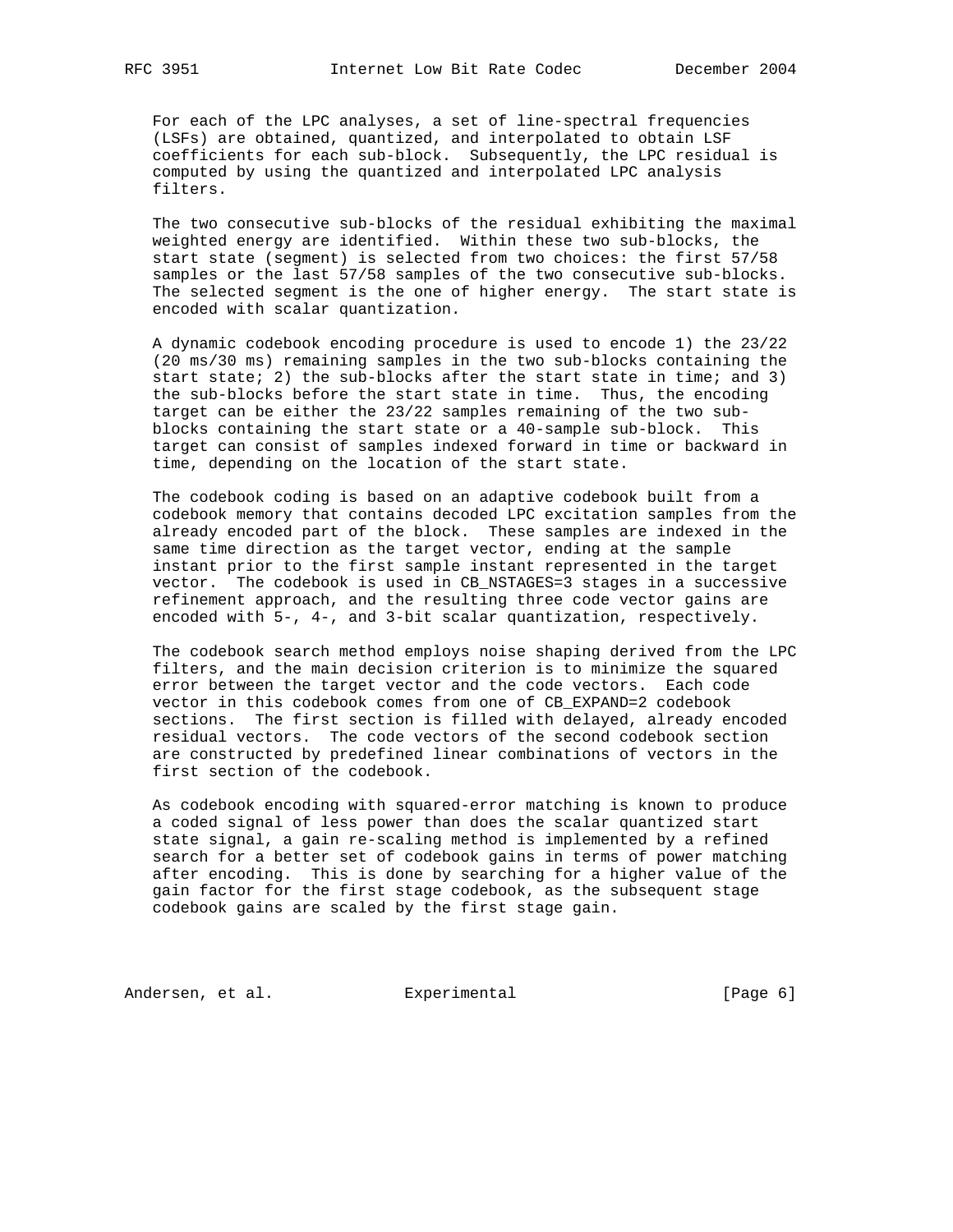# 2.2. Decoder

 Typically for packet communications, a jitter buffer placed at the receiving end decides whether the packet containing an encoded signal block has been received or lost. This logic is not part of the codec described here. For each encoded signal block received the decoder performs a decoding. For each lost signal block, the decoder performs a PLC operation.

 The decoding for each block starts by decoding and interpolating the LPC coefficients. Subsequently the start state is decoded.

 For codebook-encoded segments, each segment is decoded by constructing the three code vectors given by the received codebook indices in the same way that the code vectors were constructed in the encoder. The three gain factors are also decoded and the resulting decoded signal is given by the sum of the three codebook vectors scaled with respective gain.

 An enhancement algorithm is applied to the reconstructed excitation signal. This enhancement augments the periodicity of voiced speech regions. The enhancement is optimized under the constraint that the modification signal (defined as the difference between the enhanced excitation and the excitation signal prior to enhancement) has a short-time energy that does not exceed a preset fraction of the short-time energy of the excitation signal prior to enhancement.

 A packet loss concealment (PLC) operation is easily embedded in the decoder. The PLC operation can, e.g., be based on repeating LPC filters and obtaining the LPC residual signal by using a long-term prediction estimate from previous residual blocks.

# 3. Encoder Principles

 The following block diagram is an overview of all the components of the iLBC encoding procedure. The description of the blocks contains references to the section where that particular procedure is further described.

Andersen, et al. Experimental Formula (Page 7)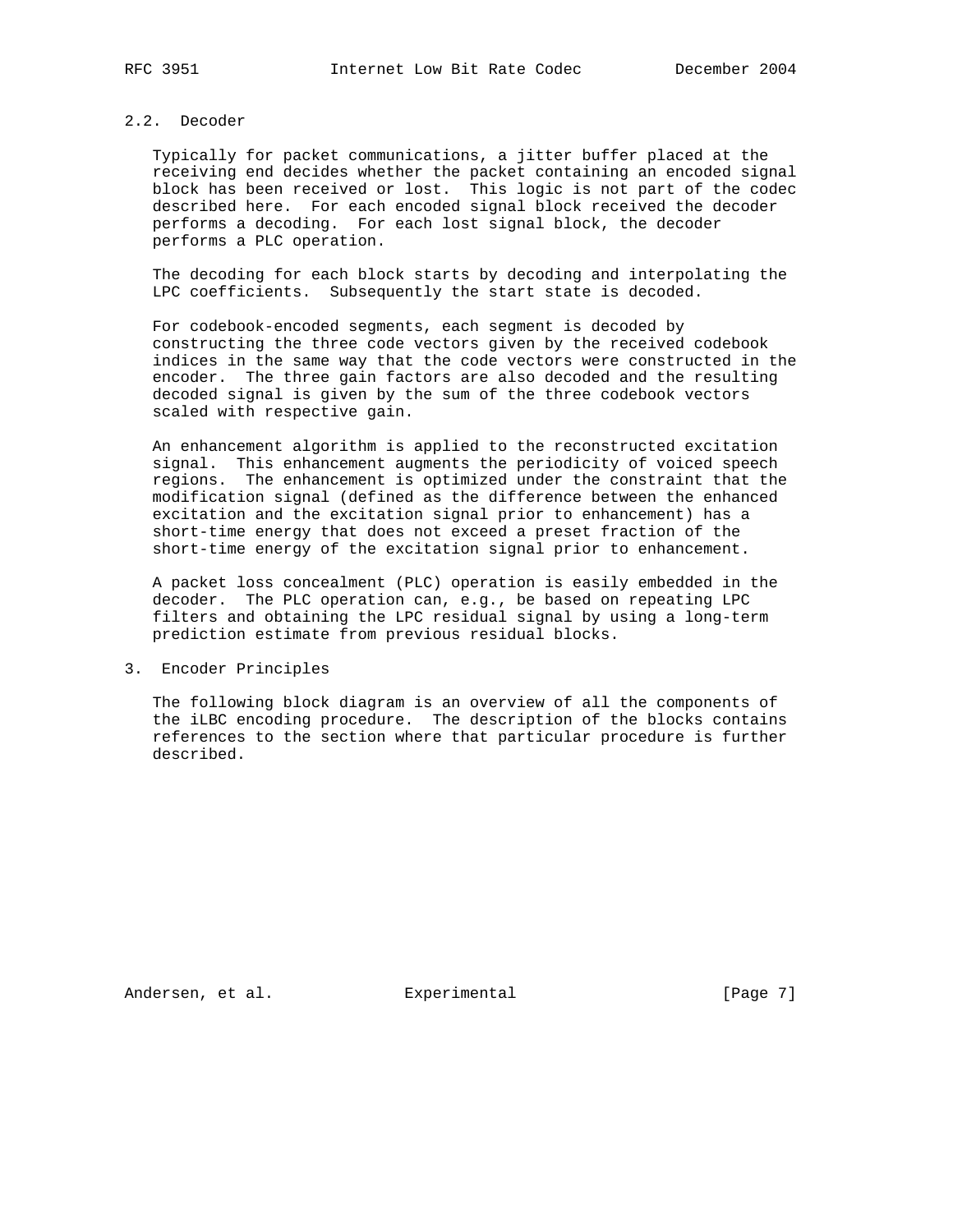```
 +-----------+ +---------+ +---------+
 speech -> | 1. Pre P | -> | 2. LPC | -> | 3. Ana | ->
           +-----------+ +---------+ +---------+
          +---------------+ +--------------+
        -> | 4. Start Sel | ->| 5. Scalar Qu | ->
          +---------------+ +--------------+
           +--------------+ +---------------+
       \Rightarrow |6. CB Search | \rightarrow | 7. Packetize | \rightarrow payload
        | +--------------+ | +---------------+
          ----<---------<------
     sub-frame 0..2/4 (20 ms/30 ms)
```
Figure 3.1. Flow chart of the iLBC encoder

- 1. Pre-process speech with a HP filter, if needed (section 3.1).
- 2. Compute LPC parameters, quantize, and interpolate (section 3.2).
- 3. Use analysis filters on speech to compute residual (section 3.3).
- 4. Select position of 57/58-sample start state (section 3.5).
- 5. Quantize the 57/58-sample start state with scalar quantization (section 3.5).
- 6. Search the codebook for each sub-frame. Start with 23/22 sample block, then encode sub-blocks forward in time, and then encode sub-blocks backward in time. For each block, the steps in Figure 3.4 are performed (section 3.6).
- 7. Packetize the bits into the payload specified in Table 3.2.

 The input to the encoder SHOULD be 16-bit uniform PCM sampled at 8 kHz. Also it SHOULD be partitioned into blocks of BLOCKL=160/240 samples. Each block input to the encoder is divided into NSUB=4/6 consecutive sub-blocks of SUBL=40 samples each.

Andersen, et al. Experimental [Page 8]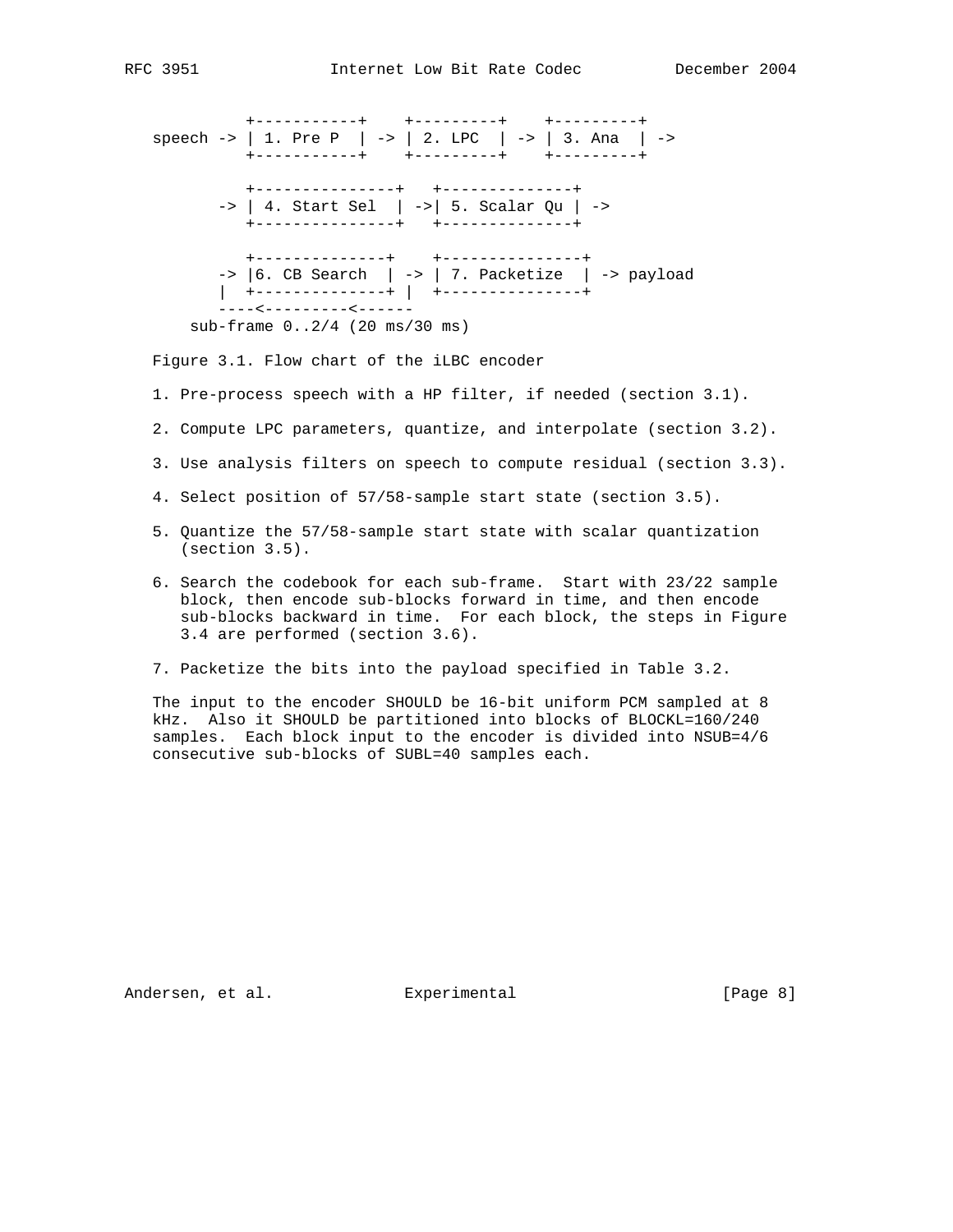

 Figure 3.2. One input block to the encoder for 20 ms (with four sub frames) and 30 ms (with six sub-frames).

# 3.1. Pre-processing

 In some applications, the recorded speech signal contains DC level and/or 50/60 Hz noise. If these components have not been removed prior to the encoder call, they should be removed by a high-pass filter. A reference implementation of this, using a filter with a cutoff frequency of 90 Hz, can be found in Appendix A.28.

#### 3.2. LPC Analysis and Quantization

 The input to the LPC analysis module is a possibly high-pass filtered speech buffer, speech\_hp, that contains 240/300 (LPC\_LOOKBACK + BLOCKL =  $80/60 + 160/240 = 240/300$  speech samples, where samples 0 through 79/59 are from the previous block and samples 80/60 through 239/299 are from the current block. No look-ahead into the next block is used. For the very first block processed, the look-back samples are assumed to be zeros.

 For each input block, the LPC analysis calculates one/two set(s) of LPC FILTERORDER=10 LPC filter coefficients using the autocorrelation method and the Levinson-Durbin recursion. These coefficients are converted to the Line Spectrum Frequency representation. In the 20 ms case, the single lsf set represents the spectral characteristics as measured at the center of the third sub-block. For 30 ms frames, the first set, lsf1, represents the spectral properties of the input signal at the center of the second sub-block, and the other set, lsf2, represents the spectral characteristics as measured at the center of the fifth sub-block. The details of the computation for 30 ms frames are described in sections 3.2.1 through 3.2.6. Section 3.2.7 explains how the LPC Analysis and Quantization differs for 20 ms frames.

Andersen, et al. Experimental Formula (Page 9)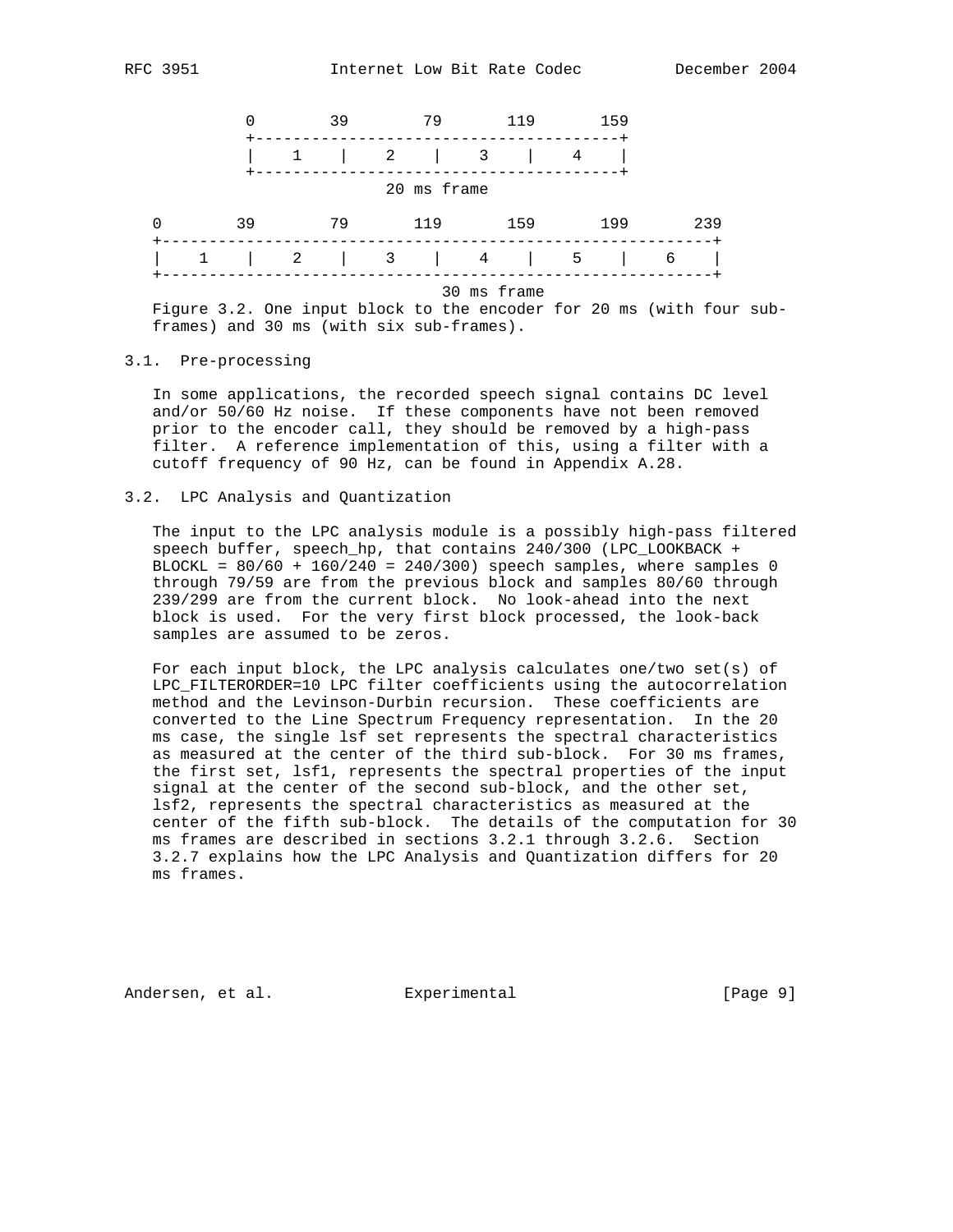# 3.2.1. Computation of Autocorrelation Coefficients

 The first step in the LPC analysis procedure is to calculate autocorrelation coefficients by using windowed speech samples. This windowing is the only difference in the LPC analysis procedure for the two sets of coefficients. For the first set, a 240-sample-long standard symmetric Hanning window is applied to samples 0 through 239 of the input data. The first window, lpc\_winTbl, is defined as

 $lpc_winTbl[i]= 0.5 * (1.0 - cos((2*PI*(i+1))/(BLOCKL+1)));$  $i=0, \ldots, 119$  $lpc\_winTbl[i] = winTbl[BLOCKL - i - 1]; i=120,...,239$ 

The windowed speech speech hp\_win1 is then obtained by multiplying the first 240 samples of the input speech buffer with the window coefficients:

 $speech_hp_win1[i] = speech_hp[i] * lpc_winTbl[i];$  $i=0$ ,  $\dots$ , BLOCKL-1

 From these 240 windowed speech samples, 11 (LPC\_FILTERORDER + 1) autocorrelation coefficients, acf1, are calculated:

 acf1[lag] += speech\_hp\_win1[n] \* speech\_hp\_win1[n + lag]; lag=0,...,LPC\_FILTERORDER; n=0,...,BLOCKL-lag-1

 In order to make the analysis more robust against numerical precision problems, a spectral smoothing procedure is applied by windowing the autocorrelation coefficients before the LPC coefficients are computed. Also, a white noise floor is added to the autocorrelation function by multiplying coefficient zero by 1.0001 (40dB below the energy of the windowed speech signal). These two steps are implemented by multiplying the autocorrelation coefficients with the following window:

 $lpc_lagwinTbl[0] = 1.0001;$  $lpc_lagwinTbl[i] = exp(-0.5 * ((2 * PI * 60.0 * i) /FS)^2);$  i=1,...,LPC\_FILTERORDER where FS=8000 is the sampling frequency

Then, the windowed acf function acf1\_win is obtained by

 $\text{acf1\_win[i]} = \text{acf1[i]} * \text{lpc_lagwinTbl[i]};$ i=0,...,LPC\_FILTERORDER

The second set of autocorrelation coefficients, acf2\_win, are obtained in a similar manner. The window, lpc\_asymwinTbl, is applied to samples 60 through 299, i.e., the entire current block. The

Andersen, et al. Experimental [Page 10]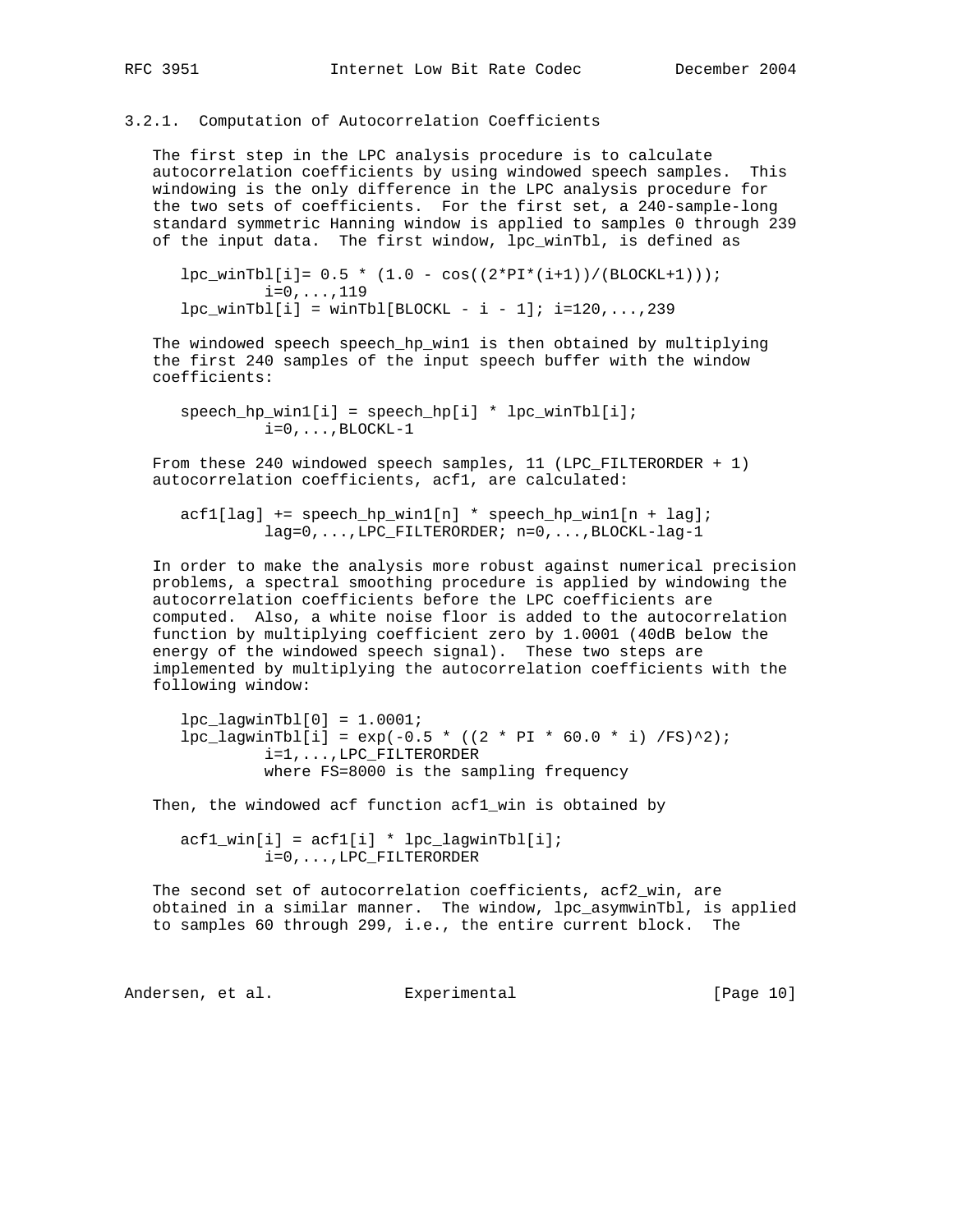window consists of two segments, the first (samples 0 to 219) being half a Hanning window with length 440 and the second a quarter of a cycle of a cosine wave. By using this asymmetric window, an LPC analysis centered in the fifth sub-block is obtained without the need for any look-ahead, which would add delay. The asymmetric window is defined as

 $lpc\_asymwinTbl[i] = (sin(PI * (i + 1) / 441))^2$ ; i=0,...,219

 $lpc_1s_2 = \cos((i - 220) * PI / 40)$ ; i=220,..., 239

and the windowed speech is computed by

 speech\_hp\_win2[i] = speech\_hp[i + LPC\_LOOKBACK] \* lpc\_asymwinTbl[i]; i=0,....BLOCKL-1

 The windowed autocorrelation coefficients are then obtained in exactly the same way as for the first analysis instance.

 The generation of the windows lpc\_winTbl, lpc\_asymwinTbl, and lpc\_lagwinTbl are typically done in advance, and the arrays are stored in ROM rather than repeating the calculation for every block.

3.2.2. Computation of LPC Coefficients

From the 2 x 11 smoothed autocorrelation coefficients, acfl\_win and acf2\_win, the 2 x 11 LPC coefficients, lp1 and lp2, are calculated in the same way for both analysis locations by using the well known Levinson-Durbin recursion. The first LPC coefficient is always 1.0, resulting in ten unique coefficients.

 After determining the LPC coefficients, a bandwidth expansion procedure is applied to smooth the spectral peaks in the short-term spectrum. The bandwidth addition is obtained by the following modification of the LPC coefficients:

 $lp1_bw[i] = lp1[i] * chirp'i:i=0,...,LPC_FILTERORDER$  $lp2_bw[i] = lp2[i] * chirp'i; i=0,...,LPC_FILTERORDER$ 

 where "chirp" is a real number between 0 and 1. It is RECOMMENDED to use a value of 0.9.

3.2.3. Computation of LSF Coefficients from LPC Coefficients

 Thus far, two sets of LPC coefficients that represent the short-term spectral characteristics of the speech signal for two different time locations within the current block have been determined. These coefficients SHOULD be quantized and interpolated. Before this is

Andersen, et al. Experimental [Page 11]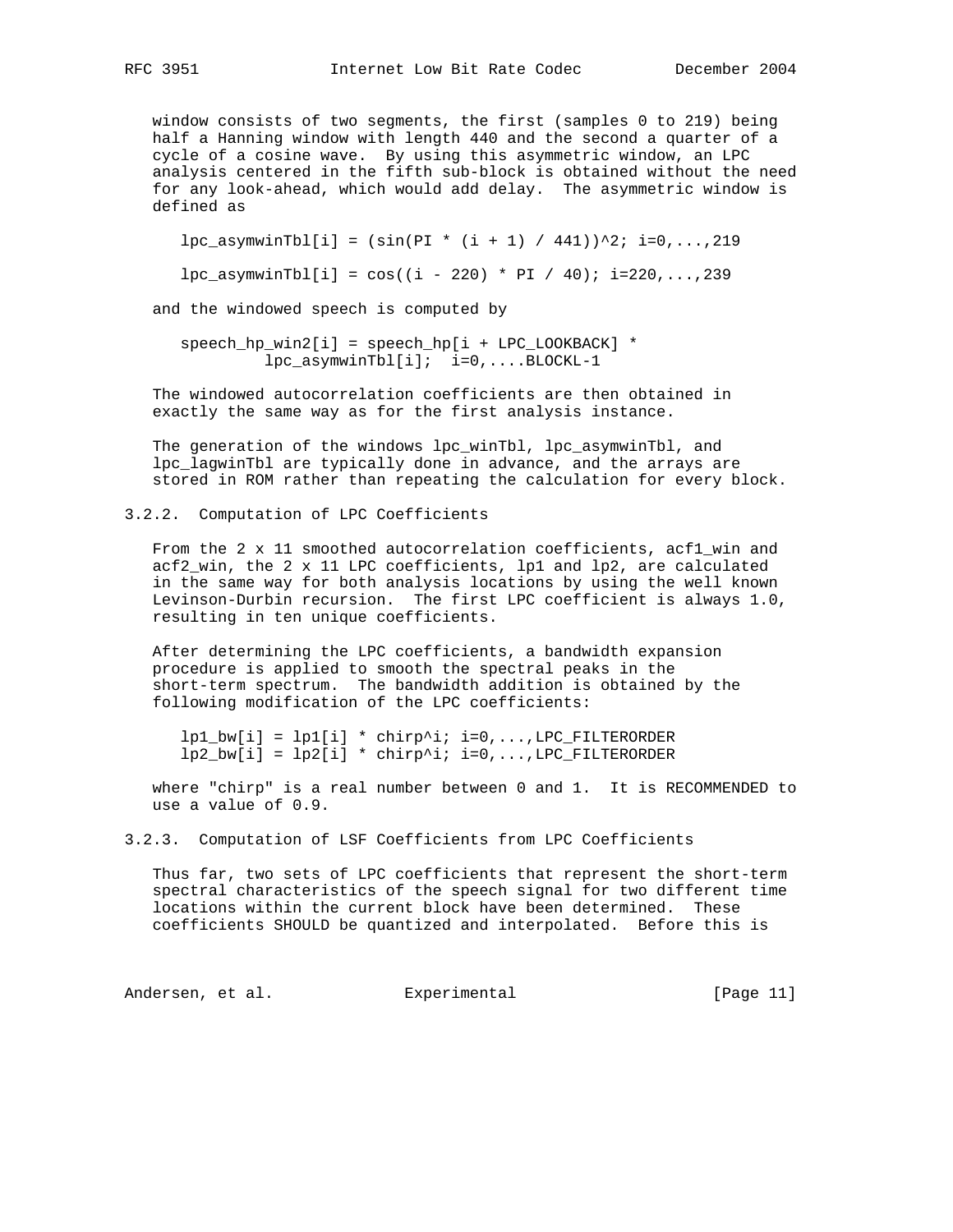done, it is advantageous to convert the LPC parameters into another type of representation called Line Spectral Frequencies (LSF). The LSF parameters are used because they are better suited for quantization and interpolation than the regular LPC coefficients. Many computationally efficient methods for calculating the LSFs from the LPC coefficients have been proposed in the literature. The detailed implementation of one applicable method can be found in Appendix A.26. The two arrays of LSF coefficients obtained, lsf1 and lsf2, are of dimension 10 (LPC\_FILTERORDER).

#### 3.2.4. Quantization of LSF Coefficients

 Because the LPC filters defined by the two sets of LSFs are also needed in the decoder, the LSF parameters need to be quantized and transmitted as side information. The total number of bits required to represent the quantization of the two LSF representations for one block of speech is 40, with 20 bits used for each of lsf1 and lsf2.

 For computational and storage reasons, the LSF vectors are quantized using three-split vector quantization (VQ). That is, the LSF vectors are split into three sub-vectors that are each quantized with a regular VQ. The quantized versions of lsf1 and lsf2, qlsf1 and qlsf2, are obtained by using the same memoryless split VQ. The length of each of these two LSF vectors is 10, and they are split into three sub-vectors containing 3, 3, and 4 values, respectively.

 For each of the sub-vectors, a separate codebook of quantized values has been designed with a standard VQ training method for a large database containing speech from a large number of speakers recorded under various conditions. The size of each of the three codebooks associated with the split definitions above is

int size\_lsfCbTbl[LSF\_NSPLIT] =  ${64, 128, 128}$ ;

 The actual values of the vector quantization codebook that must be used can be found in the reference code of Appendix A. Both sets of LSF coefficients, lsf1 and lsf2, are quantized with a standard memoryless split vector quantization (VQ) structure using the squared error criterion in the LSF domain. The split VQ quantization consists of the following steps:

- 1) Quantize the first three LSF coefficients (1 3) with a VQ codebook of size 64.
- 2) Quantize the next three LSF coefficients 4 6 with VQ a codebook of size 128.
- 3) Quantize the last four LSF coefficients (7 10) with a VQ codebook of size 128.

Andersen, et al. Experimental [Page 12]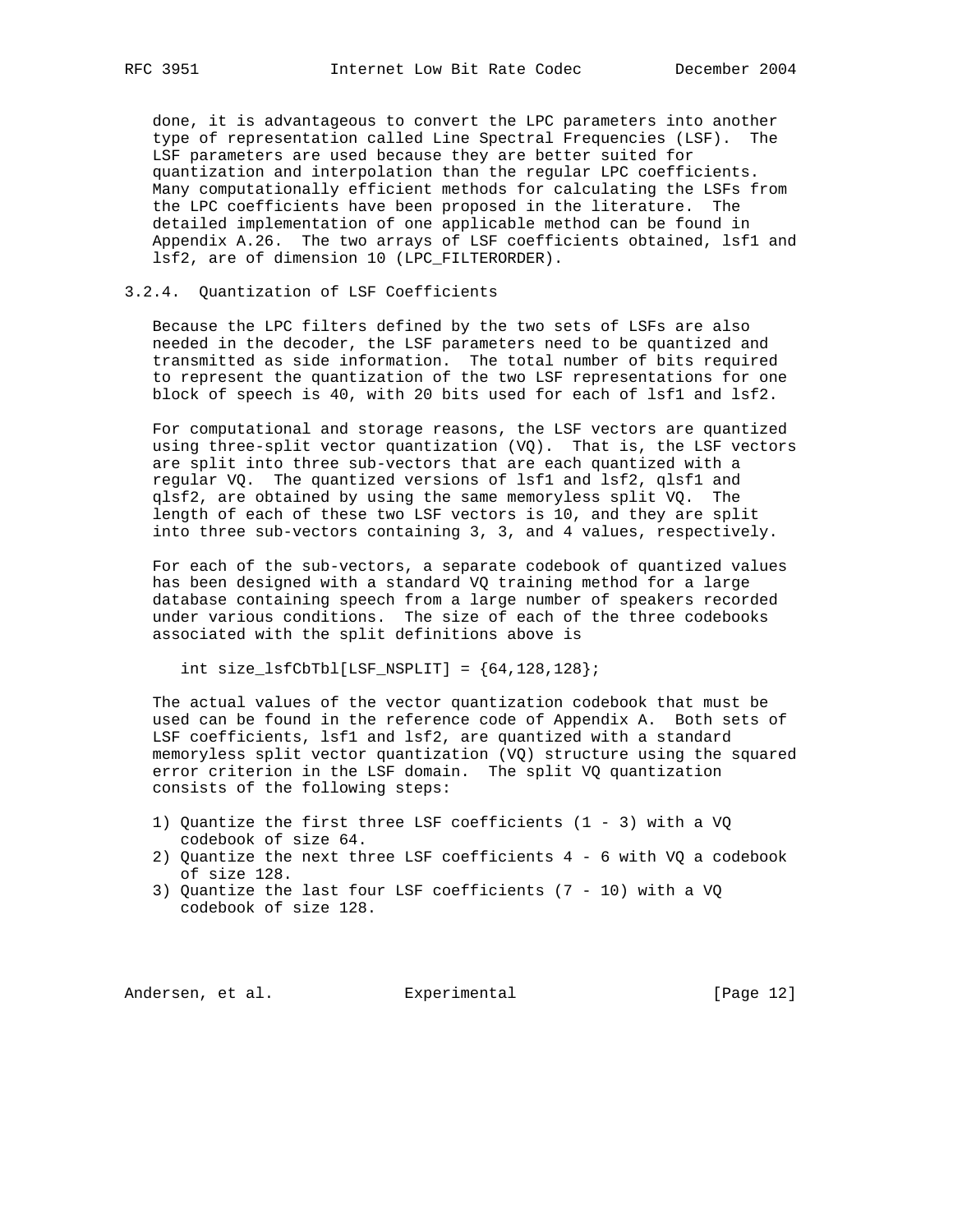This procedure, repeated for lsf1 and lsf2, gives six quantization indices and the quantized sets of LSF coefficients qlsf1 and qlsf2. Each set of three indices is encoded with  $6 + 7 + 7 = 20$  bits. The total number of bits used for LSF quantization in a block is thus 40 bits.

### 3.2.5. Stability Check of LSF Coefficients

 The LSF representation of the LPC filter has the convenient property that the coefficients are ordered by increasing value, i.e.,  $lsf(n-1)$  < lsf(n), 0 < n < 10, if the corresponding synthesis filter is stable. As we are employing a split VQ scheme, it is possible that at the split boundaries the LSF coefficients are not ordered correctly and hence that the corresponding LP filter is unstable. To ensure that the filter used is stable, a stability check is performed for the quantized LSF vectors. If it turns out that the coefficients are not ordered appropriately (with a safety margin of 50 Hz to ensure that formant peaks are not too narrow), they will be moved apart. The detailed method for this can be found in Appendix A.40. The same procedure is performed in the decoder. This ensures that exactly the same LSF representations are used in both encoder and decoder.

#### 3.2.6. Interpolation of LSF Coefficients

 From the two sets of LSF coefficients that are computed for each block of speech, different LSFs are obtained for each sub-block by means of interpolation. This procedure is performed for the original LSFs (lsf1 and lsf2), as well as the quantized versions qlsf1 and qlsf2, as both versions are used in the encoder. Here follows a brief summary of the interpolation scheme; the details are found in the c-code of Appendix A. In the first sub-block, the average of the second LSF vector from the previous block and the first LSF vector in the current block is used. For sub-blocks two through five, the LSFs used are obtained by linear interpolation from lsf1 (and qlsf1) to lsf2 (and qlsf2), with lsf1 used in sub-block two and lsf2 in sub block five. In the last sub-block, lsf2 is used. For the very first block it is assumed that the last LSF vector of the previous block is equal to a predefined vector, lsfmeanTbl, obtained by calculating the mean LSF vector of the LSF design database.

 lsfmeanTbl[LPC\_FILTERORDER] = {0.281738, 0.445801, 0.663330, 0.962524, 1.251831, 1.533081, 1.850586, 2.137817, 2.481445, 2.777344}

Andersen, et al. Experimental [Page 13]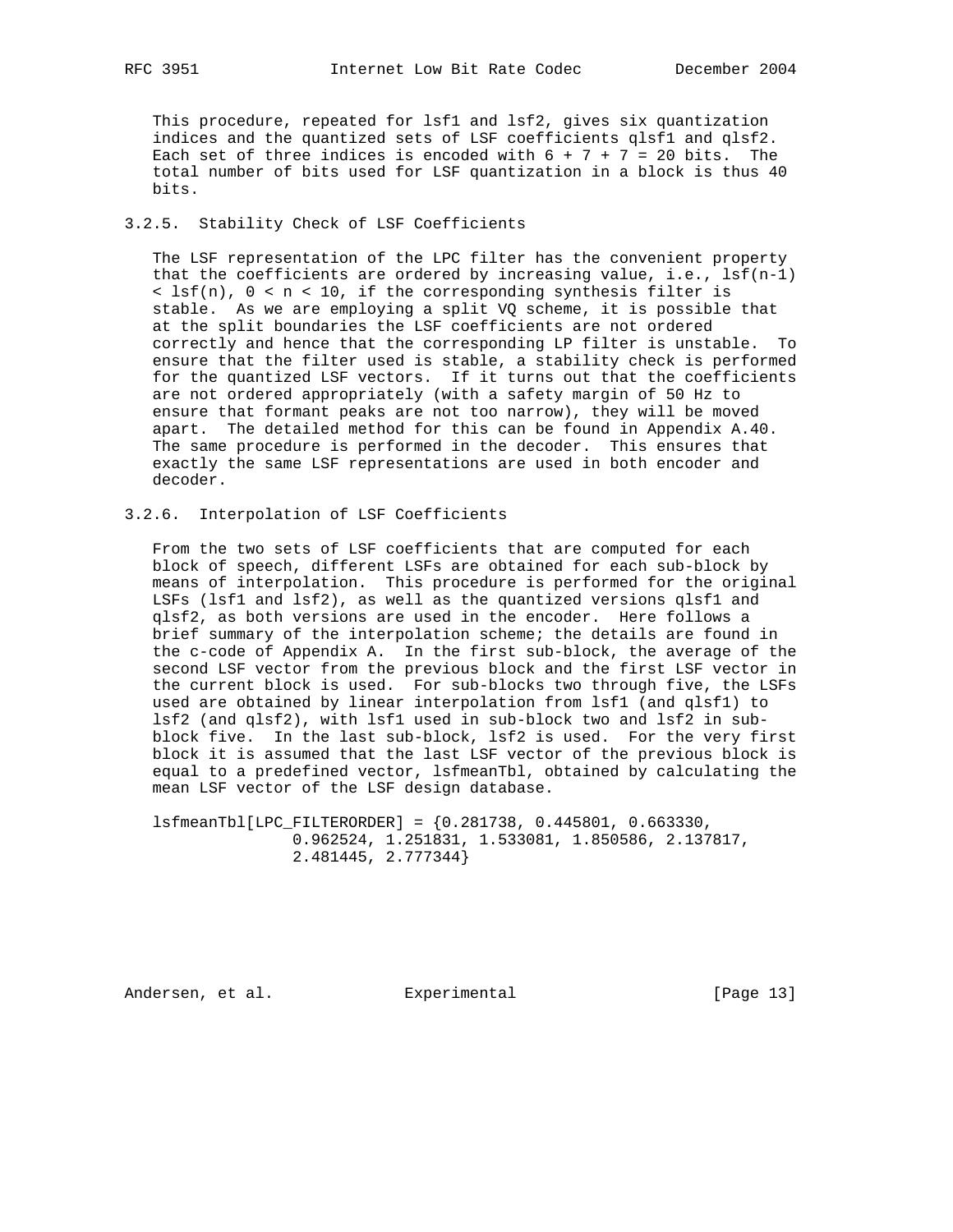The interpolation method is standard linear interpolation in the LSF domain. The interpolated LSF values are converted to LPC coefficients for each sub-block. The unquantized and quantized LPC coefficients form two sets of filters respectively. The unquantized analysis filter for sub-block k is defined as follows

 $\sim$   $\sim$   $\sim$   $\sim$   $\sim$   $\sim$  $\mathcal{N}$  and  $\mathcal{N}$  and  $\mathcal{N}$  $Ak(z) = 1 + > ak(i)*z^(-i)$  /\_\_ i=1...LPC\_FILTERORDER

The quantized analysis filter for sub-block k is defined as follows

$$
\overline{A^k}(z) = 1 + > a^k(i) * z^(-i)
$$
  
 
$$
i = 1 ... LPC_FILTERORDER
$$

 A reference implementation of the lsf encoding is given in Appendix A.38. A reference implementation of the corresponding decoding can be found in Appendix A.36.

3.2.7. LPC Analysis and Quantization for 20 ms Frames

 As previously stated, the codec only calculates one set of LPC parameters for the 20 ms frame size as opposed to two sets for 30 ms frames. A single set of autocorrelation coefficients is calculated on the LPC\_LOOKBACK + BLOCKL = 80 + 160 = 240 samples. These samples are windowed with the asymmetric window lpc\_asymwinTbl, centered over the third sub-frame, to form speech\_hp\_win. Autocorrelation coefficients, acf, are calculated on the 240 samples in speech\_hp\_win and then windowed exactly as in section 3.2.1 (resulting in acf\_win).

 This single set of windowed autocorrelation coefficients is used to calculate LPC coefficients, LSF coefficients, and quantized LSF coefficients in exactly the same manner as in sections 3.2.3 through 3.2.4. As for the 30 ms frame size, the ten LSF coefficients are divided into three sub-vectors of size 3, 3, and 4 and quantized by using the same scheme and codebook as in section 3.2.4 to finally get 3 quantization indices. The quantized LSF coefficients are stabilized with the algorithm described in section 3.2.5.

 From the set of LSF coefficients computed for this block and those from the previous block, different LSFs are obtained for each sub block by means of interpolation. The interpolation is done linearly in the LSF domain over the four sub-blocks, so that the n-th sub-

Andersen, et al. Experimental Formula (Page 14)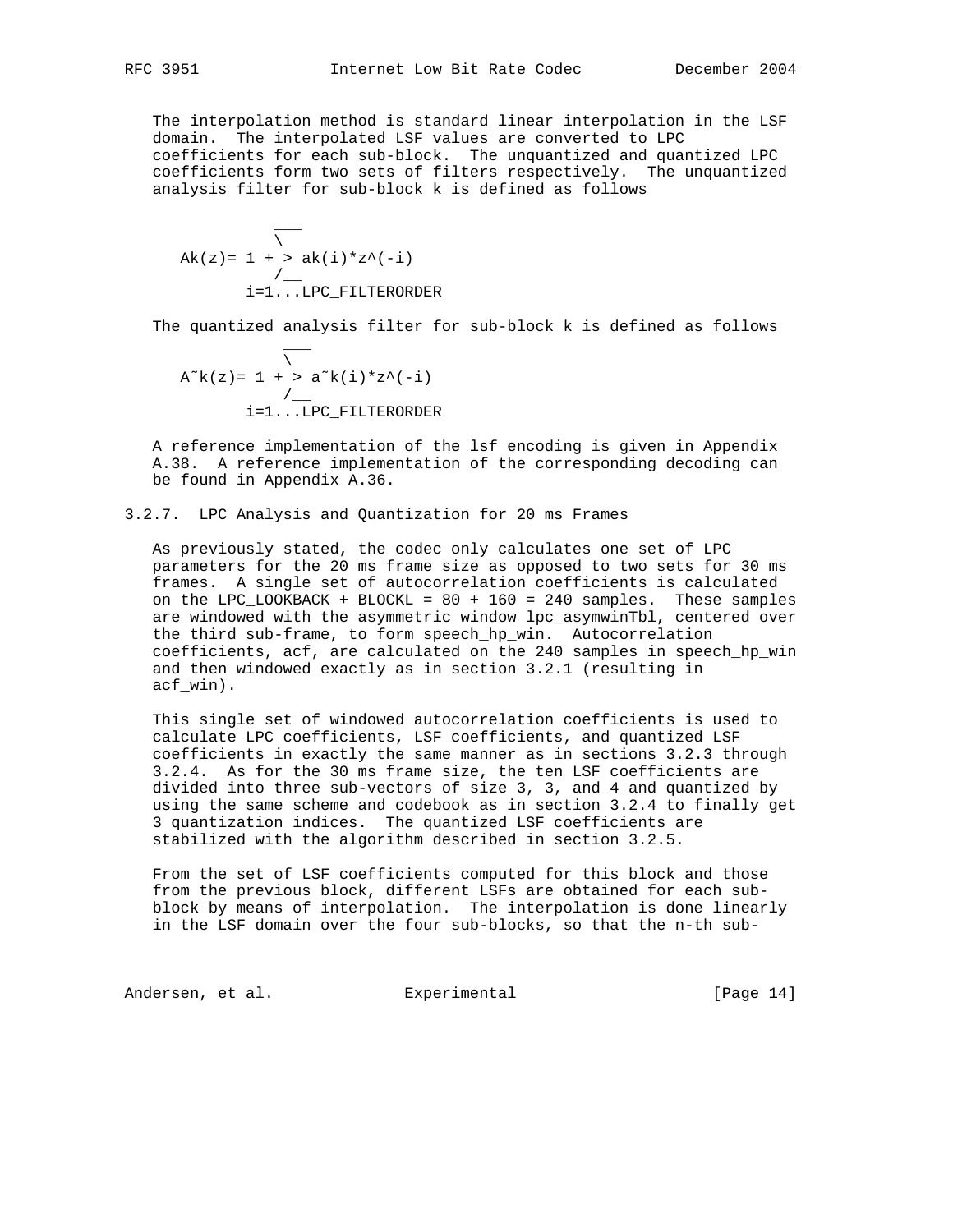frame uses the weight (4-n)/4 for the LSF from old frame and the weight n/4 of the LSF from the current frame. For the very first block the mean LSF, lsfmeanTbl, is used as the LSF from the previous block. Similarly as seen in section 3.2.6, both unquantized, A(z), and quantized,  $A^{\sim}(z)$ , analysis filters are calculated for each of the four sub-blocks.

#### 3.3. Calculation of the Residual

 The block of speech samples is filtered by the quantized and interpolated LPC analysis filters to yield the residual signal. In particular, the corresponding LPC analysis filter for each 40 sample sub-block is used to filter the speech samples for the same sub block. The filter memory at the end of each sub-block is carried over to the LPC filter of the next sub-block. The signal at the output of each LP analysis filter constitutes the residual signal for the corresponding sub-block.

 A reference implementation of the LPC analysis filters is given in Appendix A.10.

# 3.4. Perceptual Weighting Filter

 In principle any good design of a perceptual weighting filter can be applied in the encoder without compromising this codec definition. However, it is RECOMMENDED to use the perceptual weighting filter Wk for sub-block k specified below:

 Wk(z)=1/Ak(z/LPC\_CHIRP\_WEIGHTDENUM), where LPC\_CHIRP\_WEIGHTDENUM = 0.4222

 This is a simple design with low complexity that is applied in the LPC residual domain. Here  $Ak(z)$  is the filter obtained for sub-block k from unquantized but interpolated LSF coefficients.

### 3.5. Start State Encoder

 The start state is quantized by using a common 6-bit scalar quantizer for the block and a 3-bit scalar quantizer operating on scaled samples in the weighted speech domain. In the following we describe the state encoding in greater detail.

Andersen, et al. Experimental Formula (Page 15)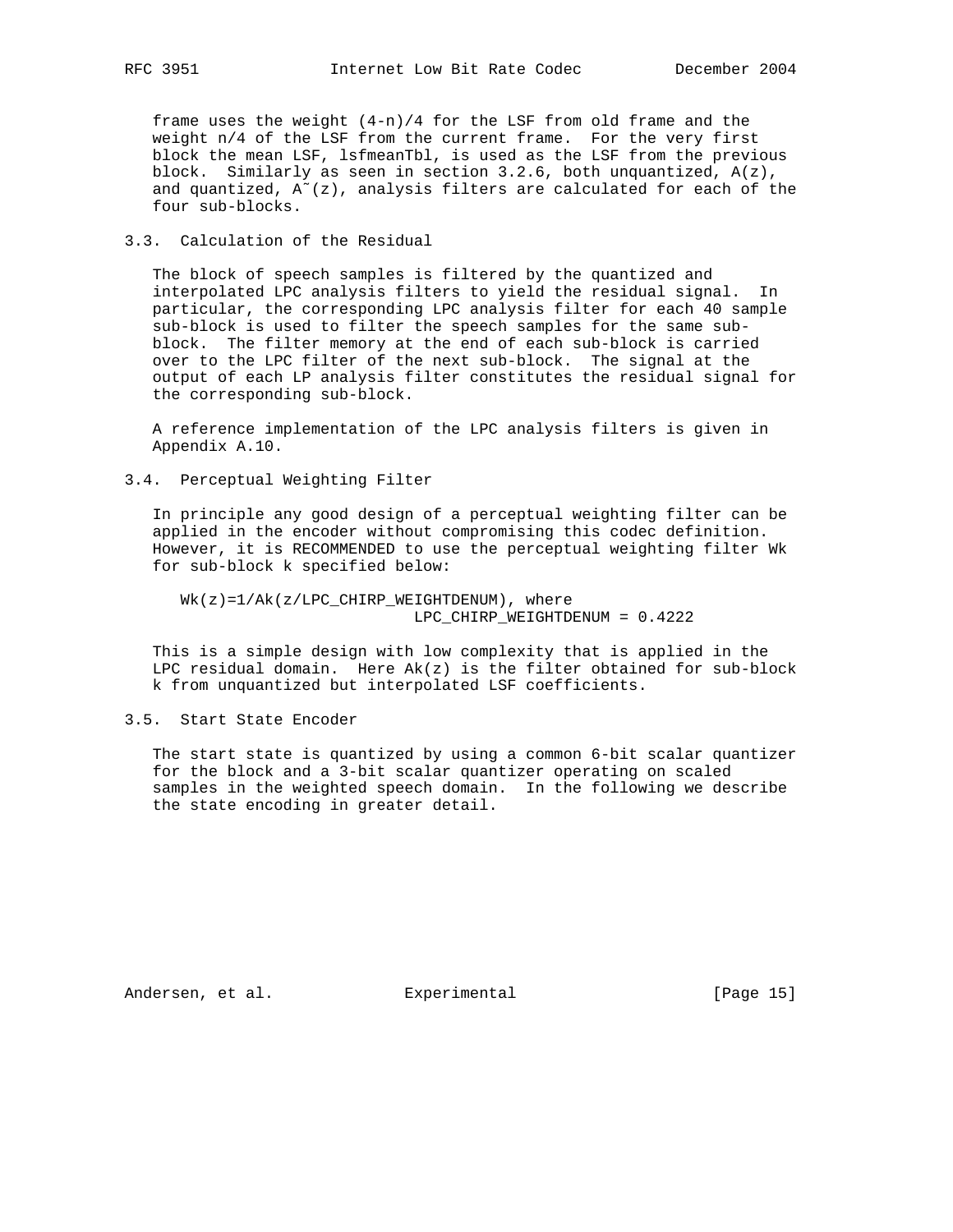# 3.5.1. Start State Estimation

 The two sub-blocks containing the start state are determined by finding the two consecutive sub-blocks in the block having the highest power. Advantageously, down-weighting is used in the beginning and end of the sub-frames, i.e., the following measure is computed (NSUB=4/6 for 20/30 ms frame size):

```
 nsub=1,...,NSUB-1
ssqn[nsub] = 0.0;for (i=(nsub-1)*SUBL; i<(nsub-1)*SUBL+5; i++) ssqn[nsub] += sampEn_win[i-(nsub-1)*SUBL]*
                           residual[i]*residual[i];
for (i=(nsub-1)*SUBL+5; i<(nsub+1)*SUBL-5; i++) ssqn[nsub] += residual[i]*residual[i];
for (i=(nsub+1)*SUBL-5; i<(nsub+1)*SUBL; i++) ssqn[nsub] += sampEn_win[(nsub+1)*SUBL-i-1]*
                           residual[i]*residual[i];
```
where sampEn\_win[5]= $\{1/6, 2/6, 3/6, 4/6, 5/6\}$ ; MAY be used. The sub-frame number corresponding to the maximum value of ssqEn\_win[nsub-1]\*ssqn[nsub] is selected as the start state indicator. A weighting of  $\text{ssqEn\_win}[\ ] = \{0.8, 0.9, 1.0, 0.9, 0.8\}$  for 30 ms frames and  $\text{ssqEn\_win}[] = \{0.9, 1.0, 0.9\}$  for 20 ms frames; MAY advantageously be used to bias the start state towards the middle of the frame.

 For 20 ms frames there are three possible positions for the two-sub block length maximum power segment; the start state position is encoded with 2 bits. The start state position, start, MUST be encoded as

 start=1: start state in sub-frame 0 and 1 start=2: start state in sub-frame 1 and 2 start=3: start state in sub-frame 2 and 3

 For 30 ms frames there are five possible positions of the two-sub block length maximum power segment, the start state position is encoded with 3 bits. The start state position, start, MUST be encoded as

 start=1: start state in sub-frame 0 and 1 start=2: start state in sub-frame 1 and 2 start=3: start state in sub-frame 2 and 3 start=4: start state in sub-frame 3 and 4 start=5: start state in sub-frame 4 and 5

Andersen, et al. Experimental Formula (Page 16)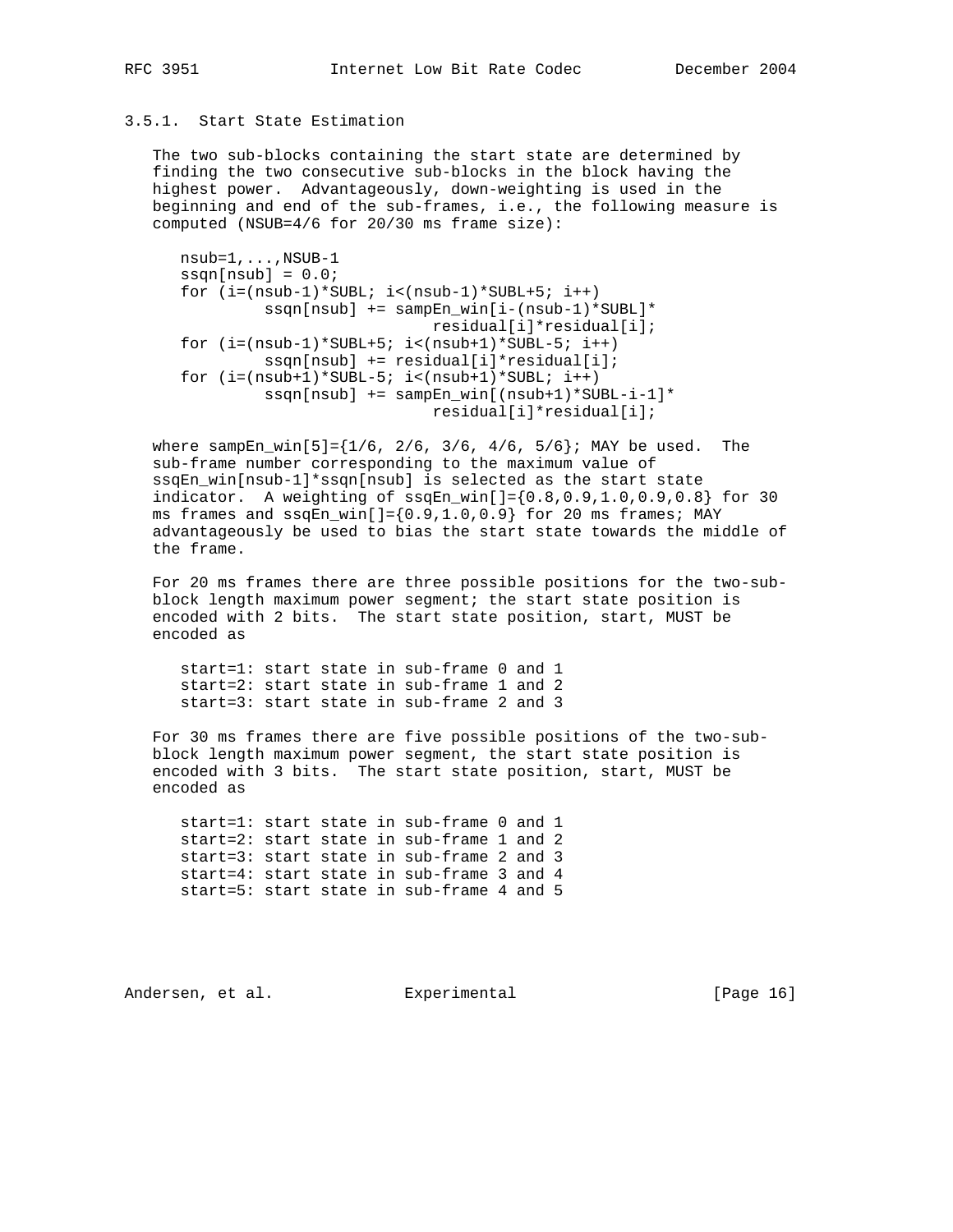Hence, in both cases, index 0 is not used. In order to shorten the start state for bit rate efficiency, the start state is brought down to STATE\_SHORT\_LEN=57 samples for 20 ms frames and STATE\_SHORT\_LEN=58 samples for 30 ms frames. The power of the first 23/22 and last 23/22 samples of the two sub-frame blocks identified above is computed as the sum of the squared signal sample values, and the 23/22-sample segment with the lowest power is excluded from the start state. One bit is transmitted to indicate which of the two possible 57/58 sample segments is used. The start state position within the two sub-frames determined above, state\_first, MUST be encoded as

 state\_first=1: start state is first STATE\_SHORT\_LEN samples state\_first=0: start state is last STATE\_SHORT\_LEN samples

3.5.2. All-Pass Filtering and Scale Quantization

 The block of residual samples in the start state is first filtered by an all-pass filter with the quantized LPC coefficients as denominator and reversed quantized LPC coefficients as numerator. The purpose of this phase-dispersion filter is to get a more even distribution of the sample values in the residual signal. The filtering is performed by circular convolution, where the initial filter memory is set to zero.

 res(0..(STATE\_SHORT\_LEN-1)) = uncoded start state residual res((STATE\_SHORT\_LEN)..(2\*STATE\_SHORT\_LEN-1)) = 0

 $Pk(z) = A^rrk(z)/A^rk(z)$ , where

\_\_\_

 $\mathcal{N}$  and the contract of  $\mathcal{N}$  $A^r$ rk(z)= z^(-LPC\_FILTERORDER)+>a<sup>~</sup>k(i+1)\*z^(i-(LPC\_FILTERORDER-1)) /\_\_ i=0...(LPC\_FILTERORDER-1)

and  $A^k(x)$  is taken from the block where the start state begins res -> Pk(z) -> filtered

 $ccres(k) = filtered(k) + filtered(k+STATE\_SHORT_LEN),$ k=0..(STATE\_SHORT\_LEN-1)

 The all-pass filtered block is searched for its largest magnitude sample. The 10-logarithm of this magnitude is quantized with a 6-bit quantizer, state\_frgqTbl, by finding the nearest representation.

Andersen, et al. Experimental Formula (Page 17)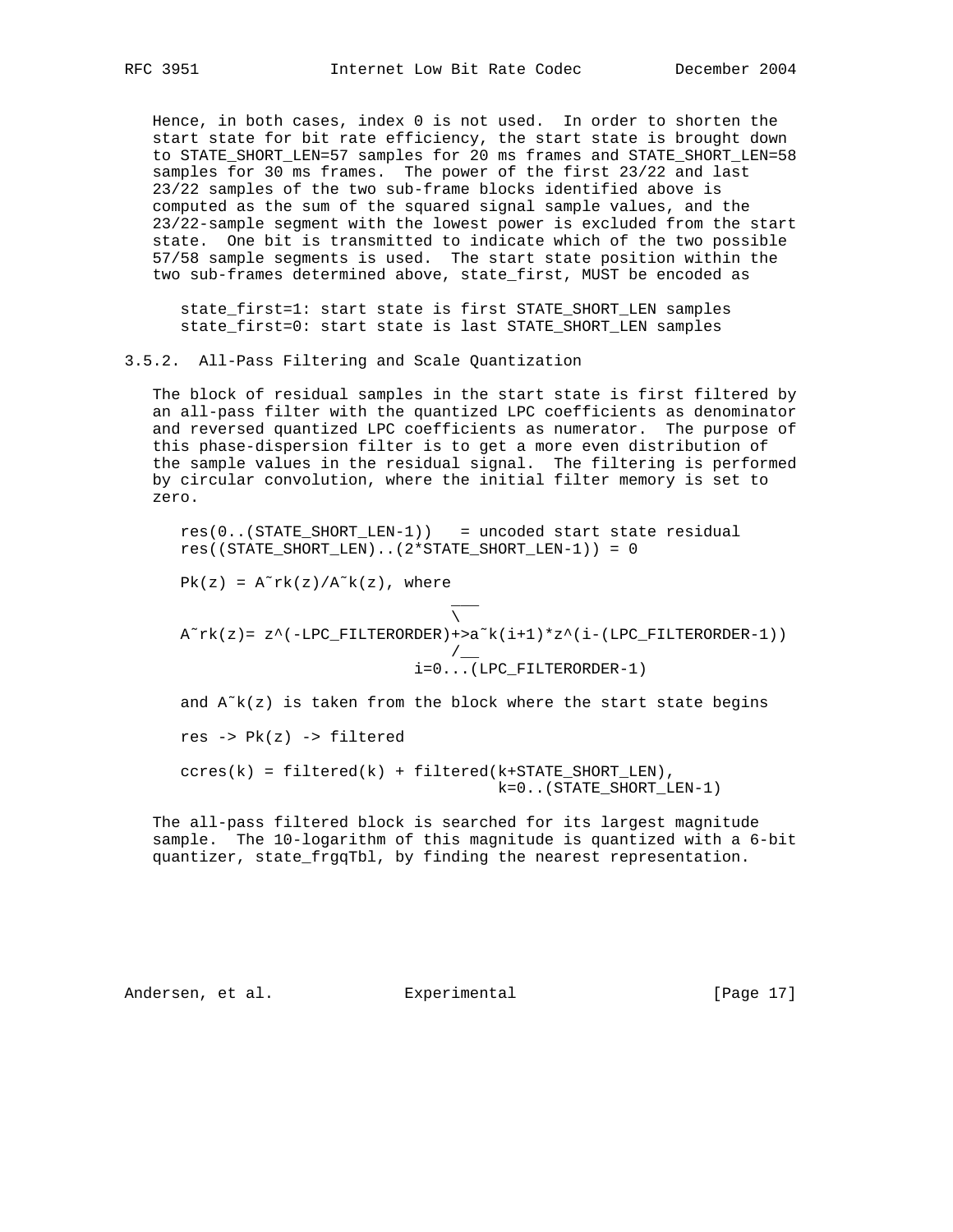This results in an index, idxForMax, corresponding to a quantized value, qmax. The all-pass filtered residual samples in the block are then multiplied with a scaling factor  $scal=4.5/(10^{\circ}qmax)$  to yield normalized samples.

 state\_frgqTbl[64] = {1.000085, 1.071695, 1.140395, 1.206868, 1.277188, 1.351503, 1.429380, 1.500727, 1.569049, 1.639599, 1.707071, 1.781531, 1.840799, 1.901550, 1.956695, 2.006750, 2.055474, 2.102787, 2.142819, 2.183592, 2.217962, 2.257177, 2.295739, 2.332967, 2.369248, 2.402792, 2.435080, 2.468598, 2.503394, 2.539284, 2.572944, 2.605036, 2.636331, 2.668939, 2.698780, 2.729101, 2.759786, 2.789834, 2.818679, 2.848074, 2.877470, 2.906899, 2.936655, 2.967804, 3.000115, 3.033367, 3.066355, 3.104231, 3.141499, 3.183012, 3.222952, 3.265433, 3.308441, 3.350823, 3.395275, 3.442793, 3.490801, 3.542514, 3.604064, 3.666050, 3.740994, 3.830749, 3.938770, 4.101764}

3.5.3. Scalar Quantization

 The normalized samples are quantized in the perceptually weighted speech domain by a sample-by-sample scalar DPCM quantization as depicted in Figure 3.3. Each sample in the block is filtered by a weighting filter Wk(z), specified in section 3.4, to form a weighted speech sample  $x[n]$ . The target sample  $d[n]$  is formed by subtracting a predicted sample  $y[n]$ , where the prediction filter is given by

 $Pk(z) = 1 - 1 / Wk(z)$ .

 +-------+ x[n] + d[n] +-----------+ u[n] residual -->| Wk(z)  $|$ -------->(+)---->| Quantizer  $|$ ------> quantized +-------+ - /|\ +-----------+ | residual  $\|$  $y[n]$  +--------------------->(+) | | | +------+ | +--------| Pk(z)|<------+ +------+

 Figure 3.3. Quantization of start state samples by DPCM in weighted speech domain.

The coded state sample  $u[n]$  is obtained by quantizing d[n] with a 3bit quantizer with quantization table state\_sq3Tbl.

state\_sq3Tbl[8] =  $\{-3.719849, -2.177490, -1.130005, -0.309692,$ 0.444214, 1.329712, 2.436279, 3.983887}

Andersen, et al. Experimental [Page 18]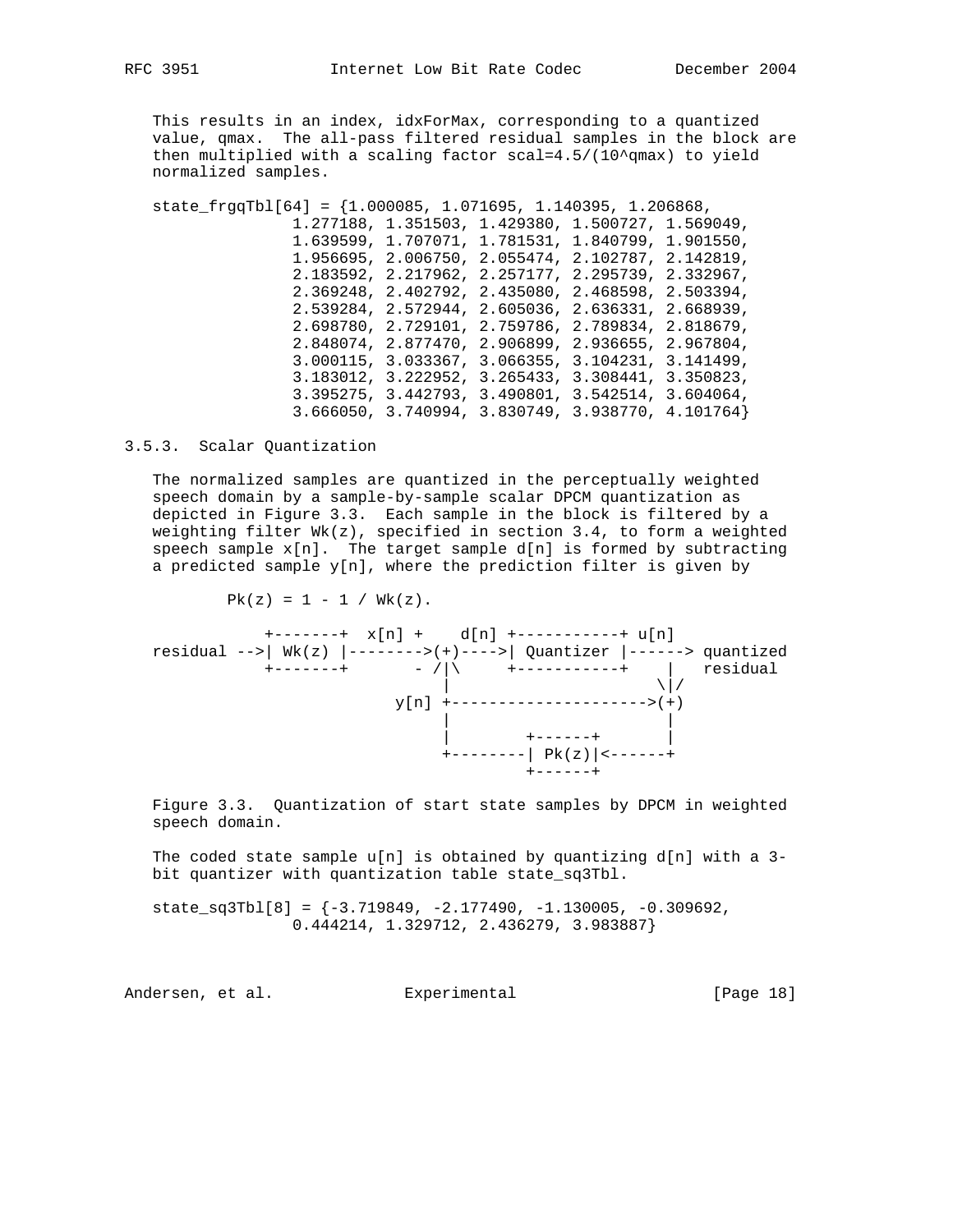The quantized samples are transformed back to the residual domain by 1) scaling with 1/scal; 2) time-reversing the scaled samples; 3) filtering the time-reversed samples by the same all-pass filter, as in section 3.5.2, by using circular convolution; and 4) time reversing the filtered samples. (More detail is in section 4.2.)

 A reference implementation of the start-state encoding can be found in Appendix A.46.

# 3.6. Encoding the Remaining Samples

 A dynamic codebook is used to encode 1) the 23/22 remaining samples in the two sub-blocks containing the start state; 2) the sub-blocks after the start state in time; and 3) the sub-blocks before the start state in time. Thus, the encoding target can be either the 23/22 samples remaining of the 2 sub-blocks containing the start state, or a 40-sample sub-block. This target can consist of samples that are indexed forward in time or backward in time, depending on the location of the start state. The length of the target is denoted by lTarget.

 The coding is based on an adaptive codebook that is built from a codebook memory that contains decoded LPC excitation samples from the already encoded part of the block. These samples are indexed in the same time direction as is the target vector and end at the sample instant prior to the first sample instant represented in the target vector. The codebook memory has length lMem, which is equal to CB\_MEML=147 for the two/four 40-sample sub-blocks and 85 for the 23/22-sample sub-block.

The following figure shows an overview of the encoding procedure.

 +------------+ +---------------+ +-------------+ -> | 1. Decode | -> | 2. Mem setup | -> | 3. Perc. W. | -> +------------+ +---------------+ +-------------+ +------------+ +-----------------+ -> | 4. Search | -> | 5. Upd. Target | ------------------> | +------------+ +------------------ | ----<-------------<-----------<--------- stage=0..2 +----------------+ -> | 6. Recalc G[0] | ---------------> gains and CB indices +----------------+

Figure 3.4. Flow chart of the codebook search in the iLBC encoder.

Andersen, et al. Experimental [Page 19]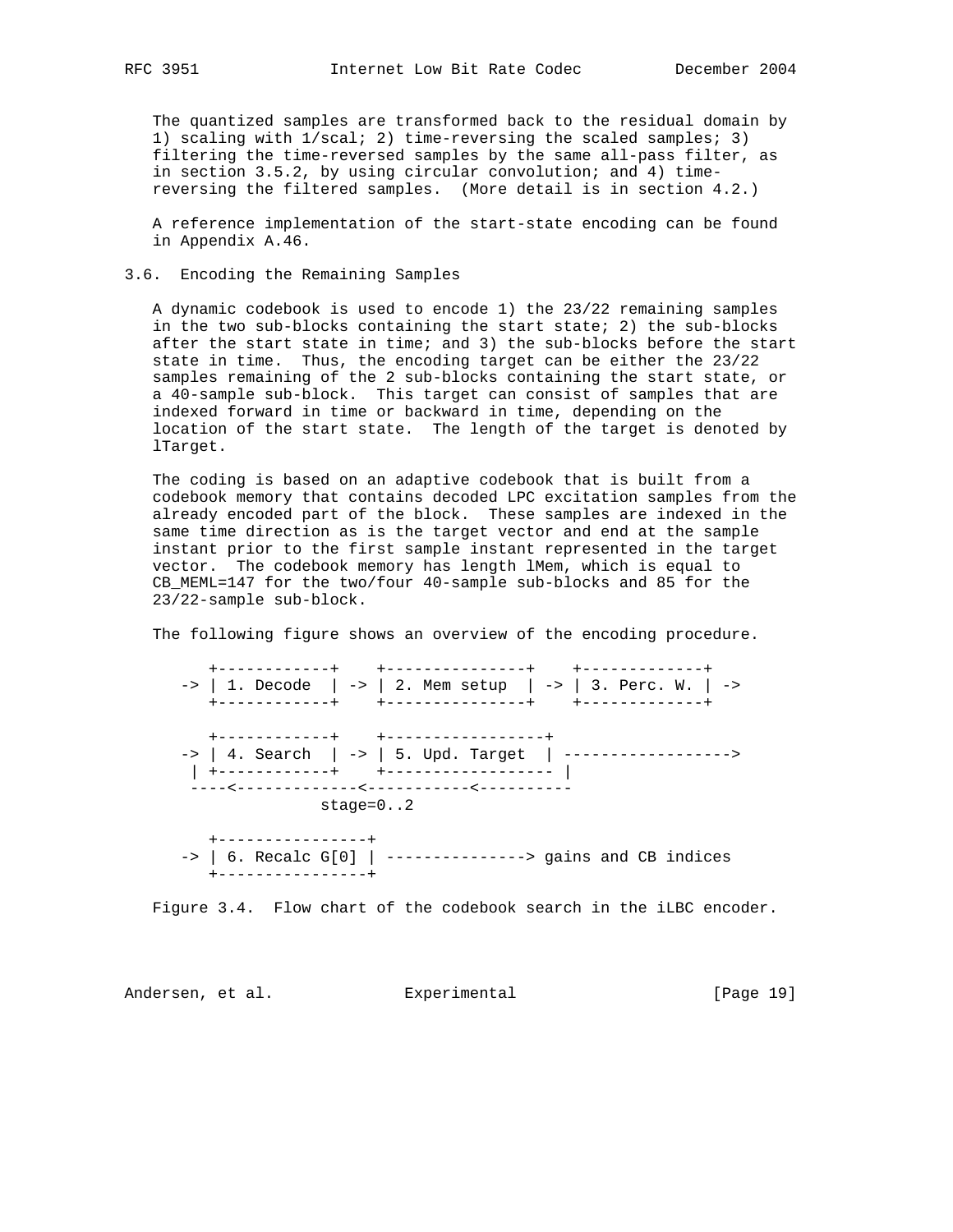- 1. Decode the part of the residual that has been encoded so far, using the codebook without perceptual weighting.
- 2. Set up the memory by taking data from the decoded residual. This memory is used to construct codebooks. For blocks preceding the start state, both the decoded residual and the target are time reversed (section 3.6.1).
- 3. Filter the memory + target with the perceptual weighting filter (section 3.6.2).
- 4. Search for the best match between the target and the codebook vector. Compute the optimal gain for this match and quantize that gain (section 3.6.4).
- 5. Update the perceptually weighted target by subtracting the contribution from the selected codebook vector from the perceptually weighted memory (quantized gain times selected vector). Repeat 4 and 5 for the two additional stages.
- 6. Calculate the energy loss due to encoding of the residual. If needed, compensate for this loss by an upscaling and requantization of the gain for the first stage (section 3.7).

 The following sections provide an in-depth description of the different blocks of Figure 3.4.

# 3.6.1. Codebook Memory

 The codebook memory is based on the already encoded sub-blocks, so the available data for encoding increases for each new sub-block that has been encoded. Until enough sub-blocks have been encoded to fill the codebook memory with data, it is padded with zeros. The following figure shows an example of the order in which the sub blocks are encoded for the 30 ms frame size if the start state is located in the last 58 samples of sub-block 2 and 3.

 +-----------------------------------------------------+ | 5 | 1 |///|////////| 2 | 3 | 4 | +-----------------------------------------------------+

 Figure 3.5. The order from 1 to 5 in which the sub-blocks are encoded. The slashed area is the start state.

Andersen, et al. Experimental Formula (Page 20)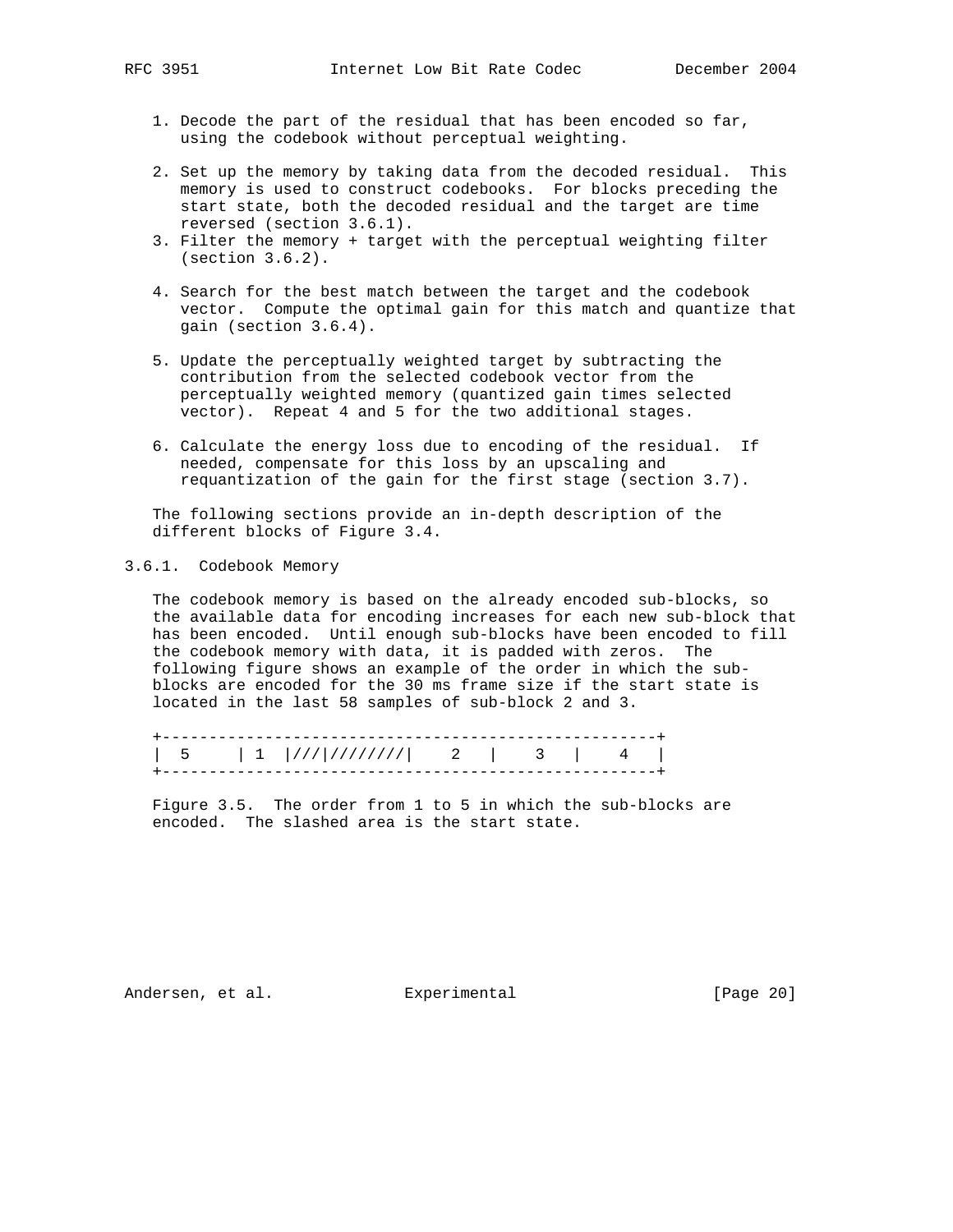The first target sub-block to be encoded is number 1, and the corresponding codebook memory is shown in the following figure. As the target vector comes before the start state in time, the codebook memory and target vector are time reversed; thus, after the block has been time reversed the search algorithm can be reused. As only the start state has been encoded so far, the last samples of the codebook memory are padded with zeros.

 +-------------------------  $|zeros|\langle\langle\langle\rangle\rangle|\langle\langle\rangle\rangle|$  1 | +-------------------------

 Figure 3.6. The codebook memory, length lMem=85 samples, and the target vector 1, length 22 samples.

 The next step is to encode sub-block 2 by using the memory that now has increased since sub-block 1 has been encoded. The following figure shows the codebook memory for encoding of sub-block 2.

 +----------------------------------- | zeros | 1 |///|////////| 2 | +-----------------------------------

 Figure 3.7. The codebook memory, length lMem=147 samples, and the target vector 2, length 40 samples.

 The next step is to encode sub-block 3 by using the memory which has been increased yet again since sub-blocks 1 and 2 have been encoded, but the sub-block still has to be padded with a few zeros. The following figure shows the codebook memory for encoding of sub-block 3.

 +------------------------------------------ |zeros| 1 |///|////////| 2 | 3 | +------------------------------------------

 Figure 3.8. The codebook memory, length lMem=147 samples, and the target vector 3, length 40 samples.

 The next step is to encode sub-block 4 by using the memory which now has increased yet again since sub-blocks 1, 2, and 3 have been encoded. This time, the memory does not have to be padded with zeros. The following figure shows the codebook memory for encoding of sub-block 4.

Andersen, et al. Experimental Formula (Page 21)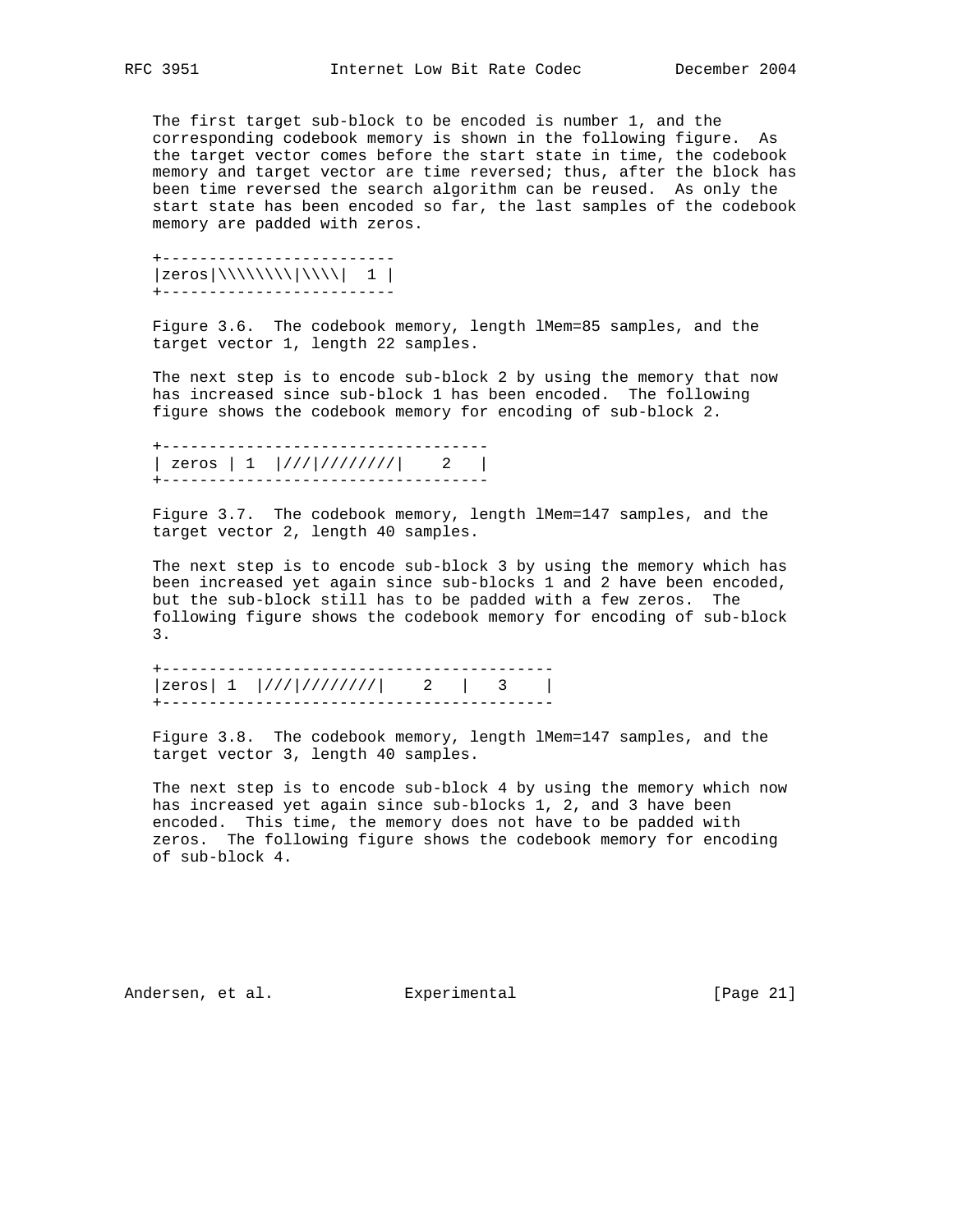+------------------------------------------  $|1|$ ///|/////////| 2 | 3 | 4 | +------------------------------------------

 Figure 3.9. The codebook memory, length lMem=147 samples, and the target vector 4, length 40 samples.

 The final target sub-block to be encoded is number 5, and the following figure shows the corresponding codebook memory. As the target vector comes before the start state in time, the codebook memory and target vector are time reversed.

 +------------------------------------------- | 3 | 2 |\\\\\\\\|\\\\| 1 | 5 | +-------------------------------------------

 Figure 3.10. The codebook memory, length lMem=147 samples, and the target vector 5, length 40 samples.

 For the case of 20 ms frames, the encoding procedure looks almost exactly the same. The only difference is that the size of the start state is 57 samples and that there are only three sub-blocks to be encoded. The encoding order is the same as above, starting with the 23-sample target and then encoding the two remaining 40-sample sub blocks, first going forward in time and then going backward in time relative to the start state.

3.6.2. Perceptual Weighting of Codebook Memory and Target

 To provide a perceptual weighting of the coding error, a concatenation of the codebook memory and the target to be coded is all-pole filtered with the perceptual weighting filter specified in section 3.4. The filter state of the weighting filter is set to zero.

 $in(0..(1Mem-1))$  = unweighted codebook memory in(lMem..(lMem+lTarget-1)) = unweighted target signal

in  $\rightarrow$  Wk(z)  $\rightarrow$  filtered, where  $Wk(z)$  is taken from the sub-block of the target

 weighted codebook memory = filtered(0..(lMem-1)) weighted target signal = filtered(lMem..(lMem+lTarget-1))

 The codebook search is done with the weighted codebook memory and the weighted target, whereas the decoding and the codebook memory update uses the unweighted codebook memory.

Andersen, et al. Experimental [Page 22]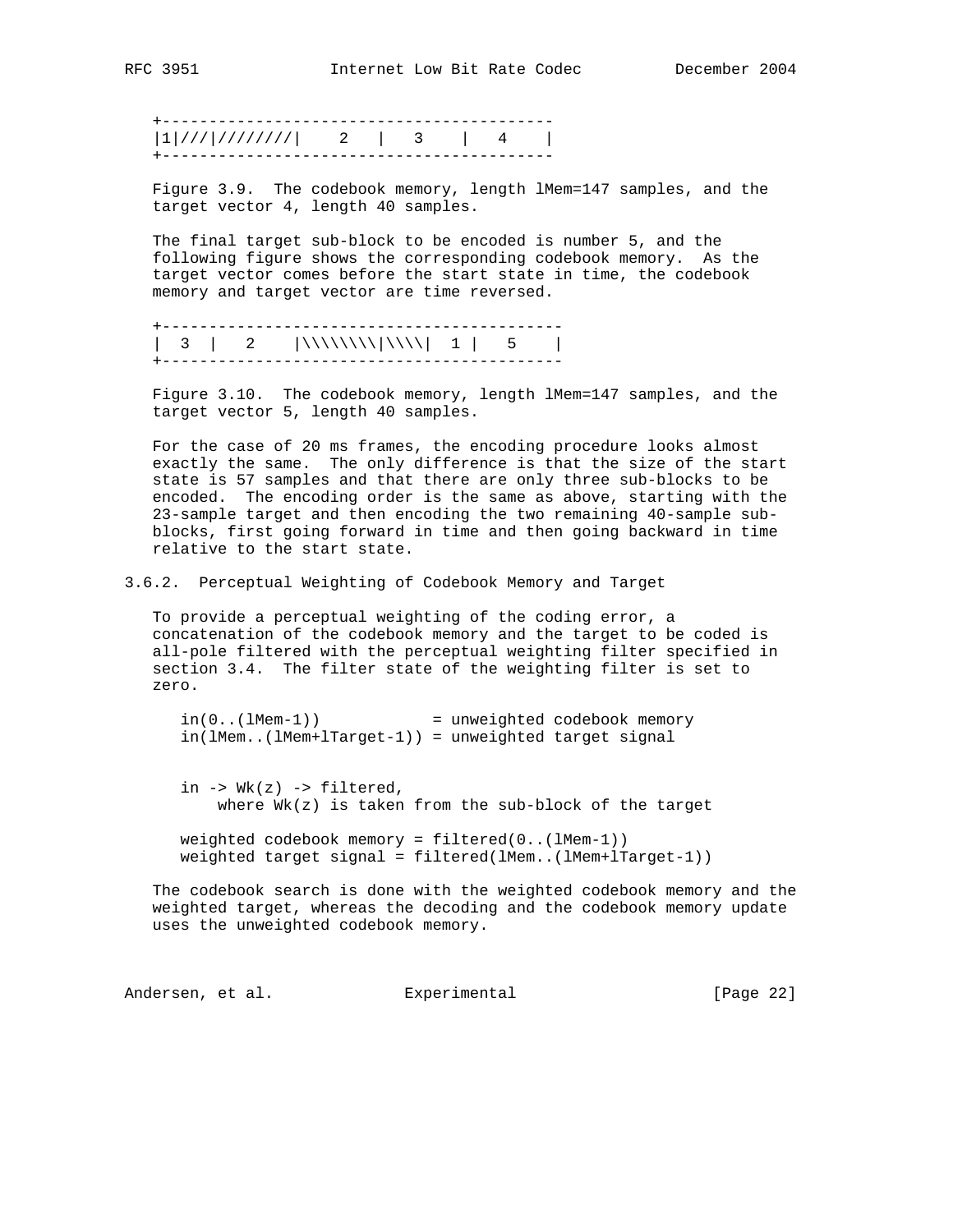# 3.6.3. Codebook Creation

 The codebook for the search is created from the perceptually weighted codebook memory. It consists of two sections, where the first is referred to as the base codebook and the second as the expanded codebook, as it is created by linear combinations of the first. Each of these two sections also has a subsection referred to as the augmented codebook. The augmented codebook is only created and used for the coding of the 40-sample sub-blocks and not for the 23/22 sample sub-block case. The codebook size used for the different sub-blocks and different stages are summarized in the table below.

|        |           |    |   | Stage              |              |                    |
|--------|-----------|----|---|--------------------|--------------|--------------------|
|        |           |    | 1 |                    | $2 \times 3$ |                    |
|        |           | 22 |   | $128(64+0)*2$      |              | $128(64+0)*2$      |
| $Sub-$ | $1:st$ 40 |    |   | $256$ $(108+20)*2$ |              | $128(44+20)*2$     |
| Blocks | 2:nd 40   |    |   | $256$ $(108+20)*2$ |              | $256$ $(108+20)*2$ |
|        | $3:rd$ 40 |    |   | $256$ $(108+20)*2$ |              | $256$ $(108+20)*2$ |
|        | $4:th$ 40 |    |   | $256$ $(108+20)*2$ |              | $256$ $(108+20)*2$ |

Table 3.1. Codebook sizes for the 30 ms mode.

 Table 3.1 shows the codebook size for the different sub-blocks and stages for 30 ms frames. Inside the parentheses it shows how the number of codebook vectors is distributed, within the two sections, between the base/expanded codebook and the augmented base/expanded codebook. It should be interpreted in the following way: (base/expanded cb + augmented base/expanded cb). The total number of codebook vectors for a specific sub-block and stage is given by the following formula:

Tot. cb vectors = base  $cb + aug$ . base  $cb + exp$ .  $cb + aug$ . exp.  $cb$ 

 The corresponding values to Figure 3.1 for 20 ms frames are only slightly modified. The short sub-block is 23 instead of 22 samples, and the 3:rd and 4:th sub-frame are not present.

#### 3.6.3.1. Creation of a Base Codebook

 The base codebook is given by the perceptually weighted codebook memory that is mentioned in section 3.5.3. The different codebook vectors are given by sliding a window of length 23/22 or 40, given by variable lTarget, over the lMem-long perceptually weighted codebook memory. The indices are ordered so that the codebook vector containing sample (lMem-lTarget-n) to (lMem-n-1) of the codebook

Andersen, et al. Experimental [Page 23]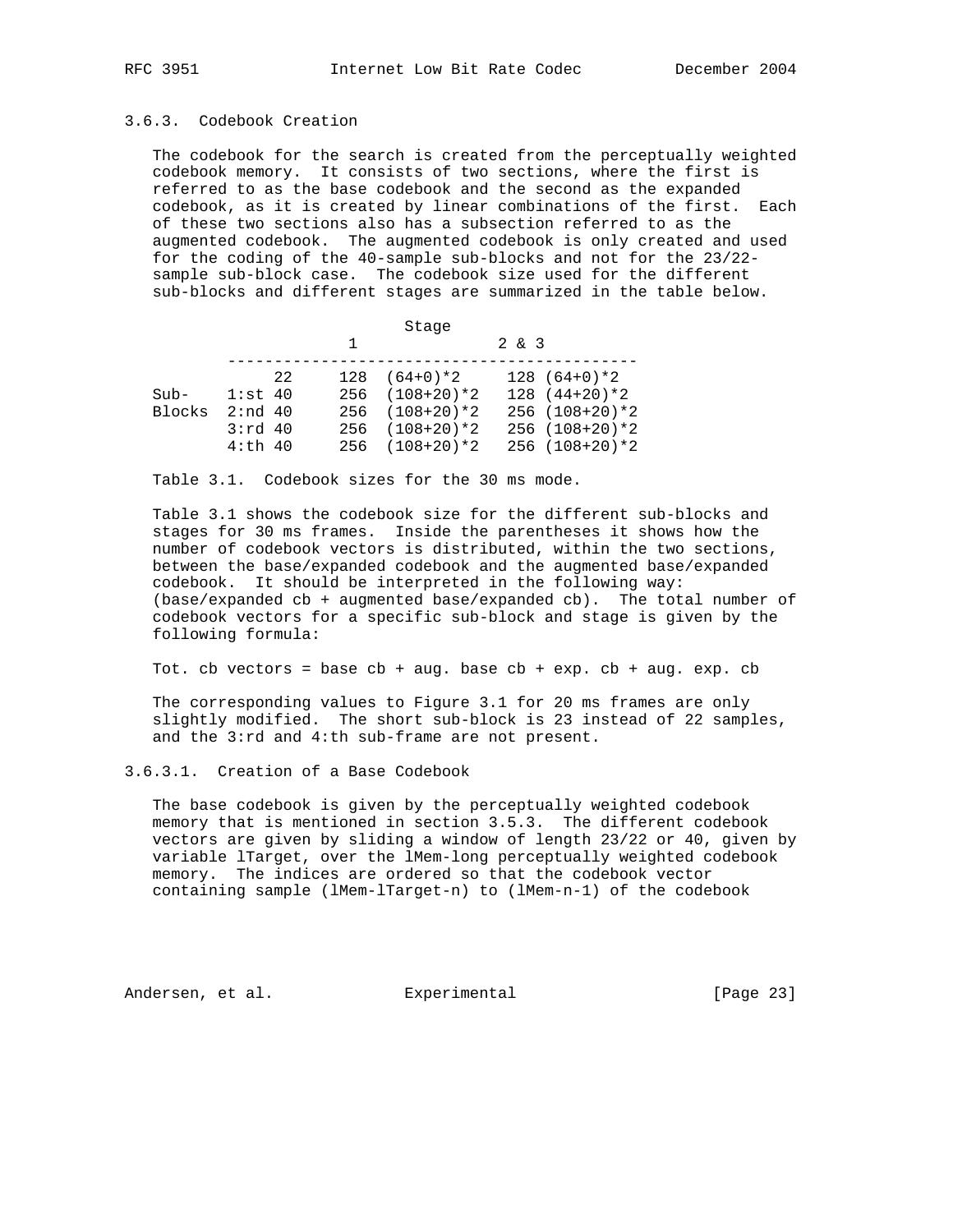memory vector has index n, where n=0..lMem-lTarget. Thus the total number of base codebook vectors is lMem-lTarget+1, and the indices are ordered from sample delay lTarget (23/22 or 40) to lMem+1 (86 or 148).

# 3.6.3.2. Codebook Expansion

 The base codebook is expanded by a factor of 2, creating an additional section in the codebook. This new section is obtained by filtering the base codebook, base\_cb, with a FIR filter with filter length CB\_FILTERLEN=8. The construction of the expanded codebook compensates for the delay of four samples introduced by the FIR filter.

 cbfiltersTbl[CB\_FILTERLEN]={-0.033691, 0.083740, -0.144043, 0.713379, 0.806152, -0.184326,  $0.108887, -0.034180$ ;

 $\sim$   $\sim$   $\sim$   $\sim$   $\sim$   $\sim$   $\sim$  $\mathcal{N}$  and  $\mathcal{N}$  $\overline{\phantom{a}}$ <br>exp\_cb(k)= + > cbfiltersTbl(i)\*x(k-i+4)  $/$ i=0...(LPC\_FILTERORDER-1)

```
where x(j) = base_cb(j) for j=0..1Mem-1 and 0 otherwise
```
 The individual codebook vectors of the new filtered codebook, exp\_cb, and their indices are obtained in the same fashion as described above for the base codebook.

# 3.6.3.3. Codebook Augmentation

 For cases where encoding entire sub-blocks, i.e., cbveclen=40, the base and expanded codebooks are augmented to increase codebook richness. The codebooks are augmented by vectors produced by interpolation of segments. The base and expanded codebook, constructed above, consists of vectors corresponding to sample delays in the range from cbveclen to lMem. The codebook augmentation attempts to augment these codebooks with vectors corresponding to sample delays from 20 to 39. However, not all of these samples are present in the base codebook and expanded codebook, respectively. Therefore, the augmentation vectors are constructed as linear combinations between samples corresponding to sample delays in the range 20 to 39. The general idea of this procedure is presented in the following figures and text. The procedure is performed for both the base codebook and the expanded codebook.

Andersen, et al. Experimental [Page 24]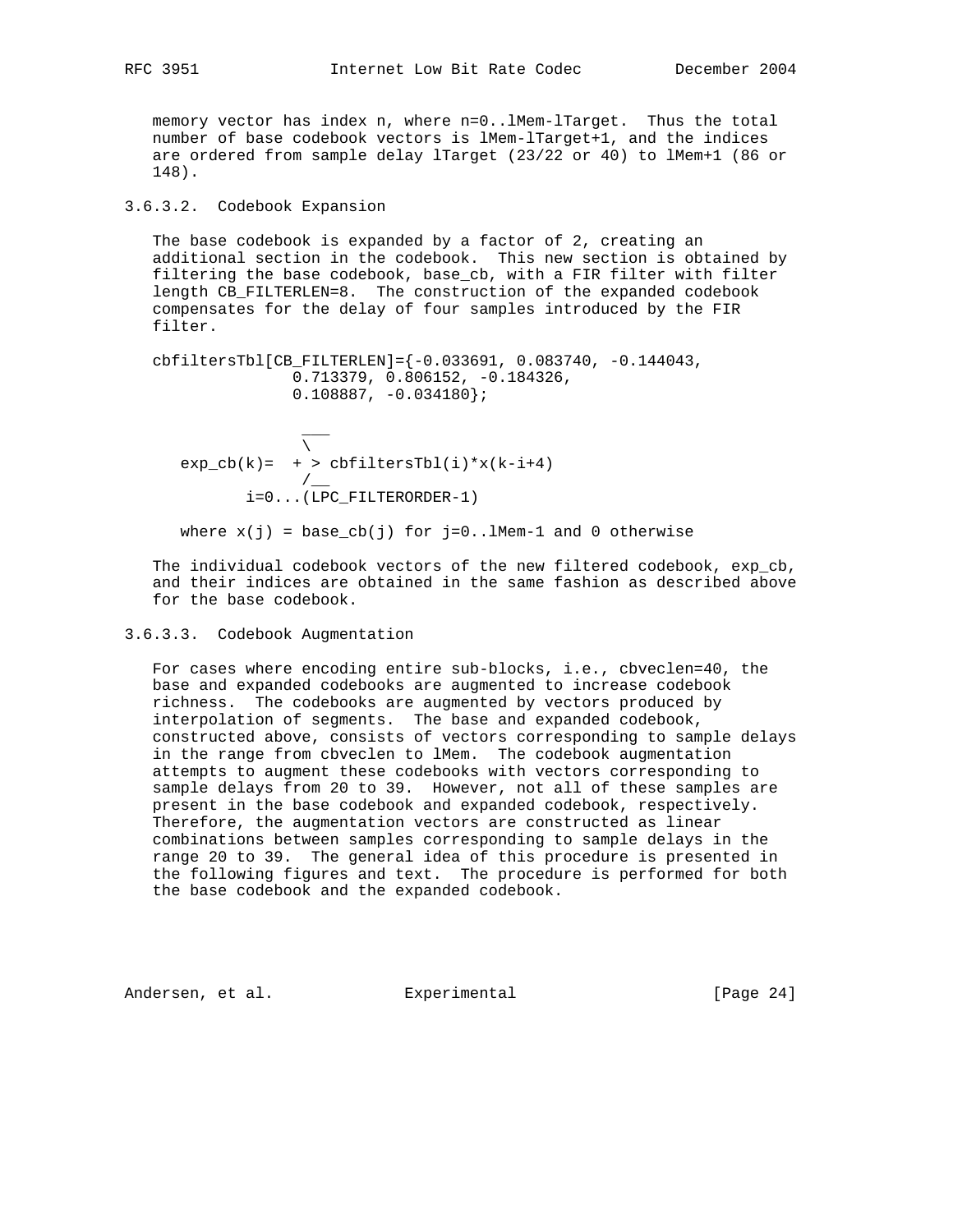

Figure 3.11. Generation of the first augmented codebook.

 Figure 3.11 shows the codebook memory with pointers pi, pp, and po, where pi points to sample 25, pp to sample 20, and po to sample 5. Below the codebook memory, the augmented codebook vector corresponding to sample delay 20 is drawn. Segment i consists of fifteen samples from pointer pp and forward in time. Segment ii consists of five interpolated samples from pi and forward and from po and forward. The samples are linearly interpolated with weights [0.0, 0.2, 0.4, 0.6, 0.8] for pi and weights [1.0, 0.8, 0.6, 0.4, 0.2] for po. Segment iii consists of twenty samples from pp and forward. The augmented codebook vector corresponding to sample delay 21 is produced by moving pointers pp and pi one sample backward in time. This gives us the following figure.



Figure 3.12. Generation of the second augmented codebook.

 Figure 3.12 shows the codebook memory with pointers pi, pp and po where pi points to sample 26, pp to sample 21, and po to sample 5. Below the codebook memory, the augmented codebook vector corresponding to sample delay 21 is drawn. Segment i now consists of sixteen samples from pp and forward. Segment ii consists of five interpolated samples from pi and forward and from po and forward, and the interpolation weights are the same throughout the procedure. Segment iii consists of nineteen samples from pp and forward. The same procedure of moving the two pointers is continued until the last augmented vector corresponding to sample delay 39 has been created. This gives a total of twenty new codebook vectors to each of the two

Andersen, et al. Experimental Formula (Page 25)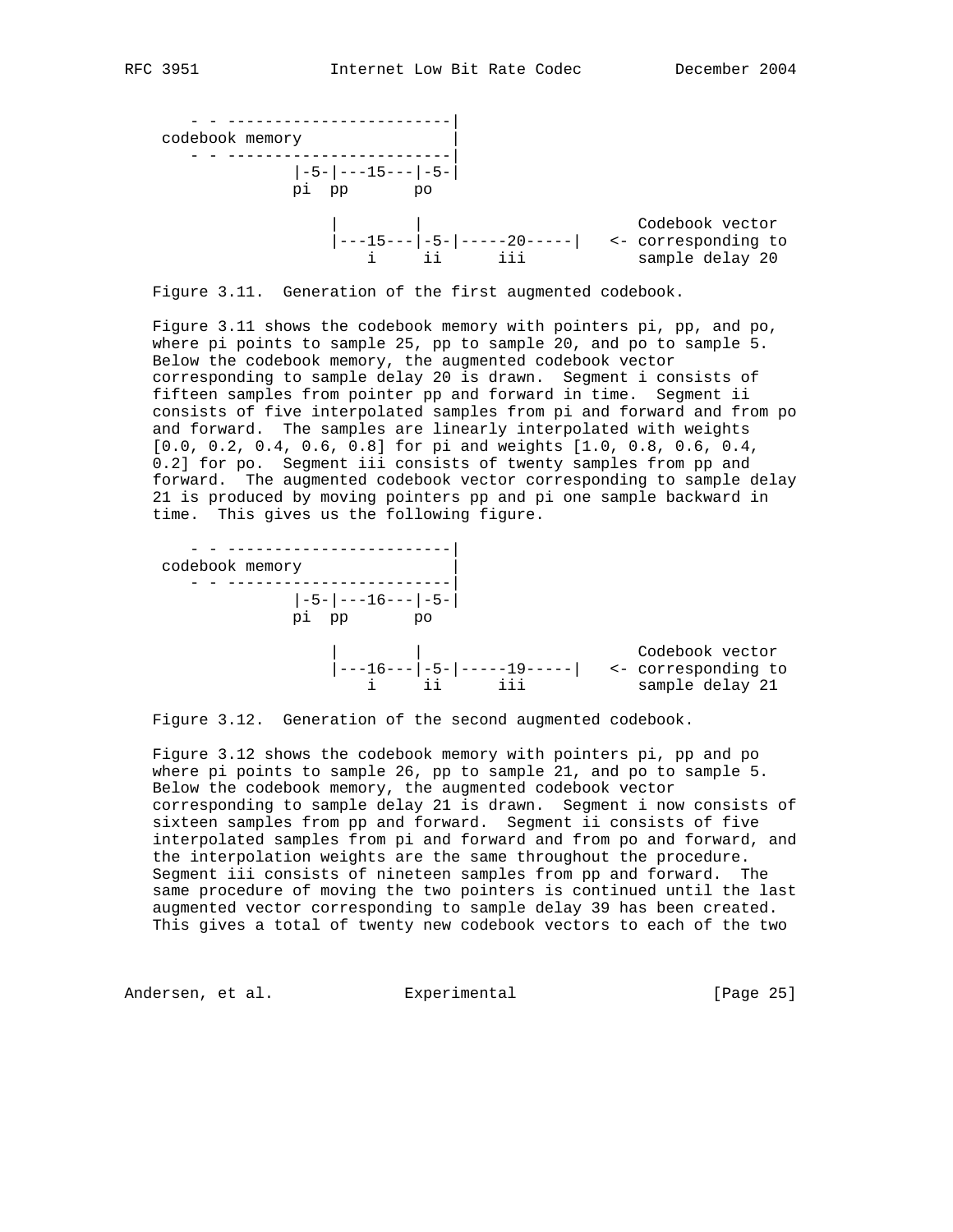sections. Thus the total number of codebook vectors for each of the two sections, when including the augmented codebook, becomes lMem- SUBL+1+SUBL/2. This is provided that augmentation is evoked, i.e., that lTarget=SUBL.

#### 3.6.4. Codebook Search

 The codebook search uses the codebooks described in the sections above to find the best match of the perceptually weighted target, see section 3.6.2. The search method is a multi-stage gain-shape matching performed as follows. At each stage the best shape vector is identified, then the gain is calculated and quantized, and finally the target is updated in preparation for the next codebook search stage. The number of stages is CB\_NSTAGES=3.

 If the target is the 23/22-sample vector the codebooks are indexed so that the base codebook is followed by the expanded codebook. If the target is 40 samples the order is as follows: base codebook, augmented base codebook, expanded codebook, and augmented expanded codebook. The size of each codebook section and its corresponding augmented section is given by Table 3.1 in section 3.6.3.

 For example, when the second 40-sample sub-block is coded, indices 0 - 107 correspond to the base codebook, 108 - 127 correspond to the augmented base codebook, 128 - 235 correspond to the expanded codebook, and indices 236 - 255 correspond to the augmented expanded codebook. The indices are divided in the same fashion for all stages in the example. Only in the case of coding the first 40-sample sub block is there a difference between stages (see Table 3.1).

#### 3.6.4.1. Codebook Search at Each Stage

 The codebooks are searched to find the best match to the target at each stage. When the best match is found, the target is updated and the next-stage search is started. The three chosen codebook vectors and their corresponding gains constitute the encoded sub-block. The best match is decided by the following three criteria:

1. Compute the measure

(target\*cbvec)^2 / ||cbvec||^2

 for all codebook vectors, cbvec, and choose the codebook vector maximizing the measure. The expression (target\*cbvec) is the dot product between the target vector to be coded and the codebook vector for which we compute the measure. The norm,  $||x||$ , is defined as the square root of (x\*x).

Andersen, et al. Experimental [Page 26]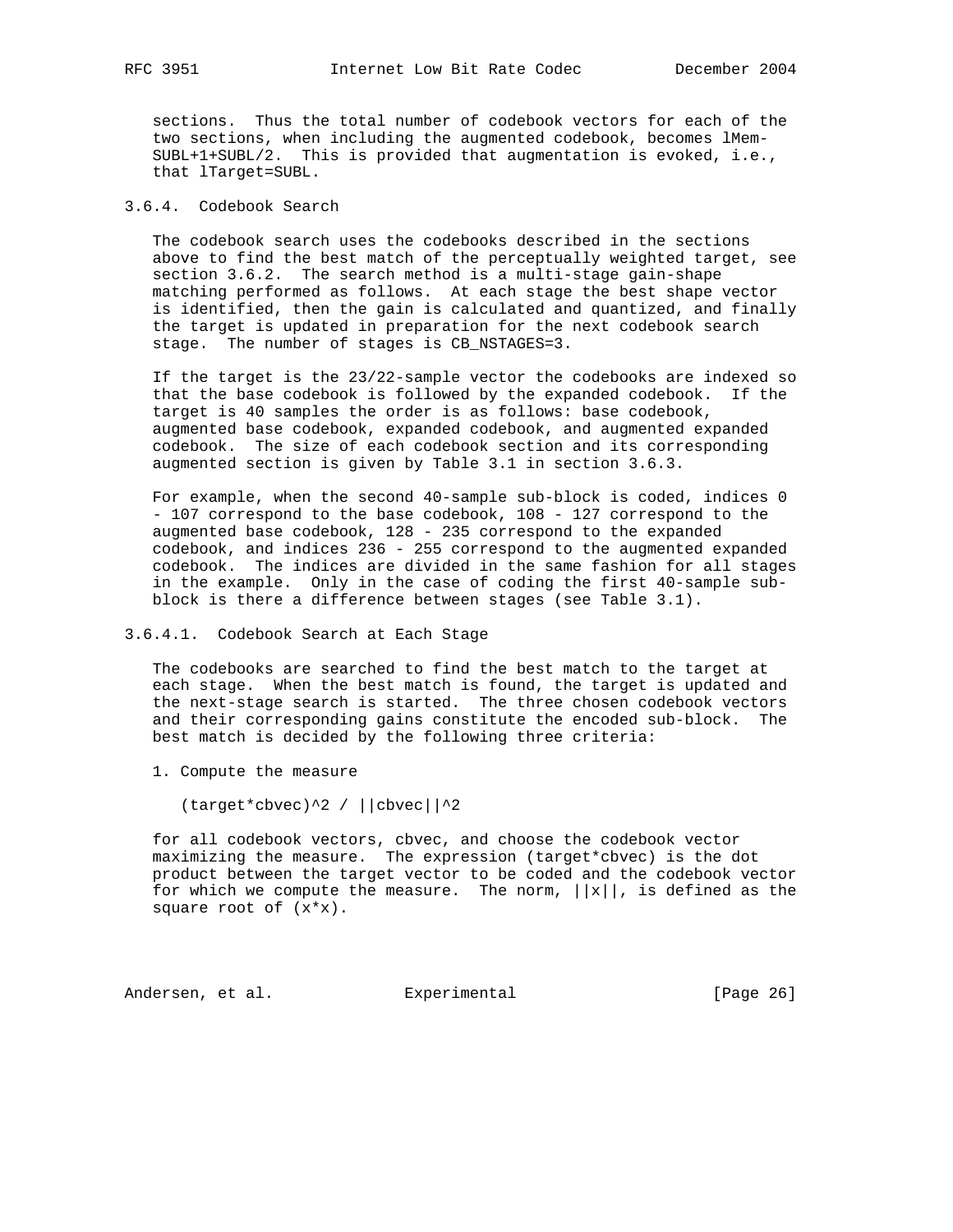- - 2. The absolute value of the gain, corresponding to the chosen codebook vector, cbvec, must be smaller than a fixed limit, CB MAXGAIN=1.3:

|gain| < CB\_MAXGAIN

where the gain is computed in the following way:

gain =  $(target * cbvec) / ||cbvec||^2$ 

 3. For the first stage, the dot product of the chosen codebook vector and target must be positive:

target\*cbvec > 0

 In practice the above criteria are used in a sequential search through all codebook vectors. The best match is found by registering a new max measure and index whenever the previously registered max measure is surpassed and all other criteria are fulfilled. If none of the codebook vectors fulfill (2) and (3), the first codebook vector is selected.

3.6.4.2. Gain Quantization at Each Stage

The gain follows as a result of the computation

gain =  $(target * cbvec) / ||cbvec||^2$ 

 for the optimal codebook vector found by the procedure in section 3.6.4.1.

 The three stages quantize the gain, using 5, 4, and 3 bits, respectively. In the first stage, the gain is limited to positive values. This gain is quantized by finding the nearest value in the quantization table gain\_sq5Tbl.

 gain\_sq5Tbl[32]={0.037476, 0.075012, 0.112488, 0.150024, 0.187500, 0.224976, 0.262512, 0.299988, 0.337524, 0.375000, 0.412476, 0.450012, 0.487488, 0.525024, 0.562500, 0.599976, 0.637512, 0.674988, 0.712524, 0.750000, 0.787476, 0.825012, 0.862488, 0.900024, 0.937500, 0.974976, 1.012512, 1.049988, 1.087524, 1.125000, 1.162476, 1.200012}

 The gains of the subsequent two stages can be either positive or negative. The gains are quantized by using a quantization table times a scale factor. The second stage uses the table gain\_sq4Tbl, and the third stage uses gain\_sq3Tbl. The scale factor equates 0.1

Andersen, et al. Experimental [Page 27]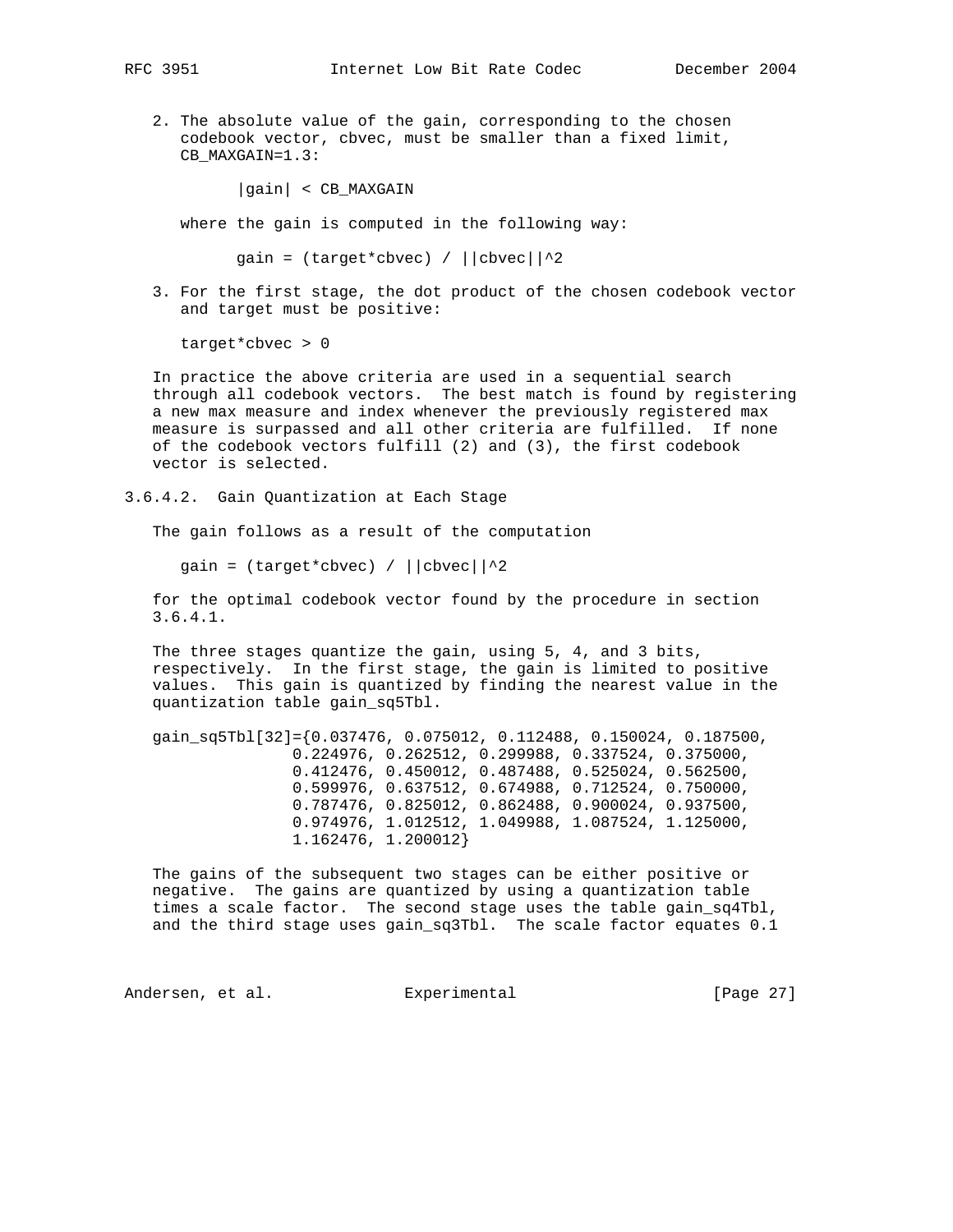or the absolute value of the quantized gain representation value obtained in the previous stage, whichever is larger. Again, the resulting gain index is the index to the nearest value of the quantization table times the scale factor.

gainQ = scaleFact \* gain\_sqXTbl[index]

 $gain\_sq4Tb1[16]=\{-1.049988, -0.900024, -0.750000, -0.599976,$  $-0.450012, -0.299988, -0.150024, 0.000000, 0.150024,$  0.299988, 0.450012, 0.599976, 0.750000, 0.900024, 1.049988, 1.200012}

gain\_sq3Tbl[8]= $\{-1.000000, -0.659973, -0.330017, 0.000000,$ 0.250000, 0.500000, 0.750000, 1.00000}

3.6.4.3. Preparation of Target for Next Stage

 Before performing the search for the next stage, the perceptually weighted target vector is updated by subtracting from it the selected codebook vector (from the perceptually weighted codebook) times the corresponding quantized gain.

 $target[i] = target[i] - gainQ * selected\_vec[i];$ 

 A reference implementation of the codebook encoding is found in Appendix A.34.

### 3.7. Gain Correction Encoding

 The start state is quantized in a relatively model independent manner using 3 bits per sample. In contrast, the remaining parts of the block are encoded by using an adaptive codebook. This codebook will produce high matching accuracy whenever there is a high correlation between the target and the best codebook vector. For unvoiced speech segments and background noises, this is not necessarily so, which, due to the nature of the squared error criterion, results in a coded signal with less power than the target signal. As the coded start state has good power matching to the target, the result is a power fluctuation within the encoded frame. Perceptually, the main problem with this is that the time envelope of the signal energy becomes unsteady. To overcome this problem, the gains for the codebooks are re-scaled after the codebook encoding by searching for a new gain factor for the first stage codebook that provides better power matching.

 First, the energy for the target signal, tene, is computed along with the energy for the coded signal, cene, given by the addition of the three gain scaled codebook vectors. Because the gains of the second

Andersen, et al. Experimental [Page 28]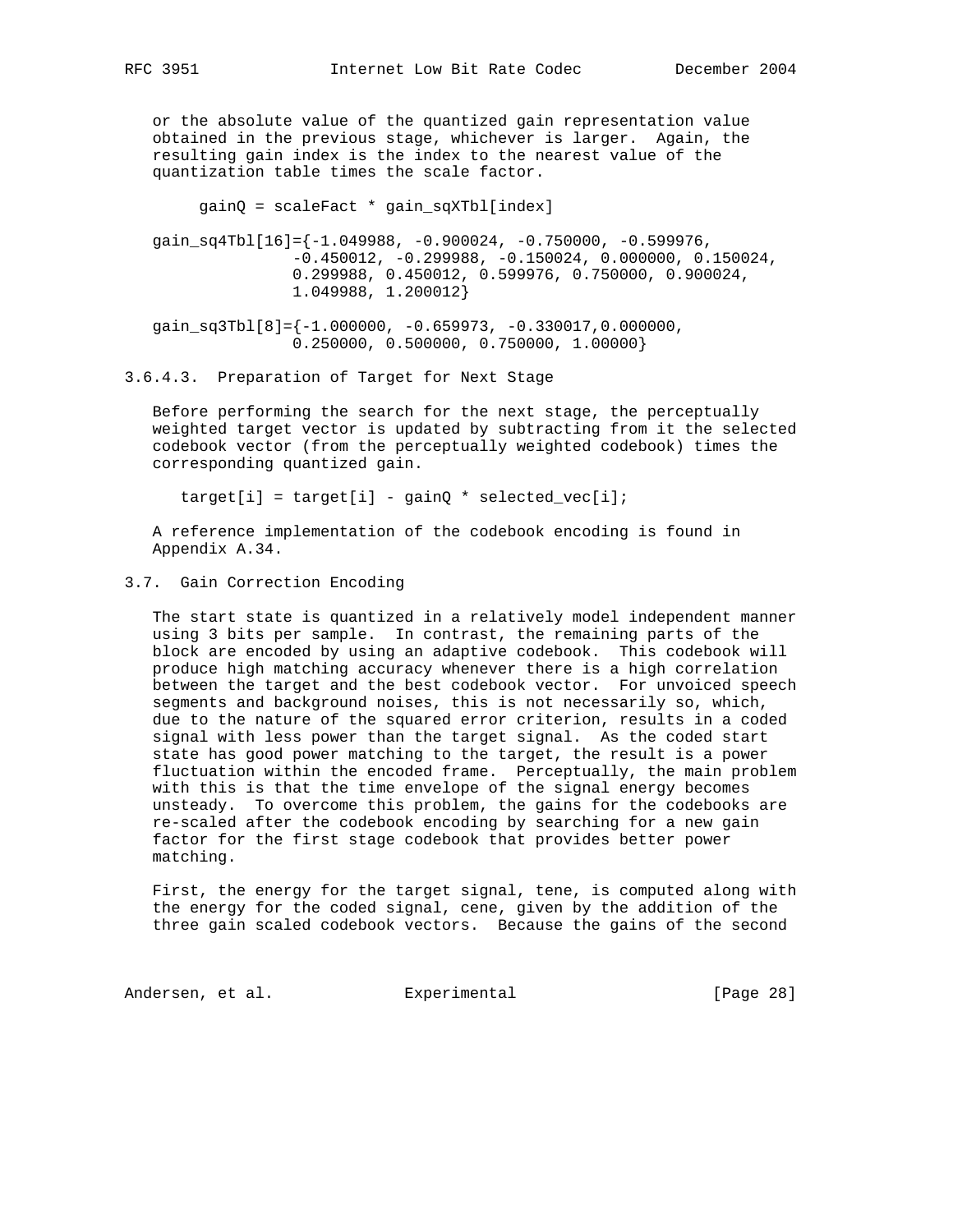and third stage scale with the gain of the first stage, when the first stage gain is changed from gain[0] to gain\_sq5Tbl[i] the energy of the coded signal changes from cene to

cene\*(gain\_sq5Tbl[i]\*gain\_sq5Tbl[i])/(gain[0]\*gain[0])

 where gain[0] is the gain for the first stage found in the original codebook search. A refined search is performed by testing the gain indices i=0 to 31, and as long as the new codebook energy as given above is less than tene, the gain index for stage 1 is increased. A restriction is applied so that the new gain value for stage 1 cannot be more than two times higher than the original value found in the codebook search. Note that by using this method we do not change the shape of the encoded vector, only the gain or amplitude.

#### 3.8. Bitstream Definition

 The total number of bits used to describe one frame of 20 ms speech is 304, which fits in 38 bytes and results in a bit rate of 15.20 kbit/s. For the case of a frame length of 30 ms speech, the total number of bits used is 400, which fits in 50 bytes and results in a bit rate of 13.33 kbit/s. In the bitstream definition, the bits are distributed into three classes according to their bit error or loss sensitivity. The most sensitive bits (class 1) are placed first in the bitstream for each frame. The less sensitive bits (class 2) are placed after the class 1 bits. The least sensitive bits (class 3) are placed at the end of the bitstream for each frame.

 In the 20/30 ms frame length cases for each class, the following hold true: The class 1 bits occupy a total of 6/8 bytes (48/64 bits), the class 2 bits occupy 8/12 bytes (64/96 bits), and the class 3 bits occupy 24/30 bytes (191/239 bits). This distribution of the bits enables the use of uneven level protection (ULP) as is exploited in the payload format definition for iLBC [1]. The detailed bit allocation is shown in the table below. When a quantization index is distributed between more classes, the more significant bits belong to the lowest class.

Andersen, et al. Experimental Formula (Page 29)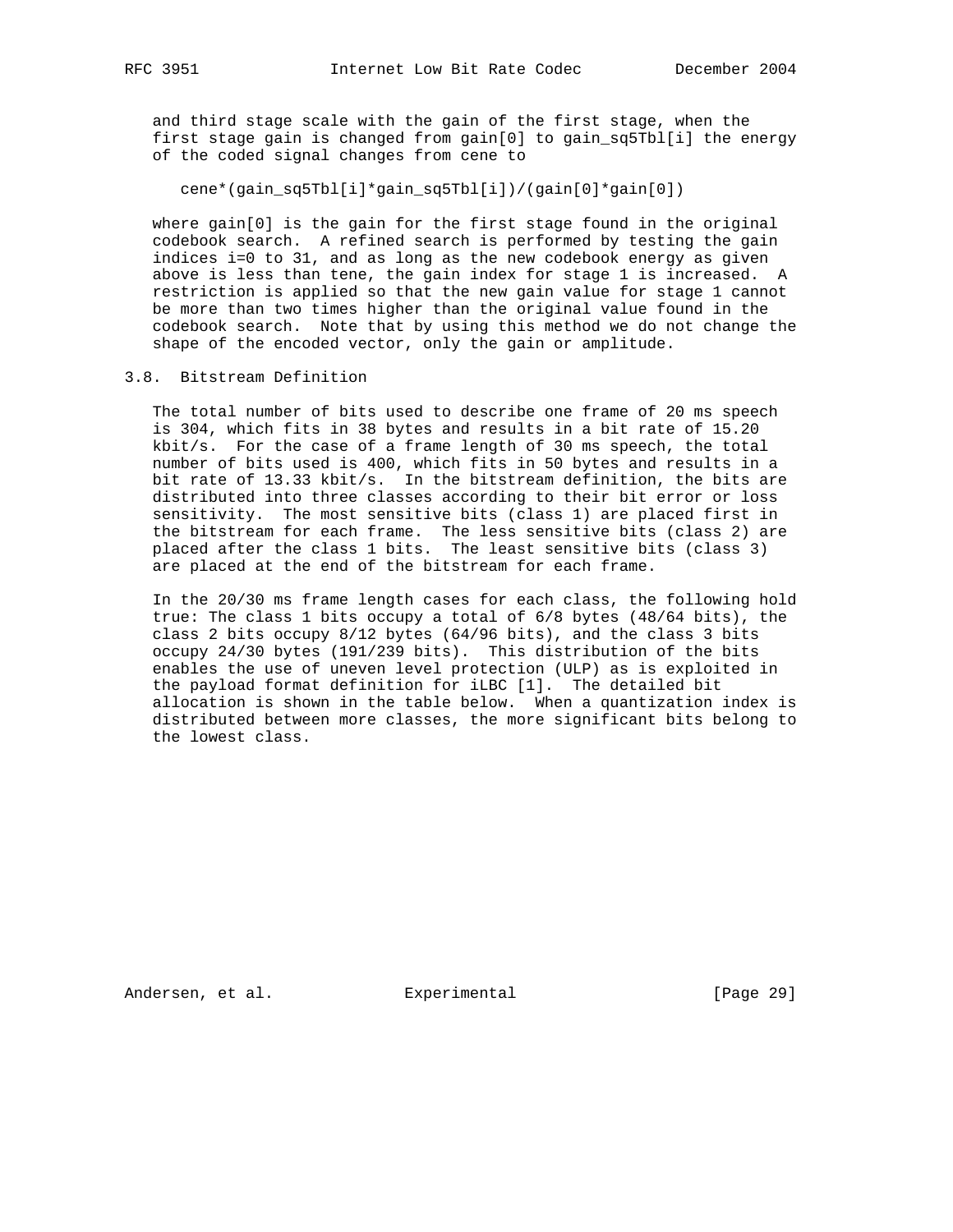Bitstream structure:

| Parameter                                 |                                   |                               |  | Bits Class $<1, 2, 3>$<br>20 ms frame           | 30 ms frame                                     |
|-------------------------------------------|-----------------------------------|-------------------------------|--|-------------------------------------------------|-------------------------------------------------|
| LSF                                       | LSF 1                             | Split 1<br>Split 2<br>Split 3 |  | 6 < 6, 0, 0 ><br>7 < 7, 0, 0 ><br>7, 7, 0, 0    | 6 < 6, 0, 0 ><br>7 < 7, 0, 0 ><br>7, 7, 0, 0    |
|                                           | LSF <sub>2</sub>                  | Split 1<br>Split 2<br>Split 3 |  | NA (Not Appl.)<br>ΝA<br>ΝA                      | 6 < 6, 0, 0 ><br>7 < 7, 0, 0 ><br>7, 7, 0, 0    |
|                                           | Sum                               |                               |  | 20, 20, 0, 0                                    | 40 < 40, 0, 0 >                                 |
| Block Class                               |                                   |                               |  | 2 < 2, 0, 0 >                                   | 3 < 3, 0, 0 >                                   |
| Position 22 sample segment                |                                   |                               |  | 1 < 1, 0, 0 >                                   | 1 < 1, 0, 0 >                                   |
| Scale Factor State Coder                  |                                   |                               |  | 6 < 6, 0, 0 >                                   | 6 < 6, 0, 0 >                                   |
| Ouantized<br>Residual<br>State<br>Samples | Sample 0<br>Sample 1<br>Sample 56 |                               |  | 3 < 0, 1, 2 ><br>3 < 0, 1, 2 ><br>3 < 0, 1, 2 > | 3 < 0, 1, 2 ><br>3 < 0, 1, 2 ><br>3 < 0, 1, 2 > |
|                                           | Sample 57                         |                               |  | ΝA                                              | 3 < 0, 1, 2 >                                   |
|                                           | Sum                               |                               |  | 171 < 0, 57, 114 >                              | 174 < 0,58,116 >                                |
| CB for 22/23<br>sample block              |                                   | Stage 1<br>Stage 2<br>Stage 3 |  | 7 < 6, 0, 1 ><br>7 < 0, 0, 7 ><br>7 < 0, 0, 7 > | 7, 4, 2, 1<br>7 < 0, 0, 7<br>7 < 0, 0, 7 >      |
|                                           | Sum                               |                               |  | 21 < 6, 0, 15                                   | 21 < 4, 2, 15                                   |
| Gain for $22/23$<br>sample block          |                                   | Stage 1<br>Stage 2<br>Stage 3 |  | 5 < 2, 0, 3 ><br>4 < 1, 1, 2 ><br>3 < 0, 0, 3 > | 5 < 1, 1, 3><br>4 < 1, 1, 2 ><br>3 < 0, 0, 3 >  |
|                                           | Sum                               |                               |  | $12 \le 3, 1, 8$                                | 12 < 2, 2, 8 >                                  |
|                                           | sub-block 1                       | Stage 1<br>Stage 2<br>Stage 3 |  | 8, 7, 0, 1<br>7 < 0, 0, 7 ><br>7 < 0, 0, 7 >    | 8 < 6, 1, 1 ><br>7 < 0, 0, 7 ><br>7 < 0, 0, 7 > |

Andersen, et al. Experimental [Page 30]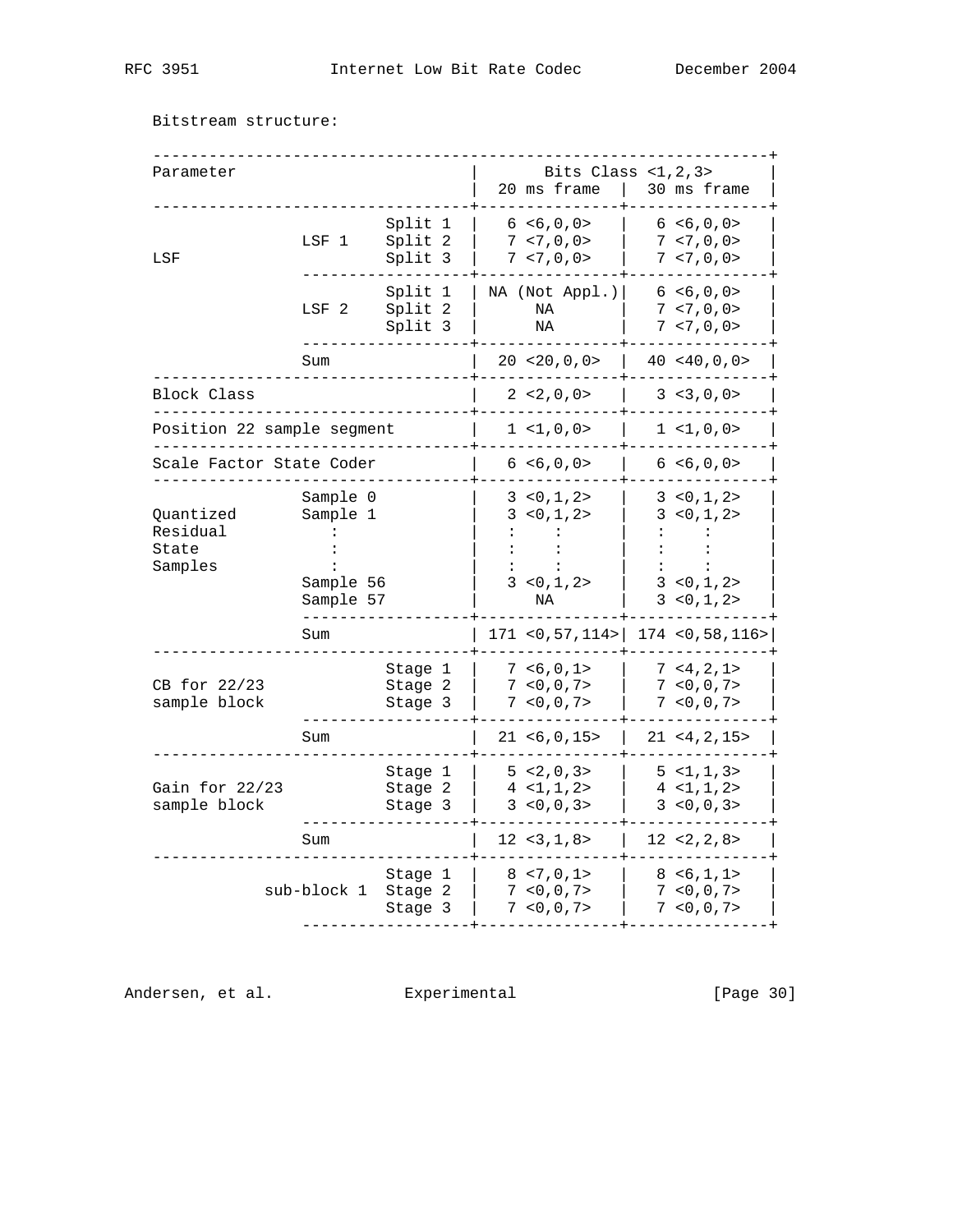| Indices<br>for CB     | sub-block 2 | Stage 1<br>Stage 2<br>Stage 3 | 8 < 0, 0, 8 ><br>8 < 0, 0, 8 ><br>8 < 0, 0, 8 > | 8 < 0, 7, 1 ><br>8 < 0, 0, 8 ><br>8 < 0, 0, 8 >   |
|-----------------------|-------------|-------------------------------|-------------------------------------------------|---------------------------------------------------|
| sub-blocks            | sub-block 3 | Stage 1<br>Stage 2<br>Stage 3 | ΝA<br>ΝA<br>ΝA                                  | 8 < 0, 7, 1 ><br>8 < 0, 0, 8 ><br>8 < 0, 0, 8 >   |
|                       | sub-block 4 | Stage 1<br>Stage 2<br>Stage 3 | ΝA<br>NA<br>NA                                  | 8 < 0, 7, 1 ><br>8 < 0, 0, 8 ><br>8 < 0, 0, 8 >   |
|                       | Sum         |                               | $46$ < 7, 0, 39 >                               | 94 < 6, 22, 66                                    |
|                       | sub-block 1 | Stage 1<br>Stage 2<br>Stage 3 | 5 < 1, 2, 2 ><br>4 < 1, 1, 2 ><br>3 < 0, 0, 3 > | 5 < 1, 2, 2 ><br>4 < 1, 2, 1 ><br>3 < 0, 0, 3 >   |
| Gains for             | sub-block 2 | Stage 1<br>Stage 2<br>Stage 3 | 5 < 1, 1, 3 ><br>4 < 0, 2, 2 ><br>3 < 0, 0, 3 > | 5 < 0, 2, 3 > 5<br>4 < 0, 2, 2 ><br>3 < 0, 0, 3 > |
| sub-blocks            | sub-block 3 | Stage 1<br>Stage 2<br>Stage 3 | NA<br>ΝA<br>ΝA                                  | 5 < 0, 1, 4 ><br>4 < 0, 1, 3 > 4<br>3 < 0, 0, 3 > |
|                       | sub-block 4 | Stage 1<br>Stage 2<br>Stage 3 | ΝA<br>ΝA<br>ΝA                                  | 5 < 0, 1, 4 ><br>4 < 0, 1, 3 > 4<br>3 < 0, 0, 3 > |
|                       | Sum         |                               | 24 < 3, 6, 15 >                                 | 48 < 2, 12, 34 >                                  |
| Empty frame indicator |             |                               | 1 < 0, 0, 1 >                                   | 1 < 0, 0, 1 >                                     |
| <b>SUM</b>            |             |                               |                                                 | $304$ <48,64,192> 400 <64,96,240>                 |

 Table 3.2. The bitstream definition for iLBC for both the 20 ms frame size mode and the 30 ms frame size mode.

 When packetized into the payload, the bits MUST be sorted as follows: All the class 1 bits in the order (from top to bottom) as specified in the table, all the class 2 bits (from top to bottom), and all the class 3 bits in the same sequential order. The last bit, the empty frame indicator, SHOULD be set to zero by the encoder. If this bit is set to 1 the decoder SHOULD treat the data as a lost frame. For example, this bit can be set to 1 to indicate lost frame for file storage format, as in [1].

Andersen, et al. Experimental Formula (Page 31)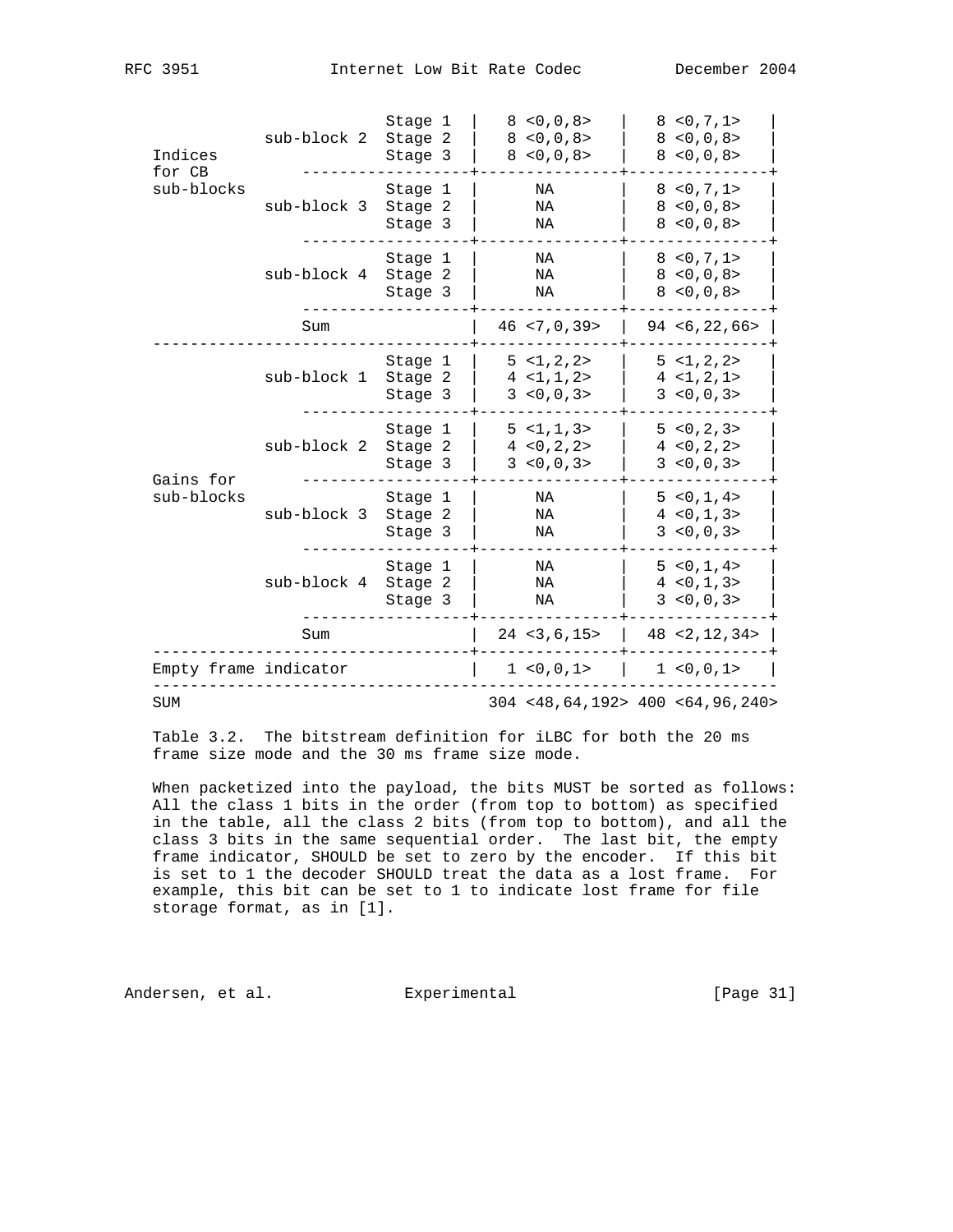# 4. Decoder Principles

 This section describes the principles of each component of the decoder algorithm.

 +-------------+ +--------+ +---------------+ payload -> | 1. Get para | -> | 2. LPC | -> | 3. Sc Dequant | -> +-------------+ +--------+ +---------------+ +-------------+ +------------------+ -> | 4. Mem setup| -> | 5. Construct res |-------> | +-------------+ +------------------- | ---------<-----------<-----------<------------ Sub-frame 0...2/4 (20 ms/30 ms) +----------------+ +----------+ -> | 6. Enhance res | -> | 7. Synth | ------------> +----------------+ +----------+ +-----------------+ -> | 8. Post Process | ----------------> decoded speech +-----------------+

 Figure 4.1. Flow chart of the iLBC decoder. If a frame was lost, steps 1 to 5 SHOULD be replaced by a PLC algorithm.

- 1. Extract the parameters from the bitstream.
- 2. Decode the LPC and interpolate (section 4.1).
- 3. Construct the 57/58-sample start state (section 4.2).
- 4. Set up the memory by using data from the decoded residual. This memory is used for codebook construction. For blocks preceding the start state, both the decoded residual and the target are time reversed. Sub-frames are decoded in the same order as they were encoded.
- 5. Construct the residuals of this sub-frame (gain[0]\*cbvec[0] +  $qain[1]*cbvec[1] + qain[2]*cbvec[2])$ . Repeat 4 and 5 until the residual of all sub-blocks has been constructed.
- 6. Enhance the residual with the post filter (section 4.6).
- 7. Synthesis of the residual (section 4.7).
- 8. Post process with HP filter, if desired (section 4.8).

Andersen, et al. Experimental [Page 32]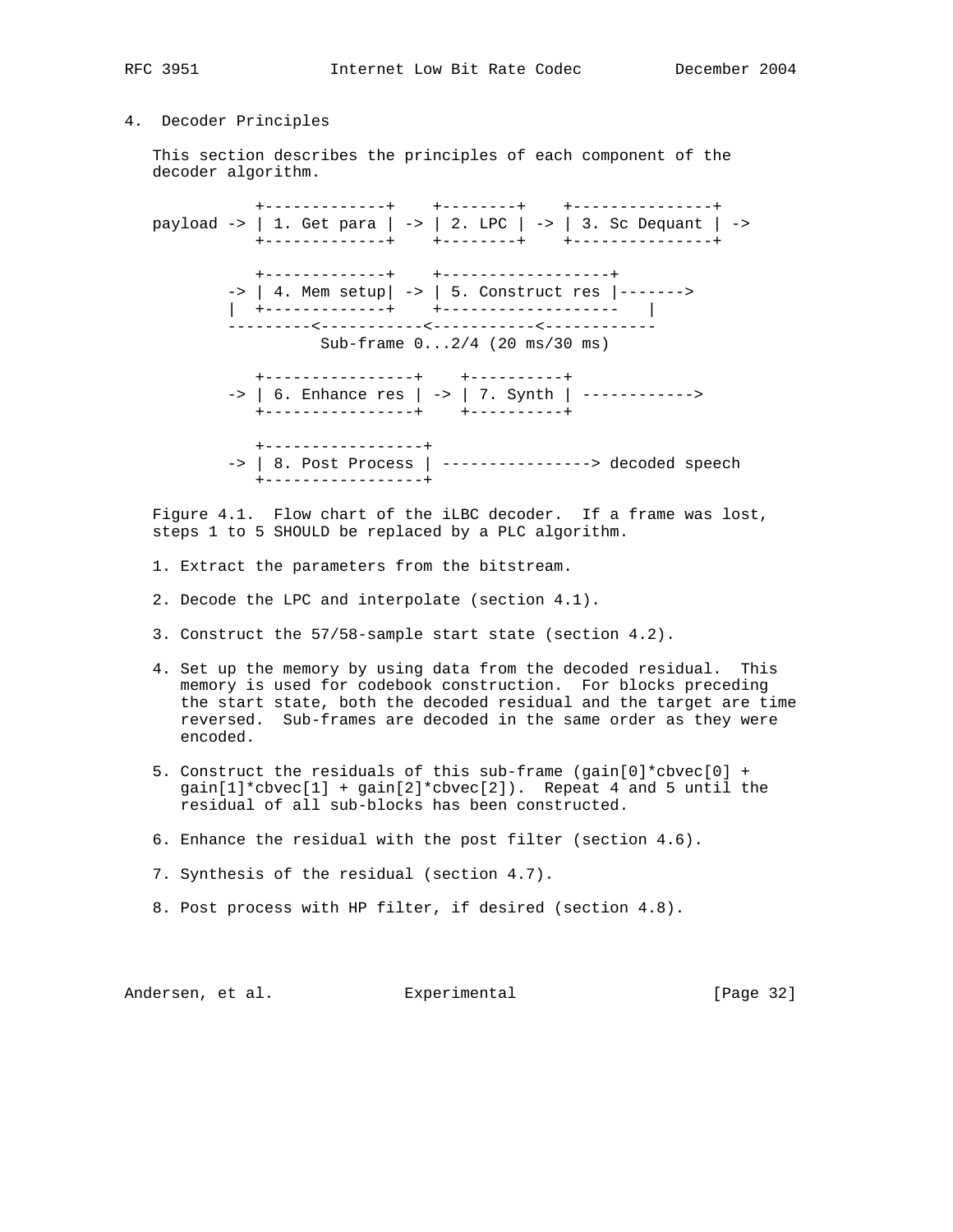# 4.1. LPC Filter Reconstruction

 The decoding of the LP filter parameters is very straightforward. For a set of three/six indices, the corresponding LSF vector(s) are found by simple table lookup. For each of the LSF vectors, the three split vectors are concatenated to obtain qlsf1 and qlsf2, respectively (in the 20 ms mode only one LSF vector, qlsf, is constructed). The next step is the stability check described in section 3.2.5 followed by the interpolation scheme described in section 3.2.6 (3.2.7 for 20 ms frames). The only difference is that only the quantized LSFs are known at the decoder, and hence the unquantized LSFs are not processed.

 A reference implementation of the LPC filter reconstruction is given in Appendix A.36.

#### 4.2. Start State Reconstruction

 The scalar encoded STATE\_SHORT\_LEN=58 (STATE\_SHORT\_LEN=57 in the 20 ms mode) state samples are reconstructed by 1) forming a set of samples (by table lookup) from the index stream  $idxVec[n]$ , 2) multiplying the set with  $1/\text{scal}=(10^{\text{-}}q\text{max})/4.5$ , 3) time reversing the 57/58 samples, 4) filtering the time reversed block with the dispersion (all-pass) filter used in the encoder (as described in section 3.5.2); this compensates for the phase distortion of the earlier filter operation, and 5 reversing the 57/58 samples from the previous step.

 in(0..(STATE\_SHORT\_LEN-1)) = time reversed samples from table look-up, idxVecDec((STATE\_SHORT\_LEN-1)..0)

in(STATE\_SHORT\_LEN..(2\*STATE\_SHORT\_LEN-1)) = 0

 $Pk(z) = A<sup>α</sup>rk(z)/A<sup>α</sup>k(z)$ , where

 \_\_\_  $\mathcal{N}$  and  $\mathcal{N}$  are the set of  $\mathcal{N}$  $A^r$ rk(z)= z^(-LPC\_FILTERORDER) + >  $a^k$ ki\*z^(i-(LPC\_FILTERORDER-1)) /\_\_ i=0...(LPC\_FILTERORDER-1)

and  $A<sup>\infty</sup>k(z)$  is taken from the block where the start state begins

in  $\rightarrow$  Pk(z)  $\rightarrow$  filtered

```
 out(k) = filtered(STATE_SHORT_LEN-1-k) +
                          filtered(2*STATE_SHORT_LEN-1-k),
                                        k=0..(STATE_SHORT_LEN-1)
```
Andersen, et al. Experimental [Page 33]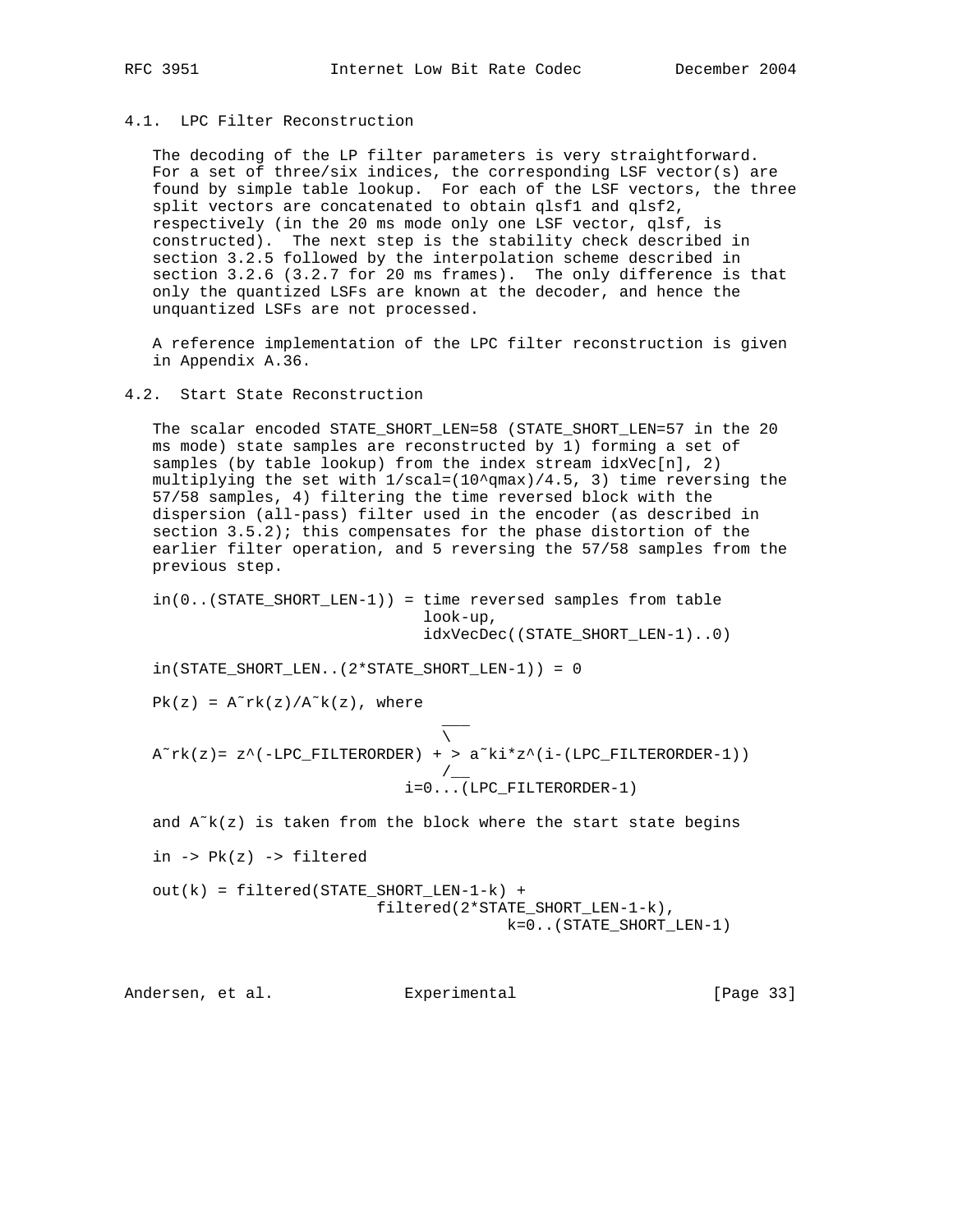The remaining 23/22 samples in the state are reconstructed by the same adaptive codebook technique described in section 4.3. The location bit determines whether these are the first or the last 23/22 samples of the 80-sample state vector. If the remaining 23/22 samples are the first samples, then the scalar encoded STATE\_SHORT\_LEN state samples are time-reversed before initialization of the adaptive codebook memory vector.

 A reference implementation of the start state reconstruction is given in Appendix A.44.

# 4.3. Excitation Decoding Loop

 The decoding of the LPC excitation vector proceeds in the same order in which the residual was encoded at the encoder. That is, after the decoding of the entire 80-sample state vector, the forward sub-blocks (corresponding to samples occurring after the state vector samples) are decoded, and then the backward sub-blocks (corresponding to samples occurring before the state vector) are decoded, resulting in a fully decoded block of excitation signal samples.

 In particular, each sub-block is decoded by using the multistage adaptive codebook decoding module described in section 4.4. This module relies upon an adaptive codebook memory constructed before each run of the adaptive codebook decoding. The construction of the adaptive codebook memory in the decoder is identical to the method outlined in section 3.6.3, except that it is done on the codebook memory without perceptual weighting.

 For the initial forward sub-block, the last STATE\_LEN=80 samples of the length CB\_LMEM=147 adaptive codebook memory are filled with the samples of the state vector. For subsequent forward sub-blocks, the first SUBL=40 samples of the adaptive codebook memory are discarded, the remaining samples are shifted by SUBL samples toward the beginning of the vector, and the newly decoded SUBL=40 samples are placed at the end of the adaptive codebook memory. For backward sub-blocks, the construction is similar, except that every vector of samples involved is first time reversed.

 A reference implementation of the excitation decoding loop is found in Appendix A.5.

Andersen, et al. Experimental Formula (Page 34)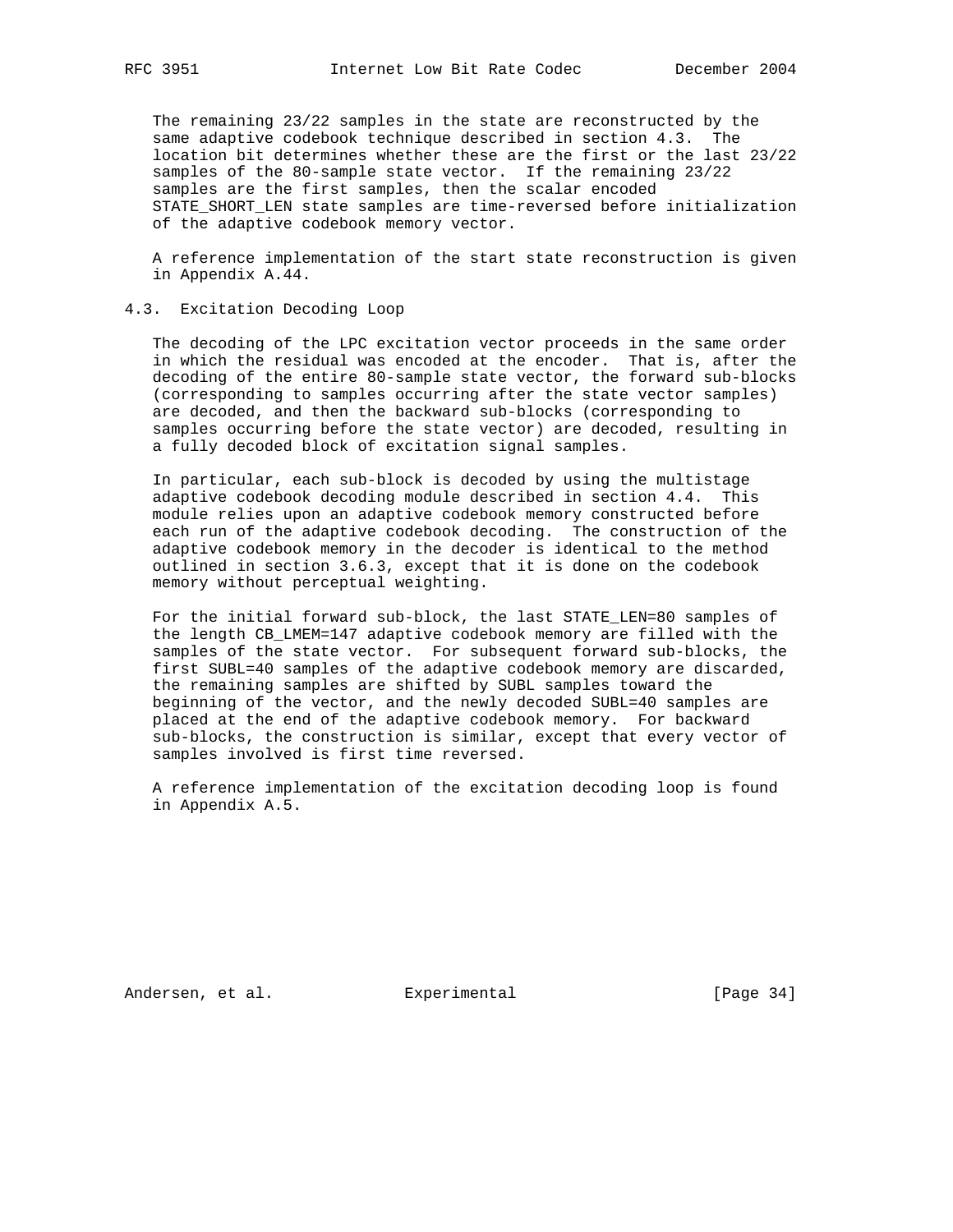#### 4.4. Multistage Adaptive Codebook Decoding

 The Multistage Adaptive Codebook Decoding module is used at both the sender (encoder) and the receiver (decoder) ends to produce a synthetic signal in the residual domain that is eventually used to produce synthetic speech. The module takes the index values used to construct vectors that are scaled and summed together to produce a synthetic signal that is the output of the module.

# 4.4.1. Construction of the Decoded Excitation Signal

 The unpacked index values provided at the input to the module are references to extended codebooks, which are constructed as described in section 3.6.3, except that they are based on the codebook memory without the perceptual weighting. The unpacked three indices are used to look up three codebook vectors. The unpacked three gain indices are used to decode the corresponding 3 gains. In this decoding, the successive rescaling, as described in section 3.6.4.2, is applied.

 A reference implementation of the adaptive codebook decoding is listed in Appendix A.32.

4.5. Packet Loss Concealment

 If packet loss occurs, the decoder receives a signal saying that information regarding a block is lost. For such blocks it is RECOMMENDED to use a Packet Loss Concealment (PLC) unit to create a decoded signal that masks the effect of that packet loss. In the following we will describe an example of a PLC unit that can be used with the iLBC codec. As the PLC unit is used only at the decoder, the PLC unit does not affect interoperability between implementations. Other PLC implementations MAY therefore be used.

 The PLC described operates on the LP filters and the excitation signals and is based on the following principles:

4.5.1. Block Received Correctly and Previous Block Also Received

 If the block is received correctly, the PLC only records state information of the current block that can be used in case the next block is lost. The LP filter coefficients for each sub-block and the entire decoded excitation signal are all saved in the decoder state structure. All of this information will be needed if the following block is lost.

Andersen, et al. Experimental Formula (Page 35)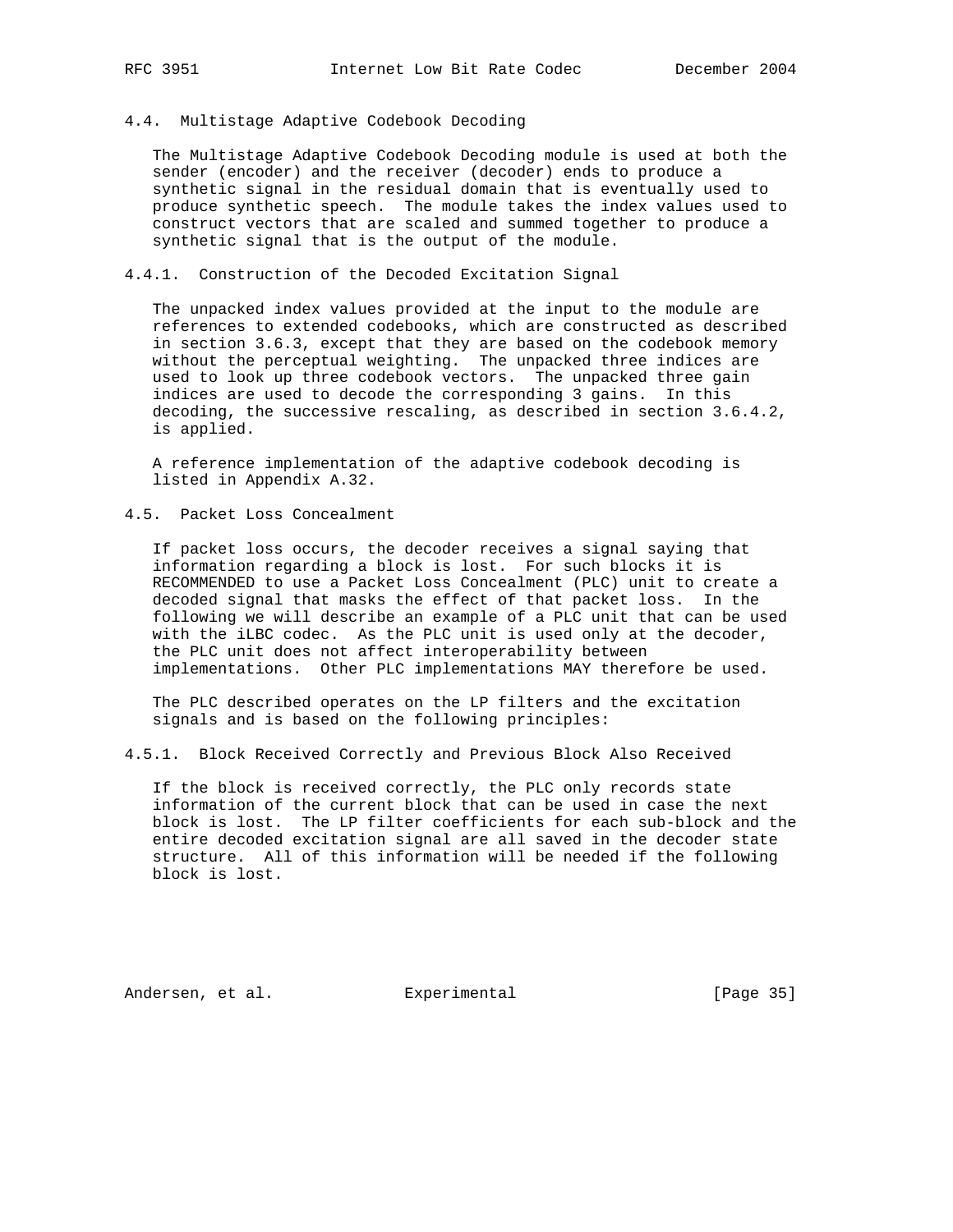# 4.5.2. Block Not Received

 If the block is not received, the block substitution is based on a pitch-synchronous repetition of the excitation signal, which is filtered by the last LP filter of the previous block. The previous block's information is stored in the decoder state structure.

 A correlation analysis is performed on the previous block's excitation signal in order to detect the amount of pitch periodicity and a pitch value. The correlation measure is also used to decide on the voicing level (the degree to which the previous block's excitation was a voiced or roughly periodic signal). The excitation in the previous block is used to create an excitation for the block to be substituted, such that the pitch of the previous block is maintained. Therefore, the new excitation is constructed in a pitch-synchronous manner. In order to avoid a buzzy-sounding substituted block, a random excitation is mixed with the new pitch periodic excitation, and the relative use of the two components is computed from the correlation measure (voicing level).

 For the block to be substituted, the newly constructed excitation signal is then passed through the LP filter to produce the speech that will be substituted for the lost block.

 For several consecutive lost blocks, the packet loss concealment continues in a similar manner. The correlation measure of the last block received is still used along with the same pitch value. The LP filters of the last block received are also used again. The energy of the substituted excitation for consecutive lost blocks is decreased, leading to a dampened excitation, and therefore to dampened speech.

4.5.3. Block Received Correctly When Previous Block Not Received

 For the case in which a block is received correctly when the previous block was not, the correctly received block's directly decoded speech (based solely on the received block) is not used as the actual output. The reason for this is that the directly decoded speech does not necessarily smoothly merge into the synthetic speech generated for the previous lost block. If the two signals are not smoothly merged, an audible discontinuity is accidentally produced. Therefore, a correlation analysis between the two blocks of excitation signal (the excitation of the previous concealed block and that of the current received block) is performed to find the best phase match. Then a simple overlap-add procedure is performed to merge the previous excitation smoothly into the current block's excitation.

Andersen, et al. Experimental [Page 36]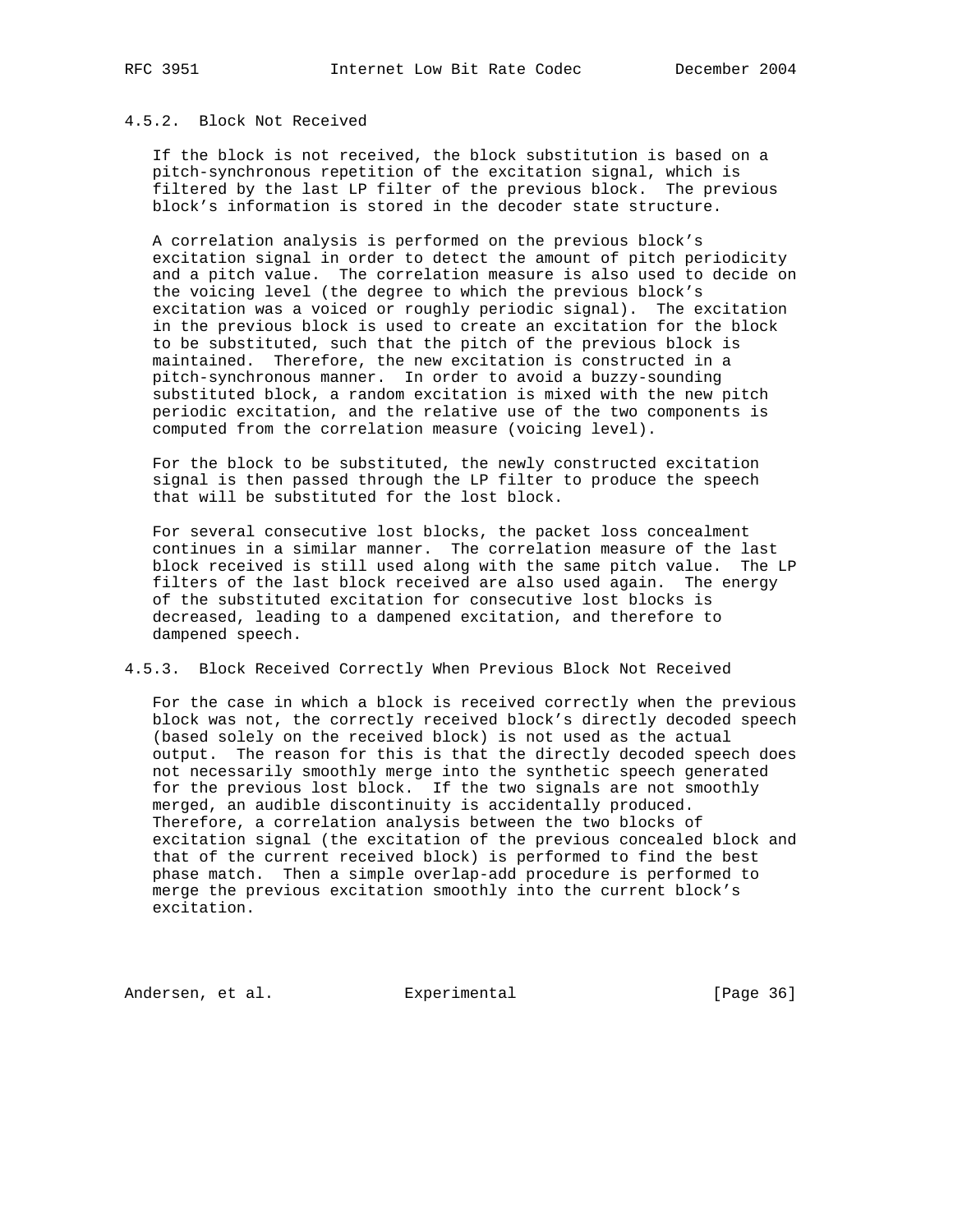The exact implementation of the packet loss concealment does not influence interoperability of the codec.

 A reference implementation of the packet loss concealment is suggested in Appendix A.14. Exact compliance with this suggested algorithm is not needed for a reference implementation to be fully compatible with the overall codec specification.

## 4.6. Enhancement

 The decoder contains an enhancement unit that operates on the reconstructed excitation signal. The enhancement unit increases the perceptual quality of the reconstructed signal by reducing the speech-correlated noise in the voiced speech segments. Compared to traditional postfilters, the enhancer has an advantage in that it can only modify the excitation signal slightly. This means that there is no risk of over enhancement. The enhancer works very similarly for both the 20 ms frame size mode and the 30 ms frame size mode.

 For the mode with 20 ms frame size, the enhancer uses a memory of six 80-sample excitation blocks prior in time plus the two new 80-sample excitation blocks. For each block of 160 new unenhanced excitation samples, 160 enhanced excitation samples are produced. The enhanced excitation is 40-sample delayed compared to the unenhanced excitation, as the enhancer algorithm uses lookahead.

 For the mode with 30 ms frame size, the enhancer uses a memory of five 80-sample excitation blocks prior in time plus the three new 80-sample excitation blocks. For each block of 240 new unenhanced excitation samples, 240 enhanced excitation samples are produced. The enhanced excitation is 80-sample delayed compared to the unenhanced excitation, as the enhancer algorithm uses lookahead.

Outline of Enhancer

 The speech enhancement unit operates on sub-blocks of 80 samples, which means that there are two/three 80 sample sub-blocks per frame. Each of these two/three sub-blocks is enhanced separately, but in an analogous manner.

Andersen, et al. Experimental [Page 37]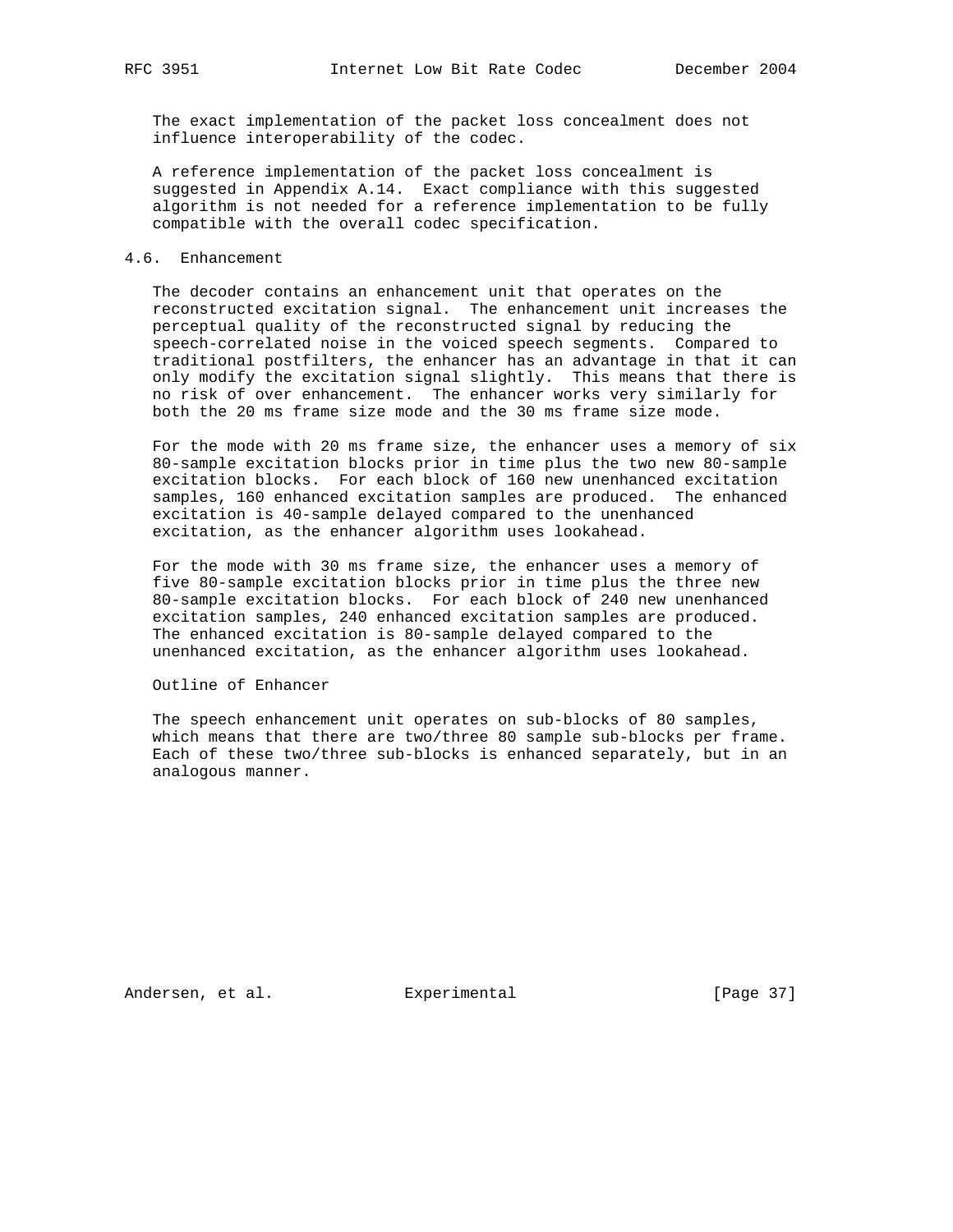unenhanced residual | | +---------------+ +--------------+ +-> | 1. Pitch Est | -> | 2. Find PSSQ | --------> +---------------+ | +--------------+ +-----<-------<------<--+ +------------+ enh block 0..1/2 | -> | 3. Smooth | | +------------+ |  $\sqrt{ }$  $\sqrt{ }$  $/ \ \backslash$  Already / 4. \----------->----------->-----------+ | \Crit/ Fulfilled | |  $\langle ? \rangle$  v |  $\sqrt{}$  \ +-----------------+ +---------+ | | Not  $+-$ >| 5. Use Constr. | -> | 6. Mix | -----> Fulfilled +-----------------+ +---------+ ---------------> enhanced residual

Figure 4.2. Flow chart of the enhancer.

- 1. Pitch estimation of each of the two/three new 80-sample blocks.
- 2. Find the pitch-period-synchronous sequence n (for block k) by a search around the estimated pitch value. Do this for n=1,2,3,  $-1$ ,  $-2$ ,  $-3$ .
- 3. Calculate the smoothed residual generated by the six pitch period-synchronous sequences from prior step.
- 4. Check if the smoothed residual satisfies the criterion (section 4.6.4).
- 5. Use constraint to calculate mixing factor (section 4.6.5).
- 6. Mix smoothed signal with unenhanced residual (pssq(n) n=0).

 The main idea of the enhancer is to find three 80 sample blocks before and three 80-sample blocks after the analyzed unenhanced sub block and to use these to improve the quality of the excitation in that sub-block. The six blocks are chosen so that they have the highest possible correlation with the unenhanced sub-block that is being enhanced. In other words, the six blocks are pitch-period synchronous sequences to the unenhanced sub-block.

Andersen, et al. Experimental [Page 38]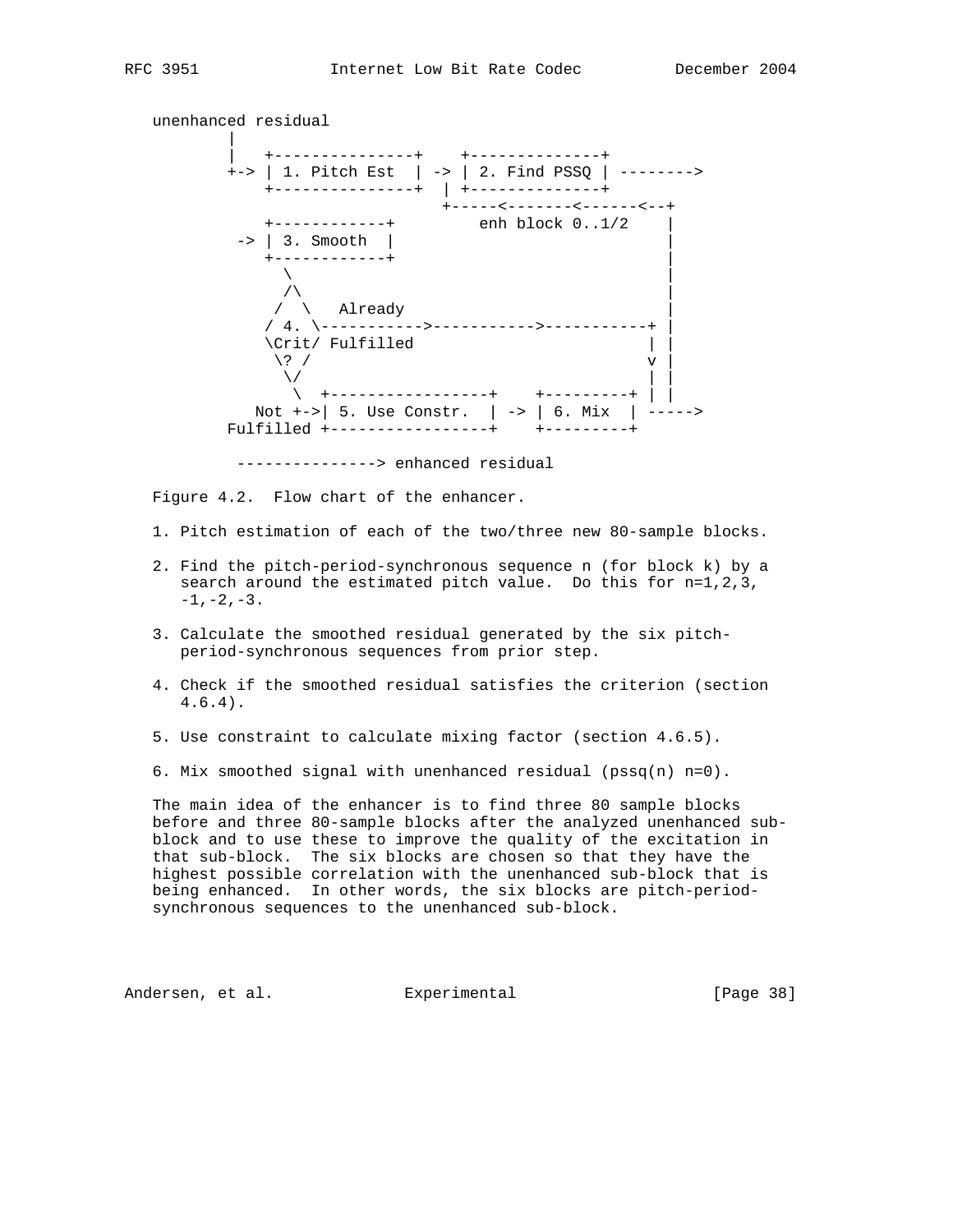A linear combination of the six pitch-period-synchronous sequences is calculated that approximates the sub-block. If the squared error between the approximation and the unenhanced sub-block is small enough, the enhanced residual is set equal to this approximation. For the cases when the squared error criterion is not fulfilled, a linear combination of the approximation and the unenhanced residual forms the enhanced residual.

4.6.1. Estimating the Pitch

 Pitch estimates are needed to determine the locations of the pitch period-synchronous sequences in a complexity-efficient way. For each of the new two/three sub-blocks, a pitch estimate is calculated by finding the maximum correlation in the range from lag 20 to lag 120. These pitch estimates are used to narrow down the search for the best possible pitch-period-synchronous sequences.

4.6.2. Determination of the Pitch-Synchronous Sequences

 Upon receiving the pitch estimates from the prior step, the enhancer analyzes and enhances one 80-sample sub-block at a time. The pitch period-synchronous-sequences pssq(n) can be viewed as vectors of length 80 samples each shifted n\*lag samples from the current sub block. The six pitch-period-synchronous-sequences, pssq(-3) to  $pssq(-1)$  and  $pssq(1)$  to  $pssq(3)$ , are found one at a time by the steps below:

- 1) Calculate the estimate of the position of the  $pssq(n)$ . For  $pssq(n)$  in front of  $pssq(0)$  (n > 0), the location of the  $pssq(n)$  is estimated by moving one pitch estimate forward in time from the exact location of  $pssq(n-1)$ . Similarly,  $pssq(n)$  behind  $pssq(0)$  (n < 0) is estimated by moving one pitch estimate backward in time from the exact location of  $pssq(n+1)$ . If the estimated  $pssq(n)$  vector location is totally within the enhancer memory (Figure  $4.3$ ), steps 2, 3, and 4 are performed, otherwise the pssq(n) is set to zeros.
- 2) Compute the correlation between the unenhanced excitation and vectors around the estimated location interval of  $pssq(n)$ . The correlation is calculated in the interval estimated location +/- 2 samples. This results in five correlation values.
- 3) The five correlation values are upsampled by a factor of 4, by using four simple upsampling filters (MA filters with coefficients upsFilter1.. upsFilter4). Within these the maximum value is found, which specifies the best pitch-period with a resolution of a quarter of a sample.

Andersen, et al. Experimental Formula (Page 39)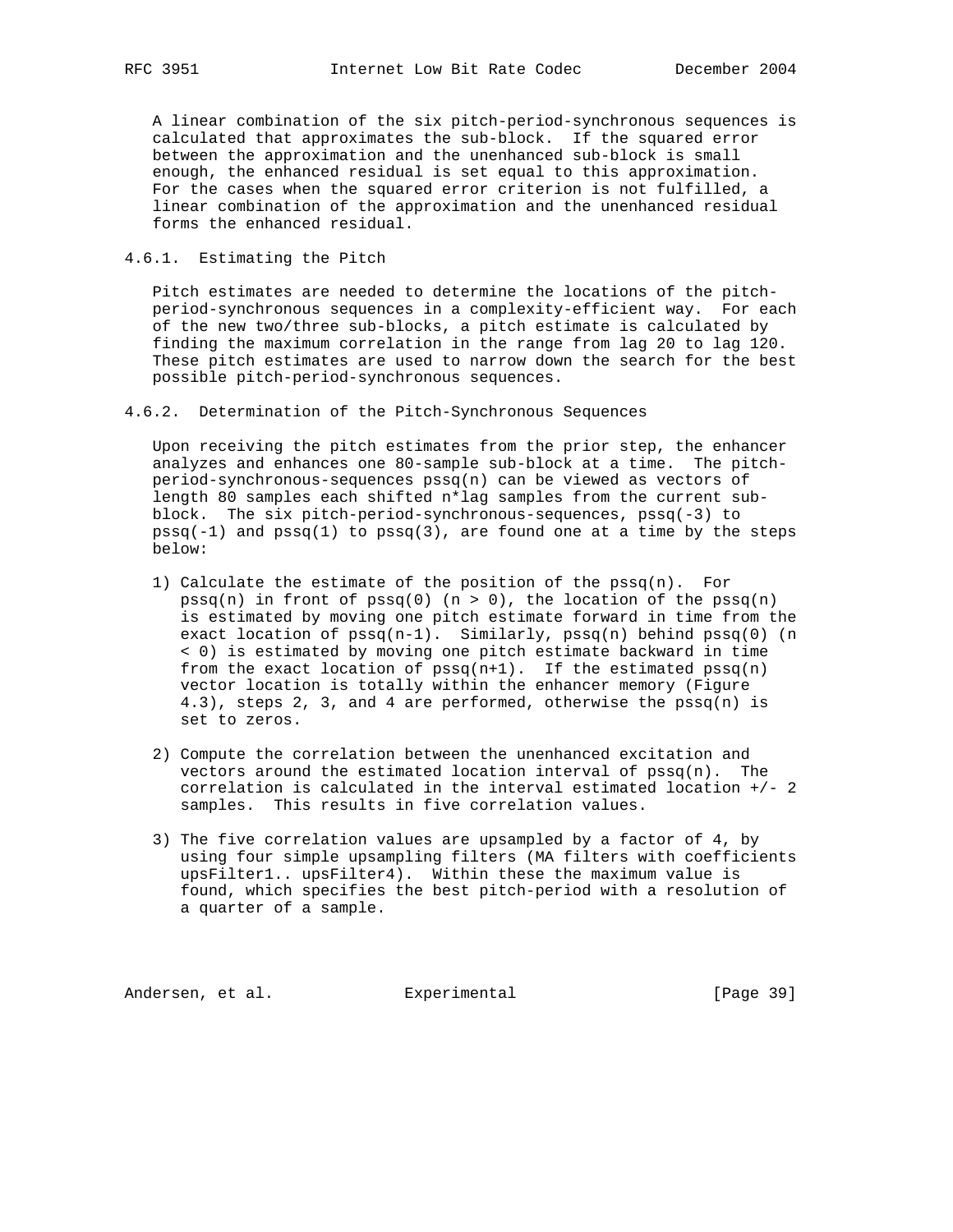upsFilter1[7]={0.000000 0.000000 0.000000 1.000000 0.000000 0.000000 0.000000} upsFilter2[7]={0.015625 -0.076904 0.288330 0.862061  $-0.106445$  0.018799  $-0.015625$  upsFilter3[7]={0.023682 -0.124268 0.601563 0.601563 -0.124268 0.023682 -0.023682} upsFilter4[7]={0.018799 -0.106445 0.862061 0.288330  $-0.076904$  0.015625  $-0.018799$ 

 4) Generate the pssq(n) vector by upsampling of the excitation memory and extracting the sequence that corresponds to the lag delay that was calculated in prior step.

With the steps above, all the  $pssq(n)$  can be found in an iterative manner, first moving backward in time from pssq(0) and then forward in time from pssq(0).

|      | 159          | 319          | 479                                                   | 639             |
|------|--------------|--------------|-------------------------------------------------------|-----------------|
| $-5$ | $-3$<br>$-4$ | $-2$ $-1$    |                                                       |                 |
|      |              | $ pssq - 3 $ | $ pssq $ $0$<br>$ pssq -1 $ $ pssq 1 $<br>$ pssq -2 $ | pssq 2<br> psg3 |

Figure 4.3. Enhancement for 20 ms frame size.

 Figure 4.3 depicts pitch-period-synchronous sequences in the enhancement of the first 80 sample block in the 20 ms frame size mode. The unenhanced signal input is stored in the last two sub blocks  $(1 - 2)$ , and the six other sub-blocks contain unenhanced residual prior-in-time. We perform the enhancement algorithm on two blocks of 80 samples, where the first of the two blocks consists of the last 40 samples of sub-block 0 and the first 40 samples of sub block 1. The second 80-sample block consists of the last 40 samples of sub-block 1 and the first 40 samples of sub-block 2.

Andersen, et al. Experimental Formula (Page 40)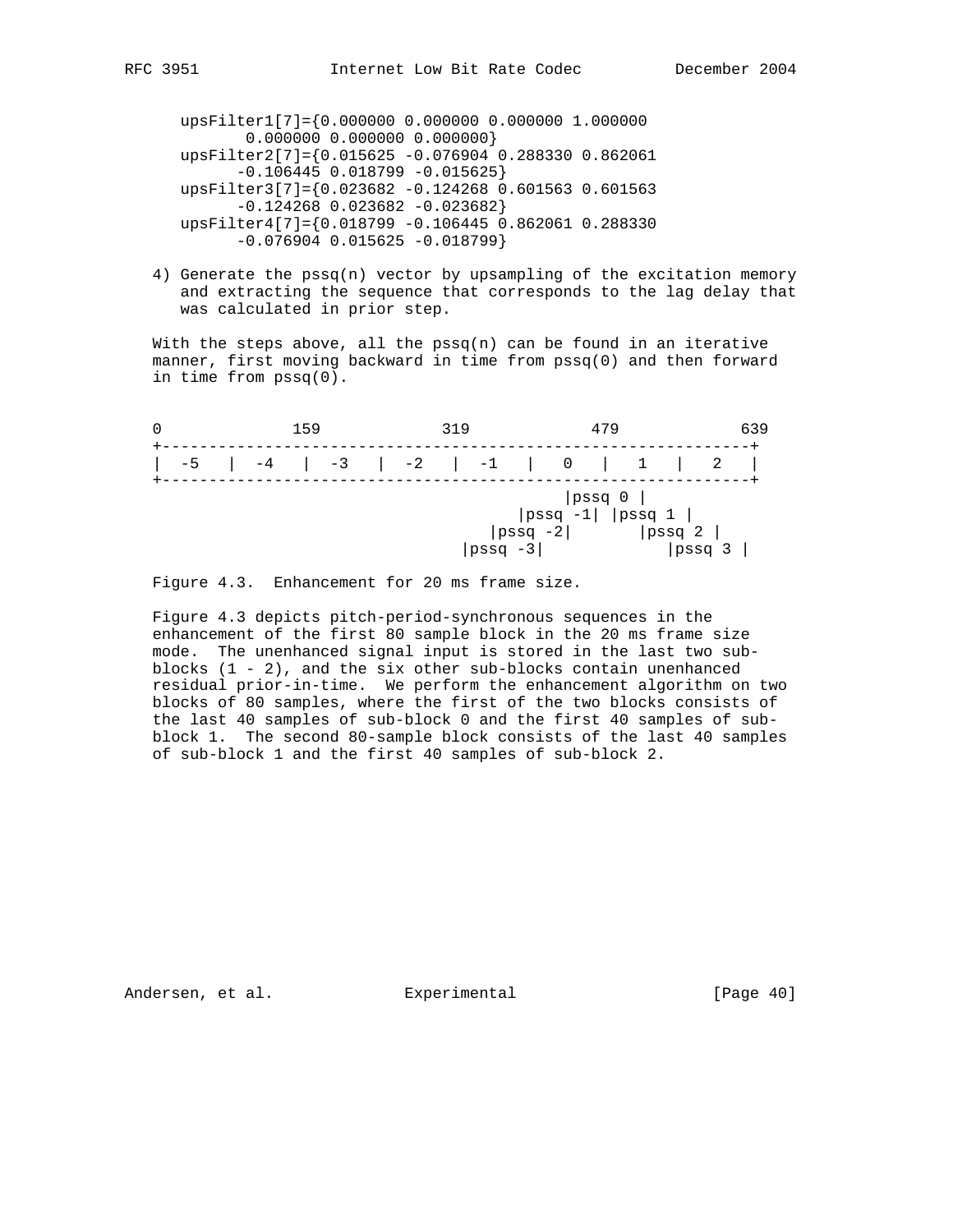|                                                                                     | 159  | 319                                                                      | 479                                     | 639 |  |  |  |
|-------------------------------------------------------------------------------------|------|--------------------------------------------------------------------------|-----------------------------------------|-----|--|--|--|
| $-4$                                                                                | $-3$ | $\begin{array}{ccccccc} \vert & -2 & \vert & -1 & \vert & 0 \end{array}$ | $\vert$ 1<br>$\overline{\phantom{a}}$ 2 |     |  |  |  |
| pssq 0 <br>$ pssq -1 $ $ pssq 1 $<br>$ pssq -2 $<br> psg 2 <br>$ pssq -3 $<br> psg3 |      |                                                                          |                                         |     |  |  |  |

Figure 4.4. Enhancement for 30 ms frame size.

 Figure 4.4 depicts pitch-period-synchronous sequences in the enhancement of the first 80-sample block in the 30 ms frame size mode. The unenhanced signal input is stored in the last three sub blocks (1 - 3). The five other sub-blocks contain unenhanced residual prior-in-time. The enhancement algorithm is performed on the three 80 sample sub-blocks 0, 1, and 2.

4.6.3. Calculation of the Smoothed Excitation

A linear combination of the six  $pssq(n)$  (n!=0) form a smoothed approximation,  $z$ , of  $pssq(0)$ . Most of the weight is put on the sequences that are close to  $pssq(0)$ , as these are likely to be most similar to pssq(0). The smoothed vector is also rescaled so that the energy of z is the same as the energy of pssq(0).

```
\mathcal{L}=\mathcal{L}\overline{\nabla}y = > pssq(i) * pssq_weight(i)/i=-3, -2, -1, 1, 2, 3pssq\_weight(i) = 0.5*(1-cos(2*pi*(i+4)/(2*3+2)))z = C * y, where C = ||pssq(0)|| / ||y||
```
4.6.4. Enhancer Criterion

 The criterion of the enhancer is that the enhanced excitation is not allowed to differ much from the unenhanced excitation. This criterion is checked for each 80-sample sub-block.

e < (b \*  $|\text{pssq}(0)|^2$ ), where b=0.05 and (Constraint 1)

e =  $(pssq(0)-z)*(pssq(0)-z)$ , and "\*" means the dot product

Andersen, et al. Experimental [Page 41]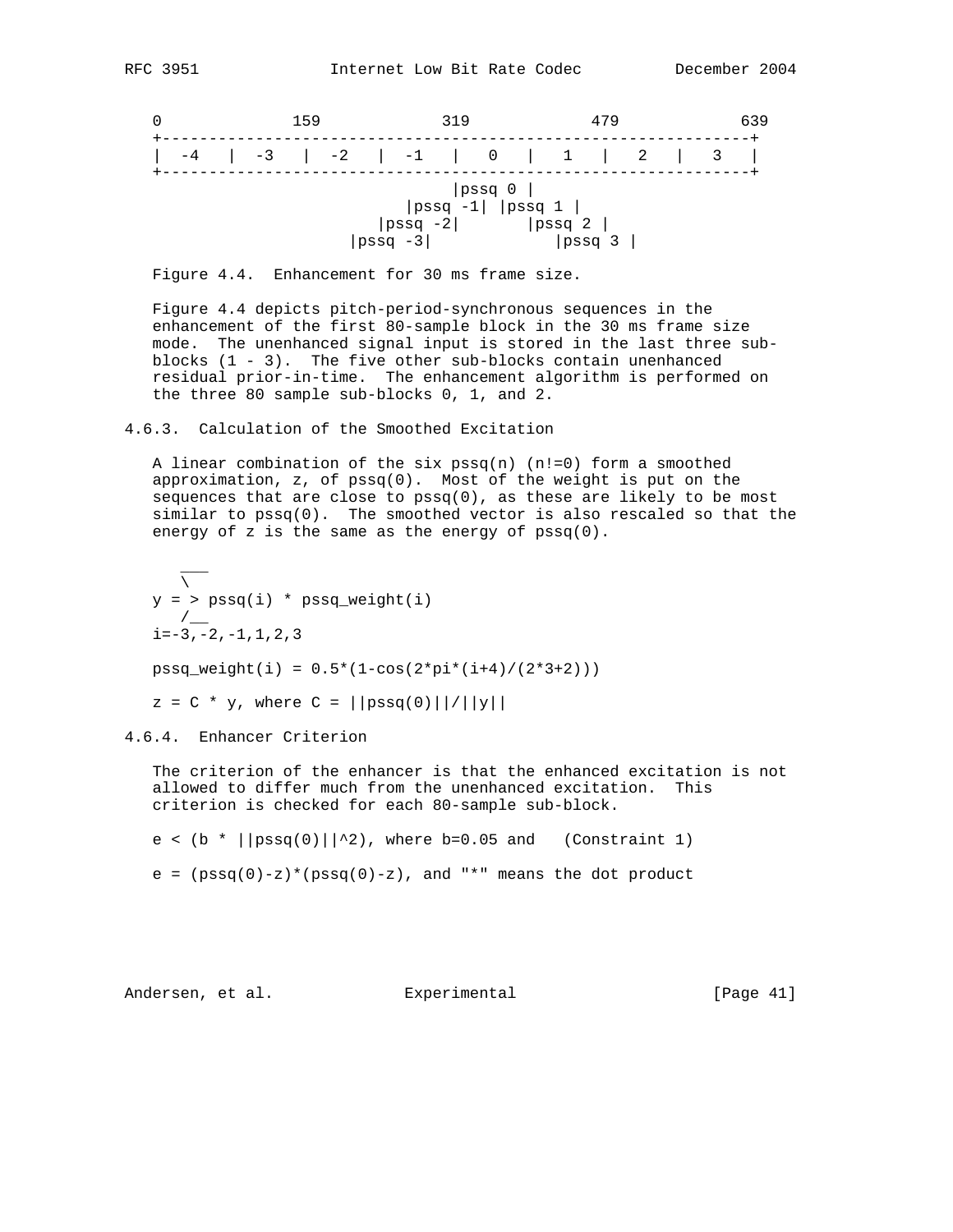## 4.6.5. Enhancing the excitation

 From the criterion in the previous section, it is clear that the excitation is not allowed to change much. The purpose of this constraint is to prevent the creation of an enhanced signal significantly different from the original signal. This also means that the constraint limits the numerical size of the errors that the enhancement procedure can make. That is especially important in unvoiced segments and background noise segments for which increased periodicity could lead to lower perceived quality.

 When the constraint in the prior section is not met, the enhanced residual is instead calculated through a constrained optimization by using the Lagrange multiplier technique. The new constraint is that

```
e = (b * ||pssg(0)||^22) (Constraint 2)
```
 We distinguish two solution regions for the optimization: 1) the region where the first constraint is fulfilled and 2) the region where the first constraint is not fulfilled and the second constraint must be used.

 In the first case, where the second constraint is not needed, the optimized re-estimated vector is simply z, the energy-scaled version of y.

 In the second case, where the second constraint is activated and becomes an equality constraint, we have

 $z= A^*y + B^*p s s q(0)$ 

where

A =  $sqrt((b-b^2/4)*(w00*w00)/(w11*w00 + w10*w10))$  and  $w11 = pssq(0)*pssq(0)$  $w00 = y*y$  $w10 = y * p s s q(0)$  (\* symbolizes the dot product)

and

 $B = 1 - b/2 - A * w10/w00$ 

 Appendix A.16 contains a listing of a reference implementation for the enhancement method.

Andersen, et al. Experimental [Page 42]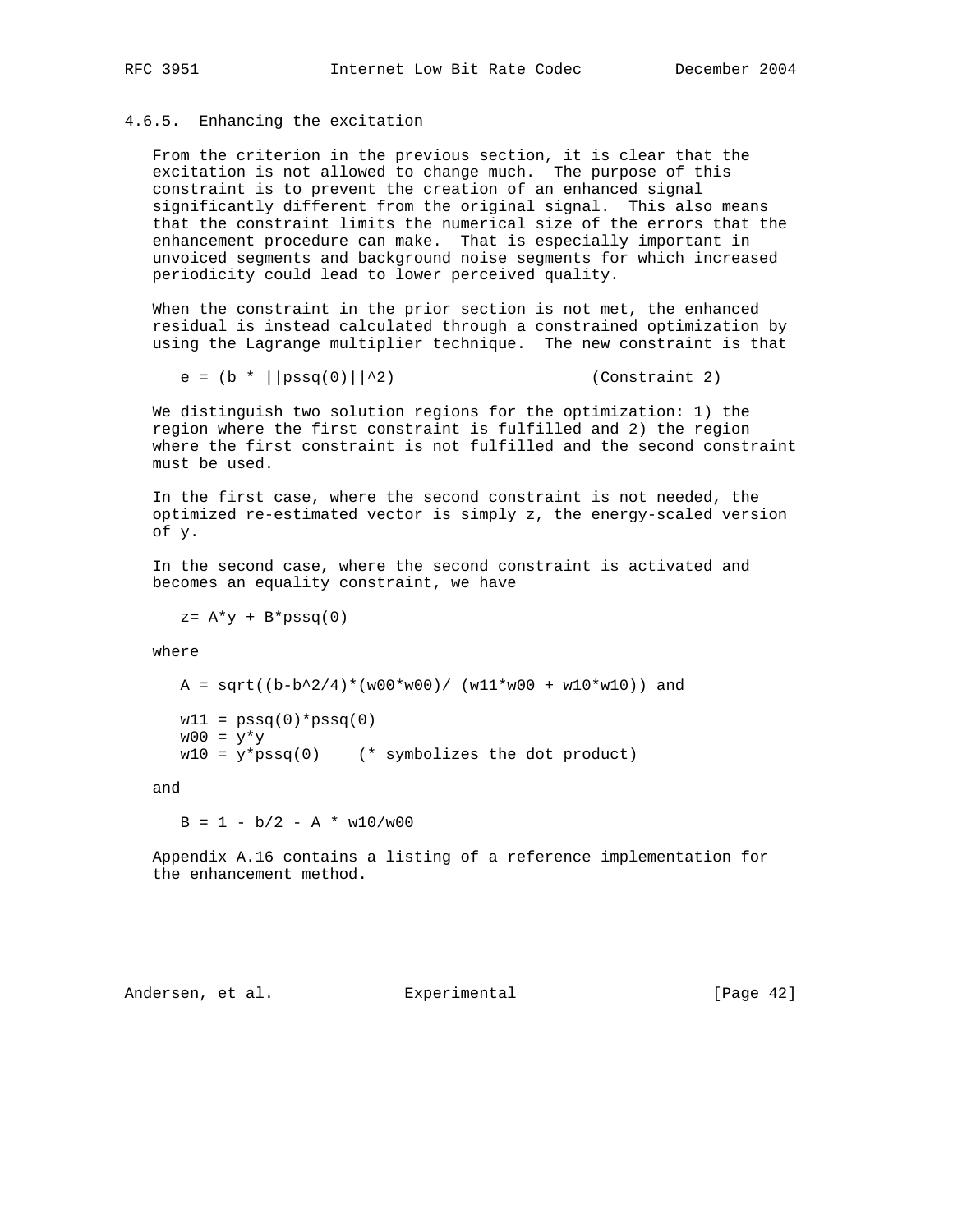## 4.7. Synthesis Filtering

 Upon decoding or PLC of the LP excitation block, the decoded speech block is obtained by running the decoded LP synthesis filter,  $1/A^k(z)$ , over the block. The synthesis filters have to be shifted to compensate for the delay in the enhancer. For 20 ms frame size mode, they SHOULD be shifted one 40-sample sub-block, and for 30 ms frame size mode, they SHOULD be shifted two 40-sample sub-blocks. The LP coefficients SHOULD be changed at the first sample of every sub-block while keeping the filter state. For PLC blocks, one solution is to apply the last LP coefficients of the last decoded speech block for all sub-blocks.

 The reference implementation for the synthesis filtering can be found in Appendix A.48.

4.8. Post Filtering

 If desired, the decoded block can be filtered by a high-pass filter. This removes the low frequencies of the decoded signal. A reference implementation of this, with cutoff at 65 Hz, is shown in Appendix A.30.

5. Security Considerations

 This algorithm for the coding of speech signals is not subject to any known security consideration; however, its RTP payload format [1] is subject to several considerations, which are addressed there. Confidentiality of the media streams is achieved by encryption; therefore external mechanisms, such as SRTP [5], MAY be used for that purpose.

6. Evaluation of the iLBC Implementations

 It is possible and suggested to evaluate certain iLBC implementation by utilizing methodology and tools available at http://www.ilbcfreeware.org/evaluation.html

- 7. References
- 7.1. Normative References
	- [1] Duric, A. and S. Andersen, "Real-time Transport Protocol (RTP) Payload Format for internet Low Bit Rate Codec (iLBC) Speech", RFC 3952, December 2004.
	- [2] Bradner, S., "Key words for use in RFCs to Indicate Requirement Levels", BCP 14, RFC 2119, March 1997.

Andersen, et al. Experimental [Page 43]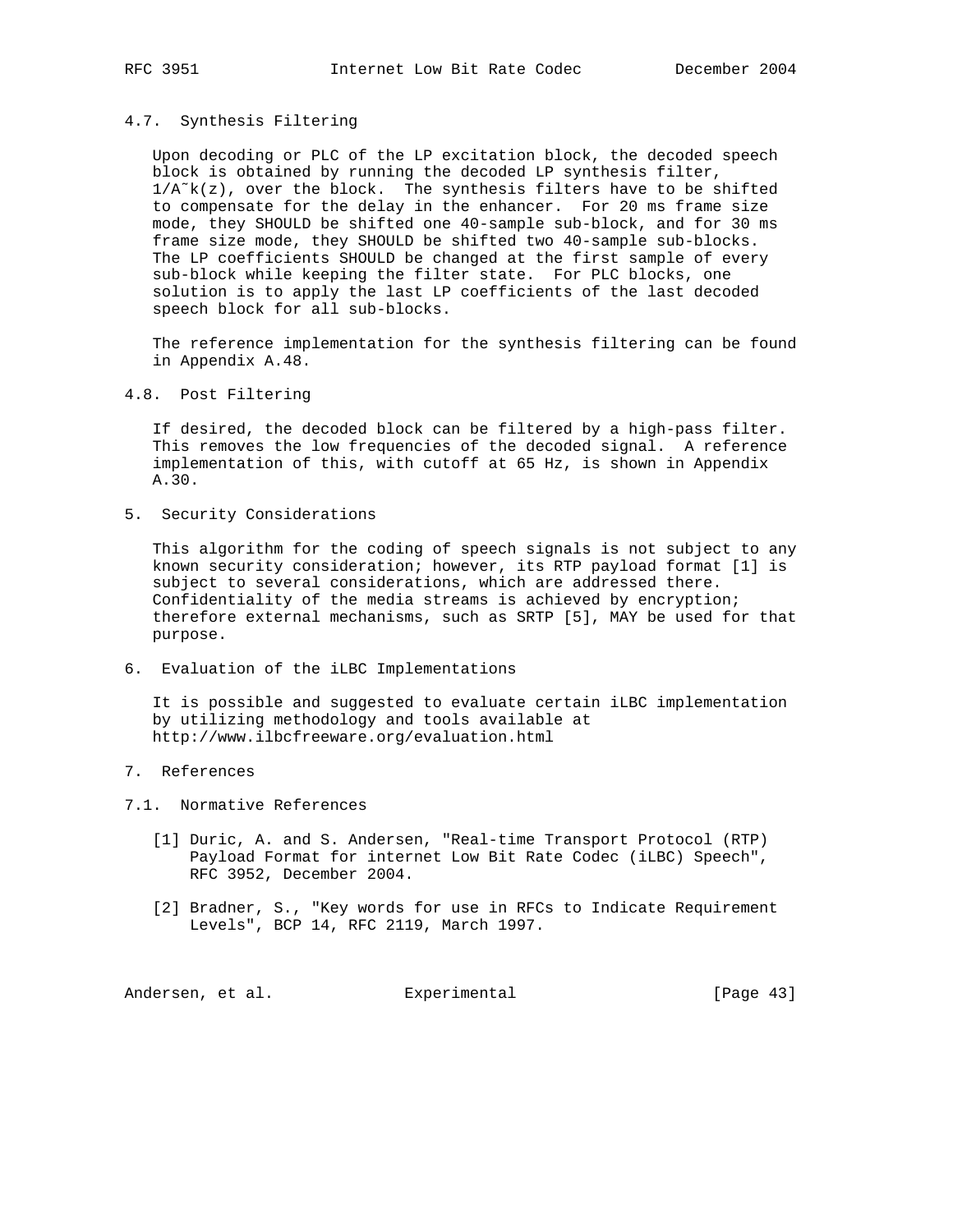- [3] PacketCable(TM) Audio/Video Codecs Specification, Cable Television Laboratories, Inc.
- 7.2. Informative References
	- [4] ITU-T Recommendation G.711, available online from the ITU bookstore at http://www.itu.int.
	- [5] Baugher, M., McGrew, D., Naslund, M., Carrara, E., and K. Norman, "The Secure Real Time Transport Protocol (SRTP)", RFC 3711, March 2004.
- 8. Acknowledgements

 This extensive work, besides listed authors, has the following authors, who could not have been listed among "official" authors (due to IESG restrictions in the number of authors who can be listed):

 Manohar N. Murthi (Department of Electrical and Computer Engineering, University of Miami), Fredrik Galschiodt, Julian Spittka, and Jan Skoglund (Global IP Sound).

 The authors are deeply indebted to the following people and thank them sincerely:

 Henry Sinnreich, Patrik Faltstrom, Alan Johnston, and Jean- Francois Mule for great support of the iLBC initiative and for valuable feedback and comments.

 Peter Vary, Frank Mertz, and Christoph Erdmann (RWTH Aachen); Vladimir Cuperman (Niftybox LLC); Thomas Eriksson (Chalmers Univ of Tech), and Gernot Kubin (TU Graz), for thorough review of the iLBC document and their valuable feedback and remarks.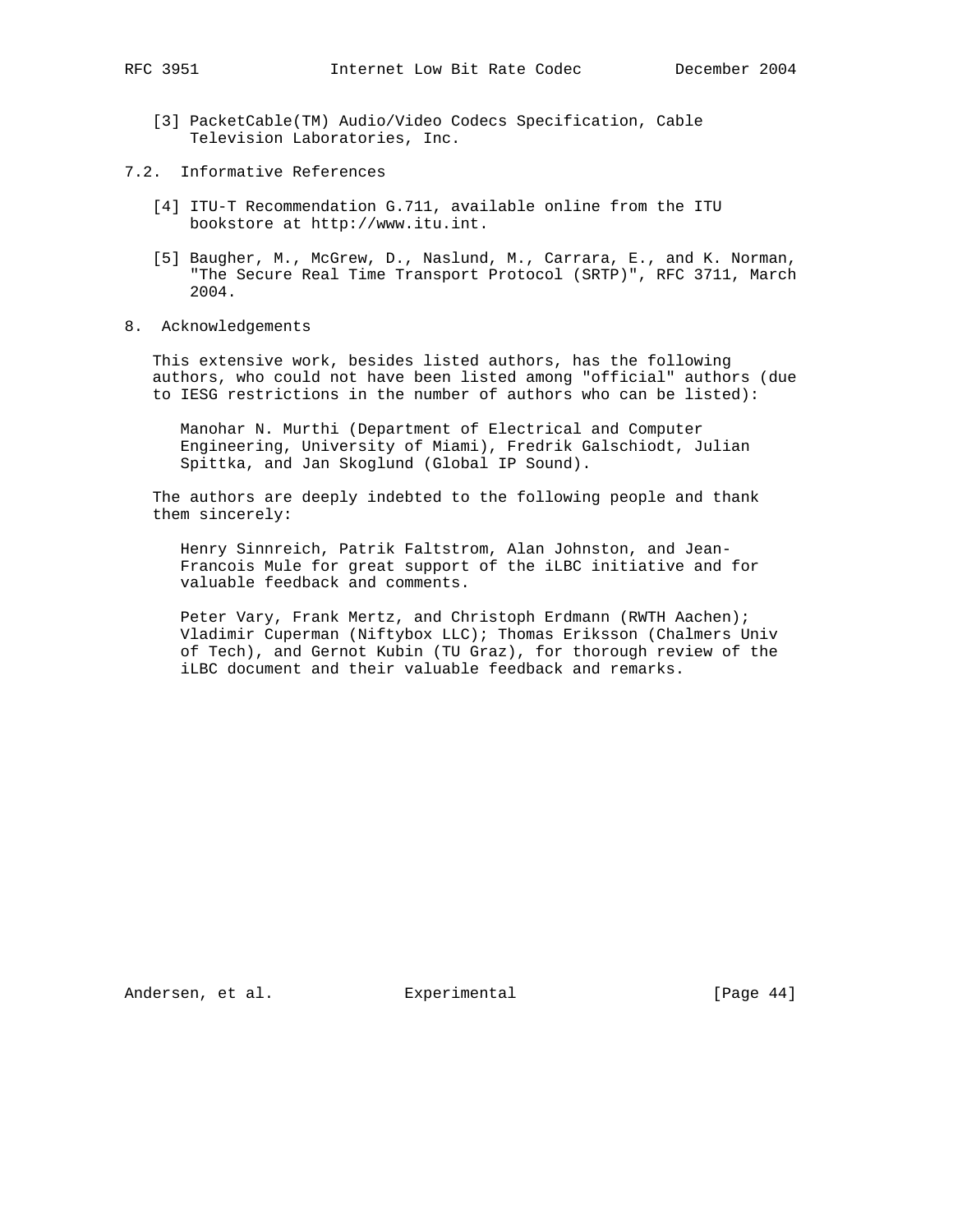APPENDIX A. Reference Implementation

 This appendix contains the complete c-code for a reference implementation of encoder and decoder for the specified codec.

 The c-code consists of the following files with highest-level functions:

 iLBC\_test.c: main function for evaluation purpose iLBC\_encode.h: encoder header iLBC\_encode.c: encoder function iLBC\_decode.h: decoder header iLBC\_decode.c: decoder function

The following files contain global defines and constants:

 iLBC\_define.h: global defines constants.h: global constants header constants.c: global constants memory allocations

The following files contain subroutines:

 anaFilter.h: lpc analysis filter header anaFilter.c: lpc analysis filter function createCB.h: codebook construction header createCB.c: codebook construction function doCPLC.h: packet loss concealment header doCPLC.c: packet loss concealment function enhancer.h: signal enhancement header enhancer.c: signal enhancement function filter.h: general filter header filter.c: general filter functions FrameClassify.h: start state classification header FrameClassify.c: start state classification function gainquant.h: gain quantization header gainquant.c: gain quantization function getCBvec.h: codebook vector construction header getCBvec.c: codebook vector construction function helpfun.h: general purpose header helpfun.c: general purpose functions hpInput.h: input high pass filter header hpInput.c: input high pass filter function hpOutput.h: output high pass filter header hpOutput.c: output high pass filter function iCBConstruct.h: excitation decoding header iCBConstruct.c: excitation decoding function iCBSearch.h: excitation encoding header iCBSearch.c: excitation encoding function

Andersen, et al. Experimental [Page 45]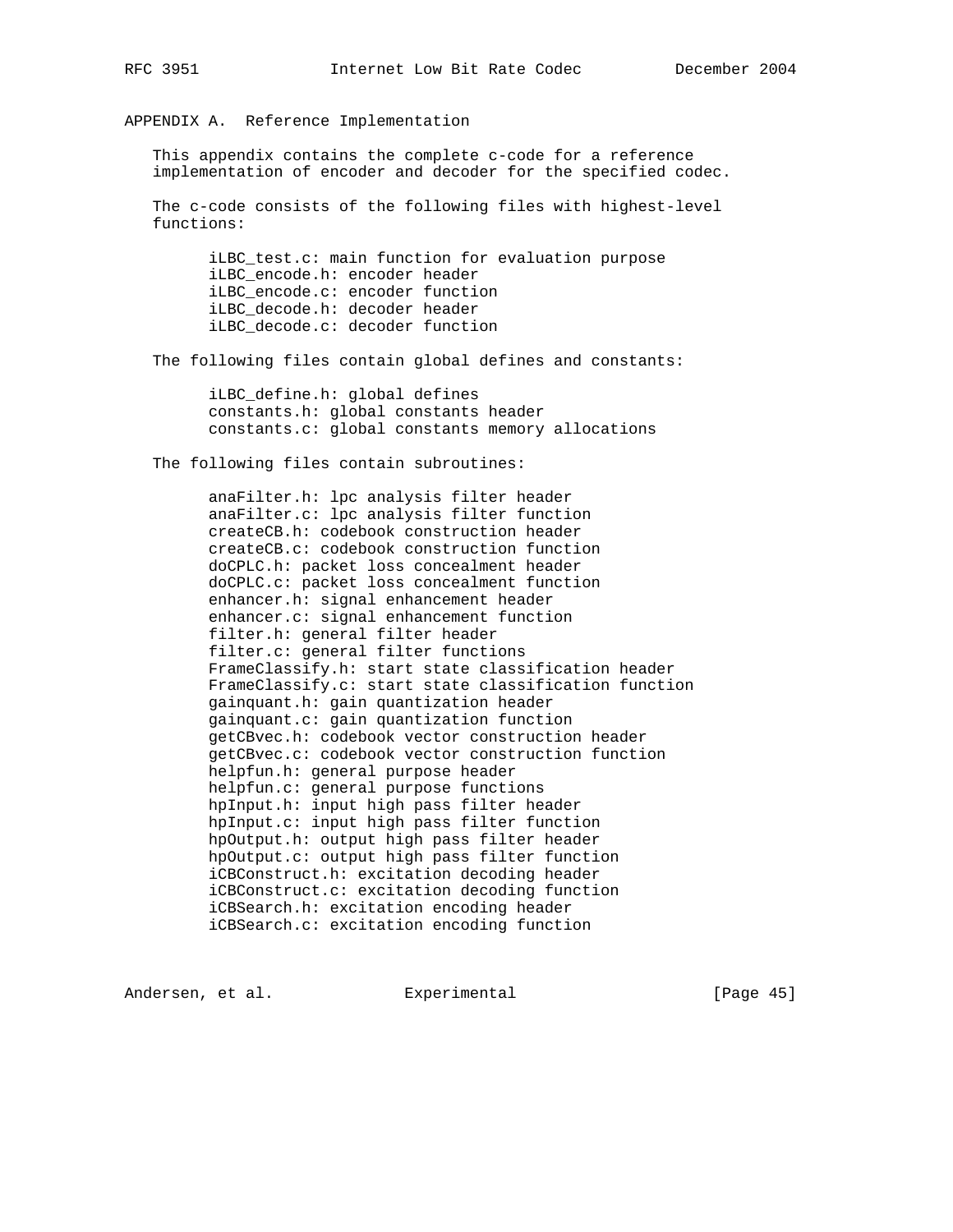LPCdecode.h: lpc decoding header LPCdecode.c: lpc decoding function LPCencode.h: lpc encoding header LPCencode.c: lpc encoding function lsf.h: line spectral frequencies header lsf.c: line spectral frequencies functions packing.h: bitstream packetization header packing.c: bitstream packetization functions StateConstructW.h: state decoding header StateConstructW.c: state decoding functions StateSearchW.h: state encoding header StateSearchW.c: state encoding function syntFilter.h: lpc synthesis filter header syntFilter.c: lpc synthesis filter function

 The implementation is portable and should work on many different platforms. However, it is not difficult to optimize the implementation on particular platforms, an exercise left to the reader.

A.1. iLBC\_test.c

 /\*\*\*\*\*\*\*\*\*\*\*\*\*\*\*\*\*\*\*\*\*\*\*\*\*\*\*\*\*\*\*\*\*\*\*\*\*\*\*\*\*\*\*\*\*\*\*\*\*\*\*\*\*\*\*\*\*\*\*\*\*\*\*\*\*\* iLBC Speech Coder ANSI-C Source Code iLBC\_test.c Copyright (C) The Internet Society (2004). All Rights Reserved. \*\*\*\*\*\*\*\*\*\*\*\*\*\*\*\*\*\*\*\*\*\*\*\*\*\*\*\*\*\*\*\*\*\*\*\*\*\*\*\*\*\*\*\*\*\*\*\*\*\*\*\*\*\*\*\*\*\*\*\*\*\*\*\*\*\*/ #include <math.h> #include <stdlib.h> #include <stdio.h> #include <string.h> #include "iLBC\_define.h" #include "iLBC\_encode.h" #include "iLBC\_decode.h" /\* Runtime statistics \*/ #include <time.h> #define ILBCNOOFWORDS\_MAX (NO\_OF\_BYTES\_30MS/2) /\*----------------------------------------------------------------\* \* Encoder interface function

Andersen, et al. Experimental [Page 46]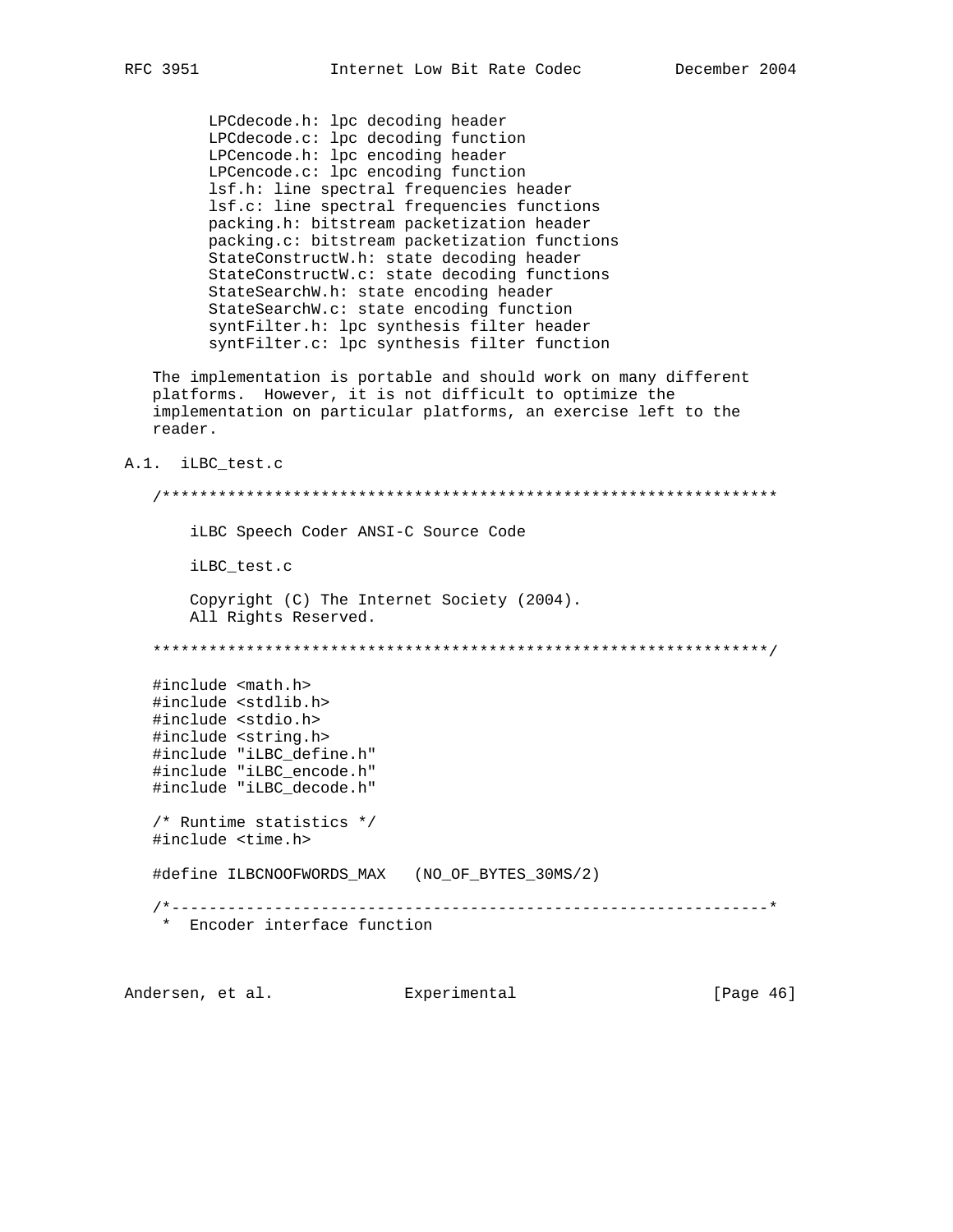```
 *---------------------------------------------------------------*/
  short encode( /* (o) Number of bytes encoded */ iLBC_Enc_Inst_t *iLBCenc_inst,
                                   /* (i/o) Encoder instance */
      short *encoded_data, \frac{1}{2} /* (o) The encoded bytes */<br>short *data \frac{1}{2} /* (i) The signal block
                                  /* (i) The signal block to encode*/
   ){
       float block[BLOCKL_MAX];
       int k;
       /* convert signal to float */
       for (k=0; k<iLBCenc_inst->blockl; k++)
           block[k] = (float)data[k]; /* do the actual encoding */
       iLBC_encode((unsigned char *)encoded_data, block, iLBCenc_inst);
       return (iLBCenc_inst->no_of_bytes);
   }
    /*----------------------------------------------------------------*
    * Decoder interface function
    *---------------------------------------------------------------*/
  short decode( \frac{1}{2} /* (o) Number of decoded samples */
        iLBC_Dec_Inst_t *iLBCdec_inst, /* (i/o) Decoder instance */
 short *decoded_data, /* (o) Decoded signal block*/
short *encoded_data, \frac{1}{2} /* (i) Encoded bytes */
short mode / /* (i) 0=PL, 1=Normal */
   ){
       int k;
       float decblock[BLOCKL_MAX], dtmp;
        /* check if mode is valid */
        if (mode<0 || mode>1) {
           printf("\nERROR - Wrong mode - 0, 1 allowed\n"); exit(3);}
        /* do actual decoding of block */
        iLBC_decode(decblock, (unsigned char *)encoded_data,
            iLBCdec_inst, mode);
        /* convert to short */
```
Andersen, et al. Experimental Formula (Page 47)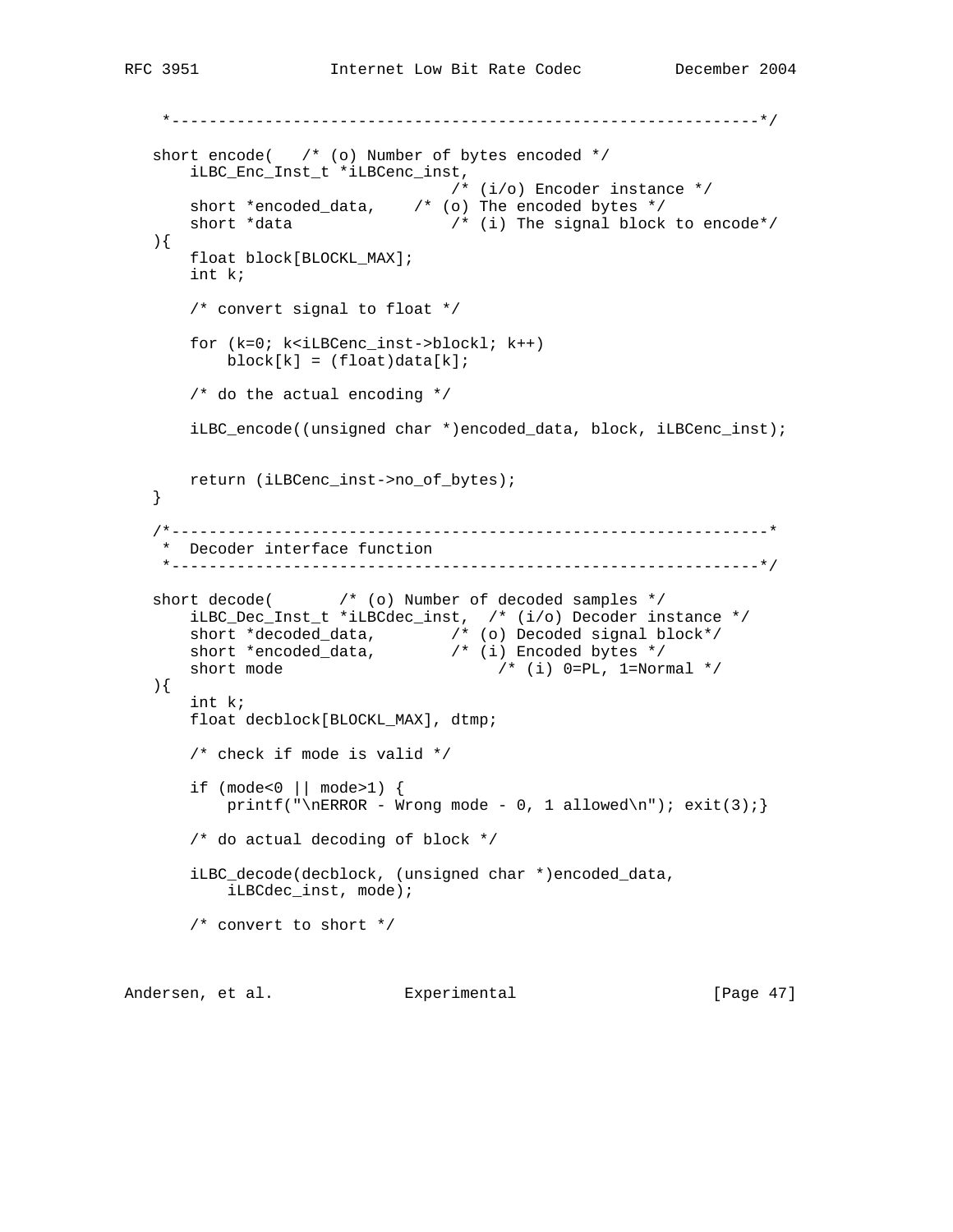```
 for (k=0; k<iLBCdec_inst->blockl; k++){
            dtmp=decblock[k];
            if (dtmp<MIN_SAMPLE)
                dtmp=MIN_SAMPLE;
            else if (dtmp>MAX_SAMPLE)
               dtmp=MAX_SAMPLE;
          decoded_data[k] = (short) dtmp; }
       return (iLBCdec_inst->blockl);
   }
    /*---------------------------------------------------------------*
    * Main program to test iLBC encoding and decoding
    *
   * Usage:<br>* exef
       exefile_name.exe <infile> <br/> <br/>bytefile> <outfile> <channel>
     *
     * <infile> : Input file, speech for encoder (16-bit pcm file)
     * <bytefile> : Bit stream output from the encoder
     * <outfile> : Output file, decoded speech (16-bit pcm file)
     * <channel> : Bit error file, optional (16-bit)
    * 1 - Packet received correctly<br>
0 - 2e^{k+1}0 - Packet Lost
 *
    *--------------------------------------------------------------*/
   int main(int argc, char* argv[])
   {
        /* Runtime statistics */
       float starttime;
       float runtime;
       float outtime;
       FILE *ifileid,*efileid,*ofileid, *cfileid;
       short data[BLOCKL_MAX];
       short encoded_data[ILBCNOOFWORDS_MAX], decoded_data[BLOCKL_MAX];
       int len;
       short pli, mode;
       int blockcount = 0;
       int packetlosscount = 0;
       /* Create structs */
       iLBC_Enc_Inst_t Enc_Inst;
       iLBC_Dec_Inst_t Dec_Inst;
```
Andersen, et al. Experimental Formula (Page 48)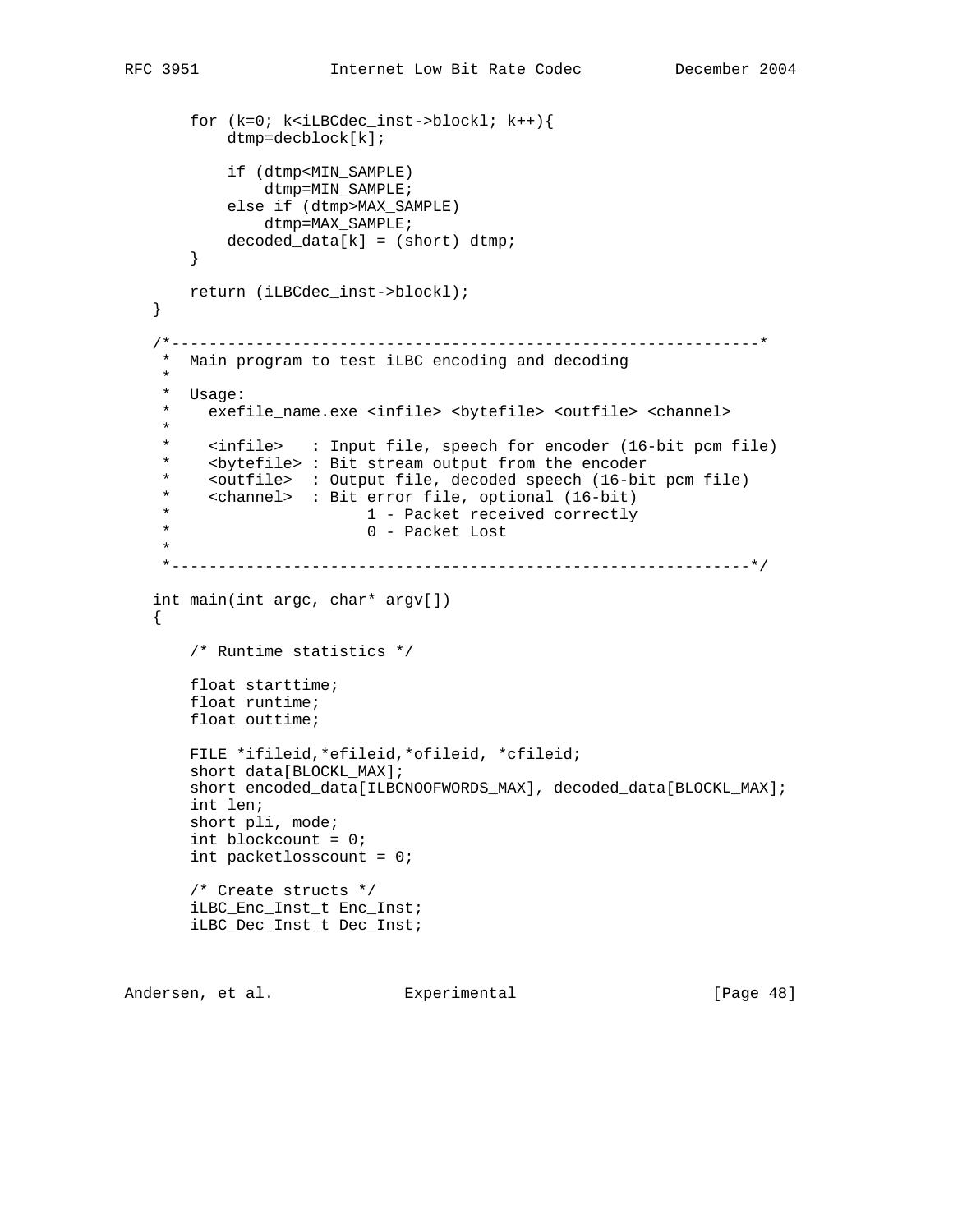```
 /* get arguments and open files */
 if ((argc!=5) && (argc!=6)) {
     fprintf(stderr,
     "\n*-----------------------------------------------*\n");
     fprintf(stderr,
     " %s <20,30> input encoded decoded (channel)\n\n",
        argv[0];
     fprintf(stderr,
    " mode : Frame size for the encoding/decoding\n");
     fprintf(stderr,
                     20 - 20 ms\n");
     fprintf(stderr,
                     30 - 30 ms\n");
     fprintf(stderr,
    " input : Speech for encoder (16-bit pcm file)\n\frac{n!}{s};
     fprintf(stderr,
     " encoded : Encoded bit stream\n");
     fprintf(stderr,
     " decoded : Decoded speech (16-bit pcm file)\n");
     fprintf(stderr,
     " channel : Packet loss pattern, optional (16-bit)\n");
     fprintf(stderr,
                      1 - Packet received correctly\n");
     fprintf(stderr,
                     0 - Packet Lost\n");
     fprintf(stderr,
     "*-----------------------------------------------*\n\n");
    exit(1); }
 mode=atoi(argv[1]);
 if (mode != 20 && mode != 30) {
     fprintf(stderr,"Wrong mode %s, must be 20, or 30\n",
        argv[1]);
   exit(2); }
if ( (ifileid=fopen(argv[2], "rb")) = = NULL {
     fprintf(stderr,"Cannot open input file %s\n", argv[2]);
    exit(2);if ( (efileid=fopen(argv[3], "wb")) = = NULL {
     fprintf(stderr, "Cannot open encoded file %s\n",
        argv[3]); exit(1);if ( (ofileid=fopen(argv[4], "wb")) == NULL) {
     fprintf(stderr, "Cannot open decoded file %s\n",
        argv[4]; exit(1); if (argc==6) {
    if( (cfiled=fopen(argv[5], "rb")) == NULL) \{ fprintf(stderr, "Cannot open channel file %s\n",
```
Andersen, et al. Experimental [Page 49]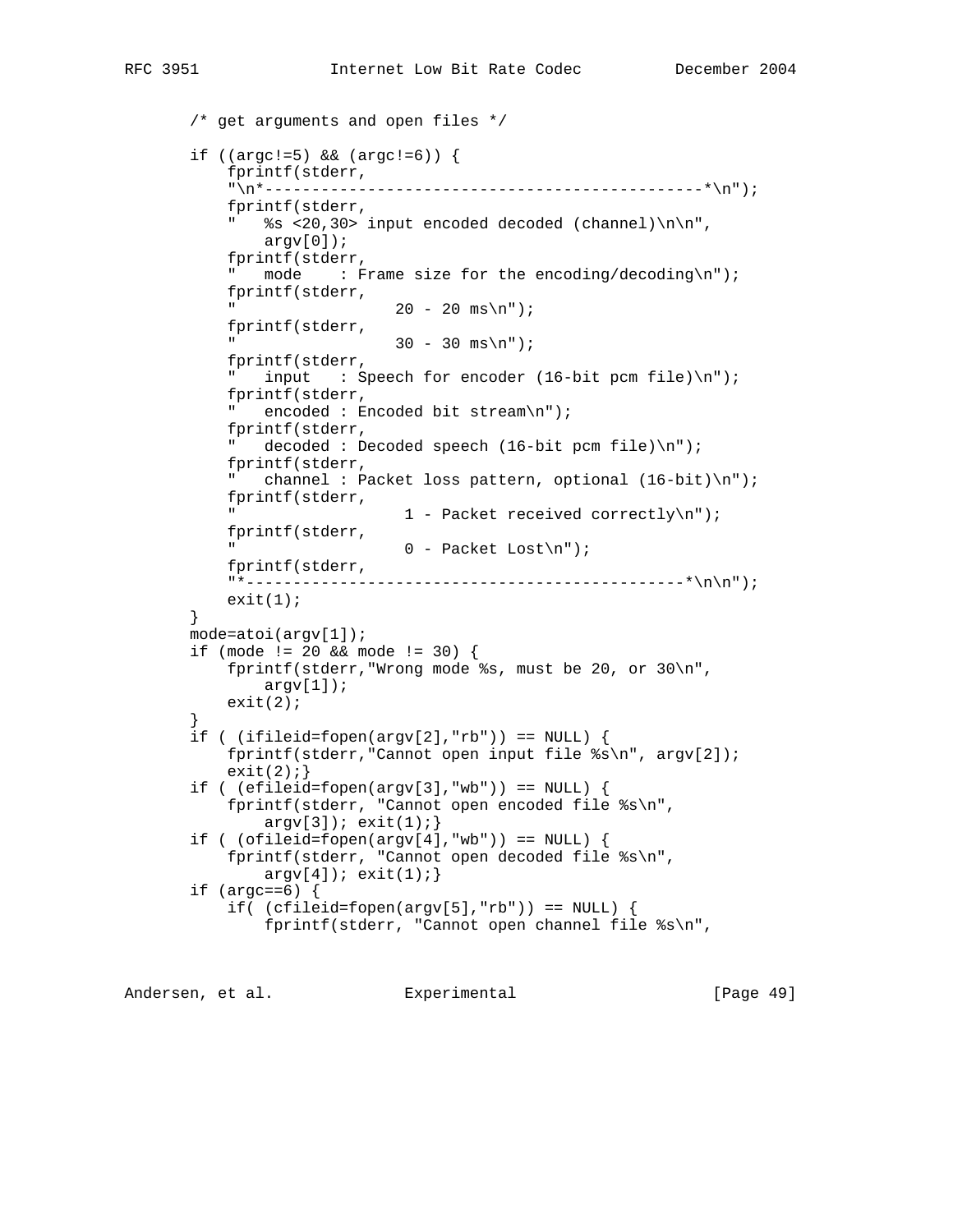```
 argv[5]);
         \{ exit(1);
 }
       } else {
         cfileid=NULL;
       }
      /* print info */
       fprintf(stderr, "\n");
       fprintf(stderr,
         "*---------------------------------------------------*\n");
       fprintf(stderr,
\mathbb{R}^* * \setminus \mathbb{R}^n ;
       fprintf(stderr,
        "* iLBC test program *\n");
      fprintf(stderr,<br>"*
\mathbb{R}^* * \setminus \mathbb{R}^n ;
       fprintf(stderr,
\mathbb{R}^* * \setminus \mathbb{R}^n ;
       fprintf(stderr,
          "*---------------------------------------------------*\n");
fprintf(stderr,"\nMode : %2d ms\n", mode);
fprintf(stderr,"Input file : %s\n", argv[2]);
fprintf(stderr,"Encoded file : %s\n", argv[3]);
     fprintf(stderr,"Output file : %s\n", argv[4]);
      if (\text{argc}==6) {
          fprintf(stderr,"Channel file : %s\n", argv[5]);
 }
      fprintf(stderr,"\n");
       /* Initialization */
      initEncode(&Enc_Inst, mode);
      initDecode(&Dec_Inst, mode, 1);
      /* Runtime statistics */
      starttime=clock()/(float)CLOCKS_PER_SEC;
       /* loop over input blocks */
      while (fread(data,sizeof(short),Enc_Inst.blockl,ifileid)==
             Enc_Inst.blockl) {
          blockcount++;
          /* encoding */
```
Andersen, et al. Experimental Formula (Page 50)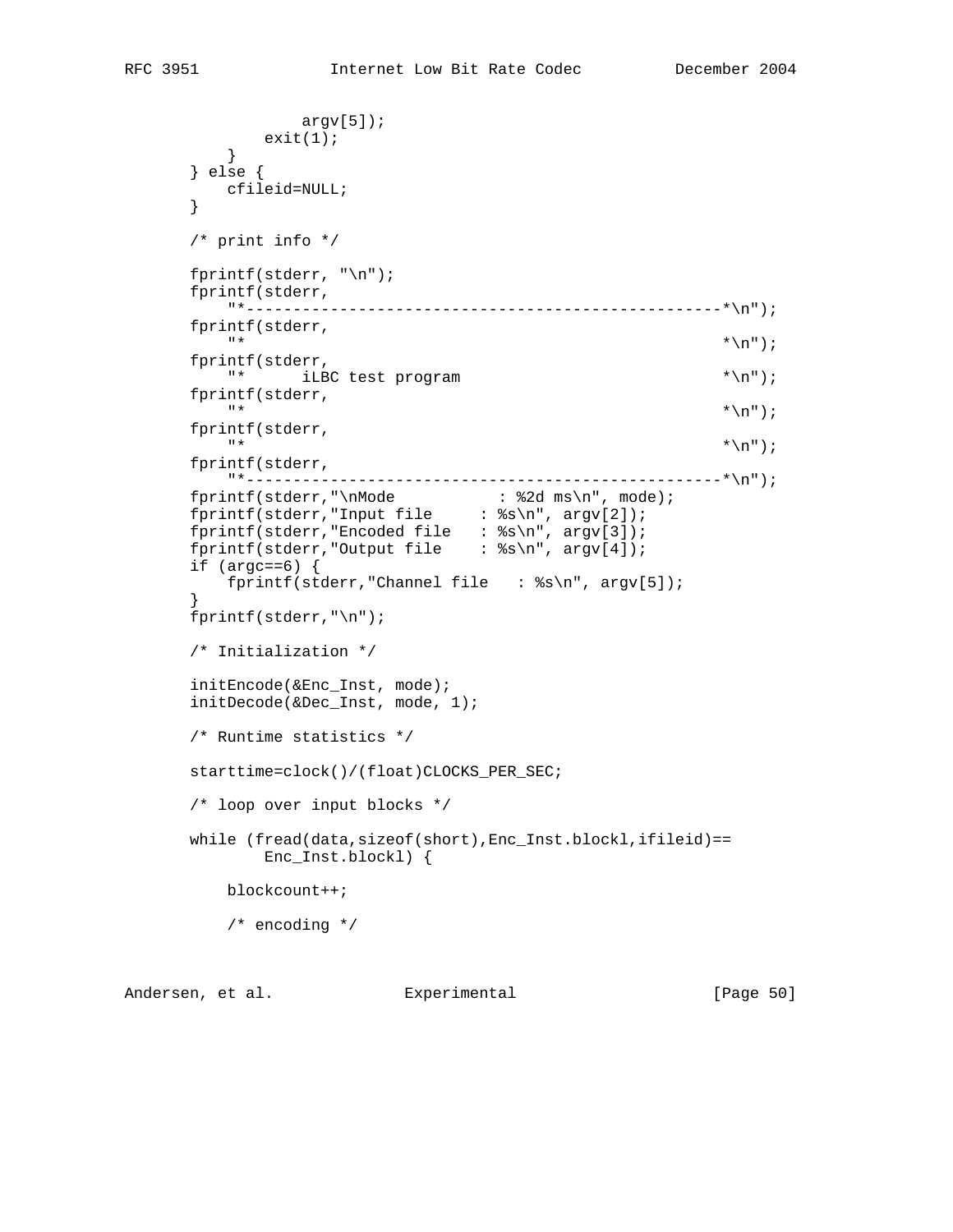```
 fprintf(stderr, "--- Encoding block %i --- ",blockcount);
           len=encode(&Enc_Inst, encoded_data, data);
           fprintf(stderr, "\r");
           /* write byte file */
           fwrite(encoded_data, sizeof(unsigned char), len, efileid);
           /* get channel data if provided */
          if (\arg c == 6) {
               if (fread(&pli, sizeof(short), 1, cfileid)) {
                  if ((pli != 0) & (pli != 1)) fprintf(stderr, "Error in channel file\n");
                  \{ \text{exit}(0); \} }
                  if (pli==0) {
                       /* Packet loss -> remove info from frame */
                       memset(encoded_data, 0,
                           sizeof(short)*ILBCNOOFWORDS_MAX);
                  packetlosscount++;<br>}
 }
               } else {
                   fprintf(stderr, "Error. Channel file too short\n");
                  exit(0); }
           } else {
          pli=1;<br>}
 }
           /* decoding */
           fprintf(stderr, "--- Decoding block %i --- ",blockcount);
           len=decode(&Dec_Inst, decoded_data, encoded_data, pli);
          fprintf(stderr, "\r);
           /* write output file */
           fwrite(decoded_data,sizeof(short),len,ofileid);
       }
       /* Runtime statistics */
       runtime = (float)(clock()/(float)CLOCKS_PER_SEC-starttime);
       outtime = (float)((float)blockcount*(float)mode/1000.0);
       printf("\n\nLength of speech file: %.1f s\n", outtime);
      printf("Packet loss : %.1f%\n",
           100.0*(float)packetlosscount/(float)blockcount);
```
Andersen, et al. Experimental [Page 51]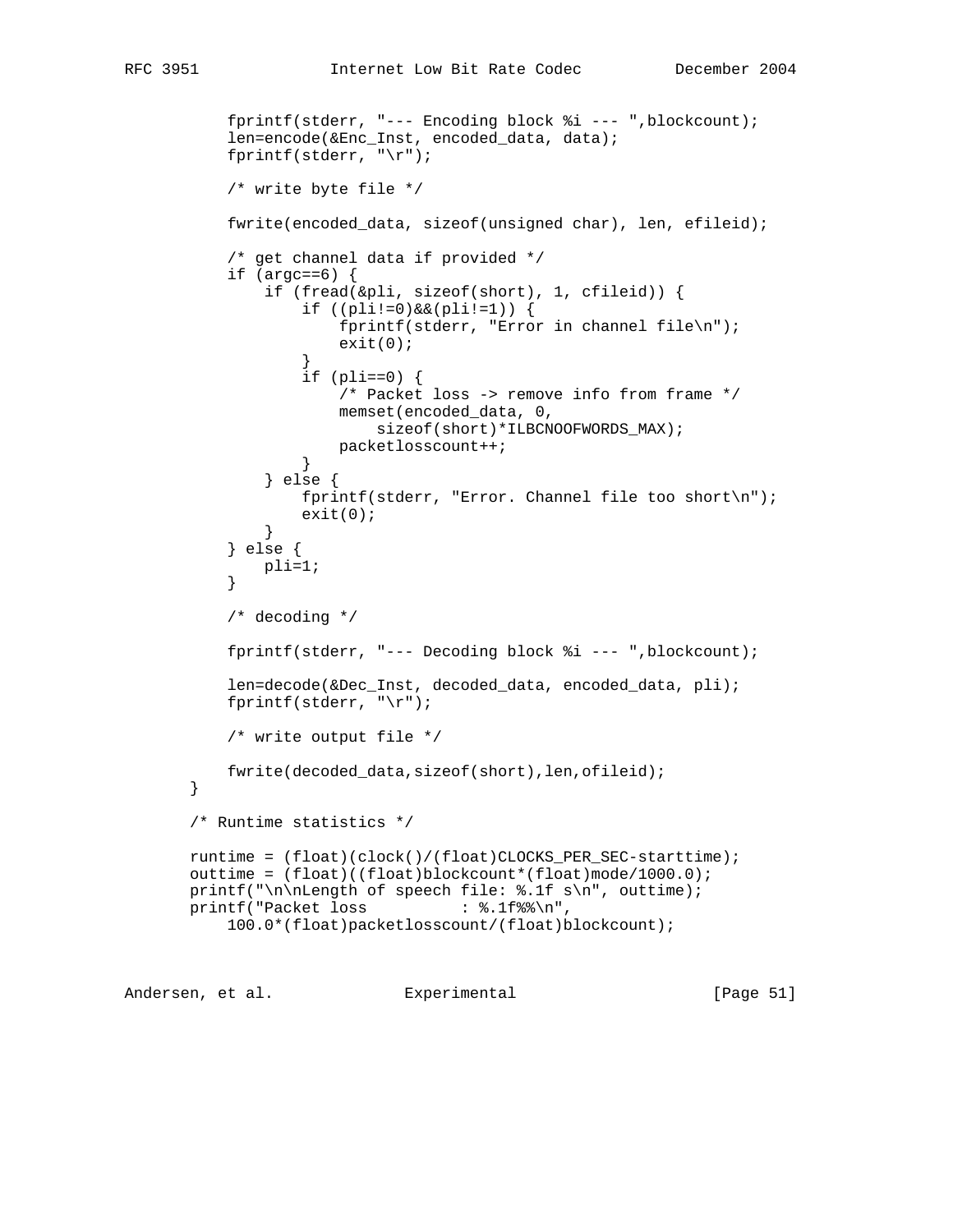```
printf("Time to run iLBC :");
      printf(" \.1f s (\.1f \ of realtime)\n\n", runtime,
           (100*runtime/outtime));
       /* close files */
       fclose(ifileid); fclose(efileid); fclose(ofileid);
      if (argc==6) \{ fclose(cfileid);
       }
       return(0);
    }
A.2. iLBC_encode.h
    /******************************************************************
       iLBC Speech Coder ANSI-C Source Code
       iLBC_encode.h
       Copyright (C) The Internet Society (2004).
       All Rights Reserved.
    ******************************************************************/
    #ifndef __iLBC_ILBCENCODE_H
    #define __iLBC_ILBCENCODE_H
   #include "iLBC_define.h"
  short initEncode( \frac{1}{2} /* (o) Number of bytes
                                            encoded */
       iLBC_Enc_Inst_t *iLBCenc_inst, /* (i/o) Encoder instance */
     int mode /* (i) frame size mode */
    );
   void iLBC_encode(
 unsigned char *bytes, /* (o) encoded data bits iLBC */
float *block, \frac{1}{2} /* (o) speech vector to
                                            encode */
       iLBC_Enc_Inst_t *iLBCenc_inst /* (i/o) the general encoder
                                            state */
    );
   #endif
```
Andersen, et al. Experimental Formula (Page 52)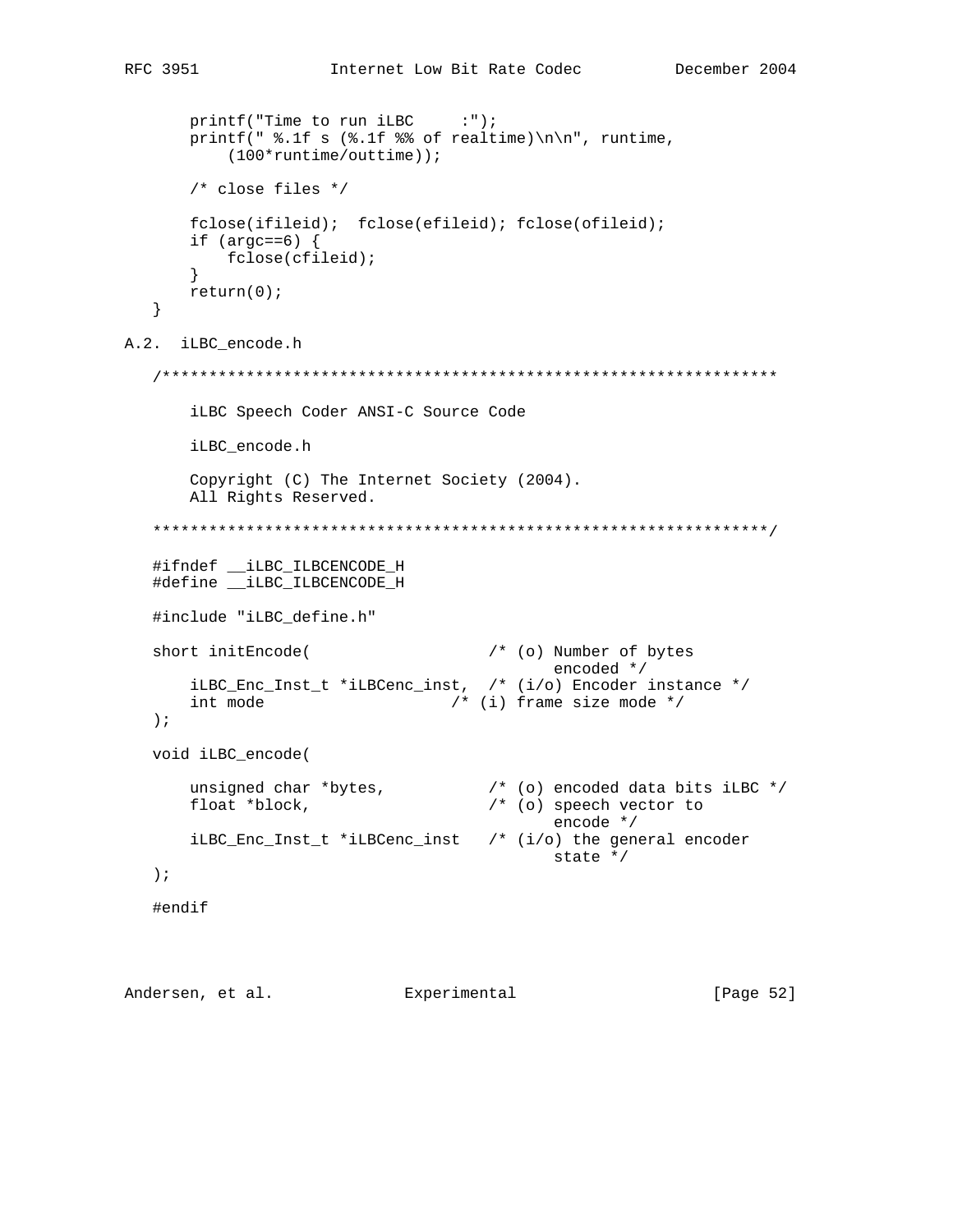```
A.3. iLBC_encode.c
    /******************************************************************
       iLBC Speech Coder ANSI-C Source Code
       iLBC_encode.c
       Copyright (C) The Internet Society (2004).
       All Rights Reserved.
    ******************************************************************/
    #include <math.h>
    #include <stdlib.h>
    #include <string.h>
   #include "iLBC_define.h"
   #include "LPCencode.h"
    #include "FrameClassify.h"
    #include "StateSearchW.h"
   #include "StateConstructW.h"
   #include "helpfun.h"
   #include "constants.h"
   #include "packing.h"
    #include "iCBSearch.h"
    #include "iCBConstruct.h"
    #include "hpInput.h"
   #include "anaFilter.h"
   #include "syntFilter.h"
    /*----------------------------------------------------------------*
    * Initiation of encoder instance.
    *---------------------------------------------------------------*/
  short initEncode( \frac{1}{2} /* (o) Number of bytes
encoded */ iLBC_Enc_Inst_t *iLBCenc_inst, /* (i/o) Encoder instance */
 int mode /* (i) frame size mode */
    ){
       iLBCenc_inst->mode = mode;
      if (mode==30) {
           iLBCenc_inst->blockl = BLOCKL_30MS;
           iLBCenc_inst->nsub = NSUB_30MS;
           iLBCenc_inst->nasub = NASUB_30MS;
           iLBCenc_inst->lpc_n = LPC_N_30MS;
           iLBCenc_inst->no_of_bytes = NO_OF_BYTES_30MS;
           iLBCenc_inst->no_of_words = NO_OF_WORDS_30MS;
```
Andersen, et al. Experimental [Page 53]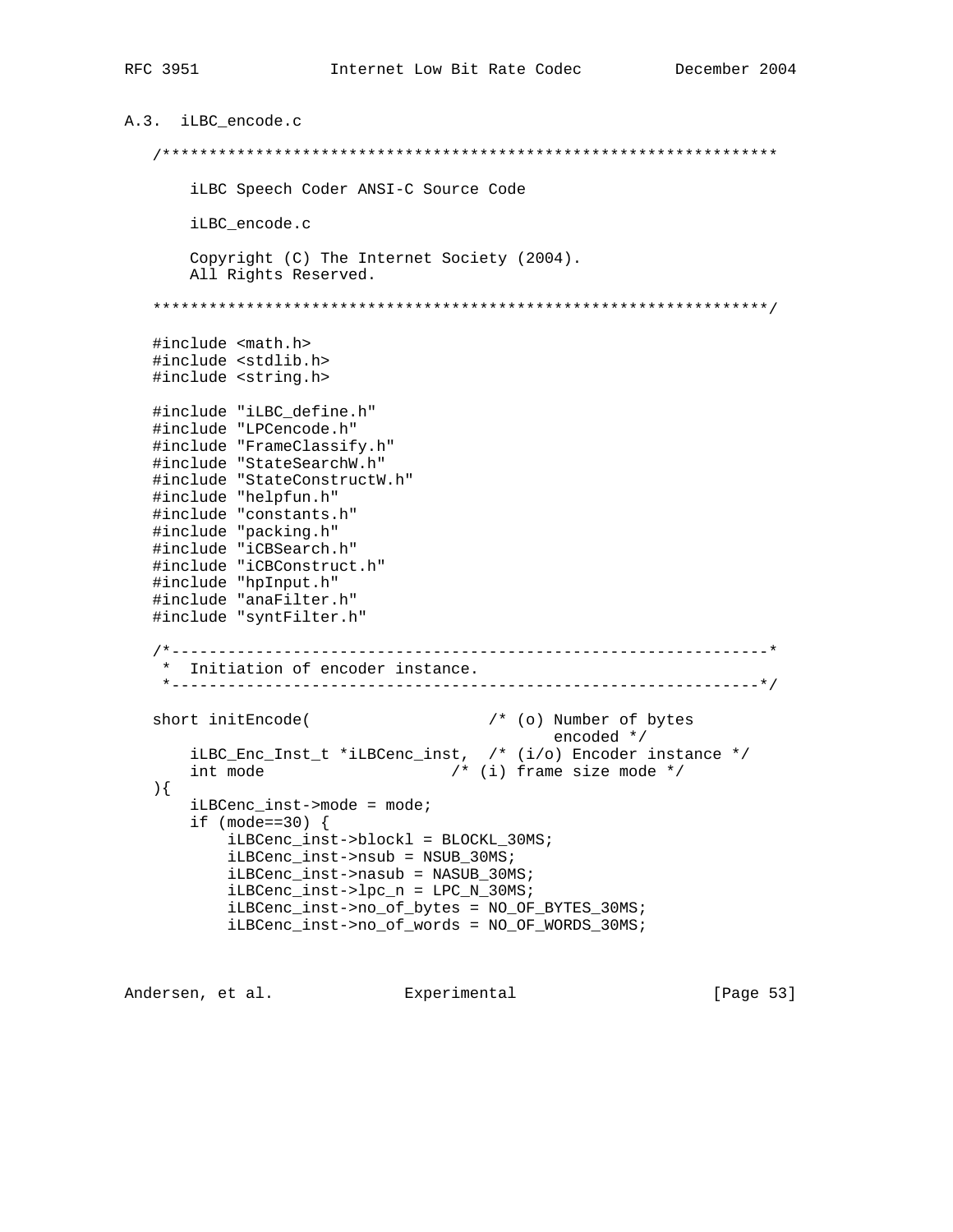```
 iLBCenc_inst->state_short_len=STATE_SHORT_LEN_30MS;
           /* ULP init */ iLBCenc_inst->ULP_inst=&ULP_30msTbl;
        }
       else if (mode==20) {
           iLBCenc_inst->blockl = BLOCKL_20MS;
           iLBCenc_inst->nsub = NSUB_20MS;
            iLBCenc_inst->nasub = NASUB_20MS;
            iLBCenc_inst->lpc_n = LPC_N_20MS;
           iLBCenc_inst->no_of_bytes = NO_OF_BYTES_20MS;
           iLBCenc_inst->no_of_words = NO_OF_WORDS_20MS;
           iLBCenc_inst->state_short_len=STATE_SHORT_LEN_20MS;
           /* ULP init */
           iLBCenc_inst->ULP_inst=&ULP_20msTbl;
        }
       else {
          exit(2);
        }
       memset((*iLBCenc_inst).anaMem, 0,
           LPC_FILTERORDER*sizeof(float));
       memcpy((*iLBCenc_inst).lsfold, lsfmeanTbl,
           LPC_FILTERORDER*sizeof(float));
       memcpy((*iLBCenc_inst).lsfdeqold, lsfmeanTbl,
           LPC_FILTERORDER*sizeof(float));
       memset((*iLBCenc_inst).lpc_buffer, 0,
           (LPC_LOOKBACK+BLOCKL_MAX)*sizeof(float));
      memset((*iLBCenc_inst).hpimem, 0, 4*sizeof(float));
       return (iLBCenc_inst->no_of_bytes);
   }
    /*----------------------------------------------------------------*
    * main encoder function
    *---------------------------------------------------------------*/
   void iLBC_encode(
 unsigned char *bytes, /* (o) encoded data bits iLBC */
float *block, \frac{1}{2} /* (o) speech vector to
                                              encode */
       iLBC_Enc_Inst_t *iLBCenc_inst /* (i/o) the general encoder
                                              state */
   ){
       float data[BLOCKL_MAX];
       float residual[BLOCKL_MAX], reverseResidual[BLOCKL_MAX];
       int start, idxForMax, idxVec[STATE_LEN];
```
Andersen, et al. **Experimental** [Page 54]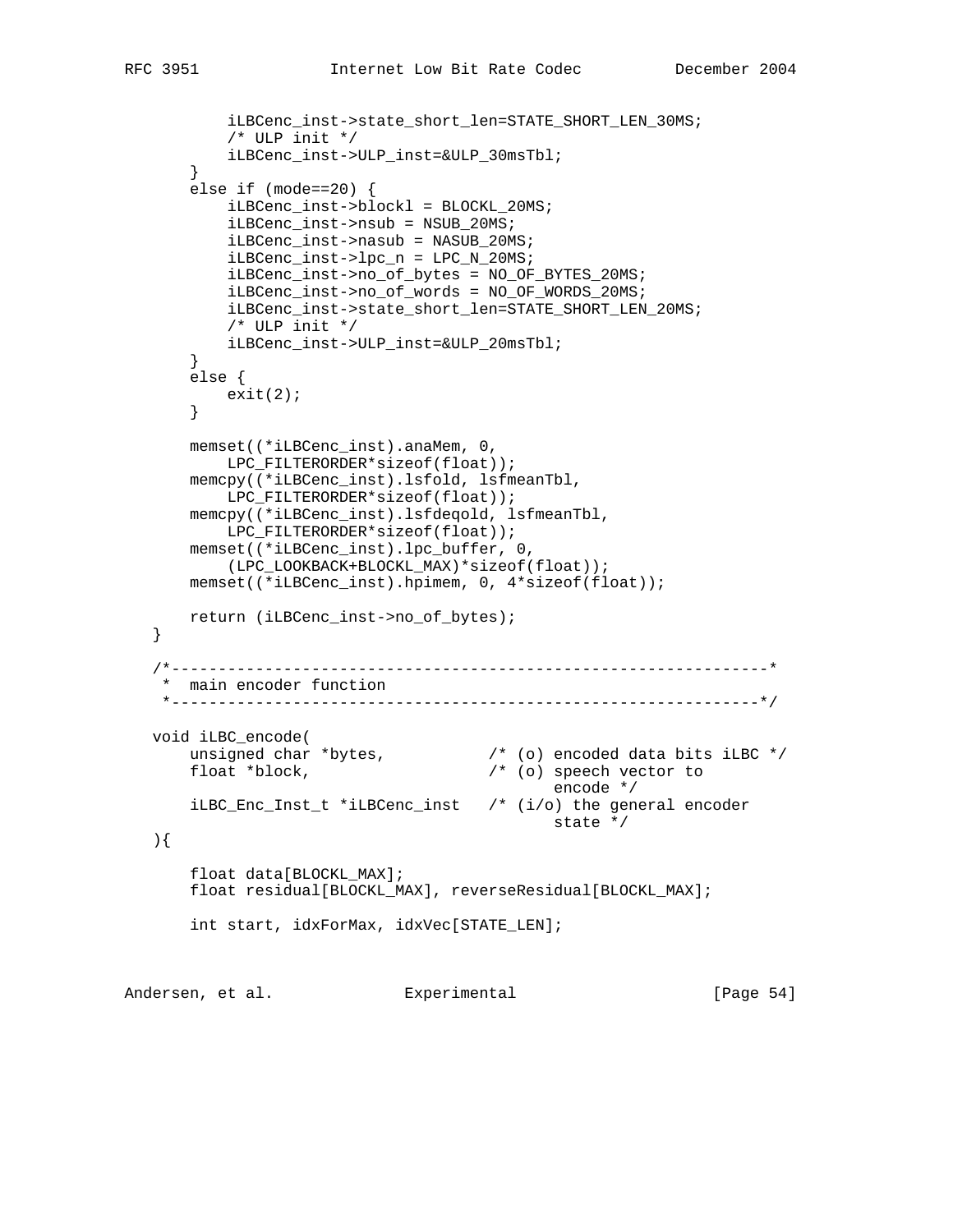```
 float reverseDecresidual[BLOCKL_MAX], mem[CB_MEML];
 int n, k, meml_gotten, Nfor, Nback, i, pos;
 int gain_index[CB_NSTAGES*NASUB_MAX],
     extra_gain_index[CB_NSTAGES];
 int cb_index[CB_NSTAGES*NASUB_MAX],extra_cb_index[CB_NSTAGES];
 int lsf_i[LSF_NSPLIT*LPC_N_MAX];
 unsigned char *pbytes;
 int diff, start_pos, state_first;
 float en1, en2;
 int index, ulp, firstpart;
 int subcount, subframe;
 float weightState[LPC_FILTERORDER];
 float syntdenum[NSUB_MAX*(LPC_FILTERORDER+1)];
 float weightdenum[NSUB_MAX*(LPC_FILTERORDER+1)];
 float decresidual[BLOCKL_MAX];
 /* high pass filtering of input signal if such is not done
        prior to calling this function */
 hpInput(block, iLBCenc_inst->blockl,
             data, (*iLBCenc_inst).hpimem);
 /* otherwise simply copy */
 /*memcpy(data,block,iLBCenc_inst->blockl*sizeof(float));*/
 /* LPC of hp filtered input data */
 LPCencode(syntdenum, weightdenum, lsf_i, data, iLBCenc_inst);
 /* inverse filter to get residual */
for (n=0; n<i>i</i>LBCenc_inst-&gt;nsub; n++) {
     anaFilter(&data[n*SUBL], &syntdenum[n*(LPC_FILTERORDER+1)],
         SUBL, &residual[n*SUBL], iLBCenc_inst->anaMem);
 }
 /* find state location */
 start = FrameClassify(iLBCenc_inst, residual);
 /* check if state should be in first or last part of the
 two subframes */
 diff = STATE_LEN - iLBCenc_inst->state_short_len;
en1 = 0;index = (start-1)*SUBL;
```
Andersen, et al. Experimental [Page 55]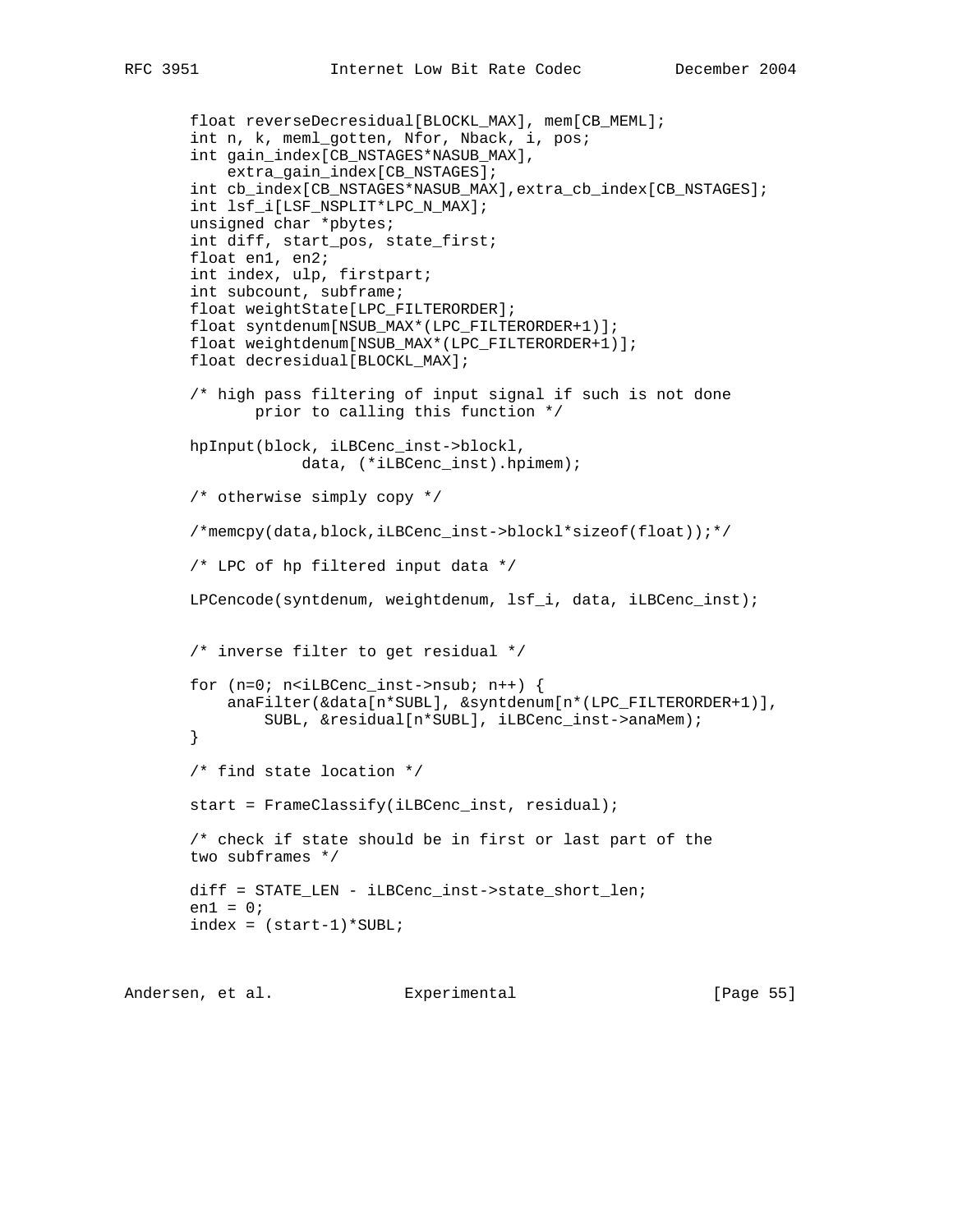```
for (i = 0; i < iLBCenc_inst->state_short_len; i++) {
     en1 += residual[index+i]*residual[index+i];
 }
en2 = 0; index = (start-1)*SUBL+diff;
for (i = 0; i < iLBCenc_inst->state_short_len; i++) {
     en2 += residual[index+i]*residual[index+i];
 }
 if (en1 > en2) {
     state_first = 1;
     start_pos = (start-1)*SUBL;
 } else {
    state_first = 0;
     start_pos = (start-1)*SUBL + diff;
 }
 /* scalar quantization of state */
 StateSearchW(iLBCenc_inst, &residual[start_pos],
     &syntdenum[(start-1)*(LPC_FILTERORDER+1)],
     &weightdenum[(start-1)*(LPC_FILTERORDER+1)], &idxForMax,
     idxVec, iLBCenc_inst->state_short_len, state_first);
 StateConstructW(idxForMax, idxVec,
     &syntdenum[(start-1)*(LPC_FILTERORDER+1)],
     &decresidual[start_pos], iLBCenc_inst->state_short_len);
 /* predictive quantization in state */
if (state_first) \frac{1}{2} /* put adaptive part in the end */
     /* setup memory */
     memset(mem, 0,
        (CB_MEML-iLBCenc_inst->state_short_len)*sizeof(float));
     memcpy(mem+CB_MEML-iLBCenc_inst->state_short_len,
         decresidual+start_pos,
         iLBCenc_inst->state_short_len*sizeof(float));
     memset(weightState, 0, LPC_FILTERORDER*sizeof(float));
     /* encode sub-frames */
     iCBSearch(iLBCenc_inst, extra_cb_index, extra_gain_index,
         &residual[start_pos+iLBCenc_inst->state_short_len],
         mem+CB_MEML-stMemLTbl,
         stMemLTbl, diff, CB_NSTAGES,
```
Andersen, et al. Experimental [Page 56]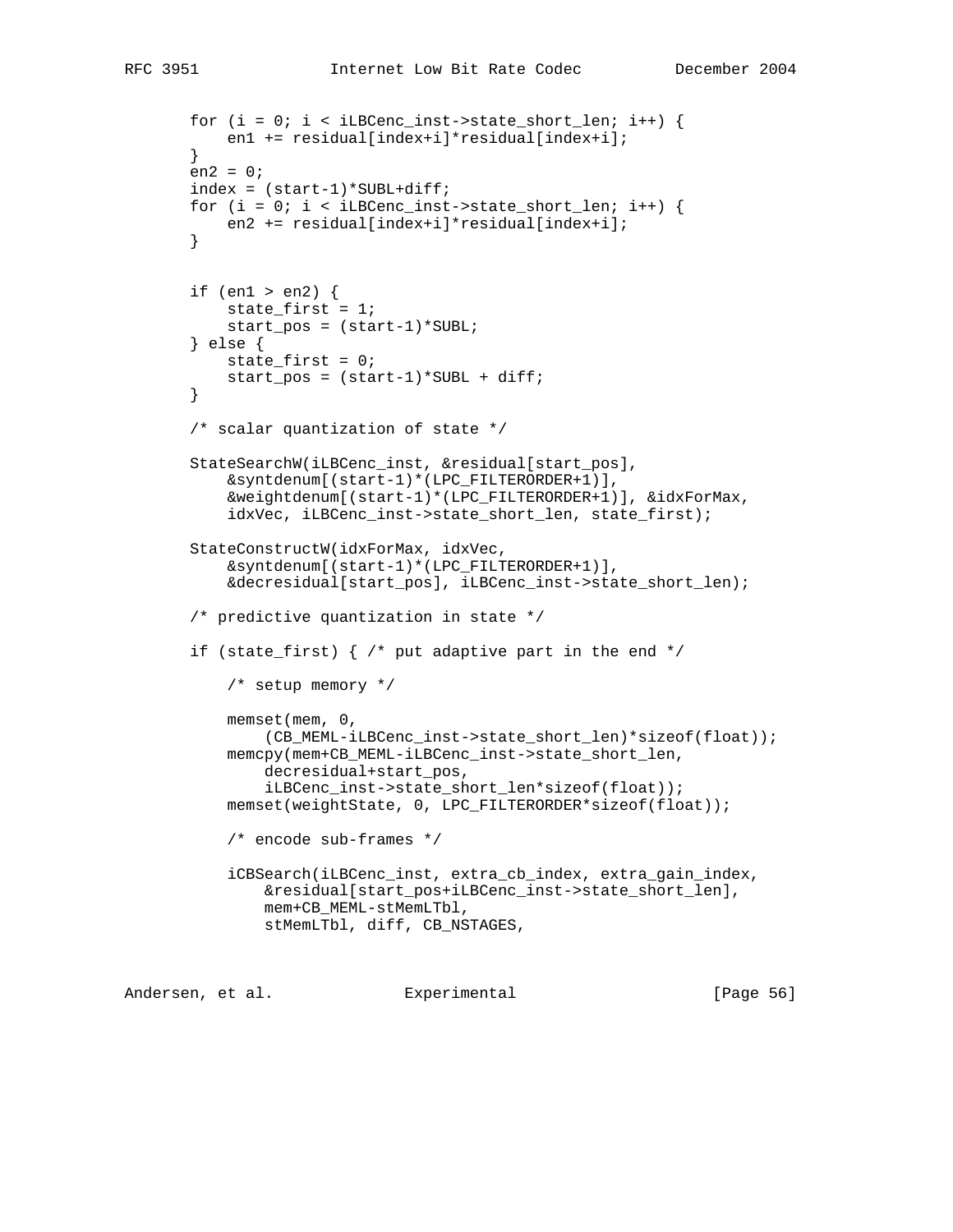```
 &weightdenum[start*(LPC_FILTERORDER+1)],
                weightState, 0);
            /* construct decoded vector */
            iCBConstruct(
                &decresidual[start_pos+iLBCenc_inst->state_short_len],
                extra_cb_index, extra_gain_index,
                mem+CB_MEML-stMemLTbl,
               stMemLTbl, diff, CB_NSTAGES);
        }
       else \{\n/ * \text{ put adaptive part in the beginning */}\n /* create reversed vectors for prediction */
           for (k=0; k<diff; k++) {
              reverseResidual[k] = residual[(start+1)*SUBL-1
                    -(k+iLBCenc_inst->state_short_len)];
 }
            /* setup memory */
            meml_gotten = iLBCenc_inst->state_short_len;
            for (k=0; k<meml_gotten; k++) {
           mem[CB_MEML-1-k] = decresidual[start_pos + k];<br>}
 }
            memset(mem, 0, (CB_MEML-k)*sizeof(float));
            memset(weightState, 0, LPC_FILTERORDER*sizeof(float));
            /* encode sub-frames */
            iCBSearch(iLBCenc_inst, extra_cb_index, extra_gain_index,
                reverseResidual, mem+CB_MEML-stMemLTbl, stMemLTbl,
                diff, CB_NSTAGES,
                &weightdenum[(start-1)*(LPC_FILTERORDER+1)],
                weightState, 0);
            /* construct decoded vector */
            iCBConstruct(reverseDecresidual, extra_cb_index,
                extra_gain_index, mem+CB_MEML-stMemLTbl, stMemLTbl,
                diff, CB_NSTAGES);
            /* get decoded residual from reversed vector */
           for (k=0; k<diff; k++) {
               decresidual[start\_pos-1-k] = reverseDecresidual[k];
```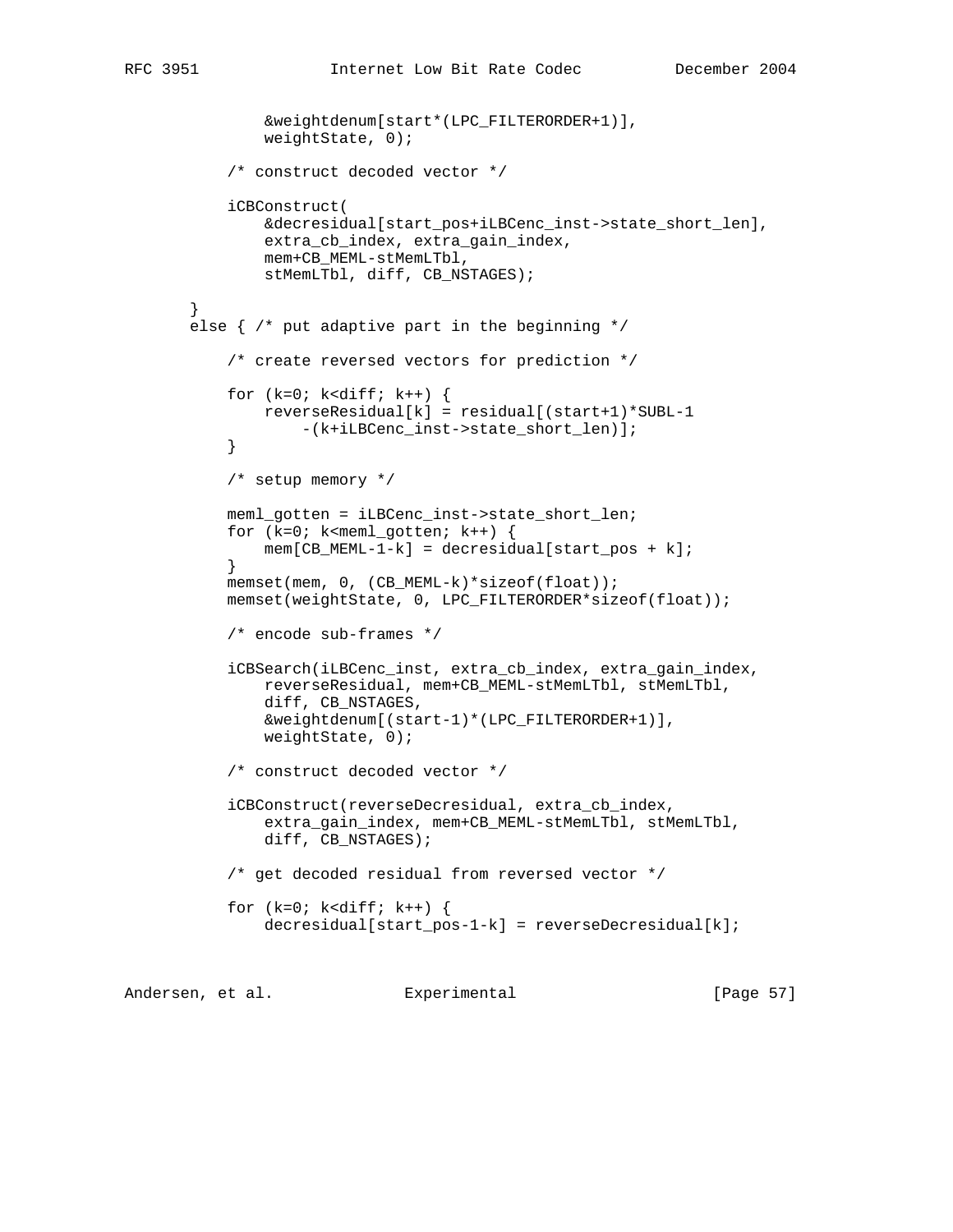```
 }
 }
 /* counter for predicted sub-frames */
 subcount=0;
 /* forward prediction of sub-frames */
 Nfor = iLBCenc_inst->nsub-start-1;
 if ( Nfor > 0 ) {
     /* setup memory */
     memset(mem, 0, (CB_MEML-STATE_LEN)*sizeof(float));
     memcpy(mem+CB_MEML-STATE_LEN, decresidual+(start-1)*SUBL,
         STATE_LEN*sizeof(float));
     memset(weightState, 0, LPC_FILTERORDER*sizeof(float));
     /* loop over sub-frames to encode */
     for (subframe=0; subframe<Nfor; subframe++) {
         /* encode sub-frame */
         iCBSearch(iLBCenc_inst, cb_index+subcount*CB_NSTAGES,
             gain_index+subcount*CB_NSTAGES,
             &residual[(start+1+subframe)*SUBL],
             mem+CB_MEML-memLfTbl[subcount],
             memLfTbl[subcount], SUBL, CB_NSTAGES,
             &weightdenum[(start+1+subframe)*
                          (LPC_FILTERORDER+1)],
             weightState, subcount+1);
         /* construct decoded vector */
         iCBConstruct(&decresidual[(start+1+subframe)*SUBL],
             cb_index+subcount*CB_NSTAGES,
             gain_index+subcount*CB_NSTAGES,
             mem+CB_MEML-memLfTbl[subcount],
             memLfTbl[subcount], SUBL, CB_NSTAGES);
         /* update memory */
        memcpy(mem, mem+SUBL, (CB_MEML-SUBL)*sizeof(float));
         memcpy(mem+CB_MEML-SUBL,
```
Andersen, et al. Experimental [Page 58]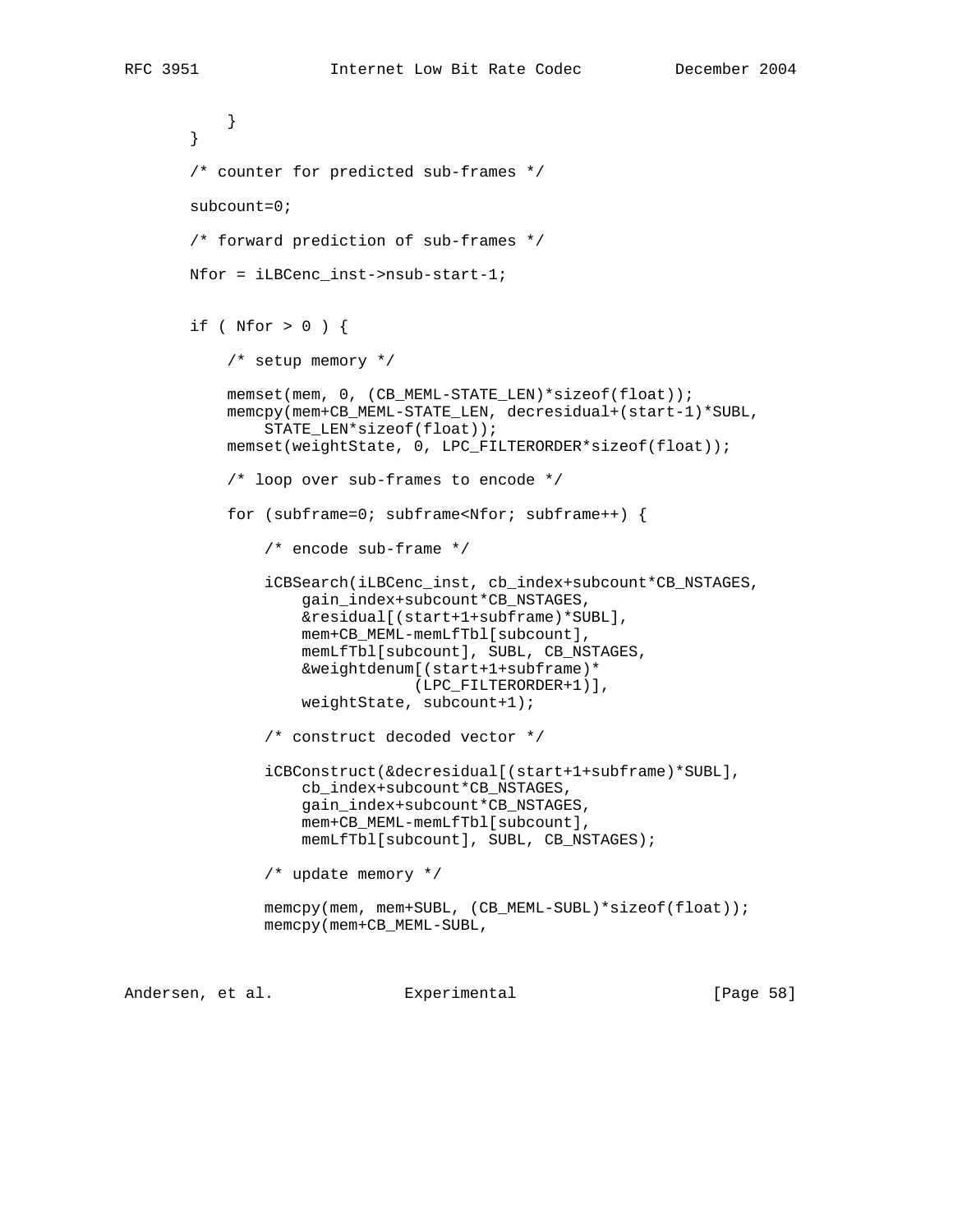```
 &decresidual[(start+1+subframe)*SUBL],
                   SUBL*sizeof(float));
               memset(weightState, 0, LPC_FILTERORDER*sizeof(float));
               subcount++;
 }
       }
       /* backward prediction of sub-frames */
      Nback = start-1;
      if ( Nback > 0 ) {
           /* create reverse order vectors */
          for (n=0; n<sub>Nback</sub>; n++) {
              for (k=0; k<SUBL; k++) {
                   reverseResidual[n*SUBL+k] =
                       residual[(start-1)*SUBL-1-n*SUBL-k];
                   reverseDecresidual[n*SUBL+k] =
                       decresidual[(start-1)*SUBL-1-n*SUBL-k];
 }
 }
           /* setup memory */
           meml_gotten = SUBL*(iLBCenc_inst->nsub+1-start);
           if ( meml_gotten > CB_MEML ) {
          meml_gotten=CB_MEML;
 }
           for (k=0; k<meml_gotten; k++) {
           mem[CB_MEML-1-k] = decresidual[(start-1)*SUBL + k];
 }
          memset(mem, 0, (CB_MEML-k)*sizeof(float));
           memset(weightState, 0, LPC_FILTERORDER*sizeof(float));
           /* loop over sub-frames to encode */
          for (subframe=0; subframe<Nback; subframe++) {
               /* encode sub-frame */
               iCBSearch(iLBCenc_inst, cb_index+subcount*CB_NSTAGES,
```
Andersen, et al. Experimental [Page 59]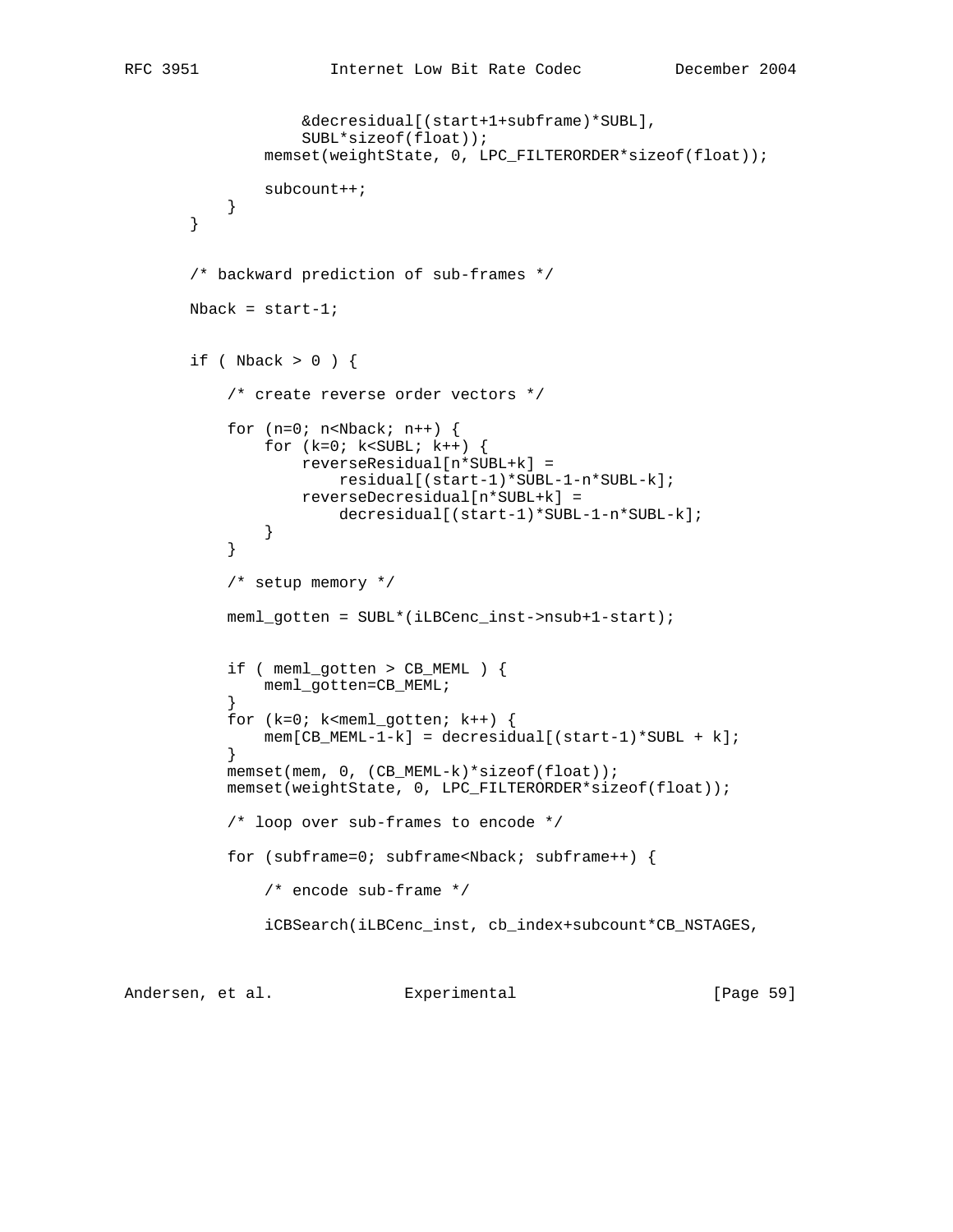```
 gain_index+subcount*CB_NSTAGES,
                    &reverseResidual[subframe*SUBL],
                    mem+CB_MEML-memLfTbl[subcount],
                    memLfTbl[subcount], SUBL, CB_NSTAGES,
                    &weightdenum[(start-2-subframe)*
                                (LPC_FILTERORDER+1)],
                    weightState, subcount+1);
                /* construct decoded vector */
                iCBConstruct(&reverseDecresidual[subframe*SUBL],
                    cb_index+subcount*CB_NSTAGES,
                    gain_index+subcount*CB_NSTAGES,
                    mem+CB_MEML-memLfTbl[subcount],
                    memLfTbl[subcount], SUBL, CB_NSTAGES);
                /* update memory */
                memcpy(mem, mem+SUBL, (CB_MEML-SUBL)*sizeof(float));
                memcpy(mem+CB_MEML-SUBL,
                    &reverseDecresidual[subframe*SUBL],
                    SUBL*sizeof(float));
                memset(weightState, 0, LPC_FILTERORDER*sizeof(float));
                subcount++;
 }
            /* get decoded residual from reversed vector */
           for (i=0; i<SUBL*Nback; i++) {
               decresidual[SUBL*Nback - i - 1] =reverseDecresidual[i];<br>}
 }
 }
        /* end encoding part */
        /* adjust index */
       index_conv_enc(cb_index);
       /* pack bytes */
       pbytes=bytes;
       pos=0;
       /* loop over the 3 ULP classes */
      for (ulp=0; ulp<3; ulp++) {
```
Andersen, et al. Experimental [Page 60]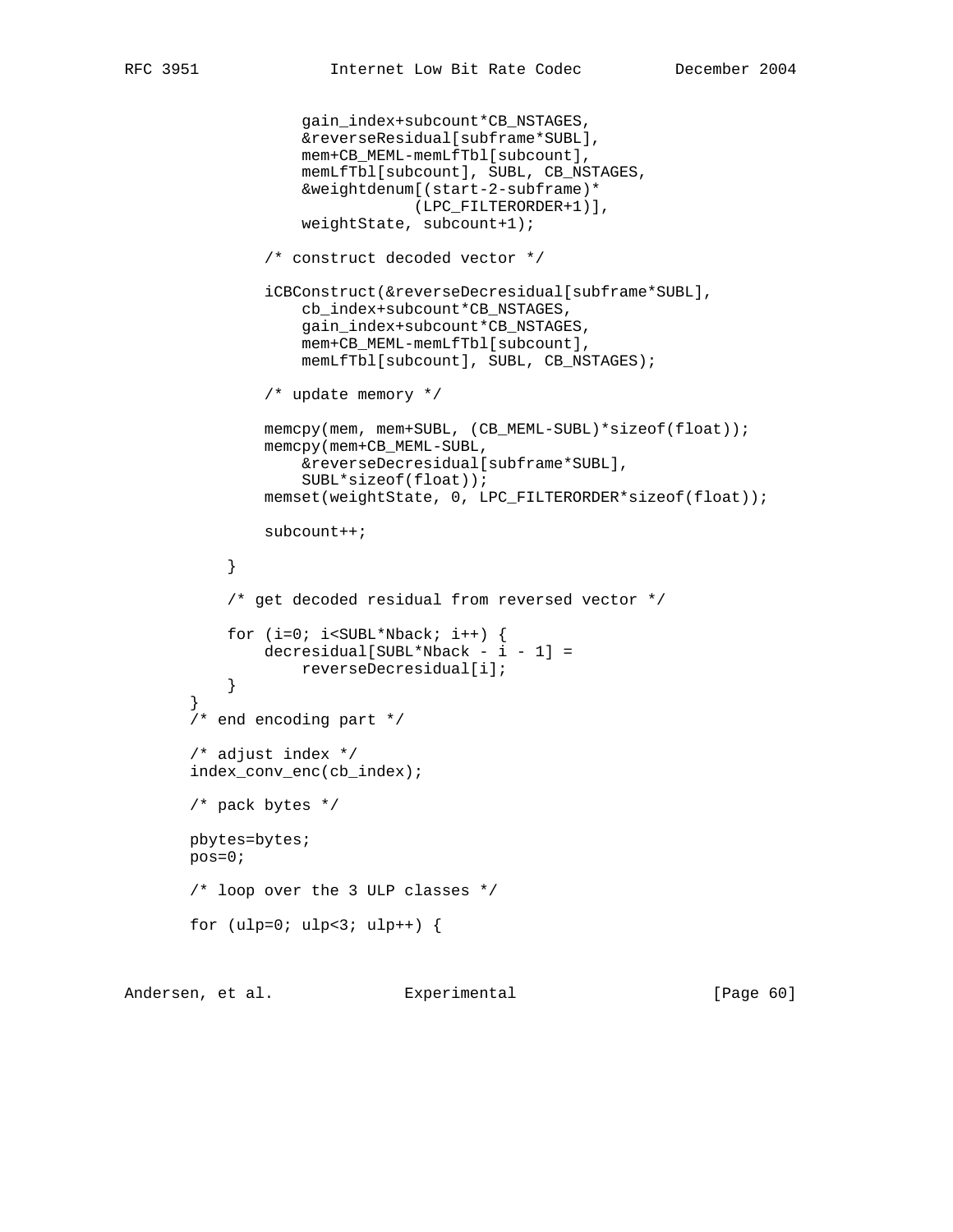```
/* LSF */ for (k=0; k<LSF_NSPLIT*iLBCenc_inst->lpc_n; k++) {
                packsplit(&lsf_i[k], &firstpart, &lsf_i[k],
                    iLBCenc_inst->ULP_inst->lsf_bits[k][ulp],
                    iLBCenc_inst->ULP_inst->lsf_bits[k][ulp]+
                    iLBCenc_inst->ULP_inst->lsf_bits[k][ulp+1]+
                    iLBCenc_inst->ULP_inst->lsf_bits[k][ulp+2]);
                dopack( &pbytes, firstpart,
            iLBCenc_inst->ULP_inst->lsf_bits[k][ulp], &pos);
 }
            /* Start block info */
           packsplit(&start, &firstpart, &start,
                iLBCenc_inst->ULP_inst->start_bits[ulp],
                iLBCenc_inst->ULP_inst->start_bits[ulp]+
                iLBCenc_inst->ULP_inst->start_bits[ulp+1]+
                iLBCenc_inst->ULP_inst->start_bits[ulp+2]);
            dopack( &pbytes, firstpart,
                iLBCenc_inst->ULP_inst->start_bits[ulp], &pos);
           packsplit(&state_first, &firstpart, &state_first,
                iLBCenc_inst->ULP_inst->startfirst_bits[ulp],
                iLBCenc_inst->ULP_inst->startfirst_bits[ulp]+
                iLBCenc_inst->ULP_inst->startfirst_bits[ulp+1]+
                iLBCenc_inst->ULP_inst->startfirst_bits[ulp+2]);
            dopack( &pbytes, firstpart,
                iLBCenc_inst->ULP_inst->startfirst_bits[ulp], &pos);
           packsplit(&idxForMax, &firstpart, &idxForMax,
                iLBCenc_inst->ULP_inst->scale_bits[ulp],
                iLBCenc_inst->ULP_inst->scale_bits[ulp]+
                iLBCenc_inst->ULP_inst->scale_bits[ulp+1]+
                iLBCenc_inst->ULP_inst->scale_bits[ulp+2]);
            dopack( &pbytes, firstpart,
                iLBCenc_inst->ULP_inst->scale_bits[ulp], &pos);
            for (k=0; k<iLBCenc_inst->state_short_len; k++) {
                packsplit(idxVec+k, &firstpart, idxVec+k,
                    iLBCenc_inst->ULP_inst->state_bits[ulp],
                    iLBCenc_inst->ULP_inst->state_bits[ulp]+
                    iLBCenc_inst->ULP_inst->state_bits[ulp+1]+
                    iLBCenc_inst->ULP_inst->state_bits[ulp+2]);
                dopack( &pbytes, firstpart,
           iLBCenc_inst->ULP_inst->state_bits[ulp], &pos);<br>}
 }
```
Andersen, et al. Experimental [Page 61]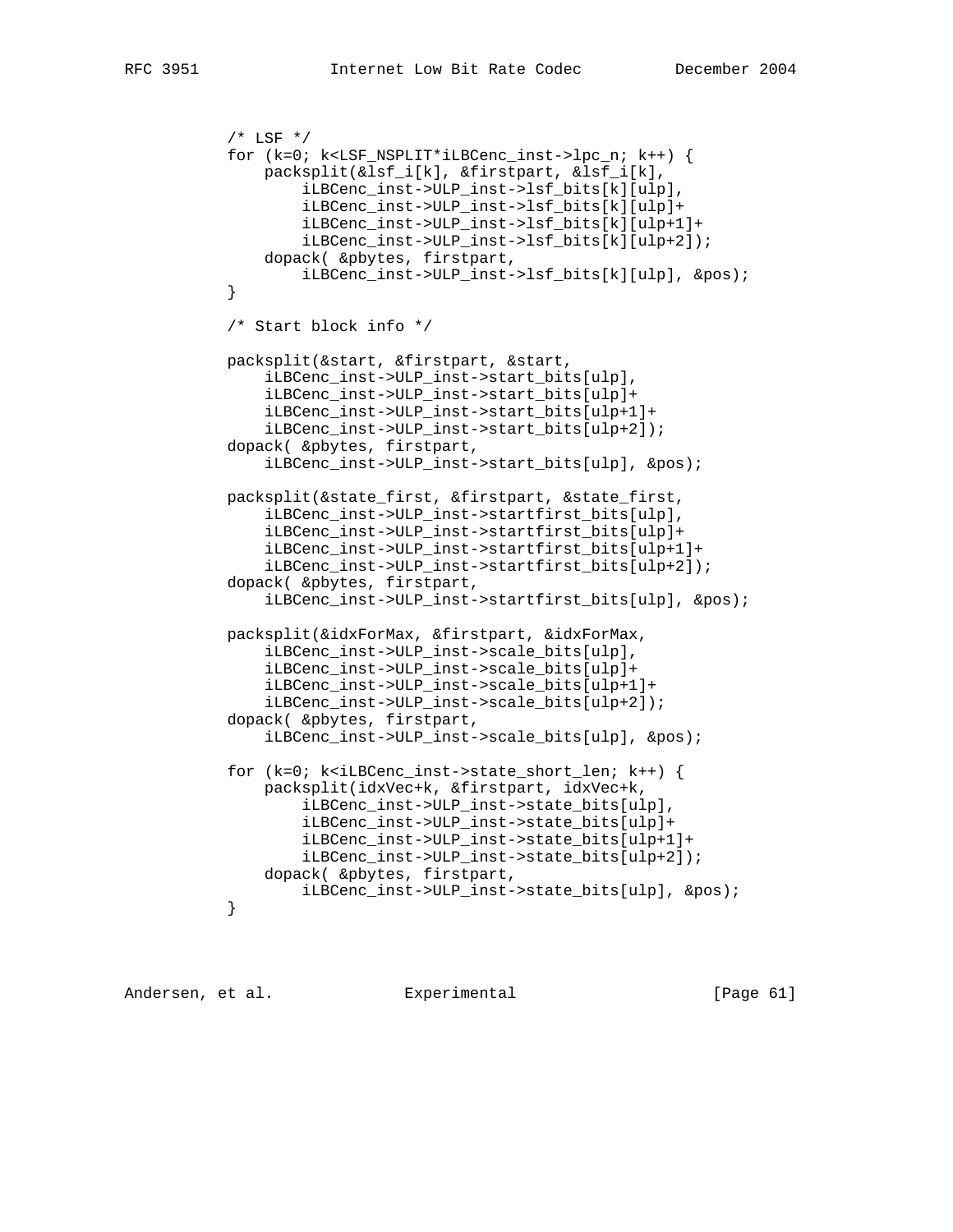```
 /* 23/22 (20ms/30ms) sample block */
          for (k=0; k < CB NSTAGES;k++) {
                packsplit(extra_cb_index+k, &firstpart,
                    extra_cb_index+k,
                    iLBCenc_inst->ULP_inst->extra_cb_index[k][ulp],
                    iLBCenc_inst->ULP_inst->extra_cb_index[k][ulp]+
                    iLBCenc_inst->ULP_inst->extra_cb_index[k][ulp+1]+
                    iLBCenc_inst->ULP_inst->extra_cb_index[k][ulp+2]);
                dopack( &pbytes, firstpart,
                    iLBCenc_inst->ULP_inst->extra_cb_index[k][ulp],
           &pos);
 }
          for (k=0; k < CB NSTAGES;k++) {
               packsplit(extra_gain_index+k, &firstpart,
                    extra_gain_index+k,
                    iLBCenc_inst->ULP_inst->extra_cb_gain[k][ulp],
                    iLBCenc_inst->ULP_inst->extra_cb_gain[k][ulp]+
                    iLBCenc_inst->ULP_inst->extra_cb_gain[k][ulp+1]+
                    iLBCenc_inst->ULP_inst->extra_cb_gain[k][ulp+2]);
                dopack( &pbytes, firstpart,
                    iLBCenc_inst->ULP_inst->extra_cb_gain[k][ulp],
            &pos);
 }
            /* The two/four (20ms/30ms) 40 sample sub-blocks */
          for (i=0; i< i<sub>LBCenc_inst</sub>->nasub; i++) {
               for (k=0; k<CB_NSTAGES; k++) {
                    packsplit(cb_index+i*CB_NSTAGES+k, &firstpart,
                        cb_index+i*CB_NSTAGES+k,
                        iLBCenc_inst->ULP_inst->cb_index[i][k][ulp],
                        iLBCenc_inst->ULP_inst->cb_index[i][k][ulp]+
                        iLBCenc_inst->ULP_inst->cb_index[i][k][ulp+1]+
                        iLBCenc_inst->ULP_inst->cb_index[i][k][ulp+2]);
                    dopack( &pbytes, firstpart,
                        iLBCenc_inst->ULP_inst->cb_index[i][k][ulp],
                        &pos);
 }
 }
          for (i=0; i< iLBCenc_inst-&gt;nasub; i++) {
               for (k=0; k<CB_NSTAGES; k++) {
                    packsplit(gain_index+i*CB_NSTAGES+k, &firstpart,
                        gain_index+i*CB_NSTAGES+k,
                        iLBCenc_inst->ULP_inst->cb_gain[i][k][ulp],
                        iLBCenc_inst->ULP_inst->cb_gain[i][k][ulp]+
```
Andersen, et al. Experimental [Page 62]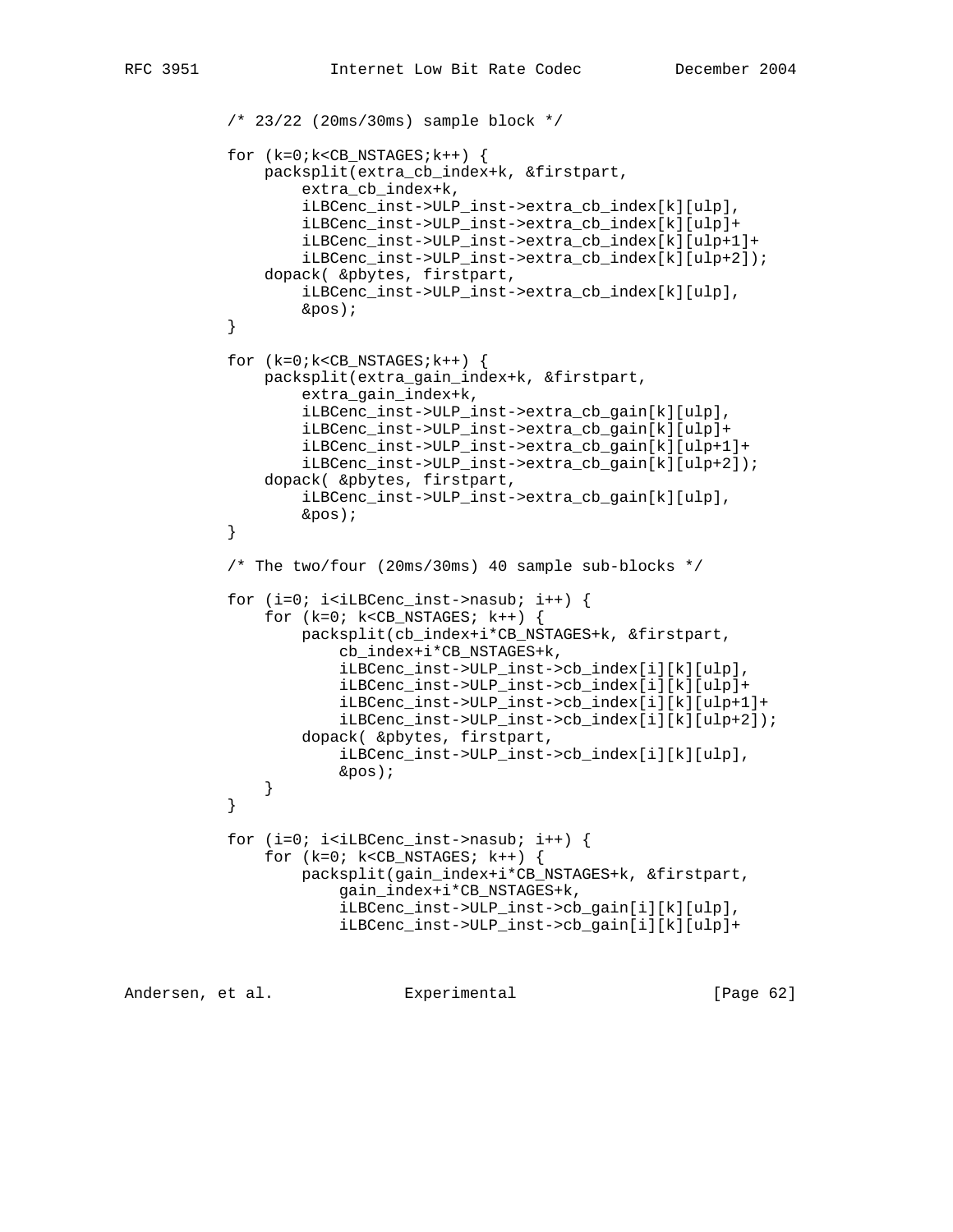```
 iLBCenc_inst->ULP_inst->cb_gain[i][k][ulp+1]+
                        iLBCenc_inst->ULP_inst->cb_gain[i][k][ulp+2]);
                    dopack( &pbytes, firstpart,
                        iLBCenc_inst->ULP_inst->cb_gain[i][k][ulp],
                        &pos);
               }
           }
        }
        /* set the last bit to zero (otherwise the decoder
          will treat it as a lost frame) */
       dopack( &pbytes, 0, 1, &pos);
    }
A.4. iLBC_decode.h
    /******************************************************************
        iLBC Speech Coder ANSI-C Source Code
       iLBC_decode.h
       Copyright (C) The Internet Society (2004).
       All Rights Reserved.
    ******************************************************************/
    #ifndef __iLBC_ILBCDECODE_H
    #define __iLBC_ILBCDECODE_H
    #include "iLBC_define.h"
   short initDecode( \qquad /* (o) Number of decoded
                                              samples */
       iLBC_Dec_Inst_t *iLBCdec_inst, /* (i/o) Decoder instance */<br>int mode, \begin{array}{ccc} & \\ & / \end{array} /* (i) frame size mode */
int mode, \frac{1}{2} /* (i) frame size mode */
 int use_enhancer /* (i) 1 to use enhancer
                                               0 to run without
                                                 enhancer */
    );
   void iLBC_decode(
 float *decblock, /* (o) decoded signal block */
 unsigned char *bytes, /* (i) encoded signal bits */
       iLBC_Dec_Inst_t *iLBCdec_inst, /* (i/o) the decoder state
                                                structure */
      int mode /* (i) 0: bad packet, PLC,
                                              1: normal */
```
Andersen, et al. Experimental [Page 63]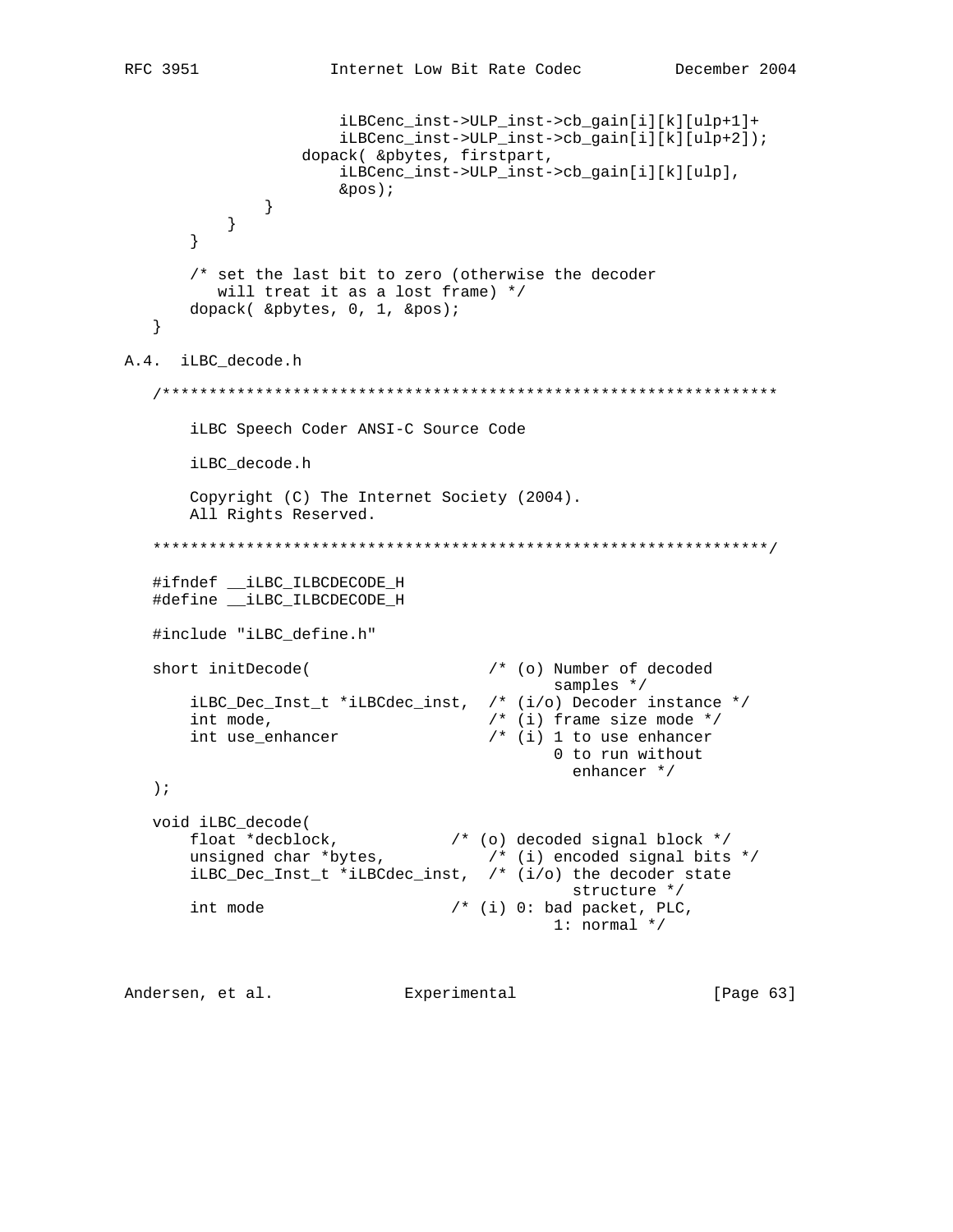```
 );
   #endif
A.5. iLBC_decode.c
   /******************************************************************
       iLBC Speech Coder ANSI-C Source Code
       iLBC_decode.c
       Copyright (C) The Internet Society (2004).
       All Rights Reserved.
   ******************************************************************/
   #include <math.h>
   #include <stdlib.h>
   #include "iLBC_define.h"
   #include "StateConstructW.h"
   #include "LPCdecode.h"
   #include "iCBConstruct.h"
   #include "doCPLC.h"
   #include "helpfun.h"
 #include "constants.h"
 #include "packing.h"
   #include "string.h"
   #include "enhancer.h"
   #include "hpOutput.h"
   #include "syntFilter.h"
   /*----------------------------------------------------------------*
    * Initiation of decoder instance.
    *---------------------------------------------------------------*/
  short initDecode( \qquad /* (o) Number of decoded
samples */ iLBC_Dec_Inst_t *iLBCdec_inst, /* (i/o) Decoder instance */
 int mode, /* (i) frame size mode */
 int use_enhancer /* (i) 1 to use enhancer
 0 to run without
                                           enhancer */
   ){
       int i;
       iLBCdec_inst->mode = mode;
```
Andersen, et al. Experimental [Page 64]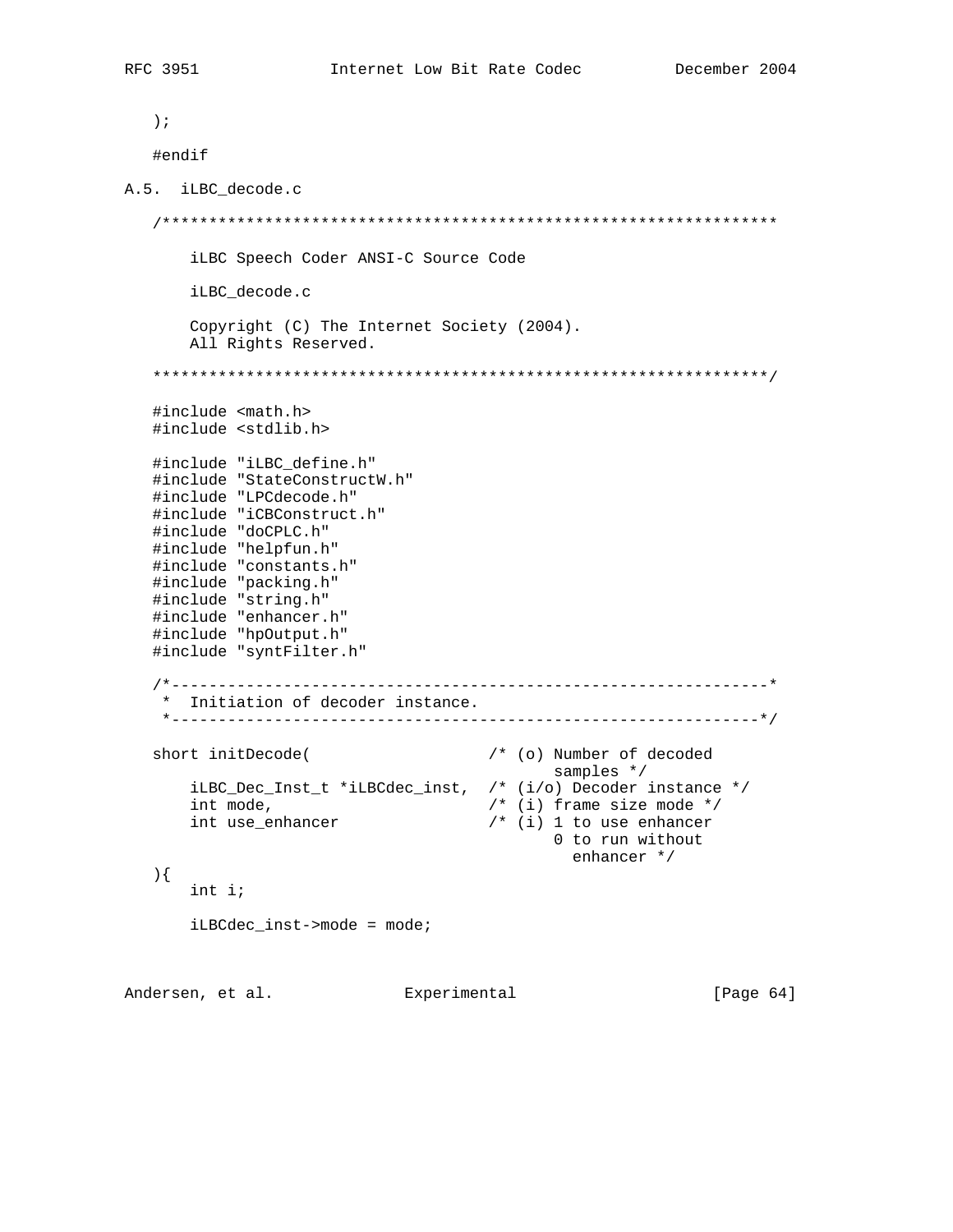```
 if (mode==30) {
     iLBCdec_inst->blockl = BLOCKL_30MS;
     iLBCdec_inst->nsub = NSUB_30MS;
     iLBCdec_inst->nasub = NASUB_30MS;
     iLBCdec_inst->lpc_n = LPC_N_30MS;
     iLBCdec_inst->no_of_bytes = NO_OF_BYTES_30MS;
     iLBCdec_inst->no_of_words = NO_OF_WORDS_30MS;
     iLBCdec_inst->state_short_len=STATE_SHORT_LEN_30MS;
    /* ULP init */ iLBCdec_inst->ULP_inst=&ULP_30msTbl;
 }
 else if (mode==20) {
     iLBCdec_inst->blockl = BLOCKL_20MS;
     iLBCdec_inst->nsub = NSUB_20MS;
     iLBCdec_inst->nasub = NASUB_20MS;
     iLBCdec_inst->lpc_n = LPC_N_20MS;
     iLBCdec_inst->no_of_bytes = NO_OF_BYTES_20MS;
     iLBCdec_inst->no_of_words = NO_OF_WORDS_20MS;
     iLBCdec_inst->state_short_len=STATE_SHORT_LEN_20MS;
     /* ULP init */
     iLBCdec_inst->ULP_inst=&ULP_20msTbl;
 }
 else {
   exit(2); }
 memset(iLBCdec_inst->syntMem, 0,
     LPC_FILTERORDER*sizeof(float));
 memcpy((*iLBCdec_inst).lsfdeqold, lsfmeanTbl,
     LPC_FILTERORDER*sizeof(float));
 memset(iLBCdec_inst->old_syntdenum, 0,
    ((LPC_FILTERORDER + 1)*NSUB_MAX)*sizeof(float));
for (i=0; i<NSUB MAX; i++)
     iLBCdec_inst->old_syntdenum[i*(LPC_FILTERORDER+1)]=1.0;
 iLBCdec_inst->last_lag = 20;
 iLBCdec_inst->prevLag = 120;
 iLBCdec_inst->per = 0.0;
 iLBCdec_inst->consPLICount = 0;
 iLBCdec_inst->prevPLI = 0;
 iLBCdec_inst->prevLpc[0] = 1.0;
 memset(iLBCdec_inst->prevLpc+1,0,
     LPC_FILTERORDER*sizeof(float));
 memset(iLBCdec_inst->prevResidual, 0, BLOCKL_MAX*sizeof(float));
 iLBCdec_inst->seed=777;
```
Andersen, et al. Experimental [Page 65]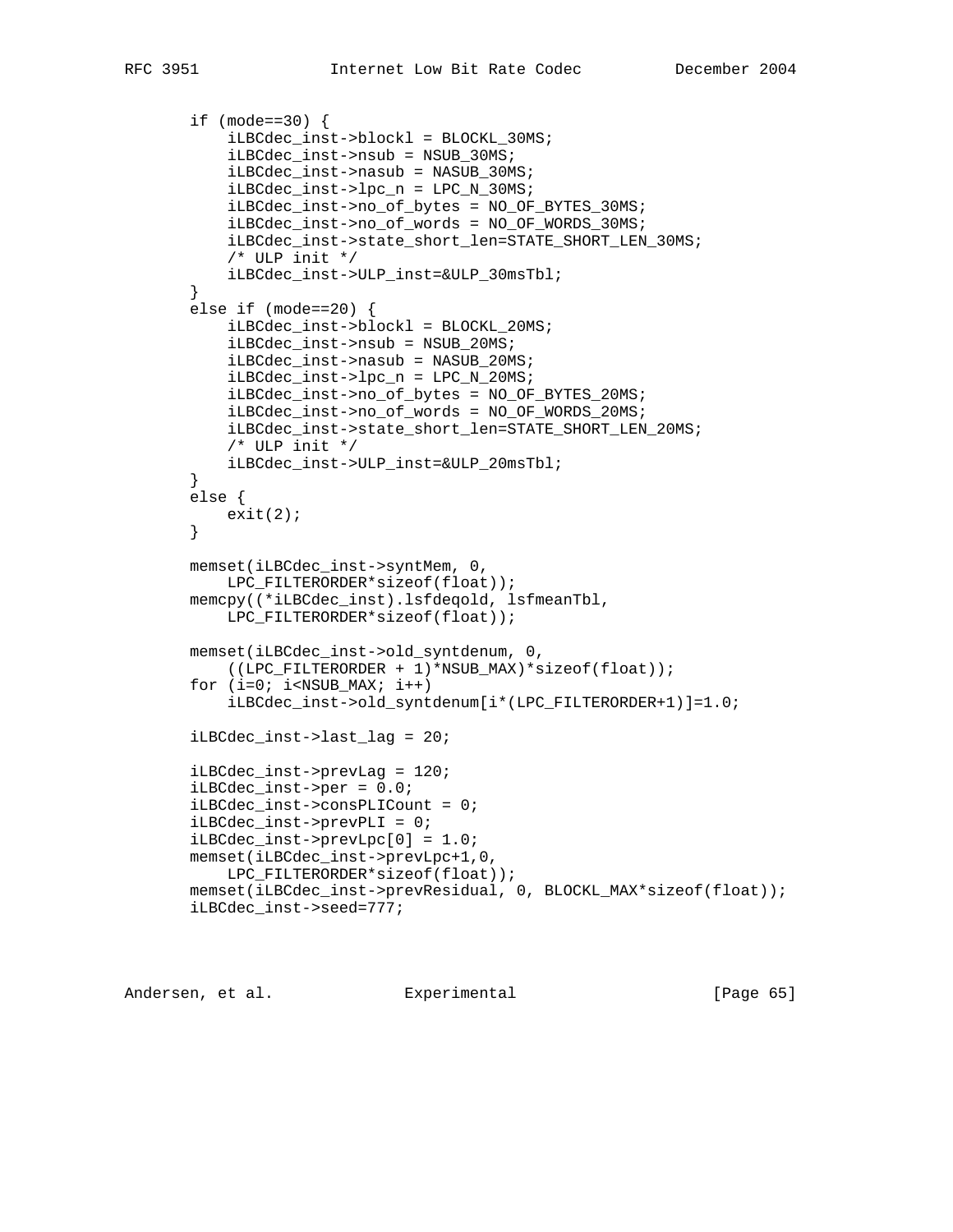```
 memset(iLBCdec_inst->hpomem, 0, 4*sizeof(float));
       iLBCdec_inst->use_enhancer = use_enhancer;
      memset(iLBCdec_inst->enh_buf, 0, ENH_BUFL*sizeof(float));
      for (i=0;i<ENH_NBLOCKS_TOT;i++)
          iLBCdec_inst->enh_period[i]=(float)40.0;
      iLBCdec_inst->prev_enh_pl = 0;
      return (iLBCdec_inst->blockl);
   }
   /*----------------------------------------------------------------*
    * frame residual decoder function (subrutine to iLBC_decode)
    *---------------------------------------------------------------*/
   void Decode(
      iLBC_Dec_Inst_t *iLBCdec_inst, /* (i/o) the decoder state
                                 structure */<br>/* (o) decoded residual frame */float *decresidual,<br>int start
     int start, \frac{1}{1} /* (i) location of start
state */
 int idxForMax, /* (i) codebook index for the
                                         maximum value */
     int *idxVec, \frac{1}{2} /* (i) codebook indexes for the
                                        samples in the start<br>state */state */
 float *syntdenum, /* (i) the decoded synthesis
 filter coefficients */
int *cb_index, \qquad /* (i) the indexes for the
adaptive codebook */
 int *gain_index, /* (i) the indexes for the
                                         corresponding gains */
      int *extra_cb_index, /* (i) the indexes for the
                                         adaptive codebook part
                                         of start state */
     int *extra_gain_index, \qquad /* (i) the indexes for the
     /* corresponding gains<br>int state_first \hspace{1.6cm}/* (i) 1 if non adaptive part
                                 \frac{1}{\pm} (i) 1 if non adaptive part
                                         of start state comes
                                         first 0 if that part
                                         comes last */
   ){
      float reverseDecresidual[BLOCKL_MAX], mem[CB_MEML];
       int k, meml_gotten, Nfor, Nback, i;
      int diff, start_pos;
      int subcount, subframe;
```
Andersen, et al. Experimental [Page 66]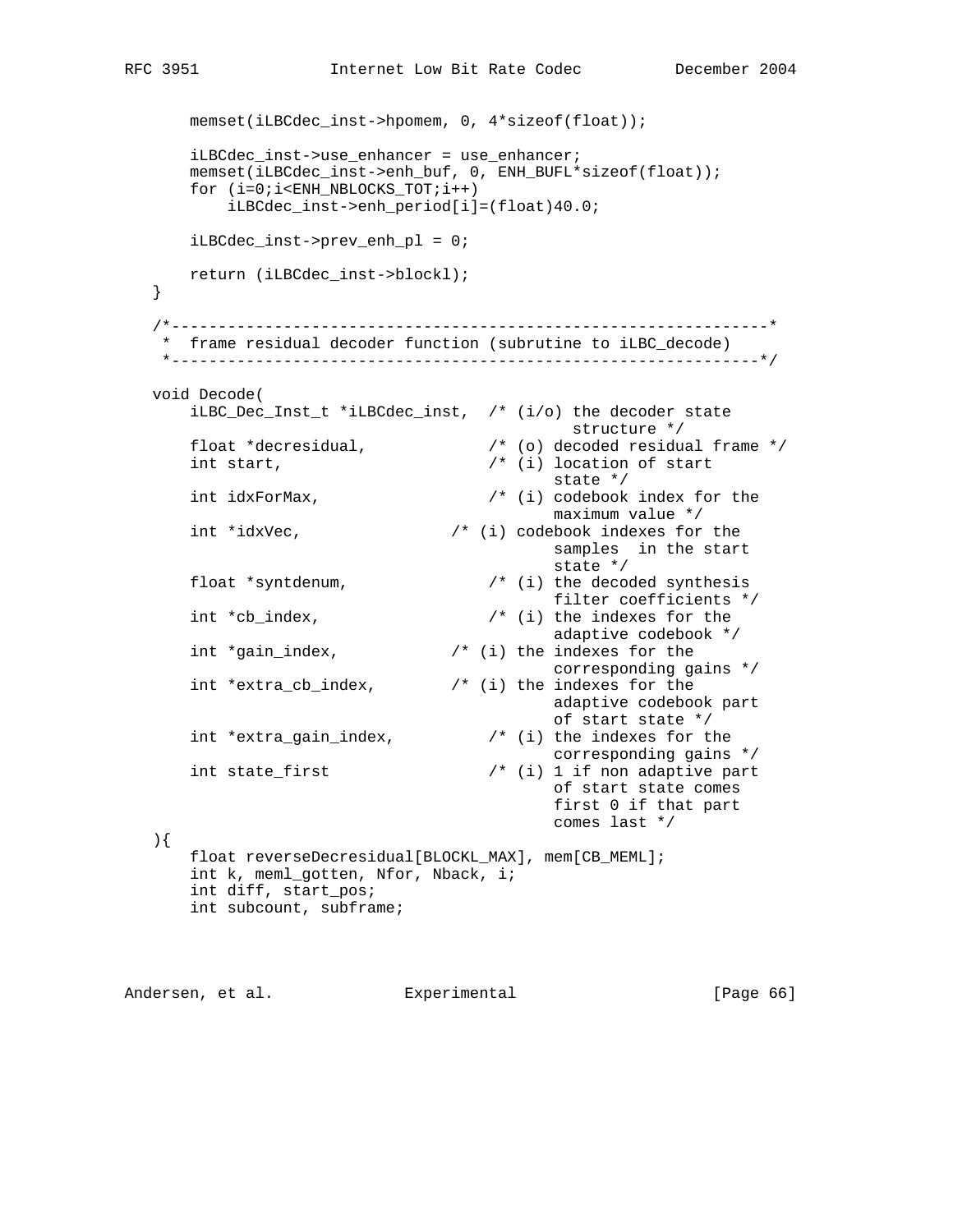```
 diff = STATE_LEN - iLBCdec_inst->state_short_len;
       if (state_first == 1) {
            start_pos = (start-1)*SUBL;
        } else {
            start_pos = (start-1)*SUBL + diff;
        }
        /* decode scalar part of start state */
       StateConstructW(idxForMax, idxVec,
            &syntdenum[(start-1)*(LPC_FILTERORDER+1)],
            &decresidual[start_pos], iLBCdec_inst->state_short_len);
       if (state_first) \{ /* put adaptive part in the end */
            /* setup memory */
            memset(mem, 0,
                (CB_MEML-iLBCdec_inst->state_short_len)*sizeof(float));
            memcpy(mem+CB_MEML-iLBCdec_inst->state_short_len,
                decresidual+start_pos,
                iLBCdec_inst->state_short_len*sizeof(float));
            /* construct decoded vector */
            iCBConstruct(
                &decresidual[start_pos+iLBCdec_inst->state_short_len],
                extra_cb_index, extra_gain_index, mem+CB_MEML-stMemLTbl,
               stMemLTbl, diff, CB_NSTAGES);
        }
       else \frac{1}{3} put adaptive part in the beginning */
            /* create reversed vectors for prediction */
           for (k=0; k<diff; k++) {
               reverseDecresidual[k] =
                    decresidual[(start+1)*SUBL-1-
                            (k+iLBCdec_inst->state_short_len)];
 }
            /* setup memory */
            meml_gotten = iLBCdec_inst->state_short_len;
           for (k=0; k<sub>emem1_gotten; k++)mem[CB_MEML-1-k] = decreasing[start\_pos + k];
```
Andersen, et al. Experimental [Page 67]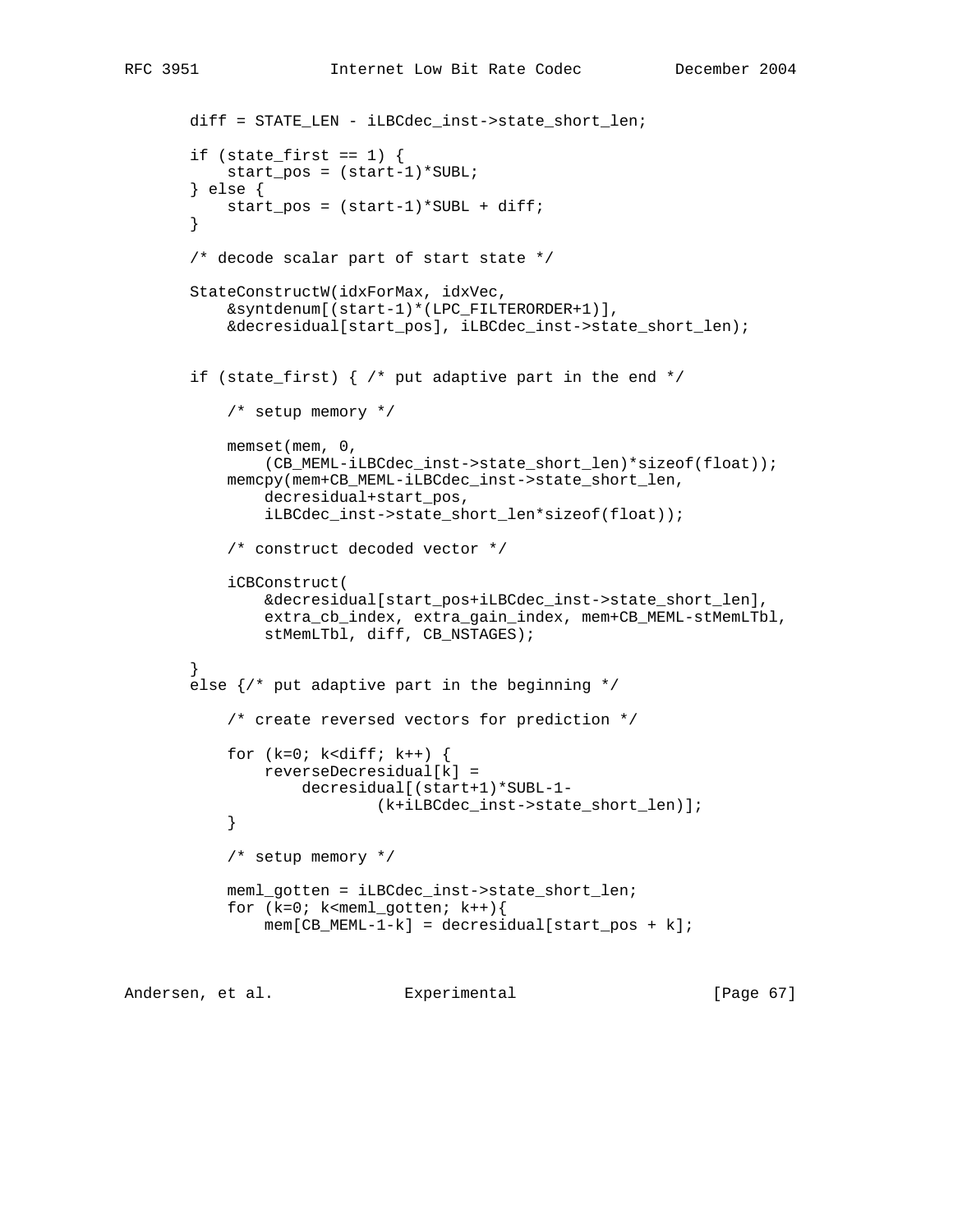```
 }
          memset(mem, 0, (CB_MEML-k)*sizeof(float));
            /* construct decoded vector */
           iCBConstruct(reverseDecresidual, extra_cb_index,
                extra_gain_index, mem+CB_MEML-stMemLTbl, stMemLTbl,
                diff, CB_NSTAGES);
            /* get decoded residual from reversed vector */
          for (k=0; k<diff; k++) {
               decresidual[start_pos-1-k] = reverseDecresidual[k];
 }
       }
       /* counter for predicted sub-frames */
      subcount=0;
       /* forward prediction of sub-frames */
       Nfor = iLBCdec_inst->nsub-start-1;
      if ( Nfor > 0 ) {
            /* setup memory */
           memset(mem, 0, (CB_MEML-STATE_LEN)*sizeof(float));
           memcpy(mem+CB_MEML-STATE_LEN, decresidual+(start-1)*SUBL,
                STATE_LEN*sizeof(float));
            /* loop over sub-frames to encode */
          for (subframe=0; subframe<Nfor; subframe++) {
                /* construct decoded vector */
                iCBConstruct(&decresidual[(start+1+subframe)*SUBL],
                    cb_index+subcount*CB_NSTAGES,
                    gain_index+subcount*CB_NSTAGES,
                    mem+CB_MEML-memLfTbl[subcount],
                    memLfTbl[subcount], SUBL, CB_NSTAGES);
```
/\* update memory \*/

```
memcpy(mem, mem+SUBL, (CB_MEML-SUBL)*sizeof(float));
 memcpy(mem+CB_MEML-SUBL,
```
Andersen, et al. Experimental [Page 68]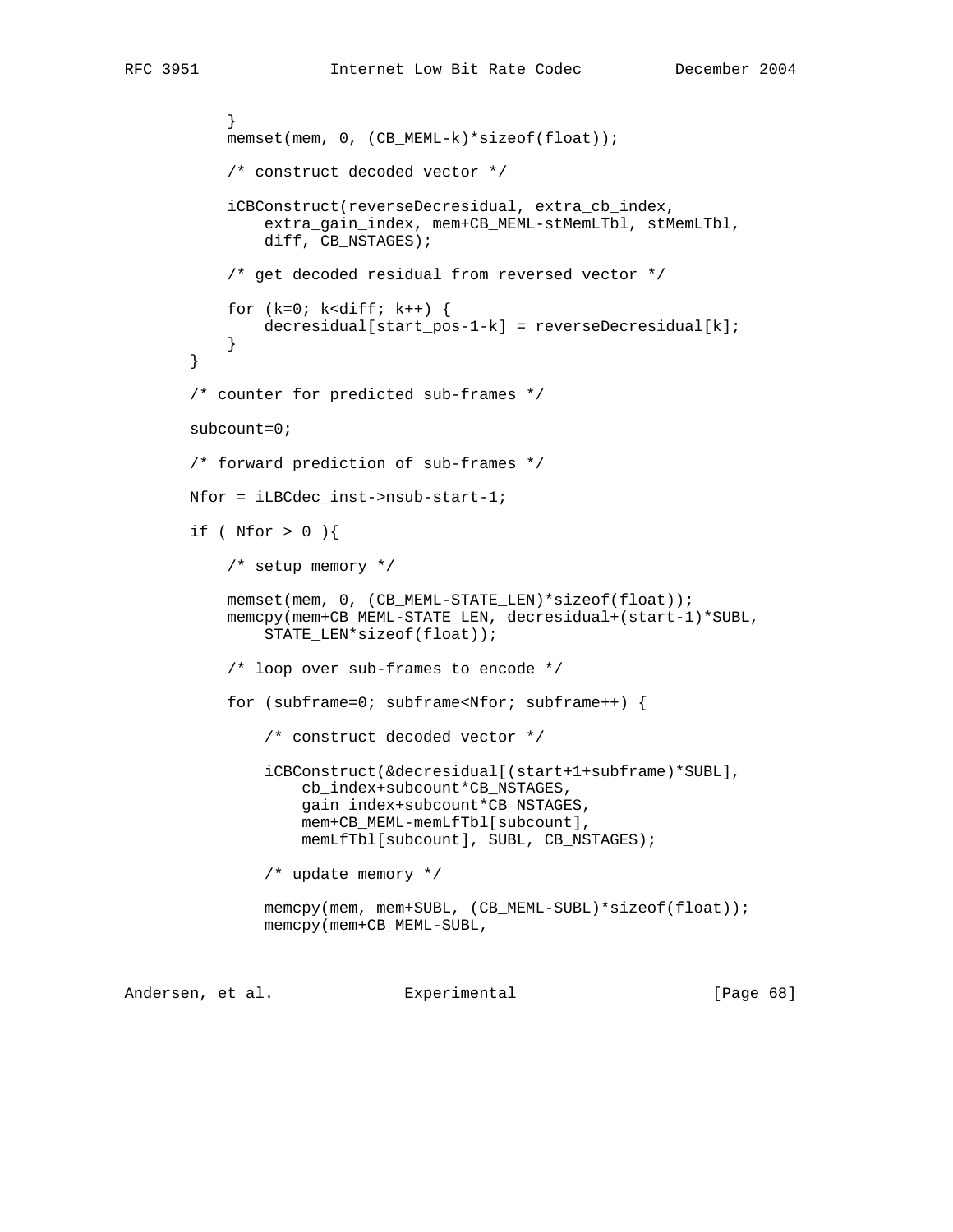```
 &decresidual[(start+1+subframe)*SUBL],
                   SUBL*sizeof(float));
               subcount++;
 }
       }
       /* backward prediction of sub-frames */
      Nback = start-1;
      if ( Nback > 0 ) {
           /* setup memory */
           meml_gotten = SUBL*(iLBCdec_inst->nsub+1-start);
           if ( meml_gotten > CB_MEML ) {
               meml_gotten=CB_MEML;
 }
          for (k=0; k<sub>emem1_gotten; k++) {
          mem[CB_MEML-1-k] = decresidual[(start-1)*SUBL + k];
 }
          memset(mem, 0, (CB_MEML-k)*sizeof(float));
           /* loop over subframes to decode */
           for (subframe=0; subframe<Nback; subframe++) {
               /* construct decoded vector */
               iCBConstruct(&reverseDecresidual[subframe*SUBL],
                   cb_index+subcount*CB_NSTAGES,
                   gain_index+subcount*CB_NSTAGES,
                   mem+CB_MEML-memLfTbl[subcount], memLfTbl[subcount],
                   SUBL, CB_NSTAGES);
               /* update memory */
              memcpy(mem, mem+SUBL, (CB_MEML-SUBL)*sizeof(float));
               memcpy(mem+CB_MEML-SUBL,
                   &reverseDecresidual[subframe*SUBL],
                   SUBL*sizeof(float));
          subcount++;<br>}
 }
```
Andersen, et al. Experimental [Page 69]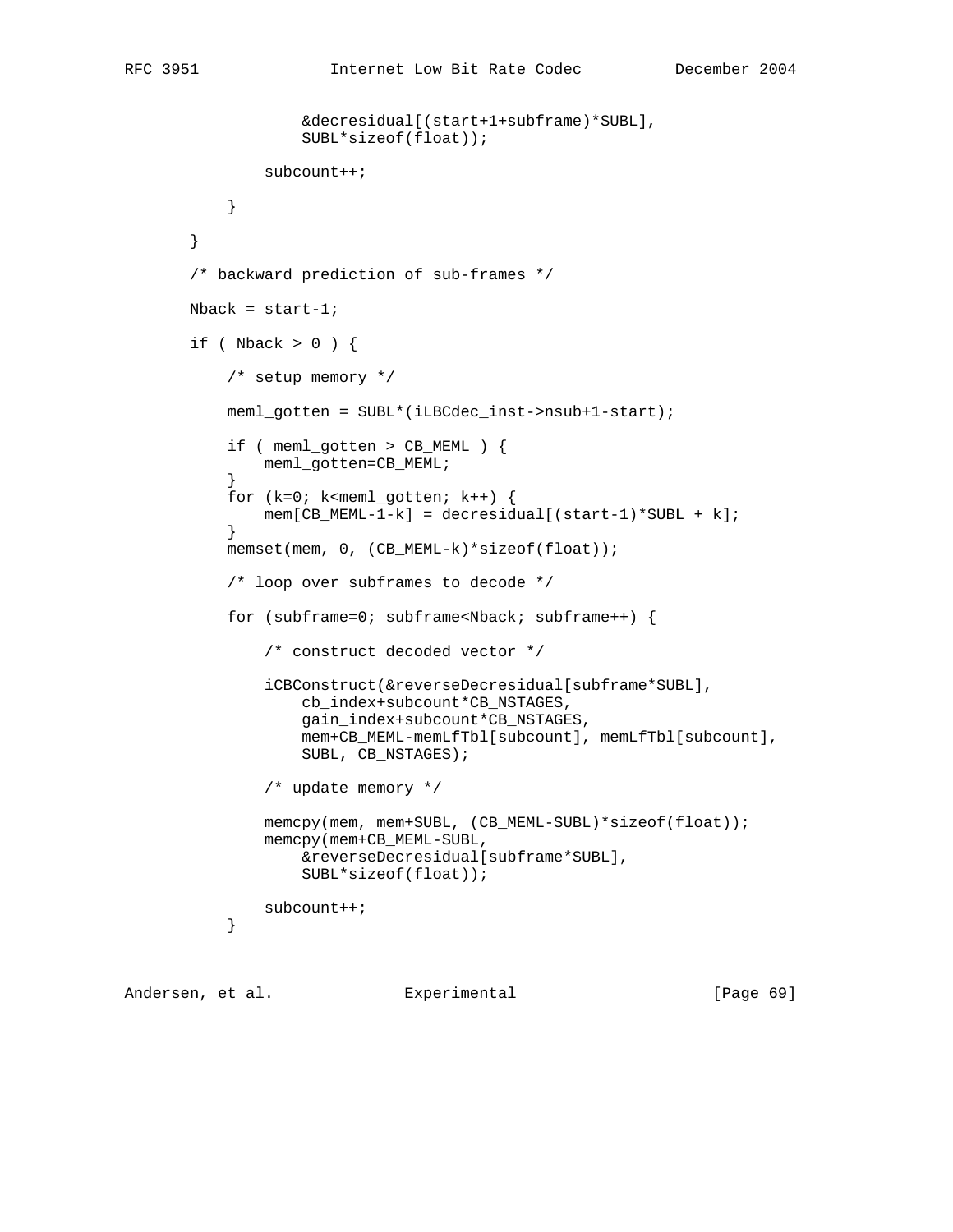```
 /* get decoded residual from reversed vector */
          for (i=0; i<SUBL*Nback; i++)
              decresidual[SUBL*Nback - i - 1] = reverseDecresidual[i];
       }
   }
   /*----------------------------------------------------------------*
    * main decoder function
    *---------------------------------------------------------------*/
   void iLBC_decode(
 float *decblock, /* (o) decoded signal block */
 unsigned char *bytes, /* (i) encoded signal bits */
 iLBC_Dec_Inst_t *iLBCdec_inst, /* (i/o) the decoder state
structure */int mode /* (i) 0: bad packet, PLC,
                                           1: normal */
   ){
       float data[BLOCKL_MAX];
      float lsfdeq[LPC FILTERORDER*LPC N MAX];
       float PLCresidual[BLOCKL_MAX], PLClpc[LPC_FILTERORDER + 1];
       float zeros[BLOCKL_MAX], one[LPC_FILTERORDER + 1];
       int k, i, start, idxForMax, pos, lastpart, ulp;
       int lag, ilag;
       float cc, maxcc;
       int idxVec[STATE_LEN];
       int check;
       int gain_index[NASUB_MAX*CB_NSTAGES],
          extra_gain_index[CB_NSTAGES];
       int cb_index[CB_NSTAGES*NASUB_MAX], extra_cb_index[CB_NSTAGES];
       int lsf_i[LSF_NSPLIT*LPC_N_MAX];
       int state_first;
       int last_bit;
       unsigned char *pbytes;
       float weightdenum[(LPC_FILTERORDER + 1)*NSUB_MAX];
       int order_plus_one;
       float syntdenum[NSUB_MAX*(LPC_FILTERORDER+1)];
       float decresidual[BLOCKL_MAX];
      if (mode>0) \{ /* the data are good */
           /* decode data */
           pbytes=bytes;
           pos=0;
```
Andersen, et al. Experimental Formula (Page 70)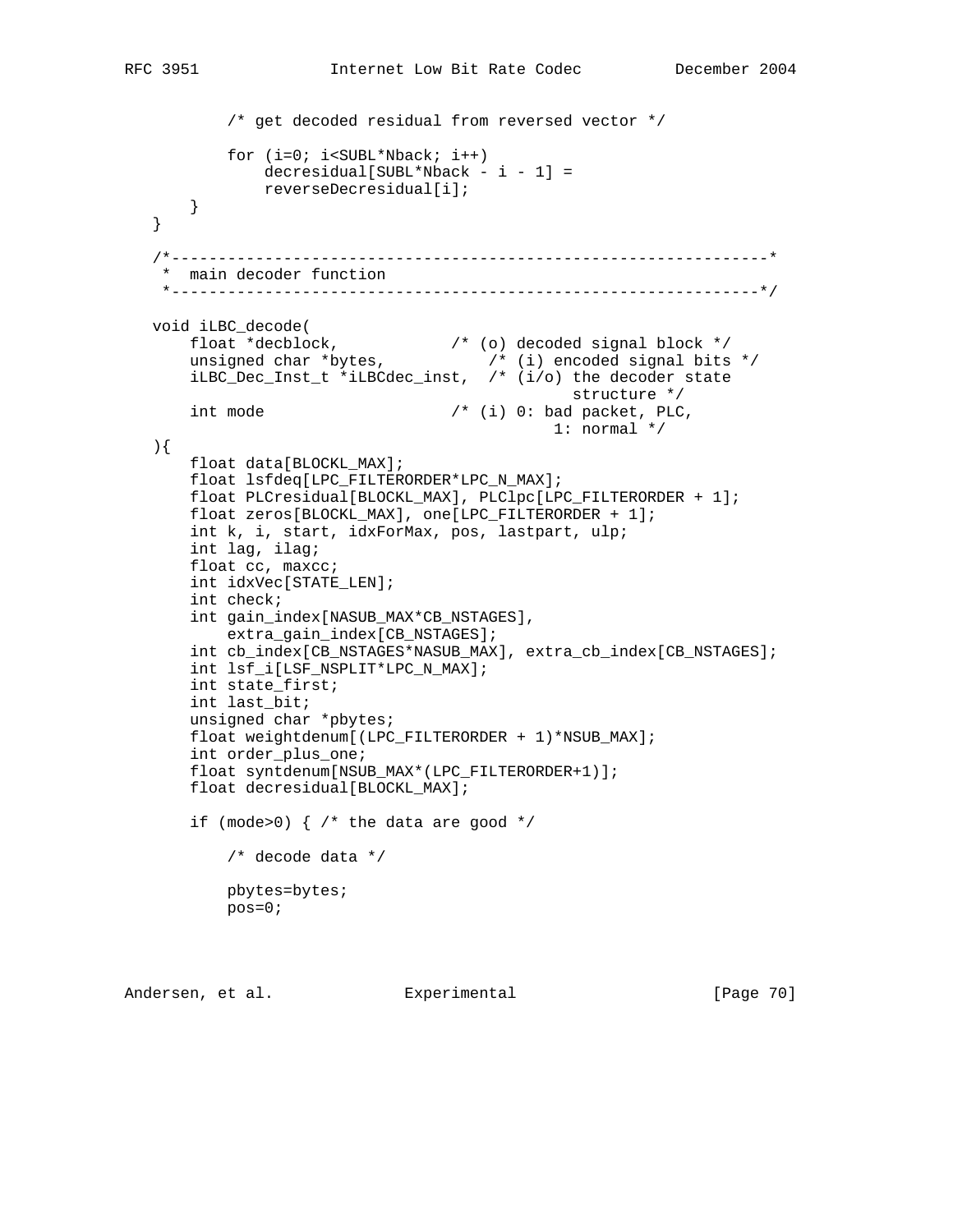```
 /* Set everything to zero before decoding */
           for (k=0; k<LSF_NSPLIT*LPC_N_MAX; k++) {
          lsf_i[k]=0;}
 }
           start=0;
           state_first=0;
           idxForMax=0;
           for (k=0; k<iLBCdec_inst->state_short_len; k++) {
              idxVec[k]=0;
 }
          for (k=0; k<CB_NSTAGES; k++) {
              extra_cb_index[k]=0;
 }
          for (k=0; k<CB_NSTAGES; k++) {
             extra qain index[k]=0;
 }
          for (i=0; i<i>iiBCdec_inst</i>->nasub; i++) {
             for (k=0; k<CB_NSTAGES; k++) {
                  cb_index[i*CB_NSTAGES+k]=0;
 }
 }
          for (i=0; i<i>ILBCdec_inst</i>->nasub; i++) {
             for (k=0; k<CB_NSTAGES; k++) {
                  gain_index[i*CB_NSTAGES+k]=0;
 }
 }
           /* loop over ULP classes */
          for (ulp=0; ulp<3; ulp++) {
              /* LSF */ for (k=0; k<LSF_NSPLIT*iLBCdec_inst->lpc_n; k++){
                  unpack( &pbytes, &lastpart,
                      iLBCdec_inst->ULP_inst->lsf_bits[k][ulp], &pos);
                  packcombine(&lsf_i[k], lastpart,
              iLBCdec_inst->ULP_inst->lsf_bits[k][ulp]);
 }
               /* Start block info */
              unpack( &pbytes, &lastpart,
                  iLBCdec_inst->ULP_inst->start_bits[ulp], &pos);
               packcombine(&start, lastpart,
                  iLBCdec_inst->ULP_inst->start_bits[ulp]);
              unpack( &pbytes, &lastpart,
```
Andersen, et al. Experimental [Page 71]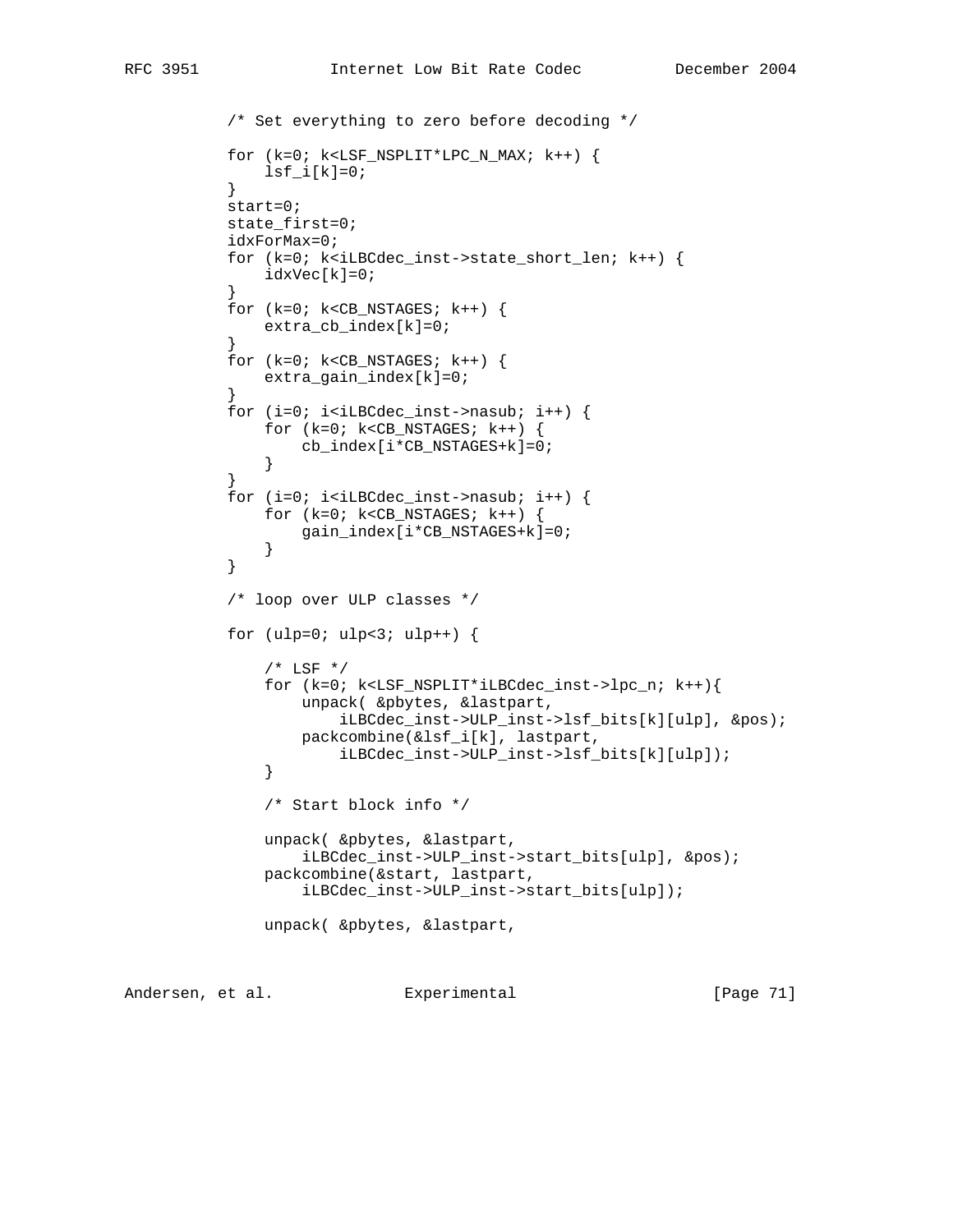```
 iLBCdec_inst->ULP_inst->startfirst_bits[ulp], &pos);
               packcombine(&state_first, lastpart,
                   iLBCdec_inst->ULP_inst->startfirst_bits[ulp]);
               unpack( &pbytes, &lastpart,
                   iLBCdec_inst->ULP_inst->scale_bits[ulp], &pos);
               packcombine(&idxForMax, lastpart,
                   iLBCdec_inst->ULP_inst->scale_bits[ulp]);
               for (k=0; k<iLBCdec_inst->state_short_len; k++) {
                   unpack( &pbytes, &lastpart,
                       iLBCdec_inst->ULP_inst->state_bits[ulp], &pos);
                   packcombine(idxVec+k, lastpart,
              iLBCdec_inst->ULP_inst->state_bits[ulp]);<br>}
 }
               /* 23/22 (20ms/30ms) sample block */
              for (k=0; k<CB_NSTAGES; k++) {
                   unpack( &pbytes, &lastpart,
                       iLBCdec_inst->ULP_inst->extra_cb_index[k][ulp],
                       &pos);
                   packcombine(extra_cb_index+k, lastpart,
                       iLBCdec_inst->ULP_inst->extra_cb_index[k][ulp]);
 }
              for (k=0; k<CB_NSTAGES; k++) {
                   unpack( &pbytes, &lastpart,
                       iLBCdec_inst->ULP_inst->extra_cb_gain[k][ulp],
                       &pos);
                   packcombine(extra_gain_index+k, lastpart,
                       iLBCdec_inst->ULP_inst->extra_cb_gain[k][ulp]);
 }
               /* The two/four (20ms/30ms) 40 sample sub-blocks */
              for (i=0; i<i>ILBCdec_inst</i>->nasub; i++) {
                  for (k=0; k<CB NSTAGES; k++) {
                       unpack( &pbytes, &lastpart,
                       iLBCdec_inst->ULP_inst->cb_index[i][k][ulp],
                           &pos);
                       packcombine(cb_index+i*CB_NSTAGES+k, lastpart,
                       iLBCdec_inst->ULP_inst->cb_index[i][k][ulp]);
 }
 }
              for (i=0; i<i>iiBCdec_inst</i>->nasub; i++) {
                  for (k=0; k<CB_NSTAGES; k++) {
                       unpack( &pbytes, &lastpart,
```
Andersen, et al. Experimental [Page 72]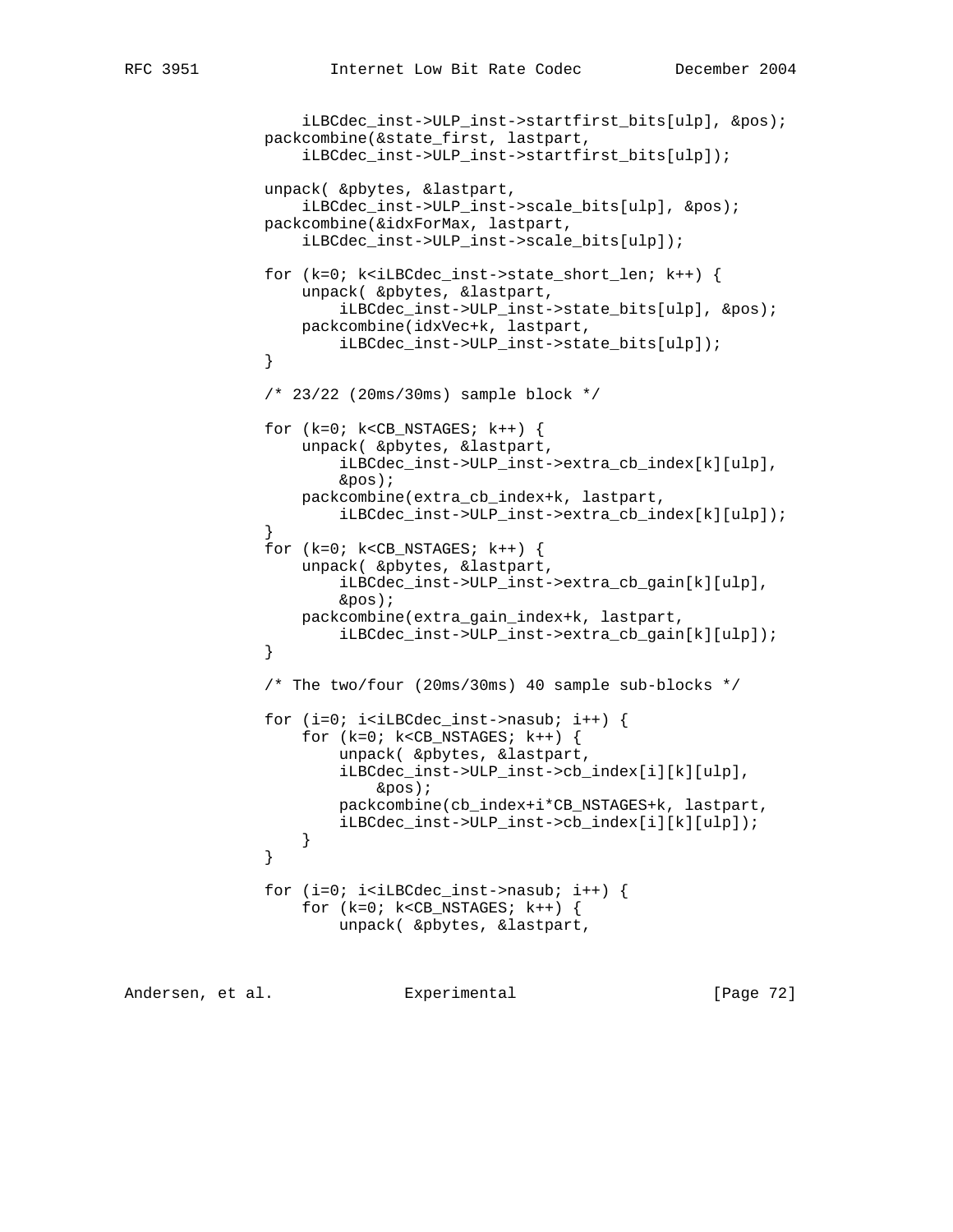```
 iLBCdec_inst->ULP_inst->cb_gain[i][k][ulp],
                           &pos);
                       packcombine(gain_index+i*CB_NSTAGES+k, lastpart,
                            iLBCdec_inst->ULP_inst->cb_gain[i][k][ulp]);
 }
 }
 }
            /* Extract last bit. If it is 1 this indicates an
              empty/lost frame */
           unpack( &pbytes, &last_bit, 1, &pos);
           /* Check for bit errors or empty/lost frames */
           if (start<1)
              mode = 0; if (iLBCdec_inst->mode==20 && start>3)
              mode = 0; if (iLBCdec_inst->mode==30 && start>5)
              mode = 0; if (last_bit==1)
              mode = 0; if (mode==1) { /* No bit errors was detected,
                             continue decoding */
               /* adjust index */
               index_conv_dec(cb_index);
               /* decode the lsf */
               SimplelsfDEQ(lsfdeq, lsf_i, iLBCdec_inst->lpc_n);
               check=LSF_check(lsfdeq, LPC_FILTERORDER,
                   iLBCdec_inst->lpc_n);
               DecoderInterpolateLSF(syntdenum, weightdenum,
                   lsfdeq, LPC_FILTERORDER, iLBCdec_inst);
               Decode(iLBCdec_inst, decresidual, start, idxForMax,
                   idxVec, syntdenum, cb_index, gain_index,
                   extra_cb_index, extra_gain_index,
                   state_first);
               /* preparing the plc for a future loss! */
               doThePLC(PLCresidual, PLClpc, 0, decresidual,
                   syntdenum +
                  (LPC_FILTERORDER + 1)*(iLBCdec_inst->nsub - 1), (*iLBCdec_inst).last_lag, iLBCdec_inst);
```
Andersen, et al. Experimental [Page 73]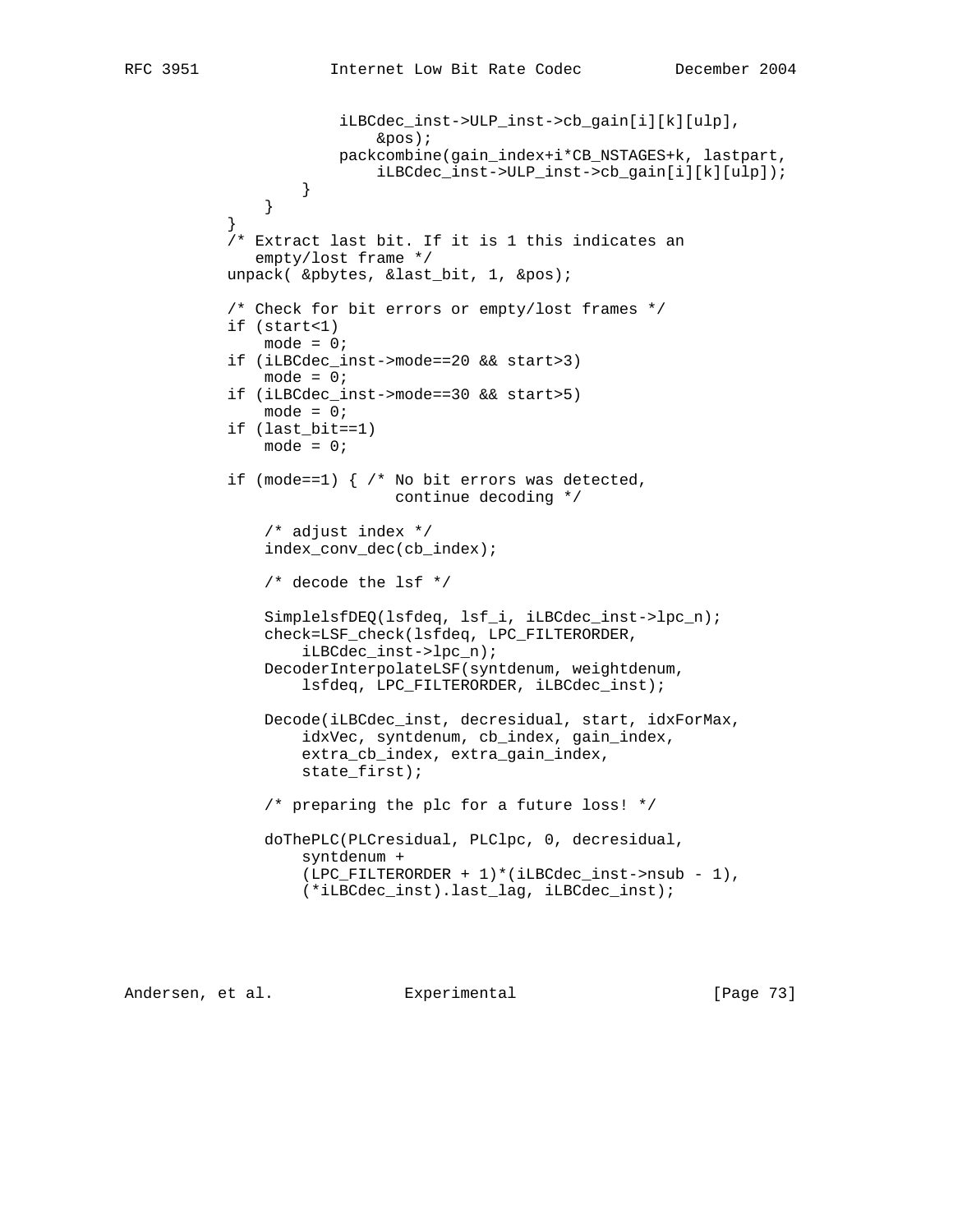```
 memcpy(decresidual, PLCresidual,
         iLBCdec_inst->blockl*sizeof(float));<br>}
 }
       }
```

```
if (mode == 0) {
            /* the data is bad (either a PLC call
            * was made or a severe bit error was detected)
            */
            /* packet loss conceal */
           memset(zeros, 0, BLOCKL_MAX*sizeof(float));
          one[0] = 1; memset(one+1, 0, LPC_FILTERORDER*sizeof(float));
            start=0;
            doThePLC(PLCresidual, PLClpc, 1, zeros, one,
                (*iLBCdec_inst).last_lag, iLBCdec_inst);
           memcpy(decresidual, PLCresidual,
                iLBCdec_inst->blockl*sizeof(float));
            order_plus_one = LPC_FILTERORDER + 1;
           for (i = 0; i < iLBCdec_inst->nsub; i++) {
                memcpy(syntdenum+(i*order_plus_one), PLClpc,
                    order_plus_one*sizeof(float));
 }
        }
        if (iLBCdec_inst->use_enhancer == 1) {
            /* post filtering */
            iLBCdec_inst->last_lag =
               enhancerInterface(data, decresidual, iLBCdec_inst);
            /* synthesis filtering */
            if (iLBCdec_inst->mode==20) {
                /* Enhancer has 40 samples delay */
               i=0; syntFilter(data + i*SUBL,
                    iLBCdec_inst->old_syntdenum +
                    (i+iLBCdec_inst->nsub-1)*(LPC_FILTERORDER+1),
                    SUBL, iLBCdec_inst->syntMem);
```
Andersen, et al. Experimental [Page 74]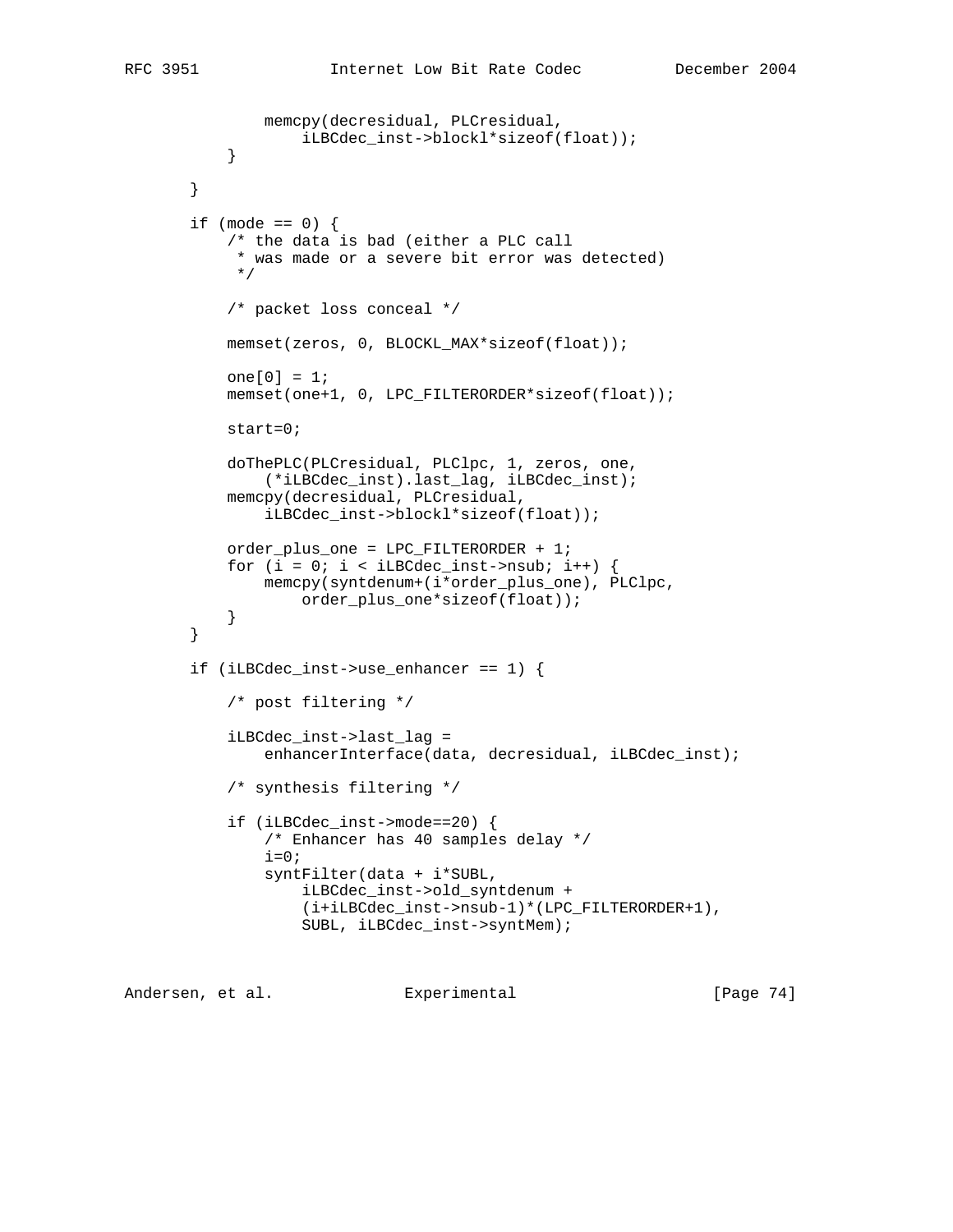```
for (i=1; i < iLBCdec_inst-&gt;nsub; i++) {
                   syntFilter(data + i*SUBL,
                       syntdenum + (i-1)*(LPC_FILTERORDER+1),
                       SUBL, iLBCdec_inst->syntMem);
 }
           } else if (iLBCdec_inst->mode==30) {
               /* Enhancer has 80 samples delay */
              for (i=0; i < 2; i++) {
                   syntFilter(data + i*SUBL,
                       iLBCdec_inst->old_syntdenum +
                       (i+iLBCdec_inst->nsub-2)*(LPC_FILTERORDER+1),
                       SUBL, iLBCdec_inst->syntMem);
 }
              for (i=2; i < iLBCdec_inst\text{-}nsub; i++) {
                   syntFilter(data + i*SUBL,
                      syntdenum + (i-2)*(LPC_FILTERORDER+1), SUBL,
                      iLBCdec_inst->syntMem);
 }
 }
       } else {
           /* Find last lag */
          lag = 20; maxcc = xCorrCoef(&decresidual[BLOCKL_MAX-ENH_BLOCKL],
               &decresidual[BLOCKL_MAX-ENH_BLOCKL-lag], ENH_BLOCKL);
          for (ilag=21; ilag<120; ilag++) {
               cc = xCorrCoef(&decresidual[BLOCKL_MAX-ENH_BLOCKL],
                   &decresidual[BLOCKL_MAX-ENH_BLOCKL-ilag],
                   ENH_BLOCKL);
              if (cc > maxcc) {
                  maxcc = cc;lag = ilag;<br>}
 }
 }
           iLBCdec_inst->last_lag = lag;
           /* copy data and run synthesis filter */
           memcpy(data, decresidual,
              iLBCdec_inst->blockl*sizeof(float));
          for (i=0; i < iLBCdec_inst\text{-}nsub; i++) {
              syntFilter(data + i*SUBL,
                   syntdenum + i*(LPC_FILTERORDER+1), SUBL,
          iLBCdec_inst->syntMem);
 }
```
Andersen, et al. Experimental [Page 75]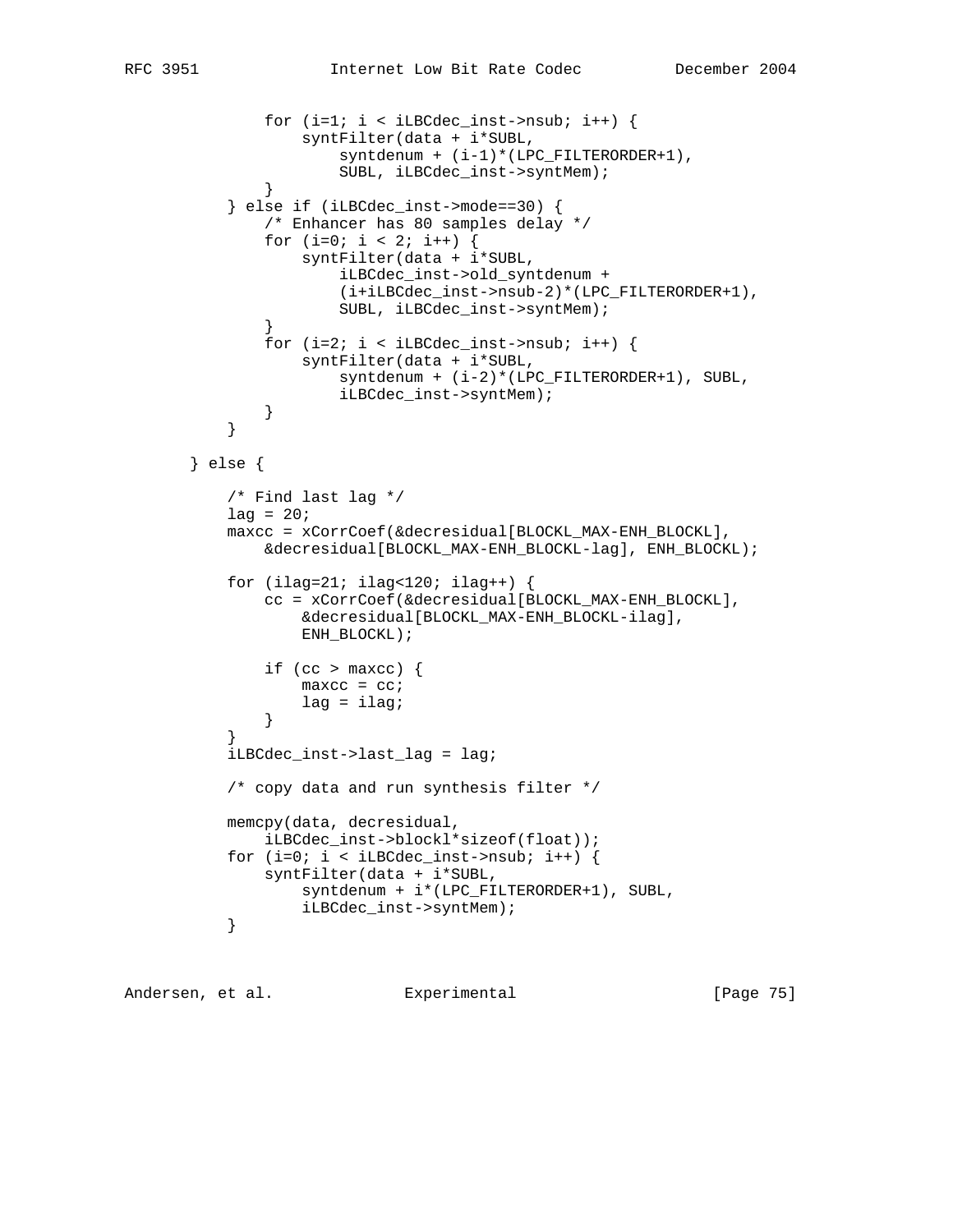```
 }
       /* high pass filtering on output if desired, otherwise
          copy to out */
       hpOutput(data, iLBCdec_inst->blockl,
                   decblock,iLBCdec_inst->hpomem);
       /* memcpy(decblock,data,iLBCdec_inst->blockl*sizeof(float));*/
       memcpy(iLBCdec_inst->old_syntdenum, syntdenum,
          iLBCdec_inst->nsub*(LPC_FILTERORDER+1)*sizeof(float));
       iLBCdec_inst->prev_enh_pl=0;
      if (mode==0) { /* PLC was used */ iLBCdec_inst->prev_enh_pl=1;
       }
    }
A.6. iLBC_define.h
    /******************************************************************
       iLBC Speech Coder ANSI-C Source Code
       iLBC_define.h
       Copyright (C) The Internet Society (2004).
       All Rights Reserved.
    ******************************************************************/
    #include <string.h>
    #ifndef __iLBC_ILBCDEFINE_H
   #define __iLBC_ILBCDEFINE_H
    /* general codec settings */
    #define FS (float)8000.0
    #define BLOCKL_20MS 160
    #define BLOCKL_30MS 240
    #define BLOCKL_MAX 240
    #define NSUB_20MS 4
    #define NSUB_30MS 6
    #define NSUB_MAX 6
   #define NASUB_20MS 2
```
Andersen, et al. Experimental [Page 76]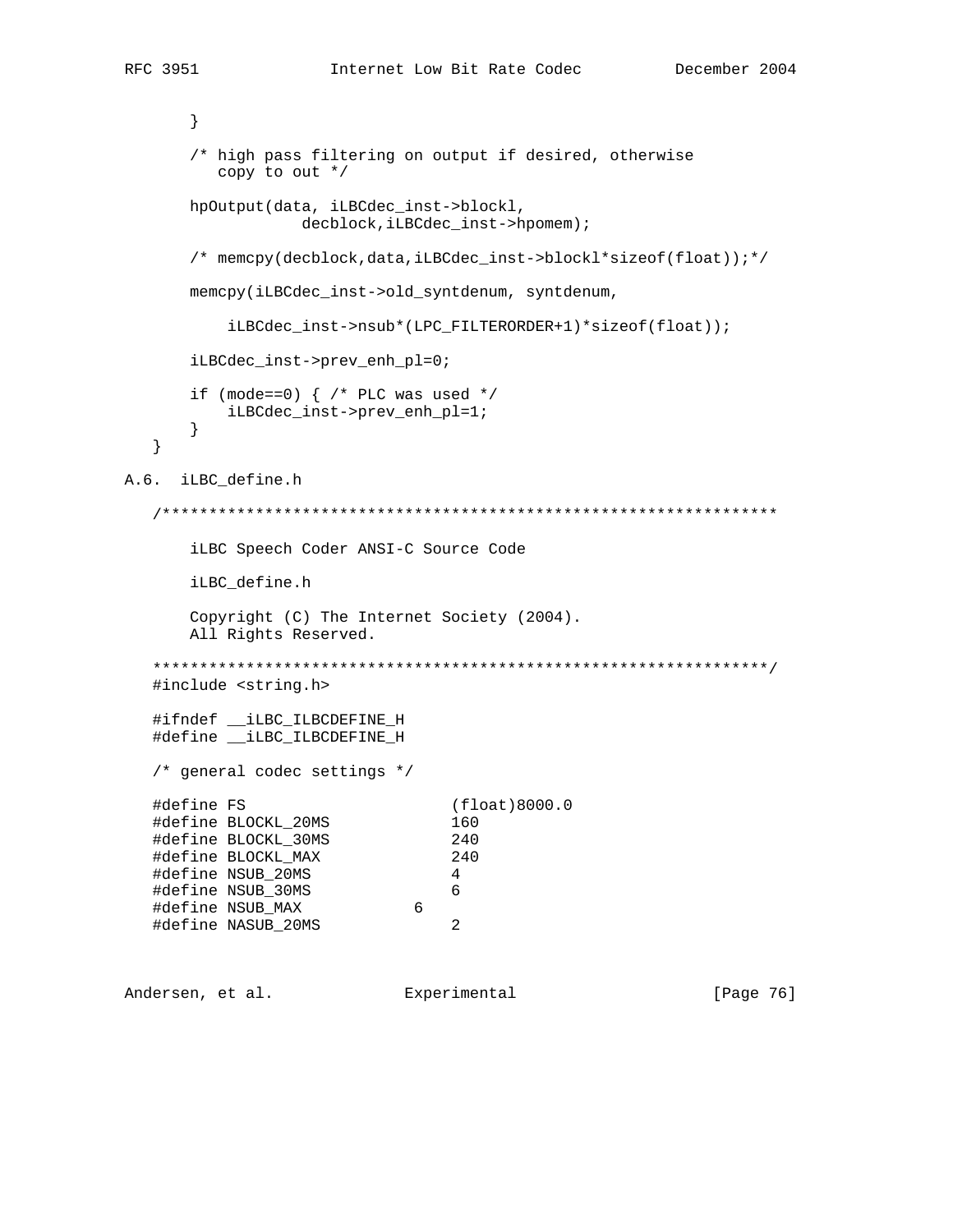#define NASUB\_30MS 4 #define NASUB\_MAX 4 #define SUBL 40 #define STATE\_LEN 80 #define STATE\_SHORT\_LEN\_30MS 58 #define STATE\_SHORT\_LEN\_20MS 57 /\* LPC settings \*/ #define LPC\_FILTERORDER 10 #define LPC\_CHIRP\_SYNTDENUM (float)0.9025 #define LPC\_CHIRP\_WEIGHTDENUM (float)0.4222 #define LPC\_LOOKBACK 60 #define LPC\_N\_20MS 1 #define LPC\_N\_30MS 2 #define LPC\_N\_MAX 2 #define LPC\_ASYMDIFF 20 #define LPC\_BW (float)60.0 #define LPC\_WN (float)1.0001 #define LSF\_NSPLIT 3 #define LSF\_NUMBER\_OF\_STEPS 4 #define LPC\_HALFORDER (LPC\_FILTERORDER/2) /\* cb settings \*/ #define CB\_NSTAGES 3 #define CB\_EXPAND 2 #define CB\_MEML 147 #define CB\_FILTERLEN 2\*4 #define CB\_HALFFILTERLEN 4 #define CB\_RESRANGE 34 #define CB\_MAXGAIN (float)1.3 /\* enhancer \*/ #define ENH\_BLOCKL 80 /\* block length \*/ #define ENH\_BLOCKL\_HALF (ENH\_BLOCKL/2) #define ENH\_HL 3 /\* 2\*ENH\_HL+1 is number blocks in said second sequence \*/ #define ENH\_SLOP 2 /\* max difference estimated and correct pitch period \*/ /\* correct pitch period<br>+define ENH\_PLOCSL 20 /\* pitch-estimates and pitch-<br>+/ leating buffer langth \* locations buffer length \*/ #define ENH\_OVERHANG 2 #define ENH\_UPS0 4 /\* upsampling rate \*/ #define ENH\_FL0 3 /\* 2\*FLO+1 is the length of each filter  $*/$ #define ENH\_VECTL (ENH\_BLOCKL+2\*ENH\_FL0)

Andersen, et al. Experimental [Page 77]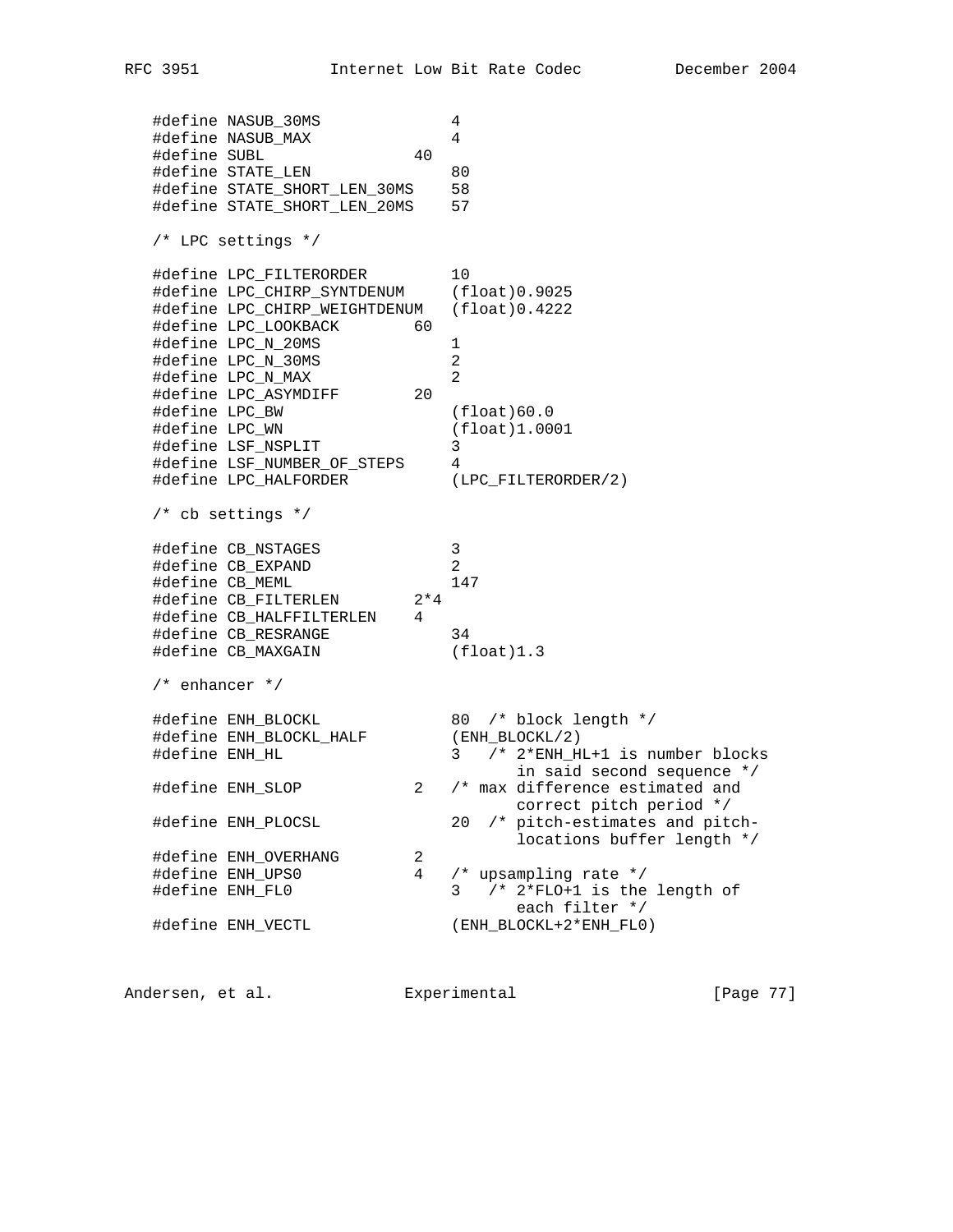#define ENH\_CORRDIM (2\*ENH\_SLOP+1) #define ENH\_NBLOCKS (BLOCKL\_MAX/ENH\_BLOCKL) #define ENH\_NBLOCKS\_EXTRA 5 #define ENH\_NBLOCKS\_TOT 8 /\* ENH\_NBLOCKS + ENH\_NBLOCKS\_EXTRA \*/ #define ENH\_BUFL (ENH\_NBLOCKS\_TOT)\*ENH\_BLOCKL #define ENH\_ALPHA0 (float)0.05 /\* Down sampling \*/ #define FILTERORDER\_DS 7 #define DELAY\_DS 3 #define FACTOR\_DS 2 /\* bit stream defs \*/ #define NO\_OF\_BYTES\_20MS 38 #define NO\_OF\_BYTES\_30MS 50 #define NO\_OF\_WORDS\_20MS 19 #define NO\_OF\_WORDS\_30MS 25 #define STATE\_BITS 3 #define BYTE\_LEN 8 #define ULP\_CLASSES 3 /\* help parameters \*/ #define FLOAT\_MAX (float)1.0e37 #define EPS (float)2.220446049250313e-016 #define PI (float)3.14159265358979323846 #define MIN\_SAMPLE -32768 #define MAX\_SAMPLE 32767 #define TWO\_PI (float)6.283185307 #define PI2 (float)0.159154943 /\* type definition encoder instance \*/ typedef struct iLBC\_ULP\_Inst\_t\_ { int lsf\_bits[6][ULP\_CLASSES+2]; int start\_bits[ULP\_CLASSES+2]; int startfirst\_bits[ULP\_CLASSES+2]; int scale\_bits[ULP\_CLASSES+2]; int state\_bits[ULP\_CLASSES+2]; int extra\_cb\_index[CB\_NSTAGES][ULP\_CLASSES+2]; int extra\_cb\_gain[CB\_NSTAGES][ULP\_CLASSES+2]; int cb\_index[NSUB\_MAX][CB\_NSTAGES][ULP\_CLASSES+2]; int cb\_gain[NSUB\_MAX][CB\_NSTAGES][ULP\_CLASSES+2]; } iLBC\_ULP\_Inst\_t; /\* type definition encoder instance \*/

Andersen, et al. Experimental Formula (Page 78)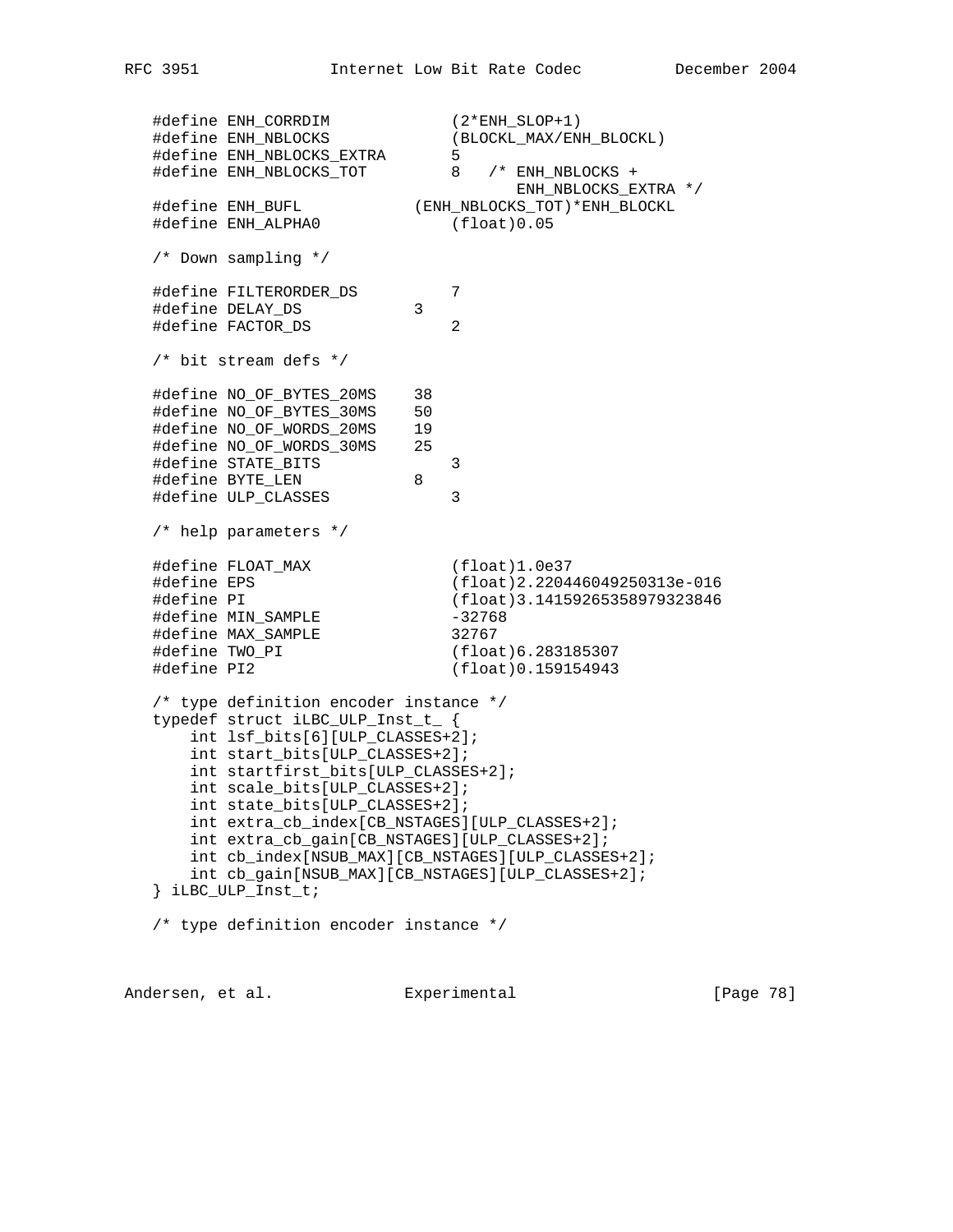```
 typedef struct iLBC_Enc_Inst_t_ {
     /* flag for frame size mode */
     int mode;
     /* basic parameters for different frame sizes */
    int blockl;
     int nsub;
     int nasub;
    int no_of_bytes, no_of_words;
    int lpc_n;
    int state_short_len;
    const iLBC_ULP_Inst_t *ULP_inst;
     /* analysis filter state */
    float anaMem[LPC_FILTERORDER];
     /* old lsf parameters for interpolation */
     float lsfold[LPC_FILTERORDER];
     float lsfdeqold[LPC_FILTERORDER];
     /* signal buffer for LP analysis */
    float lpc_buffer[LPC_LOOKBACK + BLOCKL_MAX];
     /* state of input HP filter */
     float hpimem[4];
 } iLBC_Enc_Inst_t;
 /* type definition decoder instance */
 typedef struct iLBC_Dec_Inst_t_ {
     /* flag for frame size mode */
    int mode;
     /* basic parameters for different frame sizes */
    int blockl;
     int nsub;
     int nasub;
    int no_of_bytes, no_of_words;
    int lpc_n;
    int state_short_len;
    const iLBC_ULP_Inst_t *ULP_inst;
     /* synthesis filter state */
    float syntMem[LPC_FILTERORDER];
     /* old LSF for interpolation */
```
Andersen, et al. Experimental [Page 79]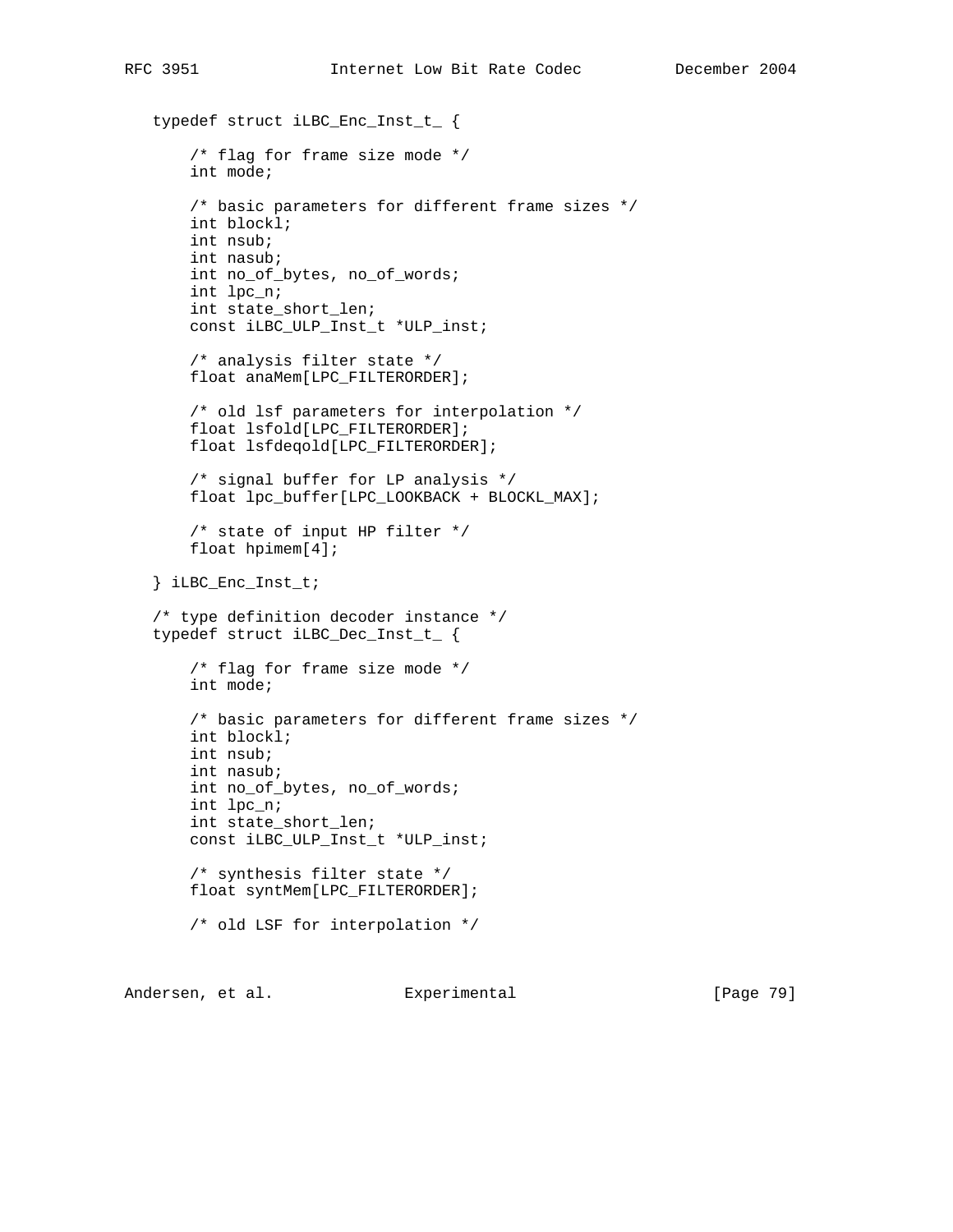```
 float lsfdeqold[LPC_FILTERORDER];
        /* pitch lag estimated in enhancer and used in PLC */
        int last_lag;
        /* PLC state information */
        int prevLag, consPLICount, prevPLI, prev_enh_pl;
        float prevLpc[LPC_FILTERORDER+1];
        float prevResidual[NSUB_MAX*SUBL];
        float per;
        unsigned long seed;
        /* previous synthesis filter parameters */
        float old_syntdenum[(LPC_FILTERORDER + 1)*NSUB_MAX];
        /* state of output HP filter */
        float hpomem[4];
        /* enhancer state information */
        int use_enhancer;
        float enh_buf[ENH_BUFL];
        float enh_period[ENH_NBLOCKS_TOT];
    } iLBC_Dec_Inst_t;
    #endif
A.7. constants.h
    /******************************************************************
        iLBC Speech Coder ANSI-C Source Code
        constants.h
        Copyright (C) The Internet Society (2004).
        All Rights Reserved.
    ******************************************************************/
    #ifndef __iLBC_CONSTANTS_H
    #define __iLBC_CONSTANTS_H
    #include "iLBC_define.h"
    /* ULP bit allocation */
```
Andersen, et al. Experimental Formula (Page 80)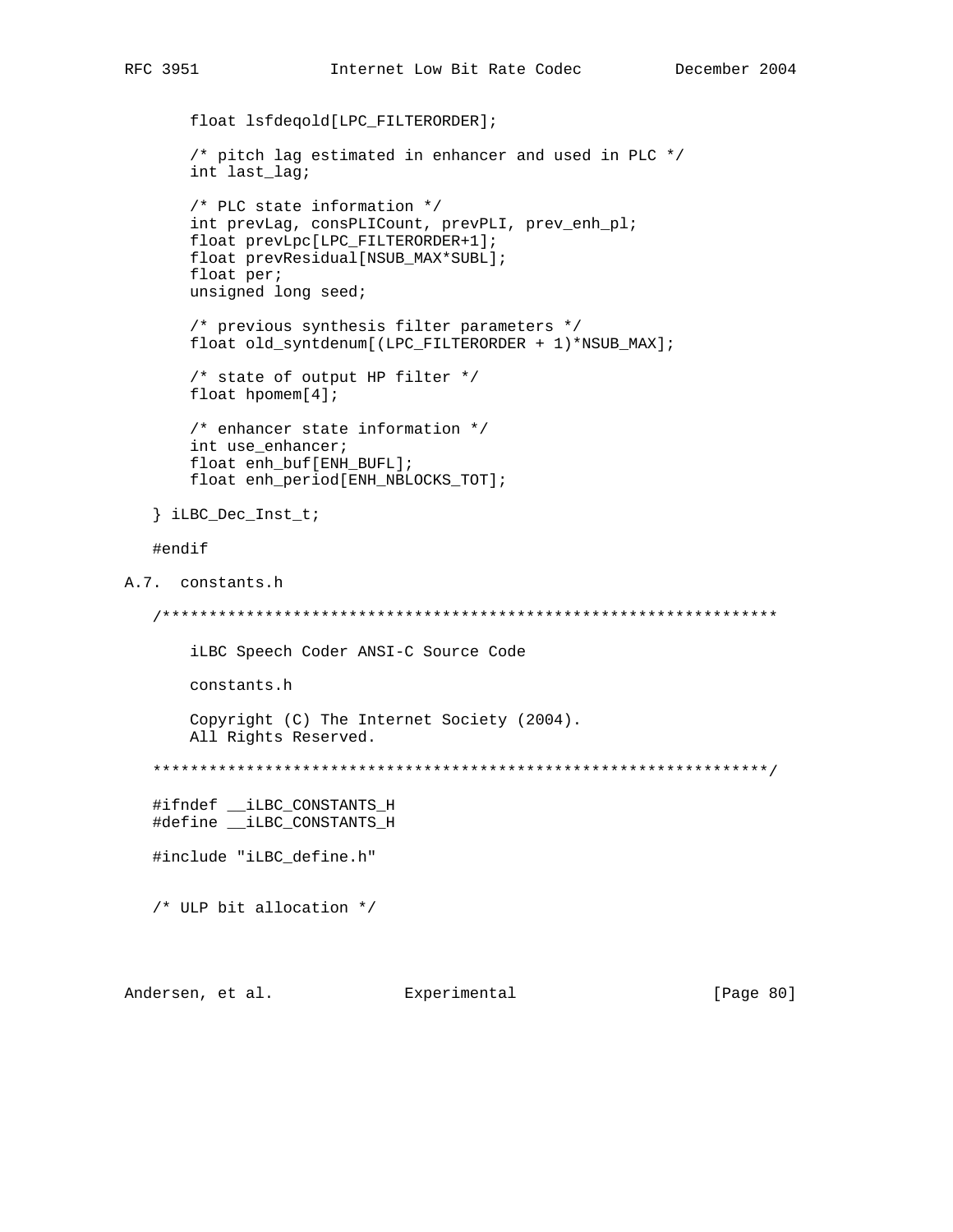```
 extern const iLBC_ULP_Inst_t ULP_20msTbl;
 extern const iLBC_ULP_Inst_t ULP_30msTbl;
 /* high pass filters */
 extern float hpi_zero_coefsTbl[];
 extern float hpi_pole_coefsTbl[];
 extern float hpo_zero_coefsTbl[];
 extern float hpo_pole_coefsTbl[];
 /* low pass filters */
 extern float lpFilt_coefsTbl[];
 /* LPC analysis and quantization */
 extern float lpc_winTbl[];
 extern float lpc_asymwinTbl[];
 extern float lpc_lagwinTbl[];
 extern float lsfCbTbl[];
 extern float lsfmeanTbl[];
 extern int dim_lsfCbTbl[];
 extern int size_lsfCbTbl[];
 extern float lsf_weightTbl_30ms[];
 extern float lsf_weightTbl_20ms[];
 /* state quantization tables */
extern float state sq3Tbl[];
 extern float state_frgqTbl[];
 /* gain quantization tables */
 extern float gain_sq3Tbl[];
 extern float gain_sq4Tbl[];
 extern float gain_sq5Tbl[];
 /* adaptive codebook definitions */
extern int search_rangeTbl[5][CB_NSTAGES];
 extern int memLfTbl[];
 extern int stMemLTbl;
 extern float cbfiltersTbl[CB_FILTERLEN];
 /* enhancer definitions */
 extern float polyphaserTbl[];
 extern float enh_plocsTbl[];
```
Andersen, et al. Experimental Formula (Page 81)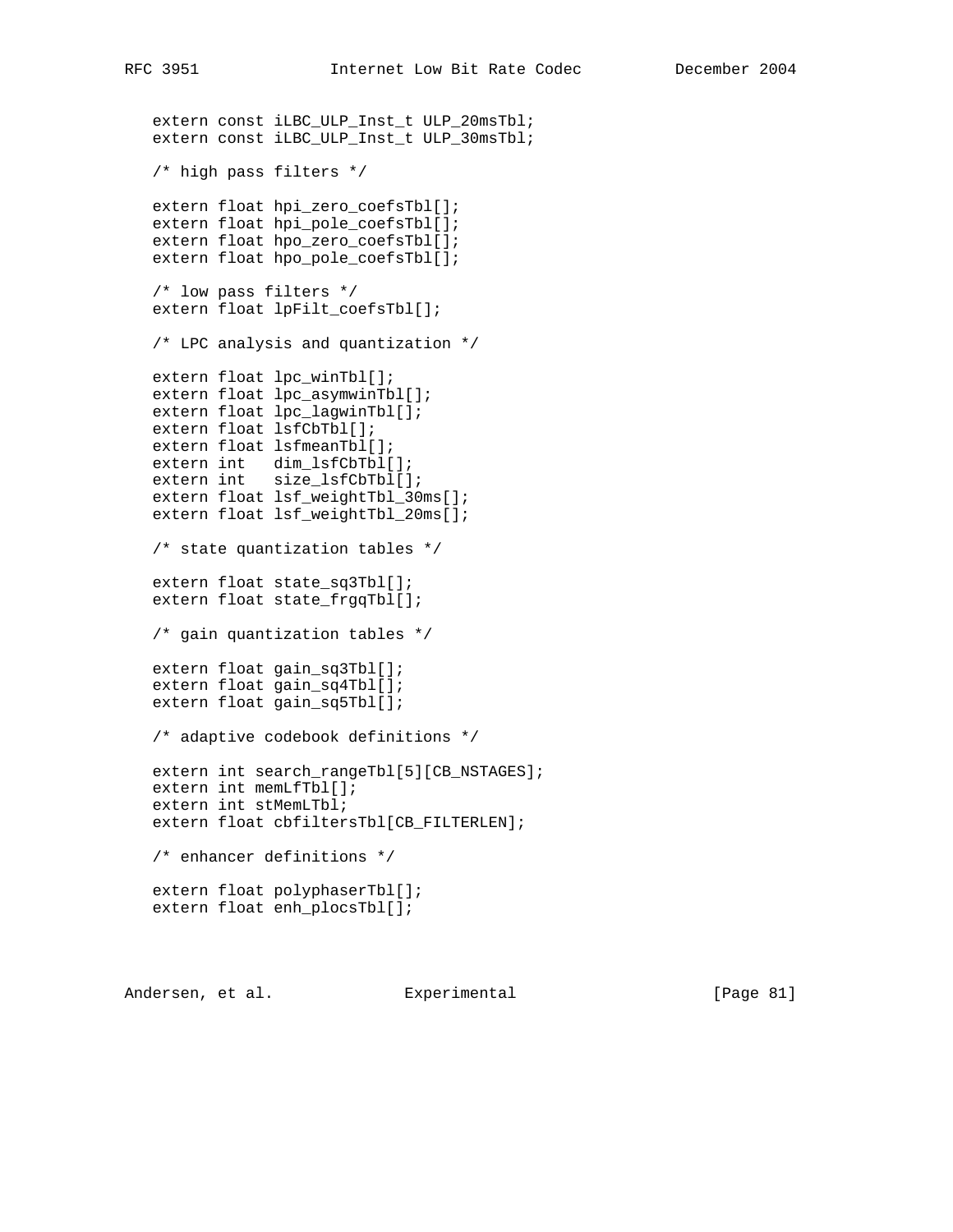```
 #endif
A.8. constants.c
    /******************************************************************
         iLBC Speech Coder ANSI-C Source Code
        constants.c
        Copyright (C) The Internet Society (2004).
        All Rights Reserved.
    ******************************************************************/
    #include "iLBC_define.h"
    /* ULP bit allocation */
        /* 20 ms frame */ const iLBC_ULP_Inst_t ULP_20msTbl = {
        /* LSF */
        \{ 6, 0, 0, 0, 0 \}, \{ 7, 0, 0, 0, 0 \}, \{ 7, 0, 0, 0, 0 \},
            \{0,0,0,0,0\}, \{0,0,0,0,0\}, \{0,0,0,0,0\},
         /* Start state location, gain and samples */
        {2,0,0,0,0},
        {1,0,0,0,0},
        {6,0,0,0,0},
        {0,1,2,0,0},
         /* extra CB index and extra CB gain */
        \{ \{6,0,1,0,0\}, \{0,0,7,0,0\}, \{0,0,7,0,0\} \}{\{2,0,3,0,0\}}, {1,1,2,0,0}, {0,0,3,0,0},
         /* CB index and CB gain */
\{\qquad \{ \{7,0,1,0,0\} \, , \ \{ 0\,0\,7\, ,0\, ,0\} \, , \ \{ 0\, ,0\, ,7\, ,0\, ,0\} \} \, , {{0,0,8,0,0}, {0,0,8,0,0}, {0,0,8,0,0}},
 {{0,0,0,0,0}, {0,0,0,0,0}, {0,0,0,0,0}},
 {{0,0,0,0,0}, {0,0,0,0,0}, {0,0,0,0,0}}},
\{\qquad \{ \{1,2,2,0,0\} \text{, } \{ 1,1,2,0,0 \} \text{, } \{ 0,0,3,0,0\} \} \text{,}\{ \{1,1,3,0,0\}, \{0,2,2,0,0\}, \{0,0,3,0,0\} \},\{\{0,0,0,0,0\},\ \{0,0,0,0,0\},\ \{0,0,0,0\}\}\{ \{0,0,0,0,0\}, \{0,0,0,0,0\}, \{0,0,0,0\} \} };
        /* 30 ms frame */ const iLBC_ULP_Inst_t ULP_30msTbl = {
       /* LSF */
```
Andersen, et al. Experimental Formula (Page 82)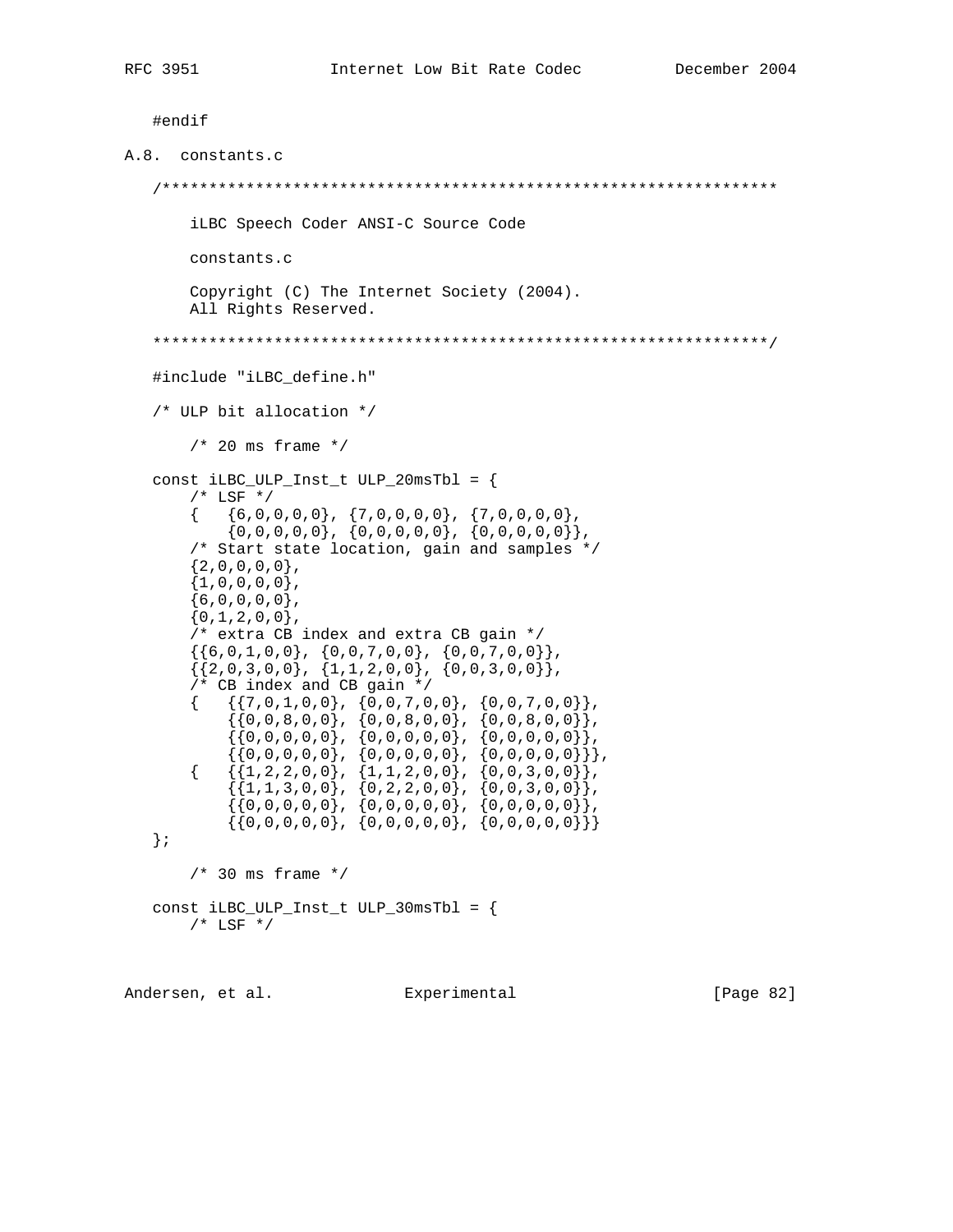```
\{ 6, 0, 0, 0, 0 \}, \{ 7, 0, 0, 0, 0 \}, \{ 7, 0, 0, 0, 0 \},{6,0,0,0,0}, {7,0,0,0,0}, {7,0,0,0}, {7,0,0,0,0},
        /* Start state location, gain and samples */
       {3,0,0,0,0},
       {1,0,0,0,0},
       {6,0,0,0,0}{0,1,2,0,0},
        /* extra CB index and extra CB gain */
       \{ {4, 2, 1, 0, 0} \,, {0, 0, 7, 0, 0}, {0, 0, 7, 0, 0},
       \{ {1,1,3,0,0} \, , \{ 1,1,2,0,0 \} , \{ 0,0,3,0,0 \} \} /* CB index and CB gain */
       \{ \{6,1,1,0,0\}, \{0,0,7,0,0\}, \{0,0,7,0,0\} \} {{0,7,1,0,0}, {0,0,8,0,0}, {0,0,8,0,0}},
 {{0,7,1,0,0}, {0,0,8,0,0}, {0,0,8,0,0}},
 {{0,7,1,0,0}, {0,0,8,0,0}, {0,0,8,0,0}}},
       \{ \{1,2,2,0,0\}, \{1,2,1,0,0\}, \{0,0,3,0,0\} \},\{ \{0, 2, 3, 0, 0\}, \{0, 2, 2, 0, 0\}, \{0, 0, 3, 0, 0\} \},\{ \{0,1,4,0,0\}, \{0,1,3,0,0\}, \{0,0,3,0,0\} \}\{ \{0,1,4,0,0\}, \{0,1,3,0,0\}, \{0,0,3,0,0\} \} };
    /* HP Filters */
   float hpi\_zero\_coeffsTbl[3] = \{ (float)0.92727436, (float)-1.8544941, (float)0.92727436
    };
   float hpi_pole_coefsTbl[3] = {
       (float)1.0, (float)-1.9059465, (float)0.9114024
    };
   float hpo\_zero\_coeffsTbl[3] = \{ (float)0.93980581, (float)-1.8795834, (float)0.93980581
    };
   float hpo\_pole\_coeffb1[3] = \{ (float)1.0, (float)-1.9330735, (float)0.93589199
    };
   /* LP Filter */ float lpFilt_coefsTbl[FILTERORDER_DS]={
        (float)-0.066650, (float)0.125000, (float)0.316650,
        (float)0.414063, (float)0.316650,
        (float)0.125000, (float)-0.066650
    };
    /* State quantization tables */
   float state\_sq3Tbl[8] = \{ (float)-3.719849, (float)-2.177490, (float)-1.130005,
```
Andersen, et al. Experimental [Page 83]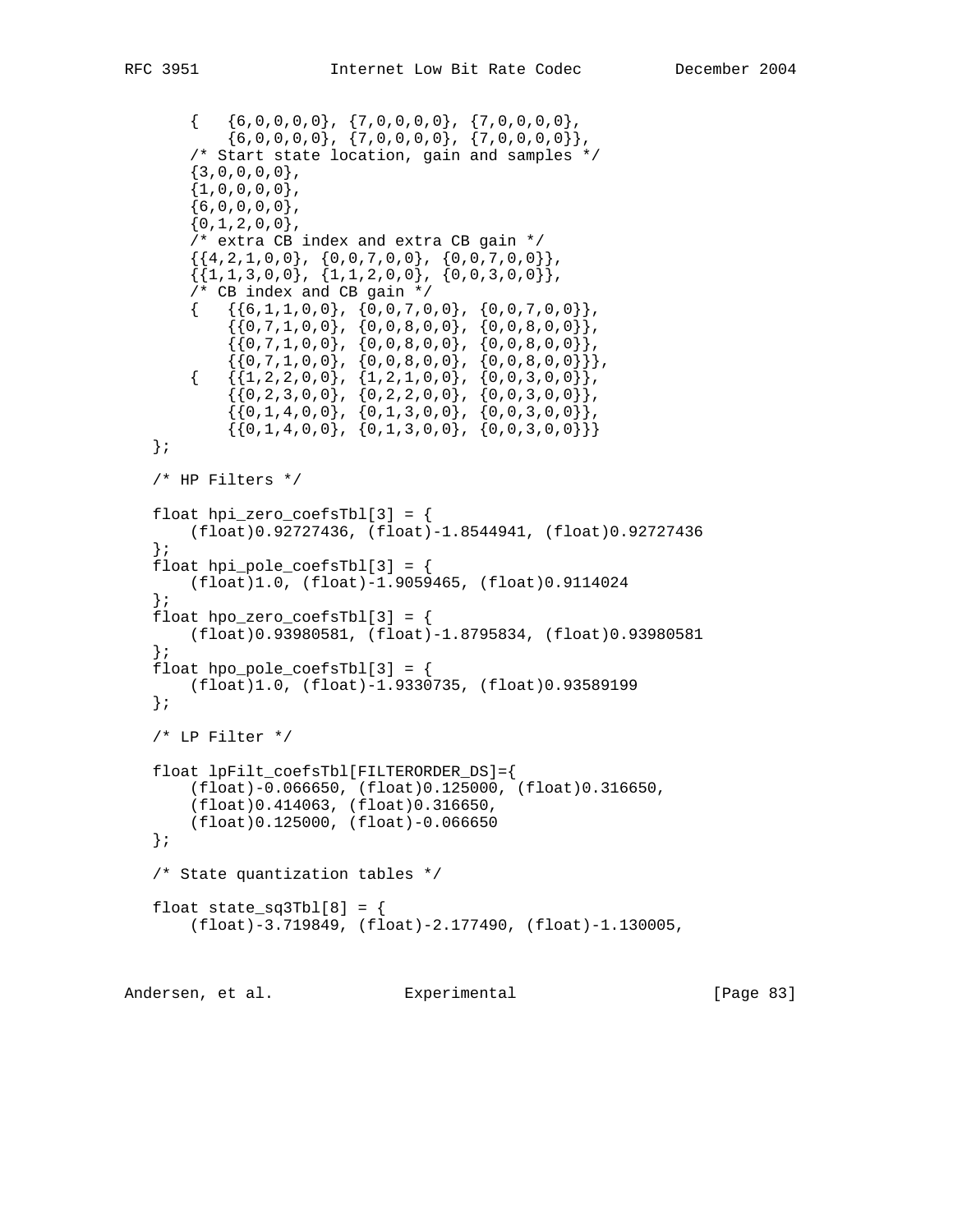```
 (float)-0.309692, (float)0.444214, (float)1.329712,
     (float)2.436279, (float)3.983887
 };
float state\_fragqTbl[64] = { (float)1.000085, (float)1.071695, (float)1.140395,
     (float)1.206868, (float)1.277188, (float)1.351503,
     (float)1.429380, (float)1.500727, (float)1.569049,
     (float)1.639599, (float)1.707071, (float)1.781531,
     (float)1.840799, (float)1.901550, (float)1.956695,
     (float)2.006750, (float)2.055474, (float)2.102787,
     (float)2.142819, (float)2.183592, (float)2.217962,
     (float)2.257177, (float)2.295739, (float)2.332967,
     (float)2.369248, (float)2.402792, (float)2.435080,
     (float)2.468598, (float)2.503394, (float)2.539284,
     (float)2.572944, (float)2.605036, (float)2.636331,
     (float)2.668939, (float)2.698780, (float)2.729101,
     (float)2.759786, (float)2.789834, (float)2.818679,
     (float)2.848074, (float)2.877470, (float)2.906899,
     (float)2.936655, (float)2.967804, (float)3.000115,
     (float)3.033367, (float)3.066355, (float)3.104231,
     (float)3.141499, (float)3.183012, (float)3.222952,
     (float)3.265433, (float)3.308441, (float)3.350823,
     (float)3.395275, (float)3.442793, (float)3.490801,
     (float)3.542514, (float)3.604064, (float)3.666050,
     (float)3.740994, (float)3.830749, (float)3.938770,
     (float)4.101764
 };
 /* CB tables */
int search_rangeTbl[5][CB_NSTAGES]=\{58,58,58\}, \{108,44,44\},
             {108,108,108}, {108,108,108}, {108,108,108}};
 int stMemLTbl=85;
int memLfTbl[NASUB_MAX]={147, 147, 147};
 /* expansion filter(s) */
 float cbfiltersTbl[CB_FILTERLEN]={
     (float)-0.034180, (float)0.108887, (float)-0.184326,
     (float)0.806152, (float)0.713379, (float)-0.144043,
     (float)0.083740, (float)-0.033691
 };
 /* Gain Quantization */
float gain\_sq3Tbl[8]= (float)-1.000000, (float)-0.659973, (float)-0.330017,
```
Andersen, et al. Experimental [Page 84]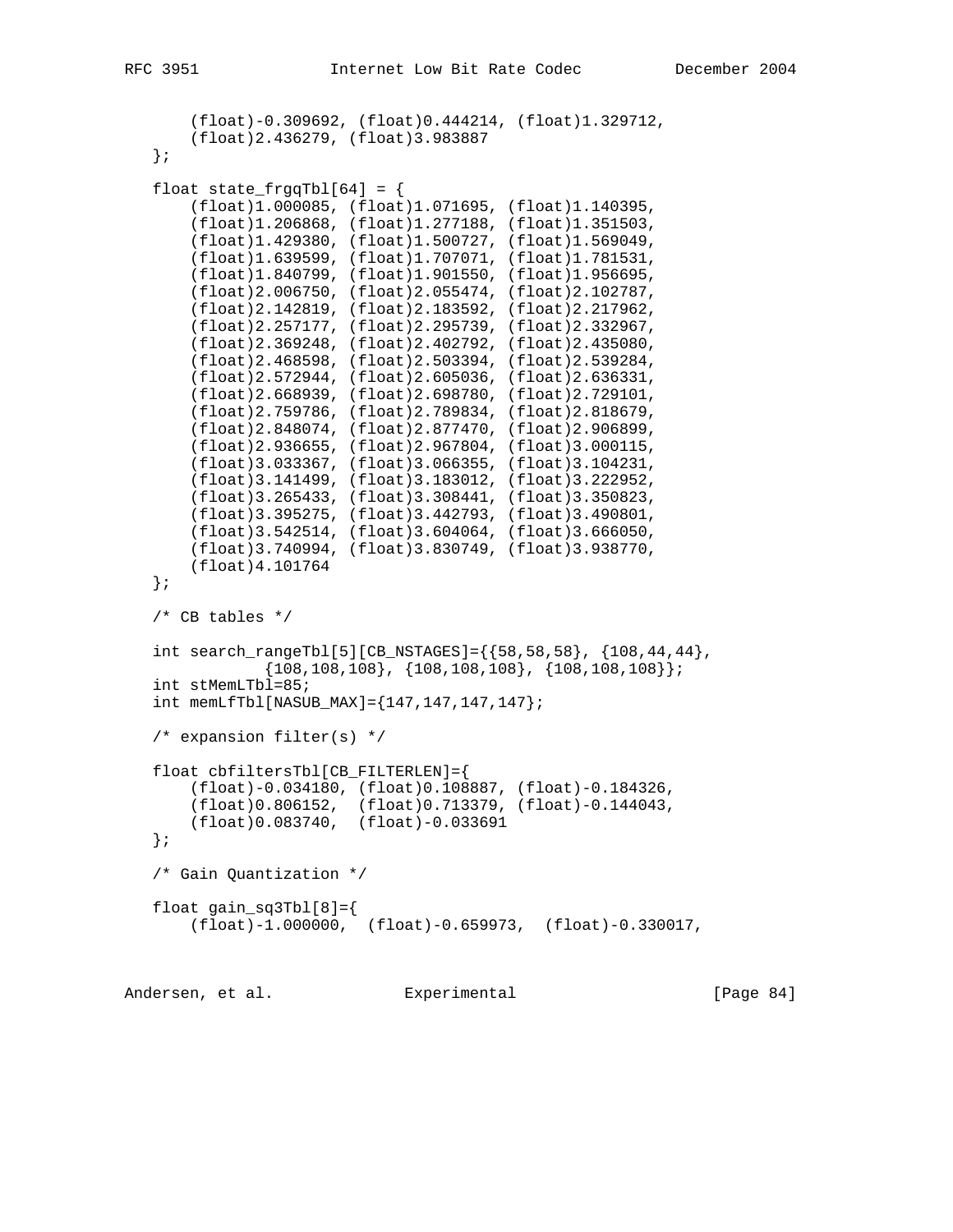(float)0.000000, (float)0.250000, (float)0.500000, (float)0.750000, (float)1.00000}; float  $gain\_sq4Tbl[16]=$  (float)-1.049988, (float)-0.900024, (float)-0.750000, (float)-0.599976, (float)-0.450012, (float)-0.299988, (float)-0.150024, (float)0.000000, (float)0.150024, (float)0.299988, (float)0.450012, (float)0.599976, (float)0.750000, (float)0.900024, (float)1.049988, (float)1.200012}; float gain\_sq5Tbl[32]={ (float)0.037476, (float)0.075012, (float)0.112488, (float)0.150024, (float)0.187500, (float)0.224976, (float)0.262512, (float)0.299988, (float)0.337524, (float)0.375000, (float)0.412476, (float)0.450012, (float)0.487488, (float)0.525024, (float)0.562500, (float)0.599976, (float)0.637512, (float)0.674988, (float)0.712524, (float)0.750000, (float)0.787476, (float)0.825012, (float)0.862488, (float)0.900024, (float)0.937500, (float)0.974976, (float)1.012512, (float)1.049988, (float)1.087524, (float)1.125000, (float)1.162476, (float)1.200012};  $/*$  Enhancer - Upsamling a factor 4 (ENH\_UPS0 = 4) \*/ float polyphaserTbl[ENH\_UPS0\*(2\*ENH\_FL0+1)]={ (float)0.000000, (float)0.000000, (float)0.000000, (float)1.000000, (float)0.000000, (float)0.000000, (float)0.000000, (float)0.015625, (float)-0.076904, (float)0.288330, (float)0.862061, (float)-0.106445, (float)0.018799, (float)-0.015625, (float)0.023682, (float)-0.124268, (float)0.601563, (float)0.601563, (float)-0.124268, (float)0.023682, (float)-0.023682, (float)0.018799, (float)-0.106445, (float)0.862061, (float)0.288330, (float)-0.076904, (float)0.015625, (float)-0.018799}; float enh\_plocsTbl[ENH\_NBLOCKS\_TOT] =  $\{(float)40.0, (float)120.0,$  (float)200.0, (float)280.0, (float)360.0, (float)440.0, (float)520.0, (float)600.0}; /\* LPC analysis and quantization \*/ int dim\_lsfCbTbl[LSF\_NSPLIT] =  $\{3, 3, 4\}$ ; int size\_lsfCbTbl[LSF\_NSPLIT] =  ${64, 128, 128}$ ;

Andersen, et al. Experimental [Page 85]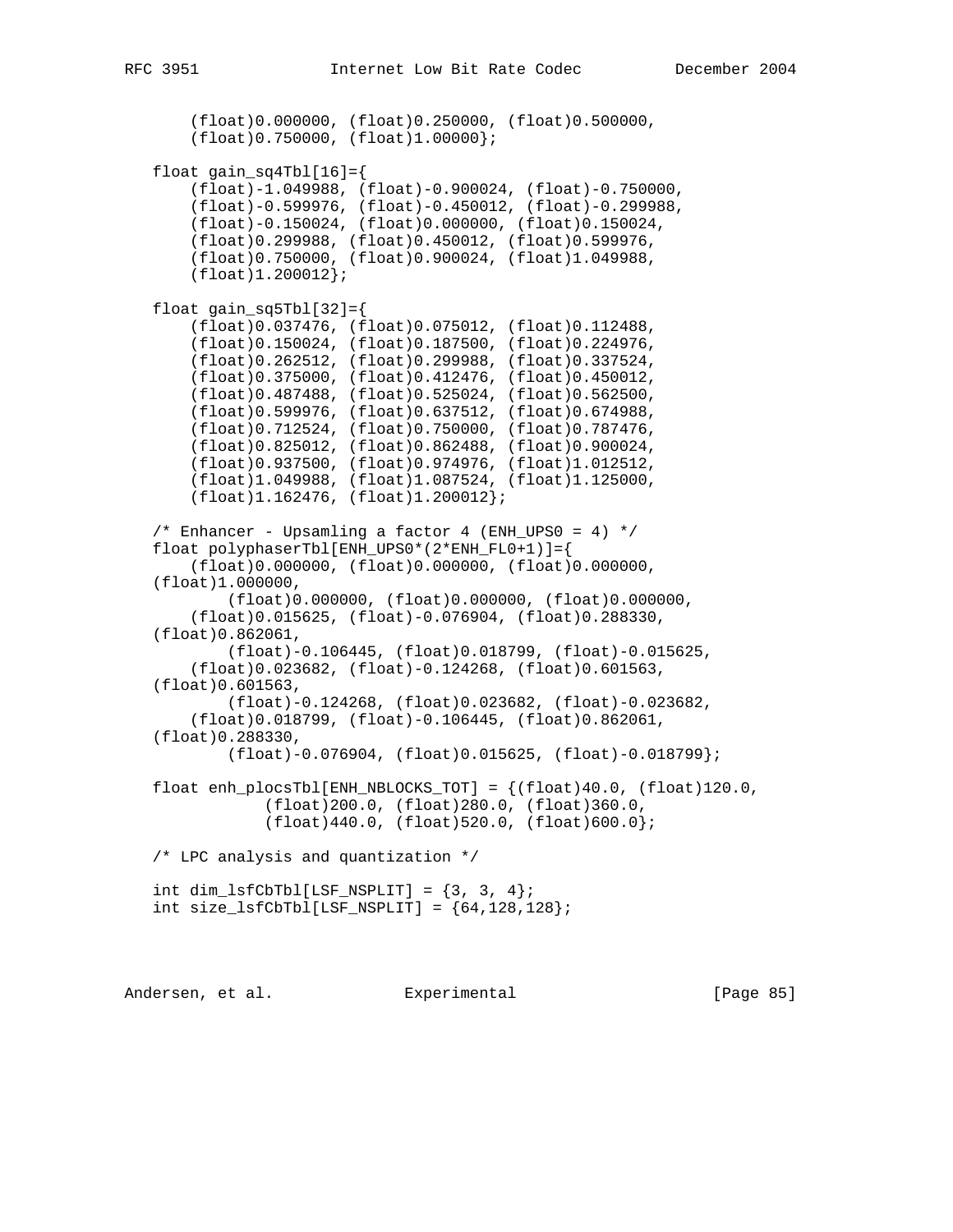float lsfmeanTbl[LPC\_FILTERORDER] = { (float)0.281738, (float)0.445801, (float)0.663330, (float)0.962524, (float)1.251831, (float)1.533081, (float)1.850586, (float)2.137817, (float)2.481445, (float)2.777344}; float  $lsf\_weightTb1_30ms[6] = \{(float)(1.0/2.0), (float)1.0,$  (float)(2.0/3.0),  $(fload)(1.0/3.0)$ ,  $(fload)(0.0, (float)(0.0);$ float  $lsf\_weightTbl\_20ms[4] = \{(float)(3.0/4.0), (float)(2.0/4.0),$  $(fload)(1.0/4.0)$ ,  $(fload)(0.0)$ ; /\* Hanning LPC window \*/ float lpc\_winTbl[BLOCKL\_MAX]={ (float)0.000183, (float)0.000671, (float)0.001526, (float)0.002716, (float)0.004242, (float)0.006104, (float)0.008301, (float)0.010834, (float)0.013702, (float)0.016907, (float)0.020416, (float)0.024261, (float)0.028442, (float)0.032928, (float)0.037750, (float)0.042877, (float)0.048309, (float)0.054047, (float)0.060089, (float)0.066437, (float)0.073090, (float)0.080017, (float)0.087219, (float)0.094727, (float)0.102509, (float)0.110535, (float)0.118835, (float)0.127411, (float)0.136230, (float)0.145294, (float)0.154602, (float)0.164154, (float)0.173920, (float)0.183899, (float)0.194122, (float)0.204529, (float)0.215149, (float)0.225952, (float)0.236938, (float)0.248108, (float)0.259460, (float)0.270966, (float)0.282654, (float)0.294464, (float)0.306396, (float)0.318481, (float)0.330688, (float)0.343018, (float)0.355438, (float)0.367981, (float)0.380585, (float)0.393280, (float)0.406067, (float)0.418884, (float)0.431763, (float)0.444702, (float)0.457672, (float)0.470673, (float)0.483704, (float)0.496735, (float)0.509766, (float)0.522797, (float)0.535828, (float)0.548798, (float)0.561768, (float)0.574677, (float)0.587524, (float)0.600342, (float)0.613068, (float)0.625732, (float)0.638306, (float)0.650787, (float)0.663147, (float)0.675415, (float)0.687561, (float)0.699585, (float)0.711487, (float)0.723206, (float)0.734802, (float)0.746216, (float)0.757477, (float)0.768585, (float)0.779480, (float)0.790192, (float)0.800720, (float)0.811005, (float)0.821106, (float)0.830994, (float)0.840668, (float)0.850067, (float)0.859253, (float)0.868225, (float)0.876892, (float)0.885345, (float)0.893524, (float)0.901428, (float)0.909058, (float)0.916412, (float)0.923492,

Andersen, et al. Experimental [Page 86]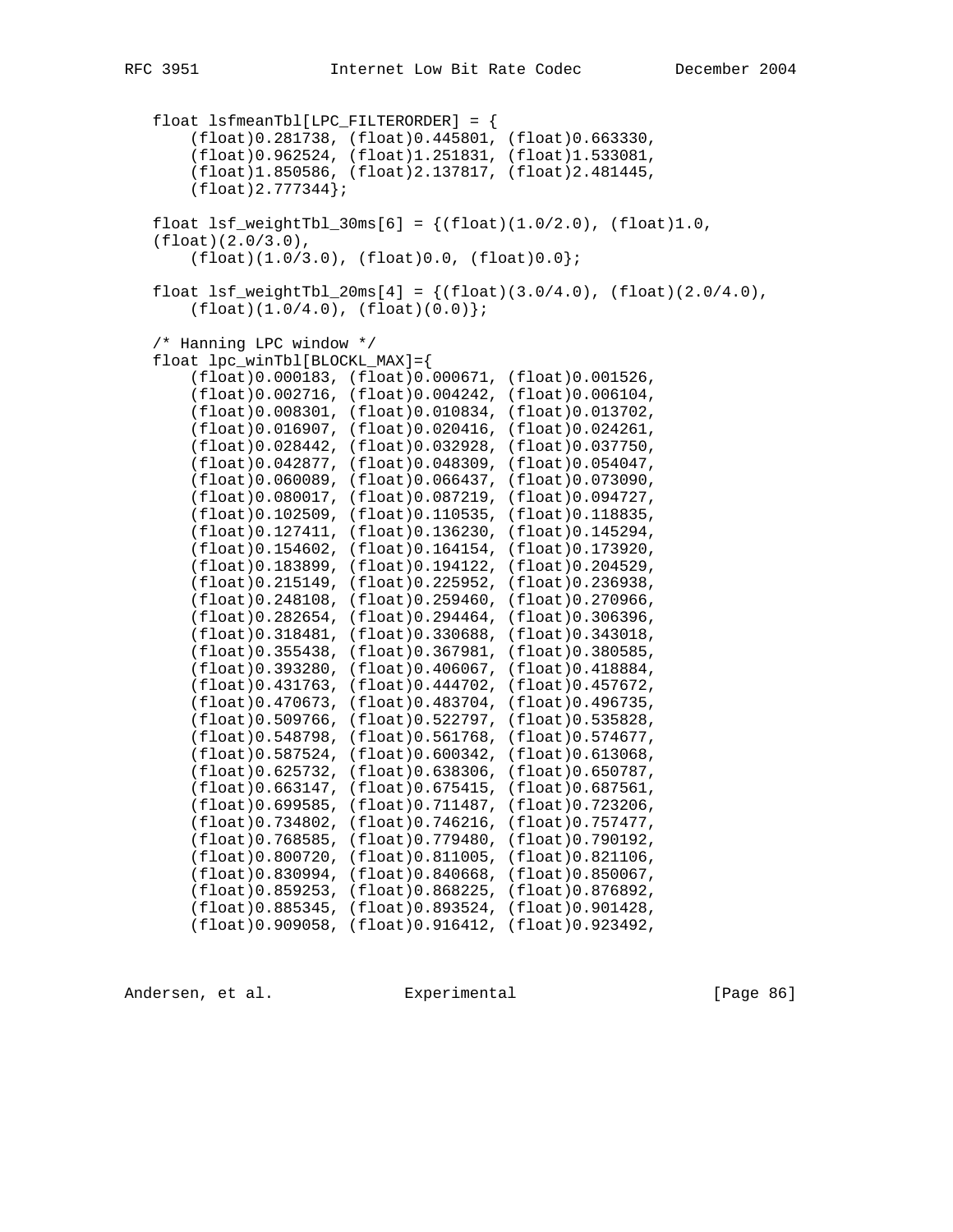| (fload)0.930267,        | (float)0.936768,        | (float) 0.942963,       |
|-------------------------|-------------------------|-------------------------|
| (float)0.948853,        | (float)0.954437,        | (float) 0.959717,       |
| (float)0.964691,        | (float)0.969360,        | (float)0.973694,        |
| (float)0.977692,        | (float)0.981384,        | (float)0.984741,        |
| (float)0.987762,        | (float) 0.990479,       | (float) 0.992828,       |
| (float)0.994873,        | (float)0.996552,        | (float)0.997925,        |
|                         |                         |                         |
| (float) 0.998932,       | (float)0.999603,        | (float) 0.999969,       |
| (flost)0.999969,        | (flost)0.999603,        | (float) 0.998932,       |
| (float)0.997925,        | (float)0.996552,        | (float)0.994873,        |
| (float)0.992828,        | (float)0.990479,        | (float)0.987762,        |
| (flost)0.984741,        | (float) 0.981384,       | (float) 0.977692,       |
| (float)0.973694,        | (float)0.969360,        | (float)0.964691,        |
| (fload)0.959717,        | (float)0.954437,        | (float)0.948853,        |
| (float)0.942963,        | (float)0.936768,        | (float)0.930267,        |
| (float)0.923492,        | (fload)0.916412,        | (float)0.909058,        |
| (float)0.901428,        | (float)0.893524,        | (float)0.885345,        |
| (float) 0.876892,       | (float) 0.868225,       | (float)0.859253,        |
| (float)0.850067,        | (fload)0.840668,        | (float)0.830994,        |
| (float)0.821106,        | $(f$ loat $)0.811005,$  | (float) 0.800720,       |
| (flost)0.790192,        | (float) 0.779480,       | (float) 0.768585,       |
| (float)0.757477,        | (float)0.746216,        | (float) 0.734802,       |
| (float)0.723206,        | (flost) 0.711487,       | (float)0.699585,        |
| (float)0.687561,        | (flost)0.675415,        | (float)0.663147,        |
| (float)0.650787,        | (float)0.638306,        | (float)0.625732,        |
| $(f$ loat $)$ 0.613068, | (flost)0.600342,        | (float) 0.587524,       |
| (float)0.574677,        | (float)0.561768,        | (float) 0.548798,       |
| (float)0.535828,        | (float) 0.522797,       | (float)0.509766,        |
| (float)0.496735,        | (float)0.483704,        | (float)0.470673,        |
| (float)0.457672,        | $(f$ loat $)0.444702$ , | (float) 0.431763,       |
| (float)0.418884,        | (fload)0.406067,        | (float)0.393280,        |
| (float)0.380585,        | (float)0.367981,        | (float)0.355438,        |
| (fload)0.343018,        | (fload)0.330688,        | (float) 0.318481,       |
|                         |                         |                         |
| (float)0.306396,        | (float)0.294464,        | (float)0.282654,        |
| (flost)0.270966,        | (fload)0.259460,        | (float)0.248108,        |
| (float)0.236938,        | (float) 0.225952,       | (float) 0.215149,       |
| (float) 0.204529,       | (float)0.194122,        | (float)0.183899,        |
| (float) 0.173920,       | $(f$ loat $)$ 0.164154, | $(f$ loat $)0.154602$ , |
| (float)0.145294,        | (float)0.136230,        | (float)0.127411,        |
| (float)0.118835,        | (float) 0.110535,       | (float)0.102509,        |
| (float)0.094727,        | (float)0.087219,        | (float)0.080017,        |
| (float)0.073090,        | (flost)0.066437,        | (flost)0.060089,        |
| (float)0.054047,        | (float)0.048309,        | (float)0.042877,        |
| (float)0.037750,        | (float)0.032928,        | (float) 0.028442,       |
| (fload)0.024261,        | (float) 0.020416,       | (float) 0.016907,       |
| (float)0.013702,        | (float)0.010834,        | (float)0.008301,        |
| (float)0.006104,        | (float)0.004242,        | (float)0.002716,        |
| (float)0.001526,        | (float)0.000671,        | (float) 0.000183        |

};

Andersen, et al. Experimental Frage 87]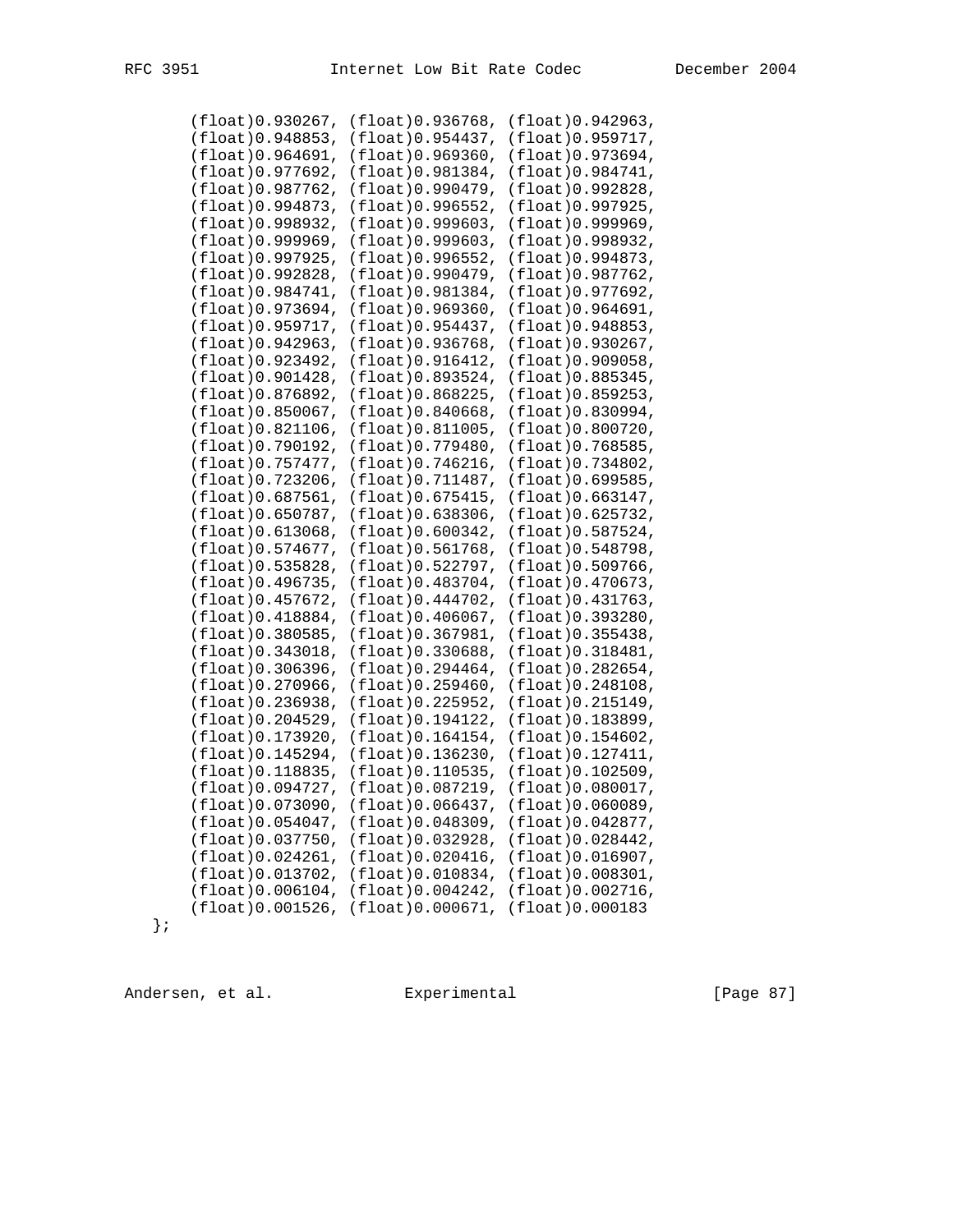| Asymmetric LPC window */<br>$/$ *  |                         |                                      |
|------------------------------------|-------------------------|--------------------------------------|
| float lpc_asymwinTbl[BLOCKL_MAX]={ |                         |                                      |
| (flost)0.000061,                   | (flost)0.000214,        | (flost)0.000458,                     |
| (fload)0.000824,                   | (float)0.001282,        | (float) 0.001831,                    |
| (fload)0.002472,                   | $(f$ loat $)$ 0.003235, | (fload)0.004120,                     |
| (fload)0.005066,                   | (flost)0.006134,        | (float) 0.007294,                    |
| (fload)0.008545,                   | (float)0.009918,        | (float)0.011383,                     |
| $(f$ loat $)0.012939,$             | (fload)0.014587,        | (fload)0.016357,                     |
| (float) 0.018219,                  | (flost)0.020172,        | (float) 0.022217,                    |
| $(f$ loat $)0.024353$ ,            | (flost)0.026611,        | (flost)0.028961,                     |
| (fload)0.031372,                   | (float) 0.033905,       | (fload)0.036530,                     |
| (float)0.039276,                   | (fload)0.042084,        | (float) 0.044983,                    |
| (fload)0.047974,                   | (fload)0.051086,        | (float)0.054260,                     |
| (fload)0.057526,                   | (fload)0.060883,        | (float)0.064331,                     |
| (fload)0.067871,                   | (fload)0.071503,        | (float)0.075226,                     |
| (fload)0.079010,                   | (float) 0.082916,       | (float) 0.086884,                    |
| $(f$ loat $)0.090942,$             | (fload)0.095062,        | (float)0.099304,                     |
| (flost) 0.103607,                  | (float) 0.107971,       | (float)0.112427,                     |
| (fload)0.116974,                   | (float)0.121582,        | $(f$ loat $)$ 0.126282,              |
| $(f$ loat $)$ 0.131073,            | $(f$ loat $)0.135895$ , | (float)0.140839,                     |
| $(f$ loat $)$ 0.145813,            | (float)0.150879,        | (flost)0.156006,                     |
| (float)0.161224,                   | $(f$ loat $)$ 0.166504, | (float) 0.171844,                    |
| $(f$ loat $)$ 0.177246,            | (float) 0.182709,       | $(f$ loat $)$ 0.188263,              |
| (float) 0.193848,                  | (float) 0.199524,       | (float) 0.205231,                    |
| (float)0.211029,                   | (fload)0.216858,        | (float) 0.222778,                    |
| (float) 0.228729,                  | $(f$ loat $)0.234741,$  | (fload)0.240814,                     |
| (fload)0.246918,                   | (float)0.253082,        | (flost)0.259308,                     |
| (flost)0.265564,                   | (float) 0.271881,       | (float) 0.278259,                    |
| $(f$ loat $)0.284668$ ,            | (flost)0.291107,        | (flost)0.297607,                     |
| (flost)0.304138,                   | (flost)0.310730,        | (float) 0.317322,                    |
| (float) 0.323975,                  | (fload)0.330658,        | (float)0.337372,                     |
| (fload)0.344147,                   | (flost)0.350922,        | (fload)0.357727,                     |
| (fload)0.364594,                   | (float)0.371460,        | (float) 0.378357,                    |
| (fload)0.385284,                   | (float)0.392212,        | (float) 0.399170,                    |
| (fload)0.406158,                   | $(f$ loat $)$ 0.413177, | (float)0.420197,                     |
| (float) 0.427246,                  | $(f$ loat $)$ 0.434296, | (float) 0.441376,                    |
| (float)0.448456,                   | (fload)0.455536,        | $(f$ loat $)$ 0.462646,              |
| (fload)0.469757,                   | (fload)0.476868,        | (float)0.483978,                     |
| (float)0.491089,                   | (float) 0.498230,       | (float)0.505341,                     |
| $(f$ loat $)$ 0.512451,            | $(f$ loat $)$ 0.519592, | (fload)0.526703,                     |
| (fload)0.533813,                   |                         | $(f$ loat $)0.548004$ ,              |
|                                    | (fload)0.540924,        |                                      |
| (fload)0.555084,                   | (fload)0.562164,        | (fload)0.569244,<br>(fload)0.590332, |
| (float)0.576294,                   | (float) 0.583313,       |                                      |
| (float) 0.597321,                  | (fload)0.604309,        | (fload)0.611267,                     |
| (float) 0.618195,                  | (float)0.625092,        | (float) 0.631989,                    |
| (fload)0.638855,                   | (fload)0.645660,        | $(f$ loat $)$ 0.652466,              |
| (fload)0.659241,                   | (fload)0.665985,        | $(f$ loat $)$ 0.672668,              |
| $(f$ loat $)$ 0.679352,            | (float)0.685974,        | (flost)0.692566,                     |

Andersen, et al. Experimental Experimental [Page 88]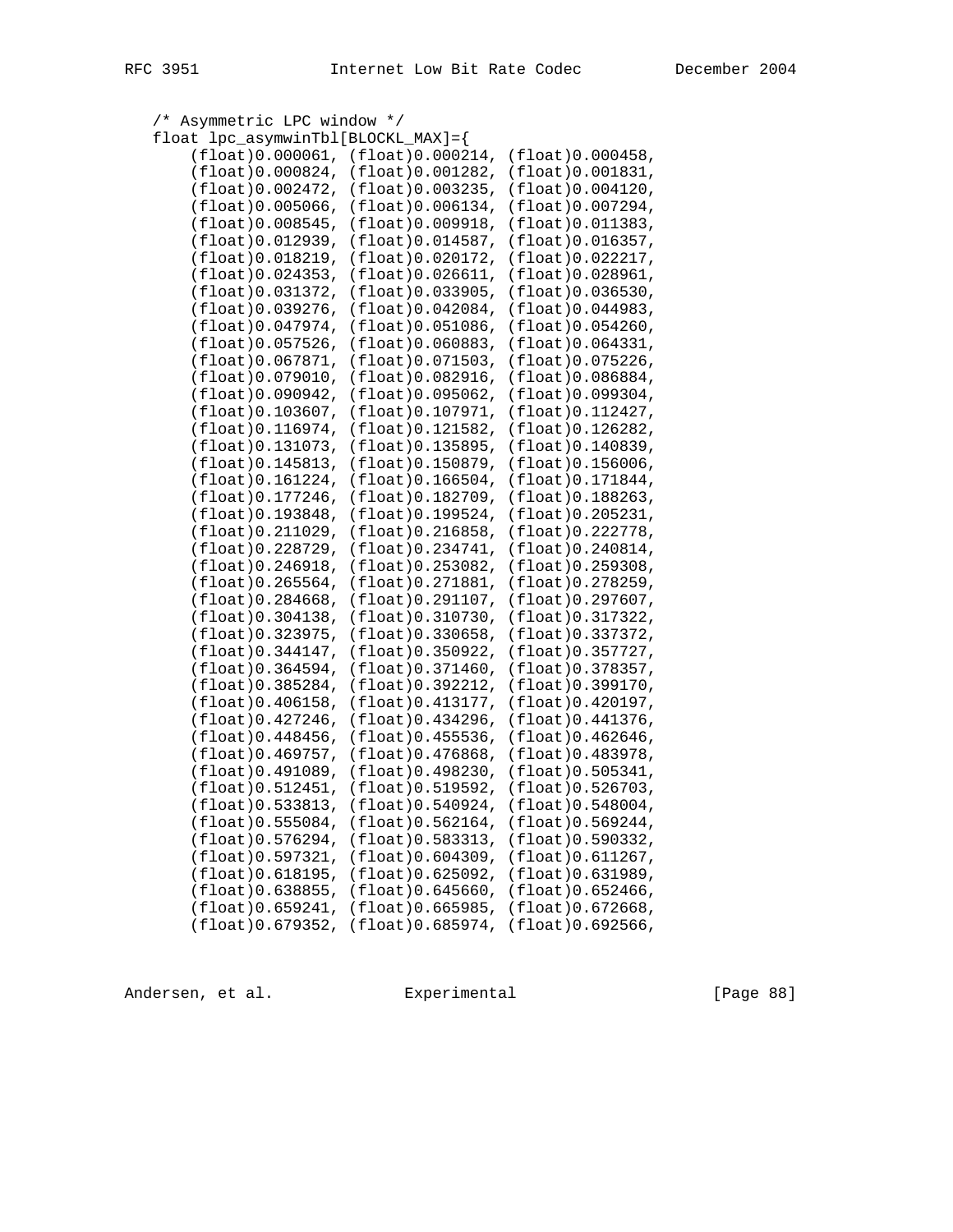```
 (float)0.699127, (float)0.705658, (float)0.712128,
     (float)0.718536, (float)0.724945, (float)0.731262,
     (float)0.737549, (float)0.743805, (float)0.750000,
     (float)0.756134, (float)0.762238, (float)0.768280,
     (float)0.774261, (float)0.780182, (float)0.786072,
     (float)0.791870, (float)0.797638, (float)0.803314,
     (float)0.808960, (float)0.814514, (float)0.820038,
     (float)0.825470, (float)0.830841, (float)0.836151,
     (float)0.841400, (float)0.846558, (float)0.851654,
     (float)0.856689, (float)0.861633, (float)0.866516,
     (float)0.871338, (float)0.876068, (float)0.880737,
     (float)0.885315, (float)0.889801, (float)0.894226,
     (float)0.898560, (float)0.902832, (float)0.907013,
     (float)0.911102, (float)0.915100, (float)0.919037,
     (float)0.922882, (float)0.926636, (float)0.930328,
     (float)0.933899, (float)0.937408, (float)0.940796,
     (float)0.944122, (float)0.947357, (float)0.950470,
     (float)0.953522, (float)0.956482, (float)0.959351,
     (float)0.962097, (float)0.964783, (float)0.967377,
     (float)0.969849, (float)0.972229, (float)0.974518,
     (float)0.976715, (float)0.978821, (float)0.980835,
     (float)0.982727, (float)0.984528, (float)0.986237,
     (float)0.987854, (float)0.989380, (float)0.990784,
     (float)0.992096, (float)0.993317, (float)0.994415,
     (float)0.995422, (float)0.996338, (float)0.997162,
     (float)0.997864, (float)0.998474, (float)0.998962,
     (float)0.999390, (float)0.999695, (float)0.999878,
     (float)0.999969, (float)0.999969, (float)0.996918,
     (float)0.987701, (float)0.972382, (float)0.951050,
     (float)0.923889, (float)0.891022, (float)0.852631,
     (float)0.809021, (float)0.760406, (float)0.707092,
     (float)0.649445, (float)0.587799, (float)0.522491,
     (float)0.453979, (float)0.382690, (float)0.309021,
     (float)0.233459, (float)0.156433, (float)0.078461
 };
 /* Lag window for LPC */
 float lpc_lagwinTbl[LPC_FILTERORDER + 1]={
     (float)1.000100, (float)0.998890, (float)0.995569,
         (float)0.990057, (float)0.982392,
     (float)0.972623, (float)0.960816, (float)0.947047,
         (float)0.931405, (float)0.913989, (float)0.894909};
 /* LSF quantization*/
float lsfChD1[64 * 3 + 128 * 3 + 128 * 4] = { (float)0.155396, (float)0.273193, (float)0.451172,
 (float)0.390503, (float)0.648071, (float)1.002075,
 (float)0.440186, (float)0.692261, (float)0.955688,
```
Andersen, et al. Experimental [Page 89]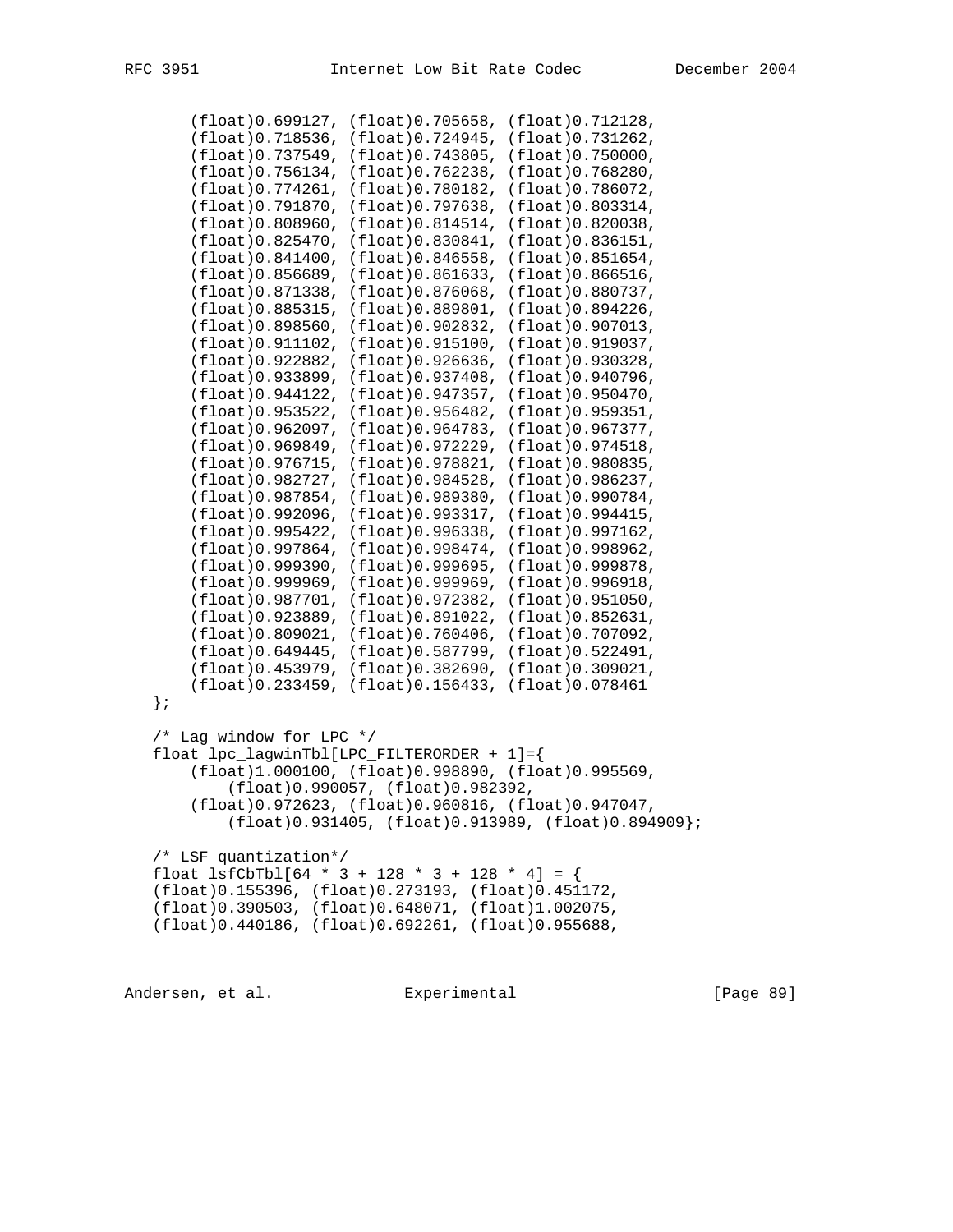| (fload)0.343628,        | (float)0.642334,        | (float)1.071533,        |
|-------------------------|-------------------------|-------------------------|
| (flost)0.318359,        | (float) 0.491577,       | $(f$ loat $)0.670532$ , |
|                         |                         |                         |
| (float) 0.193115,       | (float) 0.375488,       | (flost)0.725708,        |
| (flost)0.364136,        | (float) 0.510376,       | (flost)0.658691,        |
| (fload)0.297485,        | (float) 0.527588,       | (fload)0.842529,        |
|                         |                         |                         |
| (flost)0.227173,        | (float) 0.365967,       | (flost)0.563110,        |
| (flost)0.244995,        | (float) 0.396729,       | (float) 0.636475,       |
|                         |                         |                         |
| (fload)0.169434,        | (float)0.300171,        | $(f$ loat $)0.520264$ , |
| $(f$ loat $)$ 0.312866, | (float)0.464478,        | (fload)0.643188,        |
| (flost)0.248535,        | (float) 0.429932,       | (flost)0.626099,        |
| (flost)0.236206,        | (float) 0.491333,       | (float) 0.817139,       |
|                         |                         |                         |
| (flost)0.334961,        | $(f$ loat $)0.625122$ , | (float) 0.895752,       |
| (flost) 0.343018,       | (float) 0.518555,       | $(f$ loat $)0.698608,$  |
| (fload)0.372803,        | (float)0.659790,        | (float)0.945435,        |
|                         |                         |                         |
| $(f$ loat $)$ 0.176880, | (float) 0.316528,       | (flost)0.581421,        |
| (flost)0.416382,        | (float) 0.625977,       | (float) 0.805176,       |
| (fload)0.303223,        | (float) 0.568726,       | (flost)0.915039,        |
| (flost)0.203613,        | (float) 0.351440,       | (float) 0.588135,       |
|                         |                         |                         |
| (flost)0.221191,        | (fload)0.375000,        | (float) 0.614746,       |
| (flost)0.199951,        | (float) 0.323364,       | (fload)0.476074,        |
| (fload)0.300781,        | (float) 0.433350,       | (flost)0.566895,        |
|                         |                         |                         |
| (flost)0.226196,        | (float) 0.354004,       | (flost)0.507568,        |
| (flost)0.300049,        | (float) 0.508179,       | (flost) 0.711670,       |
| (flost)0.312012,        | (float) 0.492676,       | (float) 0.763428,       |
| (flost)0.329956,        | $(f$ loat $)0.541016$ , | (float) 0.795776,       |
|                         |                         |                         |
| (fload)0.373779,        | (float)0.604614,        | (float)0.928833,        |
| (flost)0.210571,        | (float) 0.452026,       | (float) 0.755249,       |
| (flost)0.271118,        | (float) 0.473267,       | $(f$ loat $)0.662476$ , |
| $(f$ loat $)0.285522,$  | (float) 0.436890,       | $(f$ loat $)$ 0.634399, |
|                         |                         |                         |
| (fload)0.246704,        | (float) 0.565552,       | (flost)0.859009,        |
| (flost)0.270508,        | $(f$ loat $)0.406250$ , | (float) 0.553589,       |
| (fload)0.361450,        | (float)0.578491,        | (float)0.813843,        |
|                         |                         |                         |
| (fload)0.342651,        | (float) 0.482788,       | (float) 0.622437,       |
| (fload)0.340332,        | (float) 0.549438,       | (fload)0.743164,        |
| (flost)0.200439,        | (float) 0.336304,       | (fload)0.540894,        |
| (float) 0.407837,       | (float) 0.644775,       | (float) 0.895142,       |
|                         |                         |                         |
| (flost)0.294678,        | (float) 0.454834,       | $(f$ loat $)0.699097,$  |
| (float) 0.193115,       | (float) 0.344482,       | (flost)0.643188,        |
| (float) 0.275757,       | (float)0.420776,        | (float) 0.598755,       |
| (float) 0.380493,       | (float) 0.608643,       | $(f$ loat $)0.861084$ , |
|                         |                         |                         |
| (float) 0.222778,       | $(f$ loat $)0.426147$ , | (flost)0.676514,        |
| (fload)0.407471,        | (float)0.700195,        | $(f$ loat $)$ 1.053101, |
| (fload)0.218384,        | (float) 0.377197,       | (float) 0.669922,       |
|                         |                         |                         |
| (float) 0.313232,       | $(f$ loat $)0.454102$ , | (flost)0.600952,        |
| (float)0.347412,        | (float) 0.571533,       | $(f$ loat $)0.874146$ , |
| (flost)0.238037,        | (float)0.405396,        | (float) 0.729492,       |
| (float) 0.223877,       | (float) 0.412964,       | (float) 0.822021,       |
|                         |                         |                         |
| (fload)0.395264,        | (float) 0.582153,       | (float) 0.743896,       |

Andersen, et al. Experimental Formula (Page 90)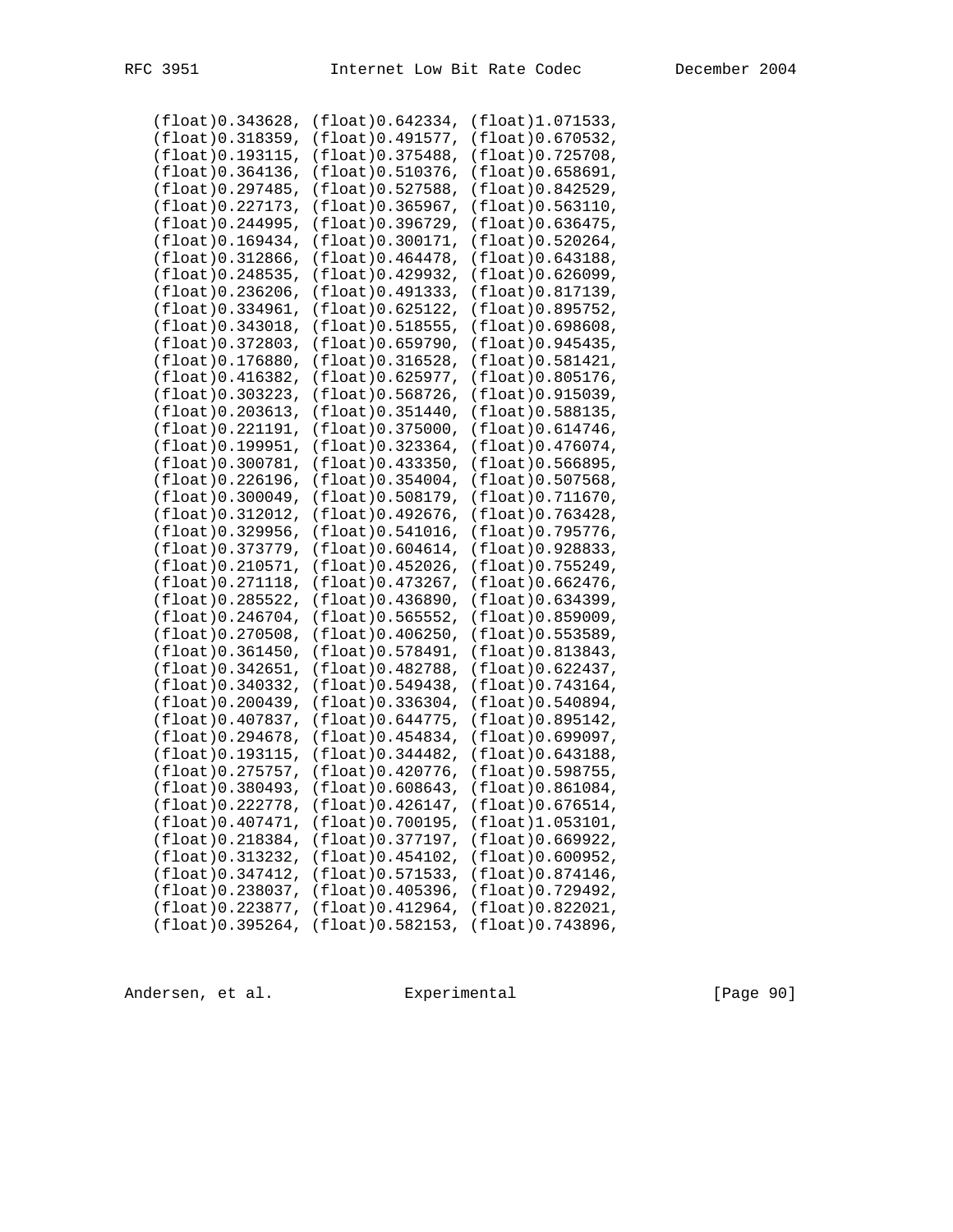| (float)0.485596,<br>(float) 0.496582, | (float)0.720581,<br>(flost)0.907715,                                                                                                                                                                                                                                                                                                                                                                                                                                      |
|---------------------------------------|---------------------------------------------------------------------------------------------------------------------------------------------------------------------------------------------------------------------------------------------------------------------------------------------------------------------------------------------------------------------------------------------------------------------------------------------------------------------------|
|                                       |                                                                                                                                                                                                                                                                                                                                                                                                                                                                           |
|                                       |                                                                                                                                                                                                                                                                                                                                                                                                                                                                           |
| (float) 0.566895,                     | (float)1.012695,                                                                                                                                                                                                                                                                                                                                                                                                                                                          |
|                                       |                                                                                                                                                                                                                                                                                                                                                                                                                                                                           |
| (flost)0.611572,                      | (float) 0.978149,                                                                                                                                                                                                                                                                                                                                                                                                                                                         |
| (float) 0.447632,                     | (float) 0.769287,                                                                                                                                                                                                                                                                                                                                                                                                                                                         |
|                                       | (float) 0.530029,                                                                                                                                                                                                                                                                                                                                                                                                                                                         |
|                                       |                                                                                                                                                                                                                                                                                                                                                                                                                                                                           |
|                                       | (float)1.221924,                                                                                                                                                                                                                                                                                                                                                                                                                                                          |
|                                       | (fload)0.701660,                                                                                                                                                                                                                                                                                                                                                                                                                                                          |
|                                       | (float)1.149170,                                                                                                                                                                                                                                                                                                                                                                                                                                                          |
|                                       | (float) 0.775513,                                                                                                                                                                                                                                                                                                                                                                                                                                                         |
|                                       |                                                                                                                                                                                                                                                                                                                                                                                                                                                                           |
|                                       | (float) 0.588623,                                                                                                                                                                                                                                                                                                                                                                                                                                                         |
|                                       | (flost)0.676758,                                                                                                                                                                                                                                                                                                                                                                                                                                                          |
|                                       | $(f$ loat $)$ 0.838623,                                                                                                                                                                                                                                                                                                                                                                                                                                                   |
|                                       | (float)1.779541,                                                                                                                                                                                                                                                                                                                                                                                                                                                          |
|                                       |                                                                                                                                                                                                                                                                                                                                                                                                                                                                           |
|                                       | (float)1.768188,                                                                                                                                                                                                                                                                                                                                                                                                                                                          |
|                                       | (float)1.715332,                                                                                                                                                                                                                                                                                                                                                                                                                                                          |
|                                       | (float)1.119873,                                                                                                                                                                                                                                                                                                                                                                                                                                                          |
|                                       | (float)1.282471,                                                                                                                                                                                                                                                                                                                                                                                                                                                          |
|                                       | (float) 1.804932,                                                                                                                                                                                                                                                                                                                                                                                                                                                         |
|                                       |                                                                                                                                                                                                                                                                                                                                                                                                                                                                           |
|                                       | $(f$ loat $)$ 1.692627,                                                                                                                                                                                                                                                                                                                                                                                                                                                   |
|                                       | (flost)1.665405,                                                                                                                                                                                                                                                                                                                                                                                                                                                          |
|                                       | (flost)1.406250,                                                                                                                                                                                                                                                                                                                                                                                                                                                          |
|                                       | (float) 1.796265,                                                                                                                                                                                                                                                                                                                                                                                                                                                         |
|                                       | (float)1.567749,                                                                                                                                                                                                                                                                                                                                                                                                                                                          |
|                                       |                                                                                                                                                                                                                                                                                                                                                                                                                                                                           |
|                                       | (flost)1.450684,                                                                                                                                                                                                                                                                                                                                                                                                                                                          |
|                                       | (float)1.420898,                                                                                                                                                                                                                                                                                                                                                                                                                                                          |
|                                       | (float)1.409546,                                                                                                                                                                                                                                                                                                                                                                                                                                                          |
| (flost)0.966064,                      | (float)1.340332,                                                                                                                                                                                                                                                                                                                                                                                                                                                          |
|                                       |                                                                                                                                                                                                                                                                                                                                                                                                                                                                           |
|                                       |                                                                                                                                                                                                                                                                                                                                                                                                                                                                           |
| (float)1.272827,                      | (flost)1.556641,                                                                                                                                                                                                                                                                                                                                                                                                                                                          |
| (float)1.181152,                      | (float)1.538818,                                                                                                                                                                                                                                                                                                                                                                                                                                                          |
| (float)1.373535,                      | (flost)1.607910,                                                                                                                                                                                                                                                                                                                                                                                                                                                          |
|                                       |                                                                                                                                                                                                                                                                                                                                                                                                                                                                           |
| (float)1.581421,                      | $(f$ loat $)$ 1.933838,                                                                                                                                                                                                                                                                                                                                                                                                                                                   |
| (float)1.337280,                      | (float)1.539673,                                                                                                                                                                                                                                                                                                                                                                                                                                                          |
| (float) 0.959229,                     | (float)1.662720,                                                                                                                                                                                                                                                                                                                                                                                                                                                          |
| (float)1.430542,                      | (float)1.800781,                                                                                                                                                                                                                                                                                                                                                                                                                                                          |
| (float)1.433594,                      | (flost)1.683960,                                                                                                                                                                                                                                                                                                                                                                                                                                                          |
|                                       |                                                                                                                                                                                                                                                                                                                                                                                                                                                                           |
| $(f$ loat $)$ 1.060303,               | (float)1.455322,                                                                                                                                                                                                                                                                                                                                                                                                                                                          |
| (float)1.381104,                      | (flost)1.706909,                                                                                                                                                                                                                                                                                                                                                                                                                                                          |
| (float)1.363892,                      | (float) 1.829102,                                                                                                                                                                                                                                                                                                                                                                                                                                                         |
| (float)1.124390,                      | (float) 1.505981,                                                                                                                                                                                                                                                                                                                                                                                                                                                         |
| (float) 1.471436,                     | $(f$ loat $)$ 1.684692,                                                                                                                                                                                                                                                                                                                                                                                                                                                   |
| (float)1.309570,                      | $(f$ loat $)$ 1.618042,                                                                                                                                                                                                                                                                                                                                                                                                                                                   |
|                                       |                                                                                                                                                                                                                                                                                                                                                                                                                                                                           |
| (float)1.554321,                      | (float)1.756470,                                                                                                                                                                                                                                                                                                                                                                                                                                                          |
| (float)0.895752,                      | (float)1.225586,                                                                                                                                                                                                                                                                                                                                                                                                                                                          |
| (float)1.055664,                      | $(f$ loat $)$ 1.249268,                                                                                                                                                                                                                                                                                                                                                                                                                                                   |
| (float)1.119385,                      | $(f$ loat $)$ 1.486206,                                                                                                                                                                                                                                                                                                                                                                                                                                                   |
| $(f$ loat $)$ 1.539063,               | (float)1.828979,                                                                                                                                                                                                                                                                                                                                                                                                                                                          |
|                                       | (float) 0.381714,<br>(float)0.805054,<br>$(f$ loat $)0.544067$ ,<br>(float) 0.710327,<br>(float) 0.529053,<br>(float) 0.393555,<br>(float) 0.422119,<br>(float) 0.580688,<br>(float)1.576782,<br>(float)1.401978,<br>(float)1.525146,<br>(float) 0.913940,<br>(float)1.121338,<br>(float)1.557007,<br>(float)1.402100,<br>(float)1.474243,<br>(float)1.105225,<br>(float)1.484741,<br>(float)1.209839,<br>$(f$ loat $)$ 1.166504,<br>(float)1.229858,<br>(float)1.123291, |

Andersen, et al. Experimental Formula (Page 91)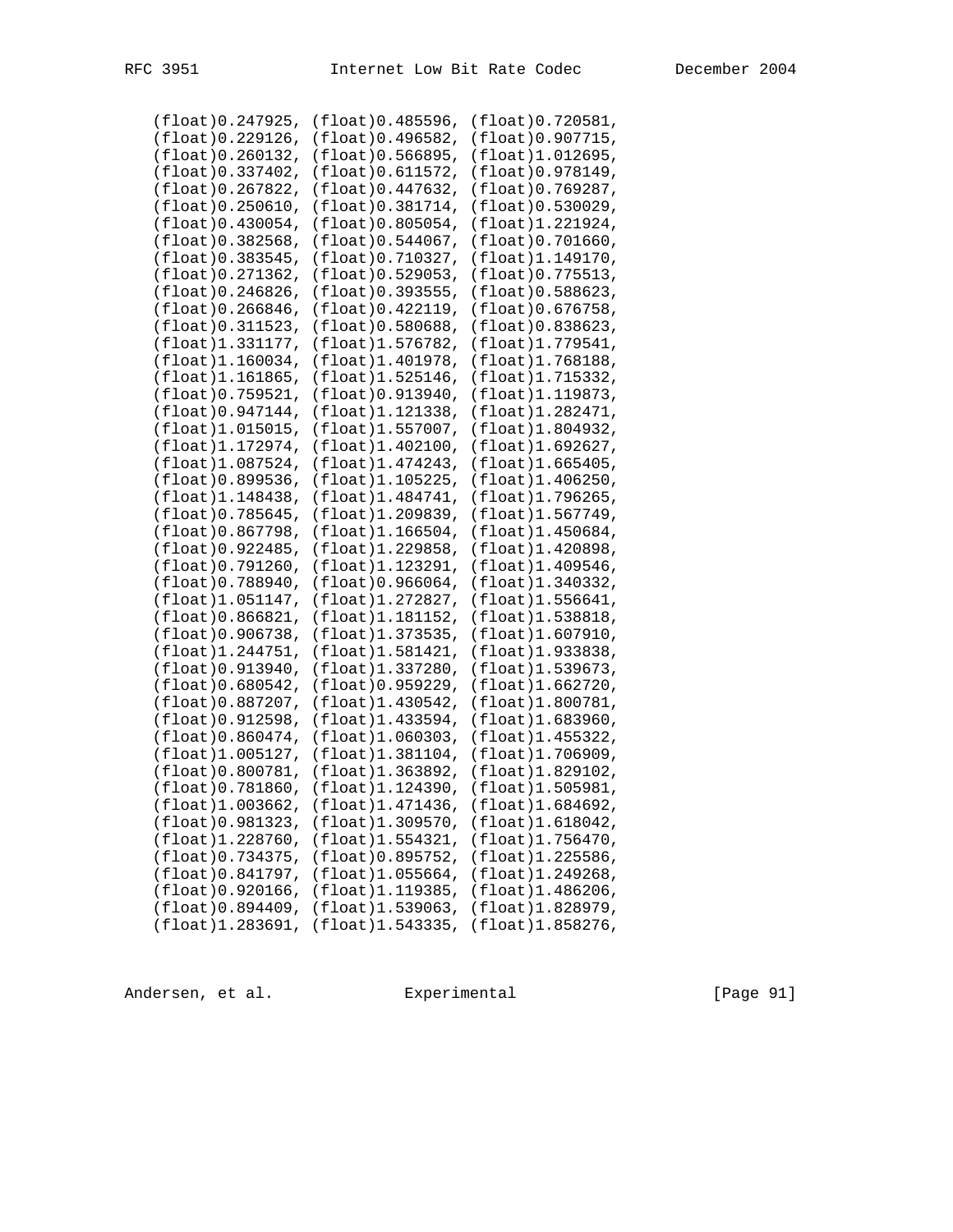| (fload)0.676025,        | (float)0.933105,        | (float)1.490845,        |
|-------------------------|-------------------------|-------------------------|
| (fload)0.821289,        | (float)1.491821,        | (float)1.739868,        |
| (float) 0.923218,       | (float)1.144653,        | (flost)1.580566,        |
| (float)1.057251,        | (float)1.345581,        | $(f$ loat $)$ 1.635864, |
| (flost)0.888672,        | (float)1.074951,        | (float)1.353149,        |
| (float) 0.942749,       | (float)1.195435,        | (float)1.505493,        |
|                         |                         |                         |
| (float)1.492310,        | (float)1.788086,        | (float) 2.039673,       |
| (flost)1.070313,        | (float)1.634399,        | (float)1.860962,        |
| (float)1.253296,        | (float)1.488892,        | (flost)1.686035,        |
| (flost)0.647095,        | $(f$ loat $)0.864014$ , | (flost)1.401855,        |
| (flost)0.866699,        | (float)1.254883,        | (float)1.453369,        |
| (flost)1.063965,        | (float)1.532593,        | (float)1.731323,        |
| (float)1.167847,        | (float)1.521484,        | (float)1.884033,        |
| (flost)0.956055,        | (float)1.502075,        | $(f$ loat $)$ 1.745605, |
| $(f$ loat $)0.928711,$  | (float)1.288574,        | (float)1.479614,        |
| (flost)1.088013,        | (float)1.380737,        | (float)1.570801,        |
| (flost)0.905029,        | (flost)1.186768,        | (float)1.371948,        |
|                         |                         |                         |
| (flost)1.057861,        | (float)1.421021,        | (float)1.617432,        |
| (float)1.108276,        | (float)1.312500,        | (flost)1.501465,        |
| (float) 0.979492,       | (float)1.416992,        | $(f$ loat $)$ 1.624268, |
| $(f$ loat $)$ 1.276001, | $(f$ loat $)$ 1.661011, | (float) 2.007935,       |
| (float) 0.993042,       | (float)1.168579,        | $(f$ loat $)$ 1.331665, |
| (float) 0.778198,       | (float) 0.944946,       | $(f$ loat $)$ 1.235962, |
| (float) 1.223755,       | (float)1.491333,        | (flost)1.815674,        |
| (flost)0.852661,        | (float)1.350464,        | (float)1.722290,        |
| (flost)1.134766,        | (float)1.593140,        | $(f$ loat $)$ 1.787354, |
| (float)1.051392,        | (float)1.339722,        | (flost)1.531006,        |
| (float) 0.803589,       | (float)1.271240,        | (flost)1.652100,        |
| (float) 0.755737,       | (float)1.143555,        | $(f$ loat $)$ 1.639404, |
|                         |                         |                         |
| (float) 0.700928,       | (float) 0.837280,       | (float)1.130371,        |
| (float) 0.942749,       | (float)1.197876,        | (flost)1.669800,        |
| $(f$ loat $)0.993286$ , | (float)1.378296,        | $(f$ loat $)$ 1.566528, |
| $(f$ loat $)0.801025$ , | (float)1.095337,        | (float)1.298950,        |
| (float) 0.739990,       | (float)1.032959,        | (flost)1.383667,        |
| (flost)0.845703,        | (float)1.072266,        | (float)1.543823,        |
| (flost)0.915649,        | (float)1.072266,        | (float)1.224487,        |
| (float) 1.021973,       | (float)1.226196,        | (float) 1.481323,       |
| (float) 0.999878,       | (float)1.204102,        | (flost)1.555908,        |
| (float) 0.722290,       | (float) 0.913940,       | (flost)1.340210,        |
| (fload)0.673340,        | (float) 0.835938,       | (float)1.259521,        |
| (float) 0.832397,       | (float)1.208374,        | $(f$ loat $)$ 1.394165, |
|                         |                         |                         |
| (flost)0.962158,        | (flost)1.576172,        | (float)1.912842,        |
| (float)1.166748,        | (float)1.370850,        | $(f$ loat $)$ 1.556763, |
| $(f$ loat $)0.946289,$  | $(f$ loat $)$ 1.138550, | (float)1.400391,        |
| (flost)1.035034,        | (float)1.218262,        | (float) 1.386475,       |
| (float)1.393799,        | (float)1.717773,        | $(f$ loat $)$ 2.000244, |
| (flost)0.972656,        | $(f$ loat $)$ 1.260986, | (flost)1.760620,        |
| (float)1.028198,        | (float)1.288452,        | (float)1.484619,        |
|                         |                         |                         |

Andersen, et al. Experimental [Page 92]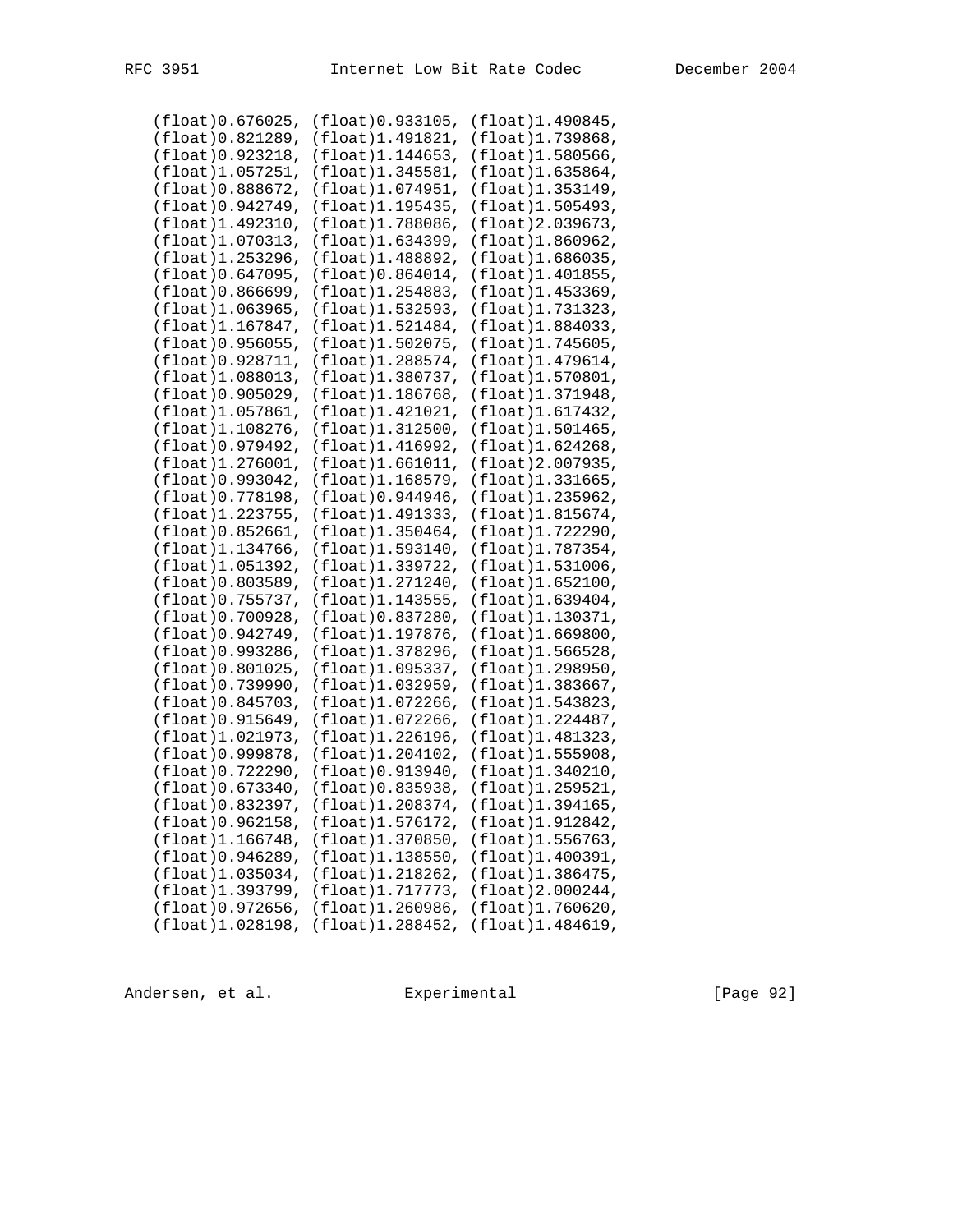|  | $(fload) 0.773560, (float) 1.258057, (float) 1.756714,$ |                                                                     |
|--|---------------------------------------------------------|---------------------------------------------------------------------|
|  | (float)1.080322, (float)1.328003, (float)1.742676,      |                                                                     |
|  | (float) 0.823975, (float) 1.450806, (float) 1.917725,   |                                                                     |
|  | (float)0.859009, (float)1.016602, (float)1.191895,      |                                                                     |
|  | (float)0.843994, (float)1.131104, (float)1.645020,      |                                                                     |
|  | (float)1.189697, (float)1.702759, (float)1.894409,      |                                                                     |
|  |                                                         |                                                                     |
|  | (float)1.346680, (float)1.763184, (float)2.066040,      |                                                                     |
|  | $(flost)0.980469, (float)1.253784, (float)1.441650,$    |                                                                     |
|  | (float)1.338135, (float)1.641968, (float)1.932739,      |                                                                     |
|  | (float)1.223267, (float)1.424194, (float)1.626465,      |                                                                     |
|  | (float)0.765747, (float)1.004150, (float)1.579102,      |                                                                     |
|  | $(float)1.042847, (float)1.269165, (float)1.647461,$    |                                                                     |
|  | (float)0.968750, (float)1.257568, (float)1.555786,      |                                                                     |
|  | $(float)0.826294, (fload)0.993408, (fload)1.275146,$    |                                                                     |
|  | (float) 0.742310, (float) 0.950439, (float) 1.430542,   |                                                                     |
|  |                                                         |                                                                     |
|  | (float)1.054321, (float)1.439819, (float)1.828003,      |                                                                     |
|  | $(flost)1.072998, (float)1.261719, (float)1.441895,$    |                                                                     |
|  | (float)0.859375, (float)1.036377, (float)1.314819,      |                                                                     |
|  | (float)0.895752, (float)1.267212, (float)1.605591,      |                                                                     |
|  | $(flost)0.805420, (float)0.962891, (float)1.142334,$    |                                                                     |
|  | (float) 0.795654, (float) 1.005493, (float) 1.468506,   |                                                                     |
|  | (float)1.105347, (float)1.313843, (float)1.584839,      |                                                                     |
|  | $(flost)0.792236, (float)1.221802, (float)1.465698,$    |                                                                     |
|  | (float)1.170532, (float)1.467651, (float)1.664063,      |                                                                     |
|  | (float) 0.838257, (float) 1.153198, (float) 1.342163,   |                                                                     |
|  | $(float)0.968018, (fload)1.198242, (fload)1.391235,$    |                                                                     |
|  |                                                         |                                                                     |
|  | (float)1.250122, (float)1.623535, (float)1.823608,      |                                                                     |
|  | (float)0.711670, (float)1.058350, (float)1.512085,      |                                                                     |
|  | (float)1.204834, (float)1.454468, (float)1.739136,      |                                                                     |
|  | (float)1.137451, (float)1.421753, (float)1.620117,      |                                                                     |
|  | (float)0.820435, (float)1.322754, (float)1.578247,      |                                                                     |
|  | $(flost)0.798706, (float)1.005005, (float)1.213867,$    |                                                                     |
|  | (float)0.980713, (float)1.324951, (float)1.512939,      |                                                                     |
|  | (float)1.112305, (float)1.438843, (float)1.735596,      |                                                                     |
|  | $(flost)1.135498, (float)1.356689, (float)1.635742,$    |                                                                     |
|  | (float)1.101318, (float)1.387451, (float)1.686523,      |                                                                     |
|  | (float)0.849854, (float)1.276978, (float)1.523438,      |                                                                     |
|  |                                                         |                                                                     |
|  | $(float)1.377930, (float)1.627563, (float)1.858154,$    |                                                                     |
|  | (float)0.884888, (float)1.095459, (float)1.287476,      |                                                                     |
|  | (float)1.289795, (float)1.505859, (float)1.756592,      |                                                                     |
|  | (float) 0.817505, (float) 1.384155, (float) 1.650513,   |                                                                     |
|  | $(float)1.446655, (float)1.702148, (float)1.931885,$    |                                                                     |
|  | (float) 0.835815, (float) 1.023071, (float) 1.385376,   |                                                                     |
|  | (float)0.916626, (float)1.139038, (float)1.335327,      |                                                                     |
|  | (float) 0.980103, (float) 1.174072, (float) 1.453735,   |                                                                     |
|  |                                                         | (float)1.705688, (float)2.153809, (float)2.398315, (float)2.743408, |
|  |                                                         | (float)1.797119, (float)2.016846, (float)2.445679, (float)2.701904, |
|  |                                                         | (float)1.990356, (float)2.219116, (float)2.576416, (float)2.813477, |
|  |                                                         |                                                                     |

Andersen, et al. Experimental [Page 93]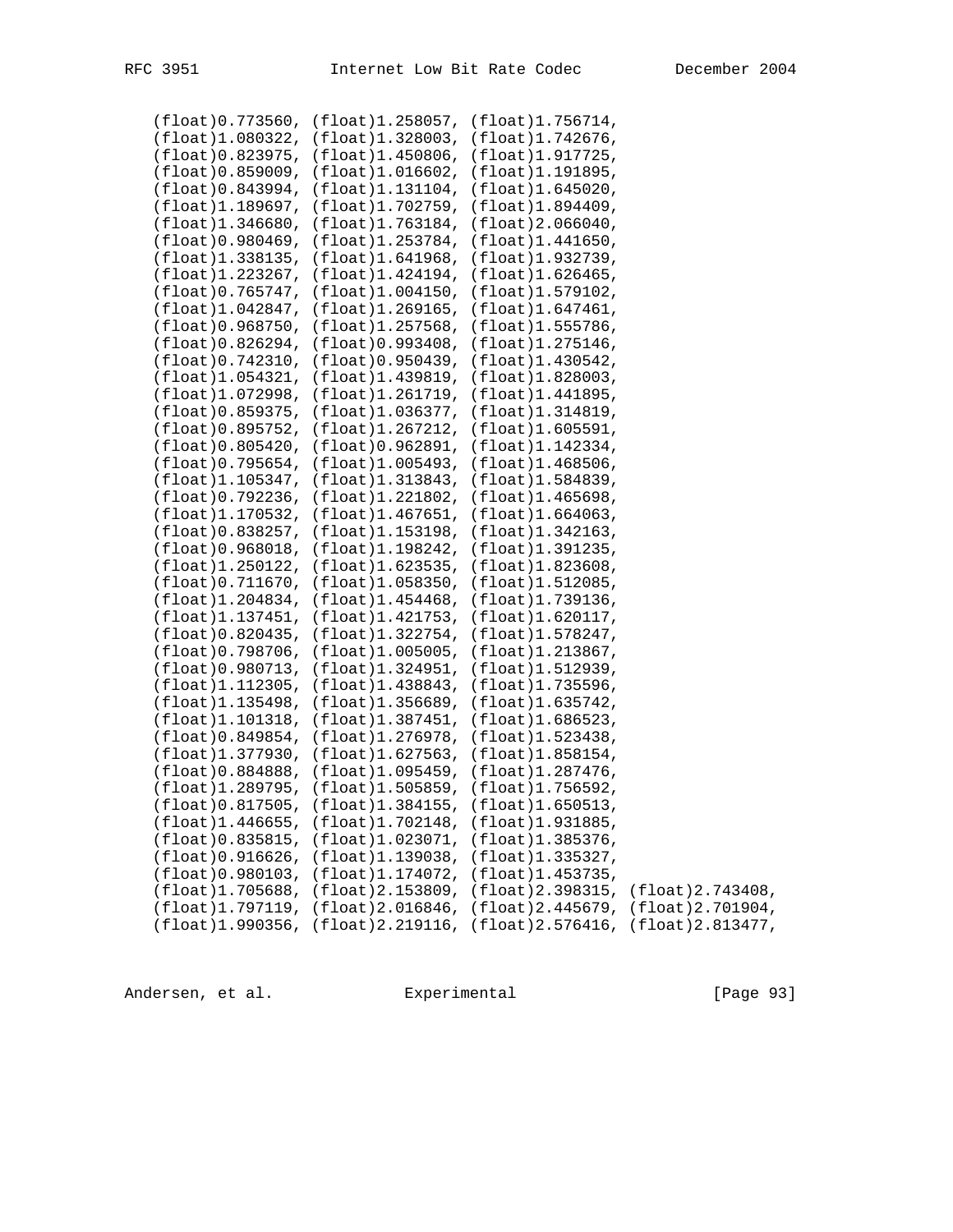| (fload)1.849365,        | $(f$ loat $)$ 2.190918, | (fload)2.611572,                                                    | $(f$ loat $)$ 2.835083, |
|-------------------------|-------------------------|---------------------------------------------------------------------|-------------------------|
| $(f$ loat $)$ 1.657959, | $(f$ loat $)$ 1.854370, | (float) 2.159058,                                                   | (float) 2.726196,       |
| (float)1.437744,        | $(f$ loat $)$ 1.897705, | (float) 2.253174,                                                   | (float) 2.655396,       |
| (float) 2.028687,       | (float) 2.247314,       | (float) 2.542358,                                                   | (float) 2.875854,       |
| (float)1.736938,        | $(f$ loat $)$ 1.922119, | (float) 2.185913,                                                   | $(f$ loat $)$ 2.743408, |
| (flost)1.521606,        | (float)1.870972,        | (float) 2.526855,                                                   | (float) 2.786987,       |
|                         |                         |                                                                     |                         |
| $(f$ loat $)$ 1.841431, | (float)2.050659,        | (float)2.463623,                                                    | $(fload)$ 2.857666,     |
| $(f$ loat $)$ 1.590088, | $(f$ loat $)$ 2.067261, | (float) 2.427979,                                                   | (float) 2.794434,       |
| (float)1.746826,        | (fload)2.057373,        | (float) 2.320190,                                                   | (float) 2.800781,       |
| (float)1.734619,        | (float) 1.940552,       | $(f$ loat $)$ 2.306030,                                             | (float) 2.826416,       |
| (float)1.786255,        | $(f$ loat $)$ 2.204468, | (float) 2.457520,                                                   | (float) 2.795288,       |
| (flost)1.861084,        | $(f$ loat $)$ 2.170532, | (float) 2.414551,                                                   | (float) 2.763672,       |
| $(f$ loat $)$ 2.001465, | (float) 2.307617,       | (float) 2.552734,                                                   | (float) 2.811890,       |
| (float)1.784424,        | (float)2.124146,        | (float)2.381592,                                                    | $(f$ loat $)$ 2.645508, |
| (float)1.888794,        | (float) 2.135864,       | (float) 2.418579,                                                   | $(f$ loat $)$ 2.861206, |
|                         |                         |                                                                     |                         |
| (fload)2.301147,        | (float) 2.531250,       | (float) 2.724976,                                                   | (float) 2.913086,       |
| (float)1.837769,        | $(f$ loat $)$ 2.051270, | $(f$ loat $)$ 2.261963,                                             | (float) 2.553223,       |
| (float) 2.012939,       | (float) 2.221191,       | $(f$ loat $)$ 2.440186,                                             | (fload)2.678101,        |
| (float) 1.429565,       | (float)1.858276,        | (float) 2.582275,                                                   | (float) 2.845703,       |
| $(f$ loat $)$ 1.622803, | (float)1.897705,        | (flost)2.367310,                                                    | (flost)2.621094,        |
| (float)1.581543,        | $(f$ loat $)$ 1.960449, | (float) 2.515869,                                                   | (float) 2.736450,       |
| (flost)1.419434,        | (float)1.933960,        | (float)2.394653,                                                    | (fload)2.746704,        |
| (float)1.721924,        | (flost)2.059570,        | (float) 2.421753,                                                   | $(f$ loat $)$ 2.769653, |
| $(f$ loat $)$ 1.911011, | $(f$ loat $)$ 2.220703, | $(f$ loat $)$ 2.461060,                                             | (float) 2.740723,       |
| (float)1.581177,        | $(f$ loat $)$ 1.860840, | $(f$ loat $)$ 2.516968,                                             | (float) 2.874634,       |
| $(f$ loat $)$ 1.870361, | (float)2.098755,        | (float)2.432373,                                                    | $(f$ loat $)$ 2.656494, |
| (float) 2.059692,       | (float) 2.279785,       | $(f$ loat $)$ 2.495605,                                             | (float) 2.729370,       |
|                         |                         |                                                                     |                         |
| (flost)1.815674,        | (float)2.181519,        | $(f$ loat) 2.451538,                                                | (fload)2.680542,        |
| (flost)1.407959,        | (float)1.768311,        | (fload)2.343018,                                                    | (fload)2.668091,        |
| (float) 2.168701,       | (fload)2.394653,        | $(f$ loat $)$ 2.604736,                                             | (float) 2.829346,       |
| (flost)1.636230,        | (float)1.865723,        | (float) 2.329102,                                                   | (float) 2.824219,       |
| (float)1.878906,        | (float)2.139526,        | (float)2.376709,                                                    | $(f$ loat $)$ 2.679810, |
| (float)1.765381,        | (float)1.971802,        | (float) 2.195435,                                                   | $(f$ loat $)$ 2.586914, |
| (float) 2.164795,       | (float)2.410889,        | (float)2.673706,                                                    | (float) 2.903198,       |
| (float) 2.071899,       | (fload)2.331055,        | (float) 2.645874,                                                   | $(f$ loat $)$ 2.907104, |
| (flost)2.026001,        | $(f$ loat $)$ 2.311523, | (float) 2.594849,                                                   | (float) 2.863892,       |
| $(f$ loat $)$ 1.948975, | (float) 2.180786,       | (float) 2.514893,                                                   | (float) 2.797852,       |
| (float)1.881836,        | $(f$ loat $)$ 2.130859, | (float) 2.478149,                                                   | (float) 2.804199,       |
| (float) 2.238159,       | (float) 2.452759,       | (float) 2.652832,                                                   | (float) 2.868286,       |
| $(f$ loat $)$ 1.897949, | $(f$ loat $)$ 2.101685, | $(f$ loat $)$ 2.524292,                                             | (float) 2.880127,       |
|                         |                         |                                                                     |                         |
|                         |                         | (float)1.856445, (float)2.074585, (float)2.541016, (float)2.791748, |                         |
|                         |                         | (float)1.695557, (float)2.199097, (float)2.506226, (float)2.742676, |                         |
|                         |                         | (float)1.612671, (float)1.877075, (float)2.435425, (float)2.732910, |                         |
| (float)1.568848,        | (flost)1.786499,        | (fload)2.194580,                                                    | $(fload)$ 2.768555,     |
| $(f$ loat $)$ 1.953369, | (flost)2.164551,        | (fload)2.486938,                                                    | (float) 2.874023,       |
| $(f$ loat $)$ 1.388306, | (flost)1.725342,        | (fload)2.384521,                                                    | (float) 2.771851,       |
| $(f$ loat $)$ 2.115356, |                         | (float)2.337769, (float)2.592896, (float)2.864014,                  |                         |
| (flost)1.905762,        |                         | (float)2.111328, (float)2.363525, (float)2.789307,                  |                         |
|                         |                         |                                                                     |                         |

Andersen, et al. Experimental Formula (Page 94)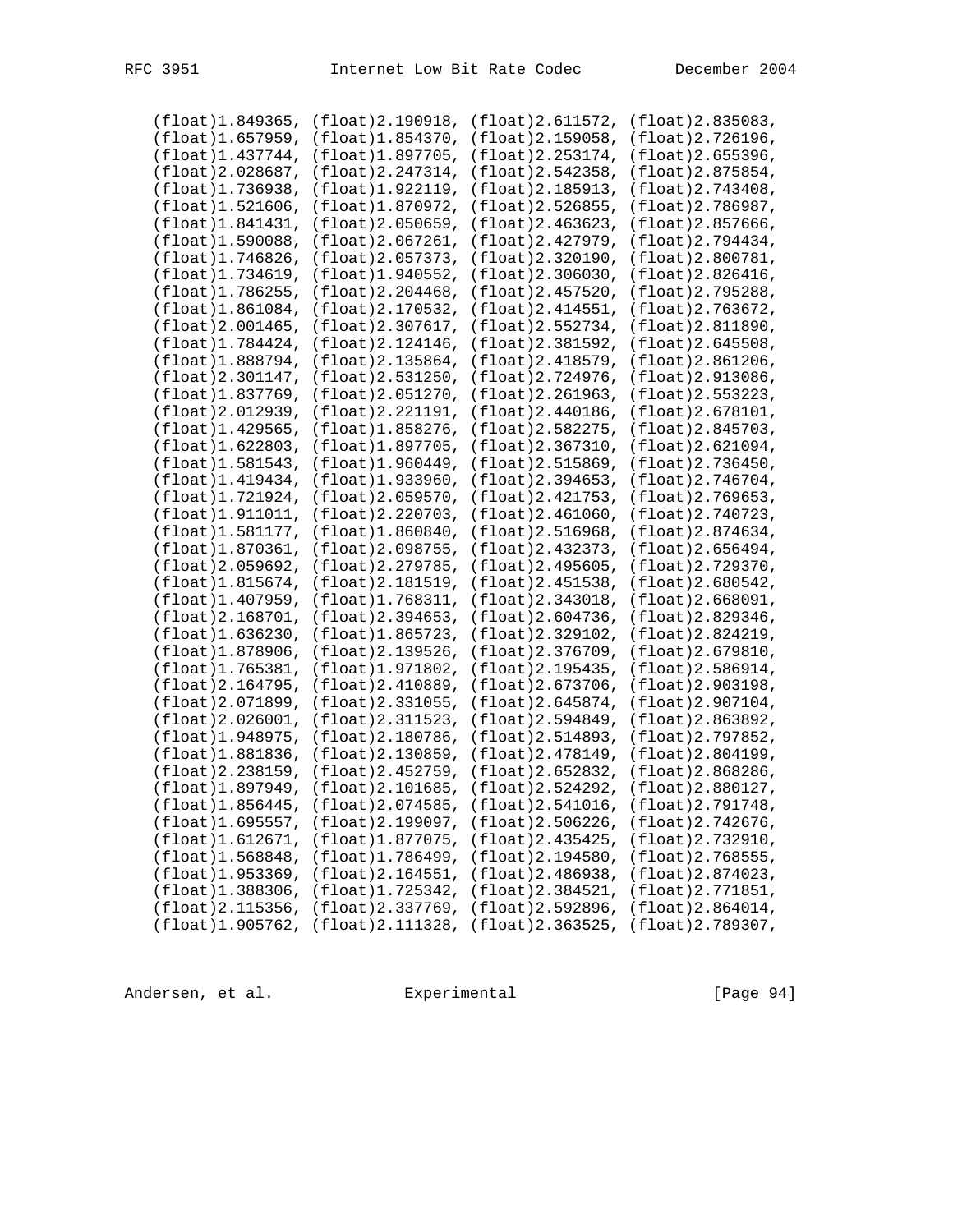| (float) 1.882568,       | (fload)2.332031,        | (fload)2.598267,                                                    | $(f$ loat $)$ 2.827637,                                             |
|-------------------------|-------------------------|---------------------------------------------------------------------|---------------------------------------------------------------------|
| (flost)1.683594,        | (float) 2.088745,       | (float) 2.361938,                                                   | $(f$ loat $)$ 2.608643,                                             |
| (float)1.874023,        | $(f$ loat $)$ 2.182129, | $(f$ loat $)$ 2.536133,                                             | $(f$ loat $)$ 2.766968,                                             |
|                         |                         |                                                                     |                                                                     |
| (flost)1.861938,        | $(f$ loat $)$ 2.070435, | (float) 2.309692,                                                   | $(f$ loat $)$ 2.700562,                                             |
| (flost)1.722168,        | $(f$ loat $)$ 2.107422, | (float) 2.477295,                                                   | $(f$ loat $)$ 2.837646,                                             |
| (flost)1.926880,        | $(f$ loat $)$ 2.184692, | (float) 2.442627,                                                   | $(f$ loat $)$ 2.663818,                                             |
| $(f$ loat $)$ 2.123901, | $(fload)$ 2.337280,     | (flost)2.553101,                                                    | $(f$ loat $)$ 2.777466,                                             |
| (float)1.588135,        | (float)1.911499,        | (float)2.212769,                                                    | (float) 2.543945,                                                   |
|                         |                         |                                                                     |                                                                     |
| (float) 2.053955,       | (fload)2.370850,        | $(f$ loat $)$ 2.712158,                                             | (float) 2.939941,                                                   |
| (fload)2.210449,        | $(f$ loat $)$ 2.519653, | (float) 2.770386,                                                   | (float) 2.958618,                                                   |
| (float) 2.199463,       | (fload)2.474731,        | (float) 2.718262,                                                   | (float) 2.919922,                                                   |
| (flost)1.960083,        | $(f$ loat $)$ 2.175415, | (flost)2.608032,                                                    | (float) 2.888794,                                                   |
| $(f$ loat $)$ 1.953735, | $(f$ loat $)$ 2.185181, | $(f$ loat $)$ 2.428223,                                             | (float) 2.809570,                                                   |
|                         |                         |                                                                     |                                                                     |
| (float)1.615234,        | $(f$ loat $)$ 2.036499, | (float) 2.576538,                                                   | (float) 2.834595,                                                   |
| (flost)1.621094,        | (float) 2.028198,       | (fload)2.431030,                                                    | $(f$ loat $)$ 2.664673,                                             |
| (float)1.824951,        | (fload)2.267456,        | (float) 2.514526,                                                   | (float) 2.747925,                                                   |
| $(f$ loat $)$ 1.994263, | (flost)2.229126,        | $(f$ loat $)$ 2.475220,                                             | (float) 2.833984,                                                   |
| (fload)1.746338,        | (float) 2.011353,       | (float) 2.588257,                                                   | (float) 2.826904,                                                   |
| (flost)1.562866,        | $(f$ loat $)$ 2.135986, | $(f$ loat $)$ 2.471680,                                             | (float) 2.687256,                                                   |
|                         | $(f$ loat $)$ 2.083496, | $(f$ loat $)$ 2.460938,                                             | (float) 2.686279,                                                   |
| (float)1.748901,        |                         |                                                                     |                                                                     |
| (float)1.758057,        | $(f$ loat $)$ 2.131470, | (fload)2.636597,                                                    | $(f$ loat $)$ 2.891602,                                             |
| (float) 2.071289,       | $(f$ loat $)$ 2.299072, | (float) 2.550781,                                                   | (float) 2.814331,                                                   |
| (flost)1.839600,        | (fload)2.094360,        | (fload)2.496460,                                                    | (float) 2.723999,                                                   |
| (float)1.882202,        | $(f$ loat $)$ 2.088257, | (fload)2.636841,                                                    | (float) 2.923096,                                                   |
| (float)1.957886,        | $(f$ loat $)$ 2.153198, | (float) 2.384399,                                                   | (float) 2.615234,                                                   |
| (float)1.992920,        | $(f$ loat $)$ 2.351196, | $(f$ loat $)$ 2.654419,                                             | (float) 2.889771,                                                   |
|                         |                         |                                                                     |                                                                     |
| (float) 2.012817,       | (fload)2.262451,        | (float) 2.643799,                                                   | (float) 2.903076,                                                   |
| (float) 2.025635,       | (fload)2.254761,        | (float) 2.508423,                                                   | (float) 2.784058,                                                   |
| (fload)2.316040,        | $(f$ loat) 2.589355,    | (float) 2.794189,                                                   | $(f$ loat $)$ 2.963623,                                             |
| (float)1.741211,        | (float) 2.279541,       | (float) 2.578491,                                                   | (float) 2.816284,                                                   |
| $(f$ loat $)$ 1.845337, | $(f$ loat $)$ 2.055786, | (float) 2.348511,                                                   | (float) 2.822021,                                                   |
| $(f$ loat $)$ 1.679932, | $(f$ loat $)$ 1.926514, | (float)2.499756,                                                    | (float)2.835693,                                                    |
| (float)1.722534,        | (float)1.946899,        | (float) 2.448486,                                                   | (float) 2.728760,                                                   |
|                         |                         |                                                                     |                                                                     |
| (float)1.829834,        | $(f$ loat $)$ 2.043213, | (fload)2.580444,                                                    | (float) 2.867676,                                                   |
| (flost)1.676636,        | (flost)2.071655,        | (flost)2.322510,                                                    | (float) 2.704834,                                                   |
| (fload)1.791504,        | $(f$ loat $)$ 2.113525, | (float) 2.469727,                                                   | (float) 2.784058,                                                   |
| $(f$ loat $)$ 1.977051, | $(f$ loat $)$ 2.215088, | (float) 2.497437,                                                   | (float) 2.726929,                                                   |
| $(f$ loat $)$ 1.800171, | $(f$ loat $)$ 2.106689, | $(f$ loat) 2.357788,                                                | (float)2.738892,                                                    |
| (float) 1.827759,       | $(f$ loat $)$ 2.170166, | (float) 2.525879,                                                   | (float) 2.852417,                                                   |
| $(f$ loat $)$ 1.918335, | $(f$ loat $)$ 2.132813, | $(fload)$ 2.488403,                                                 | (float) 2.728149,                                                   |
|                         |                         |                                                                     |                                                                     |
|                         |                         |                                                                     | (float)1.916748, (float)2.225098, (float)2.542603, (float)2.857666, |
|                         |                         |                                                                     | (float)1.761230, (float)1.976074, (float)2.507446, (float)2.884521, |
|                         |                         |                                                                     | (float)2.053711, (float)2.367432, (float)2.608032, (float)2.837646, |
|                         |                         | (float)1.595337, (float)2.000977, (float)2.307129, (float)2.578247, |                                                                     |
|                         |                         | (float)1.470581, (float)2.031250, (float)2.375854, (float)2.647583, |                                                                     |
|                         |                         |                                                                     | (float)1.801392, (float)2.128052, (float)2.399780, (float)2.822876, |
|                         |                         |                                                                     |                                                                     |
|                         |                         |                                                                     | (float)1.853638, (float)2.066650, (float)2.429199, (float)2.751465, |
|                         |                         |                                                                     | (float)1.956299, (float)2.163696, (float)2.394775, (float)2.734253, |

Andersen, et al. Experimental Frage 95]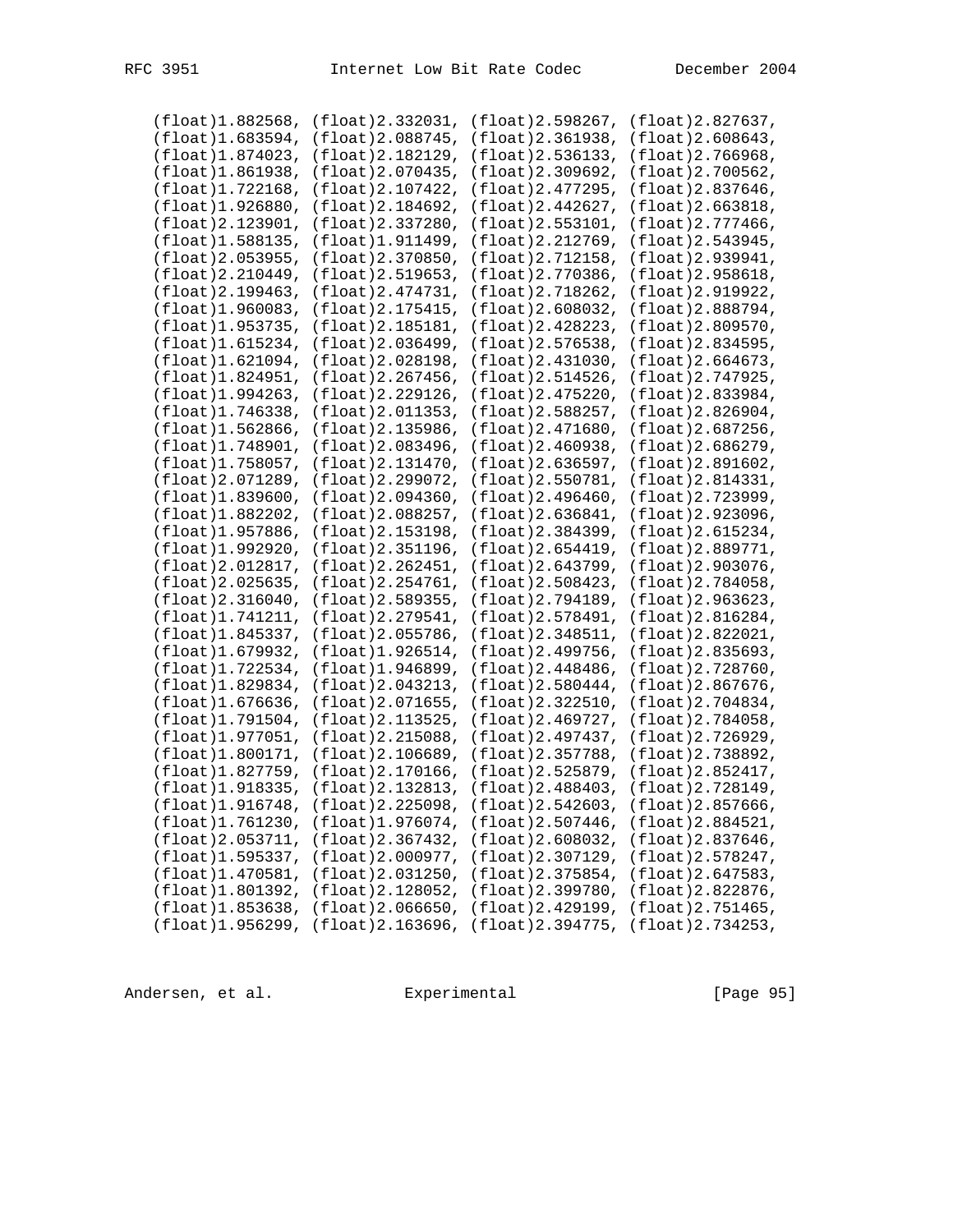|                         |                                                                         | (float)1.963623, (float)2.275757, (float)2.585327, (float)2.865234, |                         |
|-------------------------|-------------------------------------------------------------------------|---------------------------------------------------------------------|-------------------------|
| (float)1.887451,        |                                                                         | $(f$ loat $)$ 2.105469, $(f$ loat $)$ 2.331787,                     | (fload)2.587402,        |
|                         | (float)2.120117, (float)2.443359, (float)2.733887,                      |                                                                     | (fload)2.941406,        |
|                         | $(f$ loat $)$ 1.506348, $(f$ loat $)$ 1.766968, $(f$ loat $)$ 2.400513, |                                                                     | (fload)2.851807,        |
| (float)1.664551,        |                                                                         | (fload)1.981079, (float)2.375732,                                   | (fload)2.774414,        |
| (float)1.720703,        | (float)1.978882,                                                        | (float) 2.391479,                                                   | (float)2.640991,        |
| (float)1.483398,        | (fload)1.814819,                                                        | (fload)2.434448,                                                    | (fload)2.722290,        |
| (float)1.769043,        |                                                                         | (fload)2.136597, (float)2.563721,                                   | (fload)2.774414,        |
| $(f$ loat $)$ 1.810791, |                                                                         | (float) 2.049316, (float) 2.373901,                                 | (fload)2.613647,        |
| (float)1.788330,        | (float)2.005981,                                                        | (fload)2.359131,                                                    | $(f$ loat $)$ 2.723145, |
| (float)1.785156,        | $(f$ loat $)$ 1.993164,                                                 | (fload)2.399780,                                                    | (float)2.832520,        |
| (float)1.695313,        |                                                                         | (float) 2.022949, (float) 2.522583,                                 | (float) 2.745117,       |
| (float)1.584106,        |                                                                         | (float)1.965576, (float)2.299927,                                   | (flost)2.715576,        |
| (fload)1.894897,        | (float)2.249878,                                                        | (fload)2.655884,                                                    | (float)2.897705,        |
| (fload)1.720581,        | (fload)1.995728,                                                        | (fload)2.299438,                                                    | (fload)2.557007,        |
| (fload)1.619385,        | (float)2.173950,                                                        | (float) 2.574219,                                                   | (float)2.787964,        |
| (fload)1.883179,        | (float)2.220459,                                                        | $(f$ loat $)$ 2.474365,                                             | (float)2.825073,        |
| (float)1.447632,        | (float)2.045044,                                                        | (float)2.555542,                                                    | (float)2.744873,        |
| (fload)1.502686,        | (fload)2.156616,                                                        | (fload)2.653320,                                                    | (fload)2.846558,        |
| (fload)1.711548,        | (float)1.944092,                                                        | (fload)2.282959,                                                    | (fload)2.685791,        |
| (fload)1.499756.        |                                                                         | (fload)1.867554, (float)2.341064,                                   | (float) 2.578857,       |
| (fload)1.916870,        |                                                                         | (fload)2.135132, (float)2.568237,                                   | (fload)2.826050,        |
| $(f$ loat $)$ 1.498047, | (fload)1.711182,                                                        | (fload)2.223267,                                                    | (float)2.755127,        |
| (fload)1.808716,        |                                                                         | (fload)1.997559, (float)2.256470,                                   | (flost)2.758545,        |
| (float)2.088501,        |                                                                         | (float) 2.402710, (float) 2.667358,                                 | (float)2.890259,        |
| (fload)1.545044,        |                                                                         | $(f$ loat $)$ 1.819214, $(f$ loat $)$ 2.324097,                     | (fload)2.692993,        |
| (fload)1.796021.        |                                                                         | (float)2.012573, (float)2.505737,                                   | (fload)2.784912,        |
|                         | $(f$ loat)1.786499, $(f$ loat)2.041748, $(f$ loat)2.290405,             |                                                                     | (fload)2.650757,        |
|                         |                                                                         | (float)1.938232, (float)2.264404, (float)2.529053,                  | (float) 2.796143        |
| ; {                     |                                                                         |                                                                     |                         |
|                         |                                                                         |                                                                     |                         |

## A.9. anaFilter.h

 /\*\*\*\*\*\*\*\*\*\*\*\*\*\*\*\*\*\*\*\*\*\*\*\*\*\*\*\*\*\*\*\*\*\*\*\*\*\*\*\*\*\*\*\*\*\*\*\*\*\*\*\*\*\*\*\*\*\*\*\*\*\*\*\*\*\* iLBC Speech Coder ANSI-C Source Code anaFilter.h Copyright (C) The Internet Society (2004). All Rights Reserved. \*\*\*\*\*\*\*\*\*\*\*\*\*\*\*\*\*\*\*\*\*\*\*\*\*\*\*\*\*\*\*\*\*\*\*\*\*\*\*\*\*\*\*\*\*\*\*\*\*\*\*\*\*\*\*\*\*\*\*\*\*\*\*\*\*\*/ #ifndef \_\_iLBC\_ANAFILTER\_H #define \_\_iLBC\_ANAFILTER\_H void anaFilter(

Andersen, et al. Experimental Formula (Page 96)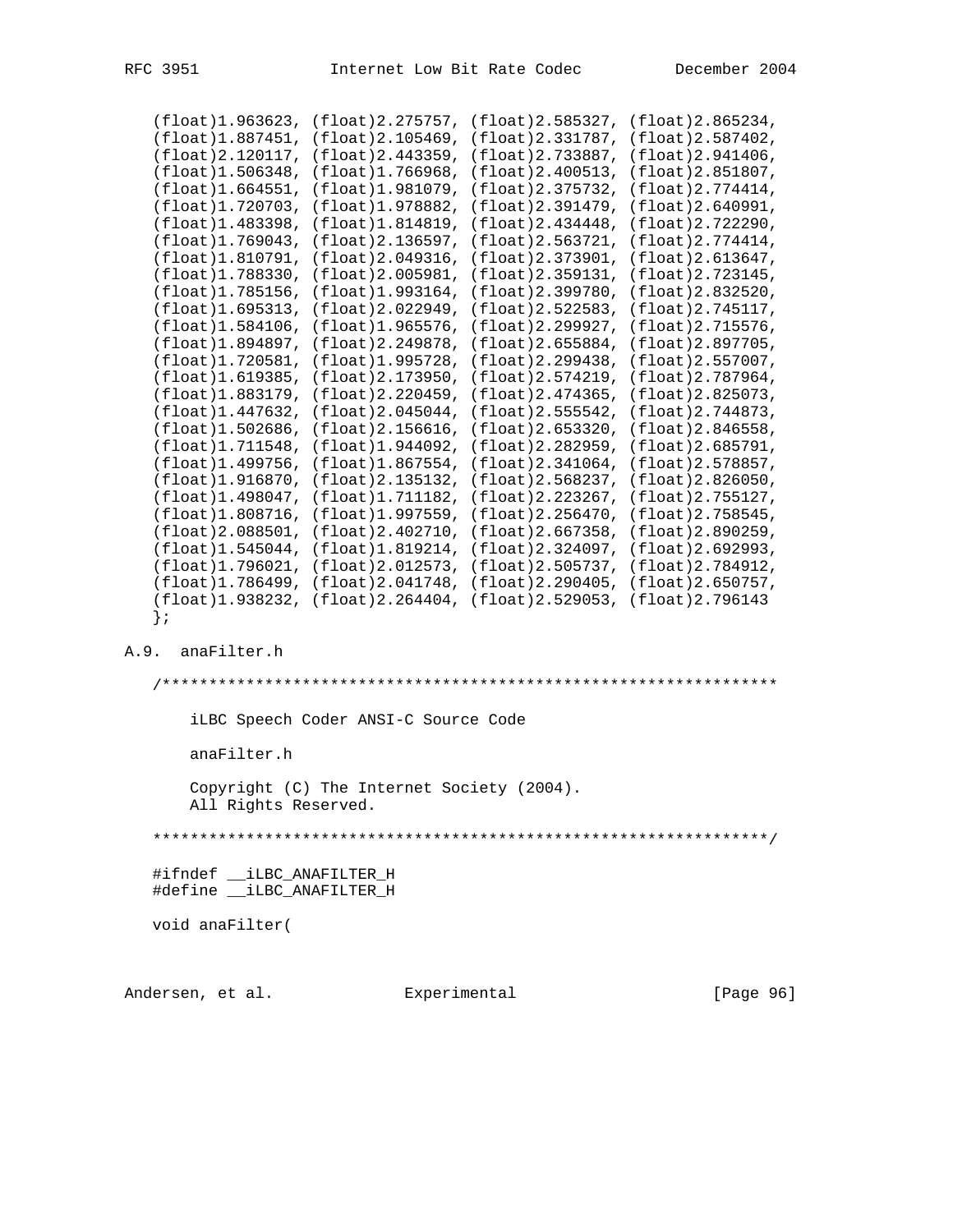```
 float *In, /* (i) Signal to be filtered */
 float *a, /* (i) LP parameters */
 int len,/* (i) Length of signal */
        float *Out, /* (o) Filtered signal */
        float *mem /* (i/o) Filter state */
    );
    #endif
A.10. anaFilter.c
    /******************************************************************
        iLBC Speech Coder ANSI-C Source Code
        anaFilter.c
        Copyright (C) The Internet Society (2004).
        All Rights Reserved.
    ******************************************************************/
    #include <string.h>
    #include "iLBC_define.h"
    /*----------------------------------------------------------------*
    * LP analysis filter.
     *---------------------------------------------------------------*/
    void anaFilter(
       float *In, /* (i) Signal to be filtered */
       float a, \quad / * (i) LP parameters */int len, \left(\frac{1}{2}, \frac{1}{2}\right) Length of signal */
        float *Out, /* (o) Filtered signal */
        float *mem /* (i/o) Filter state */
    ){
        int i, j;
        float *po, *pi, *pm, *pa;
       po = Out;
        /* Filter first part using memory from past */
       for (i=0; i<LPC_FILTERORDER; i++) {
           pi = \alpha \text{In}[i]; pm = &mem[LPC_FILTERORDER-1];
           pa = ai*_{\text{po}=0.0};
```
Andersen, et al. Experimental Formula (Page 97)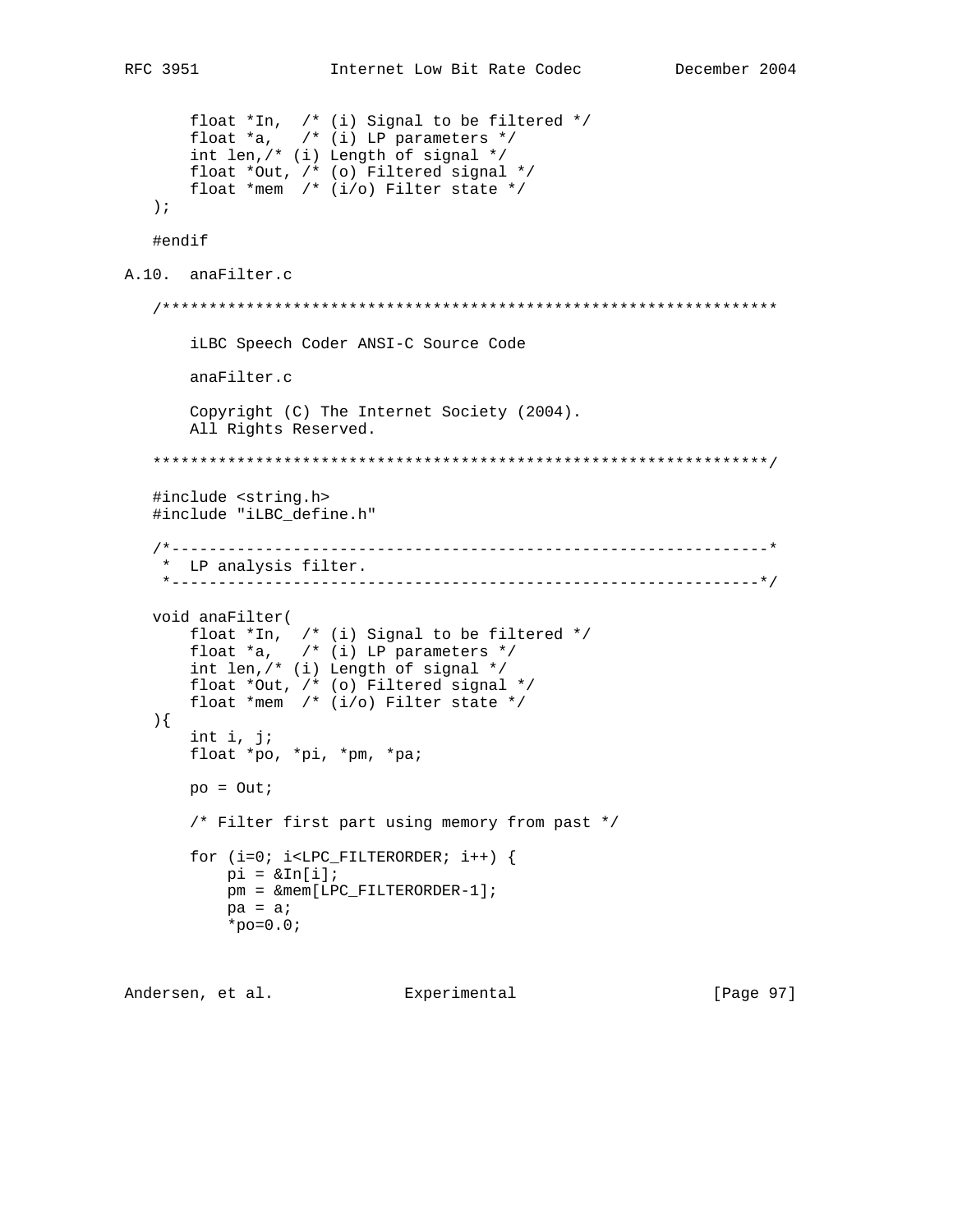```
for (j=0; j<=i; j++) {
            *_{\text{po}+}=(*_{\text{pa}++})*(*_{\text{pi}--}; }
           for (j=i+1; j<LPC_FILTERORDER+1; j++) {
           *_{\text{po}+}=(*_{\text{pa}++})*(*_{\text{pm}--}); }
            po++;
        }
        /* Filter last part where the state is entirely
           in the input vector */
       for (i=LPC_FILTERORDER; i<len; i++) {
           pi = \alpha \text{In}[i];pa = ai*_{\text{po}=0.0};
           for (j=0; j<LPC_FILTERORDER+1; j++)*_{\text{po}+}=(*_{\text{pa}++})*(*_{\text{pi}--}; }
            po++;
        }
        /* Update state vector */
        memcpy(mem, &In[len-LPC_FILTERORDER],
           LPC_FILTERORDER*sizeof(float));
    }
A.11. createCB.h
    /******************************************************************
        iLBC Speech Coder ANSI-C Source Code
        createCB.h
        Copyright (C) The Internet Society (2004).
        All Rights Reserved.
    ******************************************************************/
    #ifndef __iLBC_CREATECB_H
    #define __iLBC_CREATECB_H
    void filteredCBvecs(
        float *cbvectors, /* (o) Codebook vector for the
                                     higher section */
Andersen, et al. Experimental [Page 98]
```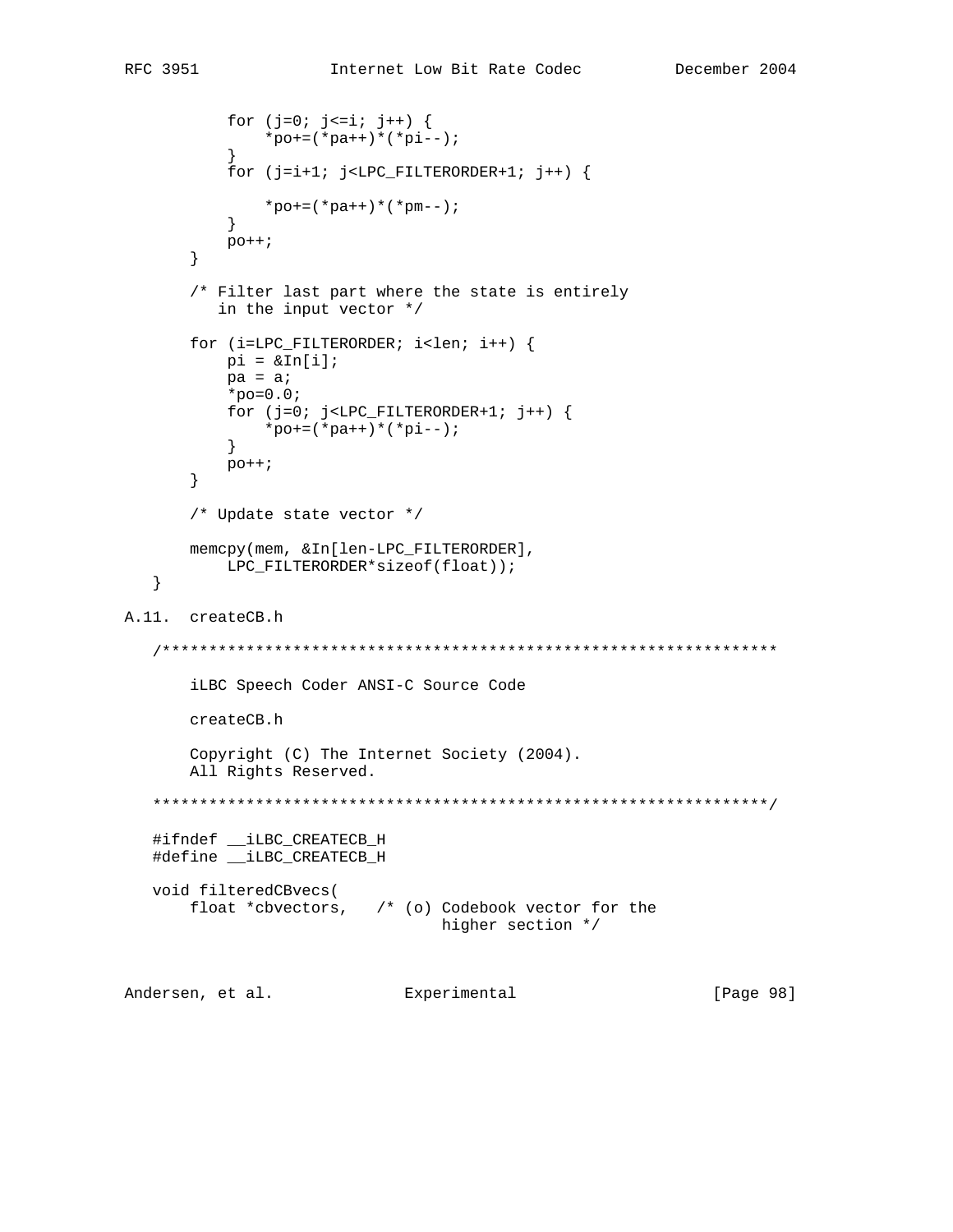```
float *mem, /* (i) Buffer to create codebook<br>vectors from */
 vectors from */
 int lMem /* (i) Length of buffer */
   );
   void searchAugmentedCB(
       int low, /* (i) Start index for the search */
 int high, /* (i) End index for the search */
 int stage, /* (i) Current stage */
 int startIndex, /* (i) CB index for the first
 augmented vector */
 float *target, /* (i) Target vector for encoding */
 float *buffer, /* (i) Pointer to the end of the
                               buffer for augmented codebook
                               construction */
       float *max_measure, /* (i/o) Currently maximum measure */
       int *best_index,/* (o) Currently the best index */
      float *gain, \qquad /* (o) Currently the best gain */
       float *energy, /* (o) Energy of augmented
                               codebook vectors */
       float *invenergy/* (o) Inv energy of aug codebook
                               vectors */
   );
   void createAugmentedVec(
       int index, /* (i) Index for the aug vector
      to be created */<br>float *buffer, * (i) Pointer to the en
                        f^* (i) Pointer to the end of the
                               buffer for augmented codebook
                               construction */
      float *cbVec /* (o) The construced codebook vector */
   );
   #endif
A.12. createCB.c
   /******************************************************************
       iLBC Speech Coder ANSI-C Source Code
       createCB.c
       Copyright (C) The Internet Society (2004).
       All Rights Reserved.
   ******************************************************************/
Andersen, et al. Experimental Formula (Page 99)
```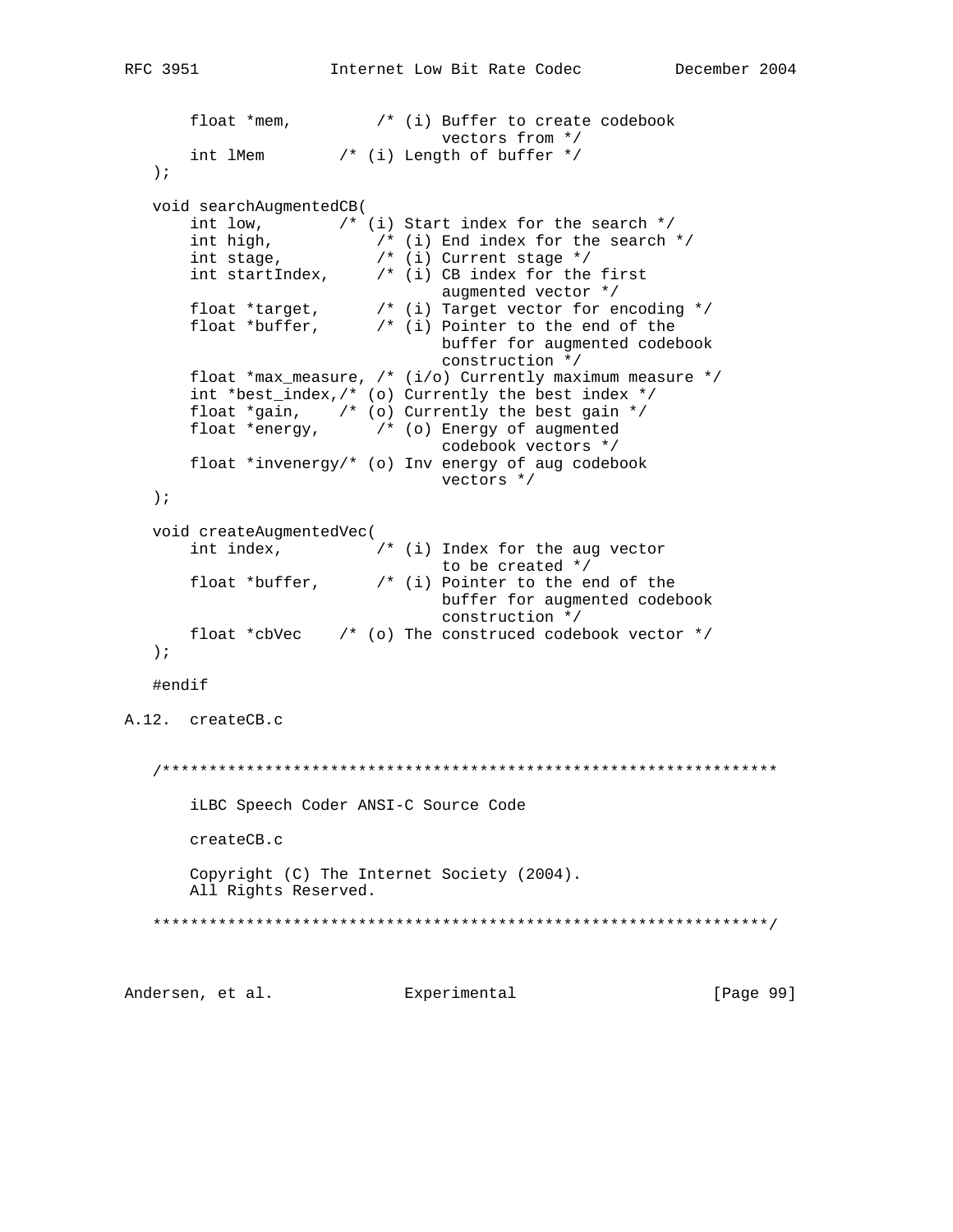```
 #include "iLBC_define.h"
   #include "constants.h"
   #include <string.h>
   #include <math.h>
   /*----------------------------------------------------------------*
    * Construct an additional codebook vector by filtering the
    * initial codebook buffer. This vector is then used to expand
    * the codebook with an additional section.
    *---------------------------------------------------------------*/
   void filteredCBvecs(
       float *cbvectors, /* (o) Codebook vectors for the
 higher section */
 float *mem, /* (i) Buffer to create codebook
 vector from */
       int lMem /* (i) Length of buffer */
   ){
       int j, k;
       float *pp, *pp1;
       float tempbuff2[CB_MEML+CB_FILTERLEN];
       float *pos;
       memset(tempbuff2, 0, (CB_HALFFILTERLEN-1)*sizeof(float));
       memcpy(&tempbuff2[CB_HALFFILTERLEN-1], mem, lMem*sizeof(float));
       memset(&tempbuff2[lMem+CB_HALFFILTERLEN-1], 0,
          (CB_HALFFILTERLEN+1)*sizeof(float));
       /* Create codebook vector for higher section by filtering */
       /* do filtering */
       pos=cbvectors;
       memset(pos, 0, lMem*sizeof(float));
      for (k=0; k<1Mem; k++) {
           pp=&tempbuff2[k];
           pp1=&cbfiltersTbl[CB_FILTERLEN-1];
          for (j=0:j<CB_FILTERLEN;j++) {
          (*pos) += (*pp++) * (*pp1--); }
          pos++;
      }
   }
   /*----------------------------------------------------------------*
    * Search the augmented part of the codebook to find the best
    * measure.
    *----------------------------------------------------------------*/
```
Andersen, et al. Experimental Formula (Page 100)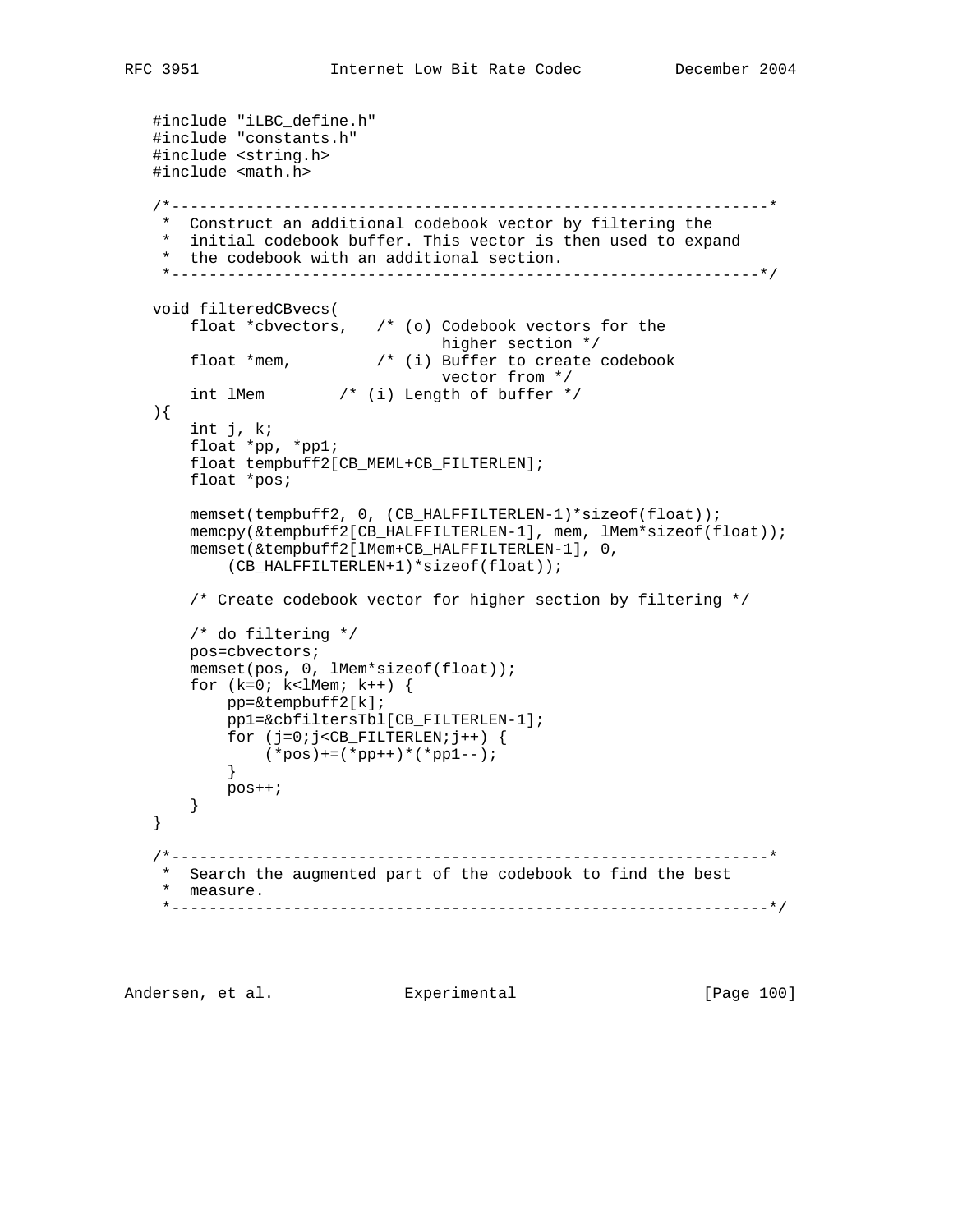```
 void searchAugmentedCB(
       int low, /* (i) Start index for the search */
 int high, /* (i) End index for the search */
 int stage, /* (i) Current stage */
 int startIndex, /* (i) Codebook index for the first
                                 aug vector */
 float *target, /* (i) Target vector for encoding */
 float *buffer, /* (i) Pointer to the end of the buffer for
                                 augmented codebook construction */
       float *max_measure, /* (i/o) Currently maximum measure */
       int *best_index,/* (o) Currently the best index */
 float *gain, /* (o) Currently the best gain */
 float *energy, /* (o) Energy of augmented codebook
                                 vectors */
       float *invenergy/* (o) Inv energy of augmented codebook
                                 vectors */
   ) {
       int icount, ilow, j, tmpIndex;
       float *pp, *ppo, *ppi, *ppe, crossDot, alfa;
       float weighted, measure, nrjRecursive;
       float ftmp;
       /* Compute the energy for the first (low-5)
          noninterpolated samples */
       nrjRecursive = (float) 0.0;
      pp = buffer - low + 1;for (j=0; j<(low-5); j++) {
           nrjRecursive += ( (*pp)*(*pp) );
          pp++; }
       ppe = buffer - low;
       for (icount=low; icount<=high; icount++) {
           /* Index of the codebook vector used for retrieving
              energy values */
           tmpIndex = startIndex+icount-20;
           ilow = icount-4;
           /* Update the energy recursively to save complexity */
           nrjRecursive = nrjRecursive + (*ppe)*(*ppe);
           ppe--;
          energy[tmpIndex] = nrjRecursive;
           /* Compute cross dot product for the first (low-5)
              samples */
```
Andersen, et al. Experimental Formula (Page 101)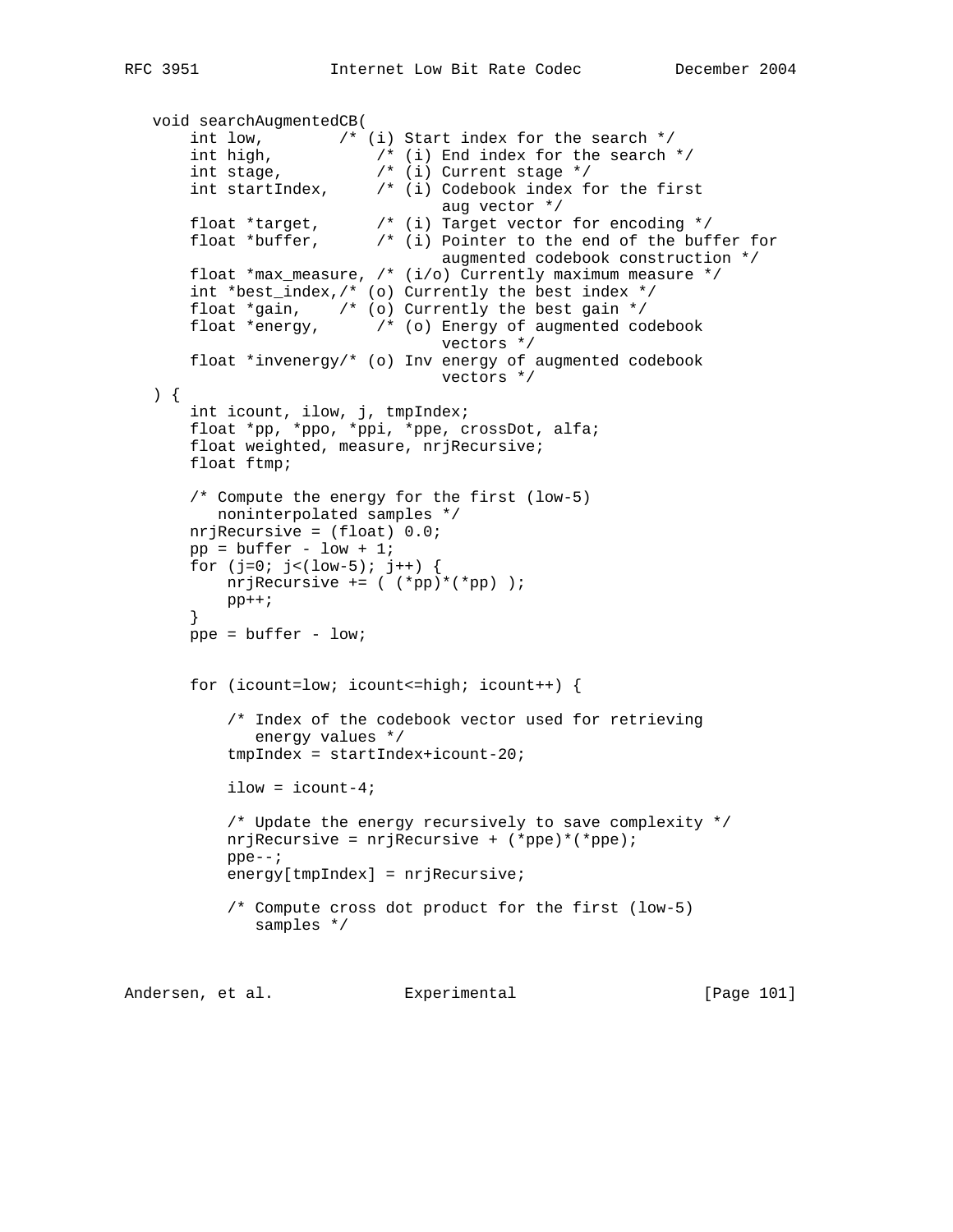```
 crossDot = (float) 0.0;
          pp = buffer-icount;for (j=0; j< ilow; j++) {
          crossDot += target[j]*(*pp++);<br>}
 }
           /* interpolation */
          alfa = (float) 0.2;
           ppo = buffer-4;
           ppi = buffer-icount-4;
          for (j=ilow; j<icount; j++) {
              weighted = ((float)1.0-alfa)*(*ppo)+alfa*(*ppi);
               ppo++;
               ppi++;
               energy[tmpIndex] += weighted*weighted;
             crossDot += target[j]*weighted;
          alfa += (float)0.2;<br>}
 }
           /* Compute energy and cross dot product for the
              remaining samples */
          pp = buffer - icount;for (j=icount; j<SUBL; j++) {
             energy[tmpIndex] += (*pp)*(*pp);crossDot += target[j]*(*pp++);<br>}
 }
           if (energy[tmpIndex]>0.0) {
               invenergy[tmpIndex]=(float)1.0/(energy[tmpIndex]+EPS);
           } else {
           invenergy[tmpIndex] = (float) 0.0;
 }
          if (stage==0) {
               measure = (float)-10000000.0;
               if (crossDot > 0.0) {
                 measure = crossDot*crossDot*invenergy[tmpIndex];
 }
 }
           else {
              measure = crossDot*crossDot*invenergy[tmpIndex];
 }
           /* check if measure is better */
           ftmp = crossDot*invenergy[tmpIndex];
           if ((measure>*max_measure) && (fabs(ftmp)<CB_MAXGAIN)) {
```
Andersen, et al. Experimental [Page 102]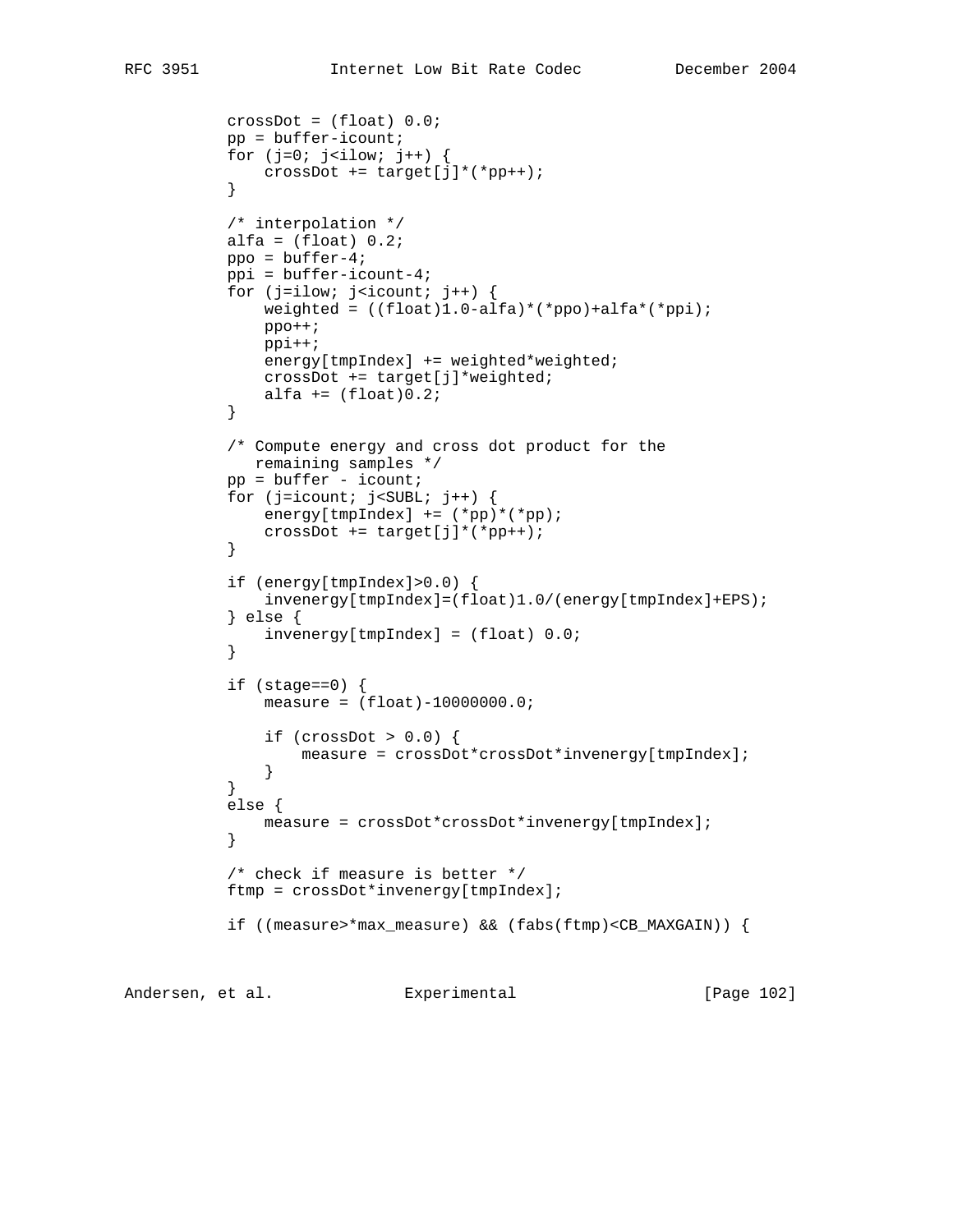```
 *best_index = tmpIndex;
               *max_measure = measure;
                *gain = ftmp;
           }
      }
   }
    /*----------------------------------------------------------------*
    * Recreate a specific codebook vector from the augmented part.
 *
     *----------------------------------------------------------------*/
   void createAugmentedVec(
       int index, /* (i) Index for the augmented vector
                               to be created */
       float *buffer, /* (i) Pointer to the end of the buffer for
                              augmented codebook construction */
       float *cbVec/* (o) The construced codebook vector */
   ) {
       int ilow, j;
       float *pp, *ppo, *ppi, alfa, alfa1, weighted;
      ilow = index-5; /* copy the first noninterpolated part */
      pp = buffer-index; memcpy(cbVec,pp,sizeof(float)*index);
       /* interpolation */
      alfa1 = (float)0.2ialfa = 0.0i ppo = buffer-5;
       ppi = buffer-index-5;
      for (j=ilow; j<index; j++) {
           weighted = ((float)1.0-alfa)*(*ppo)+alfa*(*ppi);
           ppo++;
           ppi++;
          cbVec[j] = weighted; alfa += alfa1;
       }
       /* copy the second noninterpolated part */
      pp = buffer - index; memcpy(cbVec+index,pp,sizeof(float)*(SUBL-index));
```
Andersen, et al. Experimental Formula (Page 103)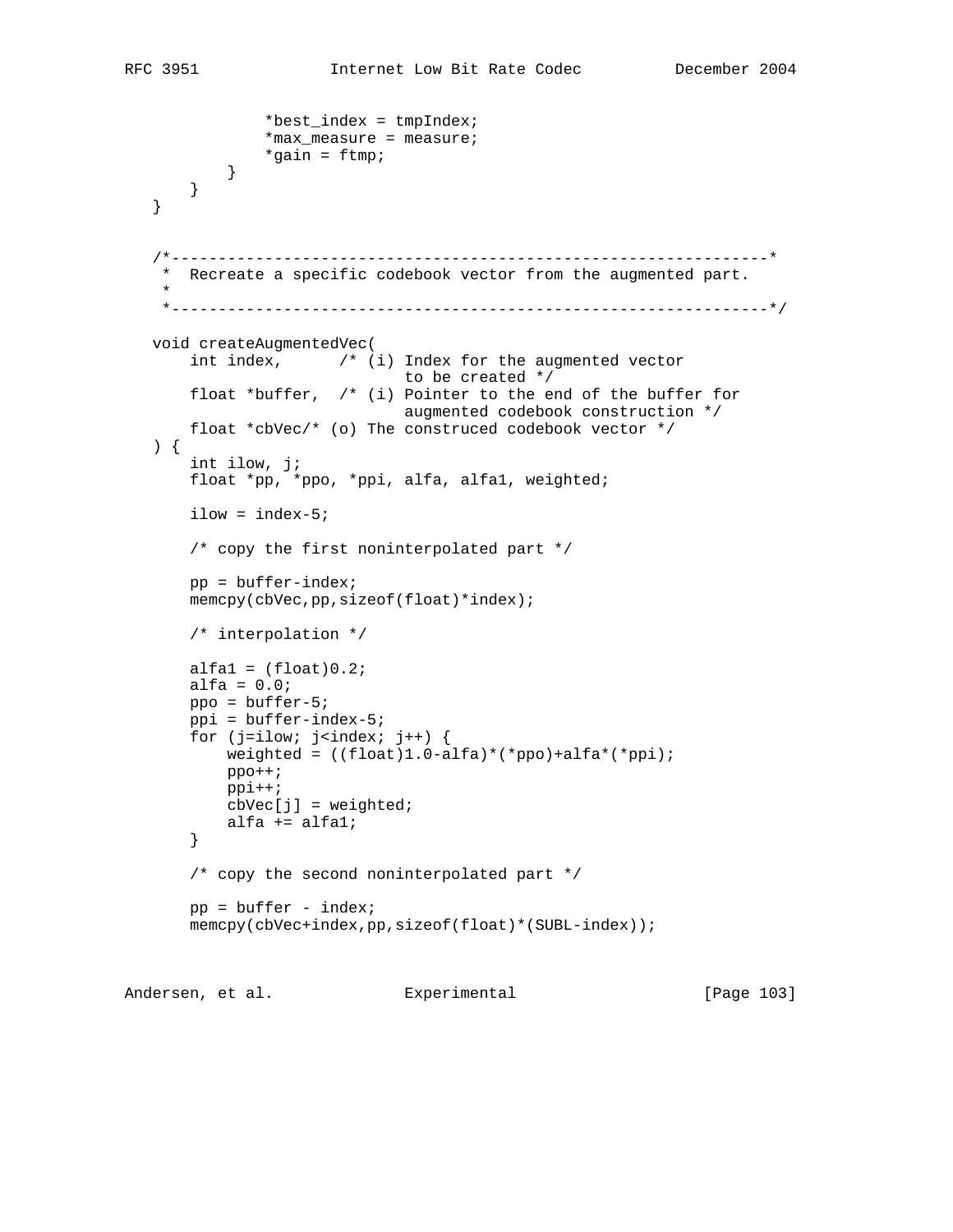}

```
A.13. doCPLC.h
    /******************************************************************
       iLBC Speech Coder ANSI-C Source Code
       doCPLC.h
       Copyright (C) The Internet Society (2004).
       All Rights Reserved.
    ******************************************************************/
    #ifndef __iLBC_DOLPC_H
   #define __iLBC_DOLPC_H
   void doThePLC(
       float *PLCresidual, /* (o) concealed residual */
       float *PLClpc, /* (o) concealed LP parameters */
       int PLI, /* (i) packet loss indicator
                                0 - no PL, 1 = PL * float *decresidual, /* (i) decoded residual */
 float *lpc, /* (i) decoded LPC (only used for no PL) */
 int inlag, /* (i) pitch lag */
       iLBC_Dec_Inst_t *iLBCdec_inst
                         /* (i/o) decoder instance */
   );
    #endif
A.14. doCPLC.c
    /******************************************************************
       iLBC Speech Coder ANSI-C Source Code
       doCPLC.c
       Copyright (C) The Internet Society (2004).
       All Rights Reserved.
    ******************************************************************/
    #include <math.h>
   #include <string.h>
   #include <stdio.h>
Andersen, et al. Experimental Formula (Page 104)
```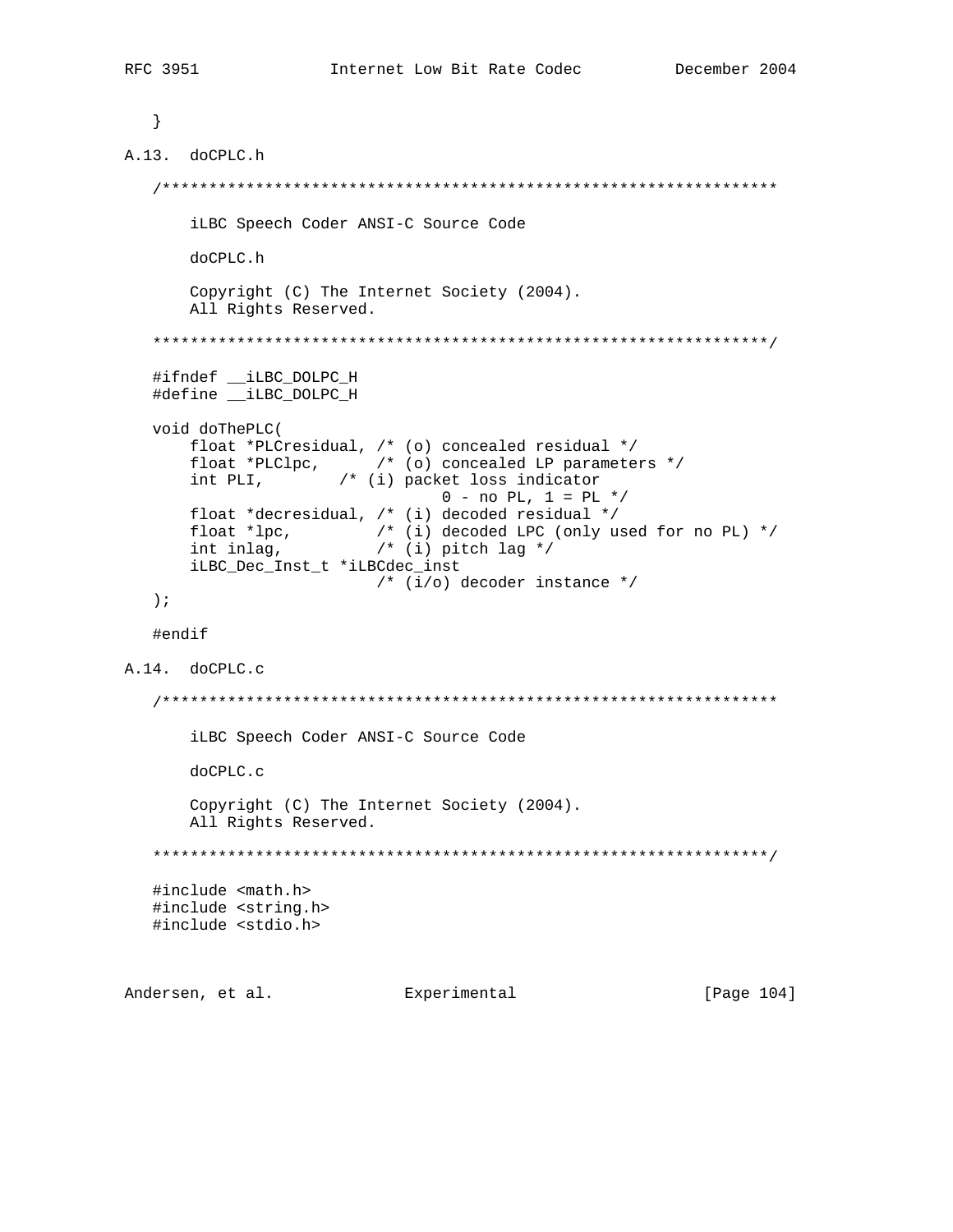```
 #include "iLBC_define.h"
    /*----------------------------------------------------------------*
    * Compute cross correlation and pitch gain for pitch prediction
     * of last subframe at given lag.
     *---------------------------------------------------------------*/
   void compCorr(
 float *cc, /* (o) cross correlation coefficient */
float *gc, \qquad /* (o) gain */ float *pm,
        float *buffer, /* (i) signal buffer */
       int lag, \left( \begin{array}{cc} \cdot & \cdot & \cdot \\ \cdot & \cdot & \cdot \\ \cdot & \cdot & \cdot \end{array} \right) int bLen, /* (i) length of buffer */
 int sRange /* (i) correlation search length */
    ){
        int i;
        float ftmp1, ftmp2, ftmp3;
        /* Guard against getting outside buffer */
        if ((bLen-sRange-lag)<0) {
           sRange=bLen-lag;
        }
       ftmp1 = 0.0;ftmp2 = 0.0;ftmp3 = 0.0;for (i=0; i< sRange; i++) {
            ftmp1 += buffer[bLen-sRange+i] *
               buffer[bLen-sRange+i-lag];
            ftmp2 += buffer[bLen-sRange+i-lag] *
                   buffer[bLen-sRange+i-lag];
            ftmp3 += buffer[bLen-sRange+i] *
                   buffer[bLen-sRange+i];
        }
       if (ftmp2 > 0.0) {
            *cc = ftmp1*ftmp1/ftmp2;
           *gc = (float)fabs(ftmp1/ftmp2);
            *pm=(float)fabs(ftmp1)/
               ((float)sqrt(ftmp2)*(float)sqrt(ftmp3));
        }
        else {
          *_{CC} = 0.0;*gc = 0.0;*pm=0.0; }
    }
```
Andersen, et al. Experimental Frage 105]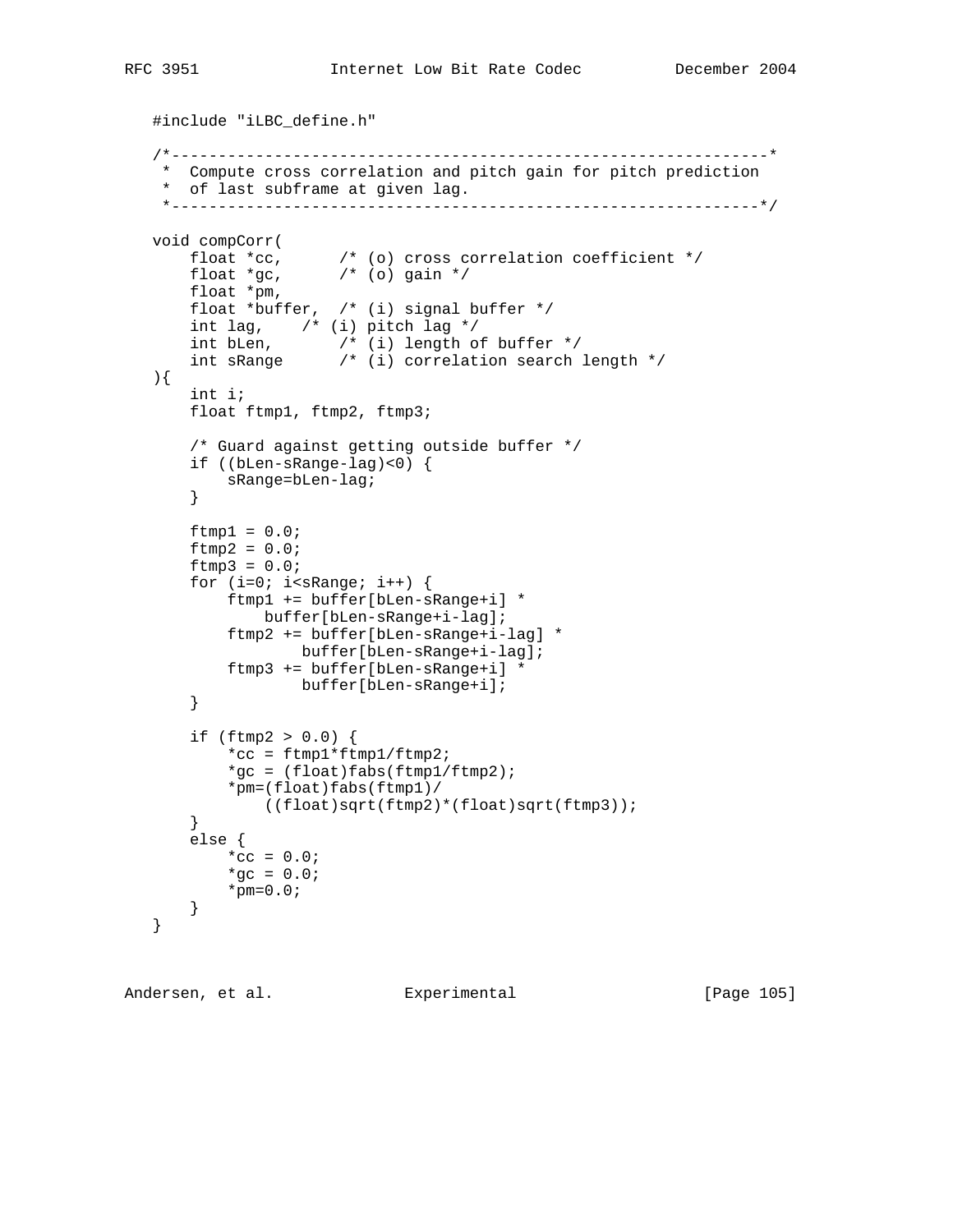```
 /*----------------------------------------------------------------*
    * Packet loss concealment routine. Conceals a residual signal
    * and LP parameters. If no packet loss, update state.
    *---------------------------------------------------------------*/
   void doThePLC(
       float *PLCresidual, /* (o) concealed residual */
       float *PLClpc, /* (o) concealed LP parameters */
       int PLI, /* (i) packet loss indicator
                                0 - no PL, 1 = PL * float *decresidual, /* (i) decoded residual */
 float *lpc, /* (i) decoded LPC (only used for no PL) */
 int inlag, /* (i) pitch lag */
       iLBC_Dec_Inst_t *iLBCdec_inst
                          /* (i/o) decoder instance */
   ){
       int lag=20, randlag;
       float gain, maxcc;
       float use_gain;
       float gain_comp, maxcc_comp, per, max_per;
       int i, pick, use_lag;
       float ftmp, randvec[BLOCKL_MAX], pitchfact, energy;
       /* Packet Loss */
      if (PLI == 1) {
           iLBCdec_inst->consPLICount += 1;
           /* if previous frame not lost,
              determine pitch pred. gain */
           if (iLBCdec_inst->prevPLI != 1) {
               /* Search around the previous lag to find the
                  best pitch period */
               lag=inlag-3;
               compCorr(&maxcc, &gain, &max_per,
                   iLBCdec_inst->prevResidual,
                   lag, iLBCdec_inst->blockl, 60);
              for (i=inlag-2; i<=inlag+3; i++) {
                   compCorr(&maxcc_comp, &gain_comp, &per,
                       iLBCdec_inst->prevResidual,
                       i, iLBCdec_inst->blockl, 60);
                   if (maxcc_comp>maxcc) {
                       maxcc=maxcc_comp;
```
Andersen, et al. Experimental [Page 106]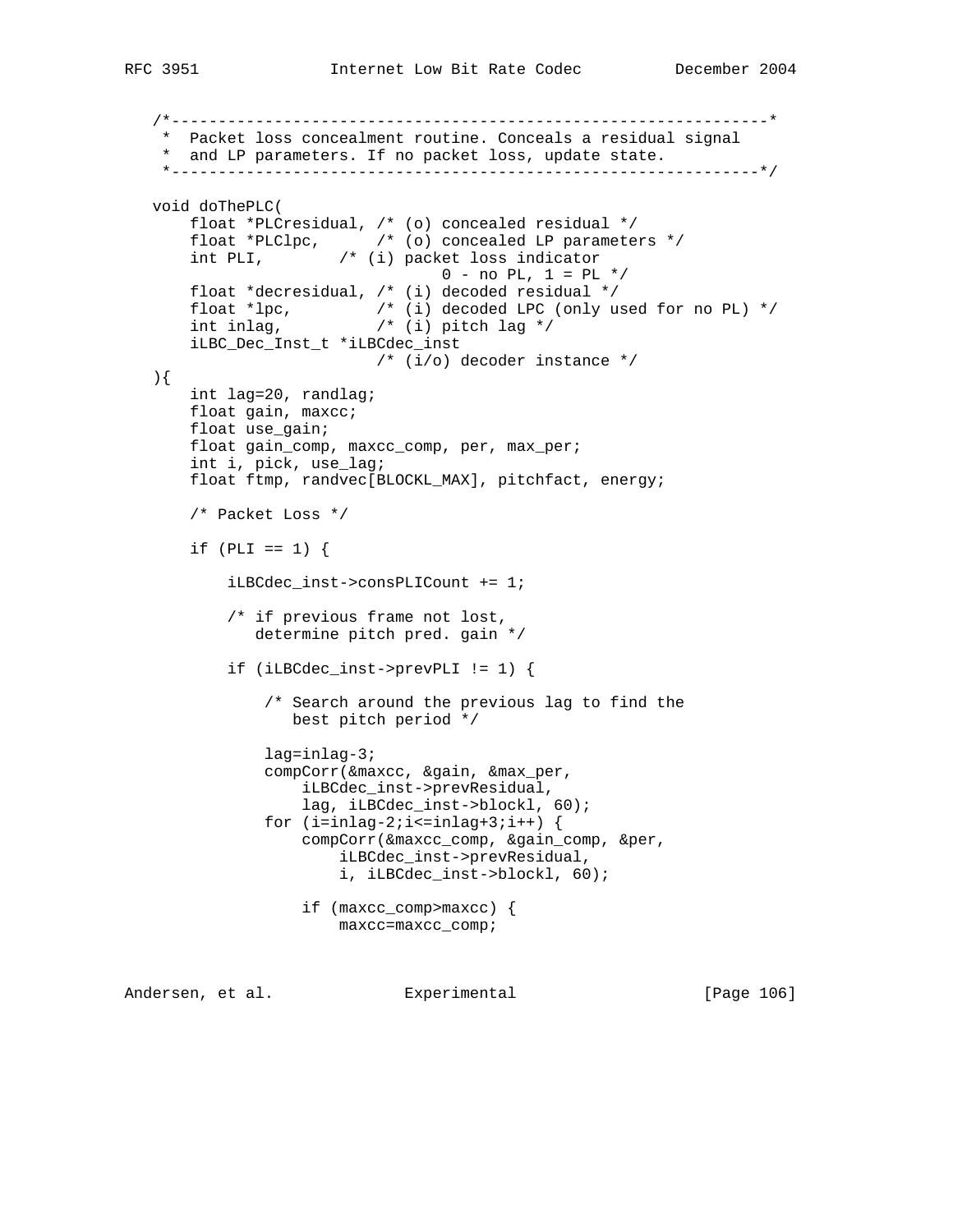```
 gain=gain_comp;
                       lag=i;
                       max_per=per;
 }
 }
 }
           /* previous frame lost, use recorded lag and periodicity */
           else {
               lag=iLBCdec_inst->prevLag;
          max_per=iLBCdec_inst->per;<br>}
 }
           /* downscaling */
           use_gain=1.0;
           if (iLBCdec_inst->consPLICount*iLBCdec_inst->blockl>320)
               use_gain=(float)0.9;
           else if (iLBCdec_inst->consPLICount*
                           iLBCdec_inst->blockl>2*320)
               use_gain=(float)0.7;
           else if (iLBCdec_inst->consPLICount*
                           iLBCdec_inst->blockl>3*320)
               use_gain=(float)0.5;
           else if (iLBCdec_inst->consPLICount*
                           iLBCdec_inst->blockl>4*320)
               use_gain=(float)0.0;
           /* mix noise and pitch repeatition */
           ftmp=(float)sqrt(max_per);
           if (ftmp>(float)0.7)
               pitchfact=(float)1.0;
           else if (ftmp>(float)0.4)
               pitchfact=(ftmp-(float)0.4)/((float)0.7-(float)0.4);
           else
               pitchfact=0.0;
           /* avoid repetition of same pitch cycle */
           use_lag=lag;
          if (lag<80) {
               use_lag=2*lag;
 }
           /* compute concealed residual */
```
Andersen, et al. Experimental [Page 107]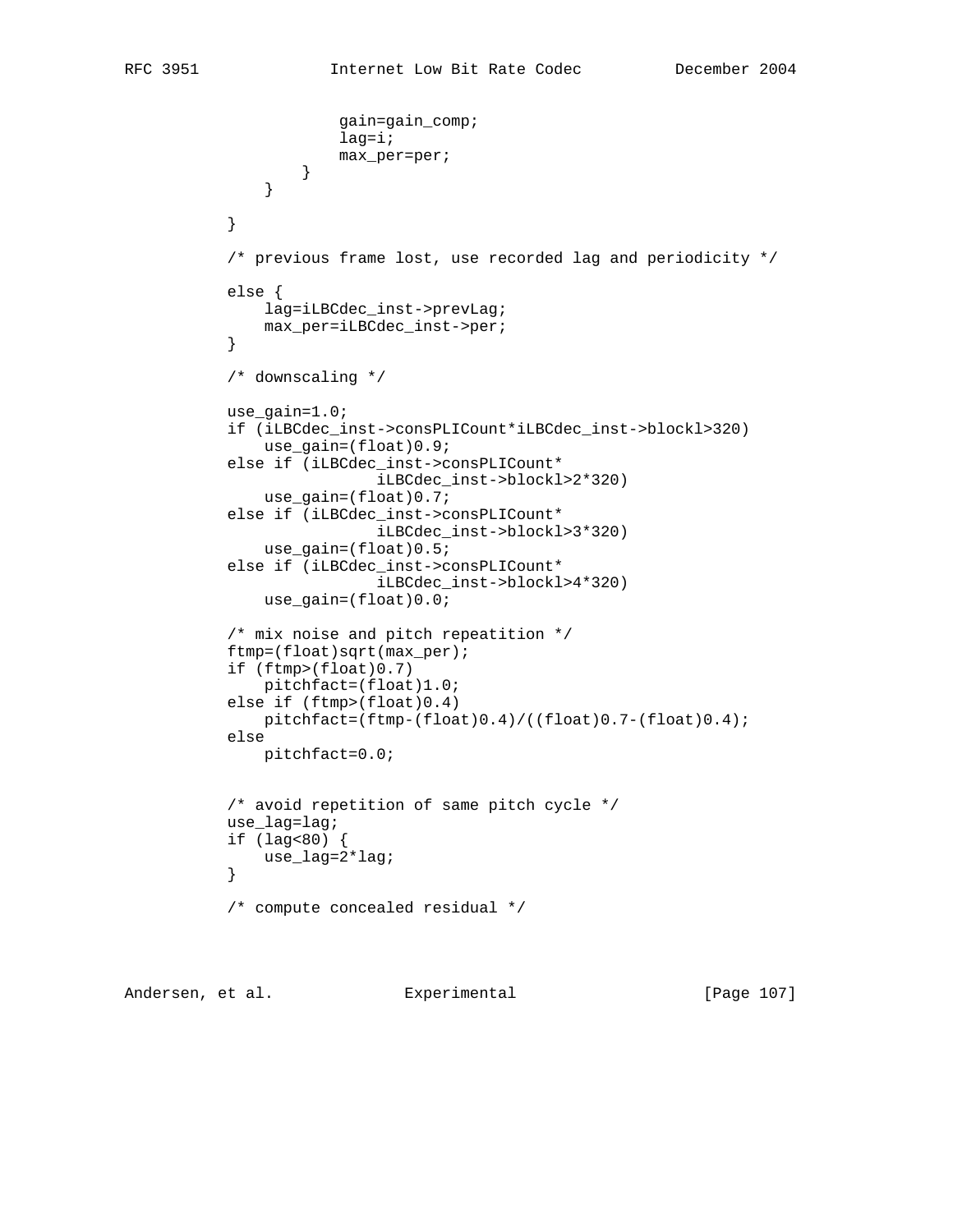```
energy = 0.0;
          for (i=0; i<i>ILBCdec_inst</i>->block1; i++) {
               /* noise component */
               iLBCdec_inst->seed=(iLBCdec_inst->seed*69069L+1) &
                  (0x80000000L-1); randlag = 50 + ((signed long) iLBCdec_inst->seed)%70;
              pick = i - randlag;if (pick < 0) {
                   randvec[i] =
                       iLBCdec_inst->prevResidual[
                                  iLBCdec_inst->blockl+pick];
               } else {
                   randvec[i] = randvec[pick];
 }
               /* pitch repeatition component */
              pick = i -use_lag;
              if (pick < 0) {
                   PLCresidual[i] =
                        iLBCdec_inst->prevResidual[
                                   iLBCdec_inst->blockl+pick];
                } else {
                   PLCresidual[i] = PLCresidual[pick];
 }
               /* mix random and periodicity component */
              if (i<80) PLCresidual[i] = use_gain*(pitchfact *
                               PLCresidual[i] +
                               ((float)1.0 - pitchfact) * randvec[i]);
              else if (i<160) PLCresidual[i] = (float)0.95*use_gain*(pitchfact *
                               PLCresidual[i] +
                               ((float)1.0 - pitchfact) * randvec[i]);
               else
                   PLCresidual[i] = (float)0.9*use_gain*(pitchfact *
                               PLCresidual[i] +
                               ((float)1.0 - pitchfact) * randvec[i]);
              energy += PLCresidual[i] * PLCresidual[i];
 }
           /* less than 30 dB, use only noise */
```
Andersen, et al. Experimental [Page 108]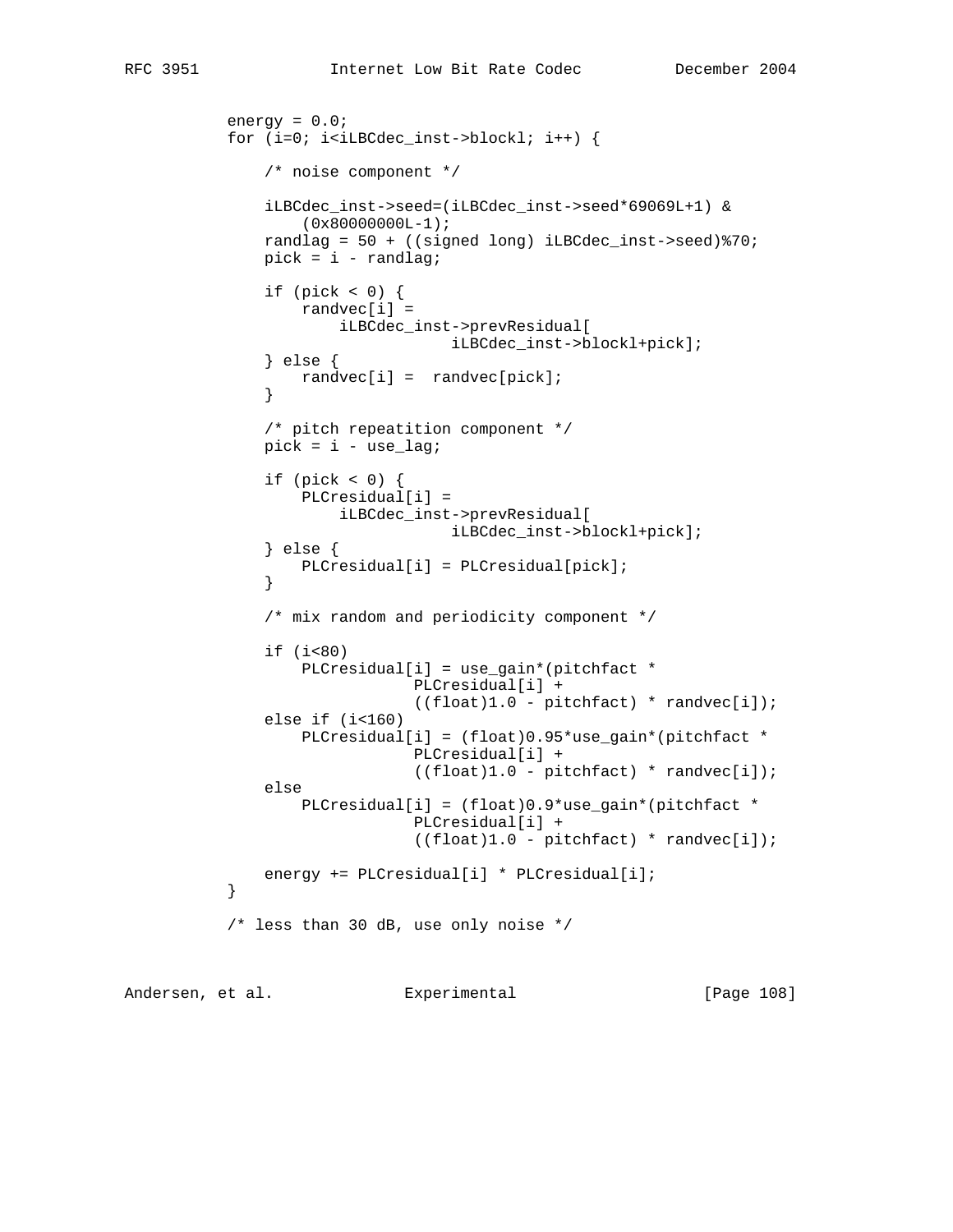```
if (sqrt(energy/(float)iLBCdec_inst->blockl) < 30.0)gain=0.0;for (i=0; i< iLBCdec_inst-&gt;blockl; i++) {
                 PLCresidual[i] = randvec[i];\}\}/* use old LPC */
          memcpy(PLClpc,iLBCdec_inst->prevLpc,
             (LPC_FILTERORDER+1)*sizeof(float));
      \}/* no packet loss, copy input */
      else fmemcpy(PLCresidual, decresidual,
              iLBCdec_inst->blockl*sizeof(float));
          memcpy(PLClpc, lpc, (LPC_FILTERORDER+1)*sizeof(float));
          iLBCdec\_inst->consPLICount = 0;\}/* update state */
      if (PLI) {
          iLBCdec_inst->prevLag = lag;
          iLBCdec_inst->per=max_per;
      \}iLBCdec_inst->prevPLI = PLI;memcpy(iLBCdec_inst->prevLpc, PLClpc,
         (LPC_FILTERORDER+1)*sizeof(float));
      memcpy(iLBCdec_inst->prevResidual, PLCresidual,
          iLBCdec_inst->blockl*sizeof(float));
  \}A.15. enhancer.h
   iLBC Speech Coder ANSI-C Source Code
      enhancer.h
      Copyright (C) The Internet Society (2004).
      All Rights Reserved.
```
Andersen, et al. Experimental [Page 109]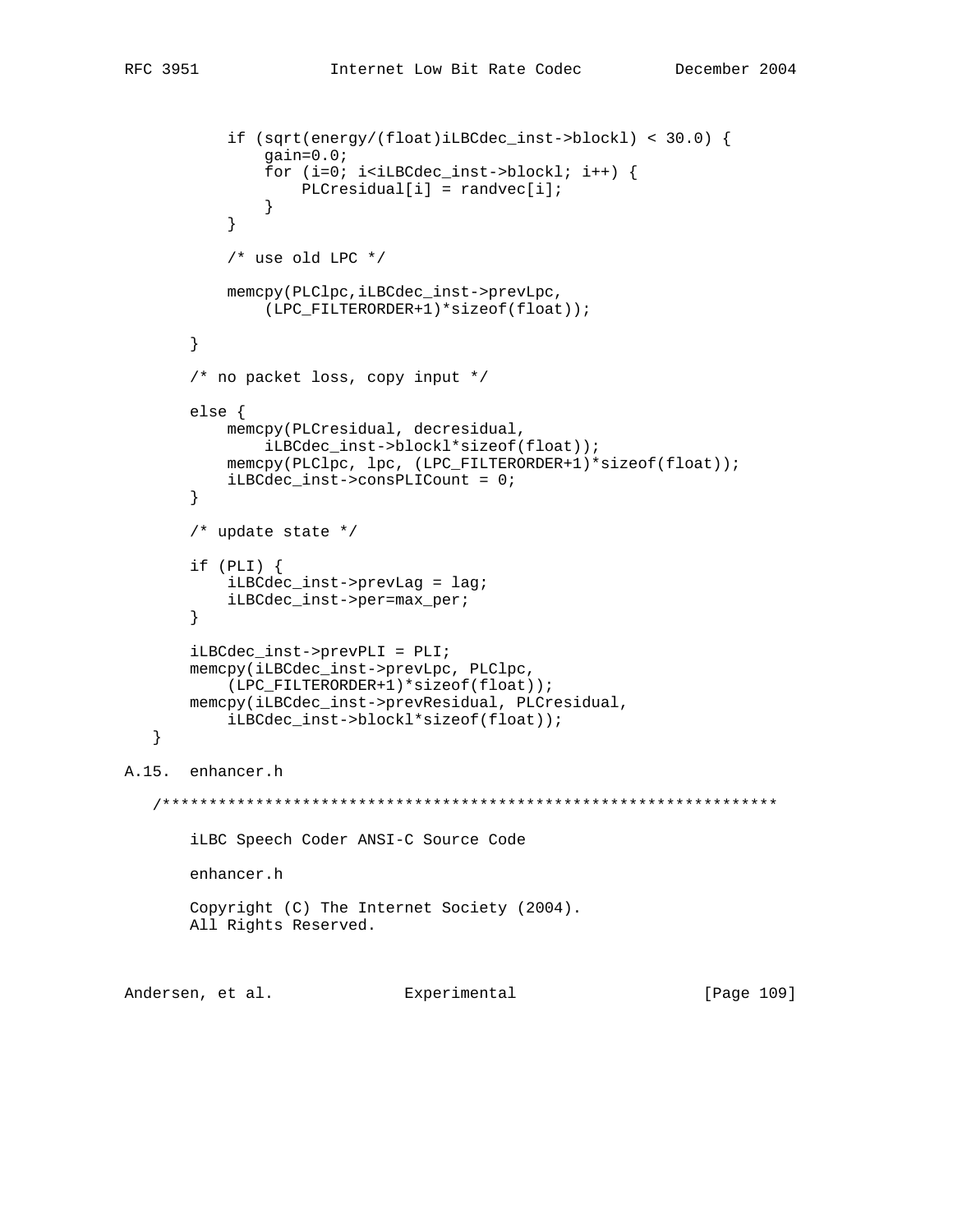```
#ifndef __ENHANCER_H
  #define ENHANCER_H
  #include "iLBC_define.h"
  float xCorrCoef(
     at xcorrecter(<br>
float *target, \begin{array}{ccc} & \\ & / \ast & (i) & \text{first array } \ast / \\ & \text{float *regressor,} & \\ & \text{int subl} & \\ & \end{array} /* (i) second array */
  \rightarrowint enhancerInterface(<br>float *out, \qquad/* (o) the enhanced recidual signal */<br>float *in, \qquad/* (i) the recidual signal to enhance */
      iLBC_Dec_Inst_t *iLBCdec_inst
                       /* (i/o) the decoder state structure */
  \rightarrow \rightarrow#endif
A.16. enhancer.c
  iLBC Speech Coder ANSI-C Source Code
      enhancer.c
      Copyright (C) The Internet Society (2004).
      All Rights Reserved.
  #include <math.h>
  #include <string.h>
  #include "iLBC_define.h"
  #include "constants.h"
  #include "filter.h"
  * Find index in array such that the array element with said
   * index is the element of said array closest to "value"
   * according to the squared-error criterion
   void NearestNeighbor(
```
Andersen, et al. Experimental

[Page 110]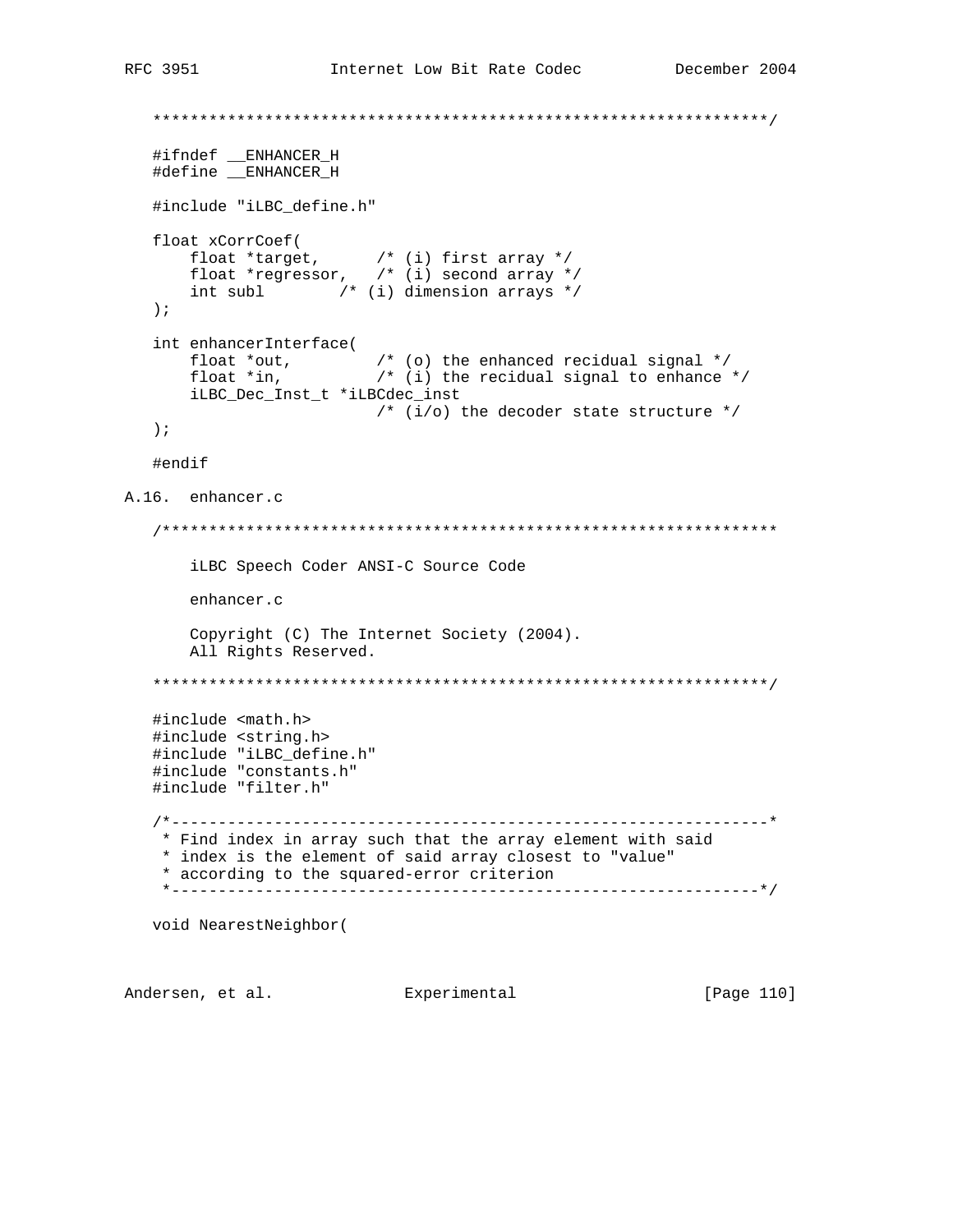```
 int *index, /* (o) index of array element closest
 to value */
 float *array, /* (i) data array */
 float value,/* (i) value */
       int arlength/* (i) dimension of data array */
   ){
       int i;
      float bestcrit, crit;
       crit=array[0]-value;
       bestcrit=crit*crit;
       *index=0;
      for (i=1; i<math>card{right; i++)</math> { crit=array[i]-value;
           crit=crit*crit;
          if (crit<bestcrit) {
             bestcrit=crit;
              *index=i;
           }
      }
   }
   /*----------------------------------------------------------------*
    * compute cross correlation between sequences
    *---------------------------------------------------------------*/
   void mycorr1(
 float* corr, /* (o) correlation of seq1 and seq2 */
 float* seq1, /* (i) first sequence */
 int dim1, /* (i) dimension first seq1 */
 const float *seq2, /* (i) second sequence */
       int dim2 /* (i) dimension seq2 */
   ){
       int i,j;
      for (i=0; i<=dim1-dim2; i++) {
          corr[i]=0.0;for (j=0; j<dim2; j++) {
             corr[i] += seq1[i+j] * seq2[j]; }
      }
   }
   /*----------------------------------------------------------------*
    * upsample finite array assuming zeros outside bounds
    *---------------------------------------------------------------*/
```
Andersen, et al. Experimental Formula (Page 111)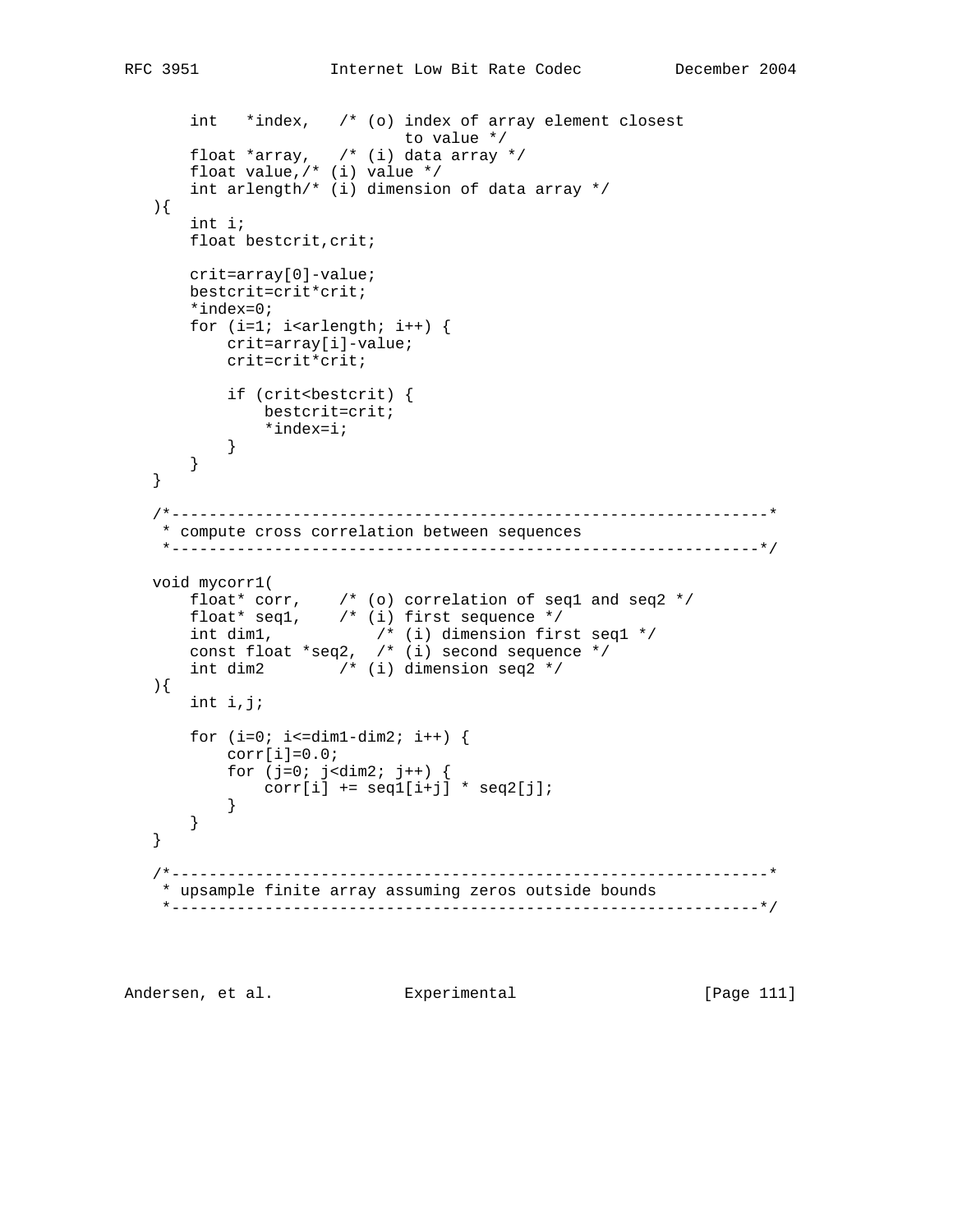```
 void enh_upsample(
 float* useq1, /* (o) upsampled output sequence */
 float* seq1,/* (i) unupsampled sequence */
 int dim1, /* (i) dimension seq1 */
 int hfl /* (i) polyphase filter length=2*hfl+1 */
   ){
       float *pu,*ps;
       int i,j,k,q,filterlength,hfl2;
       const float *polyp[ENH_UPS0]; /* pointers to
                                      polyphase columns */
       const float *pp;
       /* define pointers for filter */
       filterlength=2*hfl+1;
       if ( filterlength > dim1 ) {
          hfl2=(int) (dim1/2);
          for (j=0; j<ENH_UPS0; j++) {
           polyp[j]=polyphaserTbl+j*filterlength+hfl-hfl2;
 }
           hfl=hfl2;
           filterlength=2*hfl+1;
       }
       else {
           for (j=0; j<ENH_UPS0; j++) {
              polyp[j]=polyphaserTbl+j*filterlength;
 }
       }
       /* filtering: filter overhangs left side of sequence */
       pu=useq1;
       for (i=hfl; i<filterlength; i++) {
          for (j=0; j<ENH_UPS0; j++) {
              *pu=0.0;
             pp = polyp[j];ps = seq1 + i;for (k=0; k<=i; k++) {
                 *pu += *ps-- * *pp++;
 }
              pu++;
           }
       }
       /* filtering: simple convolution=inner products */
       for (i=filterlength; i<dim1; i++) {
```
Andersen, et al. Experimental [Page 112]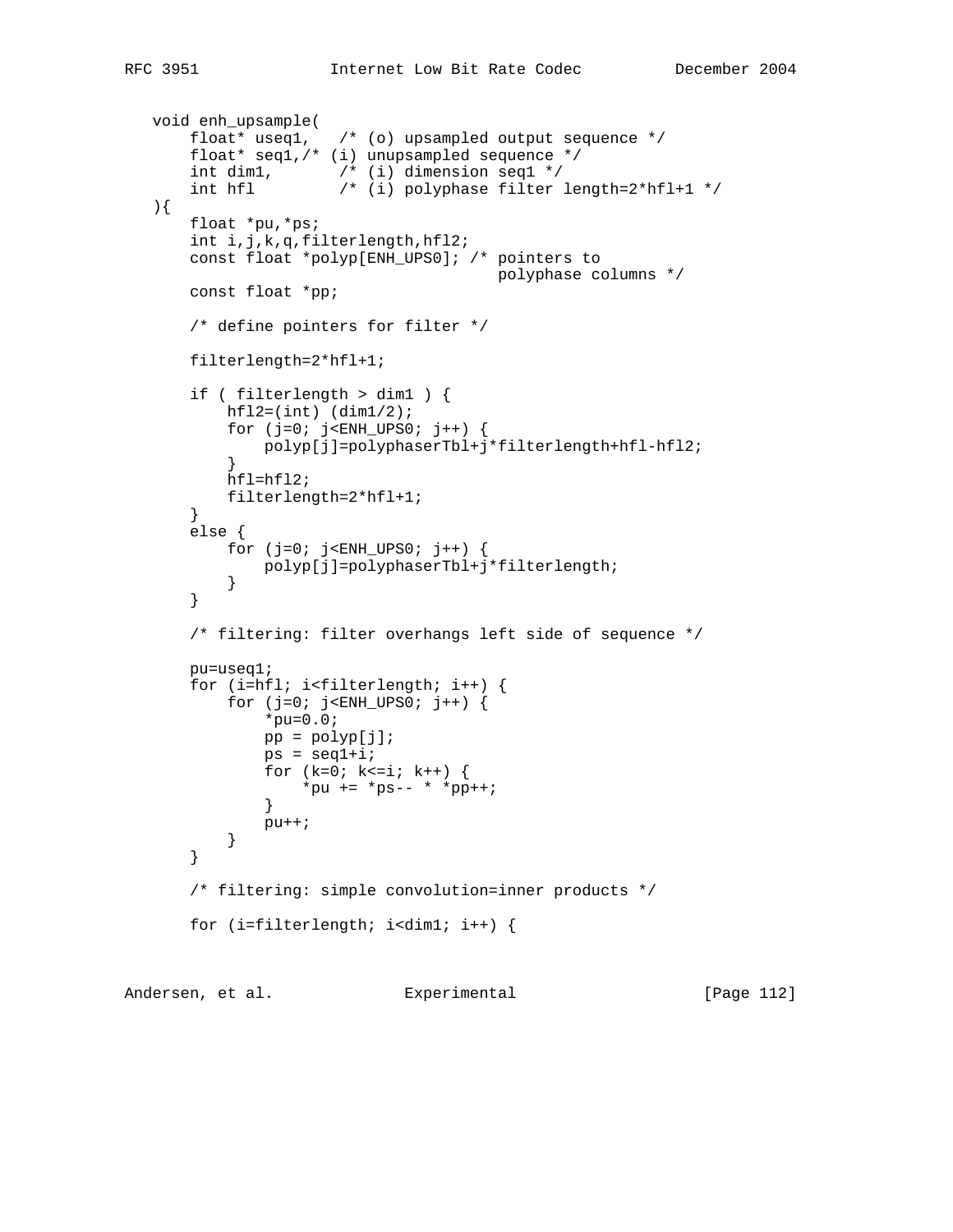```
for (j=0:j<EMH_UPS0; j++)*pu=0.0;pp = polyp[j];ps = seq1 + i; for (k=0; k<filterlength; k++) {
              *pu += *ps-- * *pp++;<br>}
 }
             pu++; }
       }
       /* filtering: filter overhangs right side of sequence */
      for (q=1; q=hfl; q++) {
          for (j=0; j<ENH_UPS0; j++) {
              *pu=0.0;pp = polyp[j]+q;ps = seq1 + dim1 - 1; for (k=0; k<filterlength-q; k++) {
                 *pu += *ps-- * *pp++;
 }
             pu++; }
      }
   }
   /*----------------------------------------------------------------*
    * find segment starting near idata+estSegPos that has highest
    * correlation with idata+centerStartPos through
    * idata+centerStartPos+ENH_BLOCKL-1 segment is found at a
    * resolution of ENH_UPSO times the original of the original
    * sampling rate
    *---------------------------------------------------------------*/
   void refiner(
 float *seg, /* (o) segment array */
 float *updStartPos, /* (o) updated start point */
 float* idata, /* (i) original data buffer */
 int idatal, /* (i) dimension of idata */
 int centerStartPos, /* (i) beginning center segment */
       float estSegPos,/* (i) estimated beginning other segment */
       float period /* (i) estimated pitch period */
   ){
      int estSegPosRounded, searchSegStartPos, searchSegEndPos, corrdim;
       int tloc,tloc2,i,st,en,fraction;
       float vect[ENH_VECTL],corrVec[ENH_CORRDIM],maxv;
       float corrVecUps[ENH_CORRDIM*ENH_UPS0];
```
Andersen, et al. Experimental [Page 113]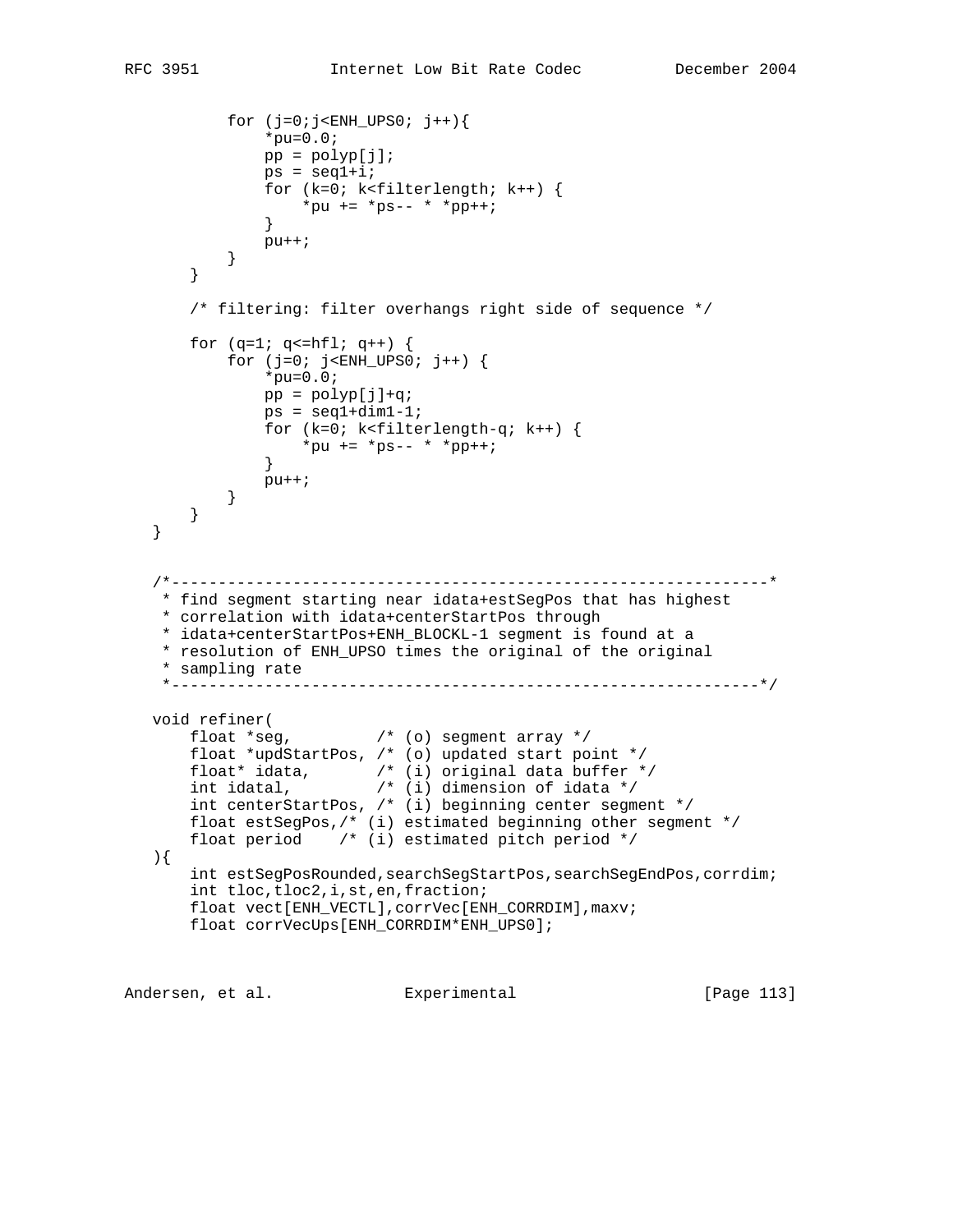```
 /* defining array bounds */
       estSegPosRounded=(int)(estSegPos - 0.5);
        searchSegStartPos=estSegPosRounded-ENH_SLOP;
        if (searchSegStartPos<0) {
            searchSegStartPos=0;
        }
        searchSegEndPos=estSegPosRounded+ENH_SLOP;
        if (searchSegEndPos+ENH_BLOCKL >= idatal) {
            searchSegEndPos=idatal-ENH_BLOCKL-1;
        }
       corrdim=searchSegEndPos-searchSegStartPos+1;
        /* compute upsampled correlation (corr33) and find
           location of max */
       mycorr1(corrVec,idata+searchSegStartPos,
            corrdim+ENH_BLOCKL-1,idata+centerStartPos,ENH_BLOCKL);
       enh_upsample(corrVecUps,corrVec,corrdim,ENH_FL0);
        tloc=0; maxv=corrVecUps[0];
        for (i=1; i<ENH_UPS0*corrdim; i++) {
            if (corrVecUps[i]>maxv) {
                tloc=i;
                maxv=corrVecUps[i];
 }
        }
        /* make vector can be upsampled without ever running outside
           bounds */
        *updStartPos= (float)searchSegStartPos +
            (float)tloc/(float)ENH_UPS0+(float)1.0;
        tloc2=(int)(tloc/ENH_UPS0);
        if (tloc>tloc2*ENH_UPS0) {
            tloc2++;
        }
        st=searchSegStartPos+tloc2-ENH_FL0;
       if (st<0) \{ memset(vect,0,-st*sizeof(float));
            memcpy(&vect[-st],idata, (ENH_VECTL+st)*sizeof(float));
        }
       else {
```
Andersen, et al. Experimental Formula (Page 114)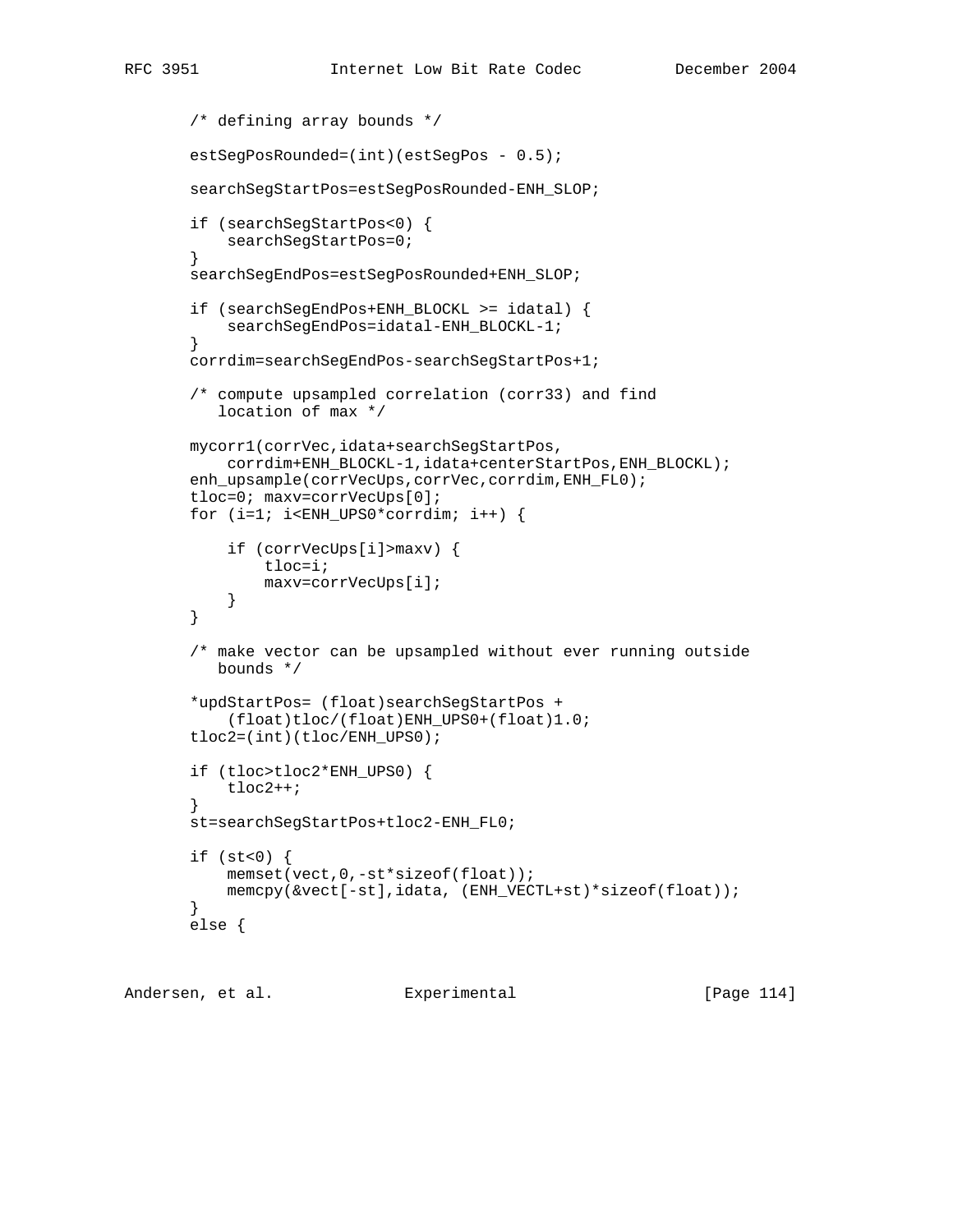```
 en=st+ENH_VECTL;
           if (en>idatal) {
               memcpy(vect, &idata[st],
                   (ENH_VECTL-(en-idatal))*sizeof(float));
               memset(&vect[ENH_VECTL-(en-idatal)], 0,
          (en-idatal)*sizeof(float));
 }
           else {
               memcpy(vect, &idata[st], ENH_VECTL*sizeof(float));
 }
       }
       fraction=tloc2*ENH_UPS0-tloc;
       /* compute the segment (this is actually a convolution) */
       mycorr1(seg,vect,ENH_VECTL,polyphaserTbl+(2*ENH_FL0+1)*fraction,
         2*ENH FL0+1);
   }
   /*----------------------------------------------------------------*
    * find the smoothed output data
    *---------------------------------------------------------------*/
   void smath(
 float *odata, /* (o) smoothed output */
 float *sseq,/* (i) said second sequence of waveforms */
      int hl, \frac{1}{2^{*}} (i) 2*hl+1 is sseq dimension */
       float alpha0/* (i) max smoothing energy fraction */
   ){
       int i,k;
       float w00,w10,w11,A,B,C,*psseq,err,errs;
       float surround[BLOCKL_MAX]; /* shape contributed by other than
                                      current */
       float wt[2*ENH_HL+1]; /* waveform weighting to get
                                     surround shape */
       float denom;
       /* create shape of contribution from all waveforms except the
          current one */
      for (i=1; i<=2*h1+1; i++) {
         wt[i-1] = (float)0.5*(1 - (float)cos(2*PI*1/(2*hl+2)));
       }
      wt[h1]=0.0; /* for clarity, not used */
      for (i=0; i < ENH_BLOCKL; i++) {
          surround[i]=sseq[i]*wt[0];
       }
```
Andersen, et al. Experimental [Page 115]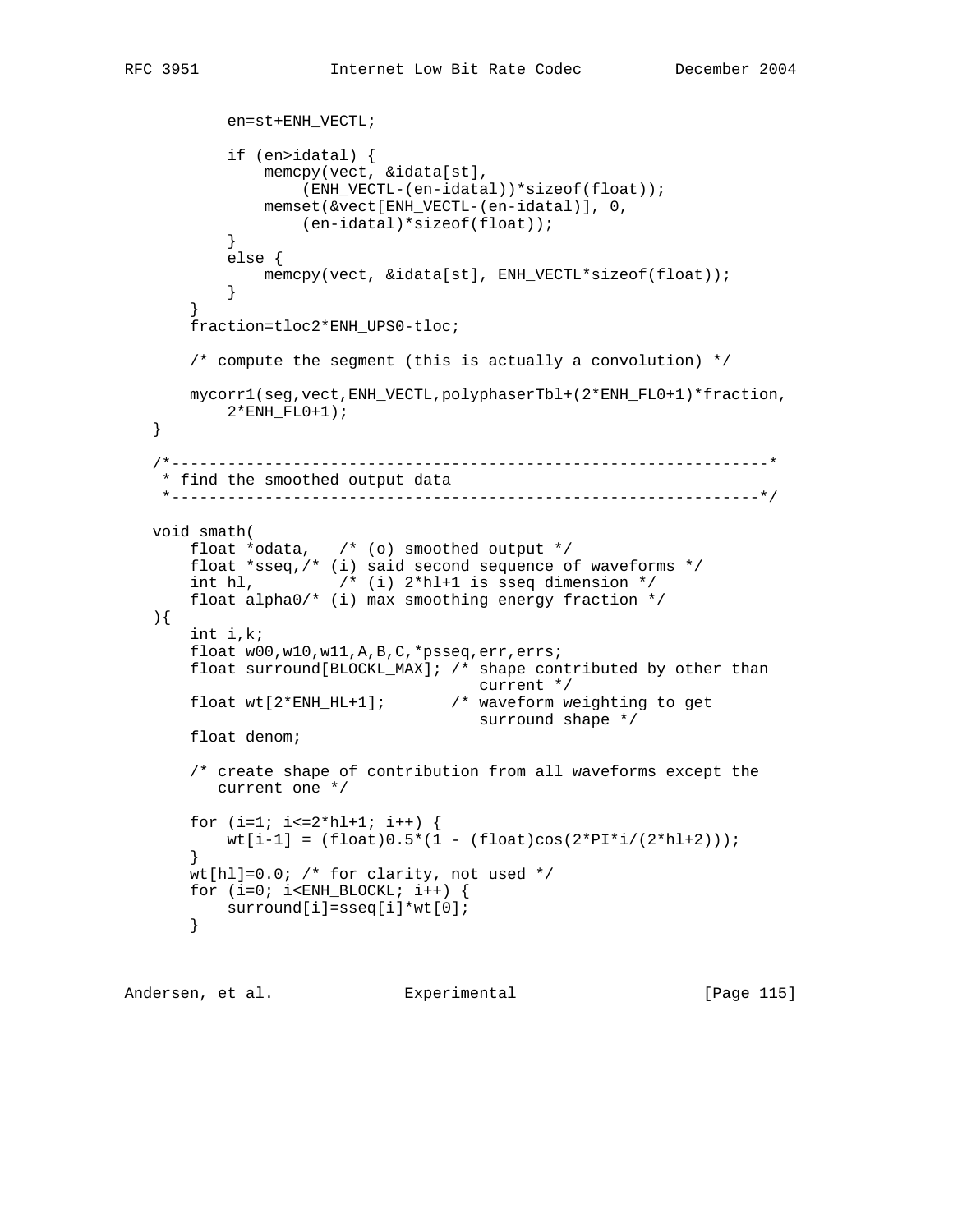```
for (k=1; k< h1; k++) {
           psseq=sseq+k*ENH_BLOCKL;
          for(i=0:i<EMH_BLOCKL; i++) surround[i]+=psseq[i]*wt[k];
 }
       }
       for (k=hl+1; k<=2*hl; k++) {
           psseq=sseq+k*ENH_BLOCKL;
          for(i=0:i<EMH_BLOCKL; i++) surround[i]+=psseq[i]*wt[k];
 }
       }
       /* compute some inner products */
      w00 = w10 = w11 = 0.0;
       psseq=sseq+hl*ENH_BLOCKL; /* current block */
      for (i=0; i\leq KNH_BLOCKL;i++) {
           w00+=psseq[i]*psseq[i];
           w11+=surround[i]*surround[i];
           w10+=surround[i]*psseq[i];
       }
      if (fabs(w11) < 1.0) {
           w11=1.0;
 }
      C = (float)sqrt( w00/w11);
       /* first try enhancement without power-constraint */
       errs=0.0;
       psseq=sseq+hl*ENH_BLOCKL;
      for (i=0; i < ENH_BLOCKL; i++) odata[i]=C*surround[i];
           err=psseq[i]-odata[i];
           errs+=err*err;
       }
       /* if constraint violated by first try, add constraint */
      if (errs > alpha0 * w00) {
          if ( w00 < 1 ) {
              w00=1; }
          denom = (w11*w00-w10*w10)/(w00*w00); if (denom > 0.0001) { /* eliminates numerical problems
                                    for if smooth */
```
Andersen, et al. Experimental [Page 116]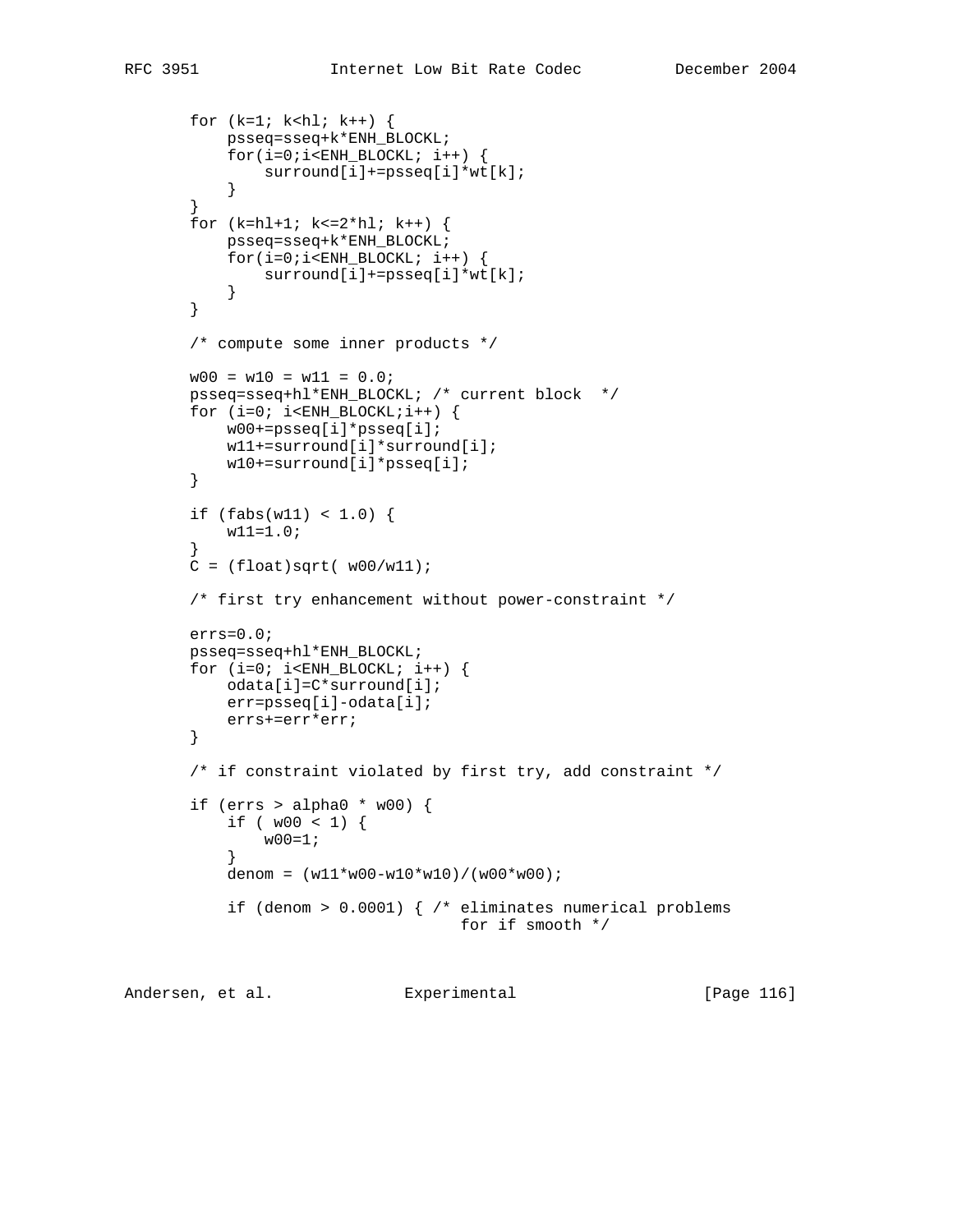```
 A = (float)sqrt( (alpha0- alpha0*alpha0/4)/denom);
             B = -a1pha0/2 - A * w10/w00;B = B + 1; }
          else { /* essentially no difference between cycles;
                   smoothing not needed */
             A = 0.0;B = 1.0; }
          /* create smoothed sequence */
          psseq=sseq+hl*ENH_BLOCKL;
         for (i=0; i < ENH_BLOCKL; i++) {
              odata[i]=A*surround[i]+B*psseq[i];
 }
      }
   }
   /*----------------------------------------------------------------*
    * get the pitch-synchronous sample sequence
    *---------------------------------------------------------------*/
   void getsseq(
 float *sseq, /* (o) the pitch-synchronous sequence */
 float *idata, /* (i) original data */
 int idatal, /* (i) dimension of data */
 int centerStartPos, /* (i) where current block starts */
 float *period, /* (i) rough-pitch-period array */
 float *plocs, /* (i) where periods of period array
 are taken */
 int periodl, /* (i) dimension period array */
      int hl /* (i) 2*hl+1 is the number of sequences */
   ){
       int i,centerEndPos,q;
       float blockStartPos[2*ENH_HL+1];
       int lagBlock[2*ENH_HL+1];
       float plocs2[ENH_PLOCSL];
       float *psseq;
       centerEndPos=centerStartPos+ENH_BLOCKL-1;
       /* present */
       NearestNeighbor(lagBlock+hl,plocs,
           (float)0.5*(centerStartPos+centerEndPos),periodl);
       blockStartPos[hl]=(float)centerStartPos;
```
Andersen, et al. Experimental Formula (Page 117)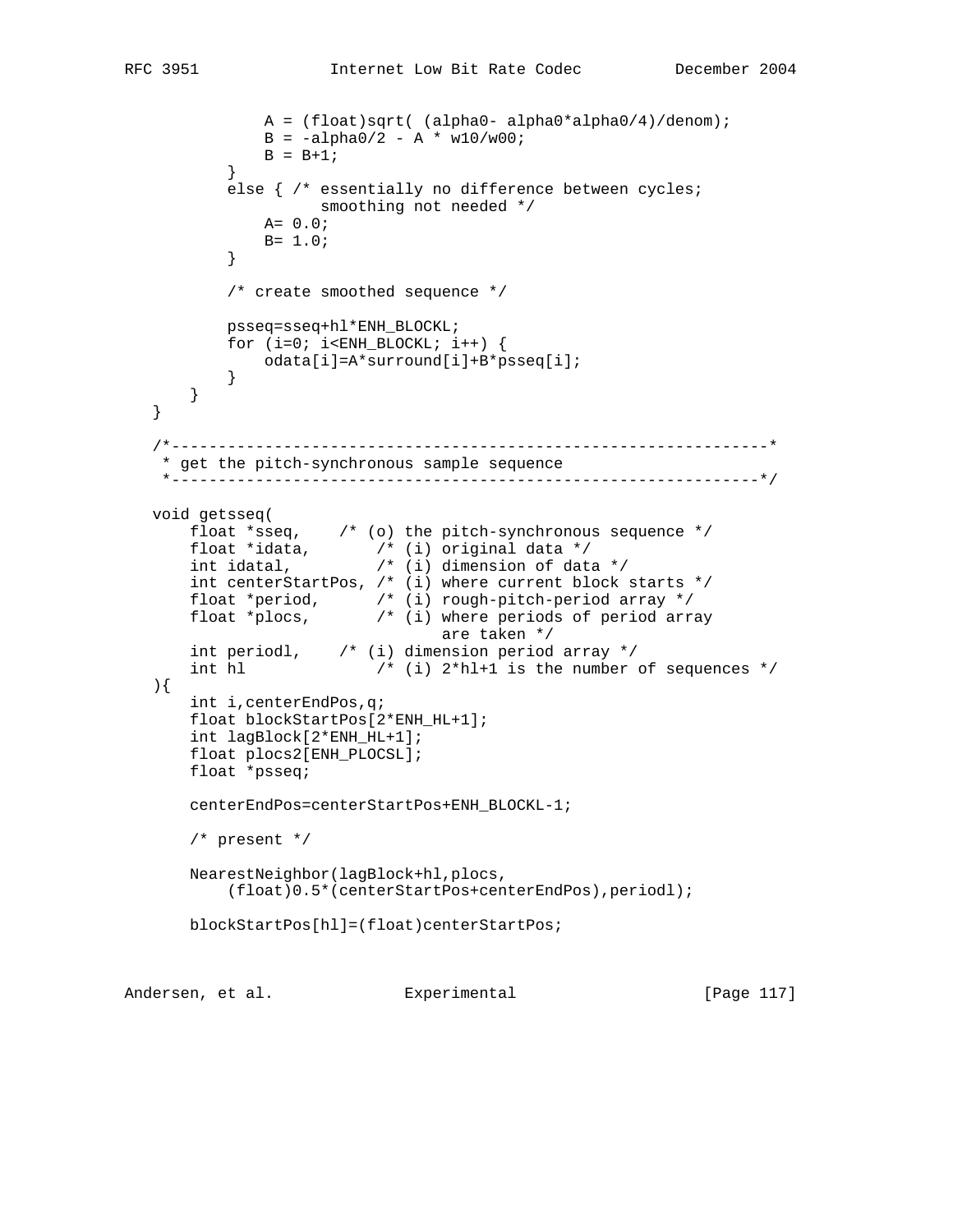```
 psseq=sseq+ENH_BLOCKL*hl;
       memcpy(psseq, idata+centerStartPos, ENH_BLOCKL*sizeof(float));
      /* past */for (q=hl-1; q>=0; q--) {
           blockStartPos[q]=blockStartPos[q+1]-period[lagBlock[q+1]];
           NearestNeighbor(lagBlock+q,plocs,
                blockStartPos[q]+
                ENH_BLOCKL_HALF-period[lagBlock[q+1]], periodl);
            if (blockStartPos[q]-ENH_OVERHANG>=0) {
                refiner(sseq+q*ENH_BLOCKL, blockStartPos+q, idata,
                    idatal, centerStartPos, blockStartPos[q],
                    period[lagBlock[q+1]]);
            } else {
               psseq=sseq+q*ENH_BLOCKL;
               memset(psseq, 0, ENH_BLOCKL*sizeof(float));
 }
       }
       /* future */
      for (i=0; i<i>period</i>]; i++) {
           plocs2[i]=plocs[i]-period[i];
        }
      for (q=hl+1; q<=2*hl; q++) {
           NearestNeighbor(lagBlock+q,plocs2,
                blockStartPos[q-1]+ENH_BLOCKL_HALF,periodl);
           blockStartPos[q]=blockStartPos[q-1]+period[lagBlock[q]];
           if (blockStartPos[q]+ENH_BLOCKL+ENH_OVERHANG<idatal) {
                refiner(sseq+ENH_BLOCKL*q, blockStartPos+q, idata,
                    idatal, centerStartPos, blockStartPos[q],
           period[lagBlock[q]]);<br>}
 }
           else {
               psseq=sseq+q*ENH_BLOCKL;
               memset(psseq, 0, ENH_BLOCKL*sizeof(float));
 }
       }
    /*----------------------------------------------------------------*
    * perform enhancement on idata+centerStartPos through
     * idata+centerStartPos+ENH_BLOCKL-1
         *---------------------------------------------------------------*/
```
Andersen, et al. Experimental Frage 118]

}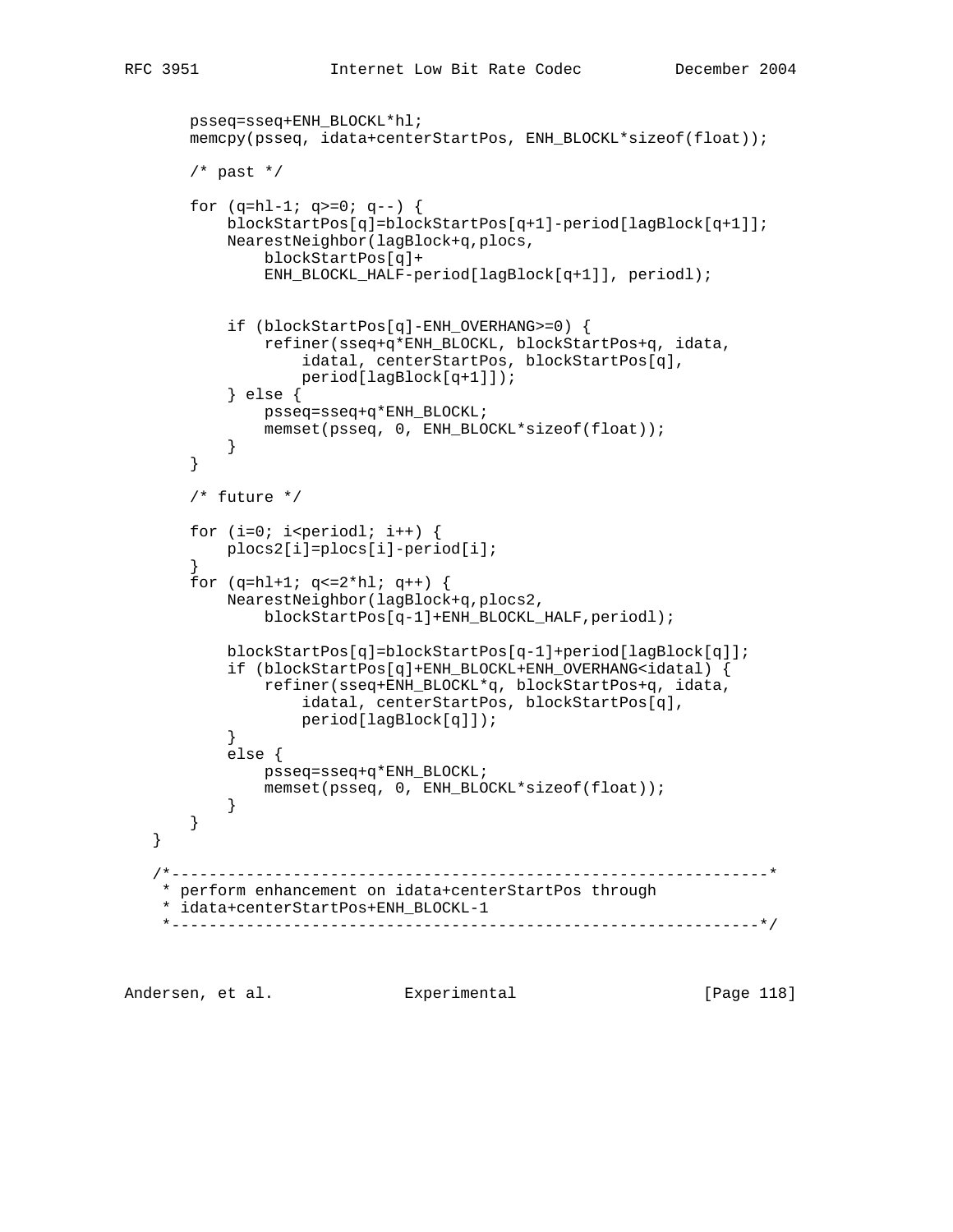```
 void enhancer(
 float *odata, /* (o) smoothed block, dimension blockl */
 float *idata, /* (i) data buffer used for enhancing */
 int idatal, /* (i) dimension idata */
       int centerStartPos, /* (i) first sample current block
                                within idata */
      float alpha0, \frac{1}{1} (i) max correction-energy-fraction
(\text{in } [0,1]) */
 float *period, /* (i) pitch period array */
 float *plocs, /* (i) locations where period array
                                values valid */
       int periodl /* (i) dimension of period and plocs */
   ){
       float sseq[(2*ENH_HL+1)*ENH_BLOCKL];
       /* get said second sequence of segments */
       getsseq(sseq,idata,idatal,centerStartPos,period,
          plocs,periodl,ENH_HL);
       /* compute the smoothed output from said second sequence */
      smath(odata,sseq,ENH_HL,alpha0);
   }
   /*----------------------------------------------------------------*
    * cross correlation
    *---------------------------------------------------------------*/
   float xCorrCoef(
 float *target, /* (i) first array */
 float *regressor, /* (i) second array */
       int subl /* (i) dimension arrays */
   ){
       int i;
       float ftmp1, ftmp2;
      ftmp1 = 0.0;ftmp2 = 0.0;for (i=0; i<sub>subl</sub>; i++) ftmp1 += target[i]*regressor[i];
          ftmp2 += regressor[i]*regressor[i];
       }
      if (ftmp1 > 0.0) {
          return (float)(ftmp1*ftmp1/ftmp2);
       }
```
Andersen, et al. Experimental Frage 119]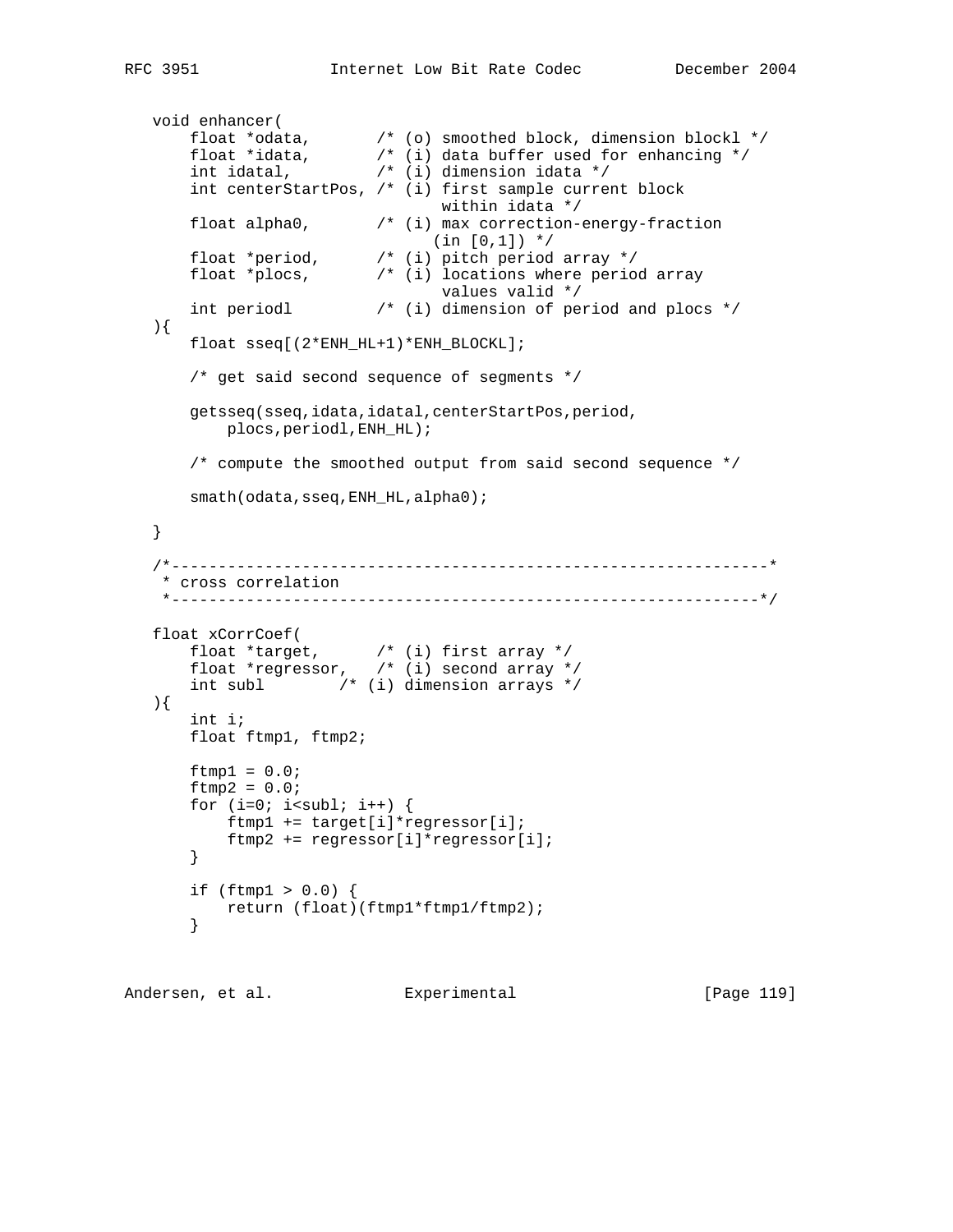```
 else {
        return (float)0.0;
     }
 }
 /*----------------------------------------------------------------*
  * interface for enhancer
 *---------------------------------------------------------------*/
 int enhancerInterface(
    float *out, \begin{array}{ccc} 0 & \text{if } 1 \text{ odd} \\ 0 & \text{if } 1 \text{ odd} \end{array} /* (0) enhanced signal */
                                      f^* (i) unenhanced signal */ iLBC_Dec_Inst_t *iLBCdec_inst /* (i) buffers etc */
 ){
     float *enh_buf, *enh_period;
     int iblock, isample;
     int lag=0, ilag, i, ioffset;
     float cc, maxcc;
     float ftmp1, ftmp2;
     float *inPtr, *enh_bufPtr1, *enh_bufPtr2;
     float plc_pred[ENH_BLOCKL];
     float lpState[6], downsampled[(ENH_NBLOCKS*ENH_BLOCKL+120)/2];
     int inLen=ENH_NBLOCKS*ENH_BLOCKL+120;
     int start, plc_blockl, inlag;
     enh_buf=iLBCdec_inst->enh_buf;
     enh_period=iLBCdec_inst->enh_period;
     memmove(enh_buf, &enh_buf[iLBCdec_inst->blockl],
         (ENH_BUFL-iLBCdec_inst->blockl)*sizeof(float));
     memcpy(&enh_buf[ENH_BUFL-iLBCdec_inst->blockl], in,
         iLBCdec_inst->blockl*sizeof(float));
     if (iLBCdec_inst->mode==30)
         plc_blockl=ENH_BLOCKL;
     else
         plc_blockl=40;
     /* when 20 ms frame, move processing one block */
     ioffset=0;
     if (iLBCdec_inst->mode==20) ioffset=1;
     i=3-ioffset;
     memmove(enh_period, &enh_period[i],
         (ENH_NBLOCKS_TOT-i)*sizeof(float));
```
Andersen, et al. Experimental Formula (Page 120)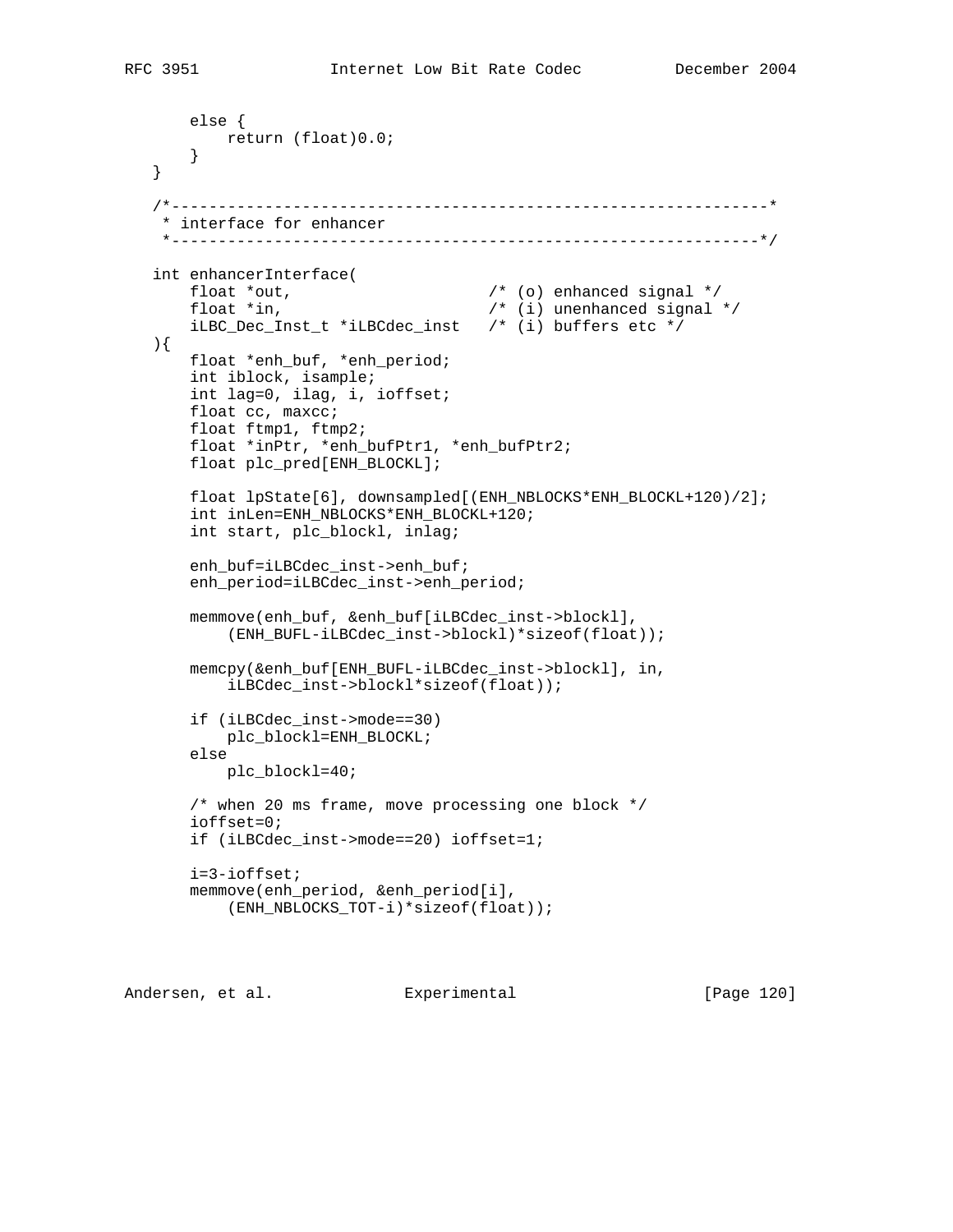```
 /* Set state information to the 6 samples right before
          the samples to be downsampled. */
       memcpy(lpState,
           enh_buf+(ENH_NBLOCKS_EXTRA+ioffset)*ENH_BLOCKL-126,
           6*sizeof(float));
       /* Down sample a factor 2 to save computations */
       DownSample(enh_buf+(ENH_NBLOCKS_EXTRA+ioffset)*ENH_BLOCKL-120,
                    lpFilt_coefsTbl, inLen-ioffset*ENH_BLOCKL,
                    lpState, downsampled);
        /* Estimate the pitch in the down sampled domain. */
       for (iblock = 0; iblock<ENH_NBLOCKS-ioffset; iblock++) {
          lag = 10; maxcc = xCorrCoef(downsampled+60+iblock*
               ENH_BLOCKL_HALF, downsampled+60+iblock*
               ENH_BLOCKL_HALF-lag, ENH_BLOCKL_HALF);
          for (ilag=11; ilag<60; ilag++) {
               cc = xCorrCoef(downsampled+60+iblock*
                    ENH_BLOCKL_HALF, downsampled+60+iblock*
                    ENH_BLOCKL_HALF-ilag, ENH_BLOCKL_HALF);
               if (cc > maxcc) {
                  maxcc = cc;lag = ilagi }
 }
           /* Store the estimated lag in the non-downsampled domain */
           enh_period[iblock+ENH_NBLOCKS_EXTRA+ioffset] = (float)lag*2;
       }
        /* PLC was performed on the previous packet */
       if (iLBCdec_inst->prev_enh_pl==1) {
           inlag=(int)enh_period[ENH_NBLOCKS_EXTRA+ioffset];
          lag = inlag-1;maxcc = xCorrCoef(in, in+lag, plc_block]; for (ilag=inlag; ilag<=inlag+1; ilag++) {
               cc = xCorrCoef(in, in+ilag, plc_blockl);
```
Andersen, et al. Experimental [Page 121]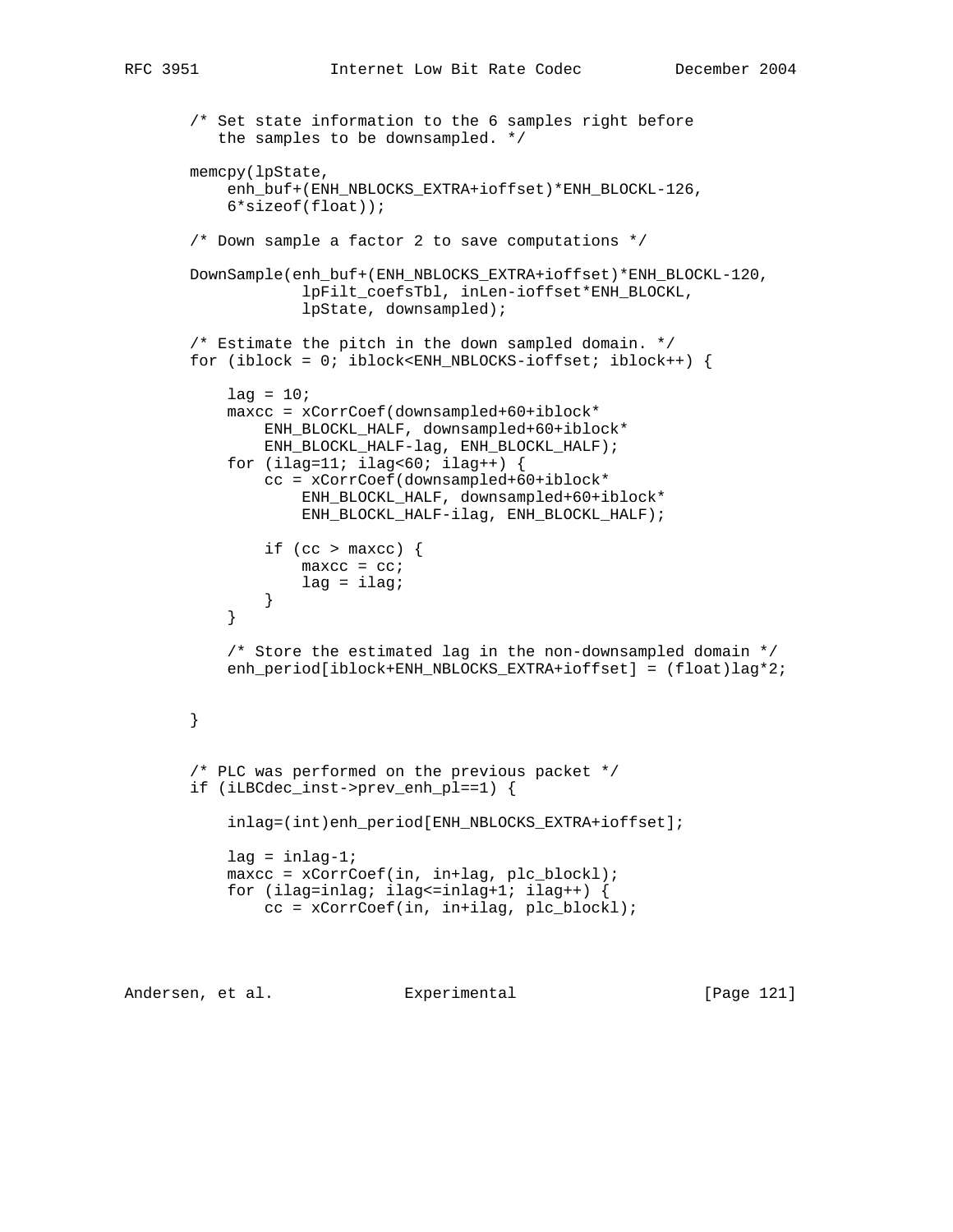```
if (cc > maxcc) \{maxcc = cc;lag = ilagi }
 }
           enh_period[ENH_NBLOCKS_EXTRA+ioffset-1]=(float)lag;
           /* compute new concealed residual for the old lookahead,
              mix the forward PLC with a backward PLC from
              the new frame */
           inPtr=&in[lag-1];
           enh_bufPtr1=&plc_pred[plc_blockl-1];
           if (lag>plc_blockl) {
               start=plc_blockl;
           } else {
              start=lag;
 }
          for (isample = start; isample>0; isample--) {
          *enh\_buffer1-- = *inptr--;}
 }
           enh_bufPtr2=&enh_buf[ENH_BUFL-1-iLBCdec_inst->blockl];
          for (isample = (plc_blockl-1-lag); isample>=0; isample--) {
              *enh_buffPtr1-- = *enh_buffPtr2--; }
           /* limit energy change */
          ftmp2=0.0;ftmp1=0.0;for (i=0:i<plc_blockl;i++) {
               ftmp2+=enh_buf[ENH_BUFL-1-iLBCdec_inst->blockl-i]*
                   enh_buf[ENH_BUFL-1-iLBCdec_inst->blockl-i];
           ftmp1+=plc_pred[i]*plc_pred[i];
 }
           ftmp1=(float)sqrt(ftmp1/(float)plc_blockl);
           ftmp2=(float)sqrt(ftmp2/(float)plc_blockl);
           if (ftmp1>(float)2.0*ftmp2 && ftmp1>0.0) {
              for (i=0,i<plc_blockl-10;i++) {
                  plc_pred[i]*=(float)2.0*ftmp2/ftmp1;
 }
               for (i=plc_blockl-10;i<plc_blockl;i++) {
                  plc_pred[i]*=(float)(i-plc_blockl+10)*
                      ((float)1.0-(float)2.0*ftmp2/ftmp1)/(float)(10)+
```
Andersen, et al. Experimental [Page 122]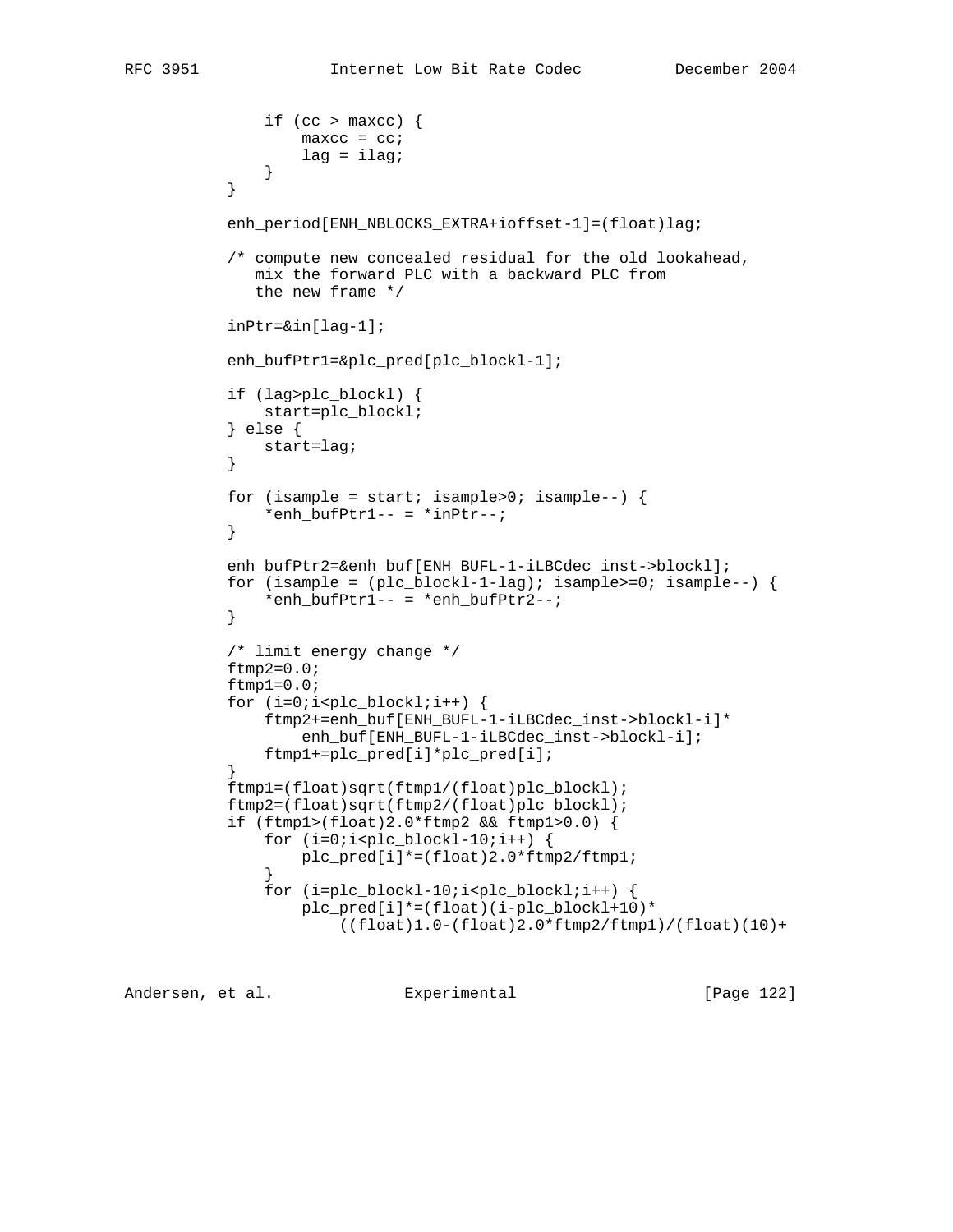```
 (float)2.0*ftmp2/ftmp1;
 }
 }
           enh_bufPtr1=&enh_buf[ENH_BUFL-1-iLBCdec_inst->blockl];
           for (i=0; i< plc_block1; i++) {
               ftmp1 = (float) (i+1) / (float) (plc_blockl+1); *enh_bufPtr1 *= ftmp1;
               *enh_bufPtr1 += ((float)1.0-ftmp1)* plc_pred[plc_blockl-1-i];
           enh_bufPtr1--;<br>}
 }
        }
        if (iLBCdec_inst->mode==20) {
            /* Enhancer with 40 samples delay */
          for (iblock = 0; iblock<2; iblock++) {
               enhancer(out+iblock*ENH_BLOCKL, enh_buf,
                   ENH_BUFL, (5+iblock)*ENH_BLOCKL+40,
                   ENH_ALPHA0, enh_period, enh_plocsTbl,
                       ENH_NBLOCKS_TOT);
 }
        } else if (iLBCdec_inst->mode==30) {
           /* Enhancer with 80 samples delay */
          for (iblock = 0; iblock<3; iblock++) {
                enhancer(out+iblock*ENH_BLOCKL, enh_buf,
                    ENH_BUFL, (4+iblock)*ENH_BLOCKL,
                    ENH_ALPHA0, enh_period, enh_plocsTbl,
                       ENH_NBLOCKS_TOT);
 }
        }
       return (lag*2);
    }
A.17. filter.h
    /******************************************************************
       iLBC Speech Coder ANSI-C Source Code
       filter.h
       Copyright (C) The Internet Society (2004).
       All Rights Reserved.
    ******************************************************************/
```
Andersen, et al. Experimental Formula (Page 123)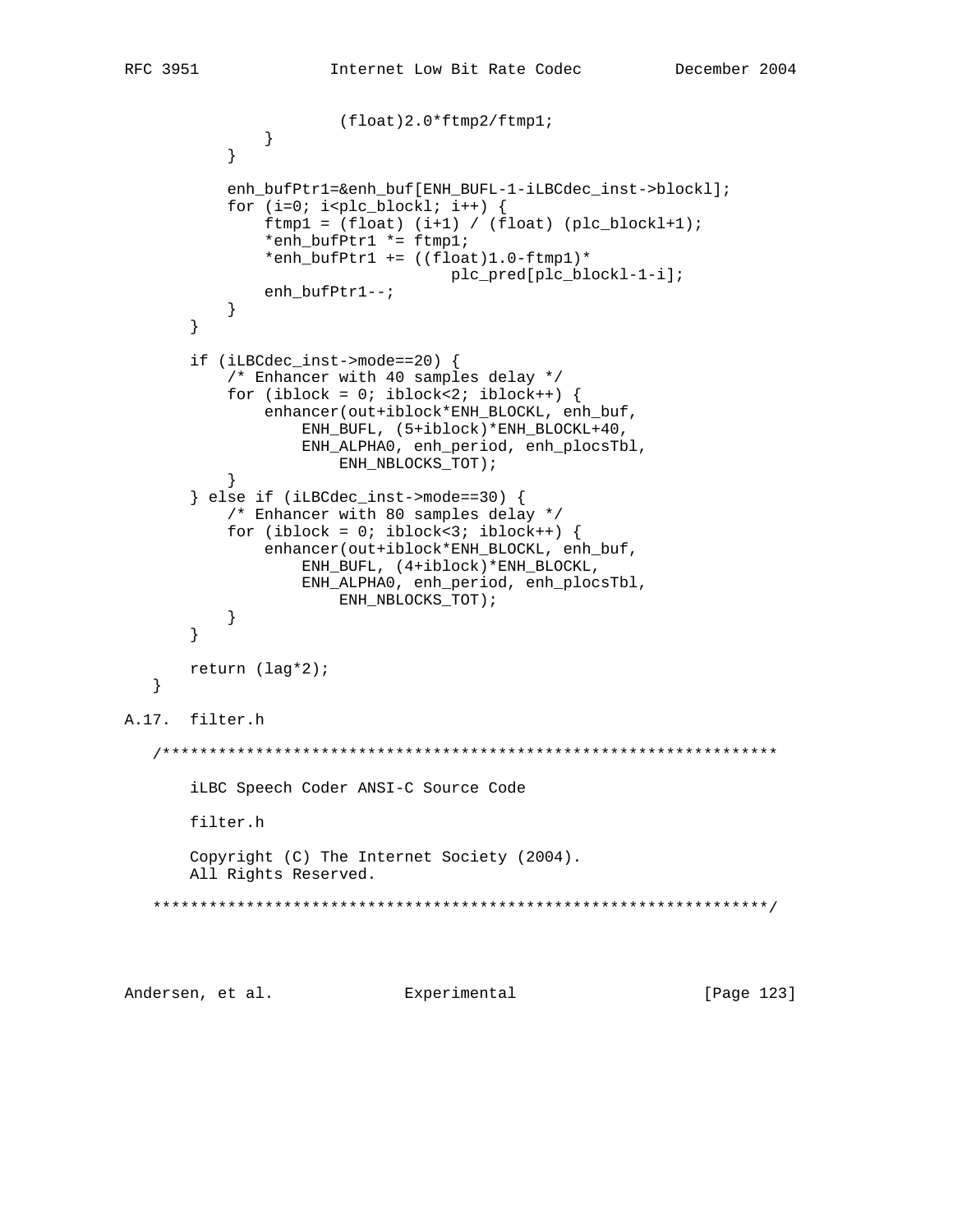```
 #ifndef __iLBC_FILTER_H
 #define __iLBC_FILTER_H
 void AllPoleFilter(
     float *InOut, /* (i/o) on entrance InOut[-orderCoef] to
                            InOut[-1] contain the state of the
                            filter (delayed samples). InOut[0] to
                            InOut[lengthInOut-1] contain the filter
                            input, on en exit InOut[-orderCoef] to
                            InOut[-1] is unchanged and InOut[0] to
                            InOut[lengthInOut-1] contain filtered
                            samples */
     float *Coef,/* (i) filter coefficients, Coef[0] is assumed
                            to be 1.0 */
     int lengthInOut,/* (i) number of input/output samples */
     int orderCoef /* (i) number of filter coefficients */
 );
 void AllZeroFilter(
     float *In, /* (i) In[0] to In[lengthInOut-1] contain
                            filter input samples */
     float *Coef,/* (i) filter coefficients (Coef[0] is assumed
                           to be 1.0) */
     int lengthInOut,/* (i) number of input/output samples */
     int orderCoef, /* (i) number of filter coefficients */
    float *Out /* (i/o) on entrance Out[-orderCoef] to Out[-1]
                            contain the filter state, on exit Out[0]
                            to Out[lengthInOut-1] contain filtered
                            samples */
 );
 void ZeroPoleFilter(
     float *In, /* (i) In[0] to In[lengthInOut-1] contain filter
                            input samples In[-orderCoef] to In[-1]
                            contain state of all-zero section */
     float *ZeroCoef,/* (i) filter coefficients for all-zero
                            section (ZeroCoef[0] is assumed to
                           be 1.0) */
     float *PoleCoef,/* (i) filter coefficients for all-pole section
                            (ZeroCoef[0] is assumed to be 1.0) */
     int lengthInOut,/* (i) number of input/output samples */
     int orderCoef, /* (i) number of filter coefficients */
    float *Out /* (i/o) on entrance Out[-orderCoef] to Out[-1]
                            contain state of all-pole section. On
                            exit Out[0] to Out[lengthInOut-1]
                            contain filtered samples */
 );
```
Andersen, et al. Experimental Frage 124]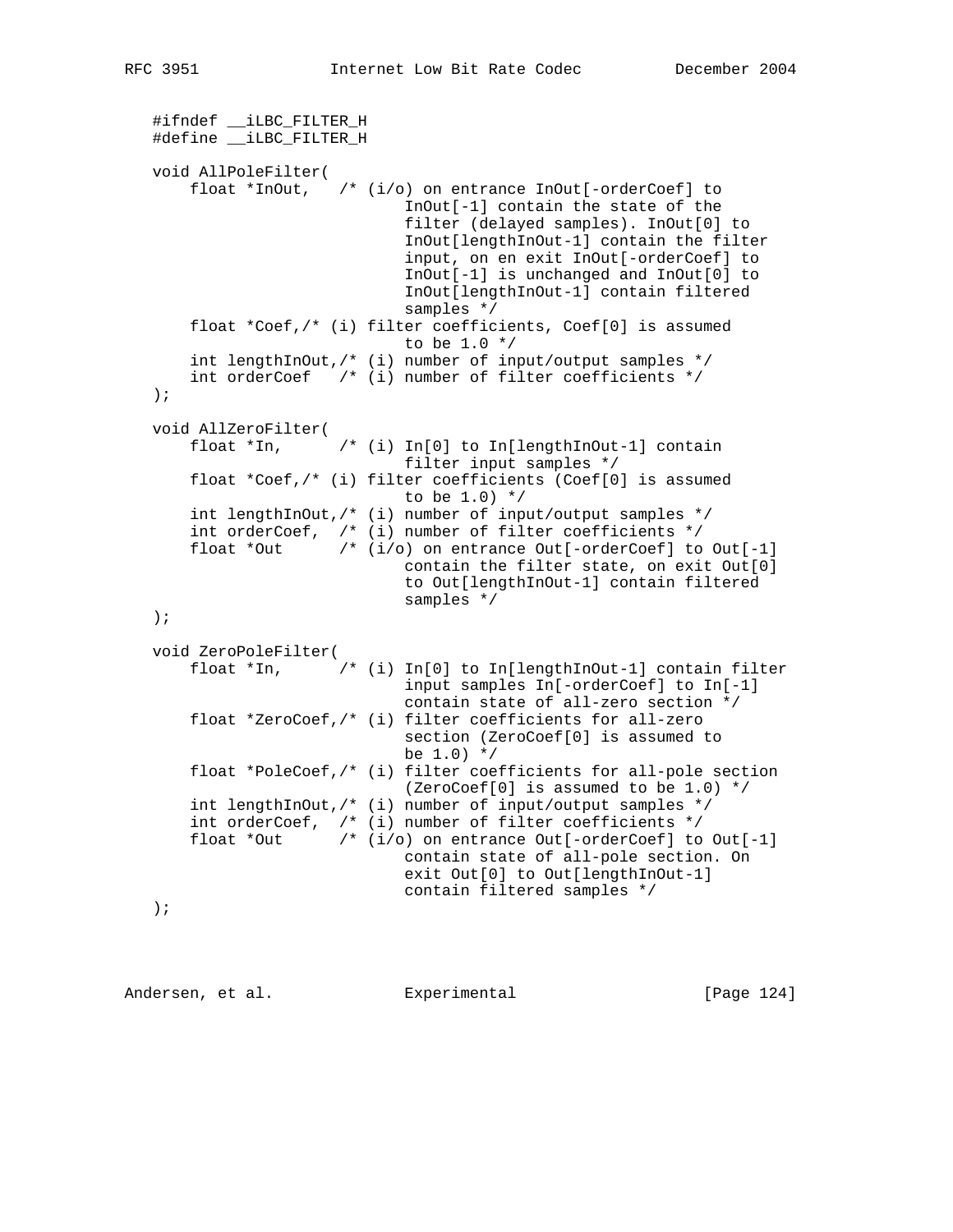```
 void DownSample (
 float *In, /* (i) input samples */
 float *Coef, /* (i) filter coefficients */
 int lengthIn, /* (i) number of input samples */
 float *state, /* (i) filter state */
 float *Out /* (o) downsampled output */
    );
    #endif
A.18. filter.c
    /******************************************************************
        iLBC Speech Coder ANSI-C Source Code
       filter.c
       Copyright (C) The Internet Society (2004).
       All Rights Reserved.
    ******************************************************************/
    #include "iLBC_define.h"
    /*----------------------------------------------------------------*
    * all-pole filter
     *---------------------------------------------------------------*/
   void AllPoleFilter(
       float *InOut, /* (i/o) on entrance InOut[-orderCoef] to
                              InOut[-1] contain the state of the
                              filter (delayed samples). InOut[0] to
                              InOut[lengthInOut-1] contain the filter
                              input, on en exit InOut[-orderCoef] to
                              InOut[-1] is unchanged and InOut[0] to
                              InOut[lengthInOut-1] contain filtered
                              samples */
       float *Coef,/* (i) filter coefficients, Coef[0] is assumed
                             to be 1.0 */
       int lengthInOut,/* (i) number of input/output samples */
       int orderCoef /* (i) number of filter coefficients */
    ){
       int n,k;
       for(n=0;n<lengthInOut;n++){
          for(k=1; k<=orderCoef;k++)*InOut -= Coef[k]*InOut[-k];
```
Andersen, et al. Experimental Formula (Page 125)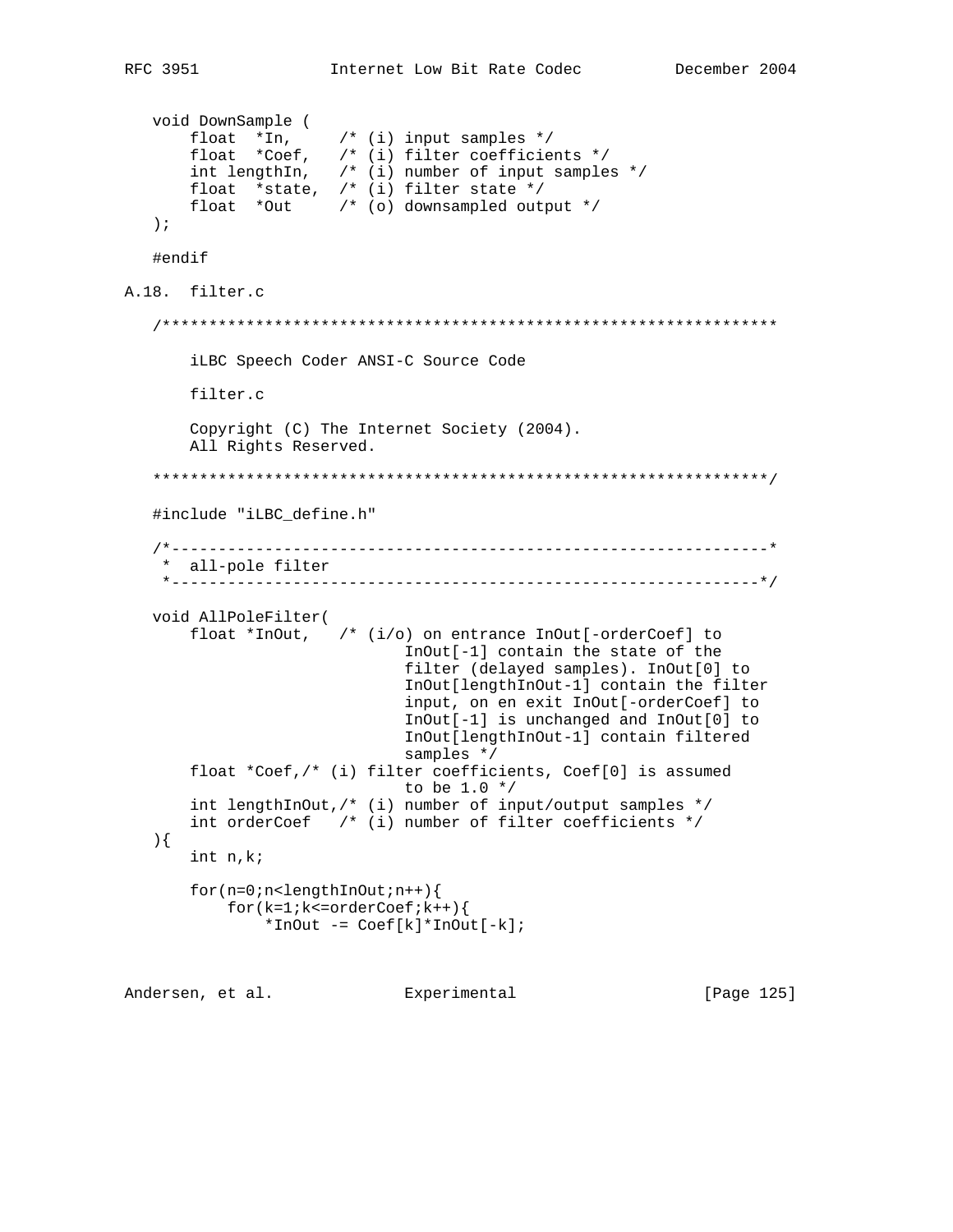```
 }
           InOut++;
       }
   }
    /*----------------------------------------------------------------*
    * all-zero filter
    *---------------------------------------------------------------*/
   void AllZeroFilter(
       float *In, /* (i) In[0] to In[lengthInOut-1] contain
                              filter input samples */
       float *Coef,/* (i) filter coefficients (Coef[0] is assumed
                             to be 1.0) */
       int lengthInOut,/* (i) number of input/output samples */
       int orderCoef, /* (i) number of filter coefficients */
       float *Out /* (i/o) on entrance Out[-orderCoef] to Out[-1]
                              contain the filter state, on exit Out[0]
                               to Out[lengthInOut-1] contain filtered
                               samples */
   ){
       int n,k;
       for(n=0;n<lengthInOut;n++){
          *Out = Coeff[0]*In[0];for(k=1; k<=orderCoef;k++)*Out += \text{Coeff}[k]*In[-k]; }
          Out++;In++; }
   }
   /*----------------------------------------------------------------*
    * pole-zero filter
    *---------------------------------------------------------------*/
   void ZeroPoleFilter(
       float *In, /* (i) In[0] to In[lengthInOut-1] contain
                               filter input samples In[-orderCoef] to
                               In[-1] contain state of all-zero
                               section */
       float *ZeroCoef,/* (i) filter coefficients for all-zero
                               section (ZeroCoef[0] is assumed to
                              be 1.0) */
       float *PoleCoef,/* (i) filter coefficients for all-pole section
                               (ZeroCoef[0] is assumed to be 1.0) */
       int lengthInOut,/* (i) number of input/output samples */
```
Andersen, et al. Experimental [Page 126]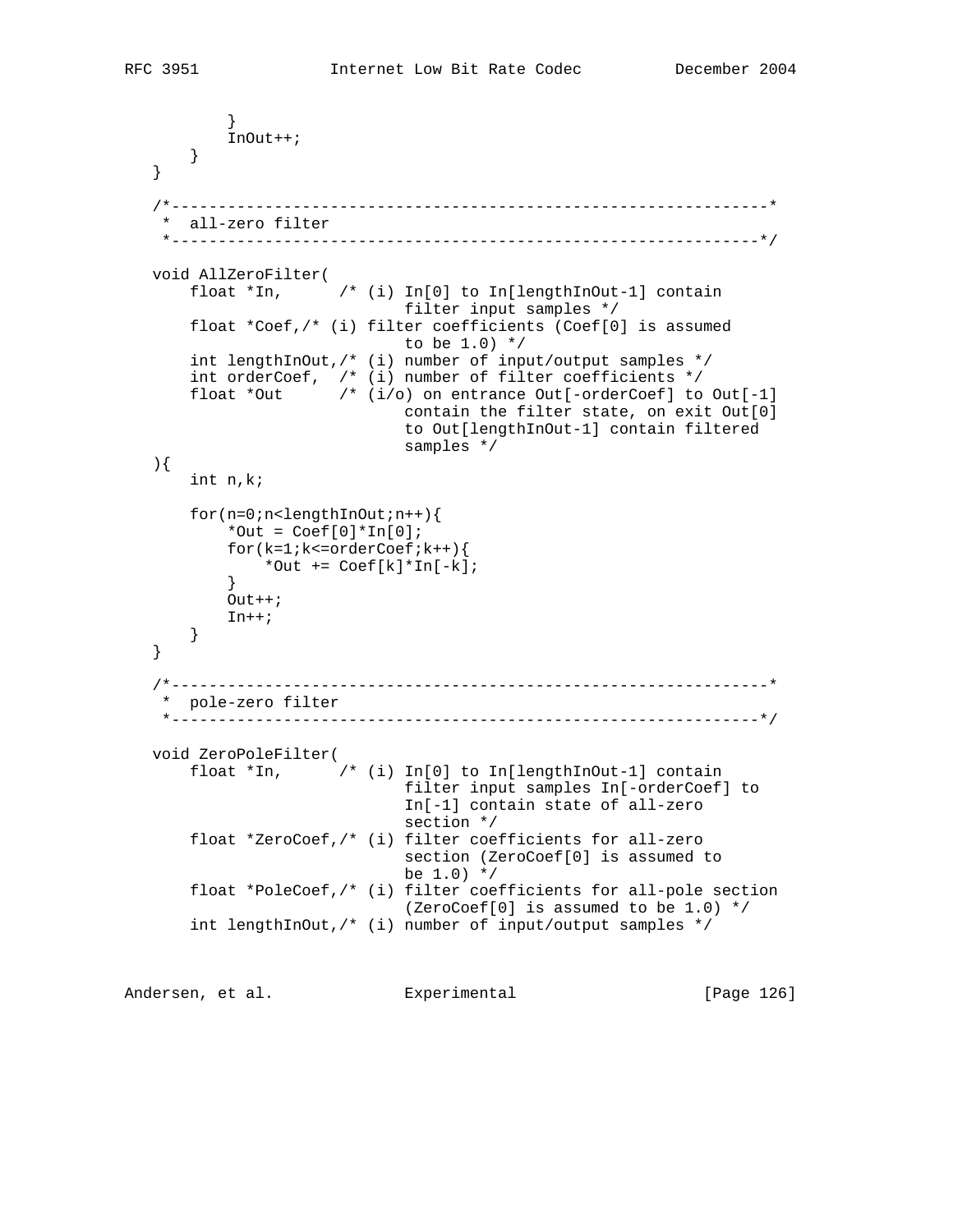```
 int orderCoef, /* (i) number of filter coefficients */
 float *Out /* (i/o) on entrance Out[-orderCoef] to Out[-1]
                             contain state of all-pole section. On
                             exit Out[0] to Out[lengthInOut-1]
                             contain filtered samples */
   ){
      AllZeroFilter(In,ZeroCoef,lengthInOut,orderCoef,Out);
     AllPoleFilter(Out,PoleCoef,lengthInOut,orderCoef);
   }
   /*----------------------------------------------------------------*
    * downsample (LP filter and decimation)
    *---------------------------------------------------------------*/
   void DownSample (
 float *In, /* (i) input samples */
 float *Coef, /* (i) filter coefficients */
 int lengthIn, /* (i) number of input samples */
       float *state, /* (i) filter state */
       float *Out /* (o) downsampled output */
   ){
      float o;
       float *Out_ptr = Out;
       float *Coef_ptr, *In_ptr;
       float *state_ptr;
       int i, j, stop;
       /* LP filter and decimate at the same time */
      for (i = DELAYร; i < lengthIn; i+=FACTORDS) {
          Coef_{ptr} = \&Coef[0];In\_ptr = \&In[i];state ptr = &state[FILTERORDER DS-2];
          o = (float)0.0;stop = (i < FILTERORDERَ
DS) ? i + 1 : FILTERORDER DS;
          for (j = 0; j < stop; j++)\{o += *Coef_ptr++ * (*In_ptr--);
 }
          for (j = i + 1; j < FILTERORDER DS; j++)\{o += *Coef_ptr++ * (*state_ptr--);<br>}
 }
```
Andersen, et al. Experimental [Page 127]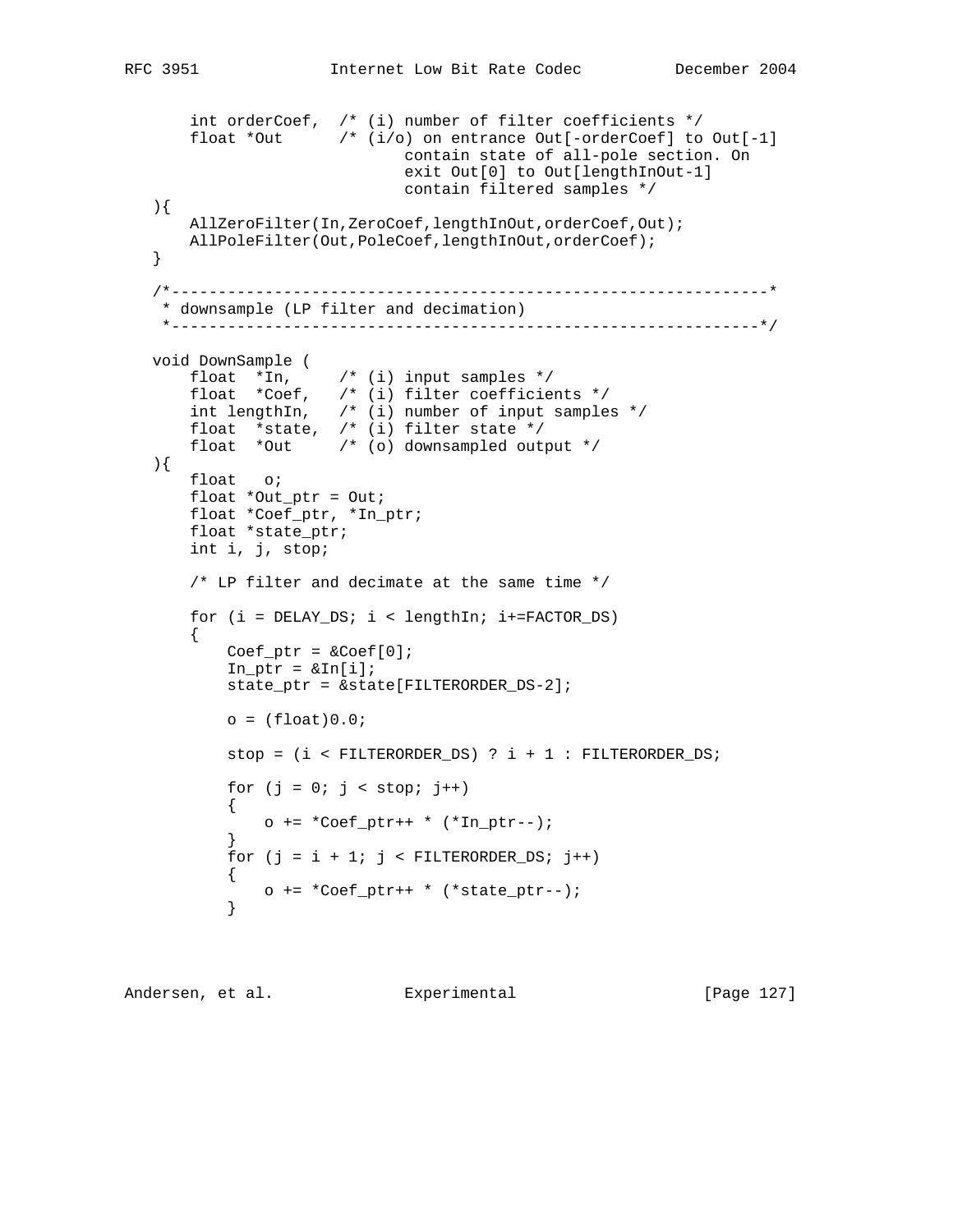```
*Out_ptr++ = \circ;
      \}/* Get the last part (use zeros as input for the future) */for (i=(lengthIn+FACTOR_DS); i<(lengthIn+DELAY_DS);i+=FACTOR_DS) {
         o = (float) 0.07if (i<lengthIn) {
             Coef_{ptr} = \&Coef[0];In\_ptr = \&In[i];for (j=0; j<FILTERORDER_DS; j++) {
                    o += * Coef_ptr++ * (*Out_ptr--);\}} else \{Coeff_ptr = \&Coeff[i-lengthIn];In\_ptr = &In[lengthIn-1];
             for (j=0; j<FILTERORDER_DS-(i-lengthIn); j++) {
                    o += * Coef_{ptr++} * (*In_{ptr--});\}*Out_ptr++ = \circ;
      \}\}A.19. FrameClassify.h
  iLBC Speech Coder ANSI-C Source Code
      FrameClassify.h
      Copyright (C) The Internet Society (2004).
      All Rights Reserved.
  #ifndef __iLBC_FRAMECLASSIFY_H
  #define ___ iLBC_FRAMECLASSIFY_H
                     /* index to the max-energy sub-frame */int FrameClassify(
      iLBC_Enc_Inst_t *iLBCenc_inst,
                       /* (i/o) the encoder state structure */
     float *residual /* (i) lpc residual signal */
  \rightarrow
```
Andersen, et al. Experimental [Page 128]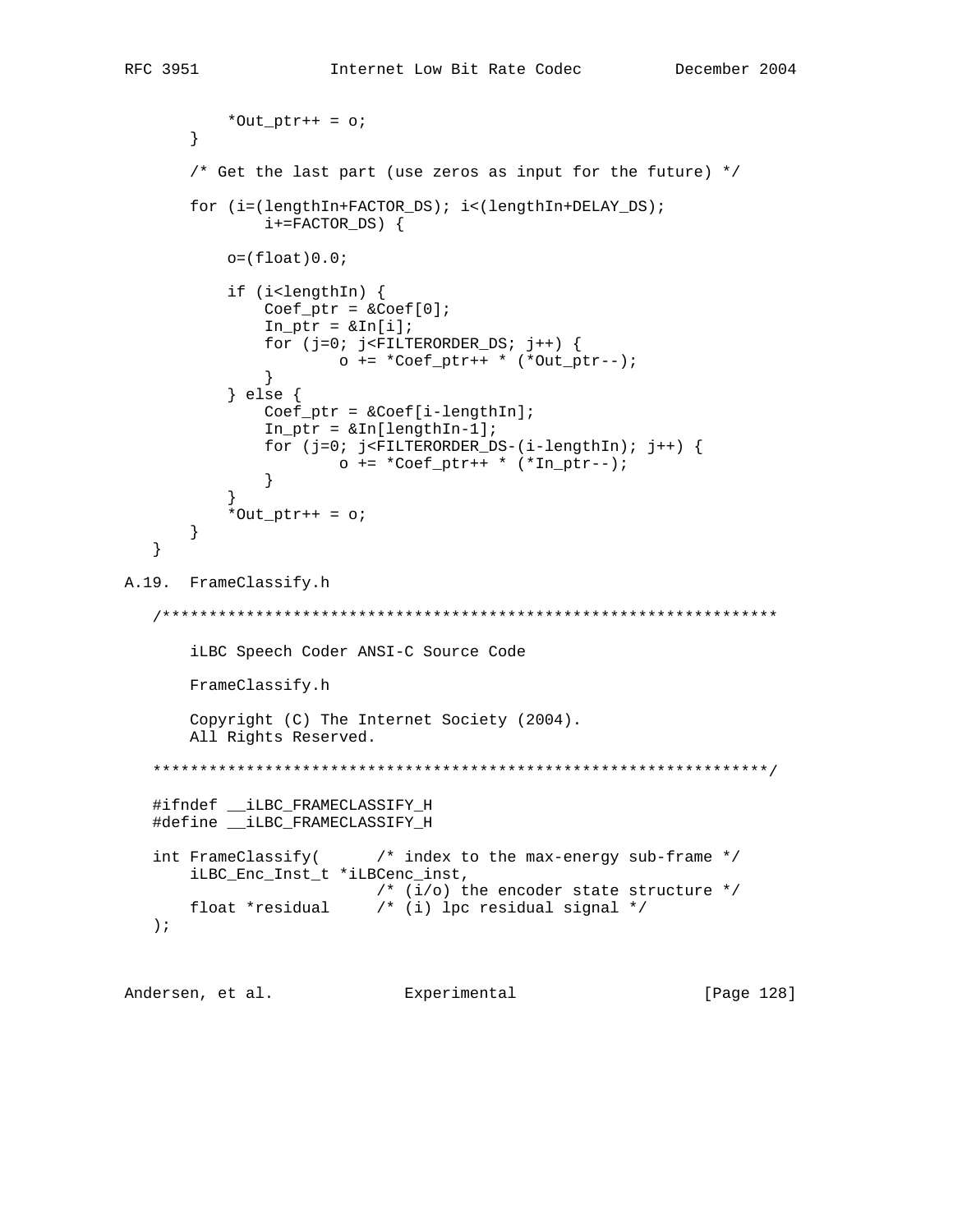```
#endif
A.20. FrameClassify.c
  iLBC Speech Coder ANSI-C Source Code
     FrameClassify.c
     Copyright (C) The Internet Society (2004).
     All Rights Reserved.
  #include "iLBC define.h"
  * Classification of subframes to localize start state
   int FrameClassify(
                    /* index to the max-energy sub-frame */
     iLBC_Enc_Inst_t *iLBCenc_inst,
                     /* (i/o) the encoder state structure */
     float *residual \qquad /* (i) lpc residual signal */
  \left\{ \begin{array}{c} \end{array} \right\}float max_ssqEn, fssqEn[NSUB_MAX], bssqEn[NSUB_MAX], *pp;
     int n, 1, max ssqEn n;
     const float ssqEn_win[NSUB_MAX-1]={(float)0.8,(float)0.9,
         (fload)1.0, (float)0.9, (float)0.8;
     const float sampEn_win[5]={(f[loat]1.0/(float)6.0,(flost)2.0/(float)6.0, (float)3.0/(float)6.0,(fload)4.0/(float)6.0, (float)5.0/(float)6.0);/* init the front and back energies to zero */
     memset(fssqEn, 0, NSUB_MAX*sizeof(float));
     memset(bssqEn, 0, NSUB_MAX*sizeof(float));
     /* Calculate front of first segence */
     n=0;pp=residual;
     for (l=0; l<5; l++) {
         fssqEn[n] += sampEn_win[1] * (*pp) * (*pp);pp++;for (l=5; l<sub>SUBL</sub>; l++) {
```
Andersen, et al. Experimental

[Page 129]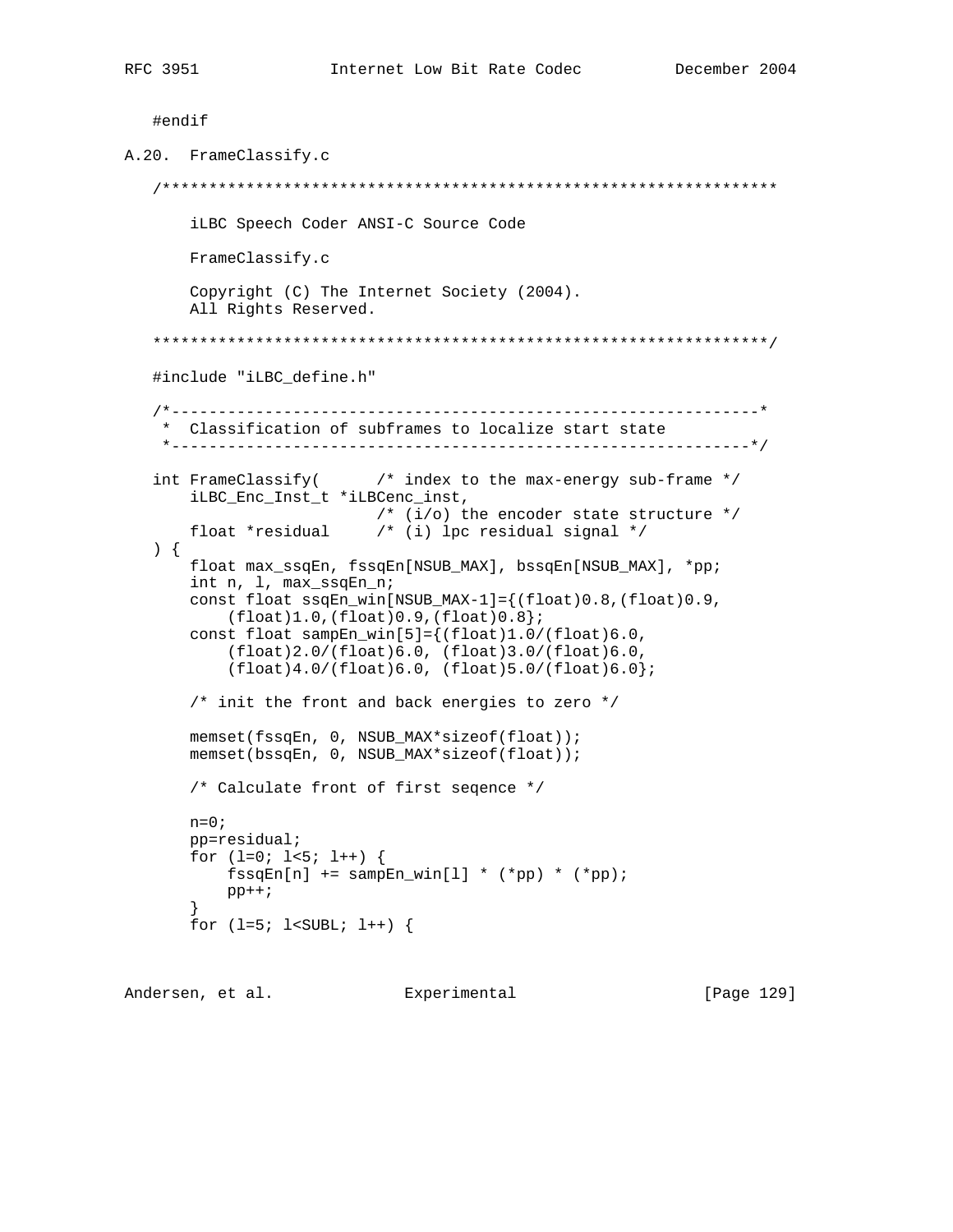```
f\text{ssqEn}[n] += (*pp) * (*pp);pp++; }
        /* Calculate front and back of all middle sequences */
      for (n=1; n<i>i</i>LBCenc_inst-&gt;nsub-1; n++) {
            pp=residual+n*SUBL;
           for (l=0; l<5; l++) {
               f\text{ssqEn}[n] += \text{samplen\_win}[1] * (*pp) * (*pp);bssqEn[n] += (*pp) * (*pp); pp++;
 }
            for (l=5; l<SUBL-5; l++) {
               f\text{ssqEn}[n] += (*pp) * (*pp);bssqEn[n] += (*pp) * (*pp);\mathsf{pp++} \mathsf{i} }
           for (l=SUBL-5; l<SUBL; l++) {
               f\text{ssqEn}[n] += (*pp) * (*pp);bssqEn[n] += sampEn_win[SUBL-1-1] * (*pp) * (*pp);
               pp++; }
        }
        /* Calculate back of last seqence */
       n=iLBCenc_inst->nsub-1;
       pp=residual+n*SUBL;
        for (l=0; l<SUBL-5; l++) {
           bssqEn[n] += (*pp) * (*pp); pp++;
        }
       for (l=SUBL-5; l<SUBL; l++) {
           bssqEn[n] += sampEn\_win[SUBL-1-1] * (*pp) * (*pp); pp++;
        }
        /* find the index to the weighted 80 sample with
          most energy */
       if (iLBCenc_inst->mode==20) l=1;
      else l=0;
       max_ssqEn=(fssqEn[0]+bssqEn[1])*ssqEn_win[l];
       max_ssqEn_n=1;
      for (n=2; n<i>ilBCenc_inst</i>->nsub; n++) {
```
Andersen, et al. Experimental [Page 130]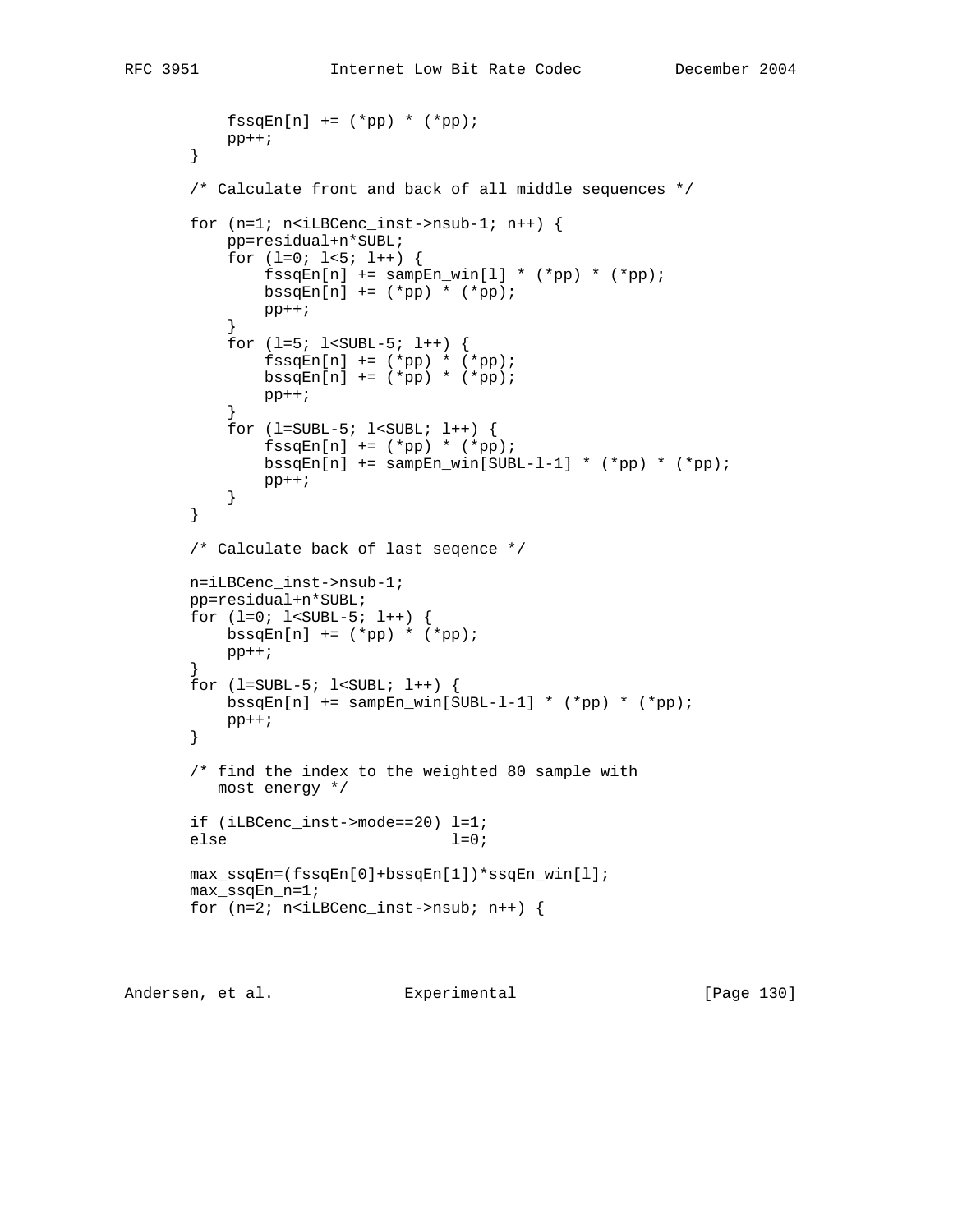```
1++;if ((fssgEn[n-1]+bssgEn[n]) * ssgEn\_win[1] > max_ssgEn) {
                max_ssqEn=(fssqEn[n-1]+bssqEn[n]) *
                                 ssqEn\_win[1];
                max_ssqEn_n=n;
            \}\}return max_ssqEn_n;
   \}A.21. gainquant.h
   iLBC Speech Coder ANSI-C Source Code
       gainquant.h
       Copyright (C) The Internet Society (2004).
       All Rights Reserved.
   #ifndef __iLBC_GAINQUANT_H
   #define __ iLBC_GAINQUANT_H
   float gainquant(/* (o) quantized gain value */float in, \frac{1}{2} \frac{1}{2} (i) gain value */
       float maxIn, \frac{1}{2} (i) maximum of gain value */
       int cblen, \left(\begin{array}{ccc} \ast & \ast & \ast \\ \ast & \ast & \ast \end{array}\right) number of quantization indices */<br>int *index \left(\begin{array}{ccc} \ast & \ast & \ast \\ \ast & \ast & \ast \end{array}\right)\rightarrow ;
   float gaindequant( /* (o) quantized gain value */<br>int index, \qquad /* (i) quantization index */
       float maxIn, /* (i) maximum of unquantized gain */
       int cblen \qquad /* (i) number of quantization indices */
   \rightarrow ;
   #endif
A.22. gainquant.c
   iLBC Speech Coder ANSI-C Source Code
```
Andersen, et al. Experimental [Page 131]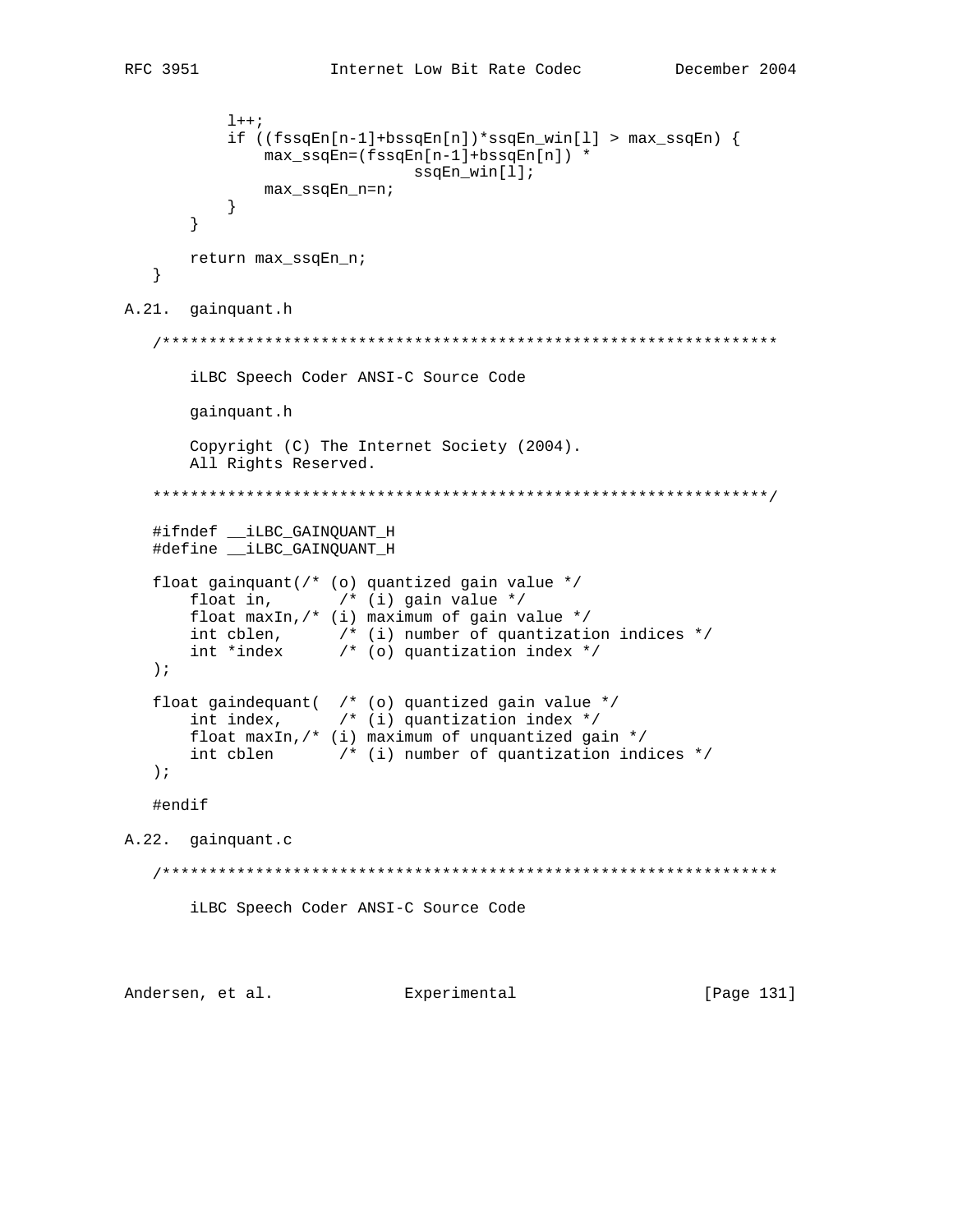```
 gainquant.c
       Copyright (C) The Internet Society (2004).
       All Rights Reserved.
   ******************************************************************/
   #include <string.h>
   #include <math.h>
   #include "constants.h"
   #include "filter.h"
   /*----------------------------------------------------------------*
    * quantizer for the gain in the gain-shape coding of residual
    *---------------------------------------------------------------*/
   float gainquant(/* (o) quantized gain value */
       float in, \frac{1}{2} \frac{1}{2} \frac{1}{2} gain value \frac{1}{2} float maxIn,/* (i) maximum of gain value */
 int cblen, /* (i) number of quantization indices */
 int *index /* (o) quantization index */
   ){
       int i, tindex;
      float minmeasure, measure, *cb, scale;
        /* ensure a lower bound on the scaling factor */
       scale=maxIn;
        if (scale<0.1) {
           scale=(float)0.1;
        }
       /* select the quantization table */
      if (cblen == 8) {
          cb = gain_sq3Tbl; } else if (cblen == 16) {
          cb = gain_sq4Tb1; } else {
           cb = gain_sq5Tbl;
        }
        /* select the best index in the quantization table */
       minmeasure=10000000.0;
       tindex=0;
      for (i=0; i<cblen; i++) {
```
Andersen, et al. Experimental Frage 132]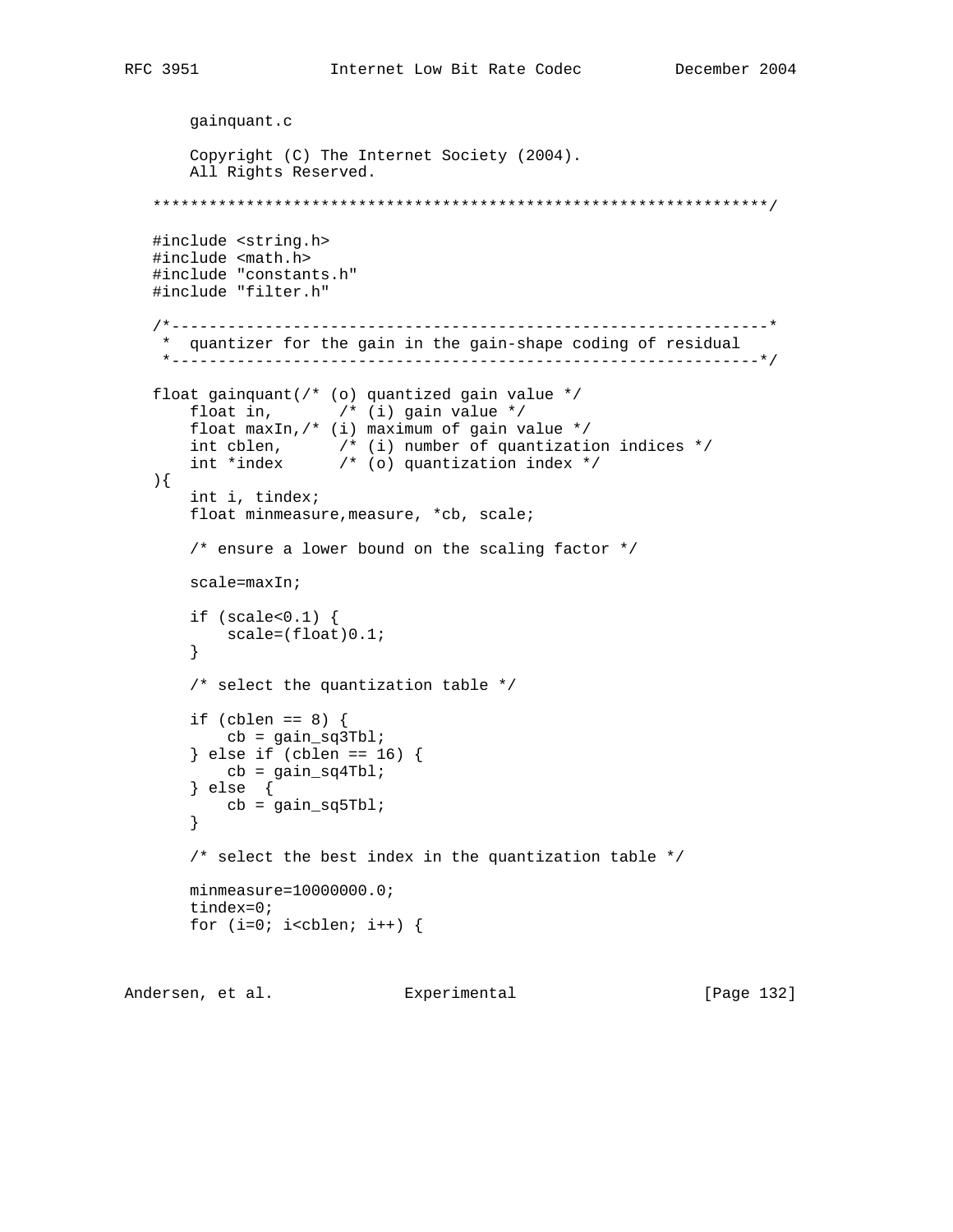```
 measure=(in-scale*cb[i])*(in-scale*cb[i]);
            if (measure<minmeasure) {
                tindex=i;
           minmeasure=measure;<br>}
 }
        }
        *index=tindex;
       /* return the quantized value */
      return scale*cb[tindex];
   }
    /*----------------------------------------------------------------*
    * decoder for quantized gains in the gain-shape coding of
    * residual
    *---------------------------------------------------------------*/
   float gaindequant( /* (o) quantized gain value */
      int index, \frac{1}{2} \frac{1}{2} quantization index \frac{1}{2} float maxIn,/* (i) maximum of unquantized gain */
       int cblen /* (i) number of quantization indices */
   ){
       float scale;
        /* obtain correct scale factor */
      scale=(float)fabs(maxIn);
        if (scale<0.1) {
          scale=(float)0.1;
        }
       /* select the quantization table and return the decoded value */
        if (cblen==8) {
            return scale*gain_sq3Tbl[index];
        } else if (cblen==16) {
           return scale*gain_sq4Tbl[index];
        }
        else if (cblen==32) {
          return scale*gain_sq5Tbl[index];
        }
       return 0.0;
   }
```
Andersen, et al. Experimental Formula (Page 133)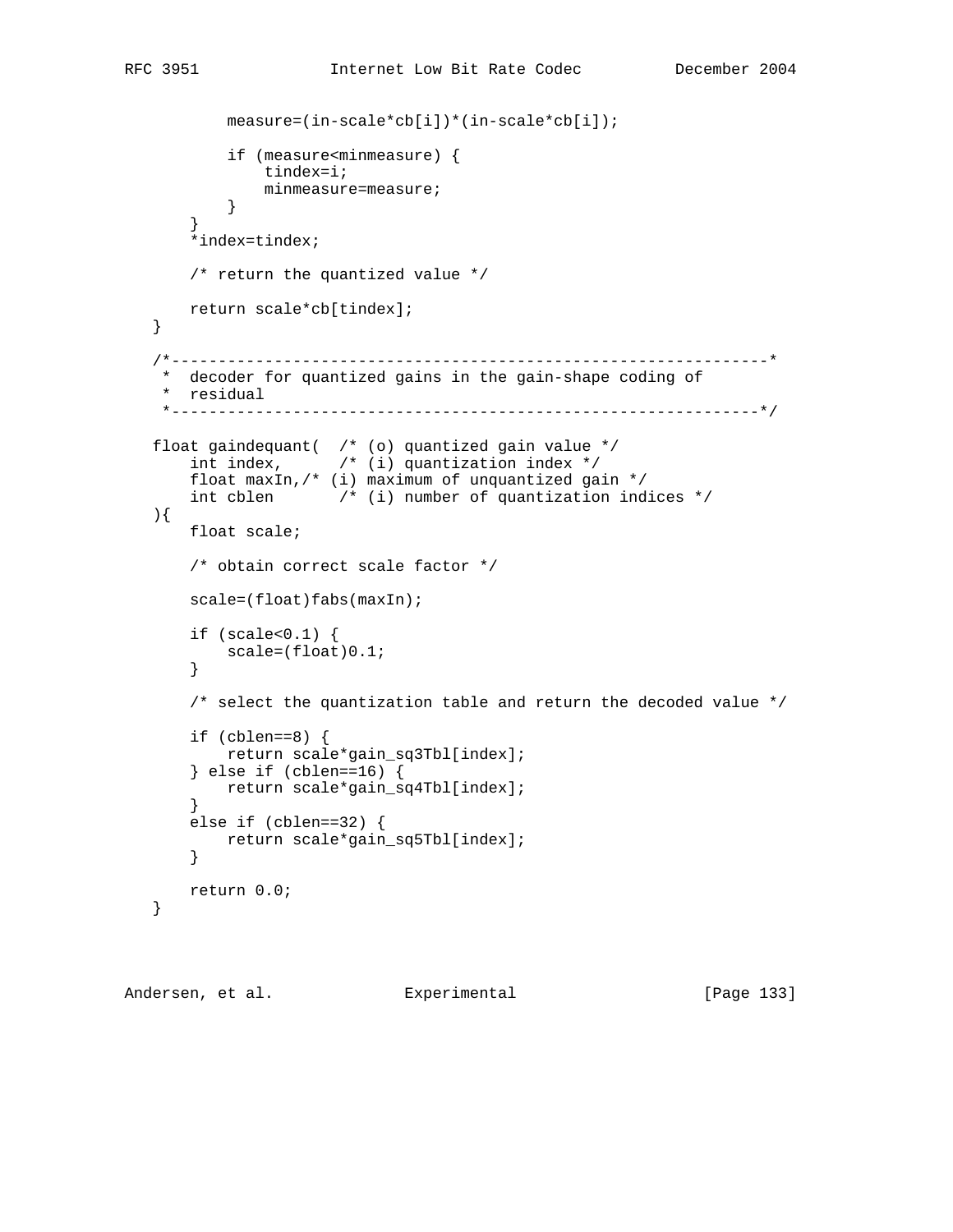```
A.23. getCBvec.h
  iLBC Speech Coder ANSI-C Source Code
    getCBvec.h
    Copyright (C) The Internet Society (2004).
    All Rights Reserved.
  #ifndef __iLBC_GETCBVEC_H
  #define __iLBC_GETCBVEC_H
 void getCBvec(
    float *cbvec, /* (o) Constructed codebook vector */
    float *mem, /* (i) Codebook buffer */<br>int index, /* (i) Codebook index */<br>int IMem, /* (i) Length of codebook buffer */
    int cbveclen/* (i) Codebook vector length */
  \rightarrow ;
  #endif
A.24. getCBvec.c
  iLBC Speech Coder ANSI-C Source Code
    getCBvec.c
    Copyright (C) The Internet Society (2004).
    All Rights Reserved.
  #include "iLBC_define.h"
  #include "constants.h"
  #include <string.h>
  * Construct codebook vector for given index.
  void getCBvec(
```
Andersen, et al. Experimental

[Page 134]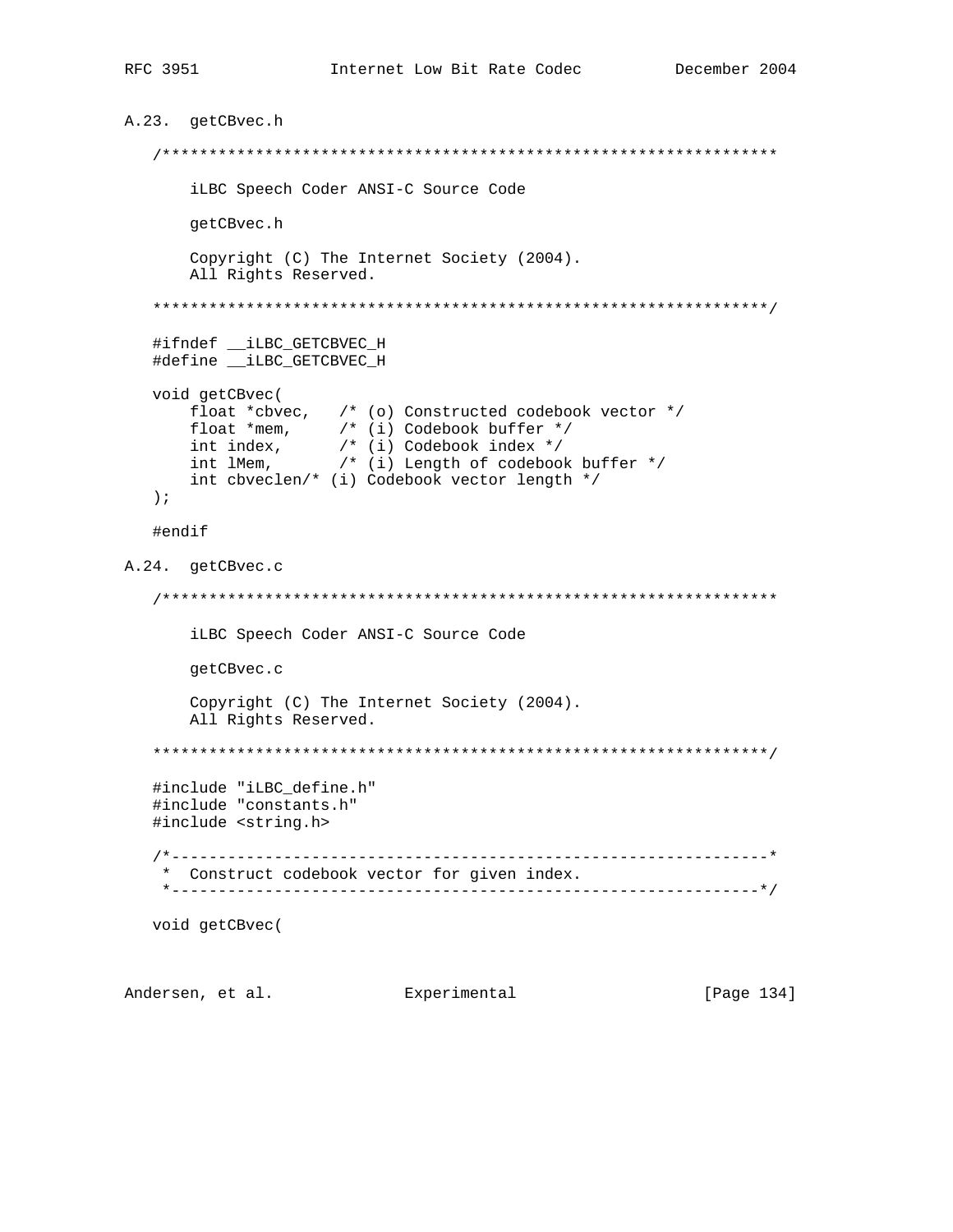```
 float *cbvec, /* (o) Constructed codebook vector */
 float *mem, /* (i) Codebook buffer */
 int index, /* (i) Codebook index */
 int lMem, /* (i) Length of codebook buffer */
       int cbveclen/* (i) Codebook vector length */
   ){
       int j, k, n, memInd, sFilt;
       float tmpbuf[CB_MEML];
       int base_size;
       int ilow, ihigh;
       float alfa, alfa1;
       /* Determine size of codebook sections */
       base_size=lMem-cbveclen+1;
       if (cbveclen==SUBL) {
           base_size+=cbveclen/2;
       }
       /* No filter -> First codebook section */
       if (index<lMem-cbveclen+1) {
           /* first non-interpolated vectors */
           k=index+cbveclen;
           /* get vector */
           memcpy(cbvec, mem+lMem-k, cbveclen*sizeof(float));
       } else if (index < base_size) {
           k=2*(index-(lMem-cbveclen+1))+cbveclen;
           ihigh=k/2;
           ilow=ihigh-5;
           /* Copy first noninterpolated part */
           memcpy(cbvec, mem+lMem-k/2, ilow*sizeof(float));
           /* interpolation */
           alfa1=(float)0.2;
           alfa=0.0;
          for (j=ilow; j<ihigh; j++) {
               cbvec[j]=((float)1.0-alfa)*mem[lMem-k/2+j]+
                   alfa*mem[lMem-k+j];
```
Andersen, et al. Experimental [Page 135]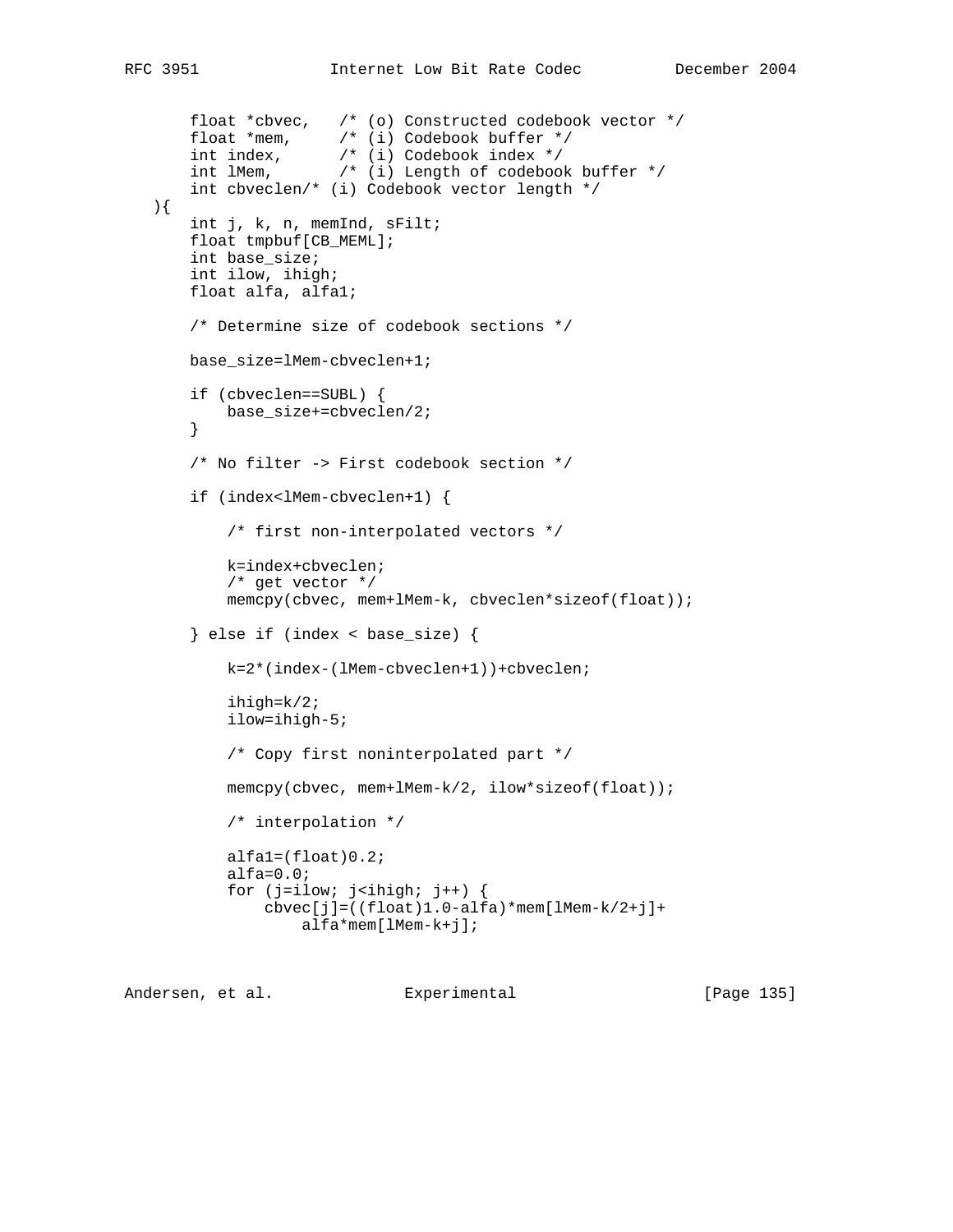```
alfa+=alfa1;
 }
           /* Copy second noninterpolated part */
           memcpy(cbvec+ihigh, mem+lMem-k+ihigh,
               (cbveclen-ihigh)*sizeof(float));
       }
       /* Higher codebook section based on filtering */
       else {
           /* first non-interpolated vectors */
           if (index-base_size<lMem-cbveclen+1) {
               float tempbuff2[CB_MEML+CB_FILTERLEN+1];
               float *pos;
               float *pp, *pp1;
               memset(tempbuff2, 0,
                   CB_HALFFILTERLEN*sizeof(float));
               memcpy(&tempbuff2[CB_HALFFILTERLEN], mem,
                   lMem*sizeof(float));
               memset(&tempbuff2[lMem+CB_HALFFILTERLEN], 0,
                   (CB_HALFFILTERLEN+1)*sizeof(float));
               k=index-base_size+cbveclen;
               sFilt=lMem-k;
               memInd=sFilt+1-CB_HALFFILTERLEN;
               /* do filtering */
               pos=cbvec;
               memset(pos, 0, cbveclen*sizeof(float));
              for (n=0; n<sub>co</sub>levelen; n++) {
                   pp=&tempbuff2[memInd+n+CB_HALFFILTERLEN];
                   pp1=&cbfiltersTbl[CB_FILTERLEN-1];
                  for (j=0; j<CB_FILTERLEN; j++) {
                  (*pos)+=(*pp++)*(*pp1--); }
                   pos++;
 }
 }
           /* interpolated vectors */
           else {
```
Andersen, et al. Experimental [Page 136]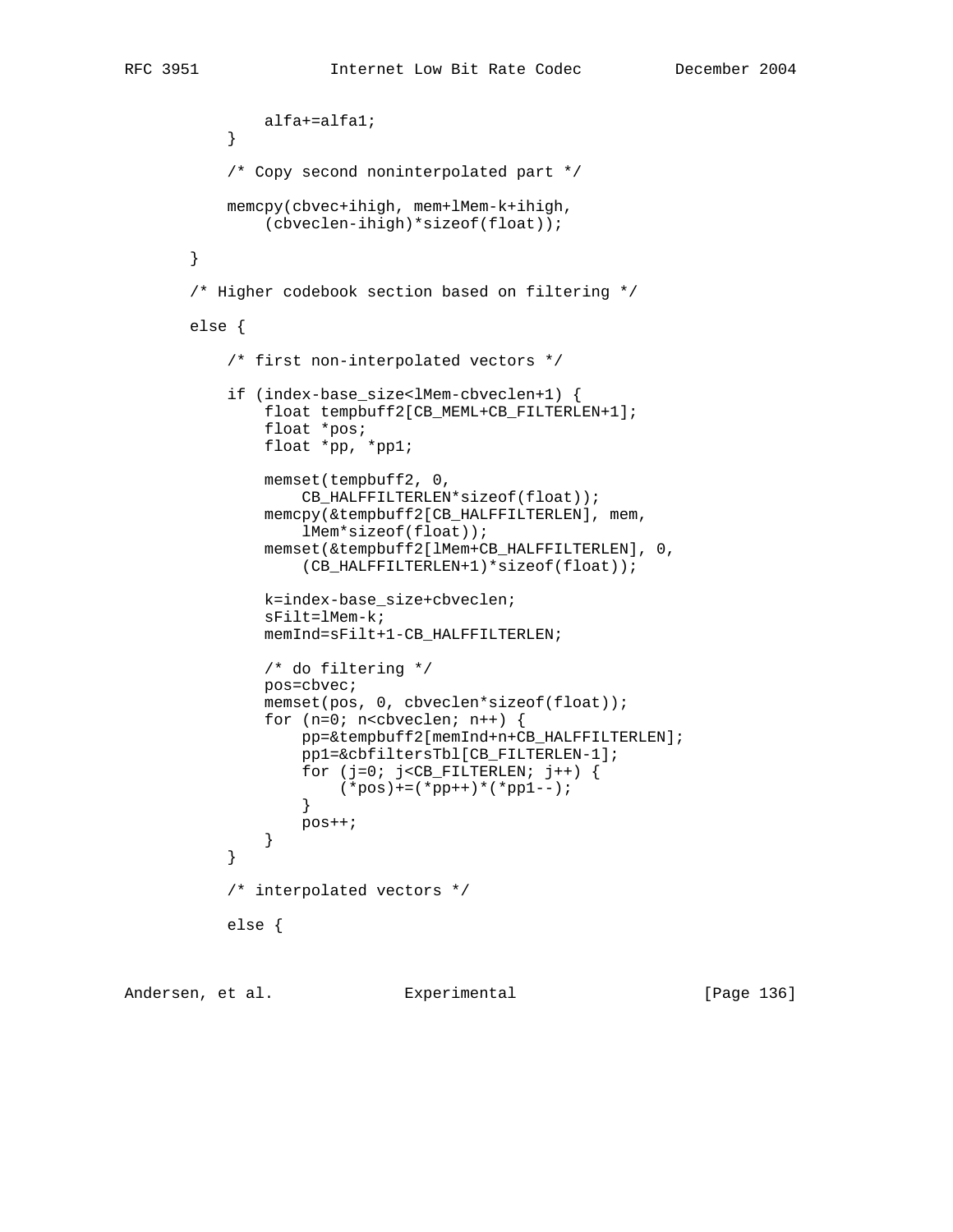```
 float tempbuff2[CB_MEML+CB_FILTERLEN+1];
               float *pos;
               float *pp, *pp1;
               int i;
               memset(tempbuff2, 0,
                   CB_HALFFILTERLEN*sizeof(float));
               memcpy(&tempbuff2[CB_HALFFILTERLEN], mem,
                   lMem*sizeof(float));
               memset(&tempbuff2[lMem+CB_HALFFILTERLEN], 0,
                   (CB_HALFFILTERLEN+1)*sizeof(float));
               k=2*(index-base_size-
                   (lMem-cbveclen+1))+cbveclen;
               sFilt=lMem-k;
               memInd=sFilt+1-CB_HALFFILTERLEN;
               /* do filtering */
               pos=&tmpbuf[sFilt];
               memset(pos, 0, k*sizeof(float));
              for (i=0; i< k; i++) {
                   pp=&tempbuff2[memInd+i+CB_HALFFILTERLEN];
                   pp1=&cbfiltersTbl[CB_FILTERLEN-1];
                  for (j=0; j<CB_FILTERLEN; j++) {
                  (*pos) += (*pp++) *(*pp1--); }
                   pos++;
 }
               ihigh=k/2;
               ilow=ihigh-5;
               /* Copy first noninterpolated part */
               memcpy(cbvec, tmpbuf+lMem-k/2,
                   ilow*sizeof(float));
               /* interpolation */
               alfa1=(float)0.2;
               alfa=0.0;
              for (j=ilow; j<ihigh; j++) {
                  cbvec[j]=((float)1.0-alfa)* tmpbuf[lMem-k/2+j]+alfa*tmpbuf[lMem-k+j];
               alfa+=alfal;<br>}
 }
```
Andersen, et al. Experimental [Page 137]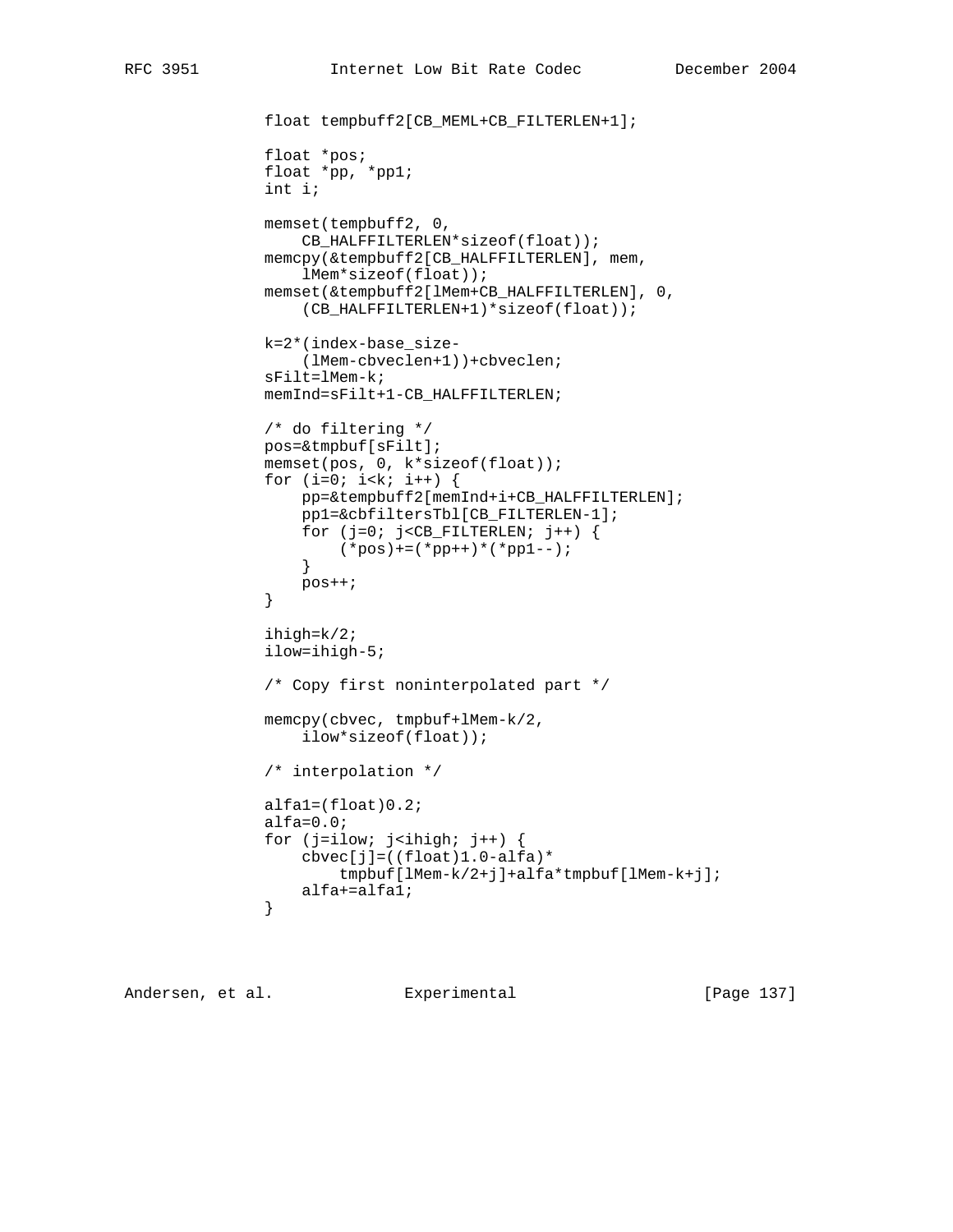```
/* Copy second noninterpolated part */
                     memcpy(cbvec+ihigh, tmpbuf+lMem-k+ihigh,
                          (cbveclen-ihiqh)*sizeof(float));\}\}\}A.25. helpfun.h
    iLBC Speech Coder ANSI-C Source Code
         helpfun.h
         Copyright (C) The Internet Society (2004).
         All Rights Reserved.
    #ifndef iLBC HELPFUN H
    #define __iLBC_HELPFUN_H
    void autocorr(
         float *r, \left( \begin{array}{cc} * & * & * \\ * & * & * \end{array} \right) autocorrelation vector */<br>const float *x, /* (i) data vector */
         int N, \begin{array}{ccc} \n/ * & (i) & \text{length of data vector } * / \\
\text{int order} & & \text{if largest lag for calculated}\n\end{array}int order
                                   autocorrelations */
    \rightarrow ;
    void window(
                              /* (o) the windowed data */float x,
         const float *x, /* (i) the original data vector */
         const float *_Y, /* (i) the window *//* (i) length of all vectors */int N
    \rightarrow ;
    void levdurb(
         float *a,
                              /* (o) lpc coefficient vector starting
                                          with 1.0 */
         float *k, \begin{array}{ccc} & & \text{with } 1.0 & \text{if } 1.0 & \text{if } 1.0 & \text{if } 1.0 & \text{if } 1.0 & \text{if } 1.0 & \text{if } 1.0 & \text{if } 1.0 & \text{if } 1.0 & \text{if } 1.0 & \text{if } 1.0 & \text{if } 1.0 & \text{if } 1.0 & \text{if } 1.0 & \text{if } 1.0 & \text{if } 1.0 & \text{if } 1.0 & \text{if } 1.0 & \text{if } 1.0 & \text{if } 1.0 & \\rightarrow ;
    void interpolate(
Andersen, et al. Experimental
                                                                                      [Page 138]
```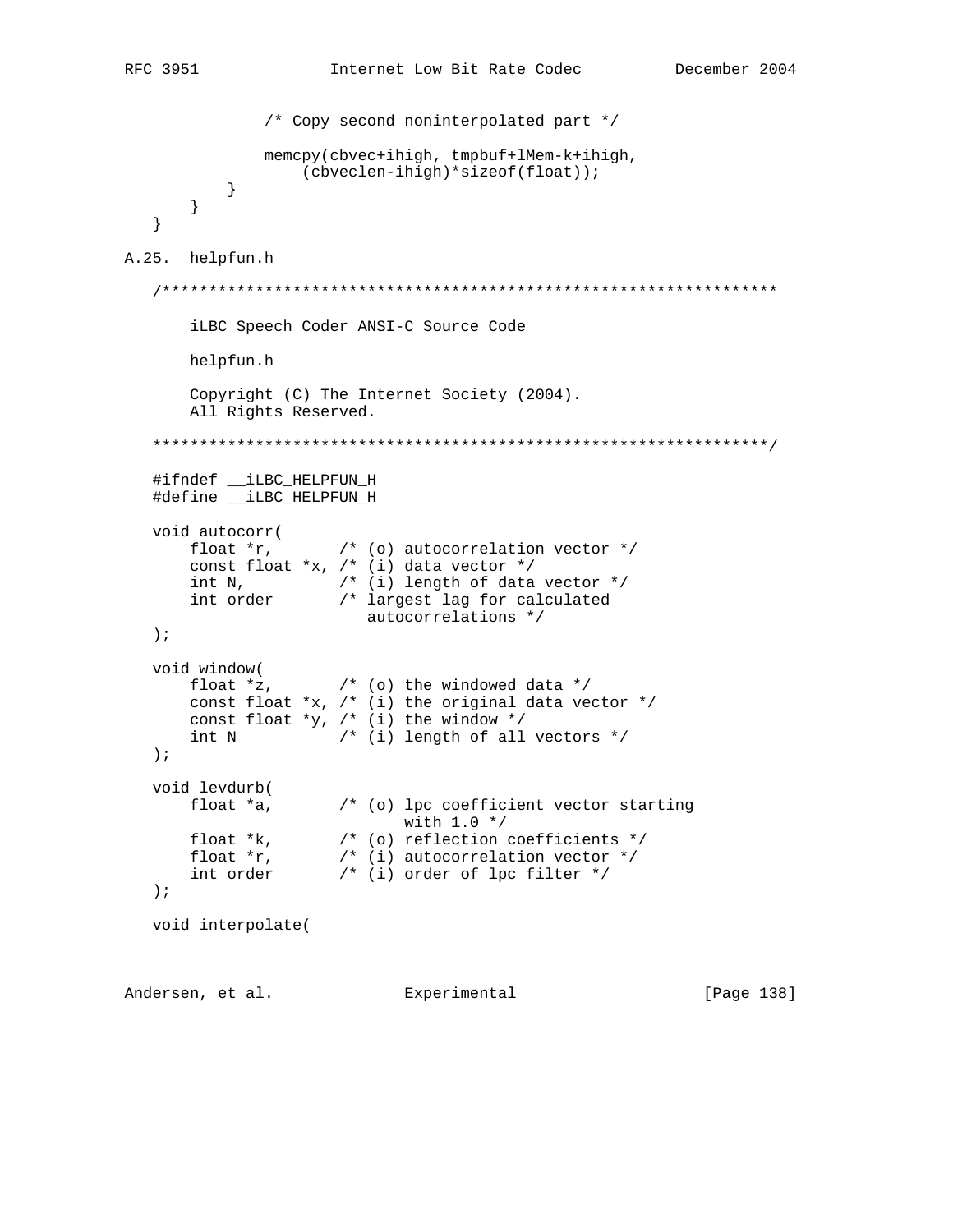```
RFC 3951 Internet Low Bit Rate Codec December 2004
 float *out, /* (o) the interpolated vector */
 float *in1, /* (i) the first vector for the
                           interpolation */
      float *in2, \qquad /* (i) the second vector for the
                         interpolation */
 float coef, /* (i) interpolation weights */
 int length /* (i) length of all vectors */
   );
   void bwexpand(
      float *out, /* (o) the bandwidth expanded lpc
 coefficients */
 float *in, /* (i) the lpc coefficients before bandwidth
expansion */ float coef, /* (i) the bandwidth expansion factor */
 int length /* (i) the length of lpc coefficient vectors */
   );
   void vq(
float *Xq, * (o) the quantized vector * / int *index, /* (o) the quantization index */
      const float *CB,/* (i) the vector quantization codebook */
float *x, * (*) the vector to quantize */ int n_cb, /* (i) the number of vectors in the codebook */
 int dim /* (i) the dimension of all vectors */
  );
   void SplitVQ(
float *qX, /* (o) the quantized vector */ int *index, /* (o) a vector of indexes for all vector
                          codebooks in the split */
      float *X, * (i) the vector to quantize */
      const float *CB, /* (i) the quantizer codebook */ int nsplit, /* the number of vector splits */
     const int *dim, /* the dimension of X and qX */ const int *cbsize /* the number of vectors in the codebook */
   );
   void sort_sq(
float *_{xq}, *_{(o)} the quantized value */ int *index, /* (o) the quantization index */
      float x, \frac{1}{2} \frac{1}{2} (i) the value to quantize */
      const float *cb, /* (i) the quantization codebook */int cb_size \quad /* (i) the size of the quantization codebook */
   );
  int LSF_check( \frac{1}{2} /* (o) 1 for stable lsf vectors and 0 for
Andersen, et al. Experimental Frage 139]
```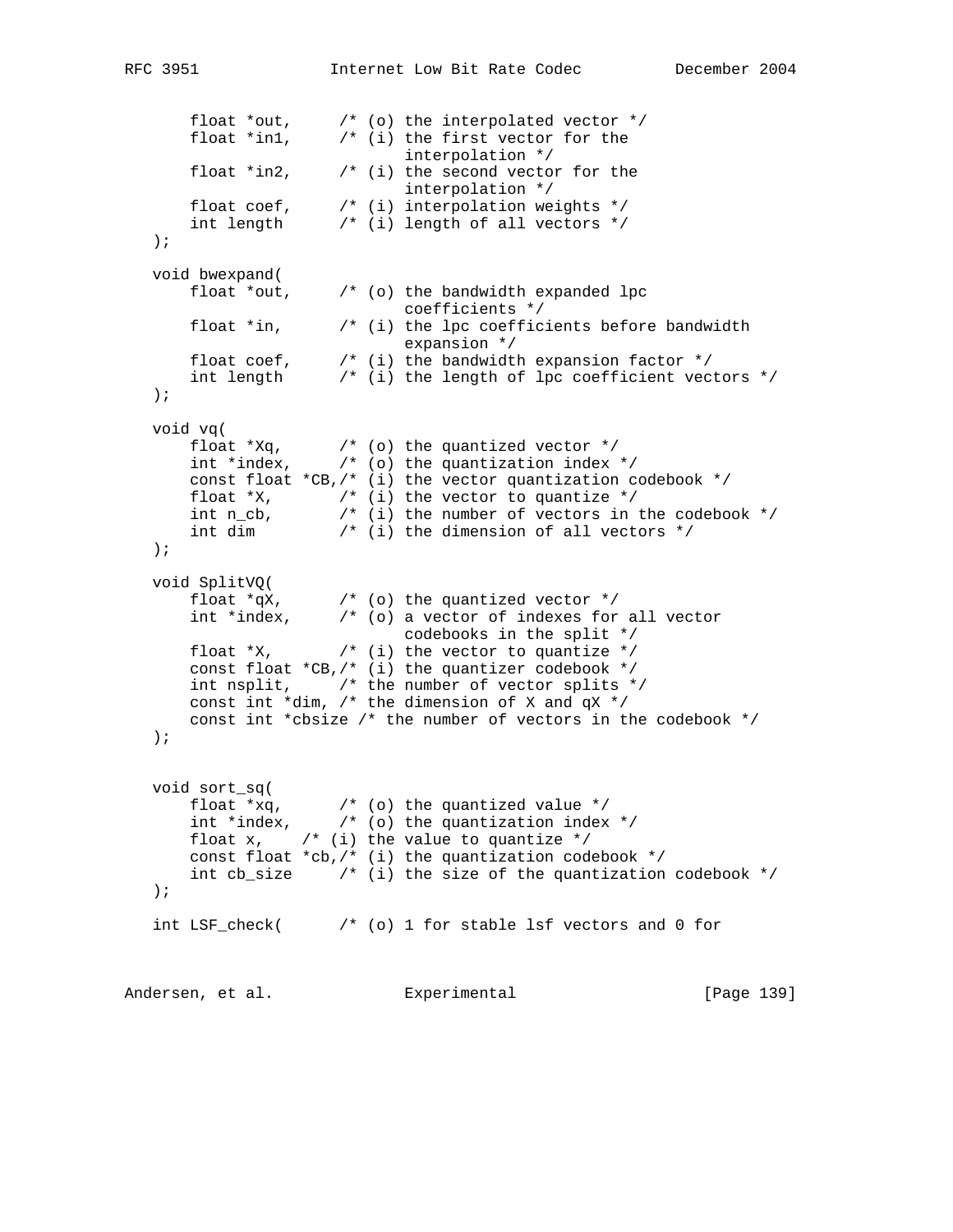[Page 140]

```
nonstable ones */
         float *lsf, \frac{1}{2} \frac{1}{2} \frac{1}{2} a table of lsf vectors */<br>int dim, \frac{1}{2} \frac{1}{2} (i) the dimension of each lsf vector */<br>int NoAn \frac{1}{2} (i) the number of lsf vectors in the
                                         table */\rightarrow ;
    #endif
A.26. helpfun.c
    iLBC Speech Coder ANSI-C Source Code
         helpfun.c
         Copyright (C) The Internet Society (2004).
         All Rights Reserved.
    #include <math.h>
    #include "iLBC_define.h"
    #include "constants.h"
    * calculation of auto correlation
     void autocorr(\qquad \qquad float *r, \qquad \qquad /* (o) autocorrelation vector */
         const float *x, /* (i) data vector */
         int N, \begin{array}{ccc} & \text{if } & \text{if } & \text{if } & \text{if } & \text{if } & \text{if } & \text{if } & \text{if } & \text{if } & \text{if } & \text{if } & \text{if } & \text{if } & \text{if } & \text{if } & \text{if } & \text{if } & \text{if } & \text{if } & \text{if } & \text{if } & \text{if } & \text{if } & \text{if } & \text{if } & \text{if } & \text{if } & \text{if } & \text{if } & \text{if } & \text{if } & \text{if } & \text{if } & \text{if } & \text\left.\right) {
         int lag, n;
         float sum;
         for (lag = 0; lag <= order; lag++) {
               sum = 0;
               for (n = 0; n < N - lag; n++) {
                   sum += x[n] * x[n+lag];\}r[lag] = sum;\}
```
Andersen, et al. Experimental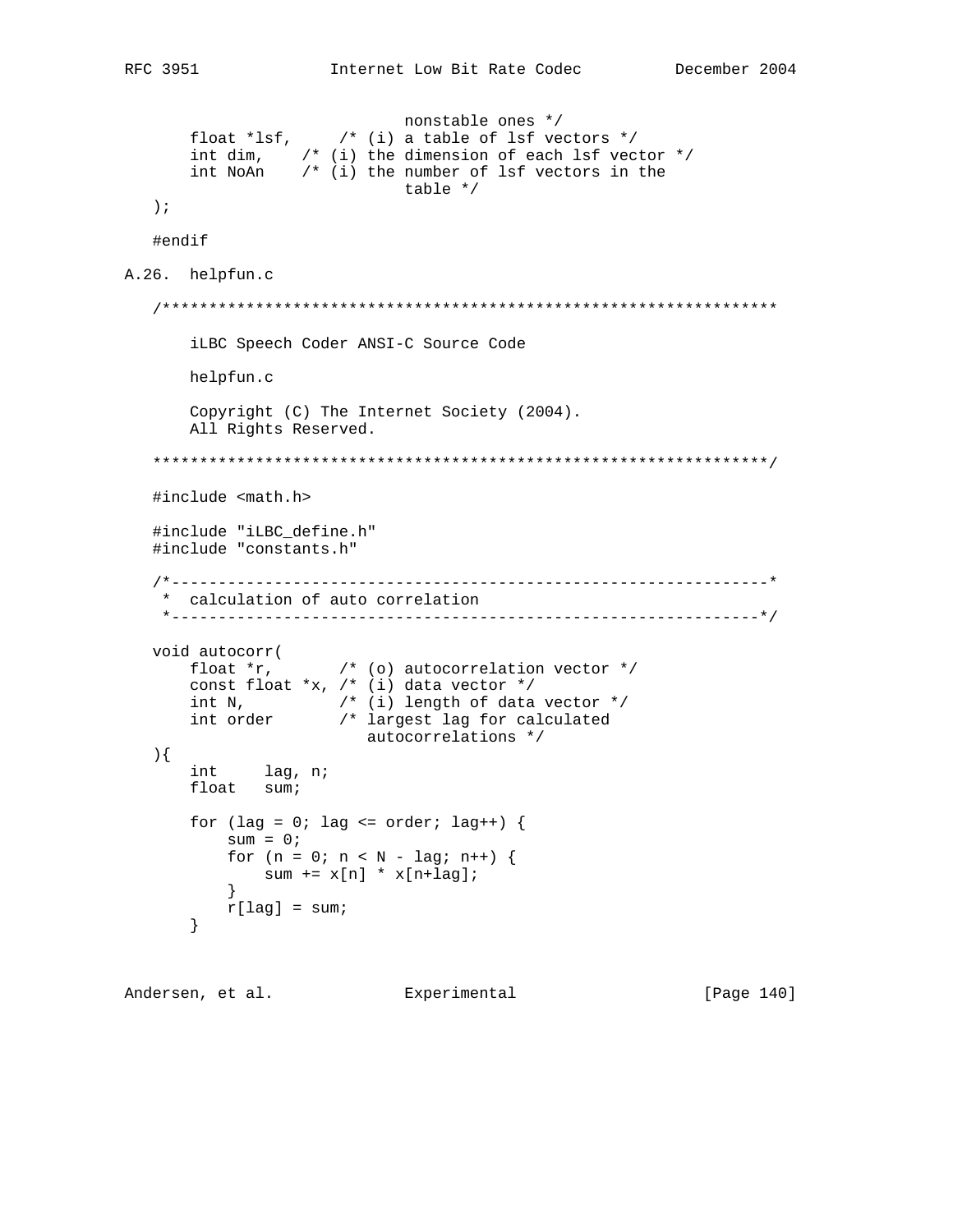```
 }
   /*----------------------------------------------------------------*
    * window multiplication
    *---------------------------------------------------------------*/
   void window(
float x, x^* (o) the windowed data x^* const float *x, /* (i) the original data vector */
      const float *y, /* (i) the window */int N /* (i) length of all vectors */
   ){
       int i;
     for (i = 0; i < N; i++) {
       z[i] = x[i] * y[i]; }
   }
   /*----------------------------------------------------------------*
    * levinson-durbin solution for lpc coefficients
    *---------------------------------------------------------------*/
   void levdurb(
      float a, \left( \begin{array}{cc} * & (0) \end{array} \right) lpc coefficient vector starting
 with 1.0 */
 float *k, /* (o) reflection coefficients */
 float *r, /* (i) autocorrelation vector */
 int order /* (i) order of lpc filter */
   ){
       float sum, alpha;
       int m, m_h, i;
      a[0] = 1.0;if (r[0] < EPS) \frac{1}{r} if r[0] < 0, set LPC coeff. to zero */
          for (i = 0; i < order; i++) {
            k[i] = 0;a[i+1] = 0; }
       } else {
          a[1] = k[0] = -r[1]/r[0];alpha = r[0] + r[1] * k[0];for (m = 1; m < order; m++)sum = r[m + 1];for (i = 0; i < m; i++){
             sum + = a[i+1] * r[m - i]; }
```
Andersen, et al. Experimental Frage 141]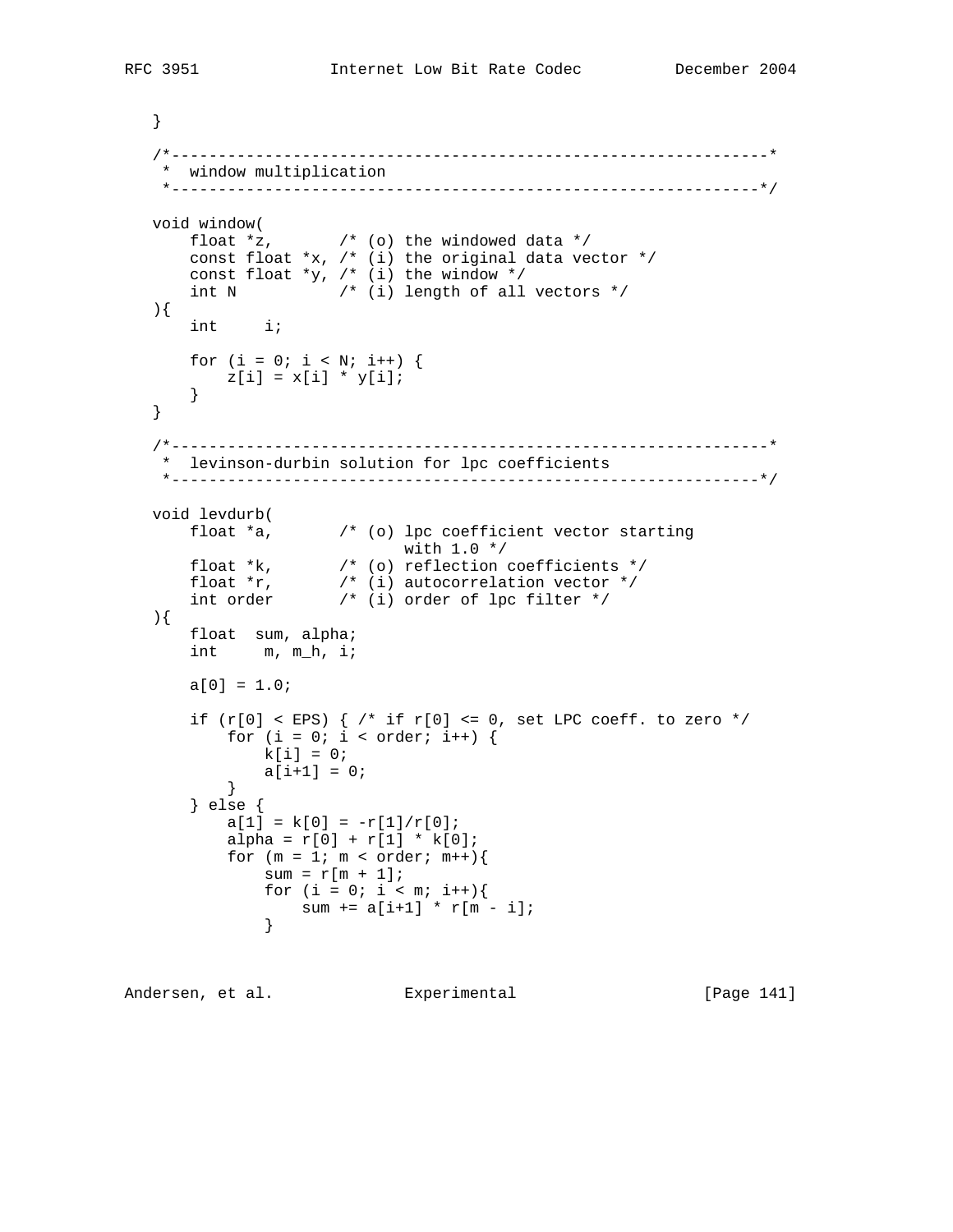```
k[m] = -sum / alpha;alpha += k[m] * sum;m_h = (m + 1) >> 1;for (i = 0; i < m_h; i++){
                sum = a[i+1] + k[m] * a[m - i];a[m - i] += k[m] * a[i+1];
            a[i+1] = sum; }
            a[m+1] = k[m]; }
      }
   }
   /*----------------------------------------------------------------*
    * interpolation between vectors
    *---------------------------------------------------------------*/
   void interpolate(
 float *out, /* (o) the interpolated vector */
 float *in1, /* (i) the first vector for the
 interpolation */
 float *in2, /* (i) the second vector for the
 interpolation */
 float coef, /* (i) interpolation weights */
 int length /* (i) length of all vectors */
   ){
      int i;
      float invcoef;
     invcoef = (float)1.0 - coef;for (i = 0; i < length; i++) {
        out[i] = coef * in1[i] + invcoef * in2[i]; }
   }
   /*----------------------------------------------------------------*
    * lpc bandwidth expansion
    *---------------------------------------------------------------*/
   void bwexpand(
      float *out, /* (o) the bandwidth expanded lpc
 coefficients */
 float *in, /* (i) the lpc coefficients before bandwidth
expansion */ float coef, /* (i) the bandwidth expansion factor */
 int length /* (i) the length of lpc coefficient vectors */
   ){
      int i;
```
Andersen, et al. Experimental Formula (Page 142)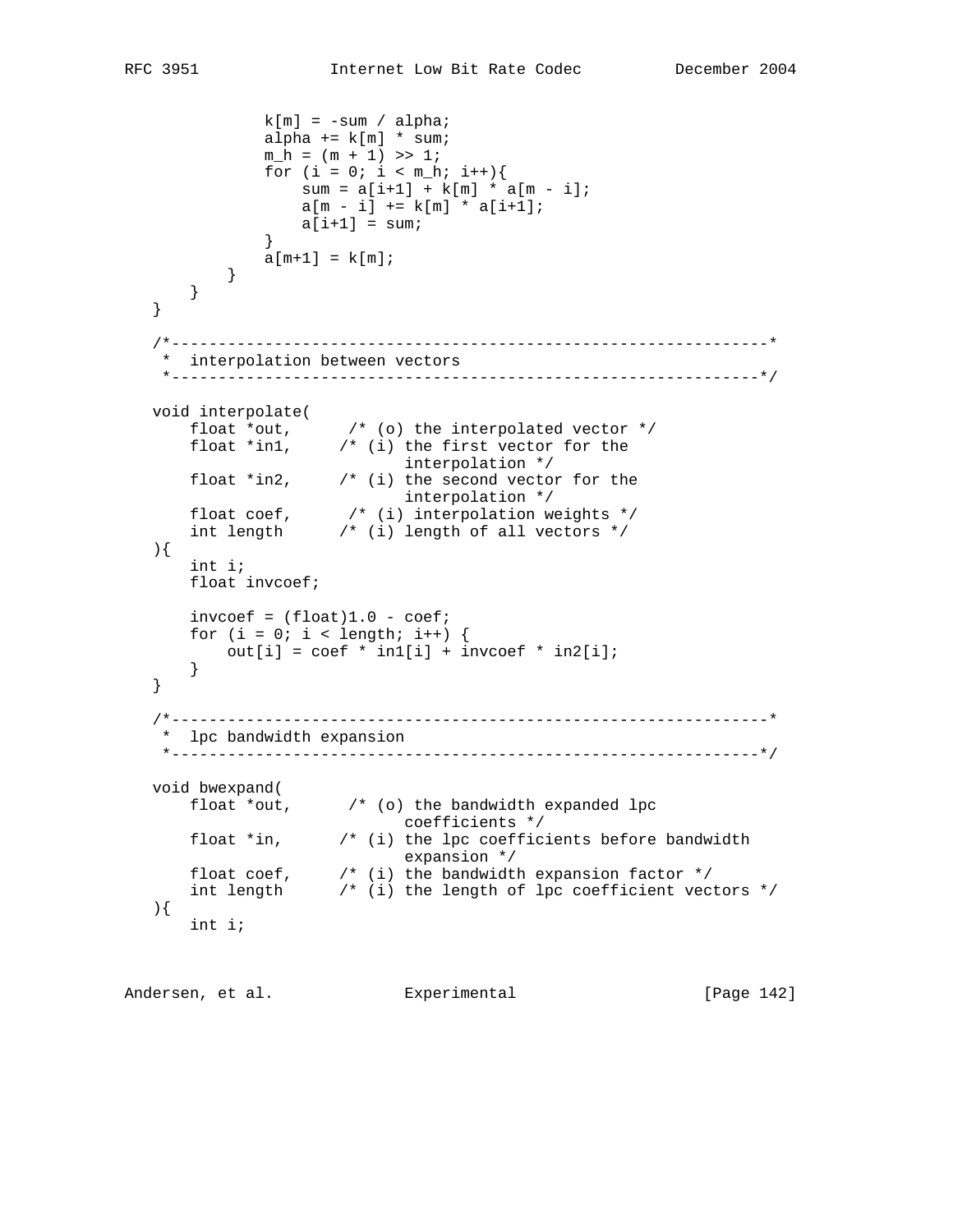```
 float chirp;
      chirp = coef;out[0] = in[0];for (i = 1; i < length; i++) {
         out[i] = chirp * in[i];chirp * = \text{coeff};
       }
   }
   /*----------------------------------------------------------------*
    * vector quantization
    *---------------------------------------------------------------*/
   void vq(
float *Xq, * (o) the quantized vector * / int *index, /* (o) the quantization index */
       const float *CB,/* (i) the vector quantization codebook */
float *x, * (*) the vector to quantize */ int n_cb, /* (i) the number of vectors in the codebook */
 int dim /* (i) the dimension of all vectors */
   ){
 int i, j;
int pos, minindex;
float dist, tmp, mindist;
      pos = 0; mindist = FLOAT_MAX;
       minindex = 0;
      for (j = 0; j < n_{cb}; j++) {
         dist = X[0] - CB[pos];
          dist *= dist;
         for (i = 1; i < dim; i++) {
            tmp = X[i] - CB[pos + i];dist += tmp*tmp;}
 }
          if (dist < mindist) {
            mindist = dist;
         minindex = j;<br>}
 }
          pos += dim;
 }
      for (i = 0; i < dim; i++) {
       Xq[i] = CB[\text{minindex*dim} + i]; }
      *index = minindex;
```

```
Andersen, et al. Experimental [Page 143]
```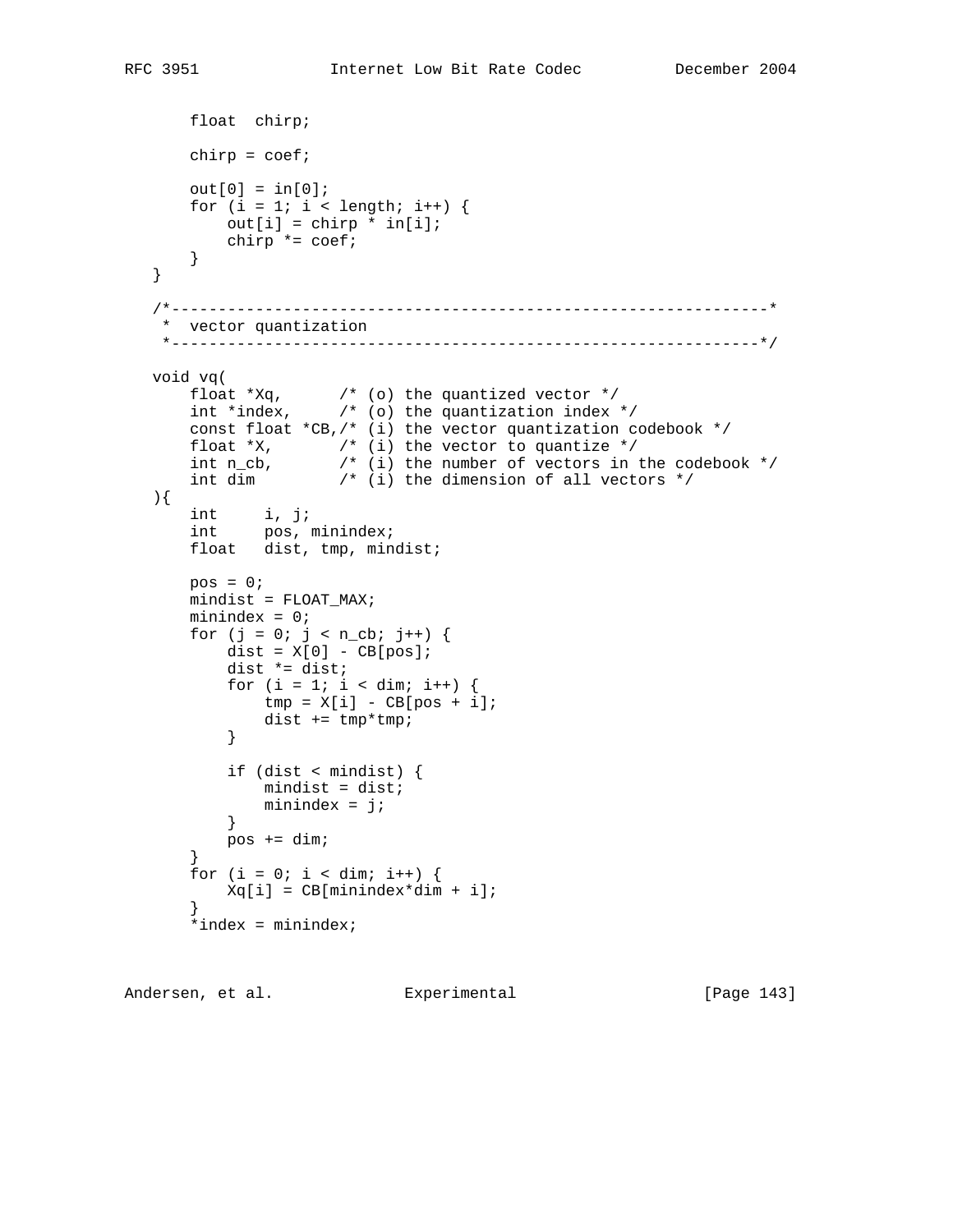```
 }
   /*----------------------------------------------------------------*
    * split vector quantization
    *---------------------------------------------------------------*/
   void SplitVQ(
float *qX, /* (o) the quantized vector */ int *index, /* (o) a vector of indexes for all vector
 codebooks in the split */
float *x, * (*) the vector to quantize */const float *CB, /* (i) the quantizer codebook */ int nsplit, /* the number of vector splits */
 const int *dim, /* the dimension of X and qX */
 const int *cbsize /* the number of vectors in the codebook */
   ){
       int cb_pos, X_pos, i;
      cb_pos = 0; X_pos= 0;
      for (i = 0; i < nsplit; i++) {
          vq(qX + X_{pos}, index + i, CB + cb_{pos}, X + X_{pos}, cbsize[i], dim[i]);
          X_{pos} += dim[i];cb_pos += dim[i] * obsize[i]; }
   }
   /*----------------------------------------------------------------*
    * scalar quantization
    *---------------------------------------------------------------*/
   void sort_sq(
float *_{xq}, *_{(o)} the quantized value */ int *index, /* (o) the quantization index */
      float x, \gamma (i) the value to quantize */
       const float *cb,/* (i) the quantization codebook */
       int cb_size /* (i) the size of the quantization codebook */
   ){
       int i;
      if (x \le cb[0]) {
          *index = 0;
          *_{\text{Xq}} = \text{cb[0]}; } else {
          i = 0;while ((x > cb[i]) &amp; \&amp; i < cb\_size - 1) {
             i++;
```

```
Andersen, et al. Experimental [Page 144]
```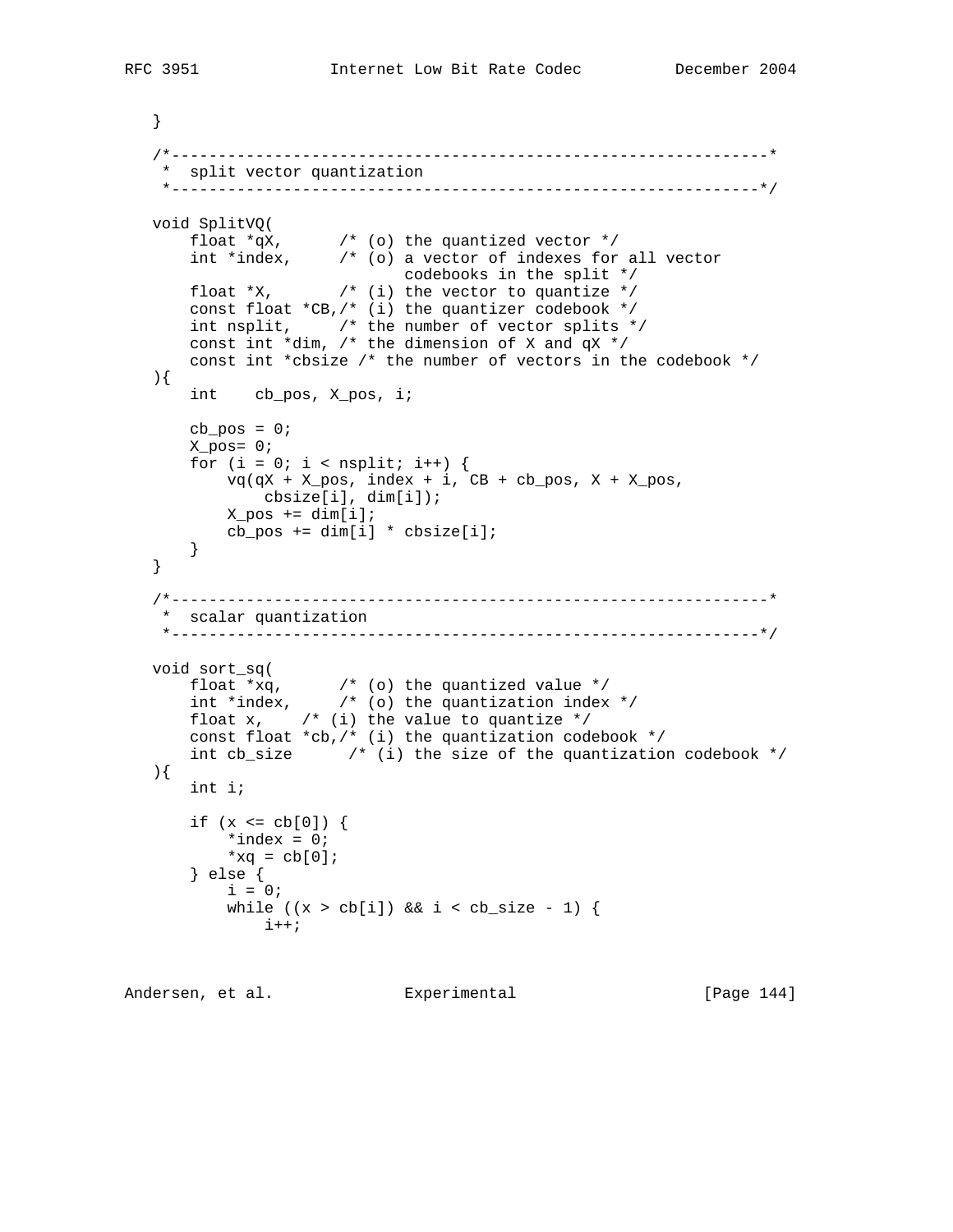```
 }
           if (x > ((cb[i] + cb[i - 1])/2)) {
               *index = i;
               *xq = cb[i]; } else {
              *index = i - 1;
              *xq = cb[i - 1]; }
       }
   }
   /*----------------------------------------------------------------*
    * check for stability of lsf coefficients
    *---------------------------------------------------------------*/
   int LSF_check( /* (o) 1 for stable lsf vectors and 0 for
                              nonstable ones */
      float *lsf, \frac{1}{2} /* (i) a table of lsf vectors */
      int dim, \frac{1}{2} (i) the dimension of each lsf vector */
       int NoAn /* (i) the number of lsf vectors in the
                              table */
   ){
       int k,n,m, Nit=2, change=0,pos;
       float tmp;
       static float eps=(float)0.039; /* 50 Hz */
       static float eps2=(float)0.0195;
       static float maxlsf=(float)3.14; /* 4000 Hz */
       static float minlsf=(float)0.01; /* 0 Hz */
       /* LSF separation check*/
      for (n=0; n<Nit; n++) { /* Run through a couple of times */for (m=0; m<sub>0</sub>An; m++) \frac{1}{2} /* Number of analyses per frame */
               for (k=0; k<(dim-1); k++) {
                    pos=m*dim+k;
                    if ((lsf[pos+1]-lsf[pos])<eps) {
                        if (lsf[pos+1]<lsf[pos]) {
                            tmp=lsf[pos+1];
                            lsf[pos+1]= lsf[pos]+eps2;
                            lsf[pos]= lsf[pos+1]-eps2;
                        } else {
                            lsf[pos]-=eps2;
                            lsf[pos+1]+=eps2;
 }
                        change=1;
```
Andersen, et al. Experimental [Page 145]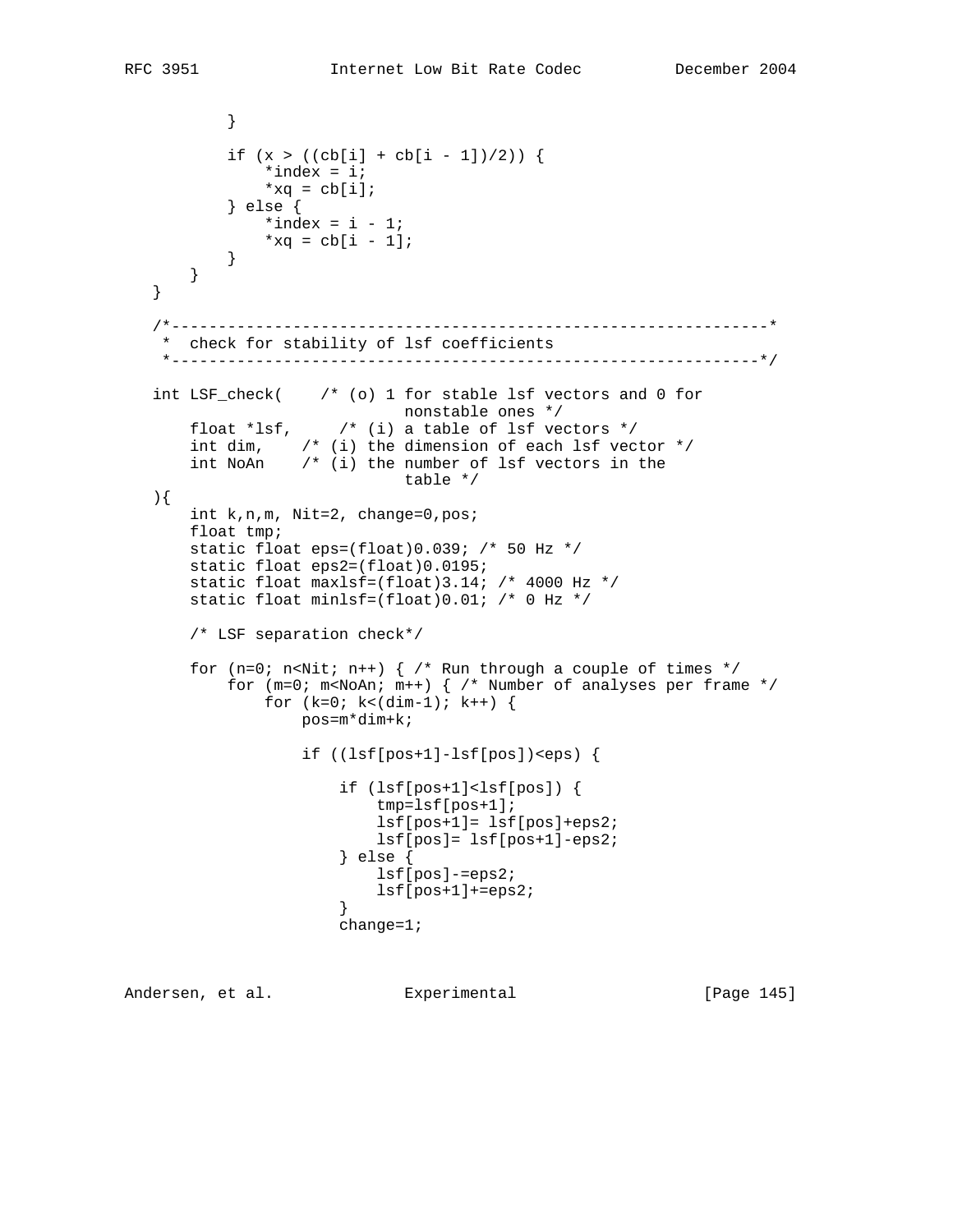```
\}if (lsf[pos]<minsf</math>) {lsf[pos]=minlsf;change=1;\}if (lsf[pos] > maxlsf) {
                   lsf[pos] = maxlsf;change=1;
                \}\left\{\right\}\}\left\{ \right.return change;
  \}A.27. hpInput.h
  iLBC Speech Coder ANSI-C Source Code
     hpInput.h
      Copyright (C) The Internet Society (2004).
     All Rights Reserved.
  #ifndef __iLBC_HPINPUT_H
  #define __iLBC_HPINPUT_H
  void hpInput(
     float *In, /* (i) vector to filter */
     int len, \frac{1}{2} (i) length of vector to filter */<br>float *Out, \frac{1}{2} (o) the resulting filtered vector */
     float *mem /* (i/o) the filter state */
  \rightarrow ;
  #endif
A.28. hpInput.c
  iLBC Speech Coder ANSI-C Source Code
Andersen, et al. Experimental
                                                     [Page 146]
```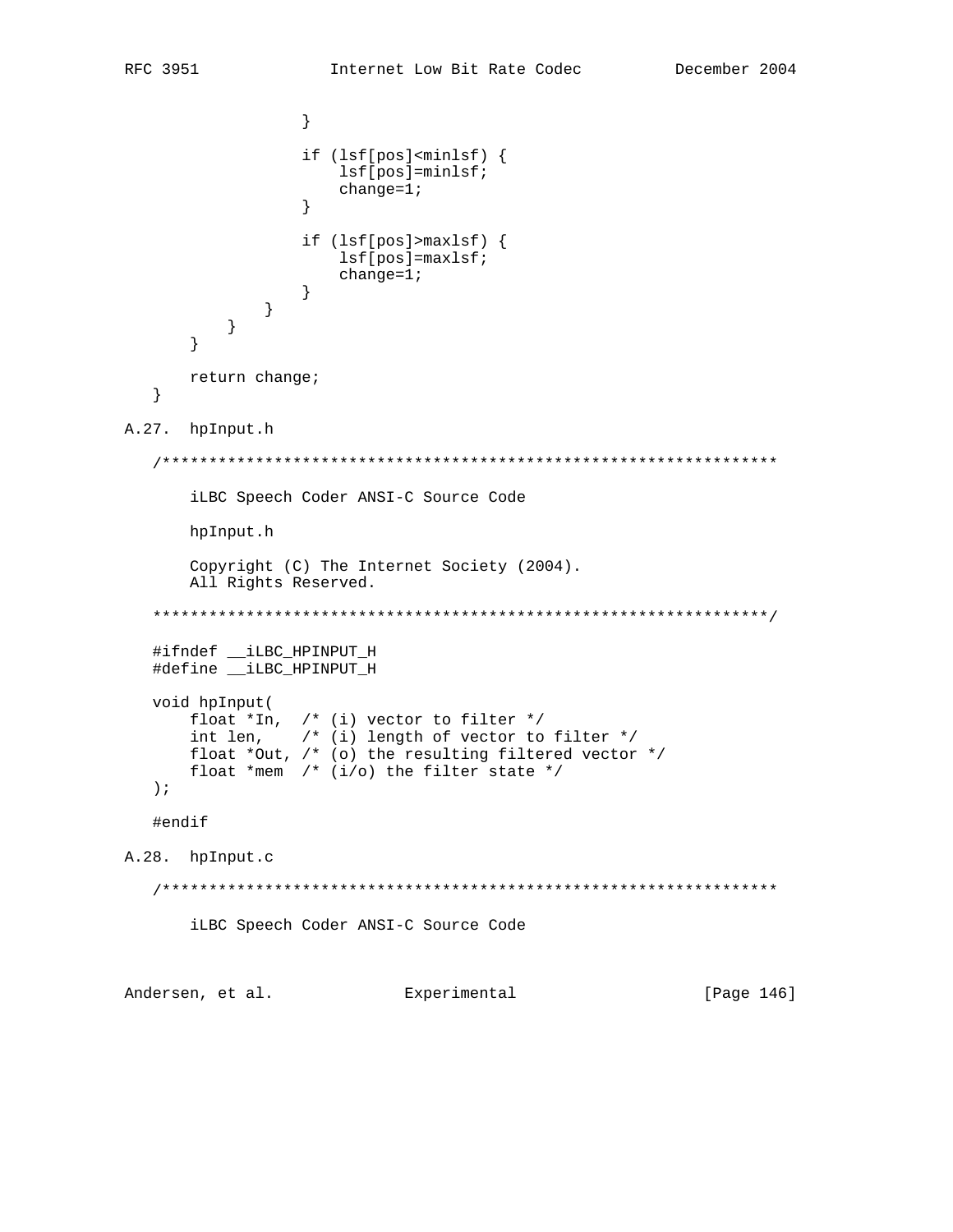```
 hpInput.c
       Copyright (C) The Internet Society (2004).
       All Rights Reserved.
   ******************************************************************/
   #include "constants.h"
   /*----------------------------------------------------------------*
    * Input high-pass filter
    *---------------------------------------------------------------*/
   void hpInput(
      float *In, /* (i) vector to filter */ int len, /* (i) length of vector to filter */
 float *Out, /* (o) the resulting filtered vector */
      float *mem /* (i/0) the filter state */
   ){
       int i;
       float *pi, *po;
       /* all-zero section*/
      pi = \alpha \text{In}[0];po = \&Out[0];for (i=0; i<1en; i++) {
            *po = hpi_zero_coefsTbl[0] * (*pi);
            *po += hpi_zero_coefsTbl[1] * mem[0];
           *po += hpi\_zero\_coeffsTbl[2] * mem[1];
           mem[1] = mem[0];
          mem[0] = *pi;p<sup>o+i</sup>
          pi++; }
        /* all-pole section*/
      po = \&Out[0];for (i=0; i<1en; i++) {
            *po -= hpi_pole_coefsTbl[1] * mem[2];
            *po -= hpi_pole_coefsTbl[2] * mem[3];
           mem[3] = mem[2];
           mem[2] = *po;
           p_{0++};
```

```
Andersen, et al. Experimental [Page 147]
```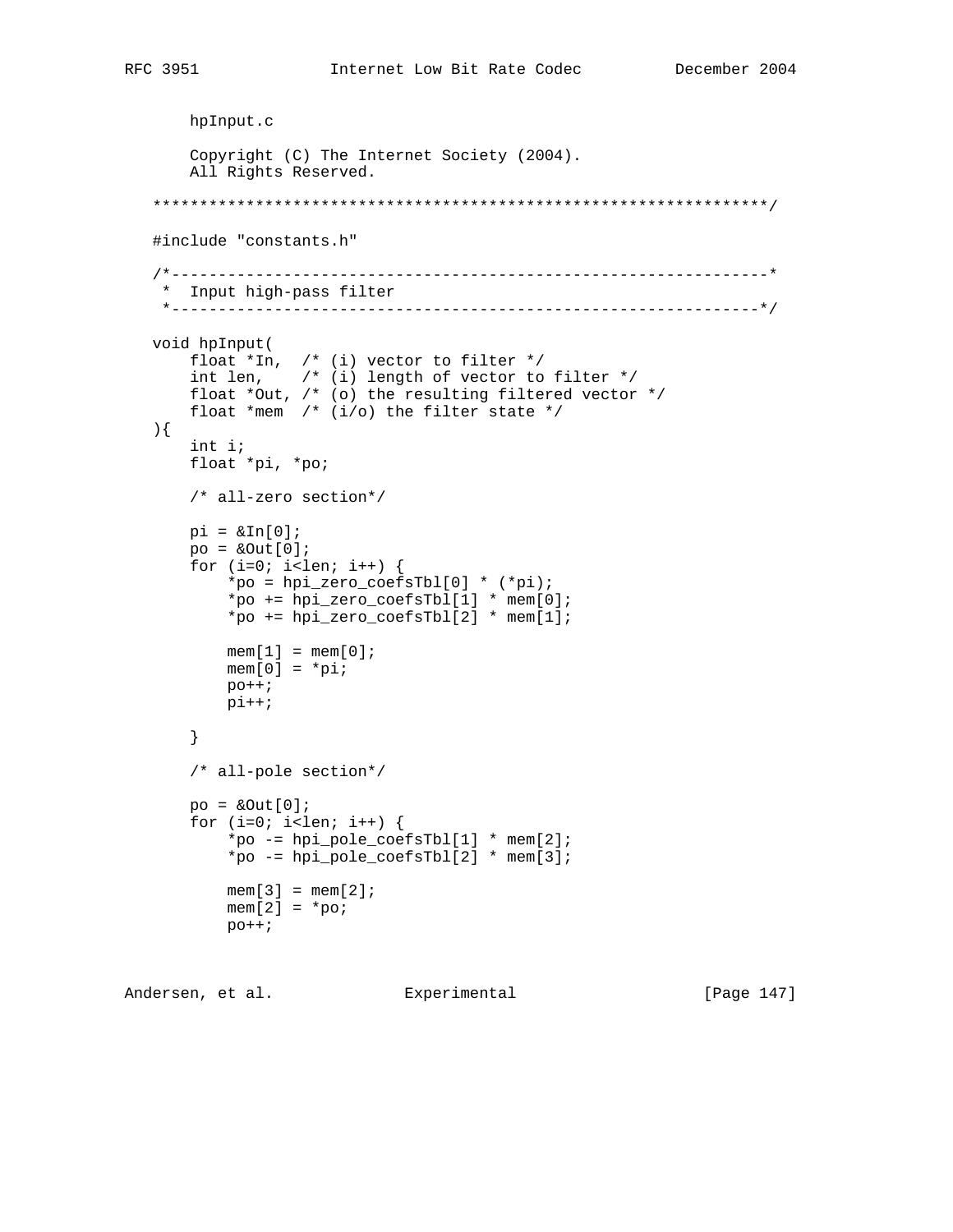```
\}\}A.29. hpOutput.h
 iLBC Speech Coder ANSI-C Source Code
    hpOutput.h
    Copyright (C) The Internet Society (2004).
    All Rights Reserved.
 #ifndef __iLBC_HPOUTPUT_H
 #define __iLBC_HPOUTPUT_H
 void hpOutput(
    float *In, /* (i) vector to filter */
    int len, /* (i) length of vector to filter */float *Out, /* (o) the resulting filtered vector */
    float *mem /* (i/0) the filter state */
 \rightarrow ;
 #endif
A.30. hpOutput.c
 iLBC Speech Coder ANSI-C Source Code
    hpOutput.c
    Copyright (C) The Internet Society (2004).
    All Rights Reserved.
 #include "constants.h"
 * Output high-pass filter
  void hpOutput(
```
Andersen, et al. Experimental [Page 148]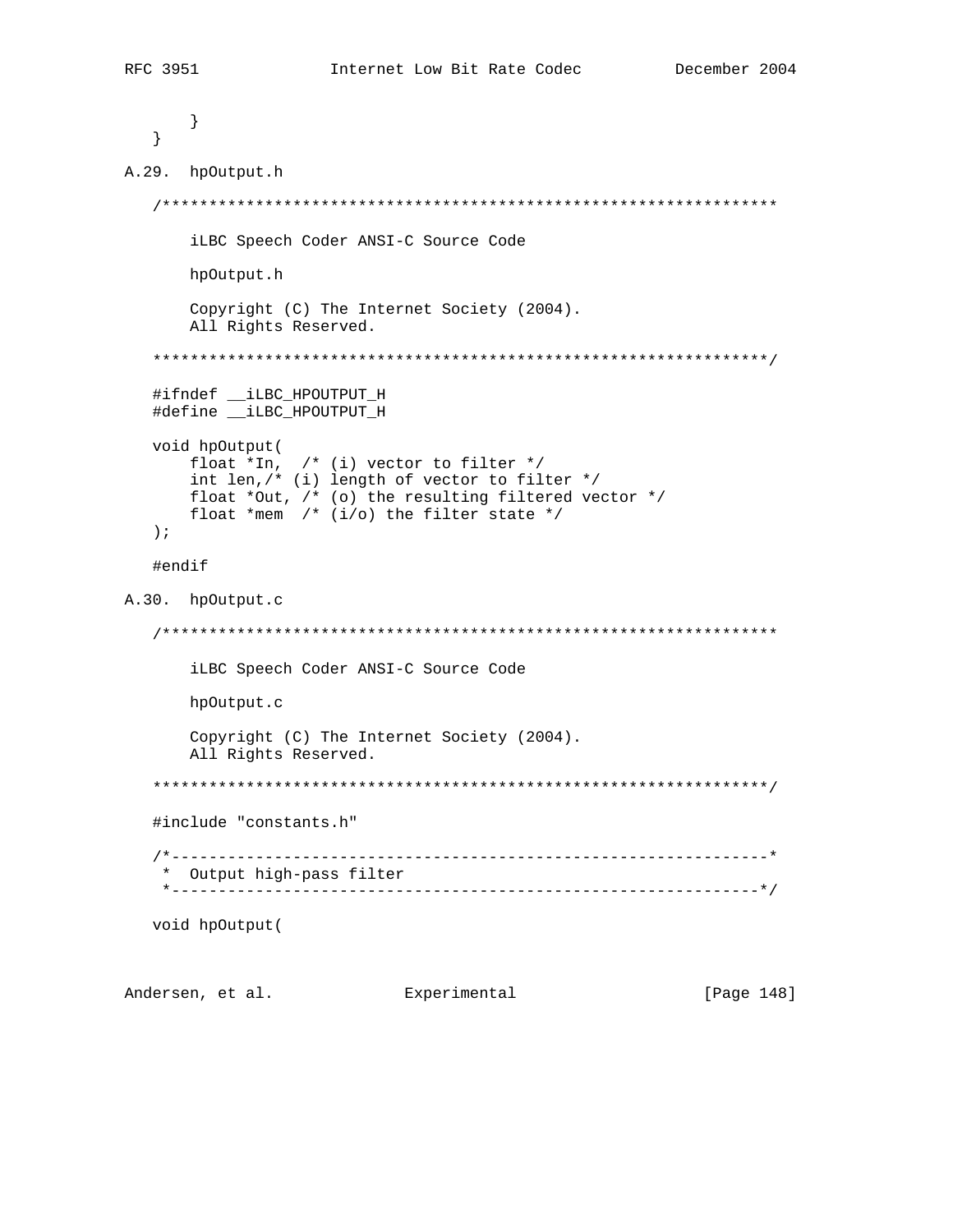```
float *In, /* (i) vector to filter */int len, \frac{1}{x} (i) length of vector to filter \frac{x}{x} float *Out, /* (o) the resulting filtered vector */
       float *mem /* (i/o) the filter state */
    ){
        int i;
        float *pi, *po;
        /* all-zero section*/
       pi = \alpha \text{In}[0];po = \&Out[0];for (i=0; i<1en; i++) {
            *po = hpo\_zero\_coeffsTbl[0] * (*pi);*po += hpo_zero_coefsTbl[1] * mem[0];
             *po += hpo_zero_coefsTbl[2] * mem[1];
           mem[1] = mem[0];
           mem[0] = *pi;p<sup>o+i</sup>
           pi++; }
        /* all-pole section*/
       po = \&Out[0];for (i=0; i<1en; i++) {
             *po -= hpo_pole_coefsTbl[1] * mem[2];
             *po -= hpo_pole_coefsTbl[2] * mem[3];
           mem[3] = mem[2];
           mem[2] = *po;
           p<sup>o++;</sup>
        }
    }
A.31. iCBConstruct.h
    /******************************************************************
        iLBC Speech Coder ANSI-C Source Code
        iCBConstruct.h
        Copyright (C) The Internet Society (2004).
        All Rights Reserved.
```
Andersen, et al. Experimental [Page 149]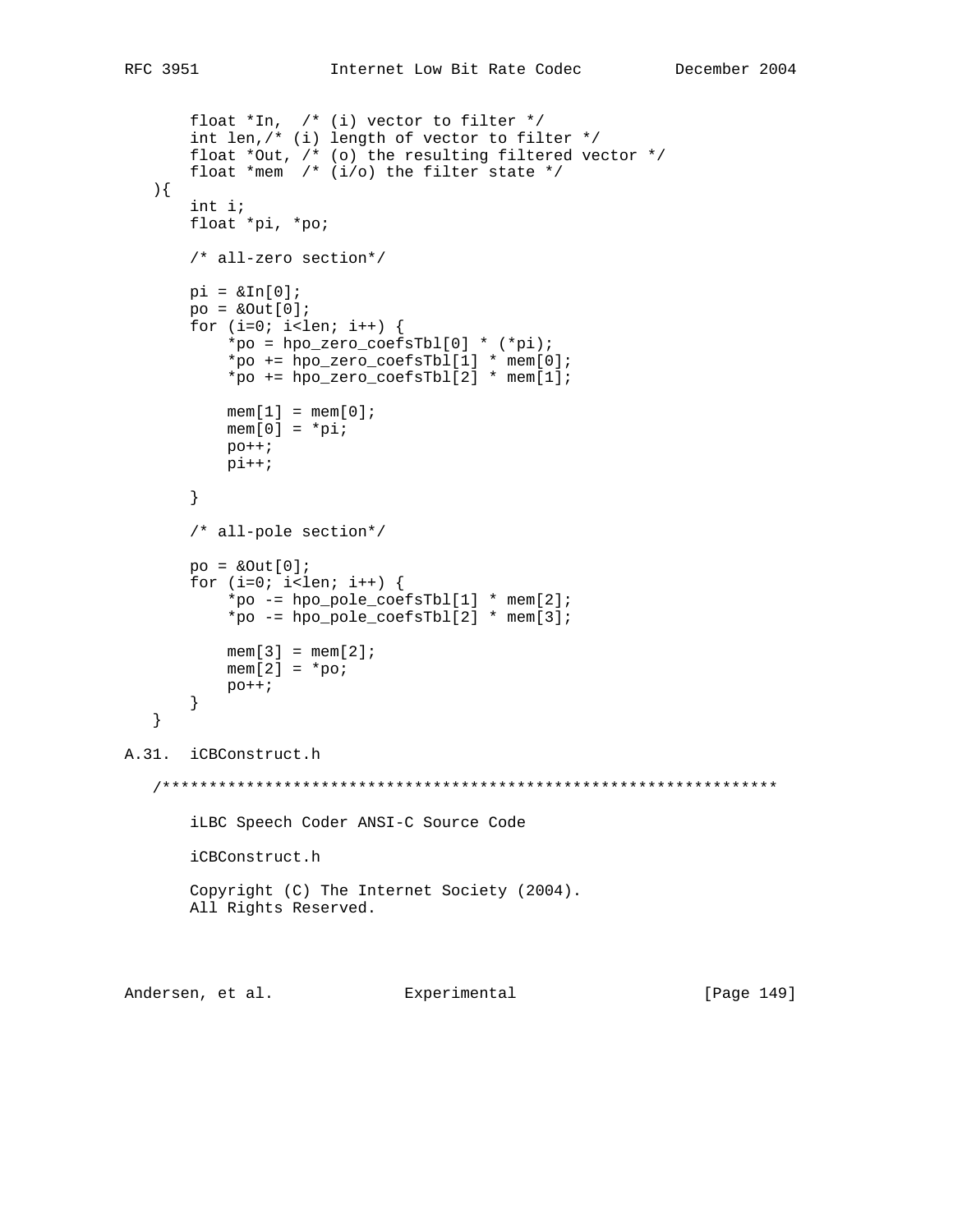```
#ifndef __iLBC_ICBCONSTRUCT_H
   #define __iLBC_ICBCONSTRUCT_H
  void index_conv_enc(<br> $\rm \, int *index $\rm \, /* (i/o) Codebook indexes */ $\rm \,\left| i\right|void index_conv_dec(<br> $\rm \, int *index $\rm \, /* (i/o) Codebook indexes */
   \rightarrow \dot{\rightarrow}void iCBConstruct(
      float *decvector, /* (o) Decoded vector */<br>int *index, /* (i) Codebook indices */<br>int *gain_index,/* (i) Gain quantization indices */
      float *mem, /* (i) Buffer for codevector construction */<br>int lMem, /* (i) Buffer for codevector construction */<br>int lMem, /* (i) Length of buffer */<br>int nstages /* (i) Number of codebook stages */
   \rightarrow ;
   #endif
A.32. iCBConstruct.c
   iLBC Speech Coder ANSI-C Source Code
       iCBConstruct.c
      Copyright (C) The Internet Society (2004).
      All Rights Reserved.
   #include <math.h>
   #include "iLBC_define.h"
   #include "gainquant.h"
   #include "getCBvec.h"
   * Convert the codebook indexes to make the search easier
```
Andersen, et al. Experimental [Page 150]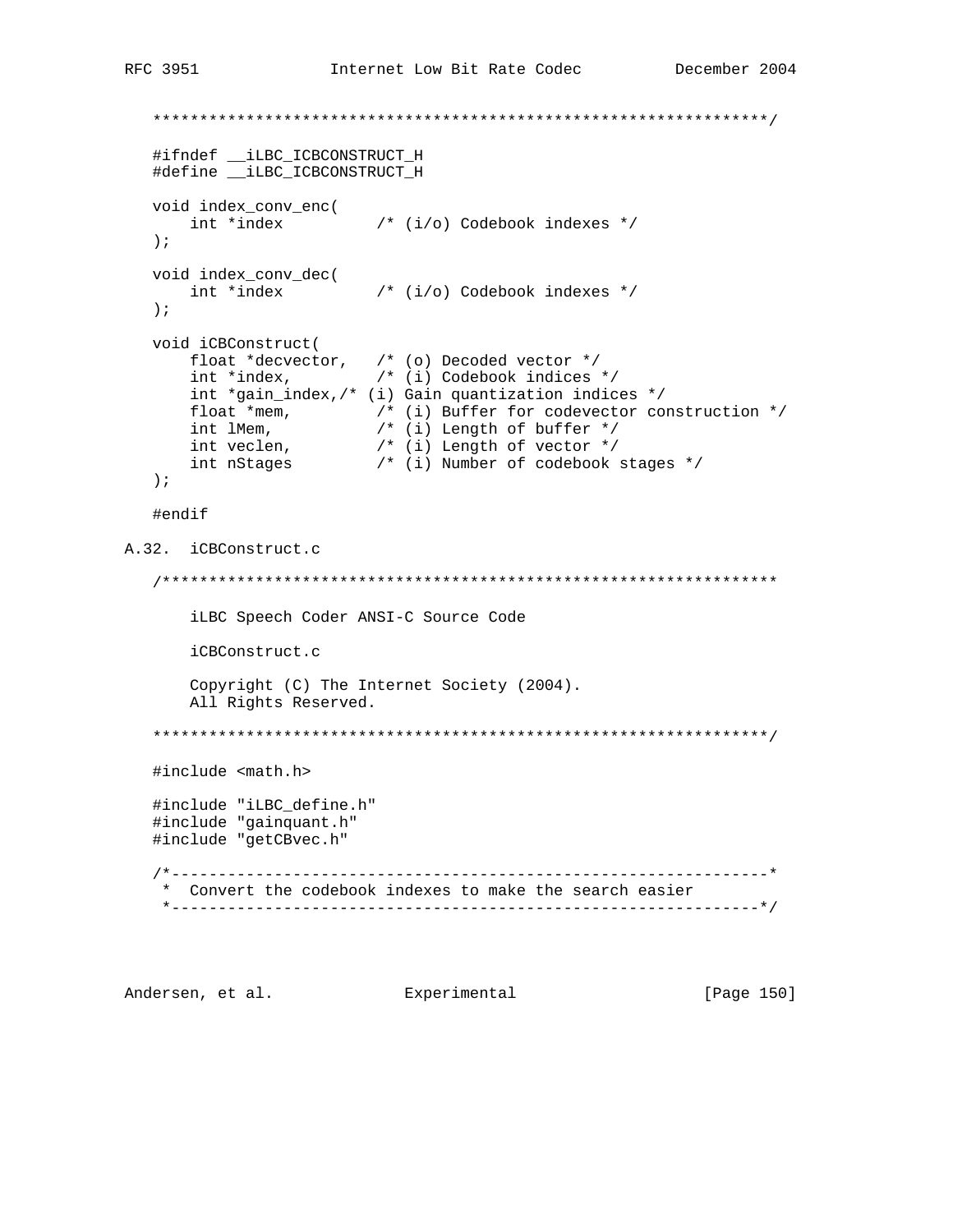```
 void index_conv_enc(
       int *index /* (i/o) Codebook indexes */
   ){
       int k;
       for (k=1; k<CB_NSTAGES; k++) {
            if ((index[k]>=108)&&(index[k]<172)) {
               index[k]-=64;
            } else if (index[k]>=236) {
               index[k]-=128;
            } else {
           \left\{\begin{array}{ccc} & / \ast & \text{ERROR} & \ast / \\ & & \end{array}\right\} }
       }
   }
 void index_conv_dec(
 int *index /* (i/o) Codebook indexes */
\rightarrow \{ int k;
       for (k=1; k<CB_NSTAGES; k++) {
           if ((index[k]=44) & (index[k]<108))index[k]+=64; } else if ((index[k]>=108)&&(index[k]<128)) {
               index[k]+=128; } else {
           \left\langle \begin{array}{cc} * & \text{ERROR} & * \end{array} \right\rangle }
       }
   }
    /*----------------------------------------------------------------*
     * Construct decoded vector from codebook and gains.
     *---------------------------------------------------------------*/
   void iCBConstruct(
       float *decvector, /* (o) Decoded vector */
        int *index, /* (i) Codebook indices */
       int *gain_index,/* (i) Gain quantization indices */
 float *mem, /* (i) Buffer for codevector construction */
 int lMem, /* (i) Length of buffer */
 int veclen, /* (i) Length of vector */
 int nStages /* (i) Number of codebook stages */
   ){
       int j,k;
```
Andersen, et al. Experimental [Page 151]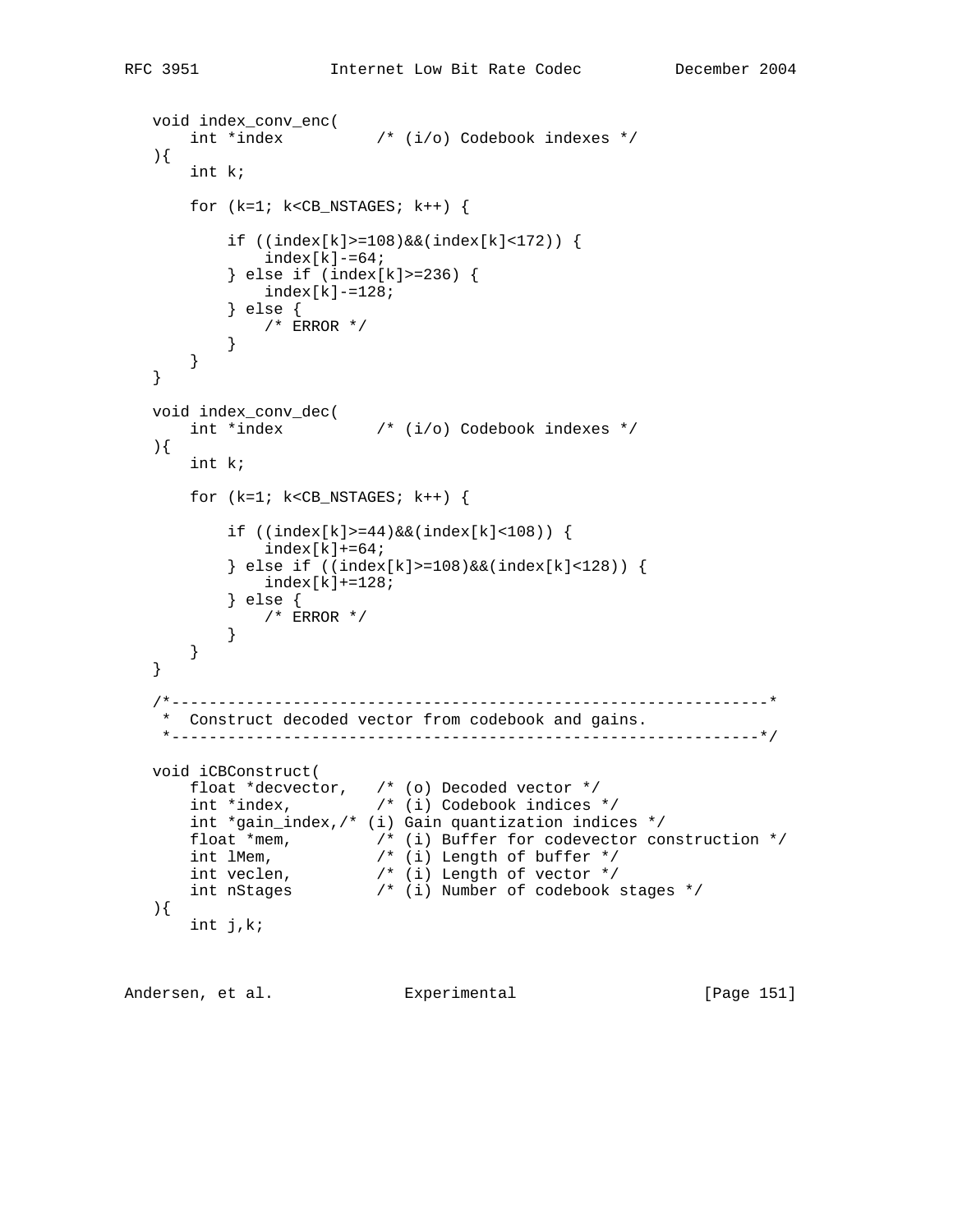[Page 152]

```
float gain[CB_NSTAGES];
      float cbvec[SUBL];
      /* gain de-quantization */gain[0] = gaindeguant(gain_index[0], 1.0, 32);if (nStages > 1) {
         gain[1] = gaindeguant(gain_index[1],(float)fabs(gain[0]), 16);
      \}if (nStages > 2) {
         gain[2] = gaindeguant(gain_index[2],(float)fabs(gain[1]), 8);
      \}/* codebook vector construction and construction of
      total vector */
      getCBvec(cbvec, mem, index[0], lMem, veclen);
      for (j=0; j<sub>veclen</sub>; j++)de{\text{cvector}[j]} = \text{gain}[0]*\text{cbvec}[j];if (nStages > 1) {
         for (k=1; k<nStages; k++) {
             getCBvec(cbvec, mem, index[k], lMem, veclen);
             for (j=0:j<veclen:j++) {
                 devector[j] += gain[k]*cbvec[j];\}\}\}\}A.33. iCBSearch.h
  iLBC Speech Coder ANSI-C Source Code
      iCBSearch.h
      Copyright (C) The Internet Society (2004).
      All Rights Reserved.
  #ifndef __iLBC_ICBSEARCH_H
  #define __iLBC_ICBSEARCH_H
```
Andersen, et al. Experimental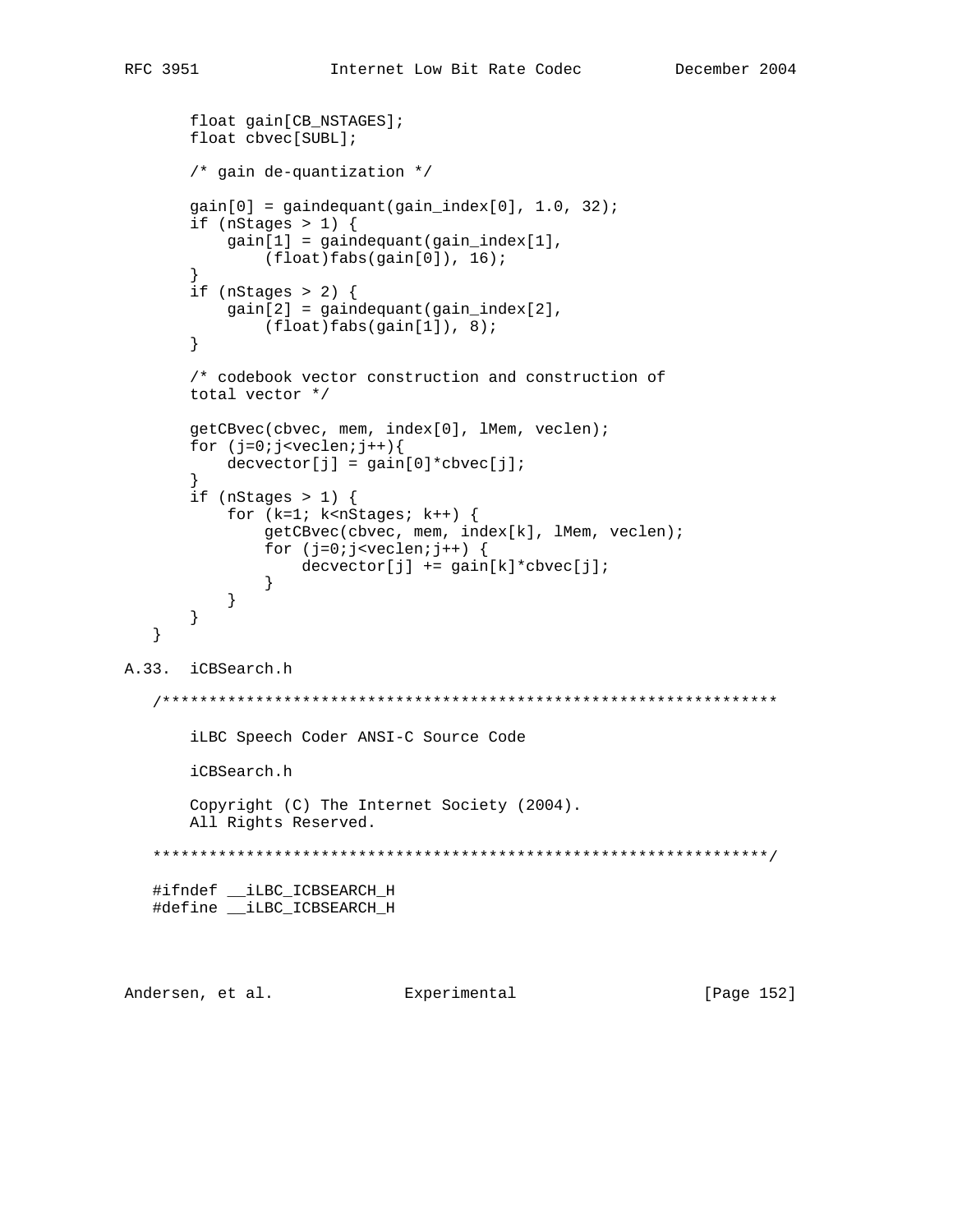[Page 153]

```
void iCBSearch(
      iLBC_Enc_Inst_t *iLBCenc_inst,
                       /* (i) the encoder state structure */int *index,
                       /* (o) Codebook indices */
      int *gain_index,/* (o) Gain quantization indices */
      float *intarget, /* (i) Target vector for encoding */
      float *mem, /* (i) Buffer for codebook construction */<br>int lMem, /* (i) Buffer for codebook construction */<br>int lTarget, /* (i) Length of vector */<br>int nStages, /* (i) Number of codebook stages */
      float *weightDenum, /* (i) weighting filter coefficients */
      float *weightState, /* (i) weighting filter state */
      int block /* (i) the sub-block number */\rightarrow ;
  #endif
A.34. iCBSearch.c
  iLBC Speech Coder ANSI-C Source Code
      iCBSearch.c
      Copyright (C) The Internet Society (2004).
      All Rights Reserved.
  #include <math.h>
  #include <string.h>
  #include "iLBC define.h"
  #include "gainquant.h"
  #include "createCB.h"
  #include "filter.h"
  #include "constants.h"
  * Search routine for codebook encoding and gain quantization.
   void iCBSearch(
      iLBC_Enc_Inst_t *iLBCenc_inst,
                       /* (i) the encoder state structure *//* (o) Codebook indices */
      int *index,
      int *gain_index, /* (o) Gain quantization indices */
```
Andersen, et al. Experimental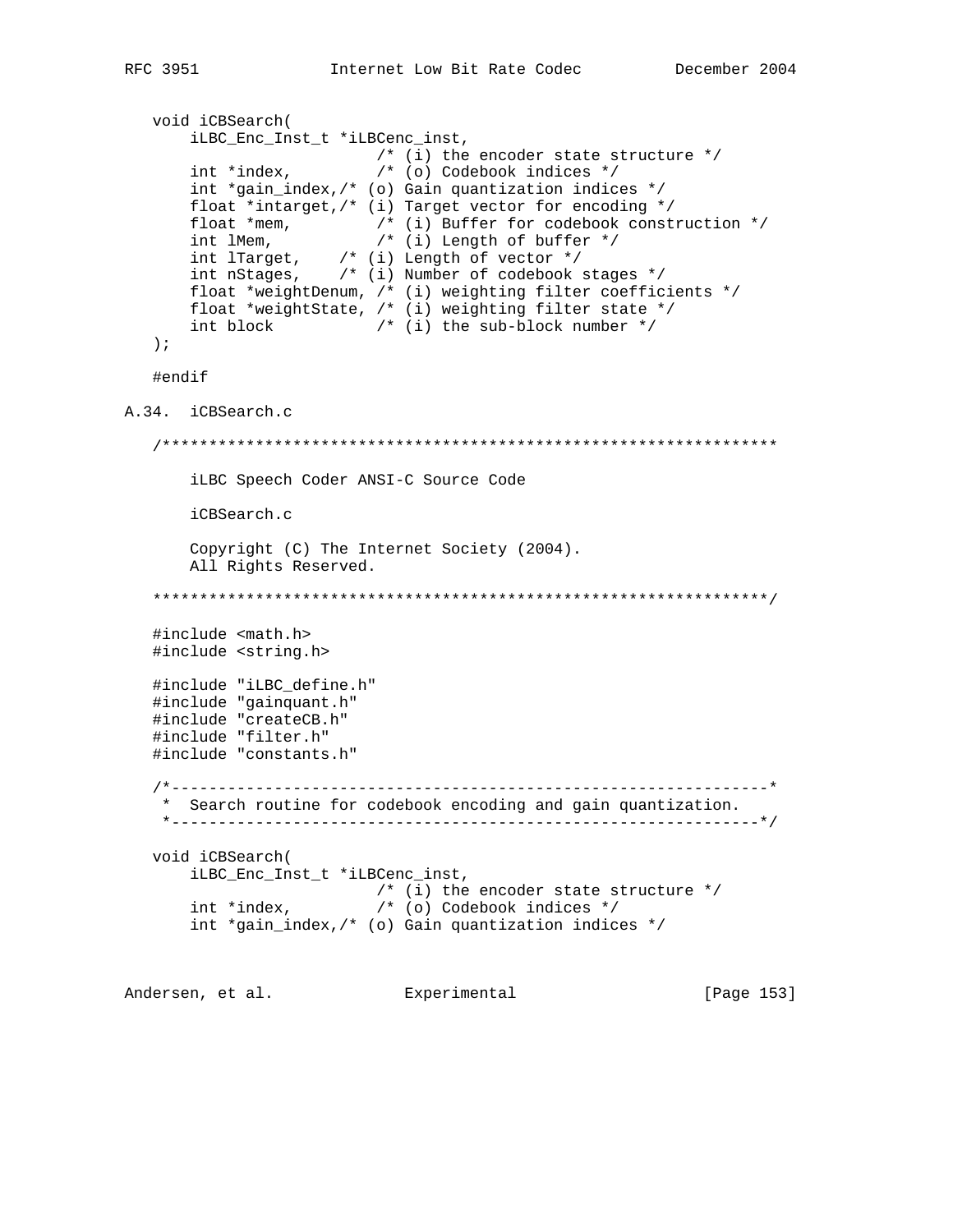```
 float *intarget,/* (i) Target vector for encoding */
 float *mem, /* (i) Buffer for codebook construction */
 int lMem, /* (i) Length of buffer */
 int lTarget, /* (i) Length of vector */
 int nStages, /* (i) Number of codebook stages */
       float *weightDenum, /* (i) weighting filter coefficients */
       float *weightState, /* (i) weighting filter state */
       int block /* (i) the sub-block number */
   ){
       int i, j, icount, stage, best_index, range, counter;
       float max_measure, gain, measure, crossDot, ftmp;
       float gains[CB_NSTAGES];
       float target[SUBL];
       int base_index, sInd, eInd, base_size;
       int sIndAug=0, eIndAug=0;
       float buf[CB_MEML+SUBL+2*LPC_FILTERORDER];
       float invenergy[CB_EXPAND*128], energy[CB_EXPAND*128];
      float *pp, *ppi=0, *ppo=0, *ppe=0;
       float cbvectors[CB_MEML];
       float tene, cene, cvec[SUBL];
       float aug_vec[SUBL];
       memset(cvec,0,SUBL*sizeof(float));
       /* Determine size of codebook sections */
       base_size=lMem-lTarget+1;
       if (lTarget==SUBL) {
           base_size=lMem-lTarget+1+lTarget/2;
       }
       /* setup buffer for weighting */
       memcpy(buf,weightState,sizeof(float)*LPC_FILTERORDER);
       memcpy(buf+LPC_FILTERORDER,mem,lMem*sizeof(float));
       memcpy(buf+LPC_FILTERORDER+lMem,intarget,lTarget*sizeof(float));
       /* weighting */
       AllPoleFilter(buf+LPC_FILTERORDER, weightDenum,
           lMem+lTarget, LPC_FILTERORDER);
       /* Construct the codebook and target needed */
       memcpy(target, buf+LPC_FILTERORDER+lMem, lTarget*sizeof(float));
       tene=0.0;
```
Andersen, et al. Experimental Formula (Page 154)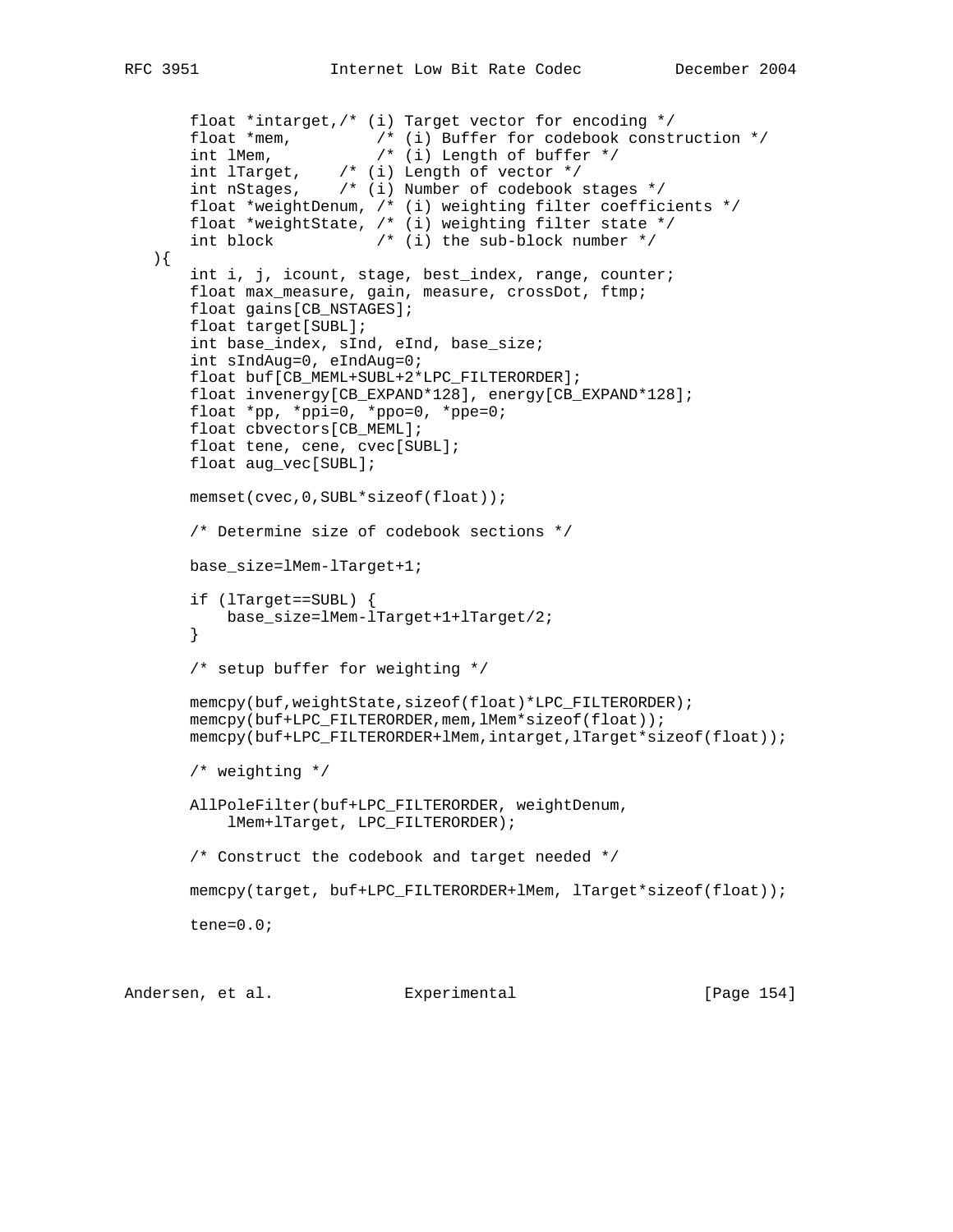```
for (i=0; i<1Target; i++) {
           tene+=target[i]*target[i];
        }
        /* Prepare search over one more codebook section. This section
          is created by filtering the original buffer with a filter. */
       filteredCBvecs(cbvectors, buf+LPC_FILTERORDER, lMem);
       /* The Main Loop over stages */
       for (stage=0; stage<nStages; stage++) {
           range = search_rangeTbl[block][stage];
           /* initialize search measure */
          max\_measure = (float)-10000000.0;gain = (float)0.0;
          best_index = 0; /* Compute cross dot product between the target
              and the CB memory */
           crossDot=0.0;
           pp=buf+LPC_FILTERORDER+lMem-lTarget;
          for (j=0; j<1Target; j++) {
           crossDot += target[j]*(*pp++);
 }
           if (stage==0) {
               /* Calculate energy in the first block of
                 'lTarget' samples. */
               ppe = energy;
               ppi = buf+LPC_FILTERORDER+lMem-lTarget-1;
               ppo = buf+LPC_FILTERORDER+lMem-1;
              *ppe=0.0; pp=buf+LPC_FILTERORDER+lMem-lTarget;
              for (j=0; j<1Target; j++) {
                   *ppe+=(*pp)*(*pp++);
 }
               if (*ppe>0.0) {
                   invenergy[0] = (float) 1.0 / (*ppe + EPS); } else {
                   invenergy[0] = (float) 0.0;
```
Andersen, et al. Experimental [Page 155]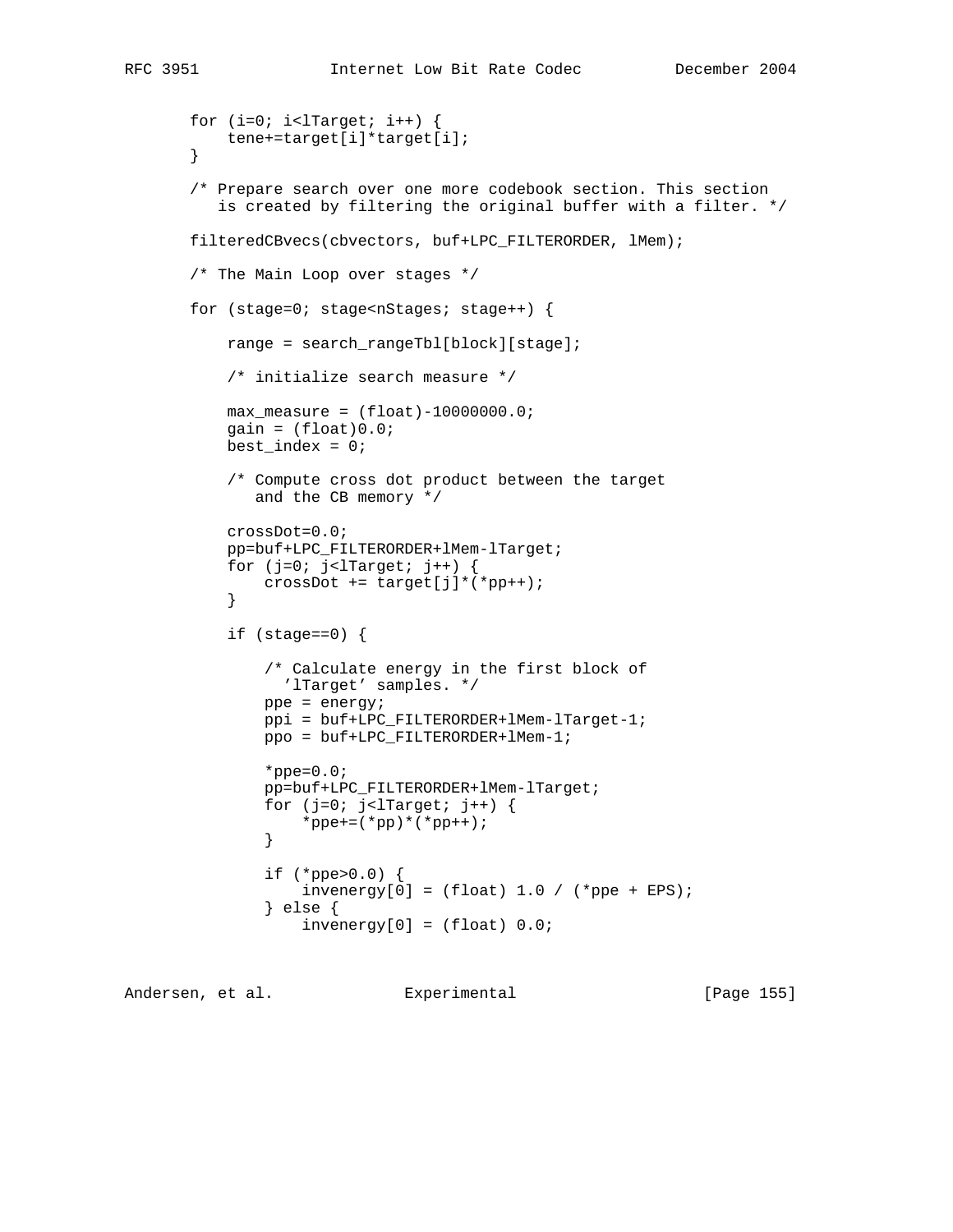```
 }
              ppe++;
              measure=(float)-10000000.0;
             if (crossDot > 0.0) {
                    measure = crossDot*crossDot*invenergy[0];
 }
 }
           else {
          measure = crossDot*crossDot*invenergy[0];<br>}
 }
           /* check if measure is better */
           ftmp = crossDot*invenergy[0];
           if ((measure>max_measure) && (fabs(ftmp)<CB_MAXGAIN)) {
             best_index = 0; max_measure = measure;
          gain = ftmp;<br>}
 }
           /* loop over the main first codebook section,
             full search */
          for (icount=1; icount<range; icount++) {
               /* calculate measure */
              crossDot=0.0;
               pp = buf+LPC_FILTERORDER+lMem-lTarget-icount;
              for (j=0; j<1Target; j++) {
              crossDot += target[j]*(*pp++);<br>}
 }
               if (stage==0) {
                 *ppe++ = energy[icount-1] + (*ppi)*(*ppi) -
                     (*ppo)*(*ppo);
                 ppo--; ppi--;
                  if (energy[icount]>0.0) {
                      invenergy[icount] =
                          (float)1.0/(energy[icount]+EPS);
                  } else {
                 invenergy[icount] = (float) 0.0;<br>}
 }
```
Andersen, et al. Experimental [Page 156]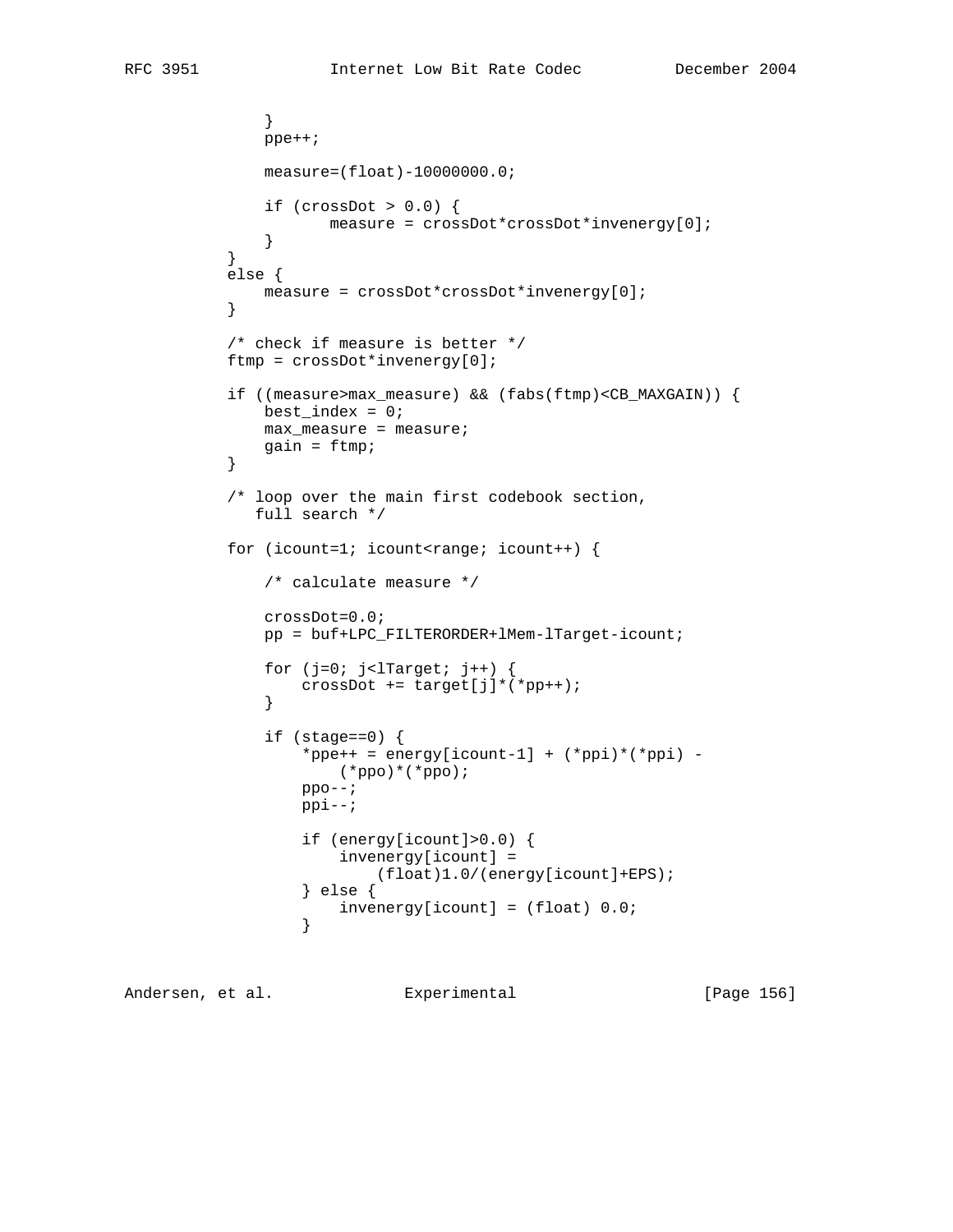```
 measure=(float)-10000000.0;
                 if (crossDot > 0.0) {
                      measure = crossDot*crossDot*invenergy[icount];
 }
 }
               else {
                  measure = crossDot*crossDot*invenergy[icount];
 }
               /* check if measure is better */
               ftmp = crossDot*invenergy[icount];
               if ((measure>max_measure) && (fabs(ftmp)<CB_MAXGAIN)) {
                 best_index = icount; max_measure = measure;
                 gain = ftmp; }
 }
           /* Loop over augmented part in the first codebook
           * section, full search.
            * The vectors are interpolated.
           */
           if (lTarget==SUBL) {
              /* Search for best possible cb vector and
                 compute the CB-vectors' energy. */
              searchAugmentedCB(20, 39, stage, base_size-lTarget/2,
                  target, buf+LPC_FILTERORDER+lMem,
                  &max_measure, &best_index, &gain, energy,
          invenergy);<br>}
 }
           /* set search range for following codebook sections */
           base_index=best_index;
           /* unrestricted search */
          if (CB\_RESRANGE == -1) {
              sInd=0;
              eInd=range-1;
              sIndAug=20;
          eIndAug=39;
 }
```
Andersen, et al. Experimental [Page 157]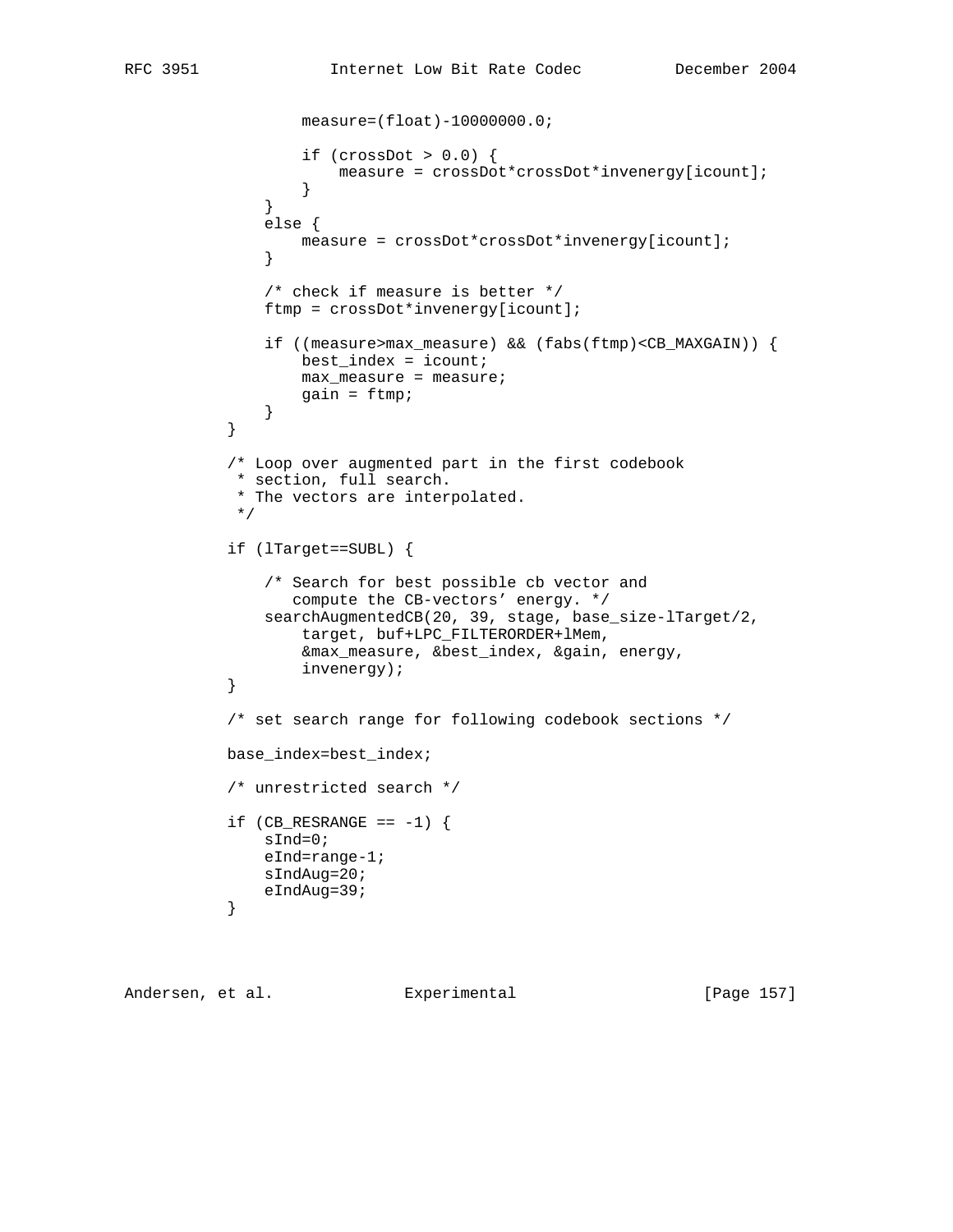```
 /* restricted search around best index from first
          codebook section */
          else {
              /* Initialize search indices */
              sIndAug=0;
              eIndAug=0;
              sInd=base_index-CB_RESRANGE/2;
              eInd=sInd+CB_RESRANGE;
              if (lTarget==SUBL) {
                 if (sInd<0) {
                    sIndAug = 40 + sInd;eIndAug = 39; sInd=0;
                  } else if ( base_index < (base_size-20) ) {
                     if (eInd > range) {
                         sInd -= (eInd-range);
                    eInd = range;<br>}
 }
                  } else { /* base_index >= (base_size-20) */
                     if (sInd < (base_size-20)) {
                        sIndAug = 20;sInd = 0;eInd = 0;eIndAug = 19 + CB\_RESRANGE;if(ellAug > 39)eInd = eIndAug-39;eIndAug = 39;
 }
                     } else {
                        sIndAug = 20 + sInd - (base_size-20);eIndAug = 39;sInd = 0;eInd = CB_RESRANGE - (eIndAug-sIndAug+1);
 }
 }
              } else { /* lTarget = 22 or 23 */
                 if (sInd < 0) {
                    eInd - sInd;
```
Andersen, et al. Experimental [Page 158]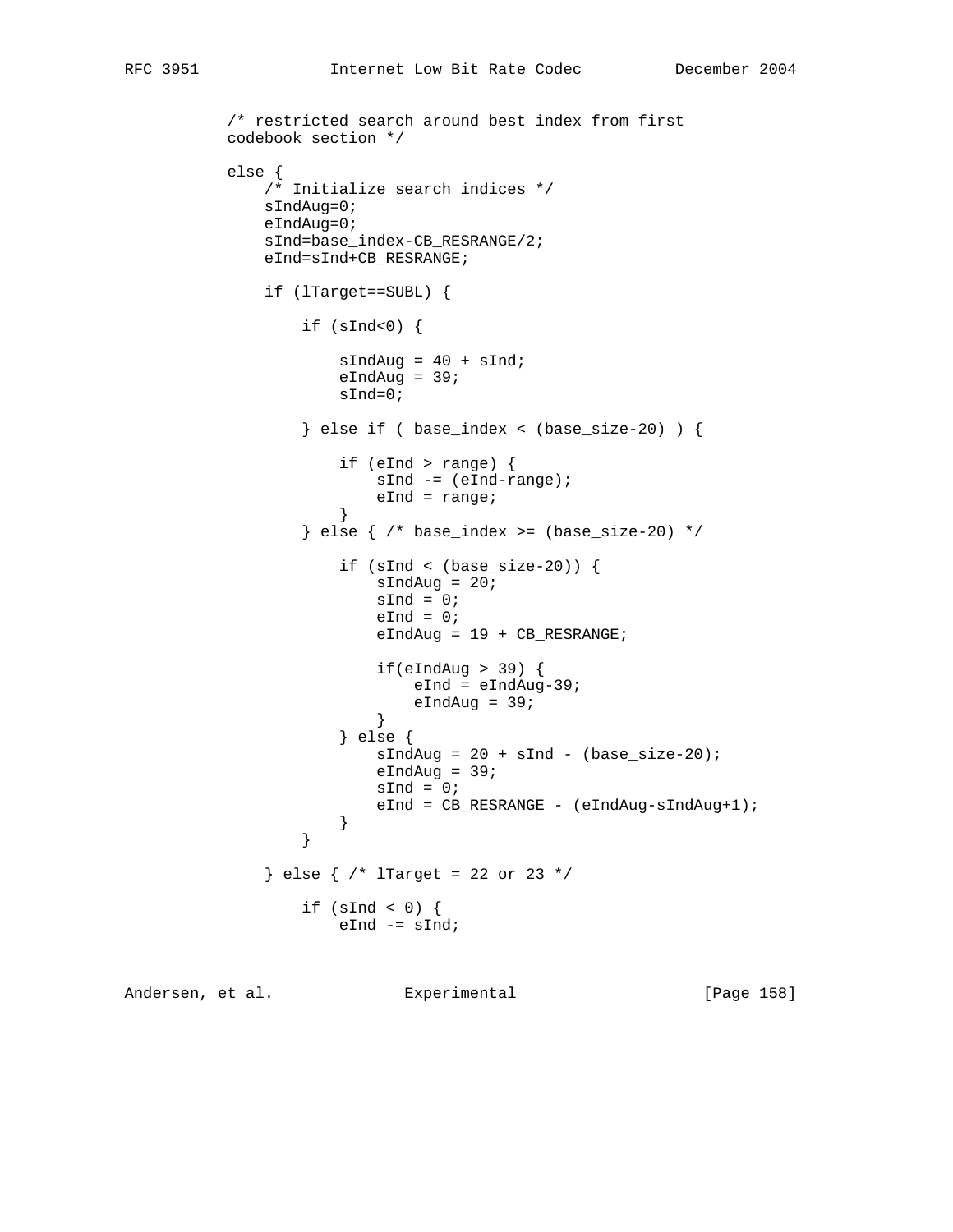```
\texttt{sInd} = 0; }
                  if(eInd > range) {
                    sInd - (eInd - range);
                 eInd = range;<br>}
 }
 }
 }
          /* search of higher codebook section */
          /* index search range */
          counter = sInd;
          sInd += base_size;
          eInd += base_size;
          if (stage==0) {
              ppe = energy+base_size;
             *ppe=0.0; pp=cbvectors+lMem-lTarget;
             for (j=0; j<1Target; j++) {
             *ppe+=(*pp)*(*pp++);
 }
              ppi = cbvectors + lMem - 1 - lTarget;
              ppo = cbvectors + lMem - 1;
             for (j=0; j<(range-1); j++) {
                 *(ppe+1) = *ppe + (*ppi)*(*ppi) - (*ppo)*(*ppo);ppo--; ppi--;
              ppe++;
 }
 }
          /* loop over search range */
          for (icount=sInd; icount<eInd; icount++) {
              /* calculate measure */
              crossDot=0.0;
              pp=cbvectors + lMem - (counter++) - lTarget;
             for (j=0:j<1Target;j++) {
```
Andersen, et al. Experimental [Page 159]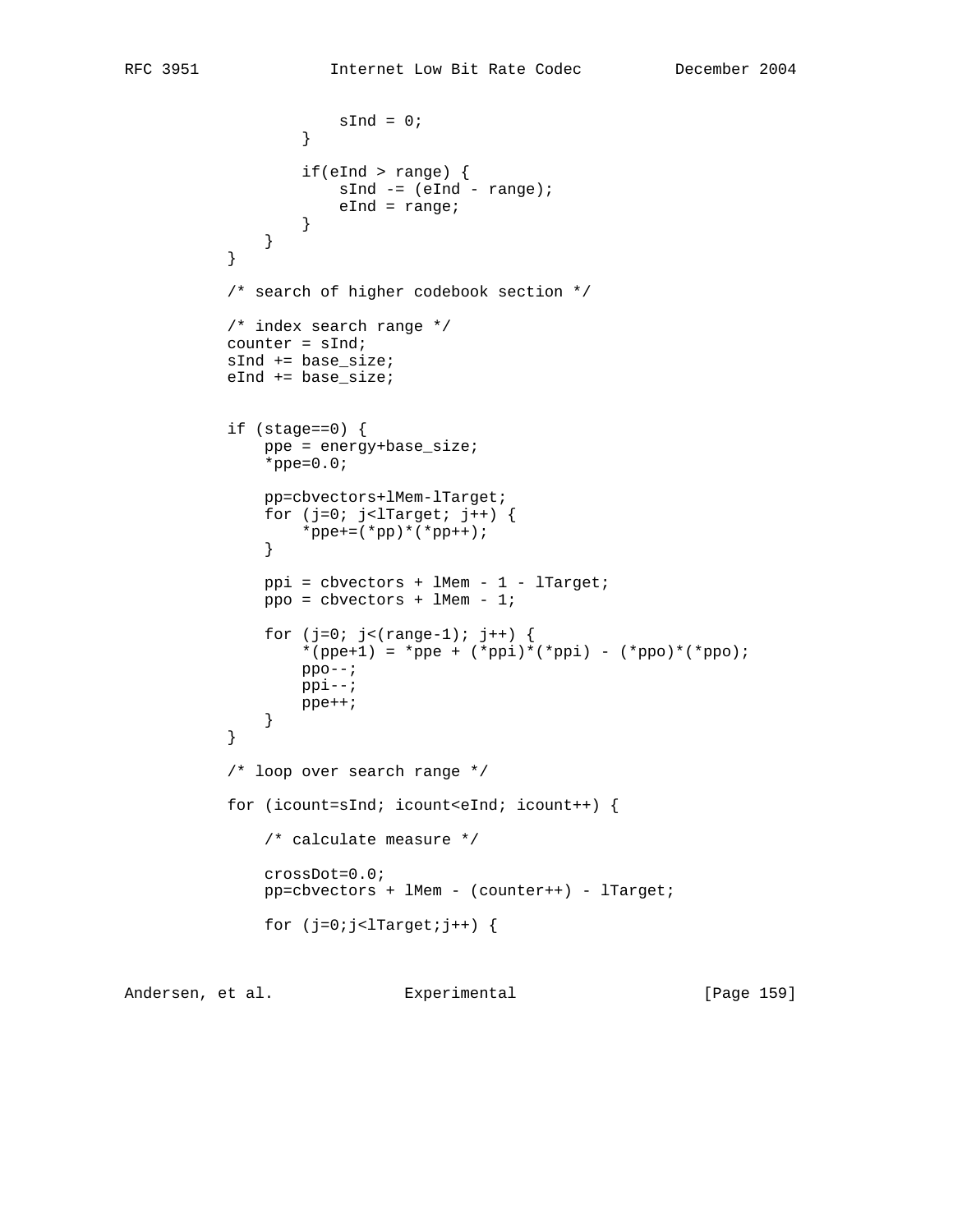```
crossDot += target[j]*(*pp++);
 }
              if (energy[icount]>0.0) {
                  invenergy[icount] =(float)1.0/(energy[icount]+EPS);
               } else {
                  invenergy[icount] =(float)0.0;
 }
             if (stage==0) {
                  measure=(float)-10000000.0;
                  if (crossDot > 0.0) {
                      measure = crossDot*crossDot*
                         invenergy[icount];
 }
 }
              else {
                  measure = crossDot*crossDot*invenergy[icount];
 }
              /* check if measure is better */
              ftmp = crossDot*invenergy[icount];
              if ((measure>max_measure) && (fabs(ftmp)<CB_MAXGAIN)) {
                 best_index = icount; max_measure = measure;
                  gain = ftmp;
 }
           /* Search the augmented CB inside the limited range. */
           if ((lTarget==SUBL)&&(sIndAug!=0)) {
              searchAugmentedCB(sIndAug, eIndAug, stage,
                  2*base_size-20, target, cbvectors+lMem,
                  &max_measure, &best_index, &gain, energy,
          invenergy);<br>}
           /* record best index */
           index[stage] = best_index;
           /* gain quantization */
           if (stage==0){
```
Andersen, et al. Experimental [Page 160]

}

}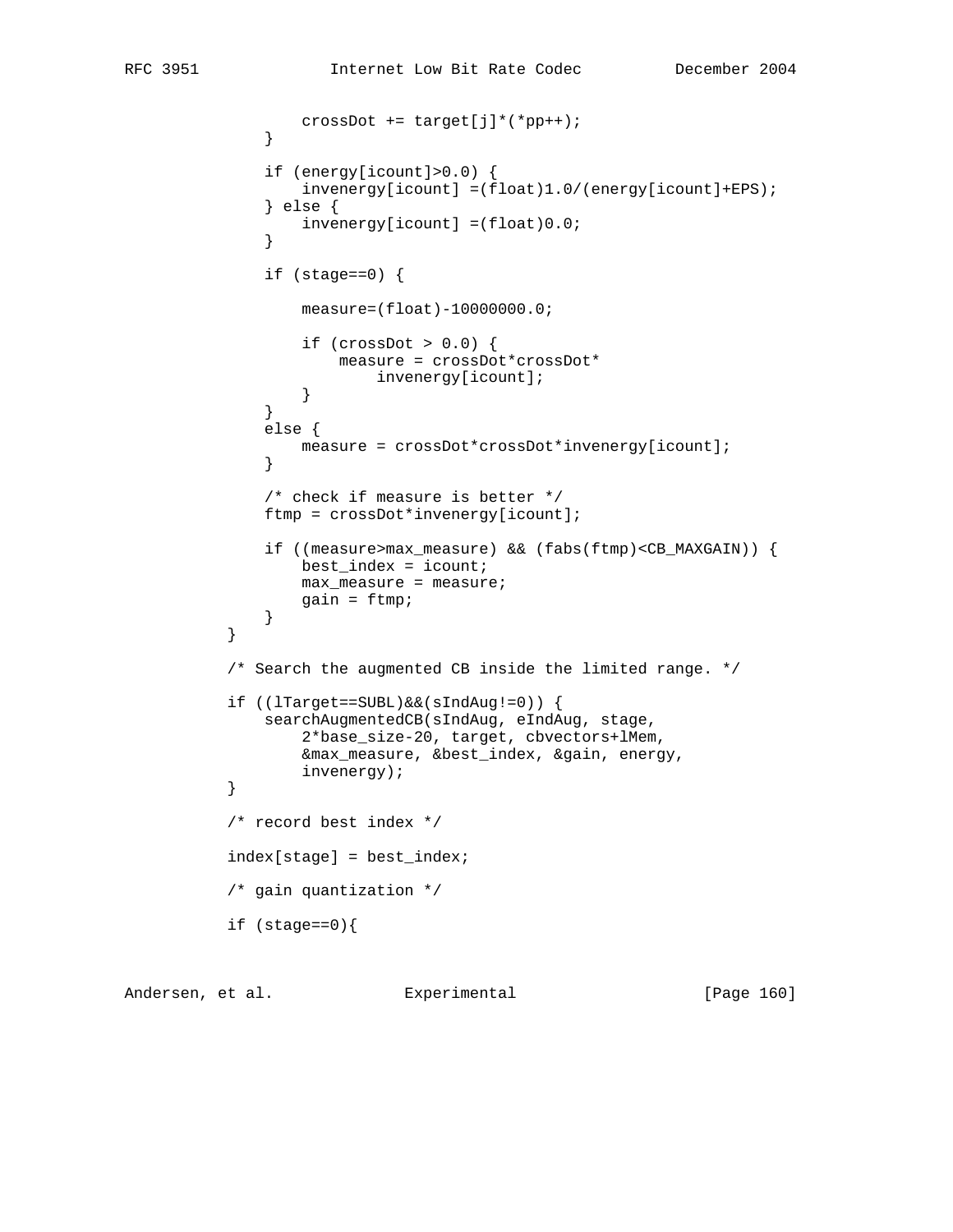```
 if (gain<0.0){
                 gain = 0.0;
 }
               if (gain>CB_MAXGAIN) {
              gain = (float)CB_MAXGAIN;
 }
          gain = gainquant(gain, 1.0, 32, &gain_index[stage]);<br>}
 }
           else {
               if (stage==1) {
                  gain = gainquant(gain, (float)fabs(gains[stage-1]),
                     16, &gain_index[stage]);
               } else {
                  gain = gainquant(gain, (float)fabs(gains[stage-1]),
                      8, &gain_index[stage]);
 }
 }
           /* Extract the best (according to measure)
              codebook vector */
           if (lTarget==(STATE_LEN-iLBCenc_inst->state_short_len)) {
              if (index[stage]<br/>base_size) {
                   pp=buf+LPC_FILTERORDER+lMem-lTarget-index[stage];
               } else {
                  pp=cbvectors+lMem-lTarget-
              index[stage]+base_size;<br>}
 }
           } else {
              if (index[stage]<br/>base size) {
                   if (index[stage]<(base_size-20)) {
                      pp=buf+LPC_FILTERORDER+lMem-
                          lTarget-index[stage];
                   } else {
                      createAugmentedVec(index[stage]-base_size+40,
                             buf+LPC_FILTERORDER+lMem,aug_vec);
                  pp=aug_vec;
 }
               } else {
                   int filterno, position;
                   filterno=index[stage]/base_size;
                  position=index[stage]-filterno*base_size;
```
Andersen, et al. Experimental [Page 161]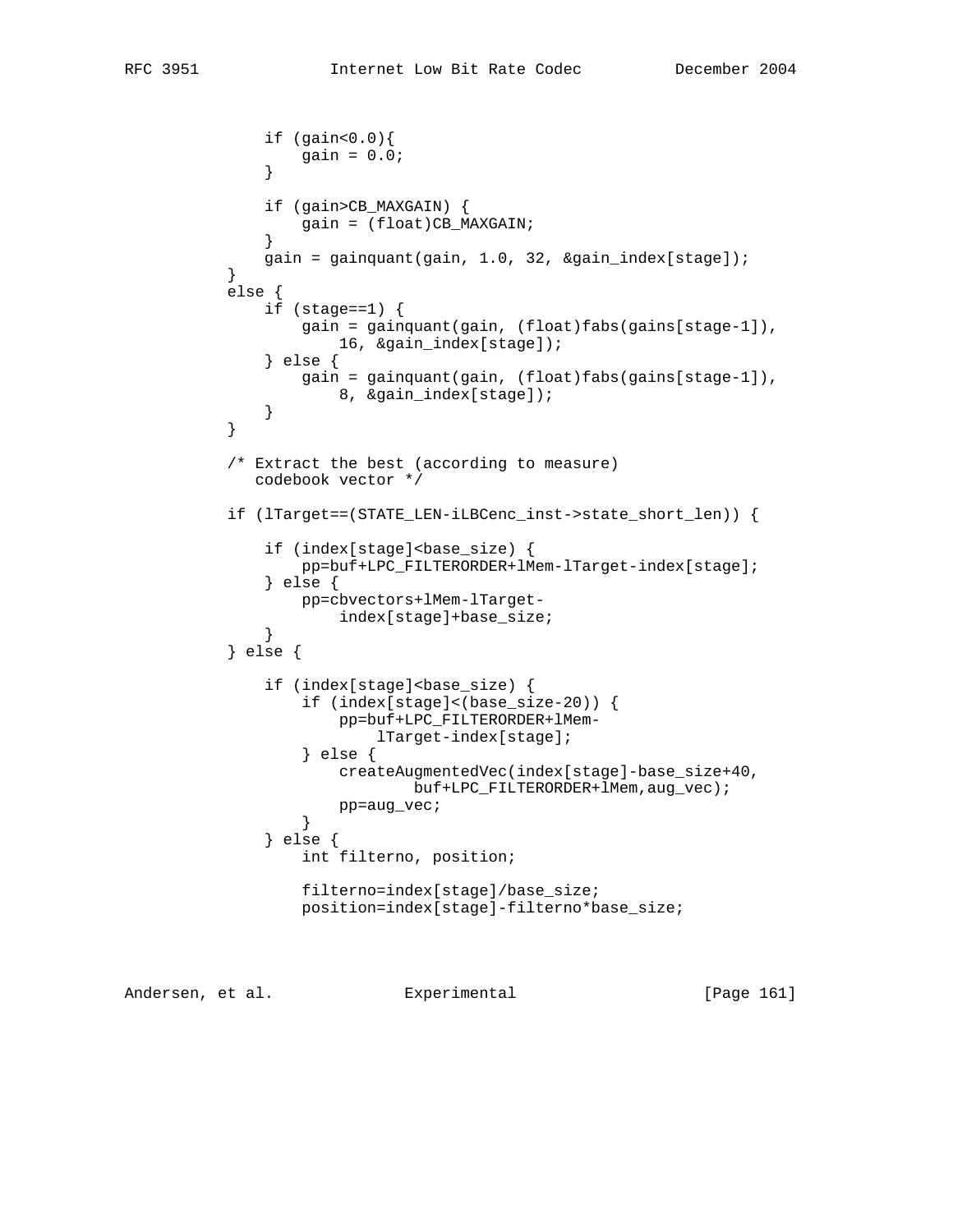```
 if (position<(base_size-20)) {
                      pp=cbvectors+filterno*lMem-lTarget-
                          index[stage]+filterno*base_size;
                   } else {
                      createAugmentedVec(
                          index[stage]-(filterno+1)*base_size+40,
                          cbvectors+filterno*lMem,aug_vec);
                      pp=aug_vec;
 }
 }
 }
           /* Subtract the best codebook vector, according
              to measure, from the target vector */
          for (j=0; j<1Target;j++) {
             cvec[j] += gain*(*pp);
              target[j] -= gain*(*pp++);
 }
           /* record quantized gain */
           gains[stage]=gain;
      \}/* end of Main Loop. for (stage=0;... */ /* Gain adjustment for energy matching */
       cene=0.0;
      for (i=0; i<1Target; i++) {
           cene+=cvec[i]*cvec[i];
       j=gain_index[0];
      for (i=gain\_index[0]; i<32; i++) {
           ftmp=cene*gain_sq5Tbl[i]*gain_sq5Tbl[i];
           if ((ftmp<(tene*gains[0]*gains[0])) &&
               (gain_sq5Tbl[j]<(2.0*gains[0]))) {
              j=1; }
       gain_index[0]=j;
```
Andersen, et al. Experimental [Page 162]

}

}

}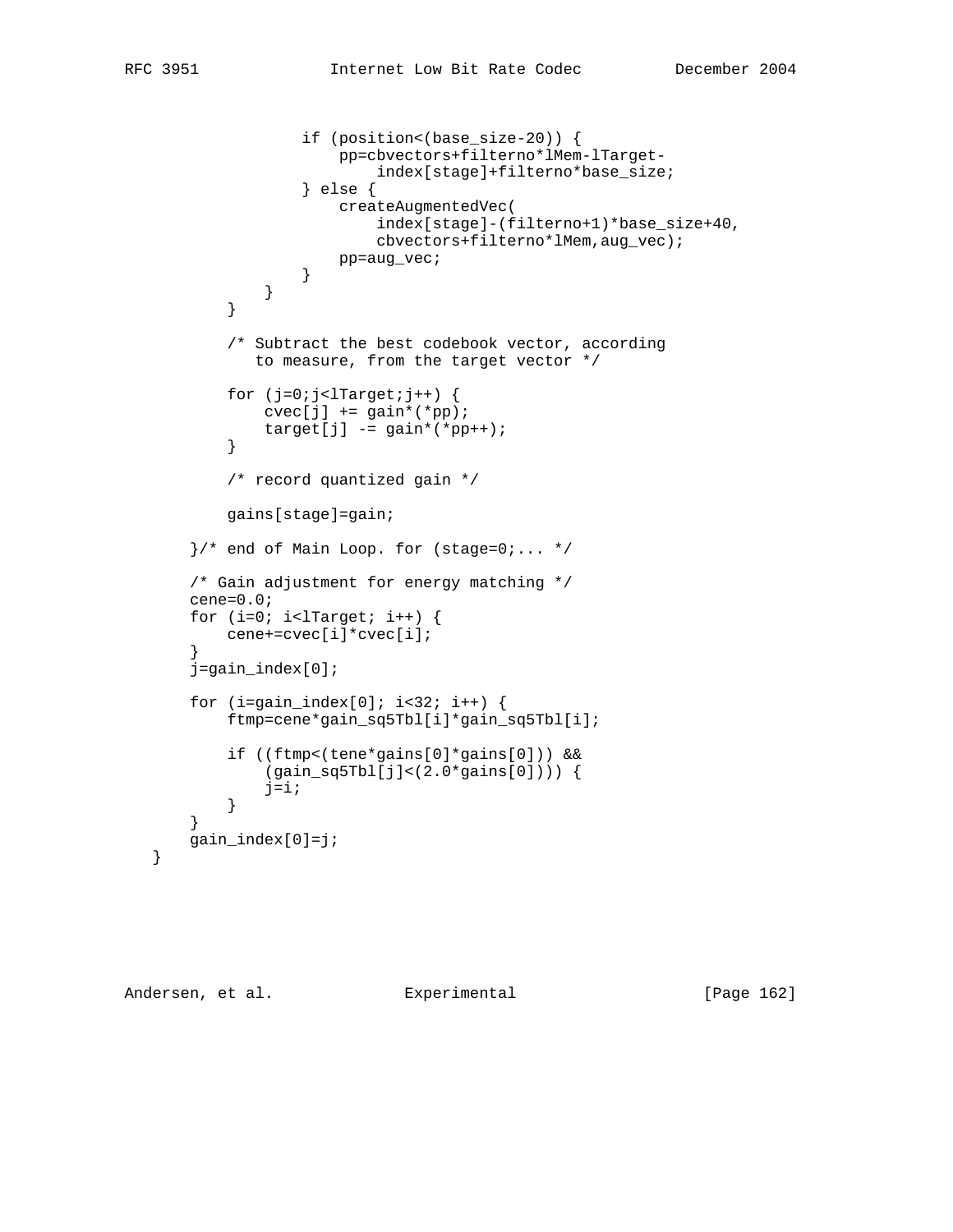```
A.35. LPCdecode.h
    iLBC Speech Coder ANSI-C Source Code
         LPC_decode.h
         Copyright (C) The Internet Society (2004).
         All Rights Reserved.
    #ifndef __iLBC_LPC_DECODE_H
    #define __iLBC_LPC_DECODE_H
   void LSFinterpolate2a_dec(
        float *a, \frac{1}{2} (* 1001)<br>float *a, \frac{1}{2} (* 101)<br>float *lsfl, \frac{1}{2} (* 101)<br>float *lsf2, \frac{1}{2} (* 101)<br>float *lsf2, \frac{1}{2} (* 101)<br>second lsf coefficient vector */<br>float coef, \frac{1}{2} (* 101)<br>interpol
    \rightarrow ;
    void SimplelsfDEQ(
         float *lsfdeq, /* (o) dequantized lsf coefficients */<br>int *index, /* (i) quantization index */<br>int lpc_n /* (i) number of LPCs */
    \rightarrow ;
   void DecoderInterpolateLSF(
         float *syntdenum, \quad/* (o) synthesis filter coefficients */
         float *weightdenum, /* (o) weighting denumerator
                                             coefficients */
         float *lsfdeq, \frac{1}{2} \frac{1}{2} \frac{1}{2} dequantized lsf coefficients */<br>int length, \frac{1}{2} \frac{1}{2} (i) length of lsf coefficient vector */
         iLBC_Dec_Inst_t *iLBCdec_inst
                                  /* (i) the decoder state structure */
    \rightarrow \rightarrow
```

```
#endif
```
Andersen, et al. Experimental

[Page 163]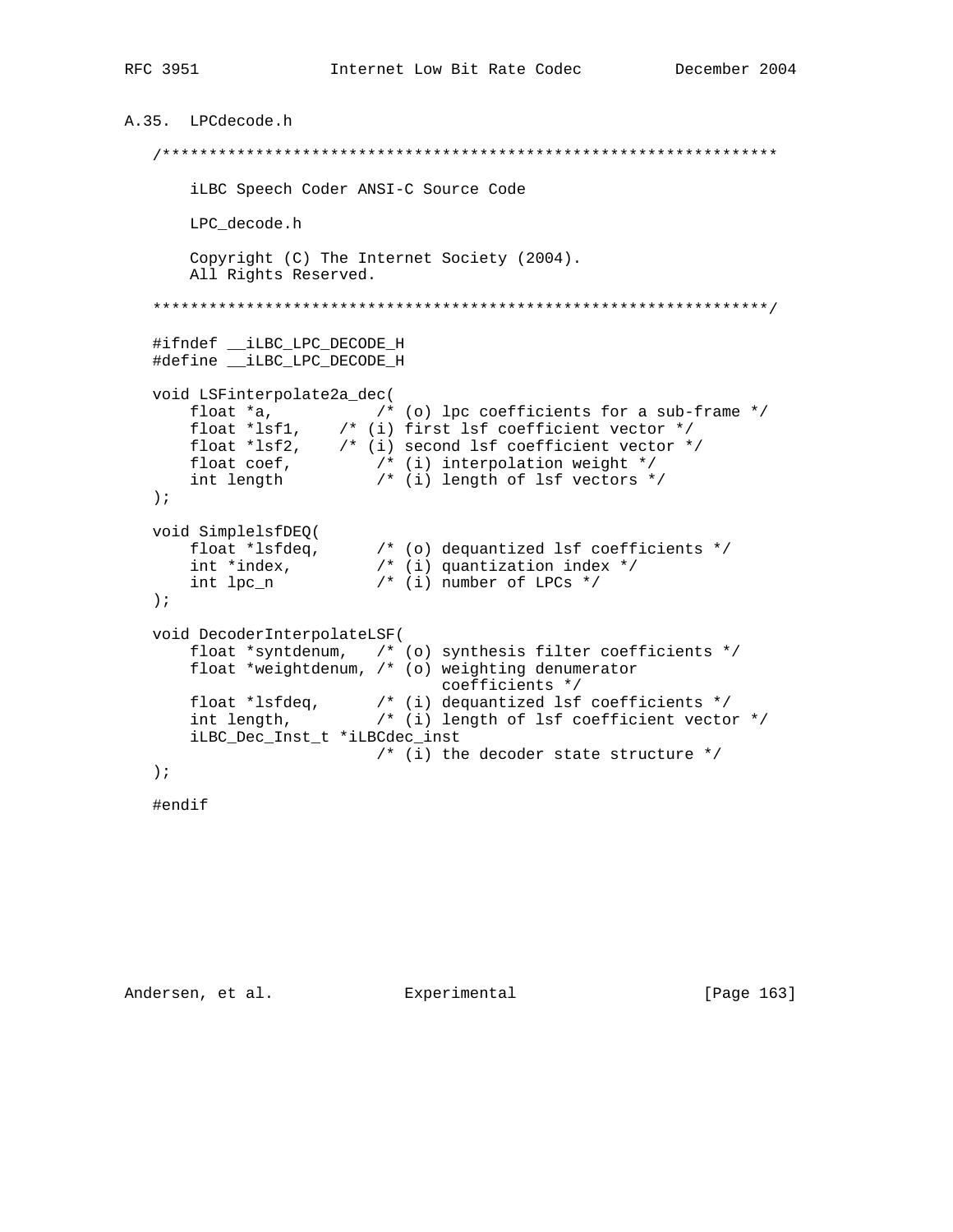```
A.36. LPCdecode.c
  iLBC Speech Coder ANSI-C Source Code
      LPC_decode.c
      Copyright (C) The Internet Society (2004).
      All Rights Reserved.
  #include <math.h>
  #include <string.h>
  #include "helpfun.h"
  #include "lsf.h"
  #include "iLBC_define.h"
  #include "constants.h"
  * interpolation of 1sf coefficients for the decoder
   void LSFinterpolate2a_dec(
     float *a, \frac{1}{2} /* (o) lpc coefficients for a sub-frame */<br>float *lsfl, \frac{1}{2} /* (i) first lsf coefficient vector */<br>float *lsf2, \frac{1}{2} /* (i) second lsf coefficient vector */<br>float coef, \frac{1}{2} /* (i) inte
  \left.\right) {
      float lsftmp[LPC_FILTERORDER];
      interpolate(lsftmp, lsf1, lsf2, coef, length);
      lsf2a(a, lsftmp);\}* obtain dequantized 1sf coefficients from quantization index
   void SimplelsfDEQ(
     Float *lsfdeq, /* (o) dequantized lsf coefficients */<br>int *index, /* (i) quantization index */<br>int lpc_n /* (i) number of LPCs */
  \left( \begin{array}{c} \end{array} \right)int i, j, pos, cb_pos;
```
Andersen, et al. Experimental [Page 164]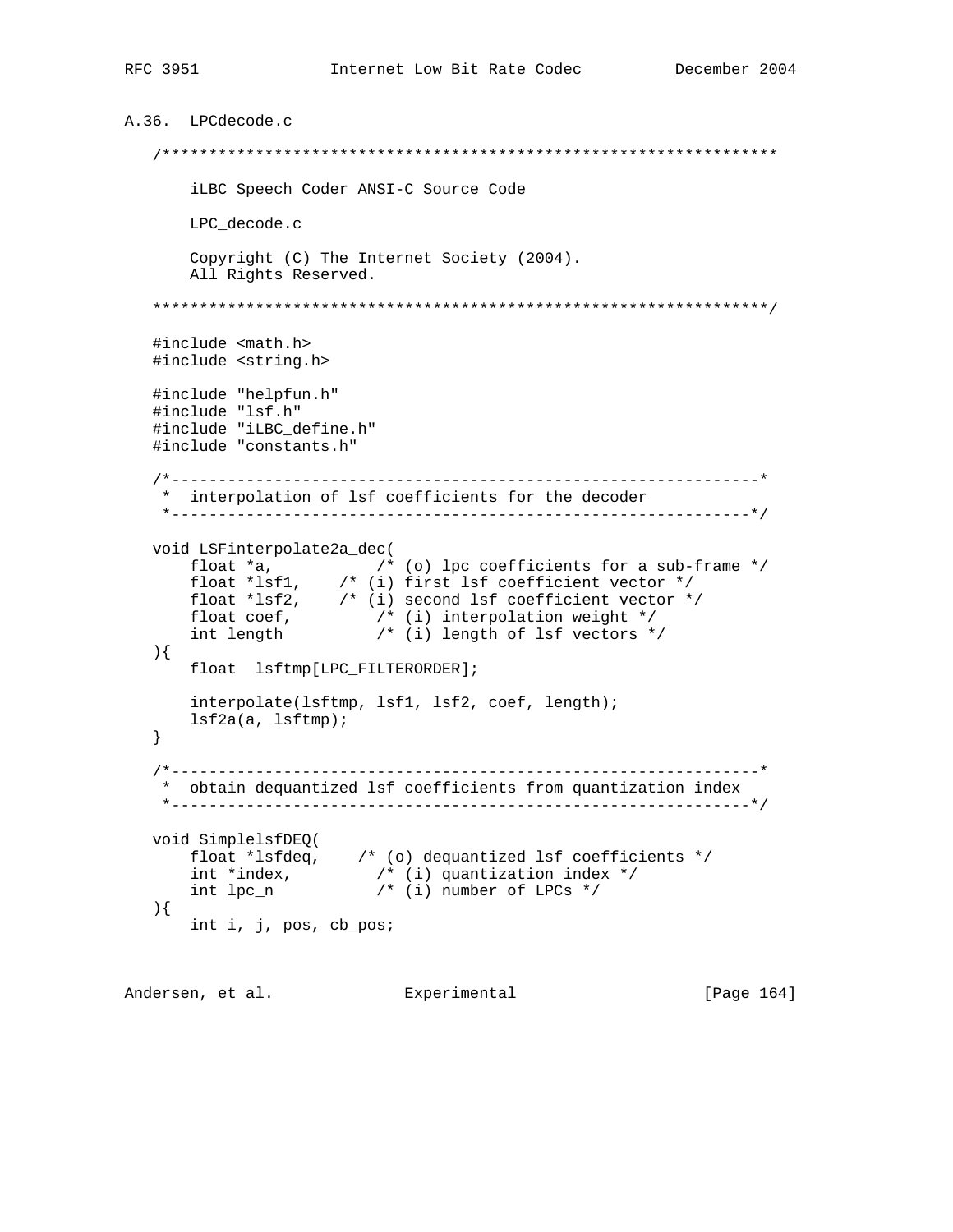```
 /* decode first LSF */
      pos = 0;cb pos = 0;for (i = 0; i < LSF_NSPLIT; i++) {
          for (j = 0; j < dim_llsfCbTbl[i]; j++)lsfdeg[pos + j] = lsfCbTbl[cb_pos + (long)(index[i])*dim_lsfCbTbl[i] + j];
 }
           pos += dim_lsfCbTbl[i];
           cb_pos += size_lsfCbTbl[i]*dim_lsfCbTbl[i];
       }
       if (lpc_n>1) {
           /* decode last LSF */
          pos = 0;cb_pos = 0;for (i = 0; i < ISF_NSPLIT; i++)for (j = 0; j < dim_lsfCbTbl[i]; j++) {
                   lsfdeq[LPC_FILTERORDER + pos + j] =
                       lsfCbTbl[cb_pos +
                       (long)(index[LSF_NSPLIT + i])*
                       dim_lsfCbTbl[i] + j];
 }
               pos += dim_lsfCbTbl[i];
               cb_pos += size_lsfCbTbl[i]*dim_lsfCbTbl[i];
 }
       }
   }
   /*----------------------------------------------------------------*
    * obtain synthesis and weighting filters form lsf coefficients
    *---------------------------------------------------------------*/
   void DecoderInterpolateLSF(
       float *syntdenum, /* (o) synthesis filter coefficients */
       float *weightdenum, /* (o) weighting denumerator
      coefficients *<br>float *lsfdeq, * * (1) dequantized ls
                          /* (i) dequantized lsf coefficients */ int length, /* (i) length of lsf coefficient vector */
       iLBC_Dec_Inst_t *iLBCdec_inst
                         \frac{1}{2} (i) the decoder state structure */
   ){
       int i, pos, lp_length;
       float lp[LPC_FILTERORDER + 1], *lsfdeq2;
```
Andersen, et al. Experimental [Page 165]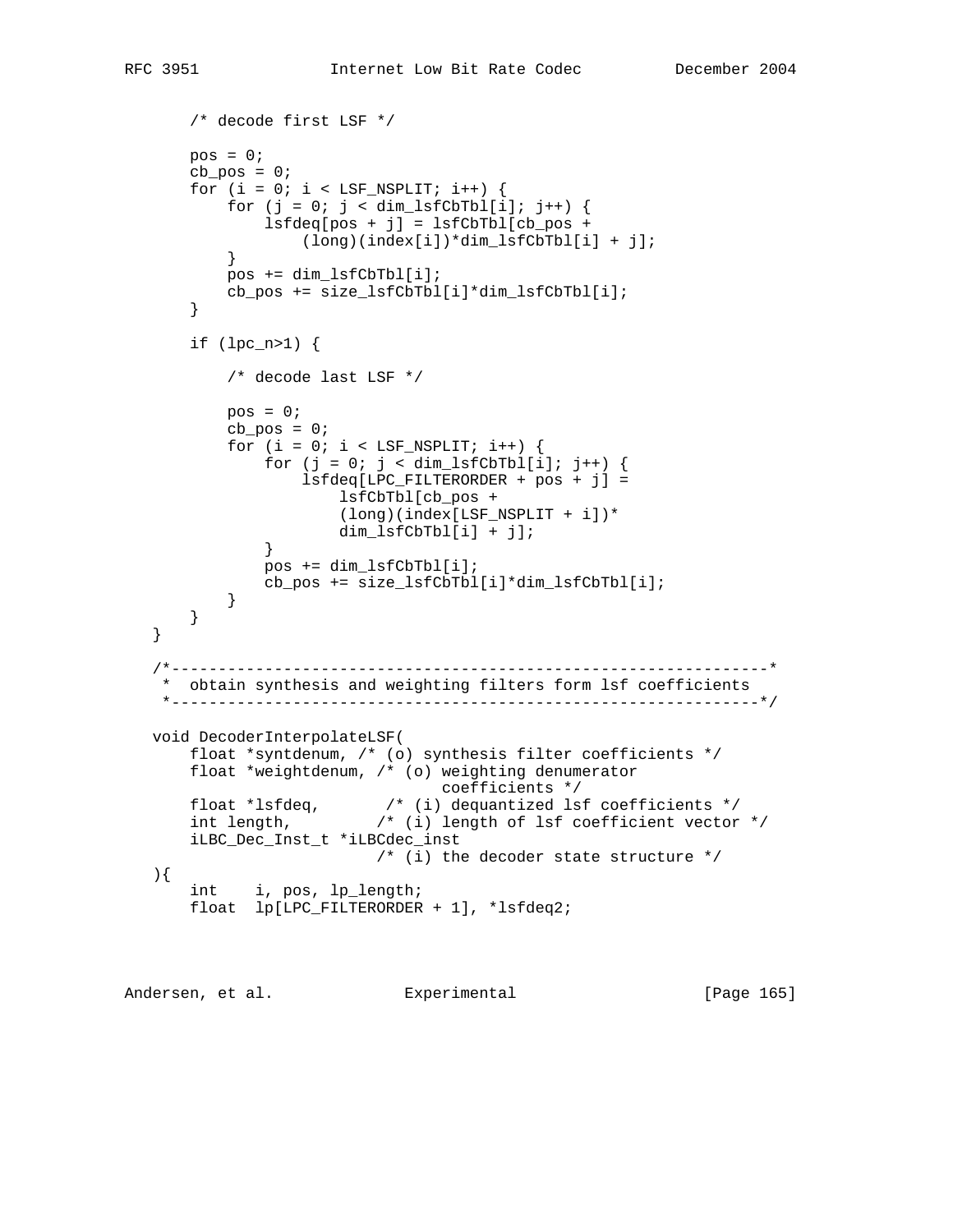```
 lsfdeq2 = lsfdeq + length;
       lp length = length + 1;
        if (iLBCdec_inst->mode==30) {
            /* sub-frame 1: Interpolation between old and first */
            LSFinterpolate2a_dec(lp, iLBCdec_inst->lsfdeqold, lsfdeq,
                lsf_weightTbl_30ms[0], length);
            memcpy(syntdenum,lp,lp_length*sizeof(float));
            bwexpand(weightdenum, lp, LPC_CHIRP_WEIGHTDENUM,
                lp_length);
            /* sub-frames 2 to 6: interpolation between first
               and last LSF */
            pos = lp_length;
           for (i = 1; i < 6; i++) {
                LSFinterpolate2a_dec(lp, lsfdeq, lsfdeq2,
                    lsf_weightTbl_30ms[i], length);
                memcpy(syntdenum + pos,lp,lp_length*sizeof(float));
                bwexpand(weightdenum + pos, lp,
                    LPC_CHIRP_WEIGHTDENUM, lp_length);
                pos += lp_length;
 }
        }
        else {
           pos = 0;for (i = 0; i < iLBCdec_inst-&gt;nsub; i++) {
                LSFinterpolate2a_dec(lp, iLBCdec_inst->lsfdeqold,
                    lsfdeq, lsf_weightTbl_20ms[i], length);
                memcpy(syntdenum+pos,lp,lp_length*sizeof(float));
                bwexpand(weightdenum+pos, lp, LPC_CHIRP_WEIGHTDENUM,
                    lp_length);
                pos += lp_length;
            }
        }
        /* update memory */
        if (iLBCdec_inst->mode==30)
            memcpy(iLBCdec_inst->lsfdeqold, lsfdeq2,
                        length*sizeof(float));
       else
            memcpy(iLBCdec_inst->lsfdeqold, lsfdeq,
                        length*sizeof(float));
```
Andersen, et al. Experimental [Page 166]

}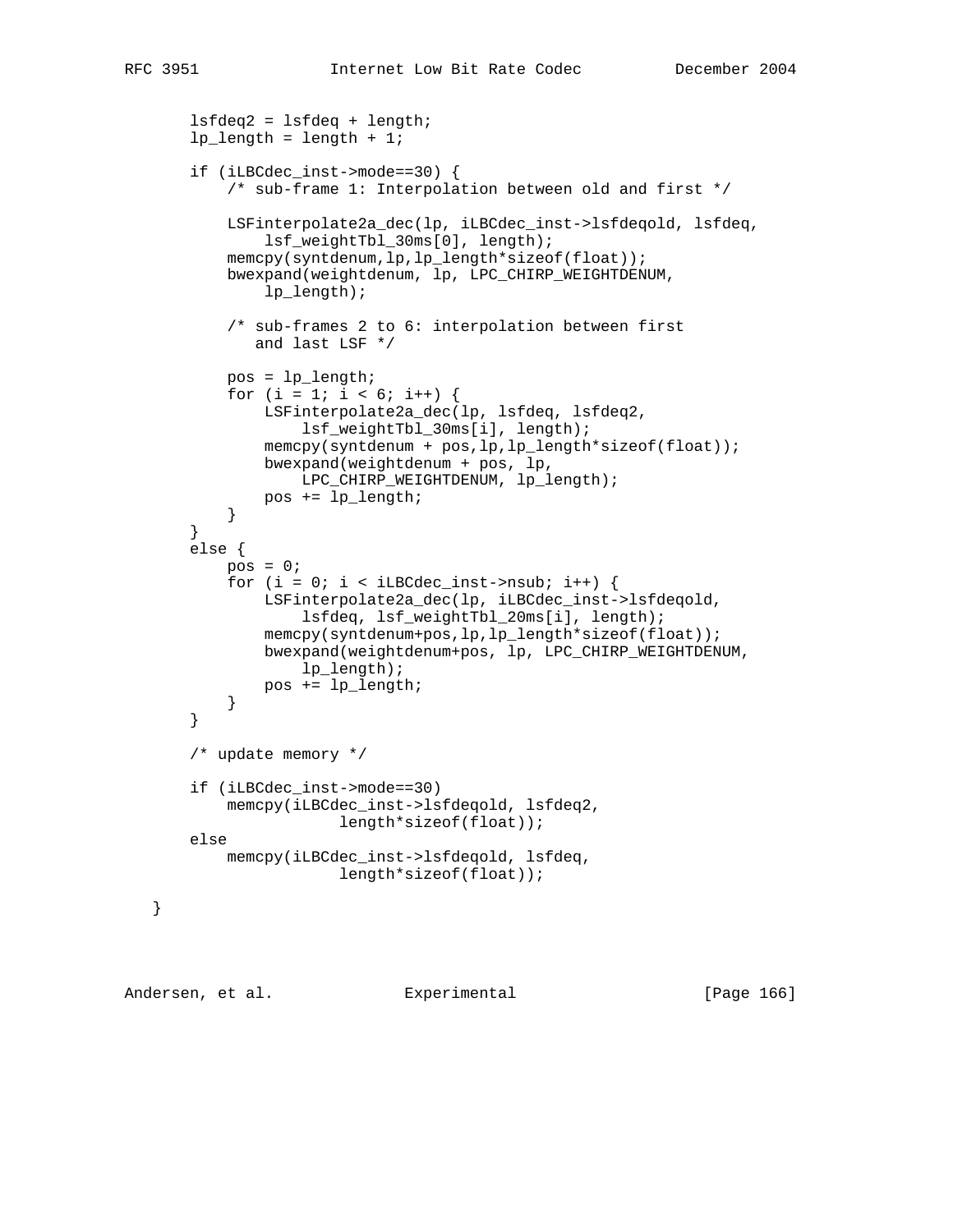```
A.37. LPCencode.h
  iLBC Speech Coder ANSI-C Source Code
     LPCencode.h
     Copyright (C) The Internet Society (2004).
     All Rights Reserved.
  #ifndef __iLBC_LPCENCOD_H
  #define __iLBC_LPCENCOD_H
  void LPCencode(
     float *syntdenum, \prime* (i/o) synthesis filter coefficients
                         before/after encoding */
     float *weightdenum, /* (i/o) weighting denumerator coefficients
                        before/after encoding */
     int *lsf_index, /* (o) lsf quantization index */
     float *data, \quad /* (i) lsf coefficients to quantize */
     iLBC_Enc_Inst_t *iLBCenc_inst
                   /* (i/o) the encoder state structure */
  \rightarrow ;
  #endif
A.38. LPCencode.c
  iLBC Speech Coder ANSI-C Source Code
     LPCencode.c
     Copyright (C) The Internet Society (2004).
     All Rights Reserved.
  #include <string.h>
  #include "iLBC_define.h"
  #include "helpfun.h"
  #include "lsf.h"
  #include "constants.h"
```
Andersen, et al. Experimental

[Page 167]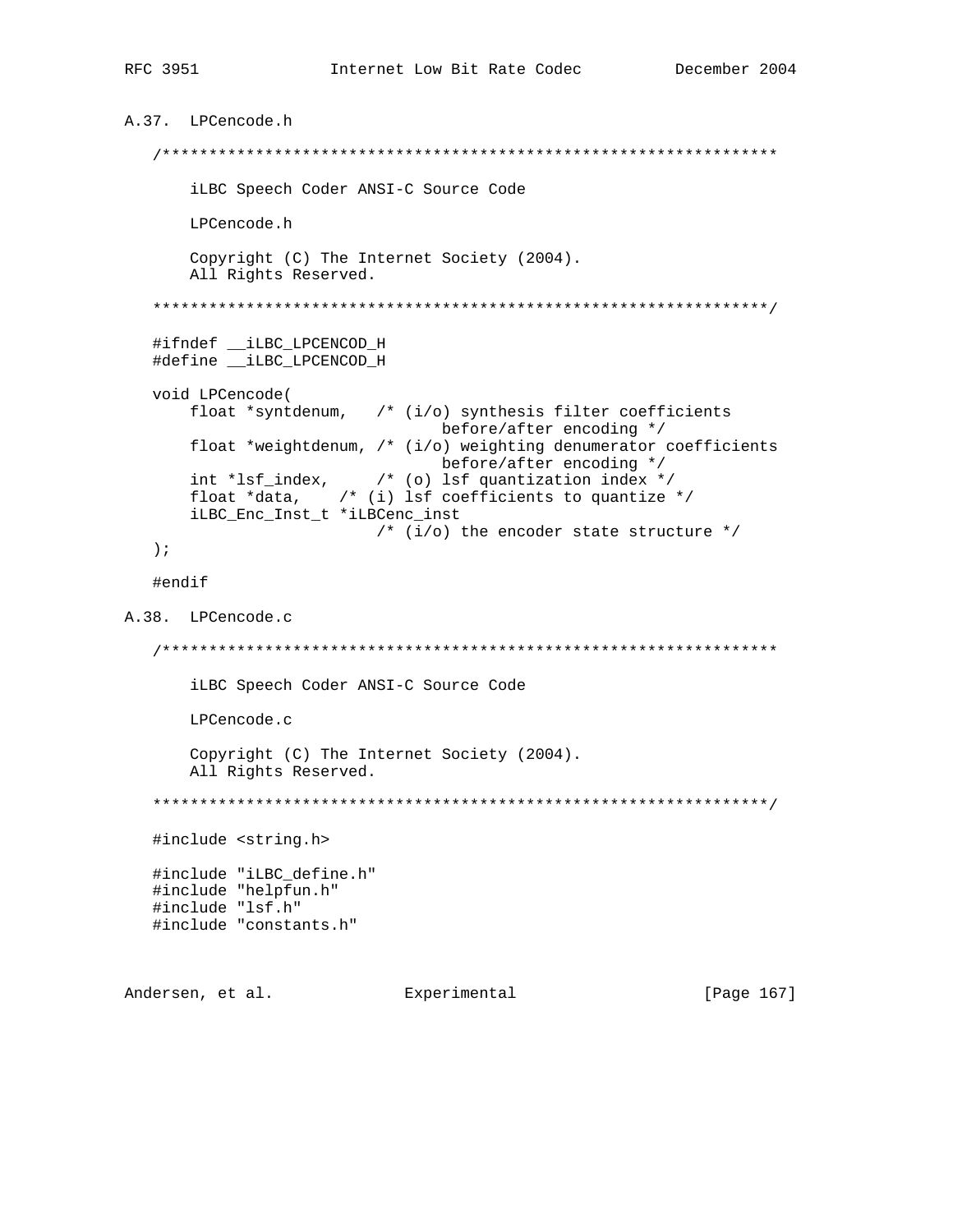```
 /*----------------------------------------------------------------*
    * lpc analysis (subrutine to LPCencode)
     *---------------------------------------------------------------*/
 void SimpleAnalysis(
 float *lsf, /* (o) lsf coefficients */
 float *data, /* (i) new data vector */
       iLBC_Enc_Inst_t *iLBCenc_inst
                        /* (i/o) the encoder state structure */
   ){
       int k, is;
       float temp[BLOCKL_MAX], lp[LPC_FILTERORDER + 1];
       float lp2[LPC_FILTERORDER + 1];
       float r[LPC_FILTERORDER + 1];
       is=LPC_LOOKBACK+BLOCKL_MAX-iLBCenc_inst->blockl;
       memcpy(iLBCenc_inst->lpc_buffer+is,data,
           iLBCenc_inst->blockl*sizeof(float));
       /* No lookahead, last window is asymmetric */
      for (k = 0; k < iLBCenc_inst-&gt;lpc_in; k++) {
           is = LPC_LOOKBACK;
          if (k < (iLBCenc_inst-&gt;lpc_n - 1)) {
               window(temp, lpc_winTbl,
                   iLBCenc_inst->lpc_buffer, BLOCKL_MAX);
           } else {
               window(temp, lpc_asymwinTbl,
          iLBCenc_inst->lpc_buffer + is, BLOCKL_MAX);
 }
          autocorr(r, temp, BLOCKL MAX, LPC FILTERORDER);
          window(r, r, lpc_lagwinTbl, LPC_FILTERORDER + 1);
           levdurb(lp, temp, r, LPC_FILTERORDER);
           bwexpand(lp2, lp, LPC_CHIRP_SYNTDENUM, LPC_FILTERORDER+1);
           a2lsf(lsf + k*LPC_FILTERORDER, lp2);
 }
       is=LPC_LOOKBACK+BLOCKL_MAX-iLBCenc_inst->blockl;
       memmove(iLBCenc_inst->lpc_buffer,
           iLBCenc_inst->lpc_buffer+LPC_LOOKBACK+BLOCKL_MAX-is,
           is*sizeof(float));
   }
    /*----------------------------------------------------------------*
Andersen, et al. Experimental Frage 168]
```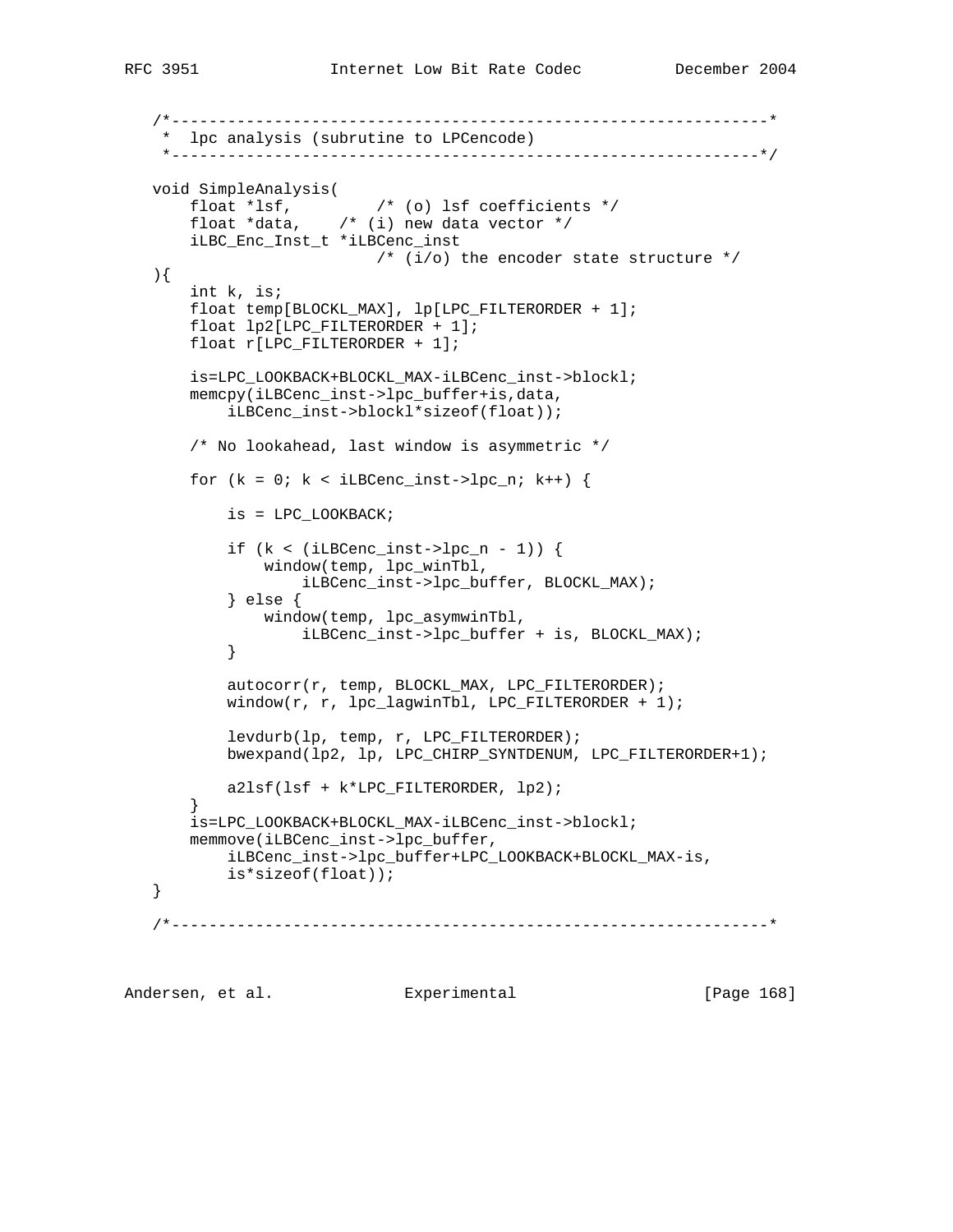```
 * lsf interpolator and conversion from lsf to a coefficients
    * (subrutine to SimpleInterpolateLSF)
    *---------------------------------------------------------------*/
   void LSFinterpolate2a_enc(
      float a, /* (o) lpc coefficients */ float *lsf1,/* (i) first set of lsf coefficients */
       float *lsf2,/* (i) second set of lsf coefficients */
      float coef, \gamma /* (i) weighting coefficient to use between
 lsf1 and lsf2 */
 long length /* (i) length of coefficient vectors */
   ){
       float lsftmp[LPC_FILTERORDER];
       interpolate(lsftmp, lsf1, lsf2, coef, length);
      lsf2a(a, lsftmp);
   }
    /*----------------------------------------------------------------*
    * lsf interpolator (subrutine to LPCencode)
    *---------------------------------------------------------------*/
   void SimpleInterpolateLSF(
       float *syntdenum, /* (o) the synthesis filter denominator
                                resulting from the quantized
                                interpolated lsf */
       float *weightdenum, /* (o) the weighting filter denominator
                                resulting from the unquantized
                                interpolated lsf */
 float *lsf, /* (i) the unquantized lsf coefficients */
 float *lsfdeq, /* (i) the dequantized lsf coefficients */
 float *lsfold, /* (i) the unquantized lsf coefficients of
                                the previous signal frame */
       float *lsfdeqold, /* (i) the dequantized lsf coefficients of
 the previous signal frame */
 int length, /* (i) should equate LPC_FILTERORDER */
       iLBC_Enc_Inst_t *iLBCenc_inst
                        \frac{1}{\sqrt{2}} (i/o) the encoder state structure */
   ){
       int i, pos, lp_length;
       float lp[LPC_FILTERORDER + 1], *lsf2, *lsfdeq2;
      lsf2 = lsf + length; lsfdeq2 = lsfdeq + length;
      lp length = length + 1;
       if (iLBCenc_inst->mode==30) {
           /* sub-frame 1: Interpolation between old and first
Andersen, et al. Experimental [Page 169]
```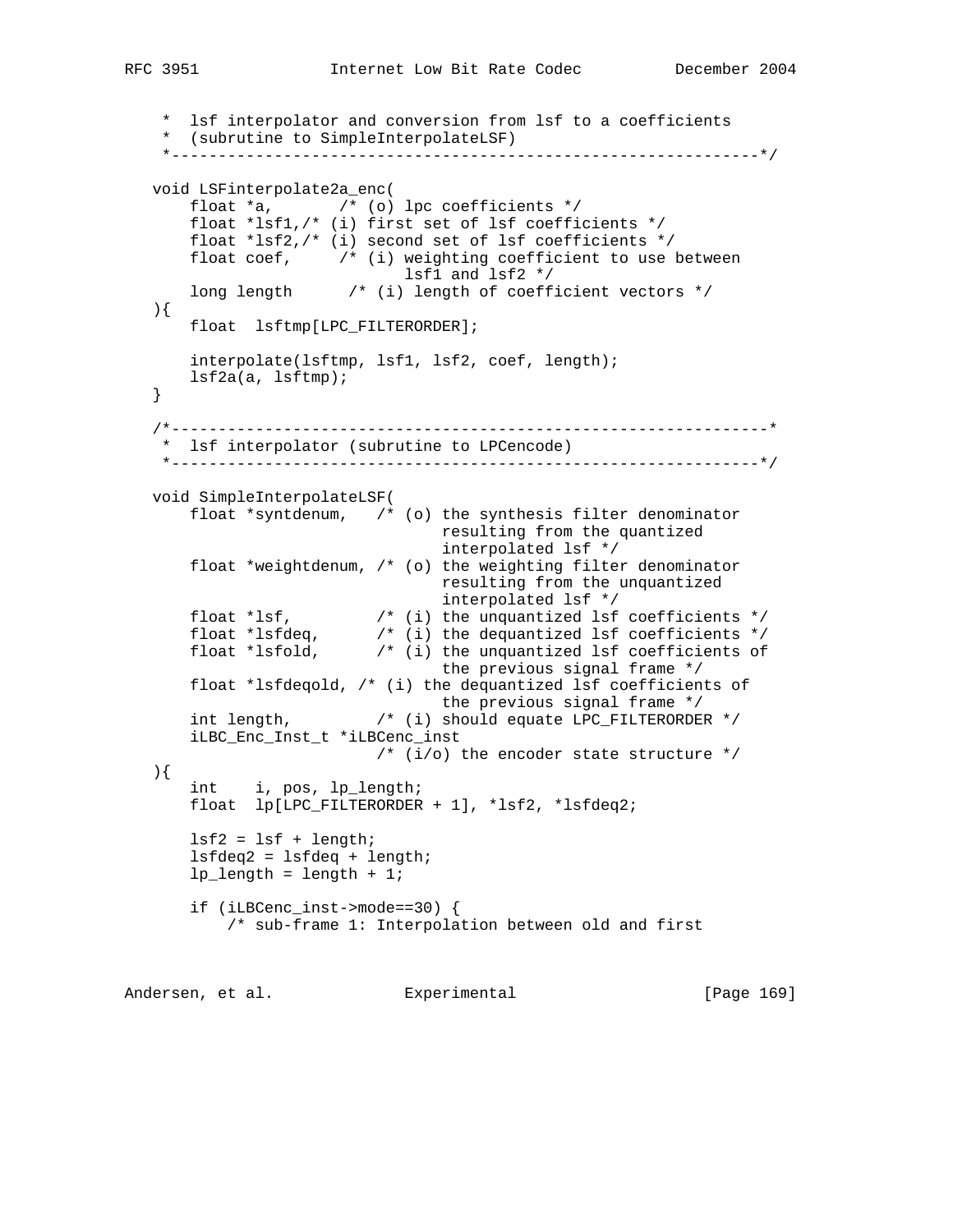```
 set of lsf coefficients */
            LSFinterpolate2a_enc(lp, lsfdeqold, lsfdeq,
                lsf_weightTbl_30ms[0], length);
            memcpy(syntdenum,lp,lp_length*sizeof(float));
            LSFinterpolate2a_enc(lp, lsfold, lsf,
                lsf_weightTbl_30ms[0], length);
            bwexpand(weightdenum, lp, LPC_CHIRP_WEIGHTDENUM, lp_length);
            /* sub-frame 2 to 6: Interpolation between first
               and second set of lsf coefficients */
            pos = lp_length;
           for (i = 1; i < iLBCenc_inst->nsub; i++) {
                LSFinterpolate2a_enc(lp, lsfdeq, lsfdeq2,
                   lsf weightTbl 30ms[i], length);
                memcpy(syntdenum + pos,lp,lp_length*sizeof(float));
                LSFinterpolate2a_enc(lp, lsf, lsf2,
                    lsf_weightTbl_30ms[i], length);
                bwexpand(weightdenum + pos, lp,
                    LPC_CHIRP_WEIGHTDENUM, lp_length);
               pos += lp_length;
 }
        }
        else {
           pos = 0;for (i = 0; i < iLBCenc_inst->nsub; i++) {
                LSFinterpolate2a_enc(lp, lsfdeqold, lsfdeq,
                    lsf_weightTbl_20ms[i], length);
                memcpy(syntdenum+pos,lp,lp_length*sizeof(float));
                LSFinterpolate2a_enc(lp, lsfold, lsf,
                    lsf_weightTbl_20ms[i], length);
                bwexpand(weightdenum+pos, lp,
                    LPC_CHIRP_WEIGHTDENUM, lp_length);
            pos += lp_length;
 }
        }
        /* update memory */
        if (iLBCenc_inst->mode==30) {
           memcpy(lsfold, lsf2, length*sizeof(float));
           memcpy(lsfdeqold, lsfdeq2, length*sizeof(float));
        }
        else {
           memcpy(lsfold, lsf, length*sizeof(float));
           memcpy(lsfdeqold, lsfdeq, length*sizeof(float));
```
Andersen, et al. Experimental [Page 170]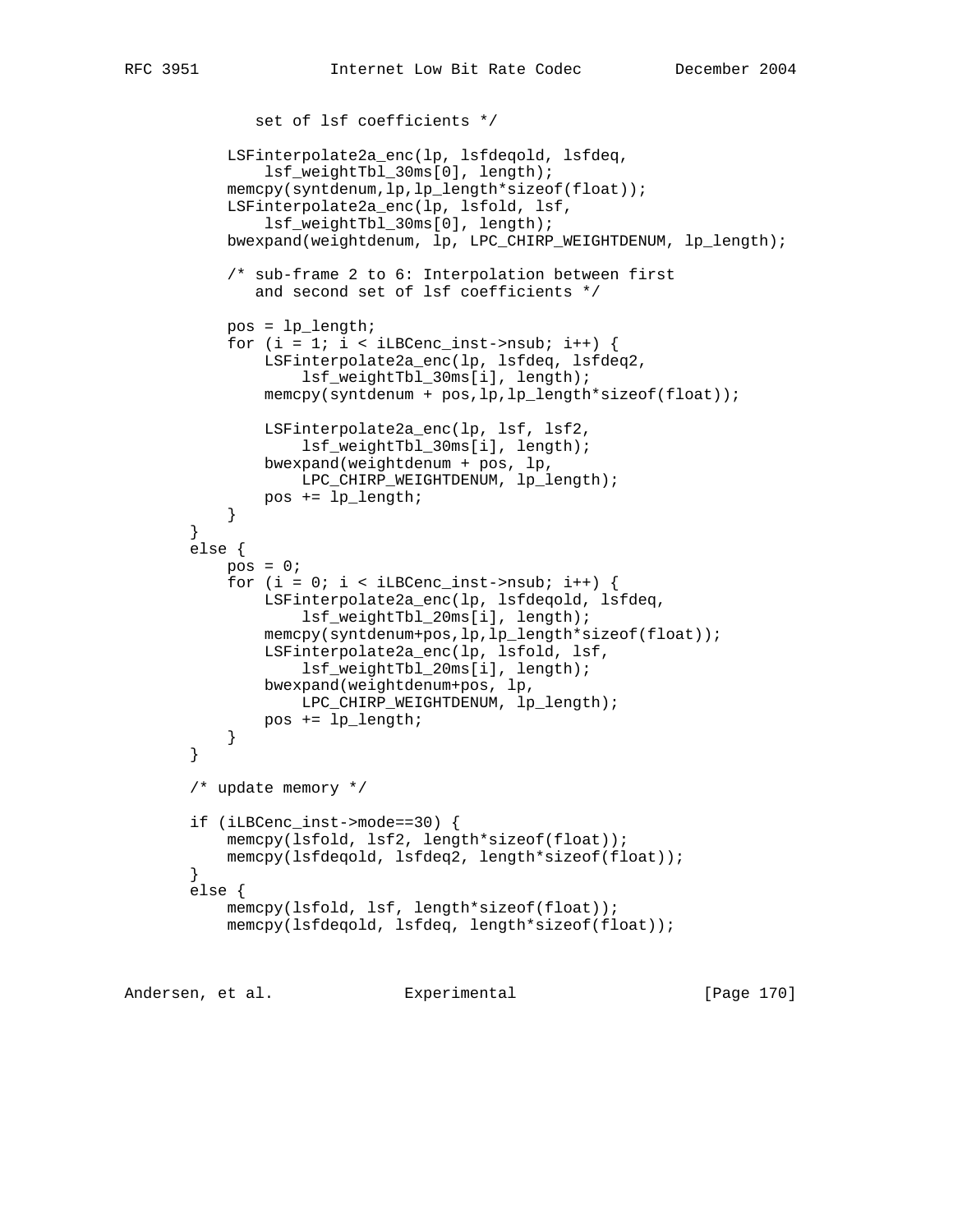```
 }
   }
   /*----------------------------------------------------------------*
    * lsf quantizer (subrutine to LPCencode)
    *---------------------------------------------------------------*/
   void SimplelsfQ(
       float *lsfdeq, /* (o) dequantized lsf coefficients
 (dimension FILTERORDER) */
 int *index, /* (o) quantization index */
 float *lsf, /* (i) the lsf coefficient vector to be
 quantized (dimension FILTERORDER ) */
       int lpc_n /* (i) number of lsf sets to quantize */
   ){
       /* Quantize first LSF with memoryless split VQ */
      SplitVQ(lsfdeq, index, lsf, lsfCbTbl, LSF_NSPLIT,
           dim_lsfCbTbl, size_lsfCbTbl);
      if (\text{lpc\_n==2}) {
           /* Quantize second LSF with memoryless split VQ */
           SplitVQ(lsfdeq + LPC_FILTERORDER, index + LSF_NSPLIT,
               lsf + LPC_FILTERORDER, lsfCbTbl, LSF_NSPLIT,
               dim_lsfCbTbl, size_lsfCbTbl);
       }
   }
   /*----------------------------------------------------------------*
    * lpc encoder
    *---------------------------------------------------------------*/
   void LPCencode(
       float *syntdenum, /* (i/o) synthesis filter coefficients
                                 before/after encoding */
       float *weightdenum, /* (i/o) weighting denumerator
                                 coefficients before/after
                                 encoding */
 int *lsf_index, /* (o) lsf quantization index */
 float *data, /* (i) lsf coefficients to quantize */
       iLBC_Enc_Inst_t *iLBCenc_inst
                          /* (i/o) the encoder state structure */
   ){
       float lsf[LPC_FILTERORDER * LPC_N_MAX];
       float lsfdeq[LPC_FILTERORDER * LPC_N_MAX];
       int change=0;
       SimpleAnalysis(lsf, data, iLBCenc_inst);
       SimplelsfQ(lsfdeq, lsf_index, lsf, iLBCenc_inst->lpc_n);
```
Andersen, et al. Experimental [Page 171]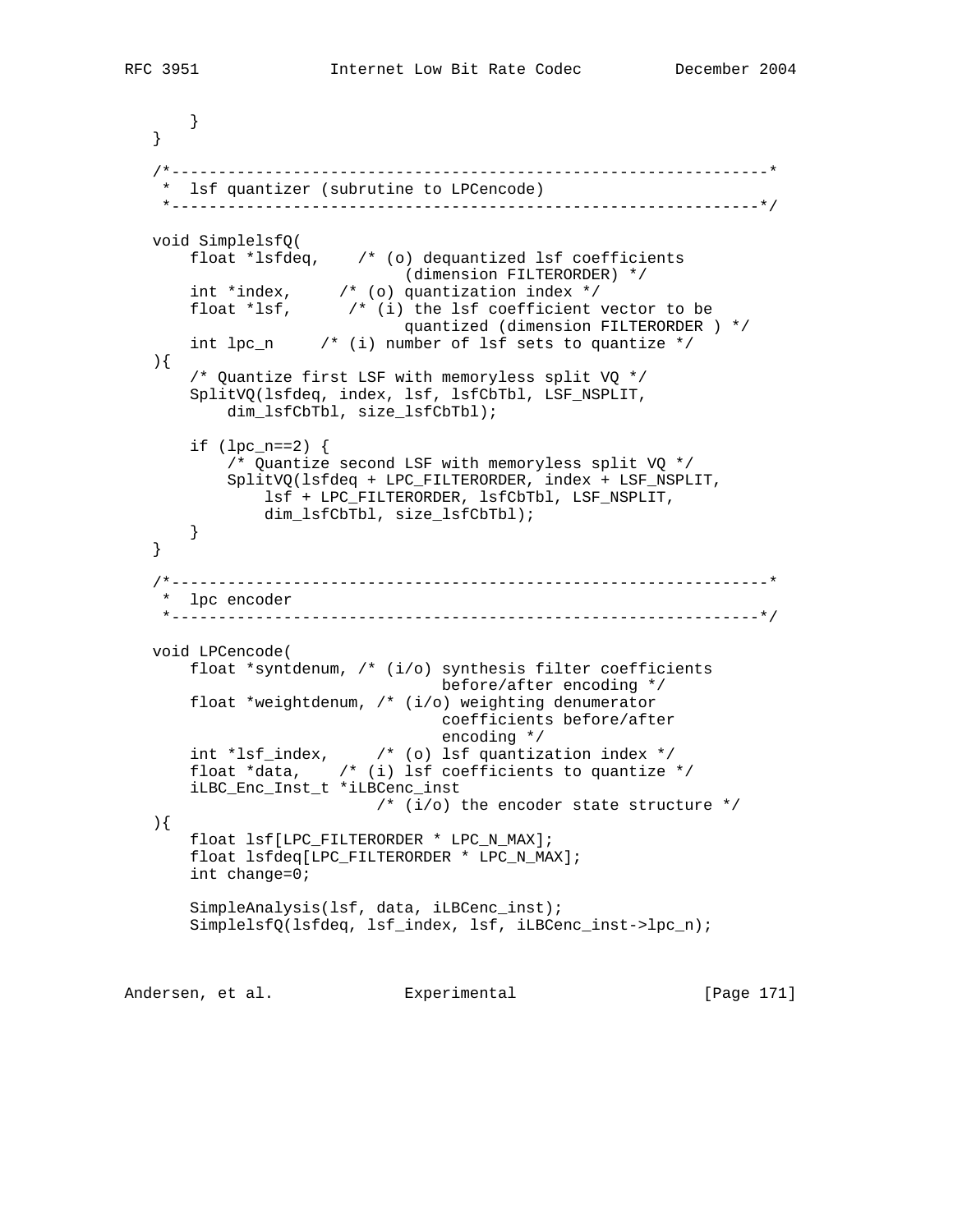```
change=LSF_check(lsfdeq, LPC_FILTERORDER, iLBCenc_inst->lpc_n);
     SimpleInterpolateLSF(syntdenum, weightdenum,
         lsf, lsfdeq, iLBCenc_inst->lsfold,
        iLBCenc_inst->lsfdeqold, LPC_FILTERORDER, iLBCenc_inst);
  \}A.39. lsf.h
  iLBC Speech Coder ANSI-C Source Code
     lsf.h
     Copyright (C) The Internet Society (2004).
     All Rights Reserved.
  #ifndef __iLBC_LSF_H
  #define ___ iLBC_LSF_H
  void a2lsf(
     float *freq,/* (o) lsf coefficients */
     float *a * (i) lpc coefficients */
  \rightarrow ;
  void 1sf2a(
     \begin{tabular}{llll} float *a-coef, & /* (o) lpc coefficients */ \\ float *freq & /* (i) lsf coefficients */ \\ \end{tabular}\rightarrow ;
  #endif
A.40. lsf.c
  iLBC Speech Coder ANSI-C Source Code
     lsf.c
     Copyright (C) The Internet Society (2004).
     All Rights Reserved.
  #include <string.h>
Andersen, et al. Experimental
                                                 [Page 172]
```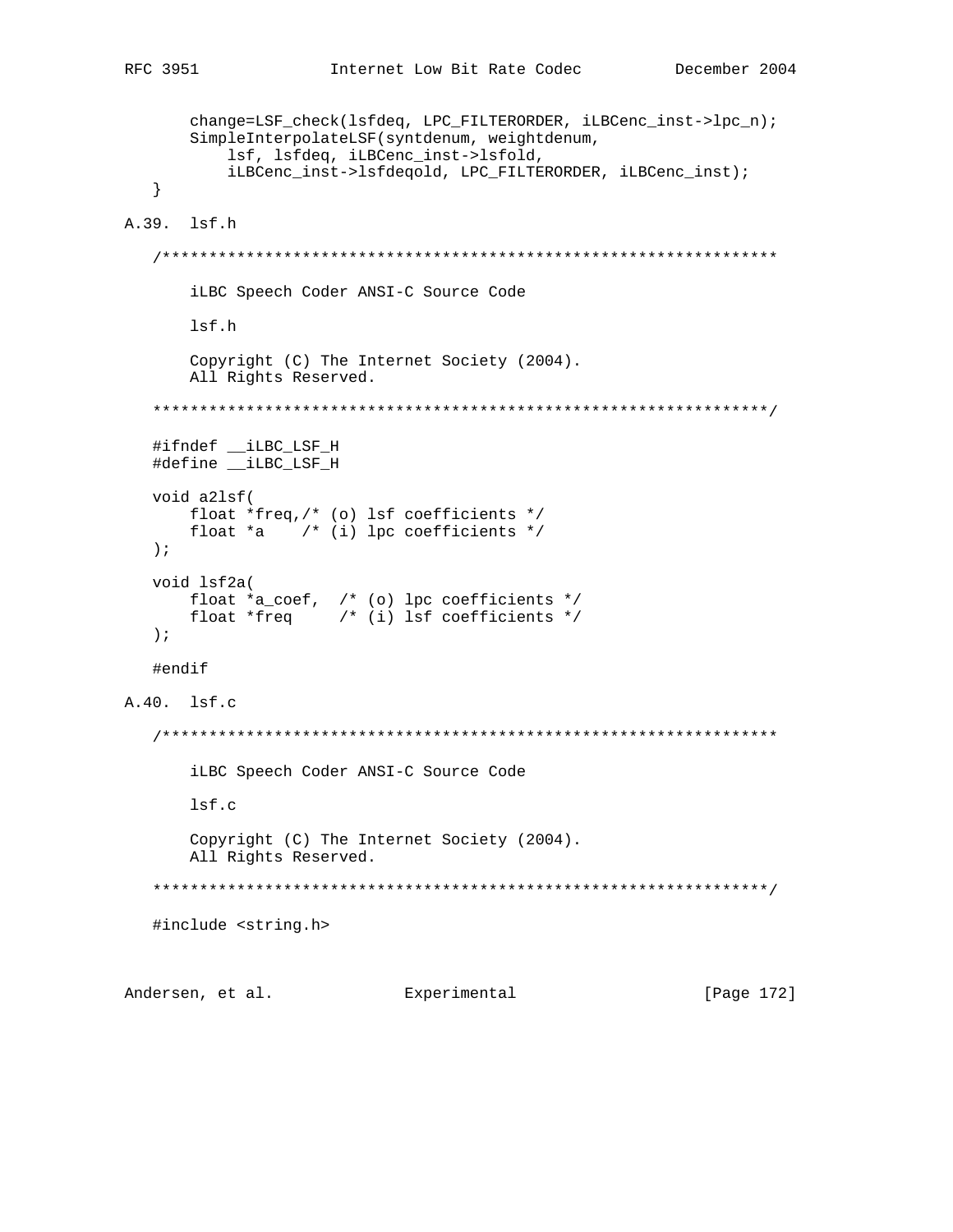```
 #include <math.h>
 #include "iLBC_define.h"
 /*----------------------------------------------------------------*
  * conversion from lpc coefficients to lsf coefficients
  *---------------------------------------------------------------*/
 void a2lsf(
     float *freq,/* (o) lsf coefficients */
     float *a /* (i) lpc coefficients */
 ){
     float steps[LSF_NUMBER_OF_STEPS] =
        {(float)0.00635, (float)0.003175, (float)0.0015875,
         (float)0.00079375};
     float step;
     int step_idx;
     int lsp_index;
    float p[LPC_HALFORDER];
    float q[LPC_HALFORDER];
    float p_pre[LPC_HALFORDER];
    float q_pre[LPC_HALFORDER];
    float old_p, old_q, *old;
    float *pq_coef;
    float omega, old_omega;
     int i;
     float hlp, hlp1, hlp2, hlp3, hlp4, hlp5;
    for (i=0; i<LPC_HALFORMER; i++) {
        p[i] = (float)-1.0 * (a[i + 1] + a[LPC_FILTERORDER - i]);q[i] = a[LPC_FILTERORDER - i] - a[i + 1]; }
   p_{pre}[0] = (float)-1.0 - p[0];p\_pre[1] = - p\_pre[0] - p[1];p\_pre[2] = - p\_pre[1] - p[2];p\_pre[3] = - p\_pre[2] - p[3];p\_pre[4] = - p\_pre[3] - p[4];p\_pre[4] = p\_pre[4] / 2;q_{pre}[0] = (float)1.0 - q[0];q_{pre}[1] = q_{pre}[0] - q[1];q_{pre}[2] = q_{pre}[1] - q[2];q_{pre}[3] = q_{pre}[2] - q[3];q_{pre[4]} = q_{pre[3]} - q[4];q_{pre[4]} = q_{pre[4]} / 2;omega = 0.0;
```
Andersen, et al. Experimental Formula (Page 173)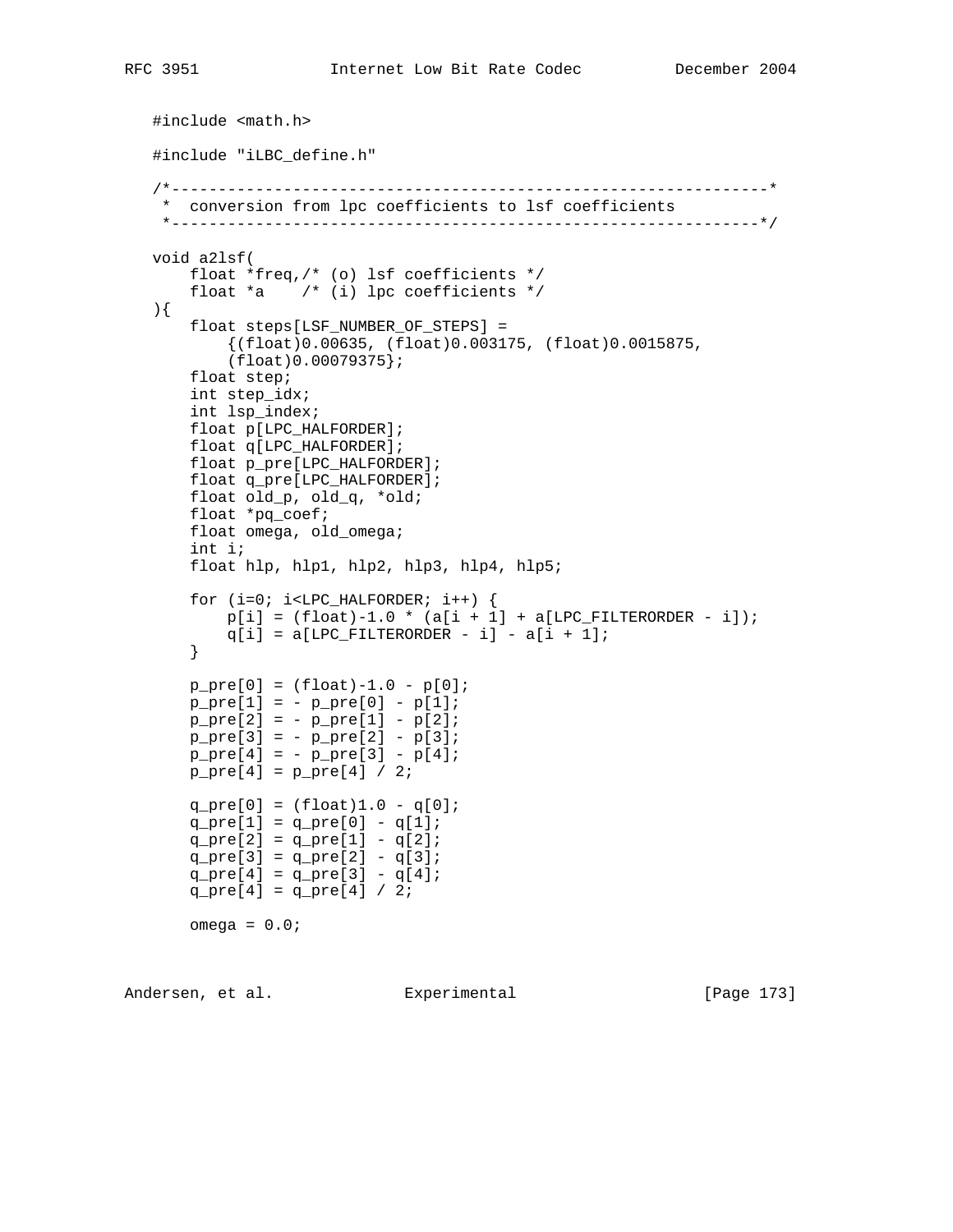```
old\_omega = 0.0; old_p = FLOAT_MAX;
       old_q = FLOAT_MAX;
       /* Here we loop through lsp_index to find all the
          LPC_FILTERORDER roots for omega. */
      for (lsp\_index = 0; lsp\_index < LPC\_FilterORDER; lsp\_index++) {
            /* Depending on lsp_index being even or odd, we
           alternatively solve the roots for the two LSP equations. */
           if ((\text{lsp\_index } \& \text{ 0x1}) == 0) {
               pq_coef = p_pre;
               old = &old_p;
            } else {
               pq_coef = q_pre;
              old = \&old_q; }
            /* Start with low resolution grid */
           for step_idx = 0, step = steps[step_idx];
                step_idx < LSF_NUMBER_OF_STEPS;){
               /* \cos(10\pi w) + pq(0)\cos(8\pi w) + pq(1)\cos(6\pi w) +pq(2)cos(4piw) + pq(3)cod(2piw) + pq(4) * hlp = (float)cos(omega * TWO_PI);
               hlp1 = (fload)2.0 * hlp + pq-coef[0];hlp2 = (fload)2.0 * hlp * hlp1 - (float)1.0 + pq_coef[1];
              hlp3 = (fload)2.0 * hlp * hlp2 - hlp1 + pq-coef[2];hlp4 = (fload)2.0 * hlp * hlp3 - hlp2 + pq-coef[3];hlp5 = hlp * hlp4 - hlp3 + pq\_coeff[4];if (((hlp5 * (*old)) <= 0.0) || (omega >= 0.5)){
                   if (step_idx == (LSF_NUMBER_OF_STERS - 1)) {
                       if (fabs(hlp5) \geq fabs(*old))freq[lsp_index] = omega - step; } else {
                       freq[lsp_index] = omega;<br>}
 }
```
Andersen, et al. Experimental [Page 174]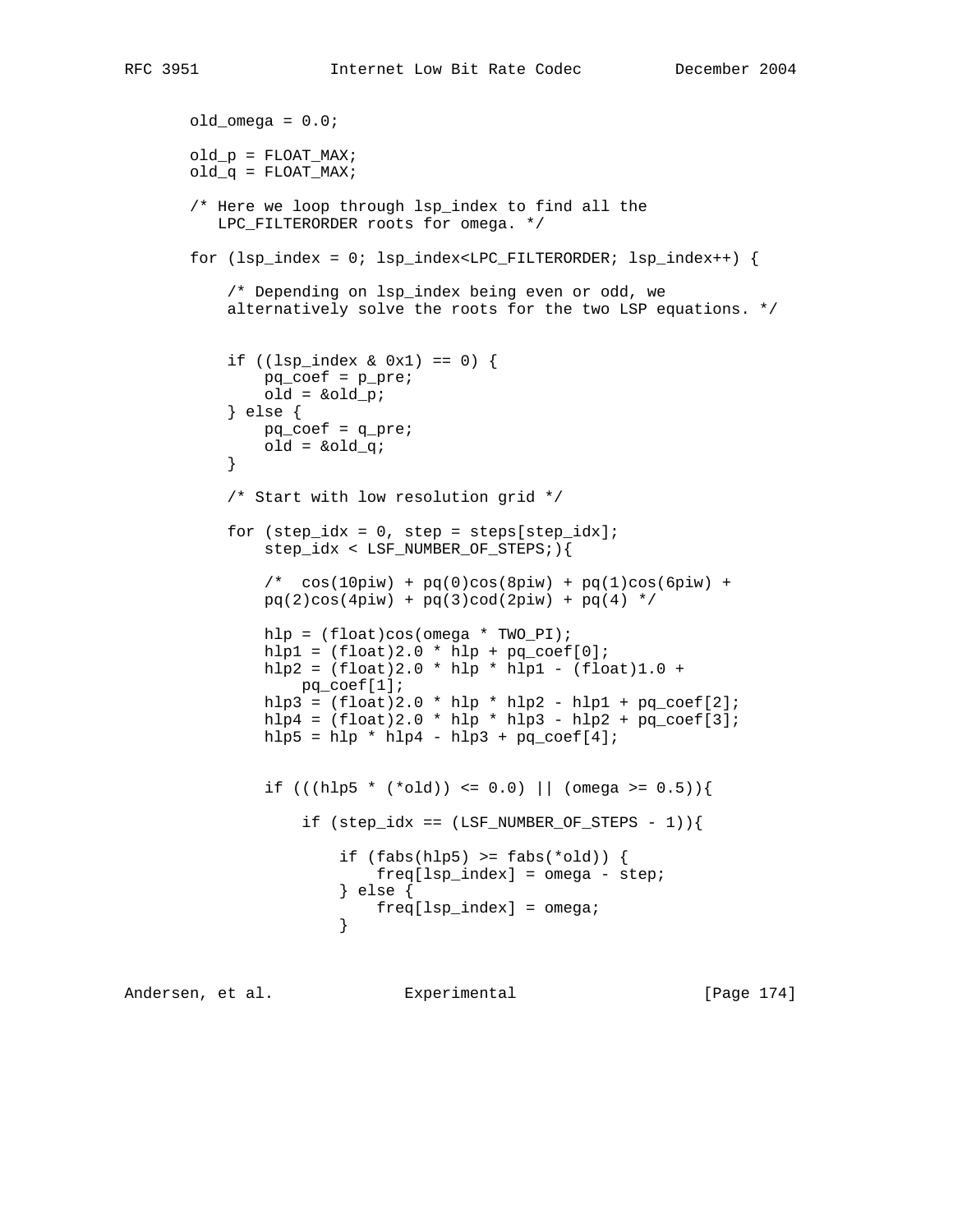```
if ((*old) >= 0.0)*old = (float)-1.0 * FLOAT_MAX; } else {
                     *old = FLOAT_MAX;
 }
                     omega = old_omega;
                    step idx = 0; step_idx = LSF_NUMBER_OF_STEPS;
                  } else {
                     if (step_idx == 0) {
                     old_omega = omega;
 }
                     step_idx++;
                     omega -= steps[step_idx];
                     /* Go back one grid step */
                 step = steps[step_idx];<br>}
 }
              } else {
              /* increment omega until they are of different sign,
              and we know there is at least one root between omega
              and old_omega */
                 *old = hlp5;
             omega += step;
 }
          }
       }
      for (i = 0; i<LPC_FILTERORDER; i++) {
          freq[i] = freq[i] * TWO_PI;
       }
   }
   /*----------------------------------------------------------------*
    * conversion from lsf coefficients to lpc coefficients
    *---------------------------------------------------------------*/
   void lsf2a(
 float *a_coef, /* (o) lpc coefficients */
 float *freq /* (i) lsf coefficients */
```
Andersen, et al. Experimental Frage 175]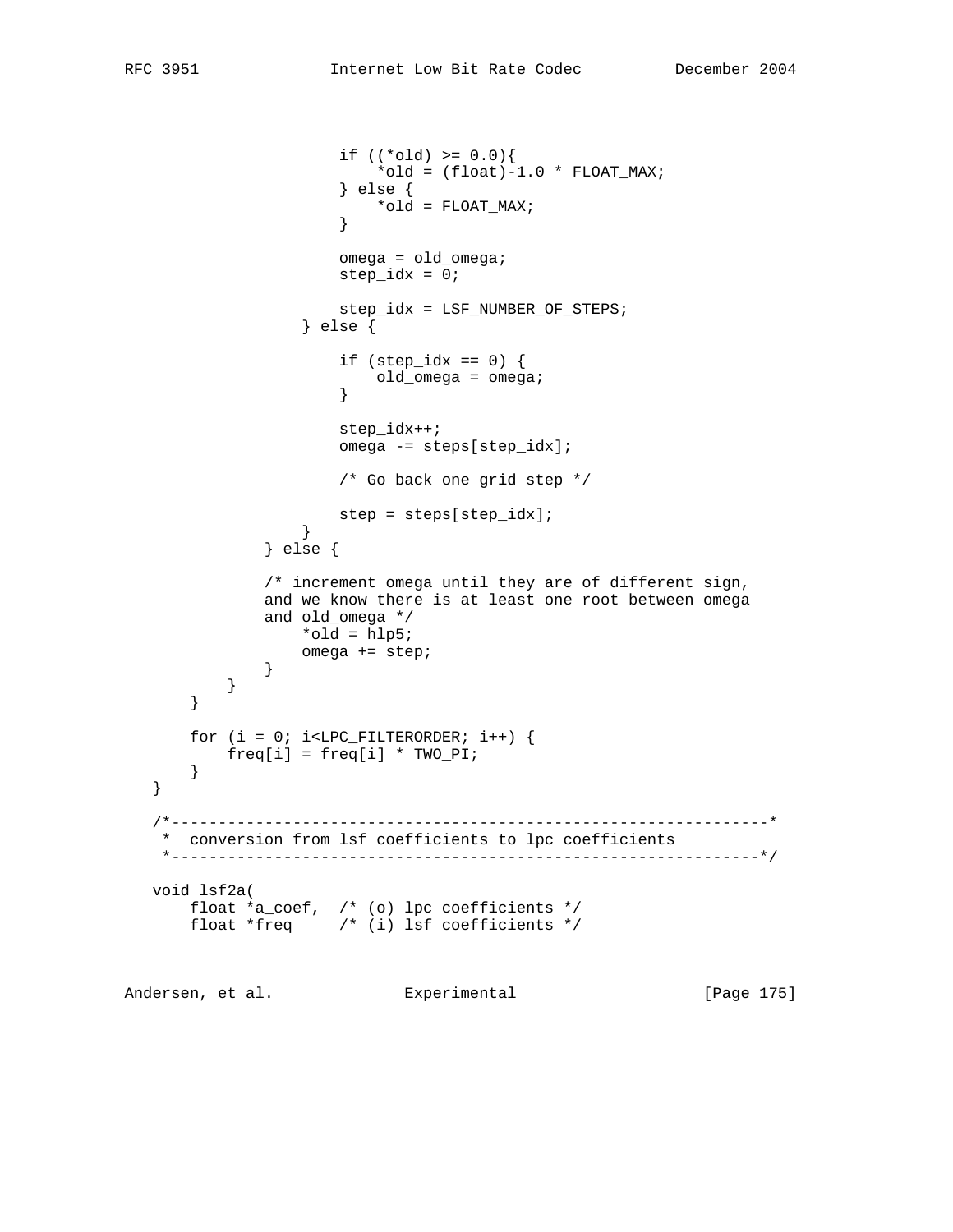```
 ){
       int i, j;
       float hlp;
       float p[LPC_HALFORDER], q[LPC_HALFORDER];
       float a[LPC_HALFORDER + 1], a1[LPC_HALFORDER],
           a2[LPC_HALFORDER];
       float b[LPC_HALFORDER + 1], b1[LPC_HALFORDER],
           b2[LPC_HALFORDER];
      for (i=0; i<LPC_FILTERORDER; i++) {
          freq[i] = freq[i] * P12; }
       /* Check input for ill-conditioned cases. This part is not
       found in the TIA standard. It involves the following 2 IF
       blocks. If "freq" is judged ill-conditioned, then we first
       modify freq[0] and freq[LPC_HALFORDER-1] (normally
       LPC_HALFORDER = 10 for LPC applications), then we adjust
       the other "freq" values slightly */
      if ((freq[0] <= 0.0) || (freq[LPC_FILTERORDER - 1] >= 0.5)){
           if (freq[0] <= 0.0) {
          freq[0] = (float)0.022; }
          if (freq[LPC_FILTERORDER - 1] >= 0.5) {
          freq[LPC_FILTERORDER - 1] = (float)0.499; }
          hlp = (freq[LPC FILTERORDER - 1] - freq[0]) /(fload) (LPC_FILTERORDER - 1);
          for (i=1; i<LPC FILTERORDER; i++) {
          freq[i] = freq[i - 1] + hlp; }
       }
       memset(a1, 0, LPC_HALFORDER*sizeof(float));
       memset(a2, 0, LPC_HALFORDER*sizeof(float));
       memset(b1, 0, LPC_HALFORDER*sizeof(float));
       memset(b2, 0, LPC_HALFORDER*sizeof(float));
       memset(a, 0, (LPC_HALFORDER+1)*sizeof(float));
       memset(b, 0, (LPC_HALFORDER+1)*sizeof(float));
```
Andersen, et al. Experimental [Page 176]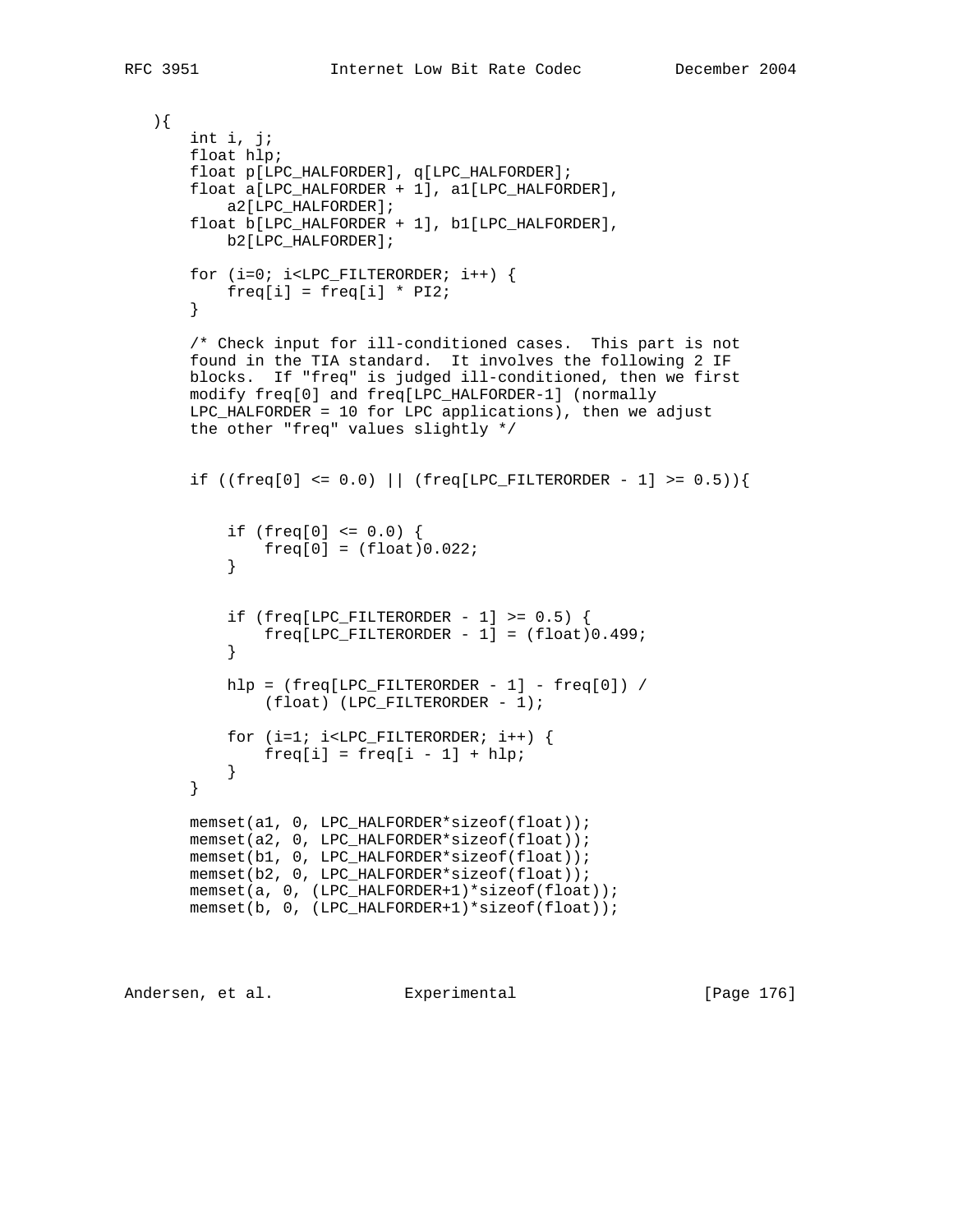```
/* p[i] and q[i] compute cos(2*pi*omega{2j}) and
       cos(2*pi*omega_{2j-1} in eqs. 4.2.2.2-1 and 4.2.2.2-2.
       Note that for this code p[i] specifies the coefficients
      used in .Q_A(z) while q[i] specifies the coefficients used
      in .P_A(z) */
      for (i=0; i<LPC_HALFORMER; i++) {
          p[i] = (float)cos(TWO_PI * freq[2 * i]);q[i] = (float)cos(TWO_PI * freq[2 * i + 1]); }
      a[0] = 0.25;b[0] = 0.25;for (i= 0; i<LPC_HALFORDER; i++) {
          a[i + 1] = a[i] - 2 * p[i] * a1[i] + a2[i];b[i + 1] = b[i] - 2 * q[i] * b1[i] + b2[i];a2[i] = a1[i];a1[i] = a[i];b2[i] = b1[i];b1[i] = b[i]; }
      for (j=0; j<LPC_FILTERORDER; j++) if (j == 0) {
              a[0] = 0.25;b[0] = -0.25; } else {
          a[0] = b[0] = 0.0; }
          for (i=0; i<LPC_HALFORMER; i++) {
              a[i + 1] = a[i] - 2 * p[i] * a1[i] + a2[i];b[i + 1] = b[i] - 2 * q[i] * b1[i] + b2[i];a2[i] = a1[i];a1[i] = a[i];b2[i] = b1[i];b1[i] = b[i]; }
          a_{\text{coeff}} + 1] = 2 * (a[LPC_HALFORDER] + b[LPC_HALFORDER]);
       }
      a_{\text{coeff}[0] = 1.0;
```
Andersen, et al. Experimental [Page 177]

}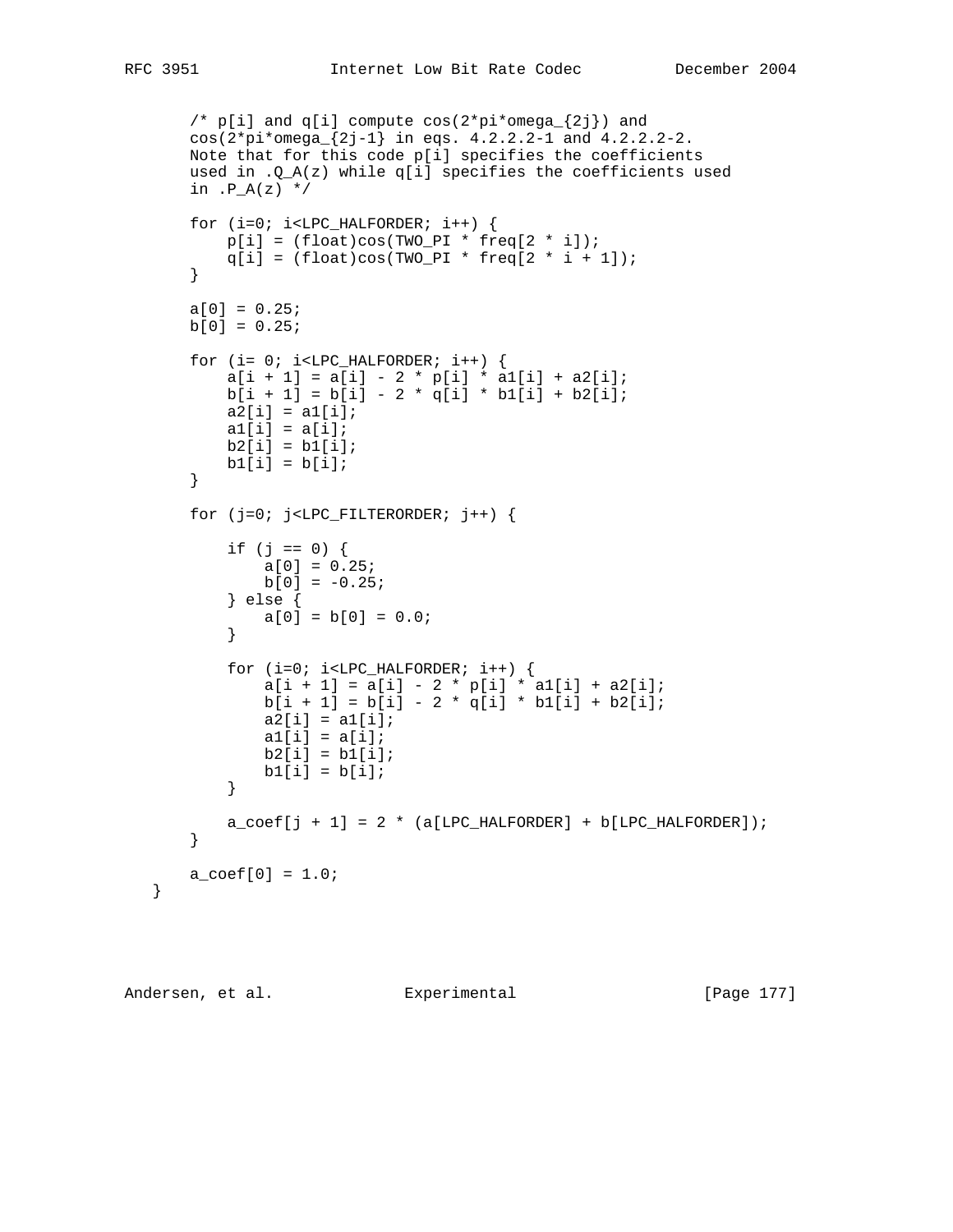```
A.41. packing.h
     iLBC Speech Coder ANSI-C Source Code
           packing.h
           Copyright (C) The Internet Society (2004).
           All Rights Reserved.
     #ifndef __PACKING_H<br>#define __PACKING_H
    void packsplit<br>
int *index,<br>
int *firstpart,<br>
int *firstpart,<br>
\begin{array}{ccc} & & \mbox{\scriptsize /* (i) the value to split *}\mbox{\scriptsize //} \\ & \mbox{\scriptsize (b) the value specified by most} \\ & \mbox{\scriptsize significant bits */}\mbox{\scriptsize //} \\ & \mbox{\scriptsize if i = 1 by least}\mbox{\scriptsize for i = 3 by least}\mbox{\scriptsize if i = 2 by least}\mbox{\scriptsize if i = 3 by least}\mbox{\scriptsize if i = 3 by least}\mbox{\scriptsize if i = 4 by least}\mbox{\scriptsize if i = /* (o) the value specified by least
           int *rest,
                                                                     significant bits */
           int bitno_firstpart, \qquad /* (i) number of bits in most
                                                                     significant part */
          int bitno_total /* (i) number of bits in full range
                                                                      of value */
     \rightarrow \rightarrowvoid packcombine(<br>int *index,
           where the term of the mass of the mass of the term of the combined value out * int rest,<br>
\begin{array}{ccc} & & \mbox{if } (i/0) \text{ the ms} & \mbox{value in the } \\ & & \mbox{combine } (i/0) & \mbox{the ms} & \mbox{value} \end{array}<br>
\begin{array}{ccc} & & \mbox{if } (i/0) \text{ the ms} & \mbox{value} \end{array}\text{lsb part} */
     \rightarrow ;
    void dopack(
           unsigned char **bitstream, /* (i/o) on entrance pointer to
                                                                      place in bitstream to pack
                                                                      new data, on exit pointer
                                                                      to place in bitstream to
                                                                     pack future data */
           int index,<br>
int bitno,<br>
\frac{1}{2} \frac{1}{2} the number of bits that the<br>
value will fit within */
         int *pos /* (i/o) write position in the
                                                                     current byte */
     \rightarrow ;
```
Andersen, et al. Experimental Experimental [Page 178]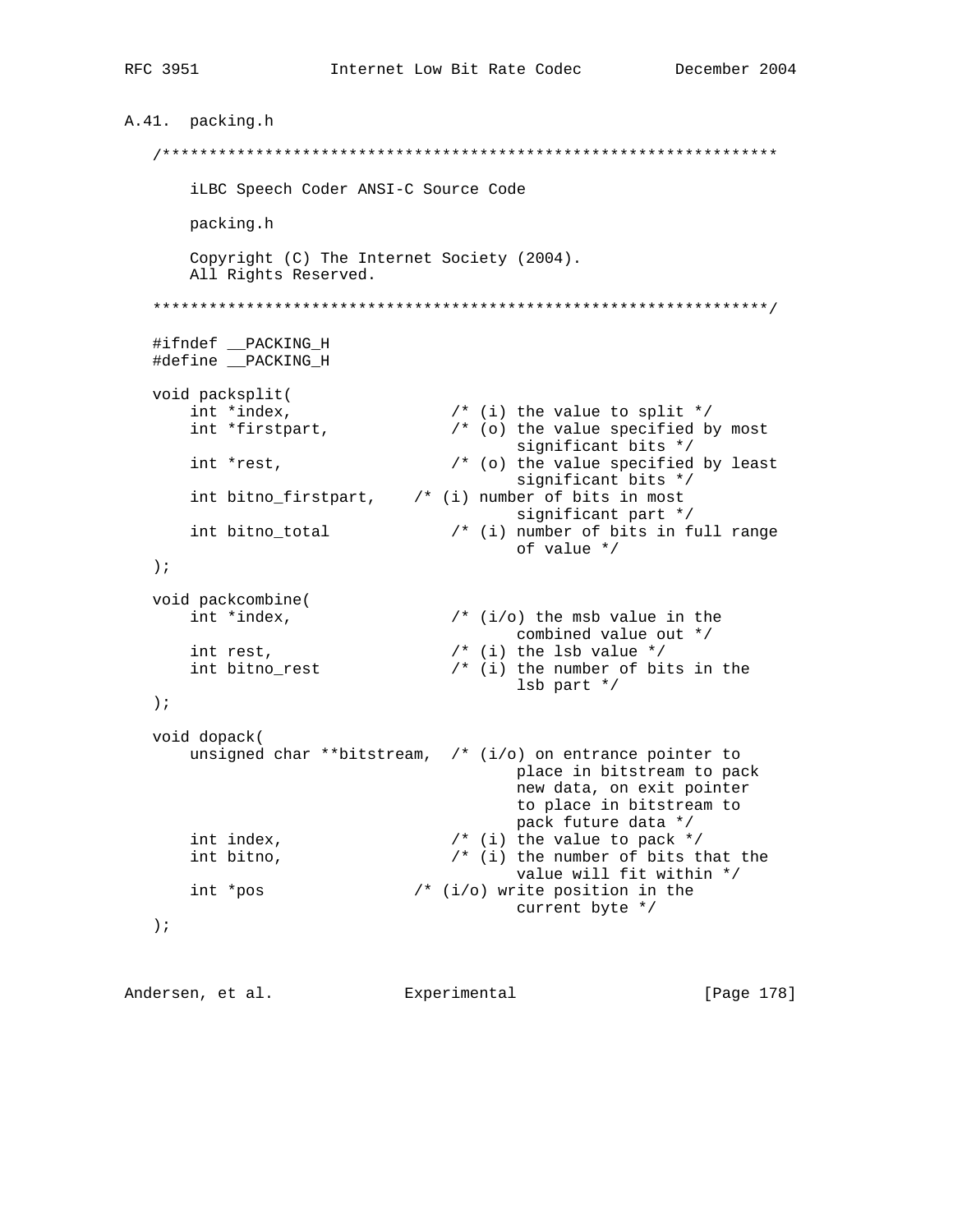```
void unpack(
       unsigned char **bitstream, /* (i/o) on entrance pointer to
                                             place in bitstream to
                                             unpack new data from, on
                                             exit pointer to place in
                                             bitstream to unpack future
                                             data from */
       int *index,<br>int bitno,
                                    /* (o) resulting value *//* (i) number of bits used to
       int bitno,
                                             represent the value */
       int *pos 4 \times (i/0) read position in the
                                             current byte */
   \rightarrow ;
   #endif
A.42. packing.c
   iLBC Speech Coder ANSI-C Source Code
       packing.c
       Copyright (C) The Internet Society (2004).
       All Rights Reserved.
   #include <math.h>
   #include <stdlib.h>
   #include "iLBC_define.h"
   #include "constants.h"
   #include "helpfun.h"
   #include "string.h"
   * splitting an integer into first most significant bits and
    * remaining least significant bits
    void packsplit(
       int *index,<br>int *firstpart, \begin{array}{ccc} \n\text{int} & \text{if } \text{int} & \text{if } \text{int} & \text{if } \text{int} & \text{if } \text{int} & \text{if } \text{int} & \text{if } \text{int} & \text{if } \text{int} & \text{if } \text{int} & \text{if } \text{int} & \text{if } \text{int} & \text{if } \text{int} & \text{if } \text{int} & \text{if } \text{int} & \text{if } \text{int} & \text{if } \text{int} & \text{if } \text{int} & \text/* (o) the value specified by most
                                            significant bits */
       int *rest,
                                  /* (o) the value specified by least
                                             significant bits */
```
Andersen, et al. Experimental [Page 179]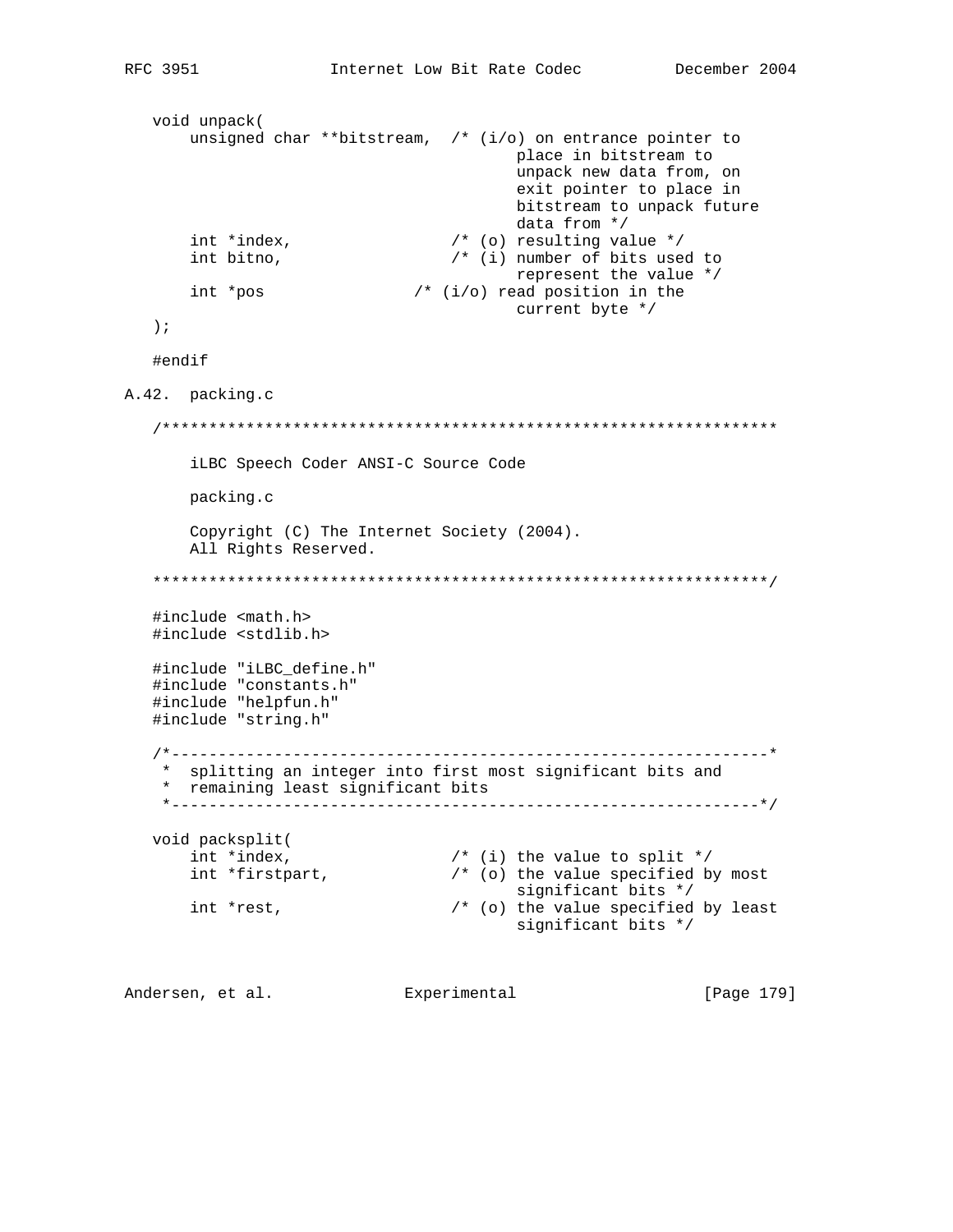```
int bitno_firstpart, \qquad /* (i) number of bits in most
 significant part */
 int bitno_total /* (i) number of bits in full range
                                           of value */
   ){
       int bitno_rest = bitno_total-bitno_firstpart;
        *firstpart = *index>>(bitno_rest);
       *rest = *index-(*firstpart<<(bitno_rest));
   }
    /*----------------------------------------------------------------*
     * combining a value corresponding to msb's with a value
    * corresponding to lsb's
    *---------------------------------------------------------------*/
  void packcombine(<br>int *index,
                                  \frac{1}{\sqrt{2}} (i/o) the msb value in the
      combined value out */<br>int rest,<br>int bitno_rest the state of bits in the number of bits in the number of bits in
                                  \frac{1}{\sqrt{2}} (i) the lsb value */
                                  \prime* (i) the number of bits in the
                                           lsb part */
   ){
      *index = *index<<br/>bitno_rest;
        *index += rest;
   }
    /*----------------------------------------------------------------*
     * packing of bits into bitstream, i.e., vector of bytes
       *---------------------------------------------------------------*/
   void dopack(
       unsigned char **bitstream, /* (i/o) on entrance pointer to
                                           place in bitstream to pack
                                           new data, on exit pointer
                                           to place in bitstream to
                                           pack future data */
       int index, / /* (i) the value to pack */int bitno, / / (i) the number of bits that the
                                           value will fit within */
       int *pos /* (i/o) write position in the
                                          current byte */
   ){
       int posLeft;
        /* Clear the bits before starting in a new byte */
      if (( *pos) == 0) {
```
Andersen, et al. Experimental Frage 180]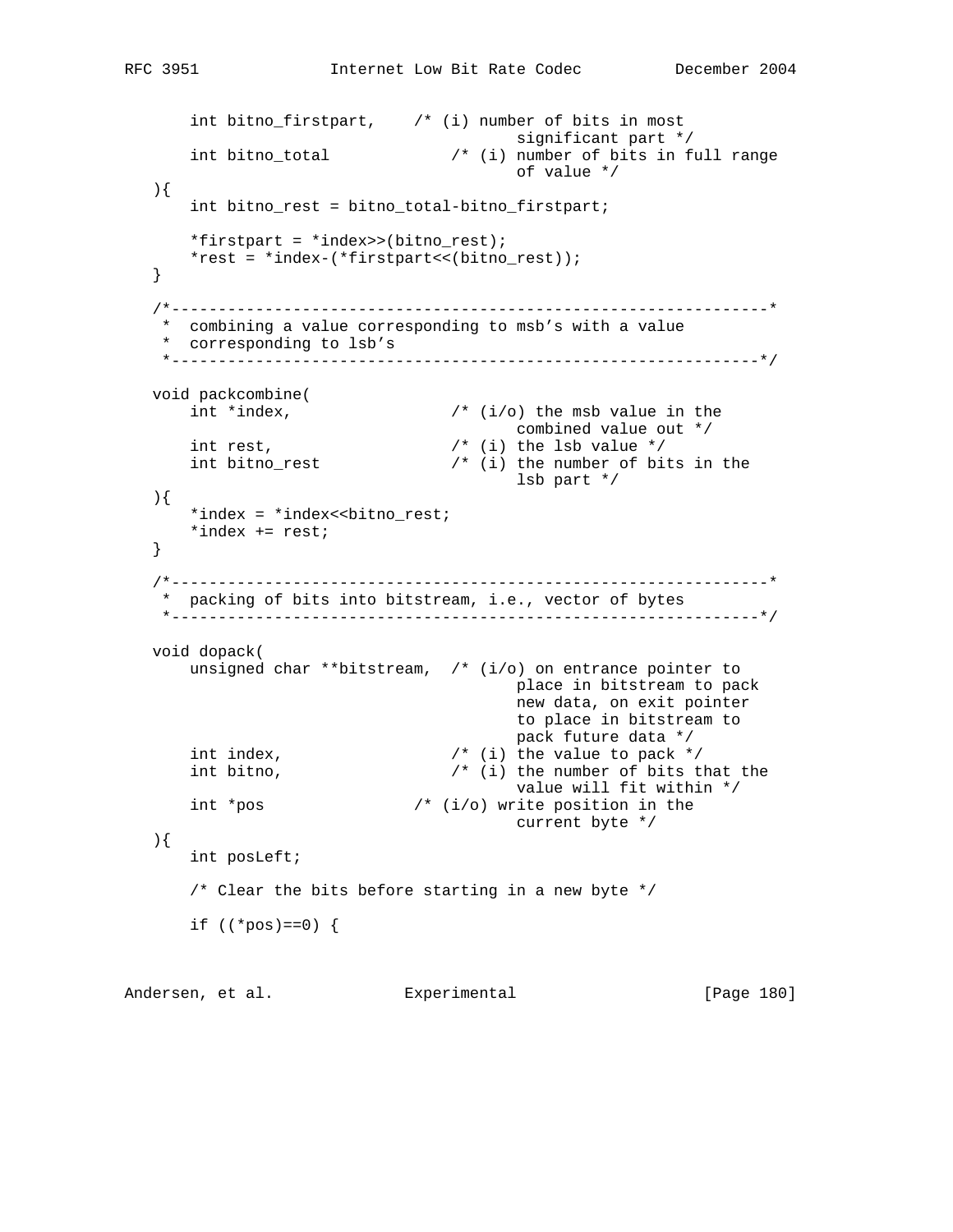```
 **bitstream=0;
        }
        while (bitno>0) {
            /* Jump to the next byte if end of this byte is reached*/
           if (*pos==8) {
                *pos=0;
                (*bitstream)++;
           **bitstream=0;<br>}
 }
            posLeft=8-(*pos);
            /* Insert index into the bitstream */
            if (bitno <= posLeft) {
                **bitstream |= (unsigned char)(index<<(posLeft-bitno));
                *pos+=bitno;
                bitno=0;
            } else {
                **bitstream |= (unsigned char)(index>>(bitno-posLeft));
                *pos=8;
                index-=((index>>(bitno-posLeft))<<(bitno-posLeft));
                bitno-=posLeft;
            }
        }
   }
    /*----------------------------------------------------------------*
    * unpacking of bits from bitstream, i.e., vector of bytes
    *---------------------------------------------------------------*/
   void unpack(
       unsigned char **bitstream, /* (i/o) on entrance pointer to
                                            place in bitstream to
                                            unpack new data from, on
                                            exit pointer to place in
                                           bitstream to unpack future<br>data from */int *index,<br>k+nq,\frac{1}{2} (o) resulting value */
                                   \prime* (i) number of bits used to
                                            represent the value */
        int *pos /* (i/o) read position in the
                                            current byte */
```
Andersen, et al. Experimental Frage 181]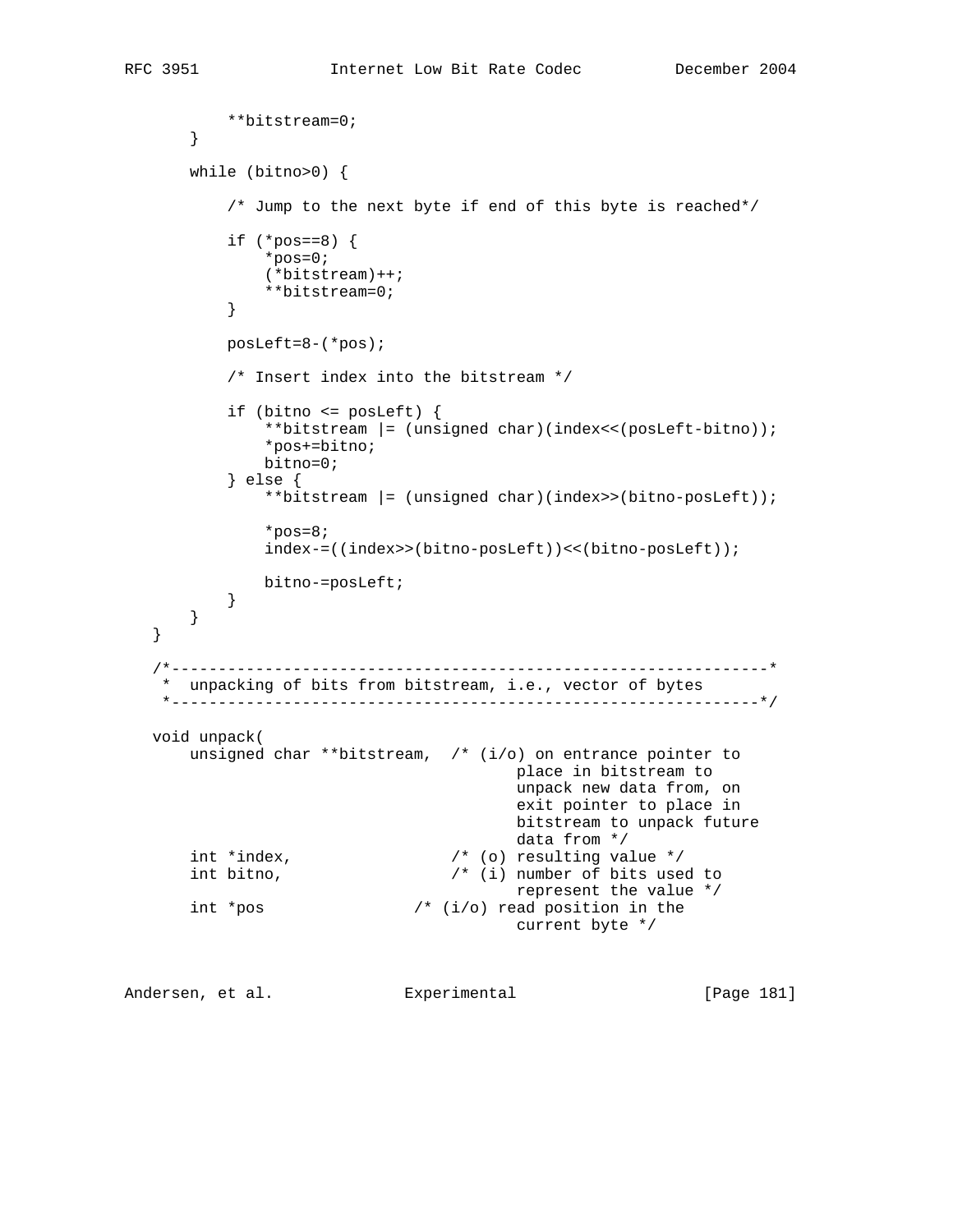```
\big) {
      int BitsLeft;
      *index=0;while (bitno>0) {
          /* move forward in bitstream when the end of the
            byte is reached */if (*pos==8) {
              *pos=0;(*bitstream)++;\}BitsLeft=8-(*pos);/* Extract bits to index */if (BitsLeft>=bitno) {
              *index+=(((*bitstream) << (*pos)) & 0xFF) >> (8-bitno));
              *pos+=bitno;
              bitno=0;} else \{if ((8-bitno)>0) {
                 *index+=((((**bitstream) << (*pos)) & 0xFF) >>
                     (8 - bitno);
                 *pos=8;\} else \{*index+=(((int)((**bitstreeam)<<(*pos)) & (0xFF))<<(bitno-8));
                 *pos=8;\mathcal{E}bitno-=BitsLeft;
          \}\}\}A.43. StateConstructW.h
  iLBC Speech Coder ANSI-C Source Code
      StateConstructW.h
```
Andersen, et al. Experimental [Page 182]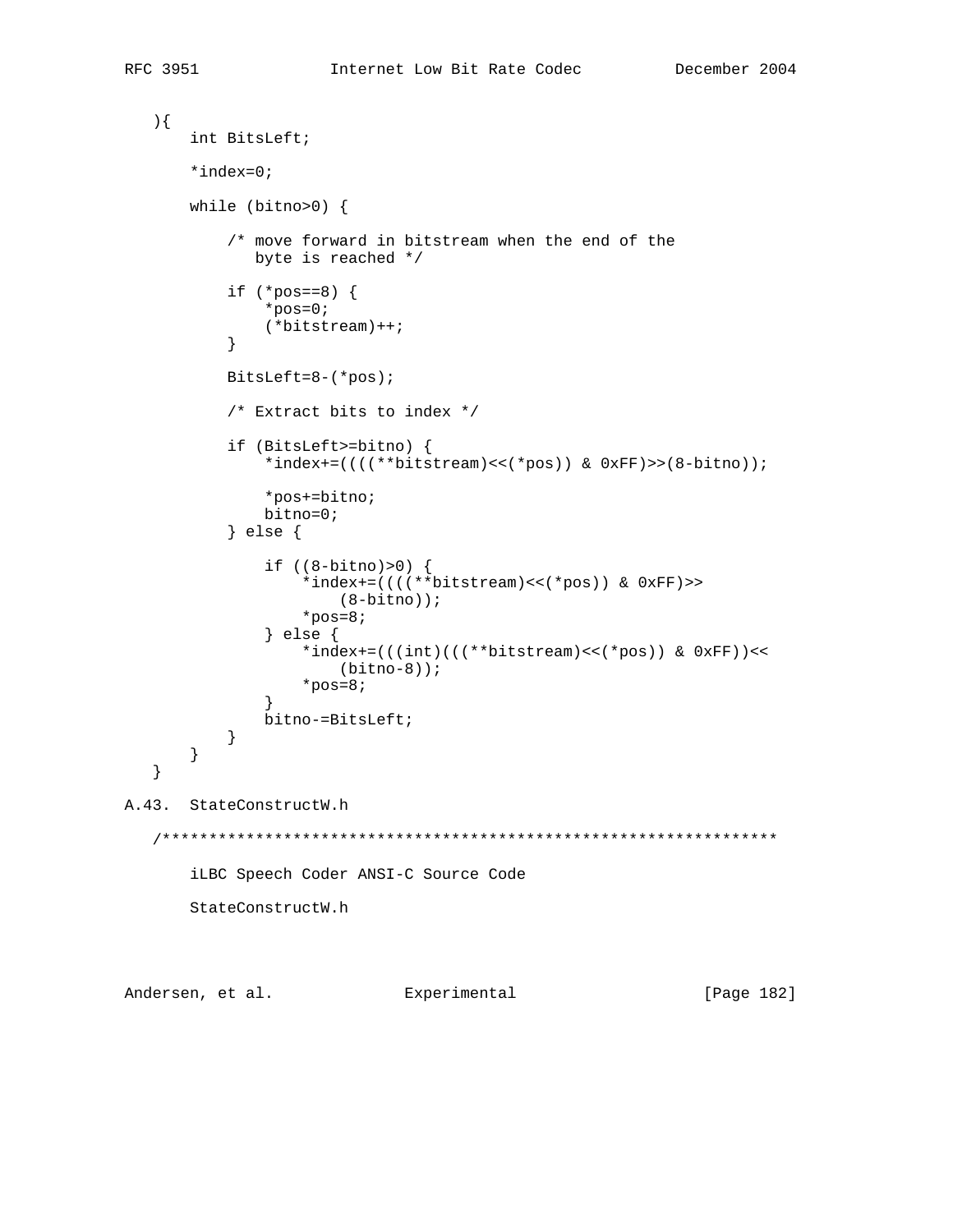```
Copyright (C) The Internet Society (2004).
     All Rights Reserved.
  #ifndef __iLBC_STATECONSTRUCTW_H
  #define __iLBC_STATECONSTRUCTW_H
  void StateConstructW(
     int idxForMax, \qquad /* (i) 6-bit index for the quantization of
                           max amplitude */
     int *idxVec, \frac{1}{2} (i) vector of quantization indexes */
     float *syntDenum, /* (i) synthesis filter denumerator */<br>float *out, /* (i) synthesis filter denumerator */<br>int len /* (i) length of a state vector */
  \rightarrow ;
  #endif
A.44. StateConstructW.c
  iLBC Speech Coder ANSI-C Source Code
     StateConstructW.c
     Copyright (C) The Internet Society (2004).
     All Rights Reserved.
  #include <math.h>
  #include <string.h>
  #include "iLBC_define.h"
  #include "constants.h"
  #include "filter.h"
  * decoding of the start state
       void StateConstructW(
     int idxForMax, \frac{1}{2} \frac{1}{2} (i) 6-bit index for the quantization of
                           max amplitude */
     int *idxVec, \quad /* (i) vector of quantization indexes */
     float *syntDenum, /* (i) synthesis filter denumerator */
```
Andersen, et al. Experimental [Page 183]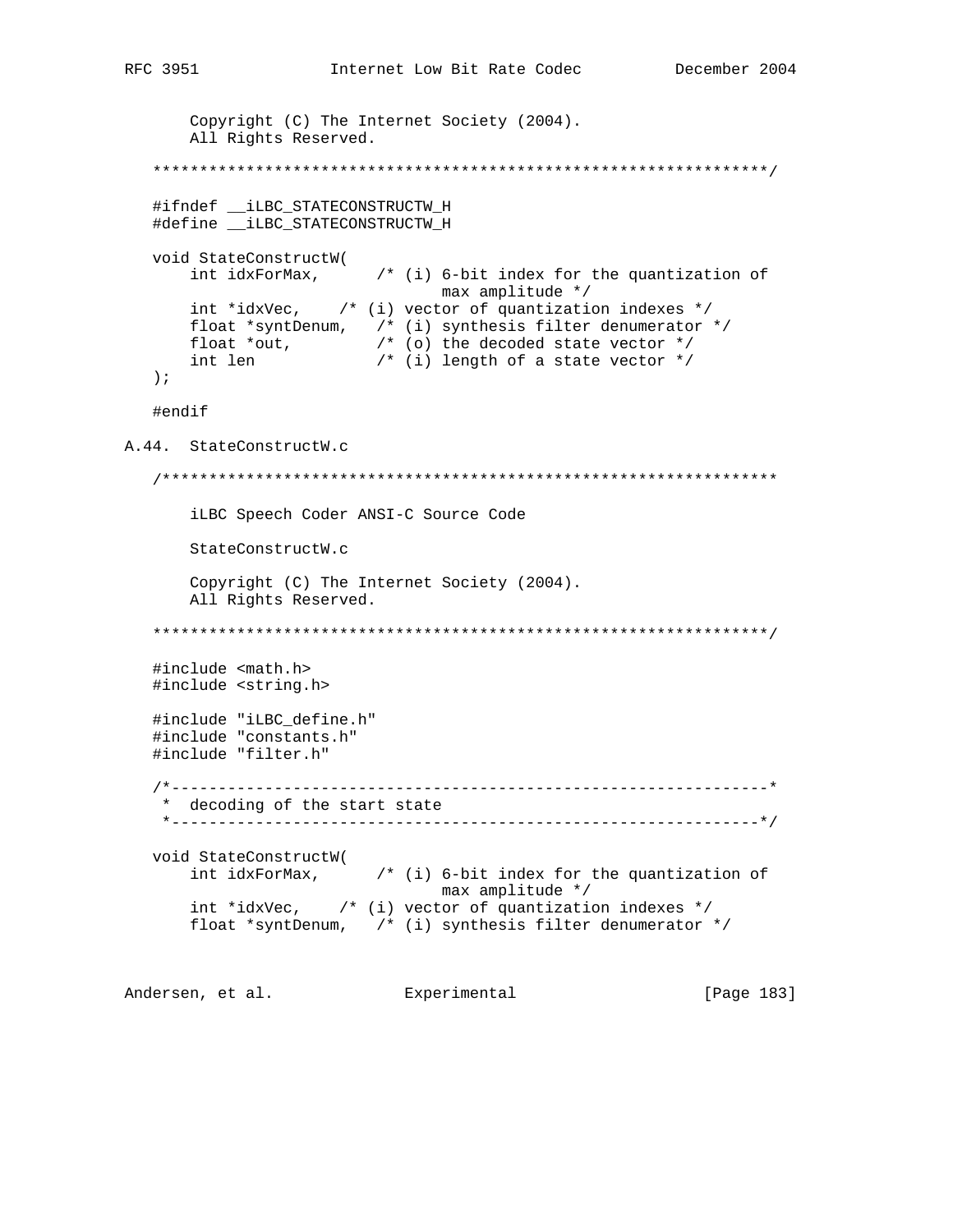```
 float *out, /* (o) the decoded state vector */
 int len /* (i) length of a state vector */
   ){
       float maxVal, tmpbuf[LPC_FILTERORDER+2*STATE_LEN], *tmp,
           numerator[LPC_FILTERORDER+1];
       float foutbuf[LPC_FILTERORDER+2*STATE_LEN], *fout;
       int k,tmpi;
       /* decoding of the maximum value */
       maxVal = state_frgqTbl[idxForMax];
      maxVal = (float)pow(10,maxVal)/(float)4.5; /* initialization of buffers and coefficients */
       memset(tmpbuf, 0, LPC_FILTERORDER*sizeof(float));
       memset(foutbuf, 0, LPC_FILTERORDER*sizeof(float));
       for (k=0; k<LPC_FILTERORDER; k++) {
          numerator[k]=syntDenum[LPC_FILTERORDER-k];
       }
       numerator[LPC_FILTERORDER]=syntDenum[0];
       tmp = &tmpbuf[LPC_FILTERORDER];
       fout = &foutbuf[LPC_FILTERORDER];
       /* decoding of the sample values */
      for (k=0; k<1en; k++) {
          tmpi = len-1-k;/* maxVal = 1/secal */
           tmp[k] = maxVal*state_sq3Tbl[idxVec[tmpi]];
       }
       /* circular convolution with all-pass filter */
       memset(tmp+len, 0, len*sizeof(float));
       ZeroPoleFilter(tmp, numerator, syntDenum, 2*len,
          LPC_FILTERORDER, fout);
      for (k=0; k<len;k++) {
          out[k] = fout[len-1-k]+fout[2*len-1-k]; }
   }
```
Andersen, et al. Experimental Formula (Page 184)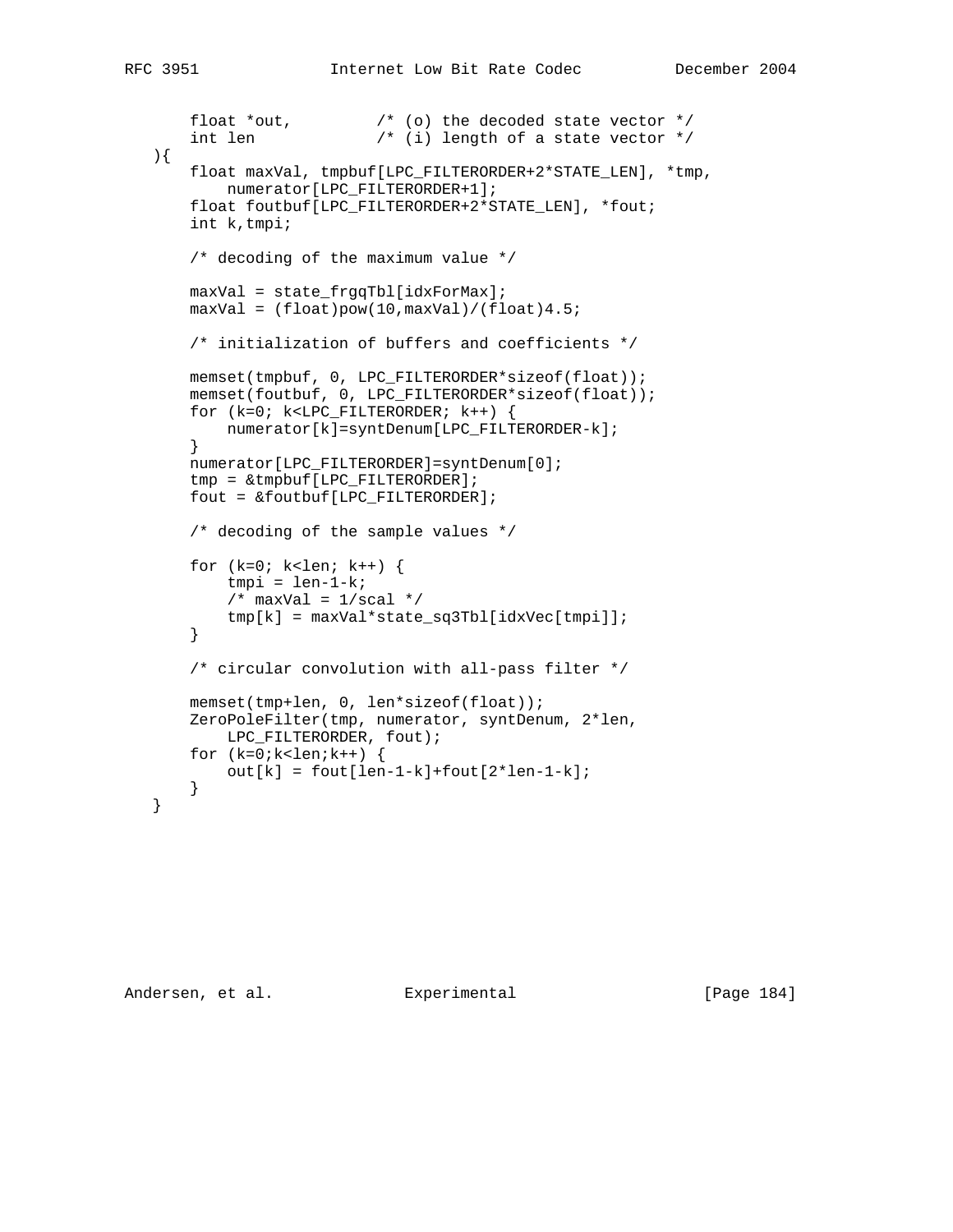```
A.45. StateSearchW.h
   iLBC Speech Coder ANSI-C Source Code
      StateSearchW.h
      Copyright (C) The Internet Society (2004).
      All Rights Reserved.
   #ifndef __iLBC_STATESEARCHW_H
   #define LLBC STATESEARCHW H
  void AbsQuantW(
      iLBC_Enc_Inst_t *iLBCenc_inst,
                         /* (i) Encoder instance */float *in, \frac{1}{2} /* (i) vector to encode */<br>float *syntDenum, /* (i) denominator of synthesis filter */
      float *weightDenum, /* (i) denominator of weighting filter */
      int *out, \qquad /* (o) vector of quantizer indexes */
      int len, /* (i) length of vector to encode and
                                vector of quantizer indexes */
      int state_first \quad /* (i) position of start state in the
                                 80 vec */\rightarrow ;
  void StateSearchW(
      iLBC_Enc_Inst_t *iLBCenc_inst,
                         /* (i) Encoder instance */float *residual, /* (i) target residual vector */
      float *syntDenum, ' (i) lpc synthesis filter */
      float *weightDenum, /* (i) weighting filter denuminator */
      int *idxForMax, \frac{1}{2} /* (o) quantizer index for maximum
                                 amplitude */
      int *idxVec, \frac{1}{2} (o) vector of quantization indexes */<br>int len, \frac{1}{2} (i) length of all vectors */
      int state_first \qquad /* (i) position of start state in the
                                 80 vec */
   \rightarrow ;
```
#endif

Andersen, et al. Experimental

[Page 185]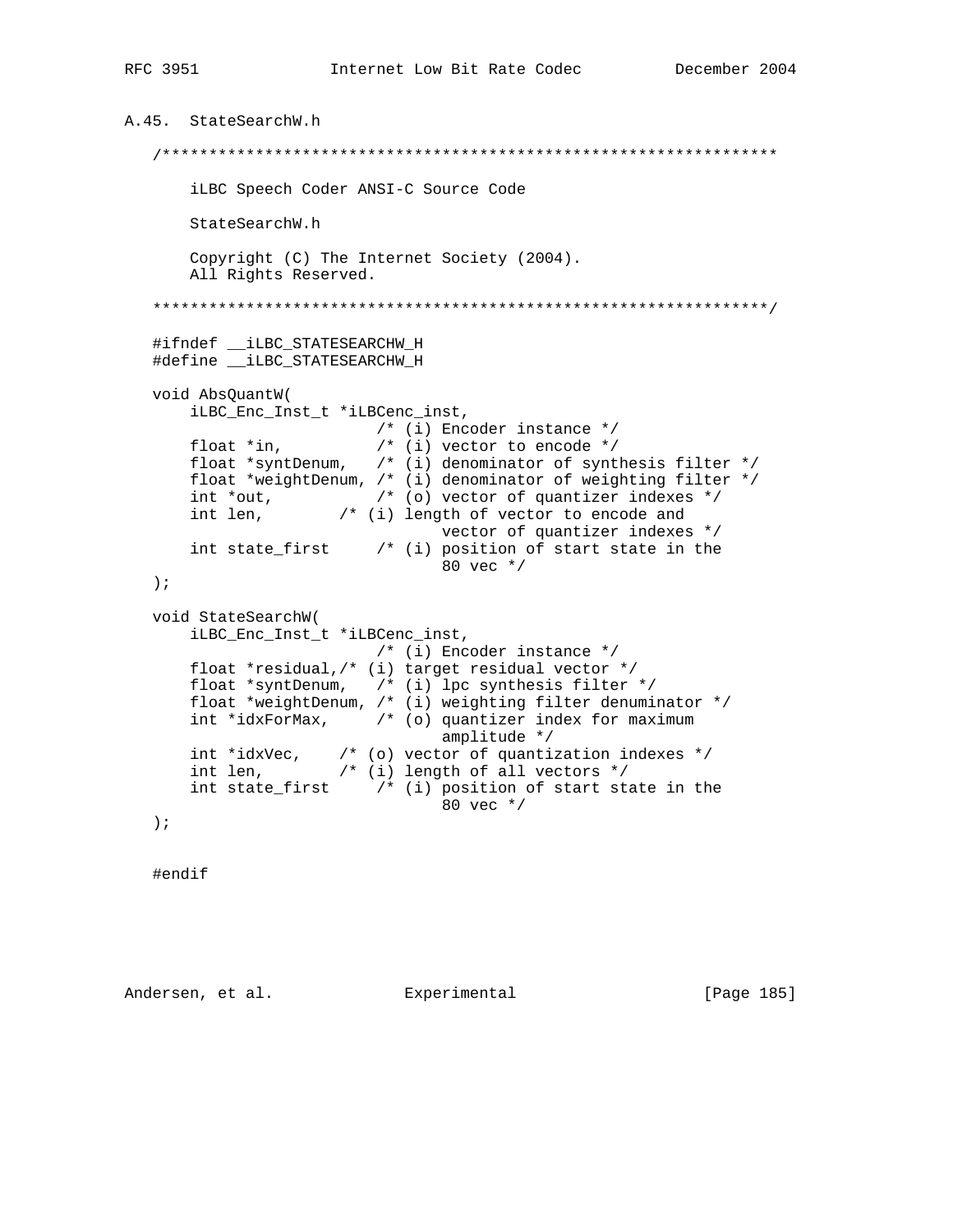```
A.46. StateSearchW.c
    /******************************************************************
       iLBC Speech Coder ANSI-C Source Code
       StateSearchW.c
       Copyright (C) The Internet Society (2004).
       All Rights Reserved.
    ******************************************************************/
    #include <math.h>
    #include <string.h>
    #include "iLBC_define.h"
    #include "constants.h"
    #include "filter.h"
    #include "helpfun.h"
    /*----------------------------------------------------------------*
     * predictive noise shaping encoding of scaled start state
     * (subrutine for StateSearchW)
    *---------------------------------------------------------------*/
    void AbsQuantW(
       iLBC_Enc_Inst_t *iLBCenc_inst,
 /* (i) Encoder instance */
 float *in, /* (i) vector to encode */
 float *syntDenum, /* (i) denominator of synthesis filter */
       float *weightDenum, /* (i) denominator of weighting filter */
 int *out, /* (o) vector of quantizer indexes */
int len, \frac{1}{2} /* (i) length of vector to encode and
                                 vector of quantizer indexes */
       int state_first /* (i) position of start state in the
                                 80 vec */
   ){
       float *syntOut;
       float syntOutBuf[LPC_FILTERORDER+STATE_SHORT_LEN_30MS];
       float toQ, xq;
       int n;
       int index;
       /* initialization of buffer for filtering */
       memset(syntOutBuf, 0, LPC_FILTERORDER*sizeof(float));
```
Andersen, et al. Experimental Formula (Page 186)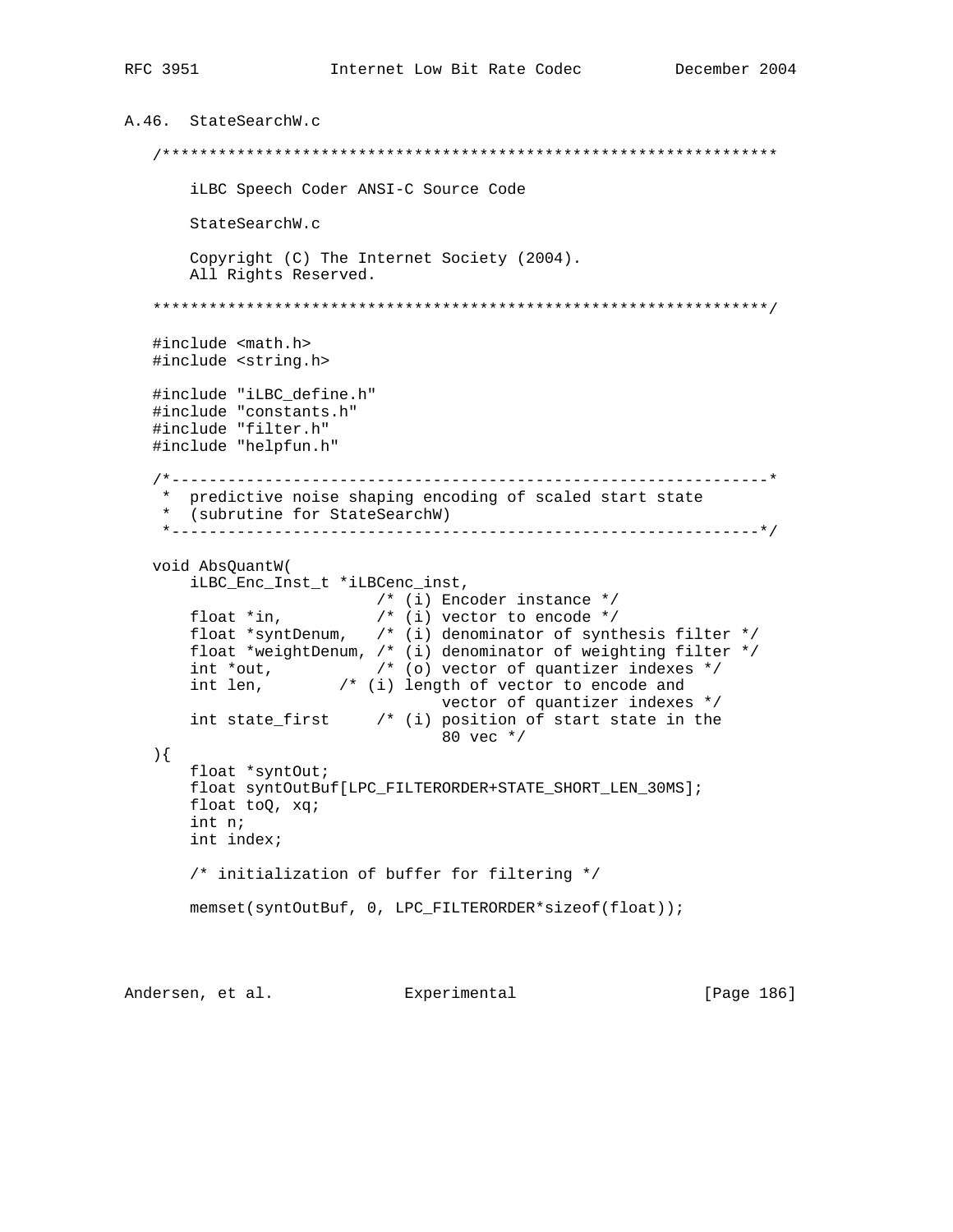```
 /* initialization of pointer for filtering */
       syntOut = &syntOutBuf[LPC_FILTERORDER];
        /* synthesis and weighting filters on input */
        if (state_first) {
           AllPoleFilter (in, weightDenum, SUBL, LPC_FILTERORDER);
        } else {
            AllPoleFilter (in, weightDenum,
                iLBCenc_inst->state_short_len-SUBL,
                LPC_FILTERORDER);
        }
        /* encoding loop */
       for (n=0; n<len; n++) {
            /* time update of filter coefficients */
            if ((state_first)&&(n==SUBL)){
                syntDenum += (LPC_FILTERORDER+1);
                weightDenum += (LPC_FILTERORDER+1);
                /* synthesis and weighting filters on input */
                AllPoleFilter (&in[n], weightDenum, len-n,
                    LPC_FILTERORDER);
            } else if ((state_first==0)&&
                (n==(iLBCenc_inst->state_short_len-SUBL))) {
                syntDenum += (LPC_FILTERORDER+1);
                weightDenum += (LPC_FILTERORDER+1);
                /* synthesis and weighting filters on input */
                AllPoleFilter (&in[n], weightDenum, len-n,
                    LPC_FILTERORDER);
 }
            /* prediction of synthesized and weighted input */
           syntOut[n] = 0.0; AllPoleFilter (&syntOut[n], weightDenum, 1,
                LPC_FILTERORDER);
            /* quantization */
           toQ = in[n]-syntOut[n];
```
Andersen, et al. Experimental [Page 187]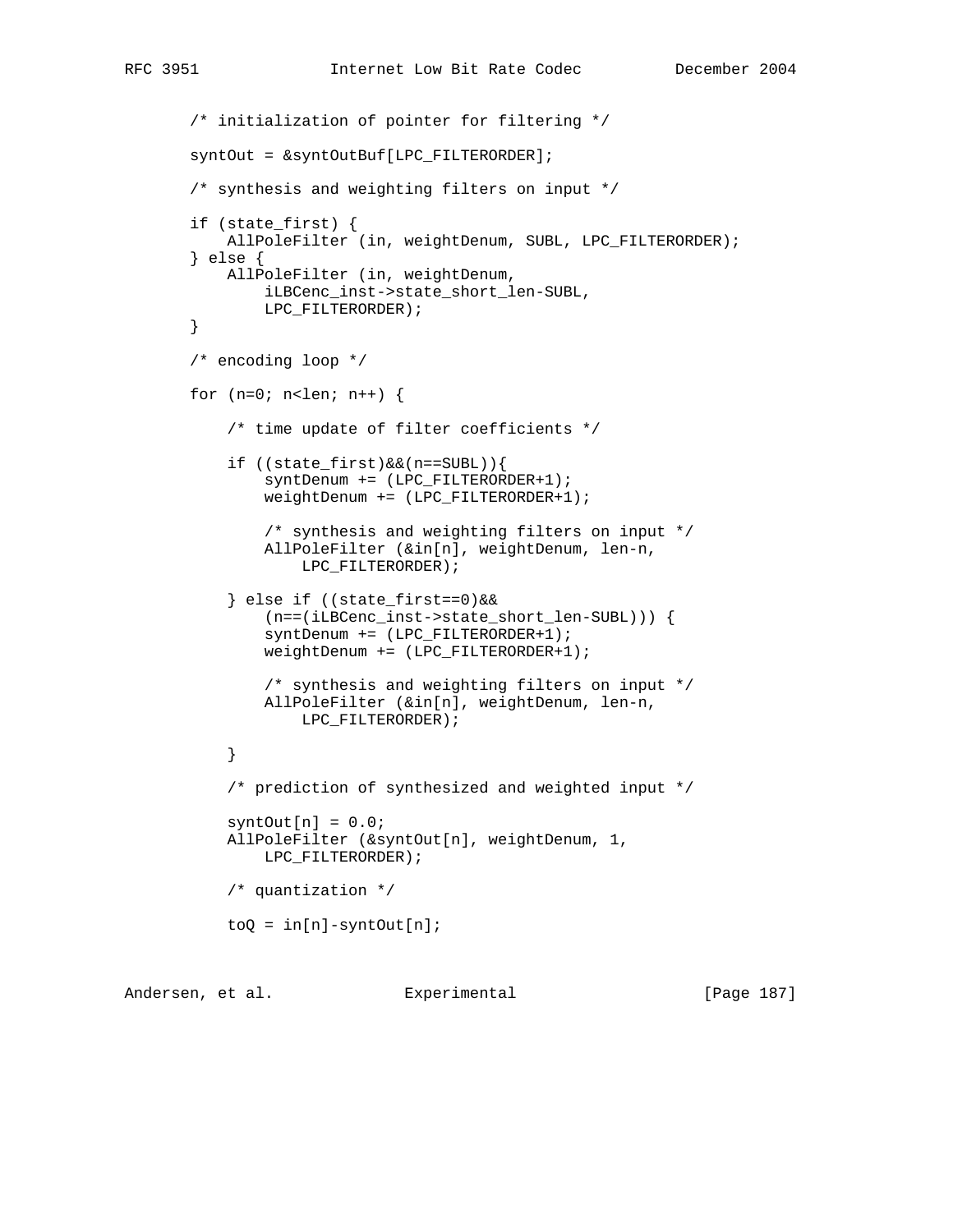```
 sort_sq(&xq, &index, toQ, state_sq3Tbl, 8);
          out[n] = index;symbOut[n] = state_sq3Tbl[out[n]]; /* update of the prediction filter */
           AllPoleFilter(&syntOut[n], weightDenum, 1,
              LPC_FILTERORDER);
      }
   }
   /*----------------------------------------------------------------*
    * encoding of start state
    *---------------------------------------------------------------*/
   void StateSearchW(
       iLBC_Enc_Inst_t *iLBCenc_inst,
                          /* (i) Encoder instance */
       float *residual,/* (i) target residual vector */
 float *syntDenum, /* (i) lpc synthesis filter */
 float *weightDenum, /* (i) weighting filter denuminator */
       int *idxForMax, /* (o) quantizer index for maximum
                                  amplitude */
 int *idxVec, /* (o) vector of quantization indexes */
 int len, /* (i) length of all vectors */
      int state_first ( /* (i) position of start state in the
                                  80 vec */
   ){
       float dtmp, maxVal;
       float tmpbuf[LPC_FILTERORDER+2*STATE_SHORT_LEN_30MS];
       float *tmp, numerator[1+LPC_FILTERORDER];
       float foutbuf[LPC_FILTERORDER+2*STATE_SHORT_LEN_30MS], *fout;
       int k;
       float qmax, scal;
       /* initialization of buffers and filter coefficients */
       memset(tmpbuf, 0, LPC_FILTERORDER*sizeof(float));
       memset(foutbuf, 0, LPC_FILTERORDER*sizeof(float));
       for (k=0; k<LPC_FILTERORDER; k++) {
           numerator[k]=syntDenum[LPC_FILTERORDER-k];
       }
       numerator[LPC_FILTERORDER]=syntDenum[0];
       tmp = &tmpbuf[LPC_FILTERORDER];
       fout = &foutbuf[LPC_FILTERORDER];
       /* circular convolution with the all-pass filter */
```
Andersen, et al. Experimental Frage 188]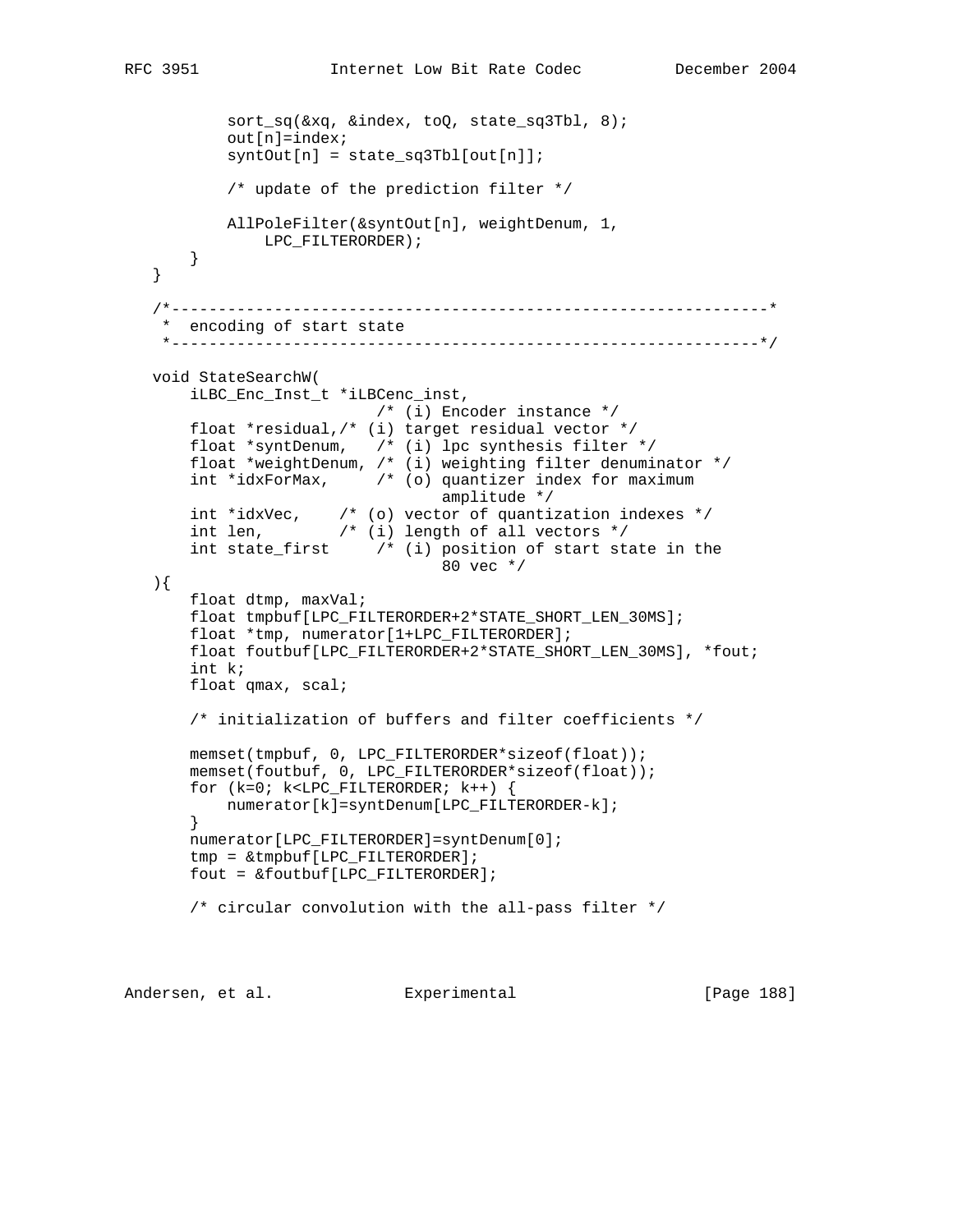```
 memcpy(tmp, residual, len*sizeof(float));
       memset(tmp+len, 0, len*sizeof(float));
       ZeroPoleFilter(tmp, numerator, syntDenum, 2*len,
           LPC_FILTERORDER, fout);
       for (k=0; k<len; k++) {
          fout[k] += fout[k+len]; }
       /* identification of the maximum amplitude value */
      maxVal = fout[0];for (k=1; k<1) k++) {
           if (fout[k]*four[k] > maxVal*maxVal)maxVal = fout[k]; }
        }
       maxVal=(float)fabs(maxVal);
       /* encoding of the maximum amplitude value */
      if (maxVal < 10.0) {
          maxVal = 10.0; }
       maxVal = (float)log10(maxVal);
       sort_sq(&dtmp, idxForMax, maxVal, state_frgqTbl, 64);
       /* decoding of the maximum amplitude representation value,
          and corresponding scaling of start state */
       maxVal=state_frgqTbl[*idxForMax];
      qmax = (float)pow(10,maxVal);scal = (float)(4.5)/qmax;for (k=0; k<1en; k++)fout[k] *= scal;
       }
       /* predictive noise shaping encoding of scaled start state */
       AbsQuantW(iLBCenc_inst, fout,syntDenum,
           weightDenum,idxVec, len, state_first);
```
Andersen, et al. Experimental Formula (Page 189)

}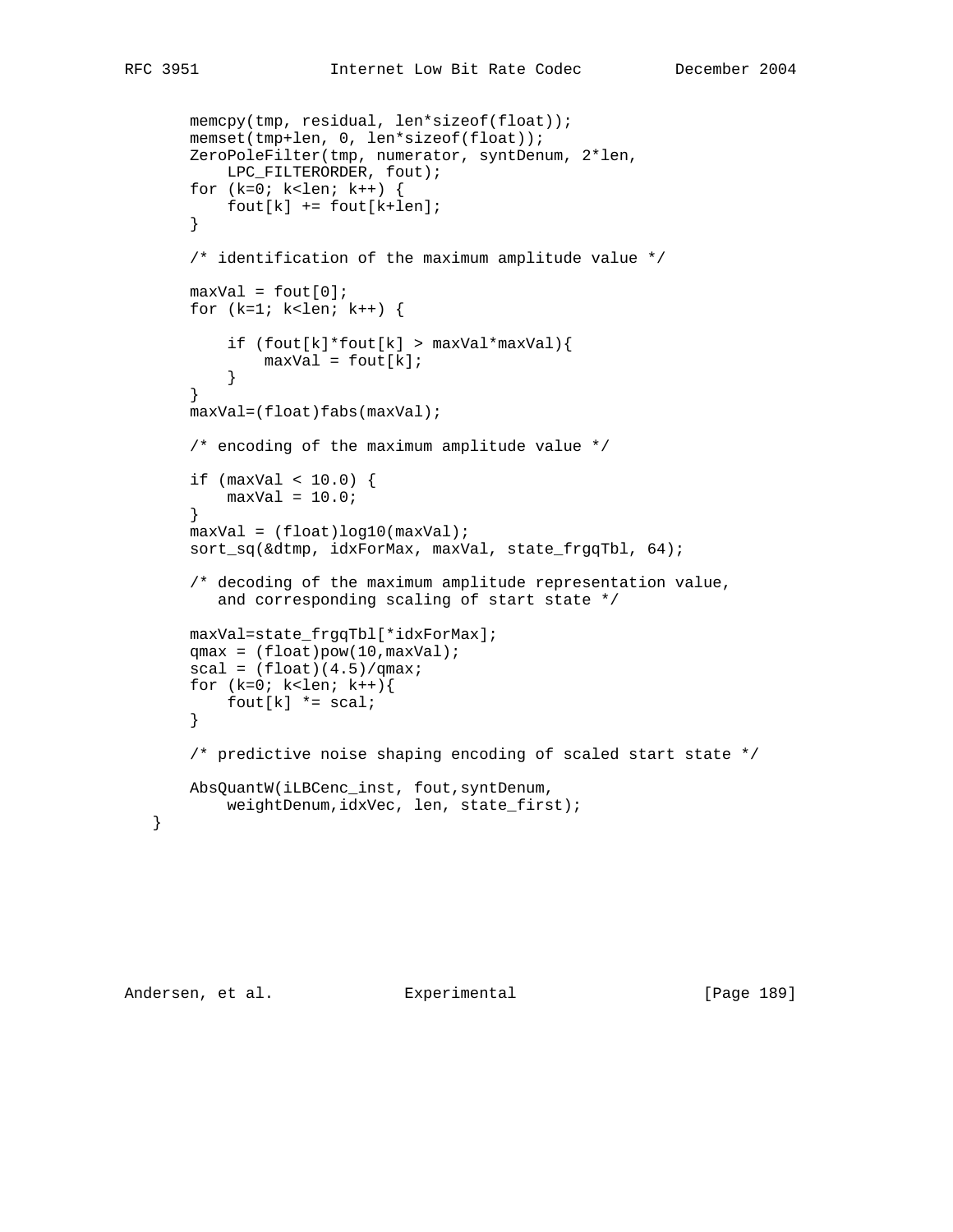```
A.47. syntFilter.h
  iLBC Speech Coder ANSI-C Source Code
     syntFilter.h
     Copyright (C) The Internet Society (2004).
     All Rights Reserved.
  #ifndef __iLBC_SYNTFILTER_H
  void syntFilter<br>
float *Out, /* (i/o) Signal to be filtered */<br>
float *a, /* (i) LP parameters */<br>
int len, /* (i) Length of signal */<br>
int len, /* (i) Length of signal */
     float *mem /* (i/o) Filter state */
  \rightarrow ;
  #endif
A.48. syntFilter.c
  iLBC Speech Coder ANSI-C Source Code
     syntFilter.c
     Copyright (C) The Internet Society (2004).
     All Rights Reserved.
  #include "iLBC_define.h"
  * LP synthesis filter.
  void syntFilter(
     float *Out, \prime * (i/o) Signal to be filtered */<br>float *a, \prime * (i) LP parameters */<br>int len, \prime * (i) Length of signal */
Andersen, et al. Experimental [Page 190]
```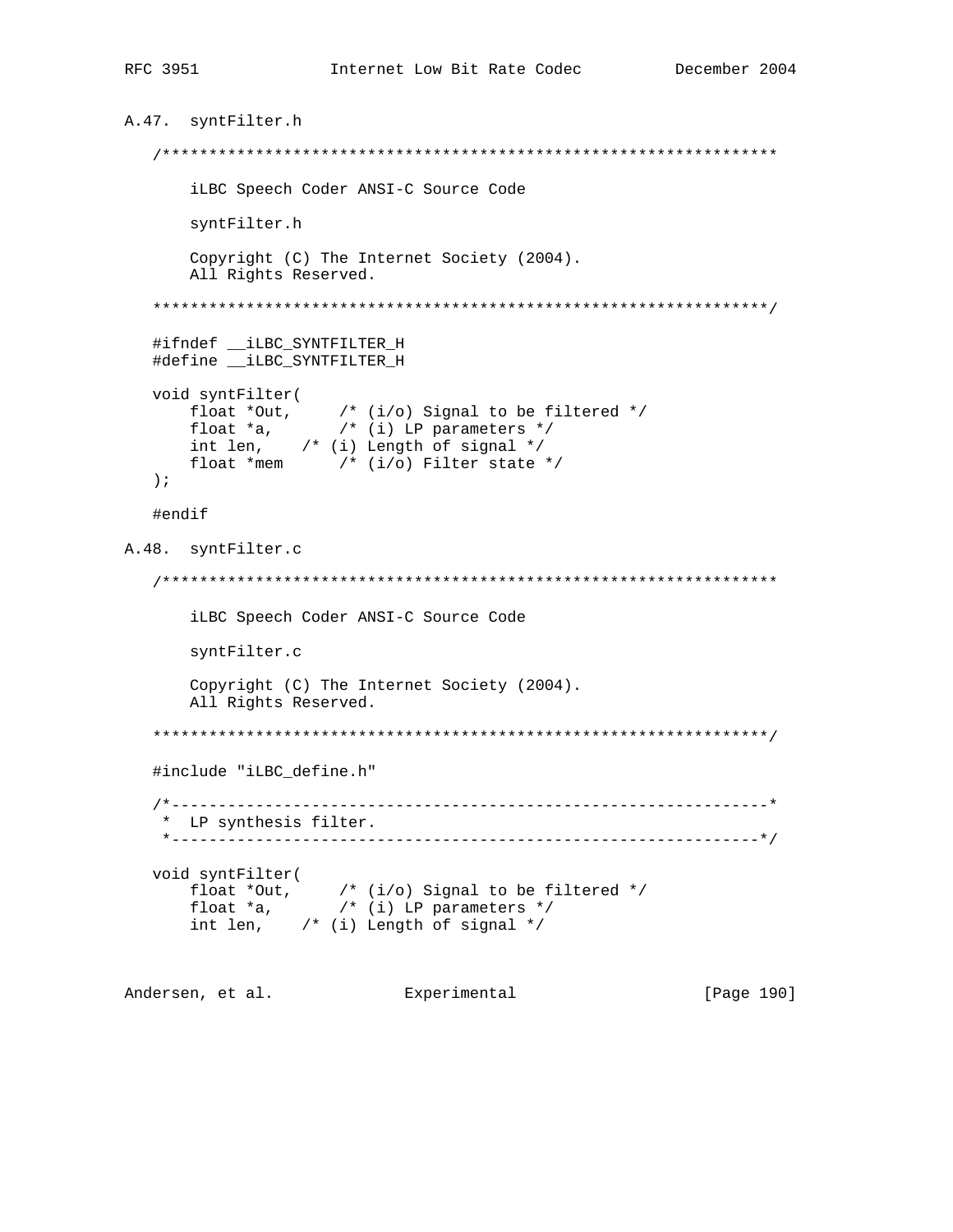```
float *mem /* (i/o) Filter state */
   ){
        int i, j;
        float *po, *pi, *pa, *pm;
        po=Out;
        /* Filter first part using memory from past */
       for (i=0; i<LPC_FILTERORDER; i++) {
           pi = \&Out[i-1];
            pa=&a[1];
            pm=&mem[LPC_FILTERORDER-1];
           for (j=1; j<=i; j++) {
               *_{po-}=(*_{pa++})*(*pi--); }
           for (j=i+1; j<LPC_FILTERORDER+1; j++) {
              *_{po-}=(*_{pa++})*(*_{pm--}); }
            po++;
        }
        /* Filter last part where the state is entirely in
           the output vector */
        for (i=LPC_FILTERORDER; i<len; i++) {
           pi = \&Out[i-1];
           pa = \&a[1];for (j=1; j<LPC_FILTERORDER+1; j++) {
               *_{po-} (*_{pa++}) *(*pi--);
            }
           po++;
        }
        /* Update state vector */
        memcpy(mem, &Out[len-LPC_FILTERORDER],
           LPC_FILTERORDER*sizeof(float));
   }
```
Andersen, et al. Experimental [Page 191]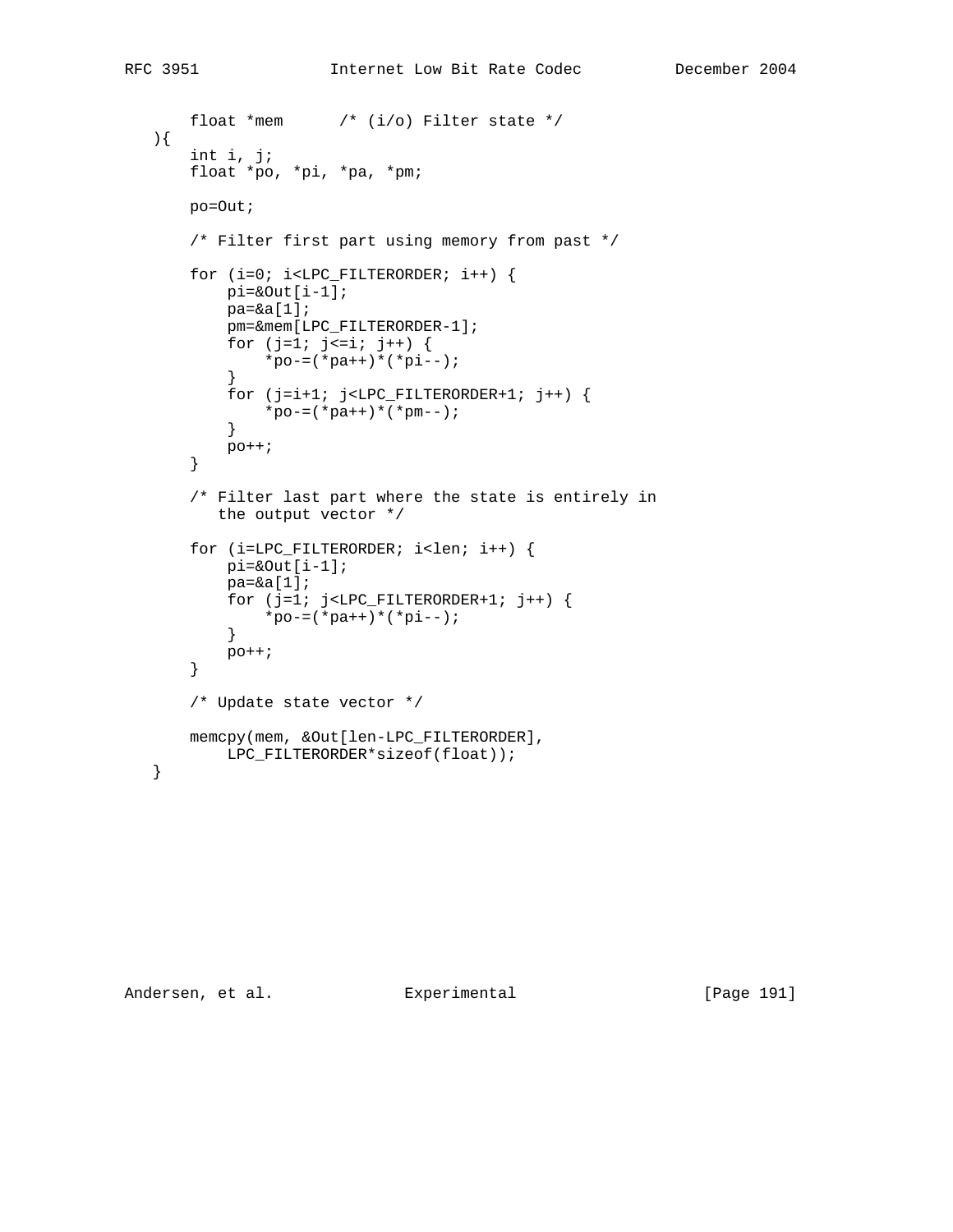Authors' Addresses Soren Vang Andersen Department of Communication Technology Aalborg University Fredrik Bajers Vej 7A 9200 Aalborg Denmark Phone: ++45 9 6358627 EMail: sva@kom.auc.dk Alan Duric Telio AS Stoperigt. 2 Oslo, N-0250 Norway Phone: +47 21673555 EMail: alan.duric@telio.no Henrik Astrom Global IP Sound AB Olandsgatan 42 Stockholm, S-11663 Sweden Phone: +46 8 54553040 EMail: henrik.astrom@globalipsound.com Roar Hagen Global IP Sound AB Olandsgatan 42 Stockholm, S-11663 Sweden Phone: +46 8 54553040 EMail: roar.hagen@globalipsound.com

Andersen, et al. Experimental [Page 192]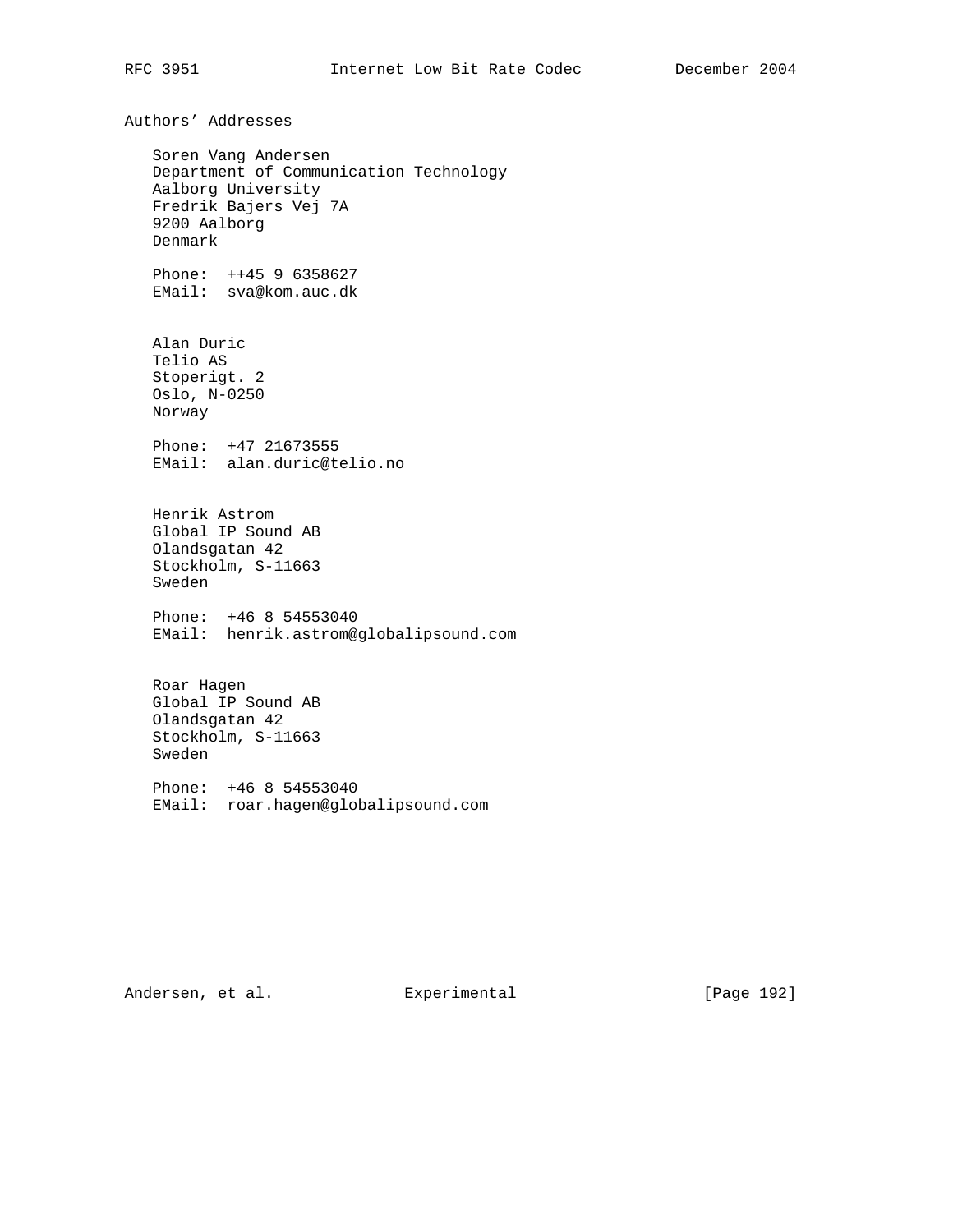W. Bastiaan Kleijn Global IP Sound AB Olandsgatan 42 Stockholm, S-11663 Sweden Phone: +46 8 54553040 EMail: bastiaan.kleijn@globalipsound.com

 Jan Linden Global IP Sound Inc. 900 Kearny Street, suite 500 San Francisco, CA-94133 USA

 Phone: +1 415 397 2555 EMail: jan.linden@globalipsound.com